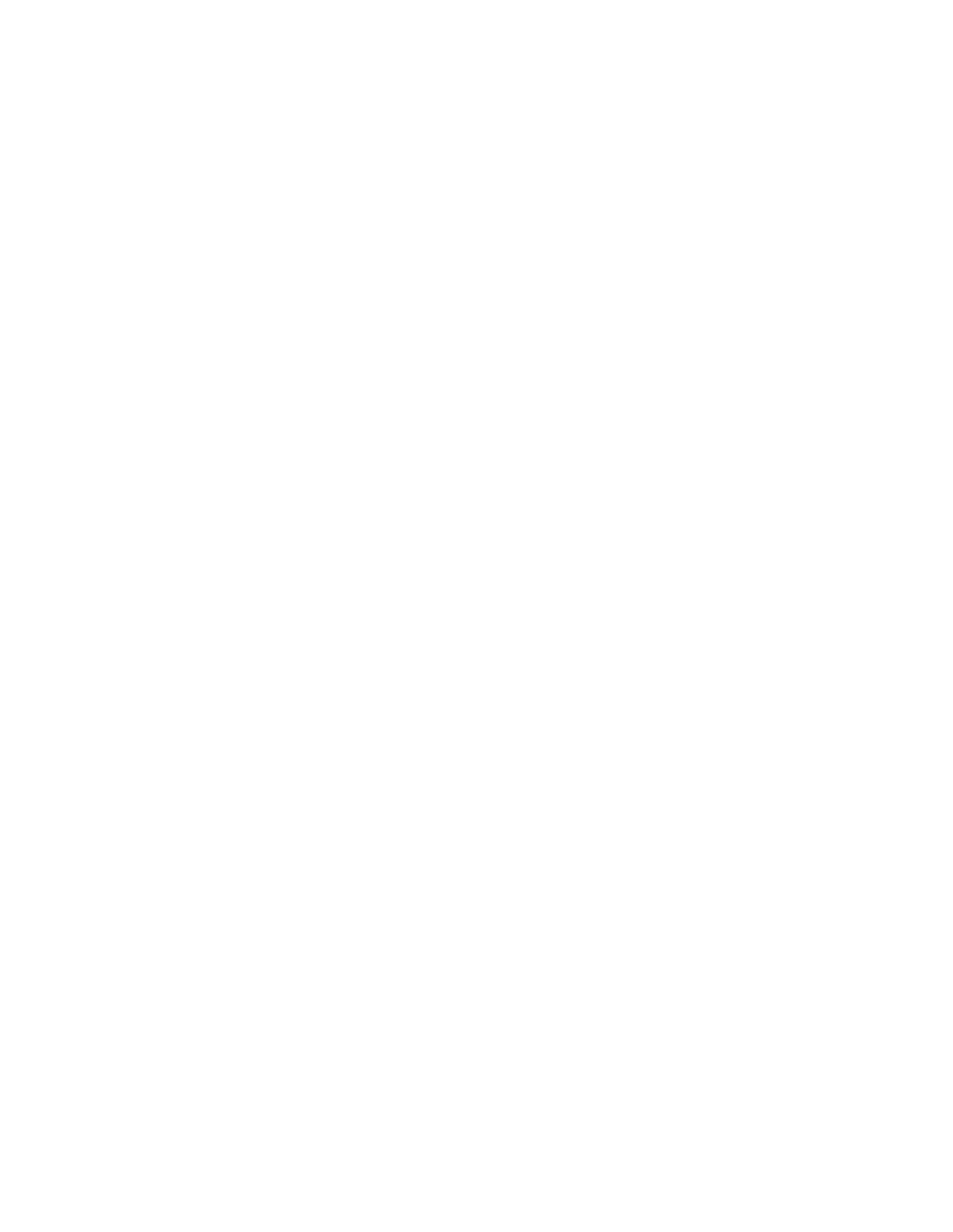## Floer homology of cotangent bundles and the loop product

## Alberto Abbondandolo and Matthias Schwarz

## May 5, 2008

## Contents

|          | Introduction                                                                                                                                                                                                                                                                                                                                                                                                        | $\bf{2}$                                     |
|----------|---------------------------------------------------------------------------------------------------------------------------------------------------------------------------------------------------------------------------------------------------------------------------------------------------------------------------------------------------------------------------------------------------------------------|----------------------------------------------|
| 1        | The Pontrjagin and the loop products<br>The Pontrjagin product $\dots \dots \dots \dots \dots \dots \dots \dots \dots \dots \dots \dots \dots \dots$<br>1.1<br>1.2<br>Relationship between the two products $\dots \dots \dots \dots \dots \dots \dots \dots \dots \dots$<br>1.3                                                                                                                                    | 7<br>$\overline{7}$<br>$8\,$<br>9            |
| $\bf{2}$ | Morse theoretical descriptions<br>The Morse complex $\ldots \ldots \ldots \ldots \ldots \ldots \ldots \ldots \ldots \ldots \ldots \ldots \ldots$<br>2.1<br>2.2<br>2.3<br>The exterior homology product $\dots \dots \dots \dots \dots \dots \dots \dots \dots \dots \dots \dots$<br>2.4<br>Lagrangian action functionals, and Morse theoretical interpretation of the homo-<br>2.5                                  | 10<br>10<br>$12\,$<br>13<br>14               |
|          | morphisms $\mathbf{c}_*, \mathbf{e} \mathbf{v}_*,$ and $\mathbf{i}_! \dots \dots \dots \dots \dots \dots \dots \dots \dots \dots \dots \dots$<br>Morse theoretical interpretation of the Pontrjagin product $\dots \dots \dots \dots \dots$<br>2.6<br>Morse theoretical interpretation of the loop product $\dots \dots \dots \dots \dots \dots$<br>2.7                                                             | 16<br>20<br>21                               |
| 3        | Floer homologies on cotangent bundles and their ring structures<br>Floer homology for the periodic and the fixed ends orbits $\dots \dots \dots \dots$<br>3.1<br>3.2<br>The triangle and the pair-of-pants products $\dots \dots \dots \dots \dots \dots \dots \dots$<br>3.3<br>3.4<br>3.5<br>3.6<br>The homomorphisms $C$ , $Ev$ , and $I_! \ldots \ldots \ldots \ldots \ldots \ldots \ldots \ldots \ldots \ldots$ | 23<br>23<br>27<br>29<br>31<br>33<br>36       |
| 4        | Isomorphisms between Morse and Floer complexes<br>4.1<br>4.2<br>4.3<br>The $\Lambda$ ring homomorphism $\ldots \ldots \ldots \ldots \ldots \ldots \ldots \ldots \ldots \ldots$<br>The left-hand square is homotopy commutative $\dots \dots \dots \dots \dots \dots \dots$<br>4.4<br>The right-hand square is homotopy commutative $\dots \dots \dots \dots \dots \dots \dots$<br>4.5<br>4.6                        | 38<br>38<br>40<br>43<br>44<br>50<br>$51\,$   |
| 5        | Linear theory<br>5.1<br>5.2<br>5.3<br>Strips with jumping conormal boundary conditions $\dots \dots \dots \dots \dots \dots$<br>5.4<br>5.5<br>5.6<br>5.7<br>Half-strips with jumping conormal boundary conditions                                                                                                                                                                                                   | 54<br>54<br>56<br>59<br>61<br>63<br>67<br>69 |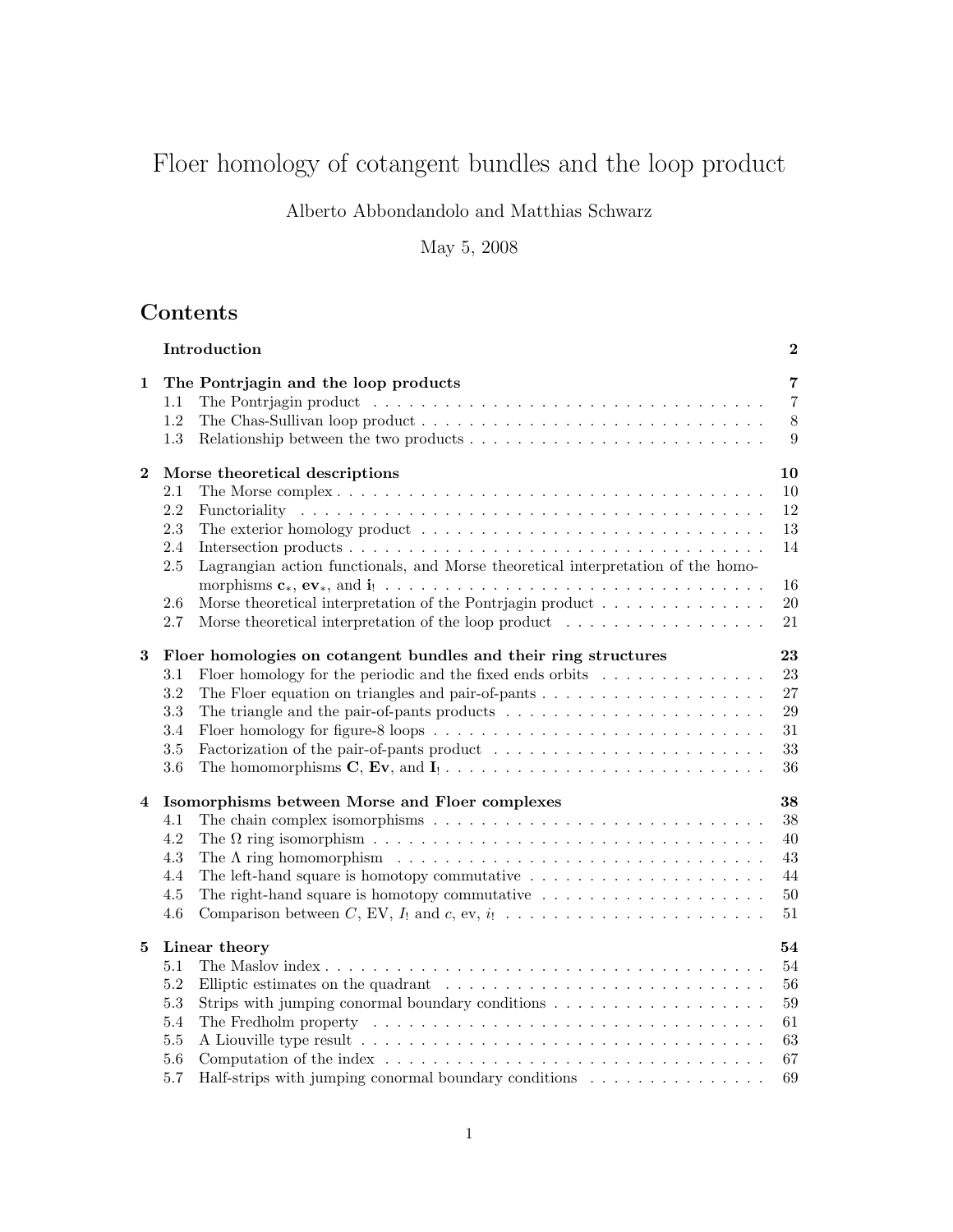|  | 6 Compactness and cobordism                                                                | 87 |
|--|--------------------------------------------------------------------------------------------|----|
|  | 6.1 Compactness in the case of jumping conormal boundary conditions $\dots \dots \dots$ 87 |    |
|  |                                                                                            |    |
|  |                                                                                            |    |
|  |                                                                                            |    |
|  |                                                                                            |    |

## Introduction

Let  $M$  be a compact manifold without boundary, and let  $H$  be a time-dependent smooth Hamiltonian on  $T^*M$ , the cotangent bundle of M. We assume that H is 1-periodic in time and grows asymptotically quadratically on each fiber. Generically, the corresponding Hamiltonian system

$$
x'(t) = X_H(t, x(t)), \quad x: \mathbb{T} := \mathbb{R}/\mathbb{Z} \to T^*M,
$$
 (1)

has a discrete set  $\mathcal{P}(H)$  of 1-periodic orbits. The free Abelian group  $F_*(H)$  generated by the elements in  $\mathscr{P}(H)$ , graded by their Conley-Zehnder index, supports a chain complex, the Floer complex  $(F_*(H), \partial)$ . The boundary operator  $\partial$  is defined by an algebraic count of the maps u from the cylinder  $\mathbb{R} \times \mathbb{T}$  to  $T^*M$ , solving the Cauchy-Riemann type equation

$$
\partial_s u(s,t) + J(u(s,t)) \big(\partial_t u(s,t) - X_H(t,u(s,t))\big) = 0, \quad \forall (s,t) \in \mathbb{R} \times \mathbb{T},\tag{2}
$$

and converging to two 1-periodic orbits of (1) for  $s \to -\infty$  and  $s \to +\infty$ . Here J is the almostcomplex structure on  $T^*M$  induced by a Riemannian metric on M, and (2) can be seen as the negative  $L^2$ -gradient equation for the Hamiltonian action functional.

This construction is due to Floer (see e.g. [Flo88a, Flo88b, Flo89a, Flo89b]) in the case of a compact symplectic manifold  $P$ , in order to prove a conjecture of Arnold on the number of periodic Hamiltonian orbits. The extension to non-compact symplectic manifolds, such as the cotangent bundles we consider here, requires suitable growth conditions on the Hamiltonian, such as the convexity assumption used in [Vit96] or the asymptotic quadratic-growth assumption used in  $[AS06b]$ . The Floer complex obviously depends on the Hamiltonian  $H$ , but its homology often does not, so it makes sense to call this homology the Floer homology of the underlying sympletic manifold P, which is denoted by  $HF_*(P)$ . The Floer homology of a compact symplectic manifold P without boundary is isomorphic to the singular homology of  $P$ , as proved by Floer for special classes of symplectic manifolds, and later extended to larger and larger classes by several authors (the general case requiring special coefficient rings, see [HS95, LT98, FO99]). Unlike the compact case, the Floer homology of a cotangent bundle  $T^*M$  is a truly infinite dimensional homology theory, being isomorphic to the singular homology of the free loop space  $\Lambda(M)$  of M. This fact was first proved by Viterbo (see [Vit96]) using a generating functions approach, later by Salamon and Weber using the heat flow for curves on a Riemannian manifold (see [SW06]), and then by the authors in [AS06b]. In particular, our proof reduces the general case to the case of Hamiltonians which are fiber-wise convex, and for such a Hamiltonians it constructs an explicit isomorphism from the Floer complex of  $H$  to the Morse complex of the action functional

$$
\mathcal{S}_L(\gamma) = \int_{\mathbb{T}} L(t, \gamma(t), \gamma'(t)) dt, \quad \gamma \in W^{1,2}(\mathbb{T}, M),
$$

associated to the Lagrangian  $L$  which is the Fenchel dual of  $H$ . The latter complex is just the standard chain complex associated to a gradient flow on a manifold. Here actually, the manifold is the infinite dimensional Hilbert manifold  $W^{1,2}(\mathbb{T},M)$  consisting of closed loops of Sobolev class  $W^{1,2}$  on M, and an important fact is that the functional  $\mathcal{S}_L$  is of class  $C^2$ , it is bounded from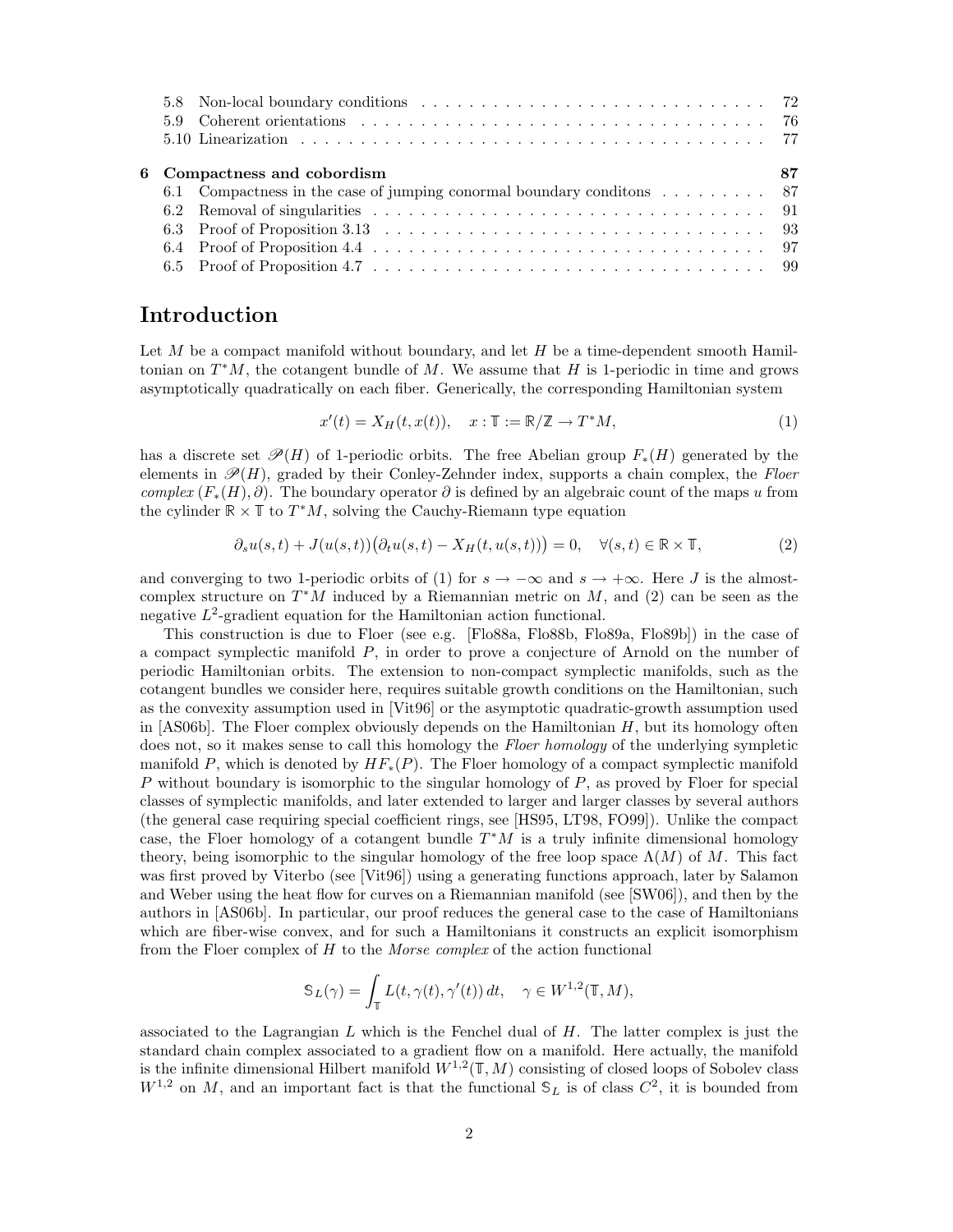below, it satisfies the Palais-Smale condition, and its critical points have finite Morse index. The construction of the Morse complex in this infinite dimensional setting and the proof that its homology is isomorphic to the singular homology of the ambient manifold are described in [AM06]. The isomorphism between the Floer and the Morse complex is obtained by coupling the Cauchy-Riemann type equation on half-cylinders with the gradient flow equation for the Lagrangian action. We call this the *hybrid method*.

Since the space  $W^{1,2}(\mathbb{T},M)$  is homotopy equivalent to  $\Lambda(M)$ , we get the required isomorphism

$$
\Phi: H_*(\Lambda(M)) \xrightarrow{\cong} HF_*(T^*M), \tag{3}
$$

from the singular homology of the free loop space of M to the Floer homology of  $T^*M$ .

Additional interesting algebraic structures on the Floer homology of a symplectic manifold are obtained by considering other Riemann surfaces than the cylinder as domain for the Cauchy-Riemann type equation (2). By considering the pair-of-pants surface, a non-compact Riemann surface with three cylindrical ends, one obtains the *pair-of-pants product* in Floer homology (see  $[Sch95]$  and  $[MS04]$ ). When the symplectic manifold P is compact without boundary and symplectically aspherical, this product corresponds to the standard cup product from topology, after identifying the Floer homology of  $P$  with its singular cohomology by Poincaré duality, while when the manifold P can carry J-holomorphic spheres the pair-of-pants product corresponds to the quantum cup product of P (see [PSS96] and [LT99]).

The main result of this paper is that in the case of cotangent bundles, the pair-of-pants product is also equivalent to a product on  $H_*(\Lambda(M))$  coming from topology, but a more interesting one than the simple cup product:

Theorem. Let M be a compact oriented manifold without boundary. Then the isomorphism  $\Phi$  in (3) is a ring isomorphism when the Floer homology of  $T^*M$  is endowed with its pair-ofpants product, and the homology of the space of free parametrized loops of M is endowed with its Chas-Sullivan loop product.

The latter is an algebraic structure which was recently discovered by Chas and Sullivan [ChS99], and which is currently having a strong impact in string topology (see e.g. [CHV06] and [Sul07]). In some sense, it is the free loop space version of the classical Pontrjagin product on the singular homology of the based loop space, and it can be described in the following way. Let  $\Theta(M)$  be the subspace of  $\Lambda(M) \times \Lambda(M)$  consisting of pairs of parametrized loops with identical initial point. If M is oriented and n-dimensional,  $\Theta(M)$  is both a co-oriented n-co-dimensional submanifold of the Banach manifold  $\Lambda(M) \times \Lambda(M)$  as well as of  $\Lambda(M)$  itself via the concatenation map  $\Gamma: \Theta(M) \to$  $\Lambda(M),$ 

$$
\Lambda(M) \times \Lambda(M) \stackrel{e}{\leftarrow} \Theta(M) \stackrel{\Gamma}{\hookrightarrow} \Lambda(M). \tag{4}
$$

Seen as continuous maps, e and  $\Gamma$  induce homomorphisms  $e_*, \Gamma_*$  in homology. Seen as n-codimensional co-oriented embeddings, they induce Umkehr maps

$$
e_! : H_j(\Lambda(M) \times \Lambda(M)) \to H_{j-n}(\Theta(M)), \qquad \forall j \in \mathbb{N}.
$$
  
\n
$$
\Gamma_! : H_j(\Lambda(M)) \to H_{j-n}(\Theta(M)), \qquad \forall j \in \mathbb{N}.
$$

The loop product is the degree  $-n$  product on the homology of the free loop space of M,

$$
\circ: H_j(\Lambda(M)) \otimes H_k(\Lambda(M)) \to H_{j+k-n}(\Lambda(M)),
$$

defined as the composition

$$
H_j(\Lambda(M)) \otimes H_k(\Lambda(M)) \xrightarrow{\times} H_{j+k}(\Lambda(M) \times \Lambda(M)) \xrightarrow{e_!} H_{j+k-n}(\Theta(M)) \xrightarrow{\Gamma_*} H_{j+k-n}(\Lambda(M)),
$$

where  $\times$  is the exterior homology product. The loop product turns out to be associative, commutative, and to have a unit, namely the image of the fundamental class of M by the embedding of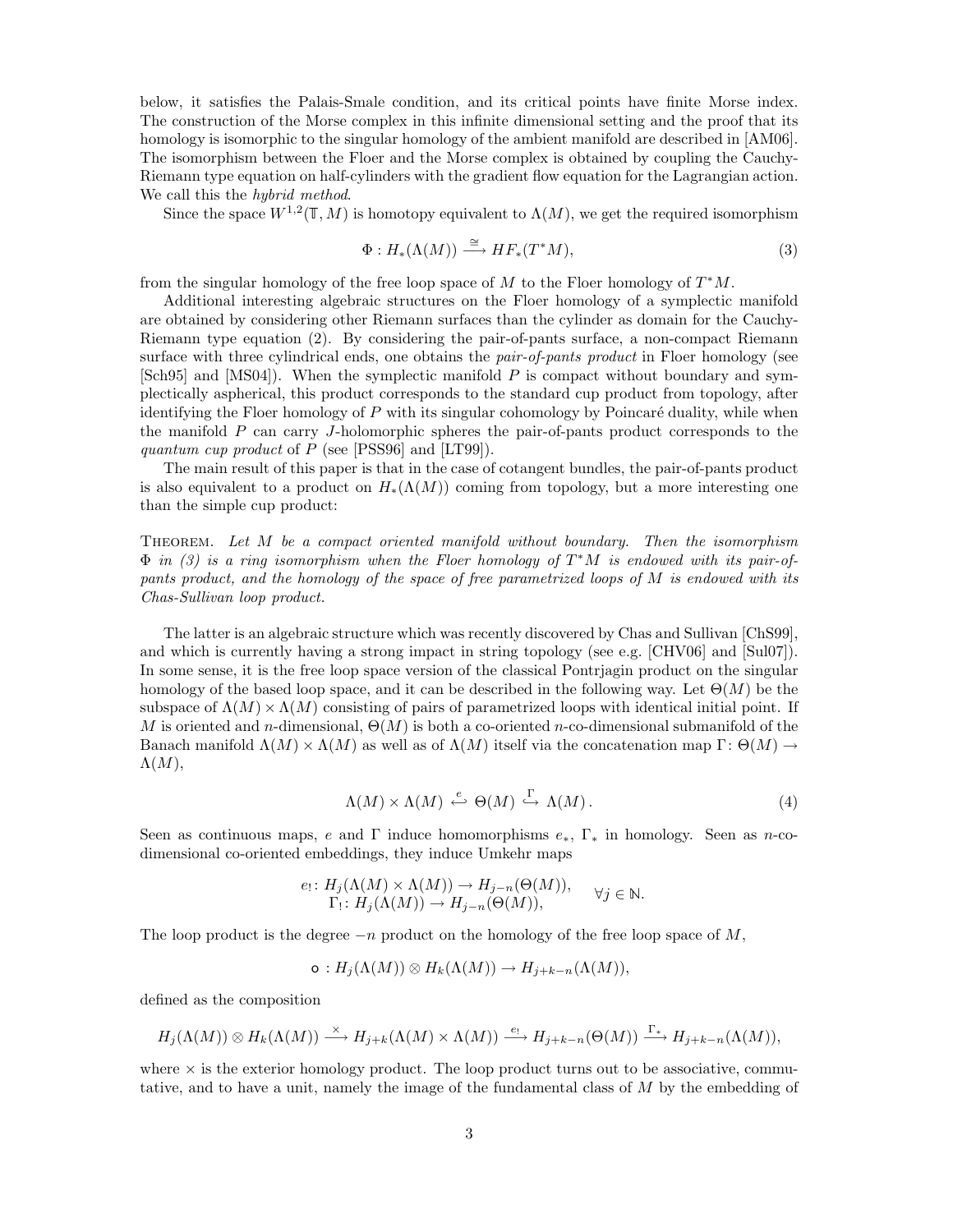M into  $\Lambda(M)$  as the space of constant loops. More information about the loop product and about its relationship with the Pontrjagin and the intersection product are recalled in section 1. Note that, we also obtain immediately in an anologous way a coproduct of degree  $-n$  by composing  $e_* \circ \Gamma_!$  which corresponds to the pair-of-pants coproduct on Floer homology. It is easy to see, that this coproduct is almost entirely trivial except for homology class of dimension  $n$ , see [AS08]

Actually, the analogy between the pair-of-pants product and the loop product is even deeper. Indeed, we may look at the solutions  $(x_1, x_2) : [0, 1] \to T^*M \times T^*M$  of the following pair of Hamiltonian systems

$$
x_1'(t) = X_{H_1}(t, x_1(t)), \quad x_2'(t) = X_{H_2}(t, x_1(2)), \tag{5}
$$

coupled by the non-local boundary condition

$$
q_1(0) = q_1(1) = q_2(0) = q_2(1),
$$
  
\n
$$
p_1(1) - p_1(0) = p_2(0) - p_2(1).
$$
\n(6)

Here we are using the notation  $x_j(t) = (q_j(t), p_j(t))$ , with  $q_j(t) \in M$  and  $p_j(t) \in T^*_{q_j(t)}M$ , for  $j =$ 1, 2. By studying the corresponding Lagrangian boundary value Cauchy-Riemann type problem on the strip  $\mathbb{R} \times [0, 1]$ , we obtain a chain complex, the Floer complex for figure-8 loops  $(F^{\Theta}(H), \partial),$ on the graded free Abelian group generated by solutions of (5)-(6). Then we can show that:

- (i) The homology of the chain complex  $(F^{\Theta}(H), \partial)$  is isomorphic to the singular homology of  $\Theta(M)$ .
- (ii) The pair of pants product factors through the homology of this chain complex.
- (iii) The first homomorphism in this factorization corresponds to the homomorphism  $e_1 \circ \times$ , while the second one corresponds to homomorphism  $\Gamma_*$ .

We also show that similar results hold for the space of based loops. The Hamiltonian problem in this case is the equation (1) for  $x = (q, p) : [0, 1] \to T^*M$  with boundary conditions

$$
q(0) = q(1) = q_0,
$$

for a fixed  $q_0 \in M$ . The corresponding Floer homology  $HF_*^{\Omega}(T^*M)$  is isomorphic to the singular homology of the based loop space  $\Omega(M)$ , and there is a product on such a Floer homology, the *triangle product*, which corresponds to the classical Pontrjagin product # on  $H_*(\Omega(M))$ . Actually, every arrow in the commutative diagram from topology

$$
H_j(M) \otimes H_k(M) \longrightarrow H_{j+k-n}(M)
$$
  
\n
$$
c_* \otimes c_* \downarrow \qquad \qquad \downarrow c_*
$$
  
\n
$$
H_j(\Lambda(M)) \otimes H_k(\Lambda(M)) \longrightarrow H_{j+k-n}(\Lambda(M))
$$
  
\n
$$
i_! \otimes i_! \downarrow \qquad \qquad \downarrow i_!
$$
  
\n
$$
H_{j-n}(\Omega(M)) \otimes H_{k-n}(\Omega(M)) \longrightarrow H_{j+k-2n}(\Omega(M, q_0)),
$$
  
\n(7)

has an equivalent homomorphism in Floer homology. Here  $\bullet$  is the intersection product in singular homology, c is the embedding of M into  $\Lambda(M)$  by constant loops, and i<sub>1</sub> denotes the Umkehr map induced by the *n*-co-dimensional co-oriented embedding  $\Omega(M) \hookrightarrow \Lambda(M)$ .

All the Floer homologies on cotangent bundles we consider here - for free loops, figure eight loops, or based loops - are special cases of Floer homology for *non-local conormal* boundary conditions: One fixes a closed submanifold Q of  $M \times M$  and considers the Hamiltonian orbits  $x : [0,1] \to T^*M$  such that  $(x(0), -x(1))$  belongs to the conormal bundle  $N^*Q$  of  $Q$ , that is to the set of covectors in  $T^*(M \times M)$  which are based at Q and annihilate every vector which is tangent to  $Q$ . See [APS08], where we show that the isomorphism  $(3)$  generalizes to

$$
\Phi\colon H_*(\Omega^Q(M)) \stackrel{\cong}{\longrightarrow} HF^Q_*(T^*M)
$$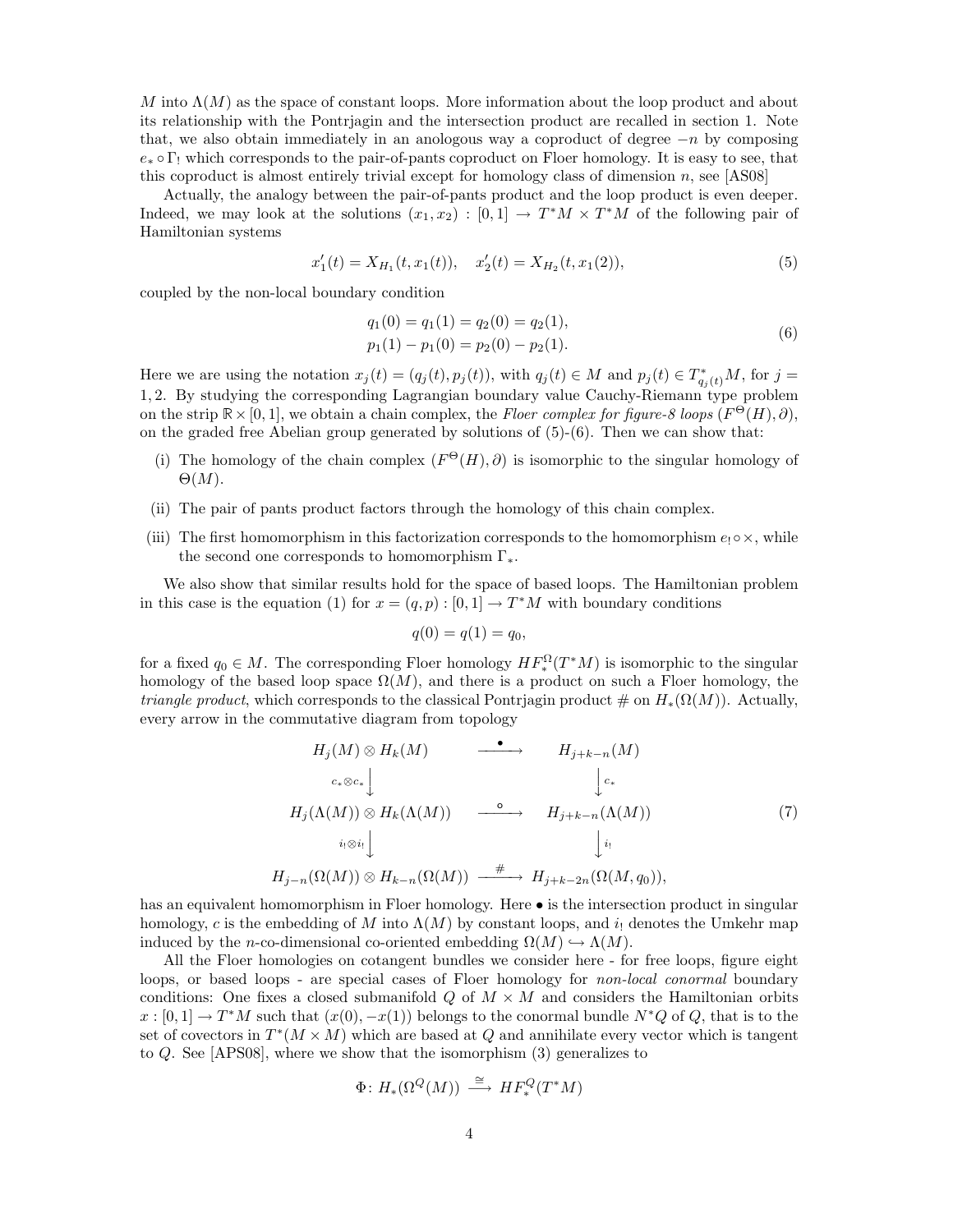where  $\Omega^Q(M)$  is the space of paths  $\gamma: [0,1] \to M$  such that  $(\gamma(0), \gamma(1)) \in Q$ , and  $HF_*^Q$  is the Floer homology associated to  $N^*Q$ .

The first step in the proof of the main statements of this paper is to describe objects and morphisms from algebraic topology in a Morse theoretical way. The way this translation is performed is well known in the case of finite dimensional manifolds (see e.g. [Fuk93], [Sch93], [BC94], [Vit95], [Fuk97]). In section 2 we outline how these results extend to infinite dimensional Hilbert manifolds. We pay particular attention to the transversality conditions required for each construction, and we particularize the analysis to the action functional associated to a fiberwise convex Lagrangian having quadratic growth in the velocities. See also [Coh06, CHV06, CS08].

The core of the paper consists of sections 3 and 4. In the former we define the Floer complexes we are dealing with and the products on their homology. In the latter we establish the equivalence with algebraic topology, thus proving the above theorem and the other main results of this paper. The linear Fredholm theory used in these sections is described in section 5, whereas section 6 contains compactness and removal of singularities results, together with the proofs of three cobordism statements from sections 3 and 4.

Some of the proofs are based on standard techniques in Floer homology, and in this case we just refer to the literature. However, there are a few key points where we need to introduce some new ideas. We conclude this introduction by briefly describing these ideas.

Riemann surfaces as quotients of strips with slits. The definition of the pair-of-pants product requires extending the Cauchy-Riemann type equation (2) to the pair-of-pants surface. The Cauchy-Riemann operator  $\partial_s + J \partial_t$  naturally extends to any Riemann surface, by letting it act on anti-linear one-forms. The zero-order term  $-JX_H(t, u)$  instead does not have a natural extension when the Riemann surface does not have a global coordinate  $z = s + it$ . The standard way to overcome this difficulty is to make this zero-order term act only on the cylindrical ends of the pair-of-pants surface - which do have a global coordinate  $z = s+it$  - by multiplying the Hamiltonian by a cut-off functions making it vanish far from the cylindrical ends (see [Sch95], [MS04]). This construction does not cause problems when dealing with compact symplectic manifolds as in the above mentioned reference, but in the case of the cotangent bundle it would create problems with compactness of the spaces of solutions. In fact, on one hand cutting off the Hamiltonian destroys the identity relating the energy of the solution with the oscillation of the action functional, on the other hand our  $C^0$ -estimate for the solutions requires coercive Hamiltonians.

We overcome this difficulty by a different - and we believe more natural - way of extending the zero-order term. We describe the pair-of-pants surface - as well as the other Riemann surfaces we need to deal with - as the quotient of an infinite strip with a slit - or more slits in the case of more general Riemann surfaces. At the end of the slit we use a chart given by the square root map. In this way, the Riemann surface is still seen as a smooth object, but it carries a global coordinate  $z = s + it$  with singularities. This global coordinate allows to extend the zero-order term without cutting off the Hamoltonian, and preserving the energy identity. See subsection 3.2 below.

Cauchy-Riemann operators on strips with jumping boundary conditions. When using the above description for the Riemann surfaces, the problems we are looking at can be described in a unified way as Cauchy-Riemann type equations on a strip, with Lagrangian boundary conditions presenting a finite number of jumps. In section 5 we develop a complete linear theory for such problems, in the case of Lagrangian boundary conditions of co-normal type. This is the kind of conditions which occur naturally on cotangent bundles. Once the proper Sobolev setting has been chosen, the proof of the Fredholm property for such operators is standard. The computation of the index instead is reduced to a Liouville type statement, proved in subsection 5.5

These linear results have the following consequence. Let  $Q_0, \ldots, Q_k$  be submanifolds of  $M \times M$ , such that  $Q_{j-1}$  and  $Q_j$  intersect cleanly, for every  $j = 1, \ldots, k$ . Let  $-\infty = s_0 < s_1 < \cdots < s_k <$  $s_{k+1} = +\infty$ , and consider the space M consisting of the maps  $u : \mathbb{R} \times [0,1] \to T^*M$  solving the Cauchy-Riemann type equation (2), satisfying the boundary conditions

$$
(u(s,0), -u(s,1)) \in N^*Q_j \quad \forall s \in [s_j, s_{j+1}], \ \forall j = 0, \dots, k,
$$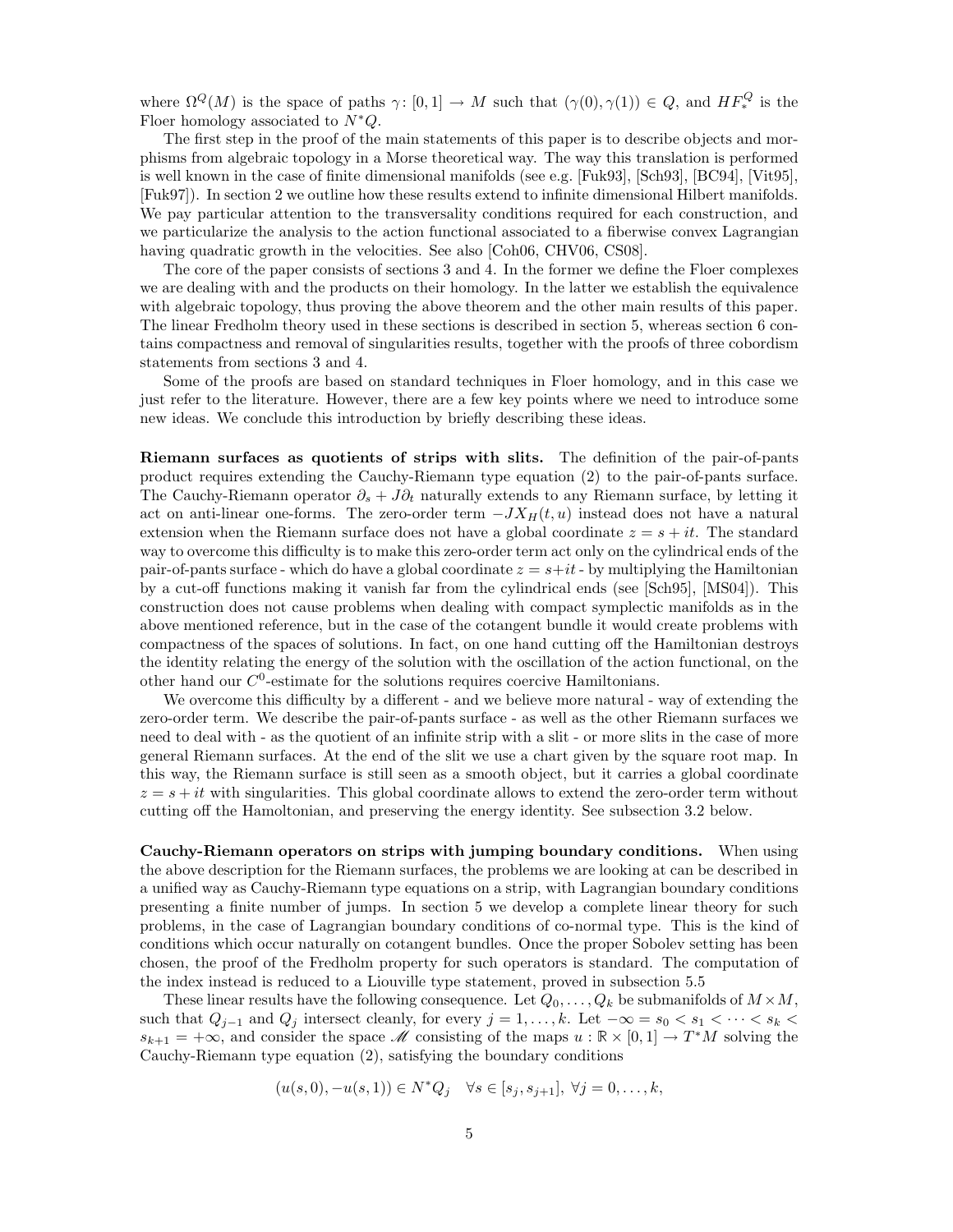and converging to Hamiltonian orbits  $x^-$  and  $x^+$  for  $s \to -\infty$  and  $s \to +\infty$ . The results of section 5 imply that for a generic choice of the Hamiltonian H the space  $\mathscr M$  is a manifold of dimension

$$
\dim \mathcal{M} = \mu^{Q_0}(x^-) - \mu^{Q_k}(x^+) - \sum_{j=1}^k (\dim Q_{j-1} - \dim Q_{j-1} \cap Q_j).
$$

Here  $\mu^{Q_0}(x^-)$  and  $\mu^{Q_k}(x^+)$  are the Maslov indices of the Hamiltonian orbits  $x^-$  and  $x^+$ , with boundary conditions  $(x^-(0), -x^-(1)) \in N^*Q_0$ ,  $(x^+(0), -x^+(1)) \in N^*Q_k$ , suitably shifted so that in the case of a fiberwise convex Hamiltonian they coincide with the Morse indices of the corresponding critical points  $\gamma^-$  and  $\gamma^+$  of the Lagrangian action functional on the spaces of paths satisfying  $(\gamma^{-}(0), \gamma^{-}(1)) \in Q_0$  and  $(\gamma^{+}(0), \gamma^{+}(1)) \in Q_k$ , respectively. Similar formulas hold for problems on the half-strip.

Cobordism arguments. The main results of this paper always reduce to the fact that certain diagrams involving homomorphism defined either in a Floer or in a Morse theoretical way should commute. The proof of such a commutativity is based on cobordism arguments, saying that a given solution of a certain Problem 1 can be "continued" by a unique one-parameter family of solutions of a certain Problem 2, and that this family of solutions converges to a solution of a certain Problem 3. In many situations such a statement can be proved by the classical gluing argument in Floer theory: One finds the one-parameter family of solutions of Problem 2 by using the given solution of Problem 1 to construct an approximate solution, to be used as the starting point of a Newton iteration scheme which converges to a true solution. When this is the case, we just refer to the literature. However, we encounter three situations in which the standard arguments do not apply, one reason being that we face a Problem 2 involving a Riemann surface whose conformal structure is varying with the parameter: this occurs when proving that the pair-of-pants product factorizes through the figure-8 Floer homology (subsection 3.5), that the Pontrjagin product corresponds to the triangle product (subsection 4.2), and that the homomorphism  $e_1 \circ \times$  corresponds to its Floer homological counterpart (subsection 4.4). We manage to reduce the former two statements to the standard implicit function theorem (see subsections 6.3 and 6.4). The proof of the latter statement is more involved, because in this case the solution of Problem 2 we are looking for cannot be expected to be even  $C^0$ -close to the solution of Problem 1 we start with. We overcome this difficulty by the following algebraic observation: In order to prove that two chain maps  $\varphi, \psi : C \to C'$  are chain homotopic, it suffices to find a chain homotopy between the chain maps  $\varphi \otimes \psi$  and  $\psi \otimes \varphi$ , and to find an element  $\epsilon \in C_0$  and a chain map  $\delta$  from the complex  $C'$  to the trivial complex  $(\mathbb{Z}, 0)$  such that  $\delta(\varphi(\epsilon)) = \delta(\psi(\epsilon))$  (see Lemma 4.6 below). In our situation, the chain homotopy between  $\varphi \otimes \psi$  and  $\psi \otimes \varphi$  is easier to find, by using a localization argument and the implicit function theorem (see subsection 6.5). This argument is somehow reminiscent of an alternative way suggested by Hofer to prove standard gluing results in Floer homology. The construction of the element  $\epsilon$  and of the chain map  $\delta$  is presented in subsection 4.4, together with the proof of the required algebraic identity. This is done by considering special Hamiltonian systems, having a hyperbolic equilibrium point.

The main results of this paper were announced in [AS06a]. Related results concerning the equivariant loop product and its interpretation in the symplectic field theory of unitary cotangent bundles have been announced in [CL07].

Outlook. An immediate question raised by the main result of this paper whether other product structures in classical homoloy theories for path and loop spaces can also be constructed naturally on chain level in Floer theory. The answer appears to be affirmative for all so far considered structures. In a following paper [AS08] we give the explicit construction of the cup-product in all path and loop space cases, a direct proof of the Hopf algebra structure on  $HF^{\Omega}(T^{*}M)$  based on Floer chain complex morphisms, and we also construct the counterpart of the very recently introduced product structure on relative cohomology

$$
H^k(\Lambda(M), M) \times H^l(\Lambda(M), M) \to H^{k+l+n-1}(\Lambda(M), M)
$$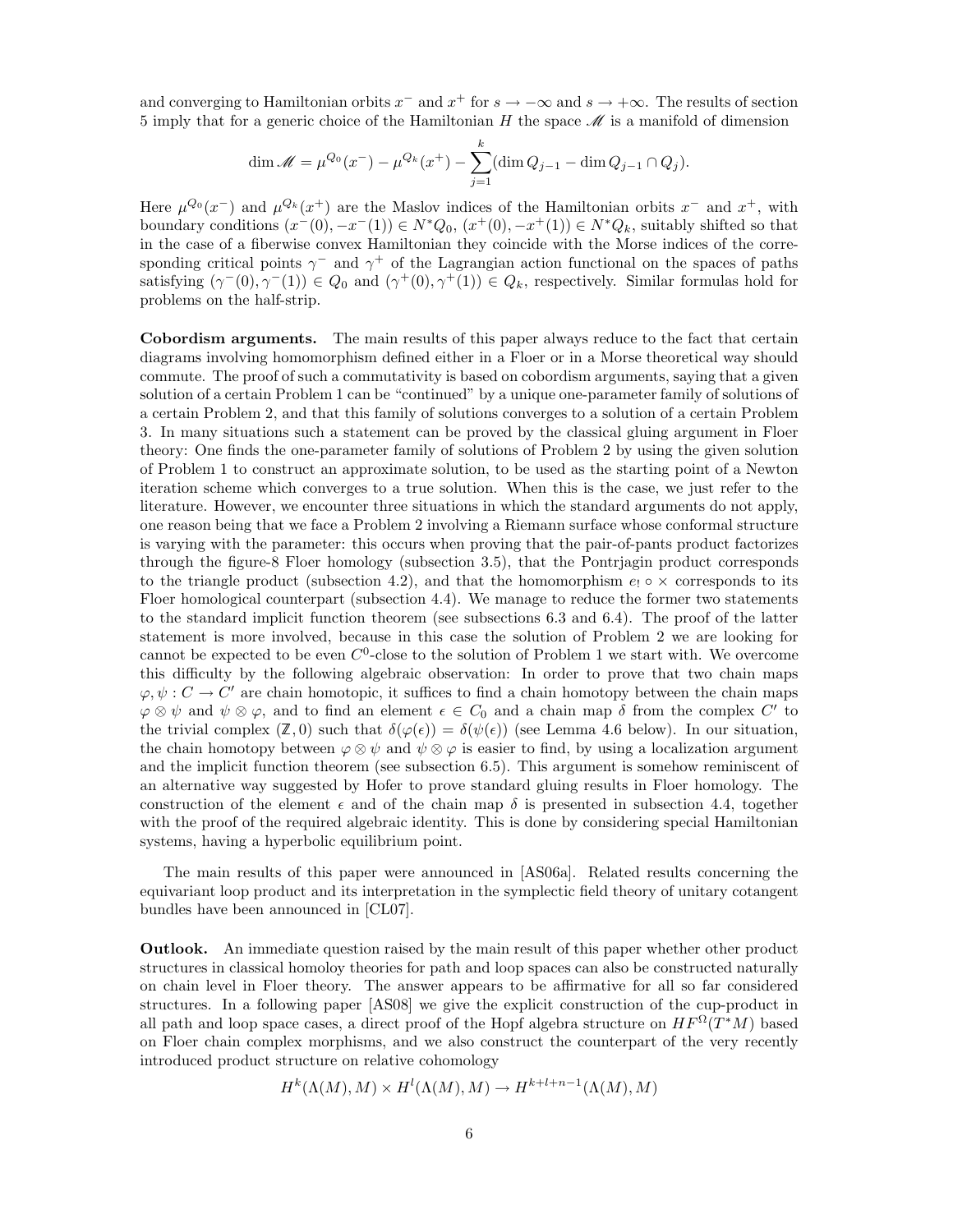from [GH07]. Also in view of the uniformization of path and loop space homology  $H_*(\Omega^Q(M))$  for  $Q \subset M \times M$  we show in [APS08] that the bilinear operation for cleanly intersecting submanifolds  $Q_1 \cap Q_2 \neq \emptyset$ , viewed as composable correspondences, which one obtains analogously to the loop product from

$$
\Omega^{Q_1}(M) \times \Omega^{Q_2}(M) \hookrightarrow \Omega^{Q_1 \cap Q_2}(M) \hookrightarrow \Omega^{Q_1 \circ Q_2}(M),
$$

is isomorphic to the operation

$$
HF^{Q_1}(T^*M)\otimes HF^{Q_2}(T^*M)\rightarrow HF^{Q_1\circ Q_2}(T^*M)
$$

which follows from the above moduli problem  $\mathcal M$  with conormal boundary condition jump from  $Q_1 \times Q_2$  to  $Q_1 \circ Q_2$ . The latter is the composition as correspondences

$$
Q_1 \circ Q_2 = \pi_{14}((Q_1 \times Q_2) \cap (M \times \triangle \times M))
$$

where  $\pi_{14}: M^4 \to M^2$  is the projection onto the first and fourth factor. The special case  $Q_1 =$  $Q_2=\triangle$  describes the Chas-Sullivan and the pair-of-pants product.

Acknowledgements. We wish to thank the Max Planck Institute for Mathematics in the Sciences of Leipzig and the Department of Mathematics at Stanford University, and in particular Yasha Eliashberg, for their kind hospitality. We are also indebted with Ralph Cohen and Helmut Hofer for many fruitful discussions. The second author thanks the Deutsche Forschungsgemeinschaft for the support by the grant DFG SCHW 892/2-3.

### 1 The Pontrjagin and the loop products

#### 1.1 The Pontrjagin product

Given a topological space M and a point  $q_0 \in M$ , we denote by  $\Omega(M, q_0)$  the space of loops on M based at  $q_0$ , that is

$$
\Omega(M, q_0) := \left\{ \gamma \in C^0(\mathbb{T}, M) \mid \gamma(0) = q_0 \right\},\
$$

endowed with the compact-open topology. Here  $\mathbb{T} = \mathbb{R}/\mathbb{Z}$  is the circle parameterized by the interval [0, 1]. The concatenation

$$
\Gamma(\gamma_1, \gamma_2)(t) := \begin{cases} \gamma_1(2t) & \text{for } 0 \le t \le 1/2, \\ \gamma_2(2t-1) & \text{for } 1/2 \le t \le 1, \end{cases}
$$

maps  $\Omega(M, q_0) \times \Omega(M, q_0)$  continuously into  $\Omega(M, q_0)$ . The constant loop  $q_0$  is a homotopy unit for Γ, meaning that the maps  $\gamma \mapsto \Gamma(q_0, \gamma)$  and  $\gamma \mapsto \Gamma(\gamma, q_0)$  are homotopic to the identity map. Moreover, Γ is homotopy associative, meaning that  $\Gamma \circ (\Gamma \times id)$  and  $\Gamma \circ (id \times \Gamma)$  are homotopic. Therefore,  $\Gamma$  defines the structure of an H-space on  $\Omega(M, q_0)$ .

We denote by  $H_*$  the singular homology functor with integer coefficients. The composition

$$
H_j(\Omega(M,q_0)) \otimes H_k(\Omega(M,q_0)) \xrightarrow{\times} H_{j+k}(\Omega(M,q_0) \times \Omega(M,q_0)) \xrightarrow{\Gamma_*} H_{j+k}(\Omega(M,q_0))
$$

where the first arrow is the exterior homology product, is by definition the *Pontrjagin product* 

$$
\# : H_j(\Omega(M, q_0)) \otimes H_k(\Omega(M, q_0)) \to H_{j+k}(\Omega(M, q_0)).
$$

The fact that  $q_0$  is a homotopy unit for Γ implies that  $[q_0] \in H_0(\Omega(M, q_0))$  is the identity element for the Pontriagin product. The fact that  $\Gamma$  is homotopy associative implies that the Pontriagin product is associative. Therefore, the product # makes the singular homology of  $\Omega(M, q_0)$  a graded ring. In general, it is a non-commutative graded ring. See for instance [tDKP70] for more information on H-spaces and the Pontrjagin product.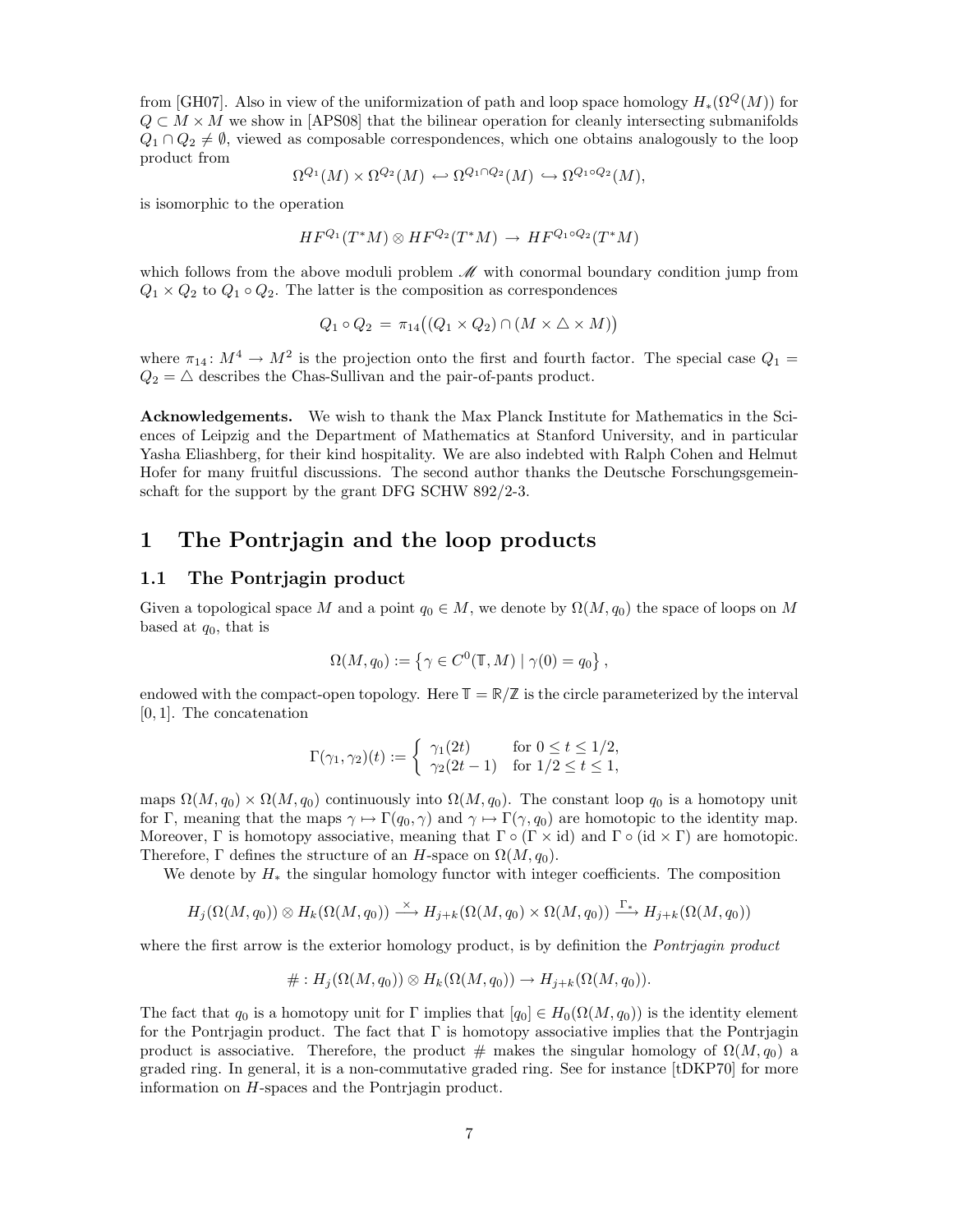#### 1.2 The Chas-Sullivan loop product

We denote by  $\Lambda(M) := C^0(\mathbb{T}, M)$  the space of free loops on M. Under the assumption that M is an oriented n-dimensional manifold, it is possible to use the concatenation map  $\Gamma$  to define a product of degree  $-n$  on  $H_*(\Lambda(M))$ . In order to describe the construction, we need to recall the definition of the Umkehr map.

Let M be a (possibly infinite-dimensional) smooth Banach manifold, and let  $e : \mathcal{M}_0 \hookrightarrow \mathcal{M}$  be a smooth closed embedding, which we assume to be *n*-codimensional and co-oriented. In other words,  $\mathcal{M}_0$  is a closed submanifold of M whose normal bundle  $N\mathcal{M}_0 := T\mathcal{M}|_{\mathcal{M}_0}/T\mathcal{M}_0$  has codimension n and is oriented. The tubular neighborhood theorem provides us with a homeomorphism<sup>1</sup> u:  $U \to N\mathcal{M}_0$ , uniquely determined up to isotopy, of an open neighborhood of  $\mathcal{M}_0$  onto  $N\mathcal{M}_0$ , mapping  $\mathcal{M}_0$  identically onto the zero section of  $N\mathcal{M}_0$ , that we also denote by  $\mathcal{M}_0$  (see [Lan99], IV.§5-6). The Umkehr map is defined to be the composition

$$
H_j(\mathcal{M}) \longrightarrow H_j(\mathcal{M}, \mathcal{M} \setminus \mathcal{M}_0) \stackrel{\cong}{\longrightarrow} H_j(\mathcal{U}, \mathcal{U} \setminus \mathcal{M}_0) \xrightarrow{u_*} H_j(N\mathcal{M}_0, N\mathcal{M}_0 \setminus \mathcal{M}_0) \stackrel{\tau}{\longrightarrow} H_{j-n}(\mathcal{M}_0),
$$

where the first arrow is induced by the inclusion, the second one is the isomorphism given by excision, and the last one is the Thom isomorphism associated to the  $n$ -dimensional oriented vector bundle  $N\mathcal{M}_0$ , that is, the cap product with the Thom class  $\tau_{N\mathcal{M}_0} \in H^n(N\mathcal{M}_0, N\mathcal{M}_0 \setminus \mathcal{M}_0)$ . The Umkehr map associated to the embedding  $e$  is denoted by

$$
e_! : H_j(\mathcal{M}) \longrightarrow H_{j-n}(\mathcal{M}_0).
$$

We recall that if M is an n-dimensional manifold,  $\Lambda(M)$  is an infinite dimensional smooth manifold modeled on the Banach space  $C^0(\mathbb{T}, \mathbb{R}^n)$ . The set  $\Theta(M)$  of pairs of loops with the same initial point (figure-8 loops),

$$
\Theta(M) := \{ (\gamma_1, \gamma_2) \in \Lambda(M) \times \Lambda(M) \mid \gamma_1(0) = \gamma_2(0) \},
$$

is the inverse image of the diagonal  $\Delta_M$  of  $M \times M$  by the smooth submersion

$$
\text{ev} \times \text{ev}: \Lambda(M) \times \Lambda(M) \to M \times M, \quad (\gamma_1, \gamma_2) \mapsto (\gamma_1(0), \gamma_2(0)).
$$

Therefore,  $\Theta(M)$  is a closed smooth submanifold of  $\Lambda(M) \times \Lambda(M)$ , and its normal bundle<sup>2</sup> N $\Theta(M)$ is n-dimensional, being isomorphic to to the pull-back of the normal bundle  $N\Delta_M$  of  $\Delta_M$  in  $M \times M$ by the map ev  $\times$  ev. If moreover M is oriented, so is  $N\Delta_M$  and thus also  $N\Theta(M)$ . Notice also that the concatenation map Γ is well-defined and smooth from  $\Theta(M)$  into  $\Lambda(M)$ . If we denote by e the inclusion of  $\Theta(M)$  into  $\Lambda(M) \times \Lambda(M)$ , the Chas-Sullivan loop product (see [ChS99]) is defined by the composition

$$
H_j(\Lambda(M)) \otimes H_k(\Lambda(M)) \xrightarrow{\times} H_{j+k}(\Lambda(M) \times \Lambda(M)) \xrightarrow{e_!} H_{j+k-n}(\Theta(M)) \xrightarrow{\Gamma_*} H_{j+k-n}(\Lambda(M)),
$$

and it is denoted by

$$
\circ: H_j(\Lambda(M)) \otimes H_k(\Lambda(M)) \to H_{j+k-n}(\Lambda(M)).
$$

We denote by  $c : M \to \Lambda(M)$  the map which associates to every  $q \in M$  the constant loop q in  $\Lambda(M)$ . A simple homotopy argument shows that the image of the fundamental class  $[M] \in H_n(M)$ under the homomorphism  $c_*$  is a unit for the loop product:  $\alpha \circ c_*[M] = c_*[M] \circ \alpha = \alpha$  for every

<sup>&</sup>lt;sup>1</sup>If M admits smooth partitions of unity (for instance, if it is a Hilbert manifold) then u can be chosen to be a smooth diffeomorphism.

<sup>&</sup>lt;sup>2</sup>The Banach manifold  $\Lambda(M)$  does not admit smooth partitions of unity (actually, the Banach space  $C^0(\mathbb{T},\mathbb{R}^n)$ does not admit non-zero functions of class  $C<sup>1</sup>$  with bounded support). So in general a closed submanifold of  $\Lambda(M)$ , or of  $\Lambda(M) \times \Lambda(M)$ , will not have a smooth tubular neighborhood. However, it would not be difficult to show that the submanifold  $\Theta(M)$  and all the submanifolds we consider in this paper do have a smooth tubular neighborhood, which can be constructed explicitly by using the exponential map and the tubular neighborhood theorem on finite-dimensional manifolds.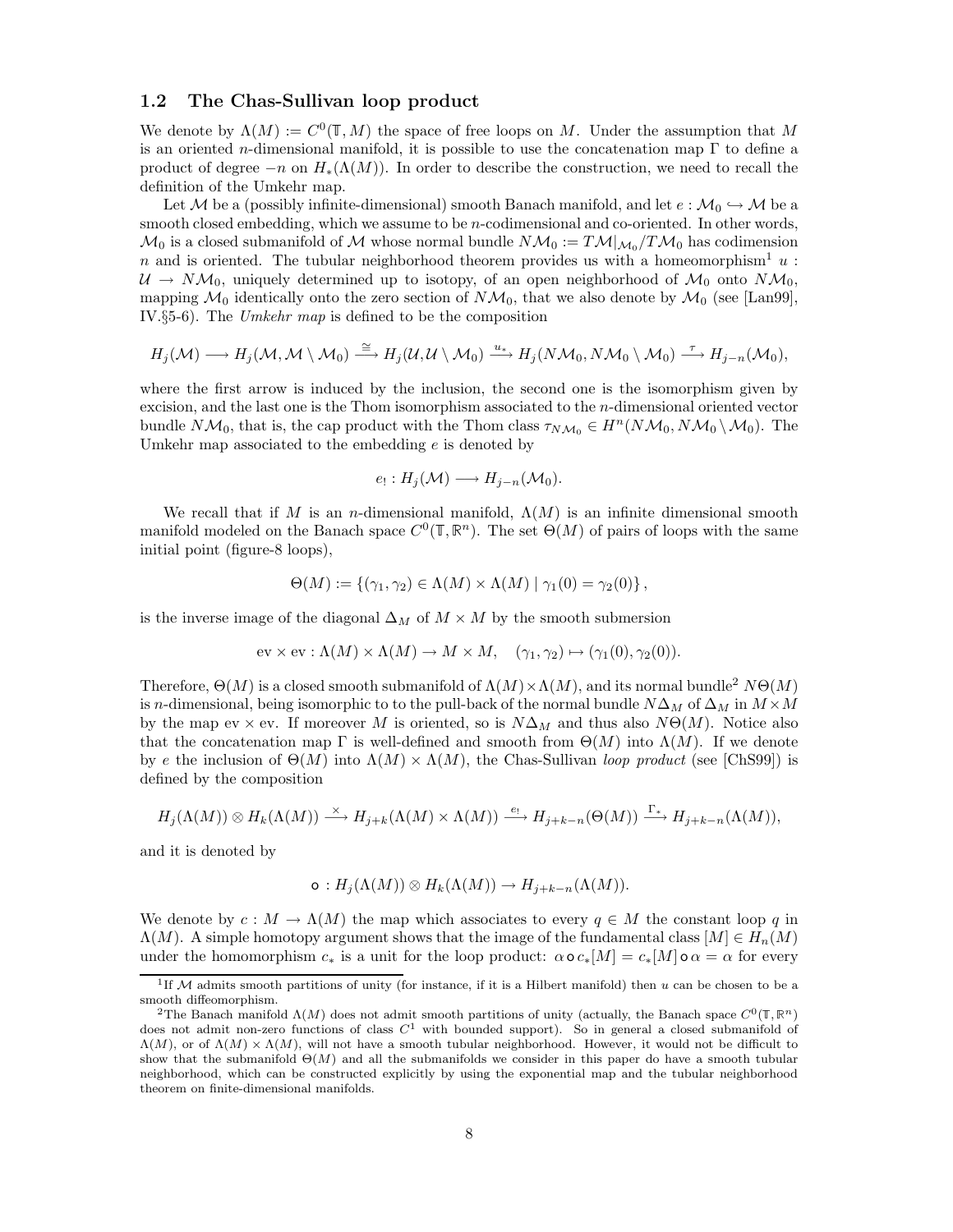$\alpha \in H_*(\Lambda(M))$ . Since  $\Gamma \circ (\mathrm{id} \times \Gamma)$  and  $\Gamma \circ (\Gamma \times \mathrm{id})$  are homotopic on the space of triplets of loops with the same initial points, the loop product turns out to be associative. Finally, notice that the maps  $(\gamma_1, \gamma_2) \mapsto \Gamma(\gamma_1, \gamma_2)$  and  $(\gamma_1, \gamma_2) \mapsto \Gamma(\gamma_2, \gamma_1)$  are homotopic on  $\Theta(M)$ , by the homotopy

$$
\Gamma_s(\gamma_1, \gamma_2)(t) := \begin{cases} \gamma_2(2t - s) & \text{if } 0 \le t \le s/2, \text{ or } (s + 1)/2 \le t \le 1, \\ \gamma_1(2t - s) & \text{if } s/2 \le t \le (s + 1)/2. \end{cases}
$$

This fact implies the following commutation rule

$$
\beta \circ \alpha = (-1)^{(|\alpha|-n)(|\beta|-n)} \alpha \circ \beta,
$$

for every  $\alpha, \beta \in H_*(\Lambda(M)).$ 

In order to get a product of degree zero, it is convenient to shift the grading by  $n$ , obtaining the graded group

$$
\mathbb{H}_j(\Lambda(M)) := H_{j+n}(\Lambda(M)),
$$

which becomes a graded commutative ring with respect to the loop product (commutativity has to be understood in the graded sense, that is  $\beta \circ \alpha = (-1)^{|\alpha||\beta|} \alpha \circ \beta$ .

#### 1.3 Relationship between the two products

If  $M$  is an oriented *n*-dimensional manifold, we denote by

$$
\bullet: H_j(M) \otimes H_k(M) \to H_{j+k-n}(M),
$$

the intersection product on the singular homology of  $M$  (which is obtained by composing the exterior homology product with the Umkehr map associated to the embedding of the diagonal into  $M \times M$ ). Shifting again the grading by n, we see that the product  $\bullet$  makes

$$
\mathbb{H}_j(M) := H_{j+n}(M)
$$

a commutative graded ring.

Since  $\Omega(M, q_0)$  is the inverse image of  $q_0$  by the submersion ev :  $\Lambda(M) \to M$ , ev( $\gamma$ ) =  $\gamma(0)$ ,  $\Omega(M, q_0)$  is a closed submanifold of  $\Lambda(M)$ , and its normal bundle is *n*-dimensional and oriented. If  $i : \Omega(M, q_0) \hookrightarrow \Lambda(M)$  is the inclusion map, we find that the following diagram

$$
H_j(M) \otimes H_k(M) \longrightarrow H_{j+k-n}(M)
$$
  
\n
$$
c_* \otimes c_* \downarrow \qquad \qquad \downarrow c_*
$$
  
\n
$$
H_j(\Lambda(M)) \otimes H_k(\Lambda(M)) \longrightarrow H_{j+k-n}(\Lambda(M))
$$
  
\n
$$
i_! \otimes i_! \downarrow \qquad \qquad \downarrow i_!
$$
  
\n
$$
H_{j-n}(\Omega(M, q_0)) \otimes H_{k-n}(\Omega(M, q_0)) \longrightarrow H_{j+k-2n}(\Omega(M, q_0))
$$
  
\n(8)

commutes. In other words, the maps

$$
\{\mathbb{H}_*(M),\bullet\} \xrightarrow{c_*} \{\mathbb{H}_*(\Lambda(M)),\,\mathsf{o}\} \xrightarrow{i_!} \{H_*(\Omega(M,q_0),\#\}
$$

are graded ring homomorphisms. Notice that the homomorphism  $c_*$  is always injective onto a direct summand, the map ev being a left inverse of c. Using the spectral sequence associated to the Serre fibration

$$
\Omega(M) \hookrightarrow \Lambda(M) \to M,
$$

it is possible to compute the ring  $\{\mathbb{H}_*(\Lambda(M))\}$ , o } from the intersection product on M and the Pontriagin product on  $\Omega(M)$ , see [CJY03].

The aim of this paper is to show how the homomorphisms appearing in the diagram above can be described symplectically, in terms of the Floer homology of the cotangent bundle of M. The first step is to describe them in a Morse theoretical way, using suitable Morse functions on some infinite dimensional Hilbert manifolds having the homotopy type of  $\Omega(M, q_0)$  and  $\Lambda(M)$ .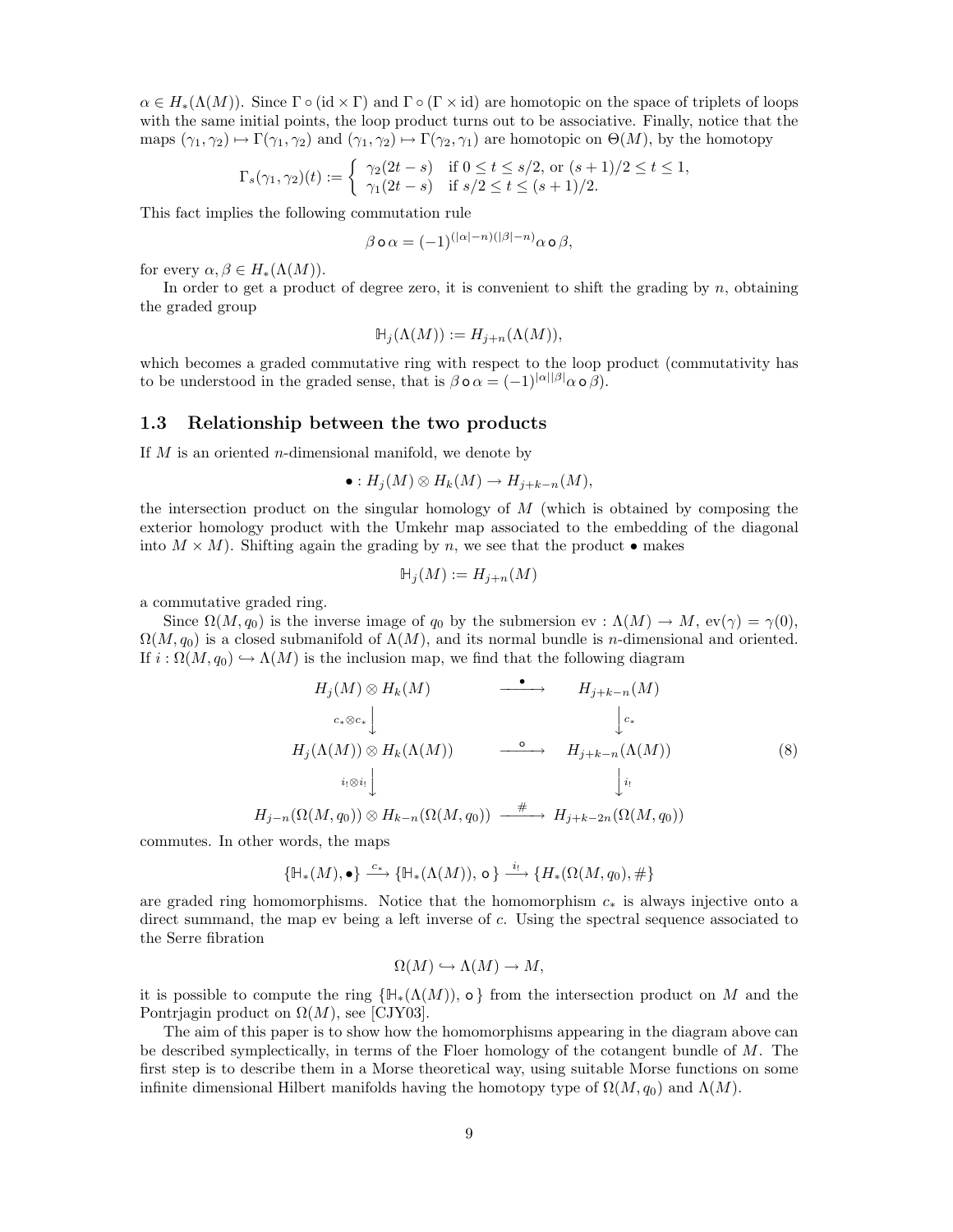**1.1.** REMARK. The loop product was defined by Chas and Sullivan in [ChS99], by using intersection theory for transversal chains. The definition we use here is due to Cohen and Jones [CJ02]. See also [ChS04, Sul03, BCR06, Coh06, CHV06, Ram06, Sul07] for more information and for other interpretations of this product.

### 2 Morse theoretical descriptions

#### 2.1 The Morse complex

Let us recall the construction of the Morse complex for functions defined on an infinite-dimensional Hilbert manifold. See  $[AM06]$  for detailed proofs. Let  $M$  be a (possibly infinite-dimensional) Hilbert manifold, and let g be a complete Riemannian metric on M. Let  $\mathcal{F}(M,g)$  be the set of  $C^2$  functions  $f : \mathcal{M} \to \mathbb{R}$  such that:

 $(f1)$  f is bounded below;

- (f2) each critical point of f is non-degenerate and has finite Morse index;
- (f3) f satisfies the Palais-Smale condition with respect to g (that is, every sequence  $(p_n)$  such that  $(f(p_n))$  is bounded and  $||Df(p_n)|| \rightarrow 0$  has a converging subsequence).

Here  $\|\cdot\|$  is the norm on  $T^*\mathcal{M}$  induced by the metric g.

Let  $f \in \mathcal{F}(\mathcal{M}, g)$ . We denote by crit $(f)$  the set of critical points of f, and by crit<sub>k</sub> $(f)$  the set of critical points of Morse index  $m(x) = k$ . Let  $\phi$  be the local flow determined by the vector field  $-\text{grad } f$  (our assumptions imply that the domain of such a flow contains  $[0, +\infty[\times \mathcal{M}]$ , and that each orbit converges to a critical point of f for  $t \to +\infty$ ). The stable (respectively unstable) manifold of a critical point  $x$ ,

$$
W^s(x) := \left\{ p \in \mathcal{M} \mid \lim_{t \to +\infty} \phi(t, p) = x \right\} \quad \left( \text{resp. } W^u(x) := \left\{ p \in \mathcal{M} \mid \lim_{t \to -\infty} \phi(t, p) = x \right\} \right)
$$

is a submanifold of codimension (resp. dimension)  $m(x)$ . Actually, it is the image of an embedding of  $V^+$ (Hess  $f(x)$ ) (resp.  $V^-($ Hess  $f(x)$ )), the positive (resp. negative) eigenspace of the Hessian of f at x. Our assumptions imply that the closure of  $W^u(x)$  in M is compact.

The vector field  $-\text{grad } f$  is said to satisfy the Morse-Smale condition if for every  $x, y \in \text{crit}(f)$ the intersection  $W^u(x) \cap W^s(y)$  is transverse. The Morse-Smale condition can be achieved by perturbing the metric g. Such perturbations can be chosen to be arbitrarily small in many reasonable senses, in particular the perturbed metric can be chosen to be equivalent to the original one, so that f satisfies the Palais-Smale condition also with respect to the new metric.

Let us assume that −grad f satisfies the Morse-Smale condition. Then we can choose an open neighborhood  $\mathcal{U}(x)$  of each critical point x so small that the increasing sequence of positively invariant open sets

$$
\mathcal{U}^k := \bigcup_{\substack{x \in \text{crit}(f) \\ m(x) \le k}} \phi([0, +\infty[ \times \mathcal{U}(x)),
$$

is a cellular filtration<sup>3</sup> of  $\mathcal{U}^{\infty} := \bigcup_{k \in \mathbb{N}} \mathcal{U}^k$ , meaning that  $H_j(\mathcal{U}^k, \mathcal{U}^{k-1}) = 0$  if  $j \neq k$ . Actually,  $H_k(\mathcal{U}^k, \mathcal{U}^{k-1})$  is isomorphic to the free Abelian group generated by the critical points of Morse index k, which we denote by  $M_k(f)$ . Indeed,  $H_k(\mathcal{U}^k, \mathcal{U}^{k-1})$  is generated by the relative homology

 $3$ Actually here one needs a stronger transversality condition, namely that every critical point x is not a cluster point for the union of all the unstable manifolds of critical points of Morse index not exceeding  $m(x)$ , other than  $x$ . This assumption follows from the standard Morse-Smale condition provided that there are finitely many critical point with any given Morse index. Since the latter condition automatically holds on sublevels of f, the Morse complex can be defined under the standard Morse-Smale assumption by a direct limit argument on sublevels. See [AM06] for full details.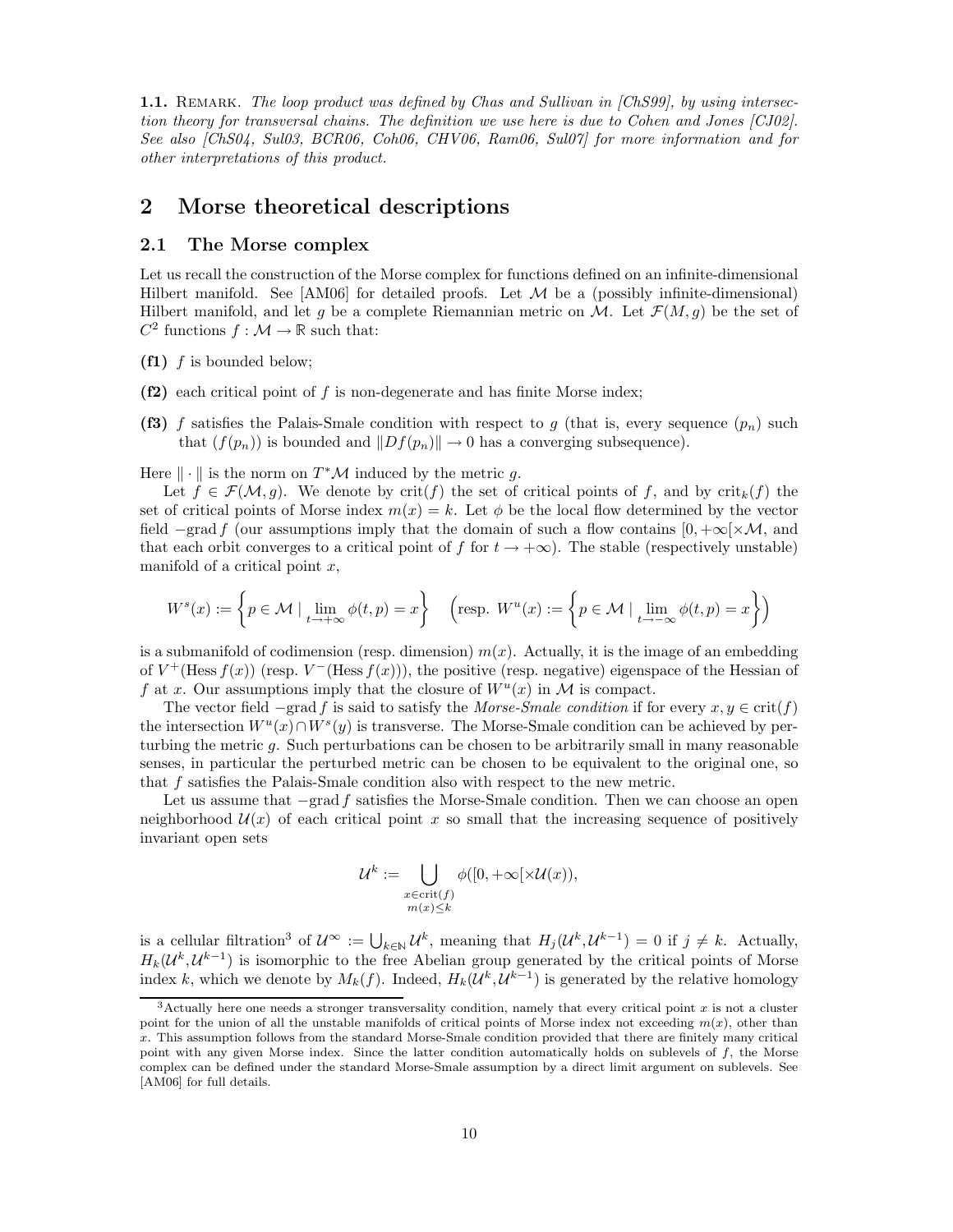classes of balls in  $W^u(x)$ , so large that their boundaries lie in  $\mathcal{U}^{k-1}$ , for every  $x \in \text{crit}_k(f)$ . Hence, the isomorphism  $M_k(f) \cong H_k(\mathcal{U}^k, \mathcal{U}^{k-1})$  is determined by the choice of an orientation for the unstable manifold of each  $x \in \text{crit}_k(f)$ . Furthermore, the inclusion  $\mathcal{U}^{\infty} \hookrightarrow \mathcal{M}$  is a homotopy equivalence.

It is well known that the cellular complex associated to the cellular filtration  $\mathcal{U} := \{U^k\}_{k \in \mathbb{N}},$ namely

$$
W_k \mathcal{U} := H_k(\mathcal{U}^k, \mathcal{U}^{k-1}),
$$
  

$$
\partial_k : W_k \mathcal{U} = H_k(\mathcal{U}^k, \mathcal{U}^{k-1}) \to H_{k-1}(\mathcal{U}^{k-1}) \to H_{k-1}(\mathcal{U}^{k-1}, \mathcal{U}^{k-2}) = W_{k-1} \mathcal{U},
$$

is a chain complex of Abelian groups, whose homology is naturally isomorphic to the singular homology of  $\mathcal{U}^{\infty}$ , hence to the singular homology of  $\mathcal{M}$  (see for instance [Dol80], V.1). Therefore, a Morse-Smale metric  $g$  and an arbitrary choice of an orientation for the unstable manifold of each critical point determine a boundary operator  $\partial_*(f,g)$  on the graded group  $M_*(f)$ , making it a chain complex called the Morse complex of  $(f, g)$ , which we denote by  $M(f, g)$ , whose homology is isomorphic to the singular homology of  $\mathcal{M}$ ,

$$
H_k M(f,g) \cong H_k(\mathcal{M}).
$$

A change of the metric g and of the orientation data produces an isomorphic chain complex.

The boundary operator  $\partial_*(f,g)$  can be easily interpreted in terms of intersection numbers. Indeed, since  $T_xW^u(x) \oplus T_xW^s(x) = T_x\mathcal{M}$  for each  $x \in \text{crit}(f)$ , the orientation of  $W^u(x)$  determines an orientation of the normal bundle of  $W<sup>s</sup>(x)$ . Therefore each (transverse) intersection  $W^u(x) \cap W^s(y)$  is canonically oriented. If  $m(x) - m(y) = 1$ , compactness and transversality imply that  $W^u(x) \cap W^s(y)$  consists of finitely many orbits  $\mathbb{R} \cdot p := \phi(\mathbb{R} \times \{p\})$  of  $\phi$ , each of which can be given a sign  $\epsilon(\mathbb{R} \cdot p) = \pm 1$ , depending on whether the orientation of  $\mathbb{R} \cdot p$  defined above agrees or not with the direction of the flow. If we then set  $n_{\partial}(x, y) := \sum \epsilon(\mathbb{R} \cdot p) \in \mathbb{Z}$ , where the sum ranges over all the orbits of  $\phi$  in  $W^u(x) \cap W^s(y)$ , there holds

$$
\partial_k(f,g)x = \sum_{y \in \text{crit}_{k-1}(f)} n_{\partial}(x,y) y,
$$

for every  $x \in \text{crit}_k(f)$ .

It is also useful to consider the following relative version of the Morse complex. Let  $A$  be an open subset of the Hilbert manifold M, and assume that the function  $f \in C^{\infty}(\mathcal{M})$  and the metric  $g$  on  $\mathcal M$  satisfy:

- (f1') f is bounded below on  $\mathcal{M} \setminus \mathcal{A}$ ;
- (f2) each critical point of f in  $\mathcal{M} \setminus \mathcal{A}$  is non-degenerate and has finite Morse index;
- (f3') f satisfies the Palais-Smale condition with respect to g on  $\mathcal{M} \setminus \overline{\mathcal{A}}$ ;
- (f4') A is positively invariant for the flow of  $-\text{grad } f$ , and this flow is positively complete with respect to A (meaning that the orbits that never enter A are defined for every  $t \geq 0$ ).

In particular,  $(f3')$  implies that there are no critical points on the boundary of  $A$  (such a critical point would be the limit of a Palais-Smale sequence in  $\mathcal{M} \setminus \mathcal{A}$  which does not converge in this set). Assume that  $-\text{grad } f$  satisfies the Morse-Smale condition<sup>4</sup> in  $\mathcal{M} \setminus \mathcal{A}$ . Then one constructs the relative Morse complex  $M(f, q)$ , taking into account only the critical points of f in  $\mathcal{M} \setminus \mathcal{A}$ , and finds that its homology is isomorphic to the singular homology of the pair  $(M, \mathcal{A})$ ,

$$
H_k M(f,g) \cong H_k(\mathcal{M},\mathcal{A}).
$$

It is well known that many operations in singular homology have their Morse theoretical interpretation, in the sense that they can be read on the Morse complex (see for instance [Sch93, Fuk93, BC94, Vit95, Fuk97]). Here we are interested only in functoriality, in the exterior homology product, and in the Umkehr map. The corresponding constructions - still in our infinite dimensional setting - are outlined in the following sections.

<sup>&</sup>lt;sup>4</sup>Notice that transversality issues are more delicate here because one wants  $A$  to remain positively invariant for the perturbed flow. We will not state a general result, but we will discuss the transversality question case by case.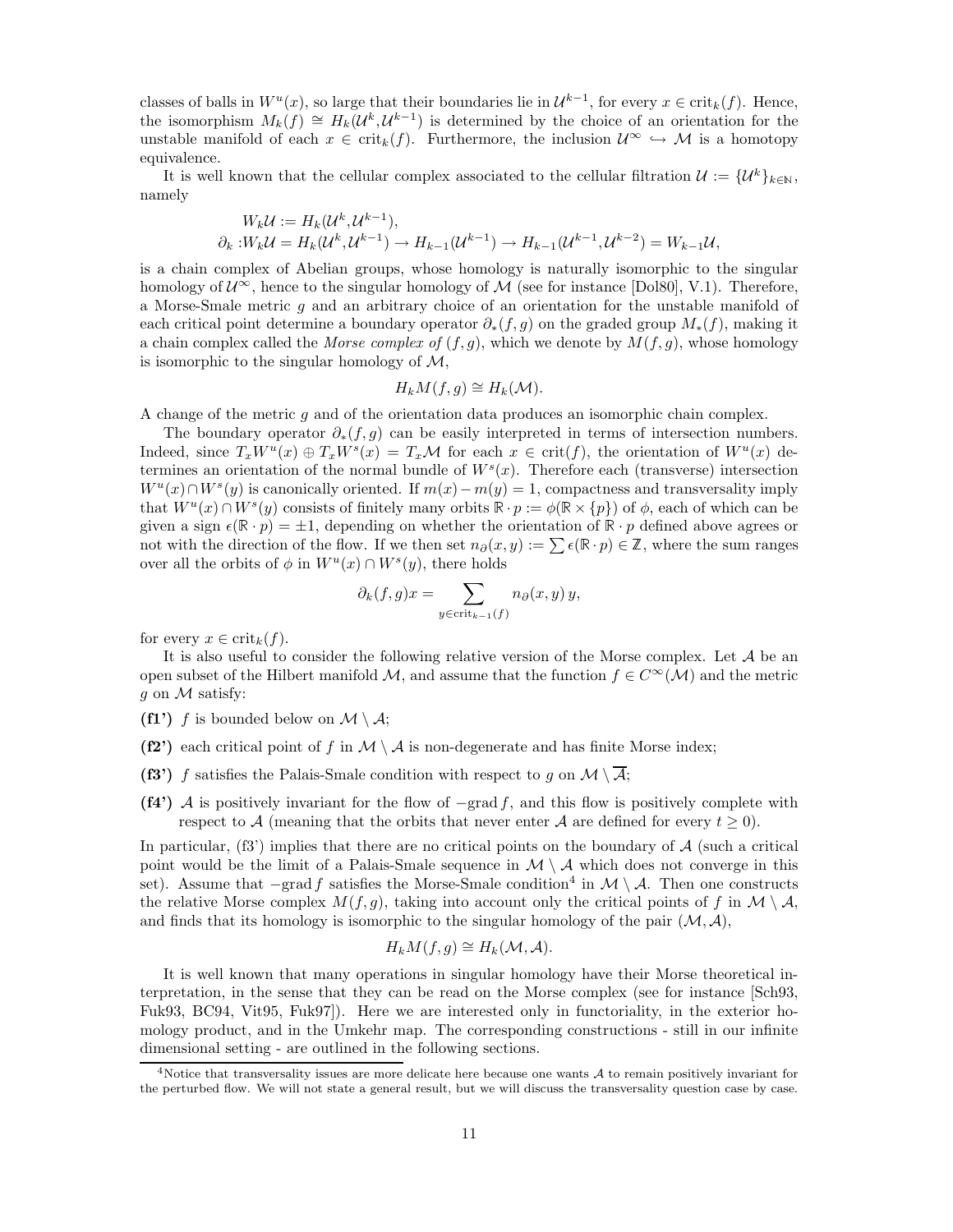#### 2.2 Functoriality

Let  $(\mathcal{M}_1, g_1)$  and  $(\mathcal{M}_2, g_2)$  be complete Riemannian Hilbert manifolds, and let  $f_1 \in \mathcal{F}(\mathcal{M}_1, g_1)$ ,  $f_2 \in \mathcal{F}(\mathcal{M}_2, g_2)$  be such that  $-\text{grad } f_1$  and  $-\text{grad } f_2$  satisfy the Morse-Smale condition. Denote by  $\phi^1$  and  $\phi^2$  the corresponding negative gradient flows.

Let  $\varphi : \mathcal{M}_1 \to \mathcal{M}_2$  be a smooth map. We assume that

each 
$$
y \in \text{crit}(f_2)
$$
 is a regular value of  $\varphi$ ; (9)

$$
x \in \text{crit}(f_1), \ \varphi(x) \in \text{crit}(f_2) \quad \implies \quad m(x; f_1) \ge m(\varphi(x); f_2). \tag{10}
$$

The set of critical points of  $f_2$  is discrete, and in many cases (for instance, if  $\varphi$  is a Fredholm map) the set of regular values of  $\varphi$  is generic (i.e. a countable intersection of open dense sets, by Sard-Smale theorem [Sma65]). In such a situation, condition (9) can be achieved by arbitrary small (in several senses) perturbations of  $\varphi$  or of  $f_2$ . Also condition (10) can be achieved by an arbitrary small perturbation of  $\varphi$  or of  $f_2$ , simply by requiring that the image of the set of critical points of  $f_1$  by  $\varphi$  does not meet the set of critical point of  $f_2$ .

By (9) and (10), up to perturbing the metrics  $g_1$  and  $g_2$ , we may assume that

$$
\forall x \in \text{crit}(f_1), \ \forall y \in \text{crit}(f_2), \quad \varphi|_{W^u(x; -\text{grad } f_1)} \text{ is transverse to } W^s(y; -\text{grad } f_2). \tag{11}
$$

Indeed, by (9) and (10) one can perturb  $g_1$  in such a way that if  $p \in W^u(x; -\text{grad } f_1)$  and  $\varphi(p)$  is a critical point of  $f_2$  then rank  $D\varphi(p)|_{T_nW^u(x)} \geq m(\varphi(p); f_2)$ . The possibility of perturbing  $g_2$  so that  $(11)$  holds is now a consequence of the following fact: if W is a finite dimensional manifold and  $\psi: W \to M_2$  is a smooth map such that for every  $p \in W$  with  $\psi(p) \in \text{crit}(f_2)$  there holds rank  $D\psi(p) \geq m(\varphi(p); f_2)$ , then the set of metrics  $g_2$  on  $\mathcal{M}_2$  such that the map  $\psi$  is transverse to the stable manifold of every critical point of  $f_2$  is generic in the set of all metrics, with many reasonable topologies<sup>5</sup>.

The transversality condition (11) ensures that if  $x \in \text{crit}(f_1)$  and  $y \in \text{crit}(f_2)$ , then

$$
W(x, y) := W^u(x; -\text{grad } f_1) \cap \varphi^{-1}(W^s(y; -\text{grad } f_2))
$$

is a submanifold of dimension  $m(x; f_1) - m(y; f_2)$ . If  $W^u(x; -\text{grad } f_1)$  is oriented and the normal bundle of  $W^s(y; -\text{grad } f_2)$  in  $\mathcal{M}_2$  is oriented, the manifold  $W(x, y)$  carries a canonical orientation. In particular, if  $m(x; f_1) = m(y; f_2)$ ,  $W(x, y)$  is a discrete set, each of whose point carries an orientation sign  $\pm 1$ . The transversality condition (11) and the fact that  $W^u(x)$ , -grad  $f_1$ ) has compact closure in  $\mathcal{M}_1$  imply that the discrete set  $W(x, y)$  is also compact, so it is a finite set and we denote by  $n_{\varphi}(x, y) \in \mathbb{Z}$  the algebraic sum of the corresponding orientation signs. We can then define the homomorphism

$$
M_k \varphi : M_k(f_1, g_1) \to M_k(f_2, g_2), \quad M_k \varphi x = \sum_{y \in \text{crit}_k(f_2)} n_{\varphi}(x, y) y,
$$

for every  $x \in \text{crit}_k(f_1)$ .

We claim that  $M_*\varphi$  is a chain map from the Morse complex of  $(f_1, g_1)$  to the Morse complex of  $(f_2, g_2)$ , and that the corresponding homomorphism in homology coincides - via the isomorphism described in section 2.1 - with the homomorphism  $\varphi_* : H_*(\mathcal{M}_1) \to H_*(\mathcal{M}_2)$ .

Indeed, let us fix small open neighborhoods  $\mathcal{U}_i(x)$ ,  $i = 1, 2$ , for each critical point  $x \in \text{crit}(f_i)$ , such that the sequence of open sets

$$
\mathcal{U}_i^k = \bigcup_{\substack{x \in \text{crit}(f_i) \\ m(x; f_i) \le k}} \phi^i([0, +\infty[\times \mathcal{U}_i(x)), \quad k \in \mathbb{N}, \ i = 1, 2,
$$

<sup>&</sup>lt;sup>5</sup>Here one is interested in finding perturbations of  $g_1$  and  $g_2$  which are so small that  $-grad f_1$  and  $-grad f_2$ still satisfy the Morse-Smale condition and the corresponding Morse complexes are unaffected (for instance, because the perturbed flows are topologically conjugated to the original ones). This can be done by considering Banach spaces of  $C^k$  perturbations of  $g_1$  and  $g_2$  endowed with a Whitney norm, that is something like  $||h|| = \sum_{1 \leq j \leq k} \sup_{p \in \mathcal{M}_i} \epsilon(p)|D^j h(p)|$ , for a suitable positive function  $\epsilon : \mathcal{M}_i \to ]0, +\infty[$ . We shall not specify these topologies any further, and we shall always assume that the perturbations are so small that the good properties of the original metrics are preserved.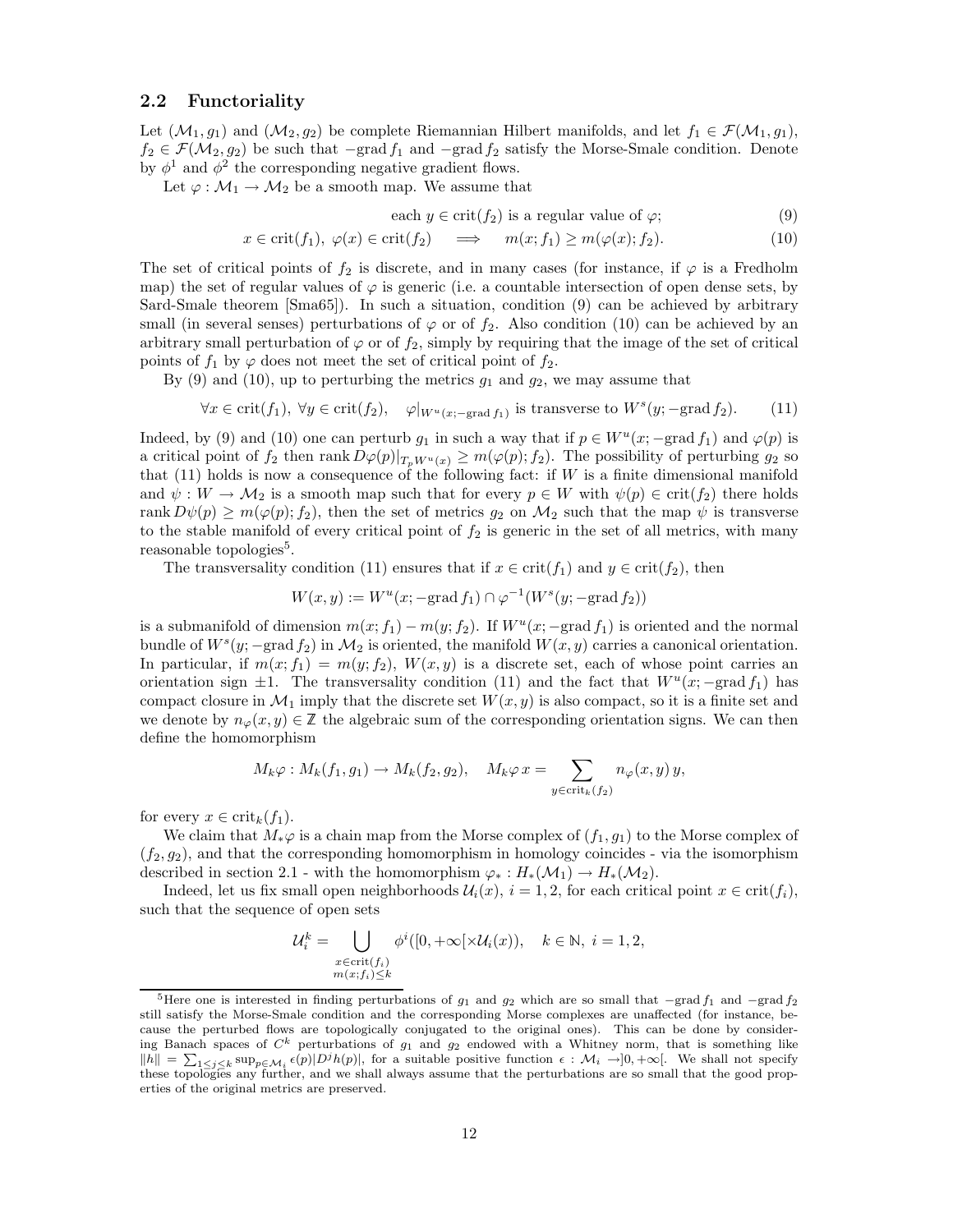is a cellular filtration of  $\mathcal{U}_i^{\infty} = \bigcup_k \mathcal{U}_i^k$ . By the transversality assumption (11), if p belongs to  $W^u(x; -\text{grad } f_1)$  then  $\varphi(p)$  belongs to the stable manifold of some critical point  $y \in \text{crit}(f_2)$  with  $m(y; f_2) \leq m(x; f_1)$ . A standard compactness-transversality argument shows that, up to replacing the neighborhoods  $\mathcal{U}_1(x)$ ,  $x \in \text{crit}(f_1)$ , by smaller ones, we may assume that

$$
p \in \mathcal{U}_1^k \implies \varphi(p) \in W^s(y; -\text{grad } f_2) \text{ with } m(y; f_2) \leq k.
$$

Since the set  $\mathcal{U}_2^k$  is a  $\phi^2$ -positively invariant open neighborhood of the set of the critical points of  $f_2$  whose Morse index does not exceed k, it is easy to find a continuous function  $t_0: \mathcal{U}_1^k \to [0, +\infty[$ such that

$$
p \in \mathcal{U}_1^k \implies \phi^2(t_0(p), \varphi(p)) \in \mathcal{U}_2^k.
$$

Therefore,  $\psi(p) := \phi^2(t_0(p), \varphi(p))$  is a cellular map from  $(\mathcal{U}_1^{\infty}, {\mathcal{U}_1^k}_{k \in \mathbb{N}})$  to  $(\mathcal{U}_2^{\infty}, {\mathcal{U}_2^k}_{k \in \mathbb{N}})$ , and it is easy to check that the induced cellular homomorphism

$$
W_*\psi: W_*\{\mathcal{U}_1^k\}_{k\in\mathbb{N}} \to W_*\{\mathcal{U}_2^k\}_{k\in\mathbb{N}}
$$

coincides with  $M_*\varphi$ , once we identify  $H_k(\mathcal{U}_i^k, \mathcal{U}_i^{k-1})$  with  $M_k(f_i)$ , by taking the orientations of the unstable manifolds into account. Then, everything follows from the naturality of cellular homology, from the fact that the inclusions  $j_i: \mathcal{U}_i^{\infty} \hookrightarrow \mathcal{M}_i$  are homotopy equivalences, and from the fact that  $j_2 \circ \psi$  is homotopic to  $\varphi \circ j_1$ .

The above construction has an obvious extension to the case of a smooth map  $\varphi$  between two pairs  $(M_1, \mathcal{A}_1)$  and  $(\mathcal{M}_2, \mathcal{A}_2)$ ,  $\mathcal{A}_i$  open subset of  $\mathcal{M}_i$ ,  $i = 1, 2$  (but some care is needed to deal with transversality issues, see footnote 4).

**2.1.** REMARK. We recall that if two chain maps between free chain complexes induce the same homomorphism in homology, they are chain homotopic. So from the functoriality of singular homology, we deduce that  $M_*\varphi \circ M_*\psi$  and  $M_*\varphi \circ \psi$  are chain homotopic. Actually, a chain homotopy between these two chain maps could be constructed in a direct way.

**2.2.** REMARK. Consider the following particular but important case:  $\mathcal{M}_1 = \mathcal{M}_2$  and  $\varphi = id$ . Then (9) holds automatically, and (10) means asking that every common critical point x of  $f_1$  and  $f_2$  must satisfy  $m(x; f_1) \geq m(x; f_2)$ . In this case, the above construction produces a chain map from  $M_*(f_1, g_1)$  to  $M_*(f_2, g_2)$  which induces the identity map in homology (after the identification with singular homology).

**2.3.** REMARK. For future reference, let us stress the fact that if it is already known that  $p \in$  $W^u(x; -\text{grad } f_1)$  and  $\varphi(p) \in \text{crit}(f_2)$  imply  $\text{rank } D\varphi(p)|_{T_pW^u(x; -\text{grad } f_1)} \geq m(\varphi(p); f_2)$ , then condition (9) is useless, condition (10) holds automatically, and there is no need of perturbing the metric  $g_1$  on  $\mathcal{M}_1$ .

#### 2.3 The exterior homology product

Let  $(\mathcal{M}_1, g_1)$  and  $(\mathcal{M}_2, g_2)$  be complete Riemannian Hilbert manifolds, and let  $f_1 \in \mathcal{F}(\mathcal{M}_1, g_1)$ ,  $f_2 \in \mathcal{F}(\mathcal{M}_2,g_2)$  be such that  $-\text{grad } f_1$  and  $-\text{grad } f_2$  satisfy the Morse-Smale condition. If we denote by  $f_1 \oplus f_2$  the function on  $\mathcal{M}_1 \times \mathcal{M}_2$ ,

$$
f_1 \oplus f_2 (p_1, p_2) := f_1(p_1) + f_2(p_2),
$$

we see that  $f_1 \oplus f_2$  belongs to  $\mathcal{F}(\mathcal{M}_1 \times \mathcal{M}_2, g_1 \times g_2)$ . Moreover,

$$
\operatorname{crit}_{\ell}(f_1 \oplus f_2) = \bigcup_{j+k=\ell} \operatorname{crit}_j(f_1) \times \operatorname{crit}_k(f_2),
$$

hence

$$
M_{\ell}(f_1 \oplus f_2) = \bigoplus_{j+k=\ell} M_j(f_1) \otimes M_k(f_2).
$$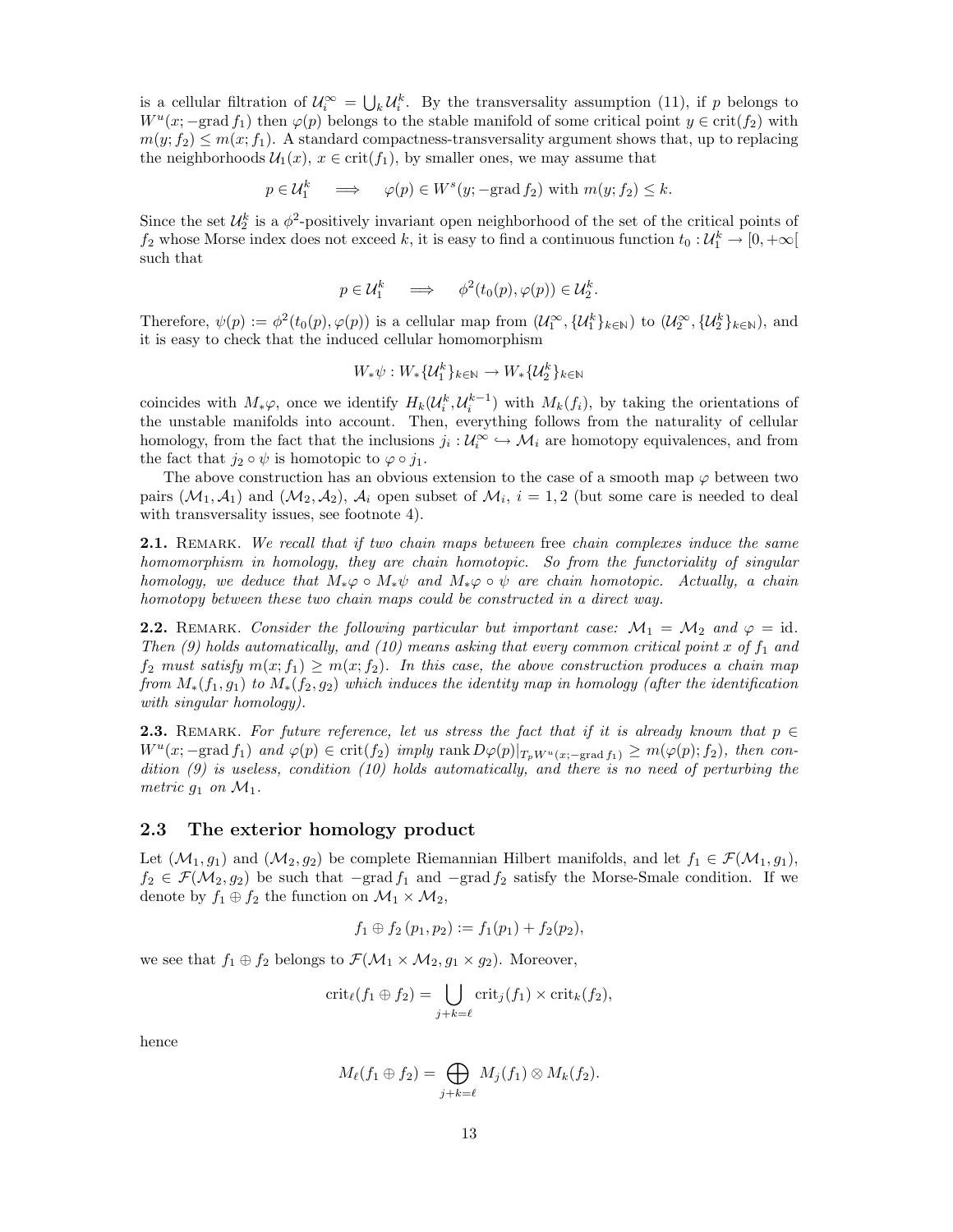The orbits of  $-\text{grad}(f_1 \oplus f_2)$  are just pairs of orbits of  $-\text{grad } f_1$  and  $-\text{grad } f_2$ , so the Morse-Smale condition holds. If we fix orientations for the unstable manifold of each critical point of  $f_1, f_2$ , and we endow the unstable manifold of each  $(x_1, x_2) \in \text{crit}(f_1 \oplus f_2)$ ,

$$
W^{u}((x_1,x_2)) = W^{u}(x_1) \times W^{u}(x_2),
$$

with the product orientation, we see that the boundary operator in the Morse complex of  $(f_1 \oplus f_2)$  $f_2, g_1 \times g_2$  is given by

$$
\partial(x_1, x_2) = (\partial x_1, x_2) + (-1)^{m(x_1)}(x_1, \partial x_2), \quad \forall x_i \in \text{crit}(f_i), \ i = 1, 2.
$$

We conclude that the Morse complex of  $(f_1 \oplus f_2, g_1 \times g_2)$  is the tensor product of the Morse complexes of  $(f_1, g_1)$  and  $(f_2, g_2)$ . So, using the natural homomorphism from the tensor product of the homology of two chain complexes to the homology of the tensor product of the two complexes, we obtain the homomorphism

$$
H_j M(f_1, g_1) \otimes H_k M(f_2, g_2) \to H_{j+k} M(f_1 \oplus f_2, g_1 \times g_2). \tag{12}
$$

We claim that this homomorphism corresponds to the exterior product homomorphism

$$
H_j(\mathcal{M}_1) \otimes H_k(\mathcal{M}_2) \xrightarrow{\times} H_{j+k}(\mathcal{M}_1 \times \mathcal{M}_2), \tag{13}
$$

via the isomorphism between Morse homology and singular homology described in section 2.1.

Indeed, the cellular filtration in  $\mathcal{M}_1 \times \mathcal{M}_2$  can be chosen to be generated by small product neighborhoods of the critical points,

$$
\mathcal{W}^{\ell} = \bigcup_{\substack{(x_1, x_2) \in \text{crit}(f_1 \oplus f_2) \\ m(x_1) + m(x_2) = \ell}} \phi^1([0, +\infty[ \times \mathcal{U}_1(x_1)) \times \phi^2([0, +\infty[ \times \mathcal{U}_2(x_2)) = \bigcup_{j+k=\ell} \mathcal{U}_1^j \times \mathcal{U}_2^k.
$$

By excision and by the Kunneth theorem, together with the fact that we are dealing with free Abelian groups, one easily obtains that

$$
W_{\ell} \mathcal{W} = H_{\ell}(\mathcal{W}^{\ell}, \mathcal{W}^{\ell-1}) \cong \bigoplus_{j+k=\ell} H_j(\mathcal{U}_1^j, \mathcal{U}_1^{j-1}) \otimes H_k(\mathcal{U}_2^k, \mathcal{U}_2^{k-1}),
$$

and that the boundary homomorphism of the cellular filtration  $W$  is the tensor product of the boundary homomorphisms of the cellular filtrations  $\mathcal{U}_1$  and  $\mathcal{U}_2$ . Passing to homology, we find that (12) corresponds to the exterior homology product

$$
H_j(\mathcal{U}_1^{\infty}) \otimes H_k(\mathcal{U}_2^{\infty}) \xrightarrow{\times} H_{j+k}(\mathcal{U}_1^{\infty} \times \mathcal{U}_2^{\infty}) = H_{j+k}(\mathcal{W}^{\infty}),
$$

by the usual identification of the cellular complex to the Morse complex induced by a choice of orientations for the unstable manifolds. But since the inclusion  $\mathcal{U}_1^{\infty} \hookrightarrow \mathcal{M}_1$  and  $\mathcal{U}_2^{\infty} \hookrightarrow \mathcal{M}_2$  are homotopy equivalences, we conclude that  $(12)$  corresponds to  $(13)$ .

#### 2.4 Intersection products

Let  $\mathcal{M}_0$  be a Hilbert manifold, and let  $\pi : \mathcal{E} \to \mathcal{M}_0$  be a smooth *n*-dimensional oriented real vector bundle over  $\mathcal{M}_0$ . It is easy to describe the Thom isomorphism

$$
\tau: H_k(\mathcal{E}, \mathcal{E} \setminus \mathcal{M}_0) \stackrel{\cong}{\longrightarrow} H_{k-n}(\mathcal{M}_0), \quad \alpha \mapsto \tau_{\mathcal{E}} \cap \alpha,
$$

in a Morse theoretical way  $(\tau_{\mathcal{E}} \in H^n(\mathcal{E}, \mathcal{E} \setminus \mathcal{M}_0))$  denotes the Thom class of the vector bundle  $\mathcal{E})$ .

Indeed, let  $g_0$  be a complete metric on  $\mathcal{M}_0$  and let  $f_0 \in \mathcal{F}(\mathcal{M}_0, g_0)$  be such that  $-grad f_0$ satisfies the Morse-Smale condition. The choice of a Riemannian structure on the vector bundle  $\mathcal E$  determines a class of product-type metrics  $g_1$  on the manifold  $\mathcal E$ , and a smooth function

$$
f_1(\xi) := f_0(\pi(\xi)) - |\xi|^2, \quad \forall \xi \in \mathcal{E}.
$$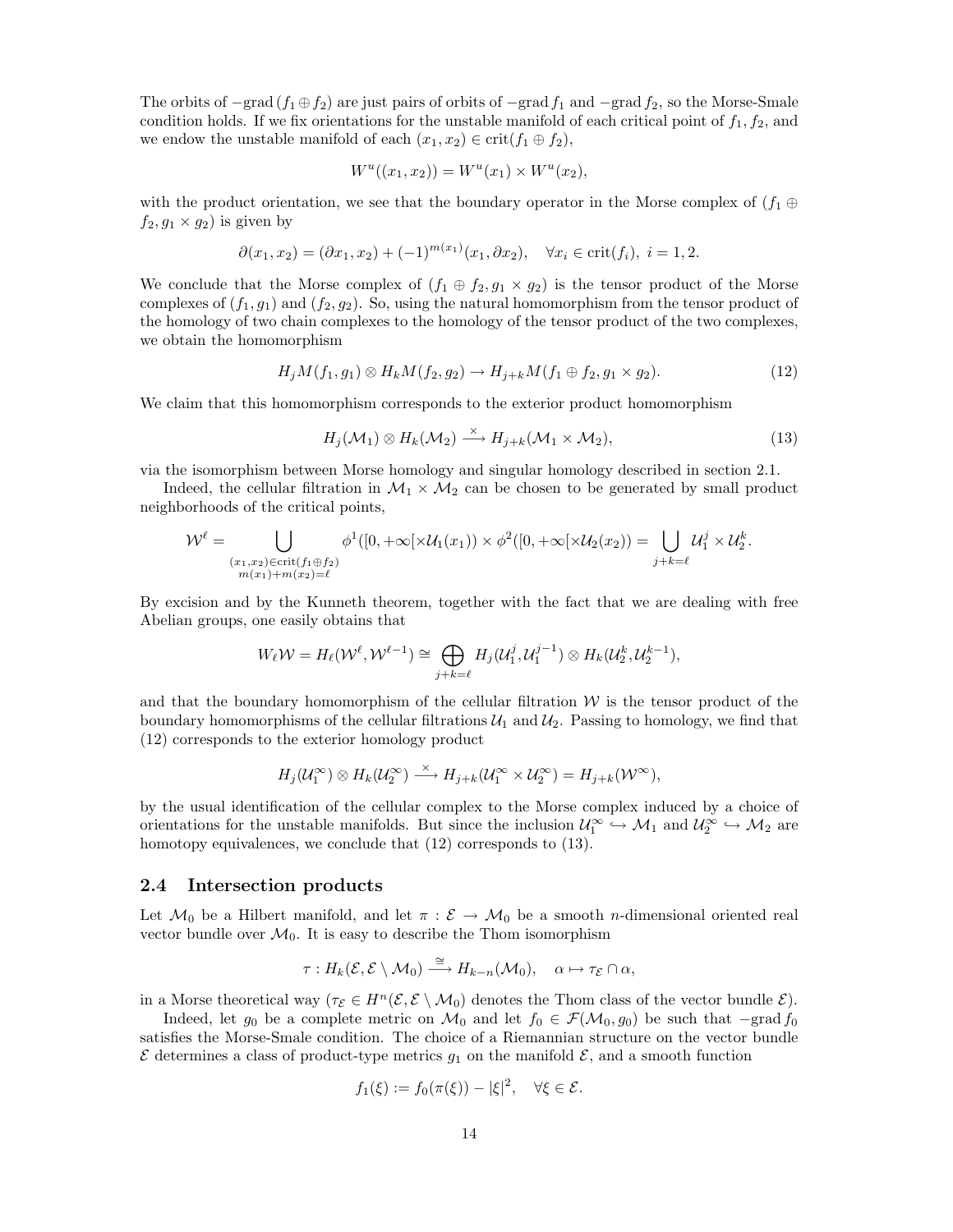It is readily seen that  $(f_1, g_1)$  satisfies conditions  $(f_1')-(f_4')$  of section 2.1 on the pair  $(\mathcal{E}, \mathcal{E} \setminus \overline{\mathcal{U}_1}), \mathcal{U}_1$ being the set of vectors  $\xi$  in the total space E with  $|\xi| < 1$ , and that  $-\text{grad } f_1$  satisfies the Morse-Smale condition. Therefore, the homology of the relative Morse complex of  $(f_1, g_1)$  on  $(\mathcal{E}, \mathcal{E} \setminus \overline{\mathcal{U}_1})$ is isomorphic to the singular homology of the pair  $(\mathcal{E}, \mathcal{E} \setminus \mathcal{U}_1)$ , that is to the singular homology of  $(\mathcal{E}, \mathcal{E} \setminus \mathcal{M}_0)$ . Actually,

$$
\operatorname{crit}_k(f_1) = \operatorname{crit}_{k-n}(f_0), \quad T_x W^u(x; -\operatorname{grad} f_1) = T_x W^u(x; -\operatorname{grad} f_0) \oplus \mathcal{E}_x,
$$

so the orientation of the vector bundle  $\mathcal E$  allows to associate an orientation of  $W^u(x; -\text{grad } f_1)$  to each orientation of  $W^u(x)$  –grad  $f_0$ ). Then the relative Morse complex of  $(f_1, g_1)$  on  $(\mathcal{E}, \mathcal{E} \setminus \overline{\mathcal{U}_1})$  is obtained from the Morse complex of  $(f_0, g_0)$  on  $\mathcal{M}_0$  by a  $-n$ -shift in the grading:

$$
M_k(f_1, g_1) = M_{k-n}(f_0, g_0),
$$

and it is easily seen that the isomorphism  $\tau$  - read on the Morse complexes by the isomorphisms described in section 2.1 - is induced by the identity mapping

$$
M_k(f_1, g_1) \xrightarrow{\text{id}} M_{k-n}(f_0, g_0).
$$

Consider now the general case of a closed embedding  $e : \mathcal{M}_0 \hookrightarrow \mathcal{M}$ , assumed to be of codimension  $n$  and co-oriented. The above description of the Thom isomorphism associated to the normal bundle  $N\mathcal{M}_0$  of  $\mathcal{M}_0$  and the discussion about functoriality of section 2.2 yield the following Morse theoretical description for the Umkehr map

$$
e_! : H_k(\mathcal{M}) \to H_{k-n}(\mathcal{M}_0).
$$

It is actually useful to identify an open neighborhood of  $\mathcal{M}_0$  to  $N\mathcal{M}_0$  by the tubular neighborhood theorem, to consider again the open unit ball  $\mathcal{U}_1$  around the zero section of  $N\mathcal{M}_0$ , and to see the Umkehr map as the composition

$$
H_j(\mathcal{M}) \xrightarrow{i_*} H_j(\mathcal{M}, \mathcal{M} \setminus \overline{\mathcal{U}_1}) \cong H_j(N\mathcal{M}_0, N\mathcal{M}_0 \setminus \mathcal{M}_0) \xrightarrow{\tau} H_{j-n}(\mathcal{M}_0),
$$

the map  $i : \mathcal{M} \hookrightarrow (\mathcal{M}, \mathcal{M} \setminus \overline{\mathcal{U}_1})$  being the inclusion. Let  $f_0, g_0, f_1, g_1$  be as above. We use the symbols  $f_1$  and  $g_1$  also to denote arbitrary extensions of  $f_1$  and  $g_1$  to the whole M. Let g be a complete metric on M, and let  $f \in \mathcal{F}(\mathcal{M}, g)$  be such that  $-\text{grad } f$  satisfies the Morse-Smale condition. Since we would like to achieve transversality by perturbing g and  $g_0$ , but keeping  $g_1$  of product-type near  $\mathcal{M}_0$ , we need the condition

$$
x \in \text{crit}(f) \cap \mathcal{M}_0 \quad \implies \quad m(x; f) \ge n,\tag{14}
$$

which implies that up to perturbing  $g$  we may assume that the unstable manifold of each critical point of f is transversal to  $\mathcal{M}_0$ . Assumption (9) is automatically satisfied by the triplet  $(i, f, f_1)$ , while (10) is equivalent to asking that

$$
x \in \text{crit}(f) \cap \text{crit}(f_0) \quad \implies \quad m(x; f) \ge m(x; f_0) + n. \tag{15}
$$

Conditions (14) and (15) are implied by the generic assumption crit(f)  $\cap$  M<sub>0</sub> =  $\emptyset$ . By the arguments of section 2.2 applied to the map i (in particular, condition  $(11)$ ), we see that up to perturbing g and  $g_0$  (keeping  $g_1$  of product-type near  $\mathcal{M}_0$ ), we may assume that for every  $x \in \text{crit}(f), y \in \text{crit}(f_0)$ , the intersection

$$
W^u(x;-\textup{grad } f) \cap W^s(y;-\textup{grad } f_1) = W^u(x;-\textup{grad } f) \cap W^s(y;-\textup{grad } f_0)
$$

is transverse in M, hence it is a submanifold of dimension  $m(x; f) - m(y; f_0) - n$ . If we fix an orientation for the unstable manifold of each critical point of  $f$  and  $f_0$ , these intersections are canonically oriented. Compactness and transversality imply that when  $m(y; f_0) = m(x; f) - n$ ,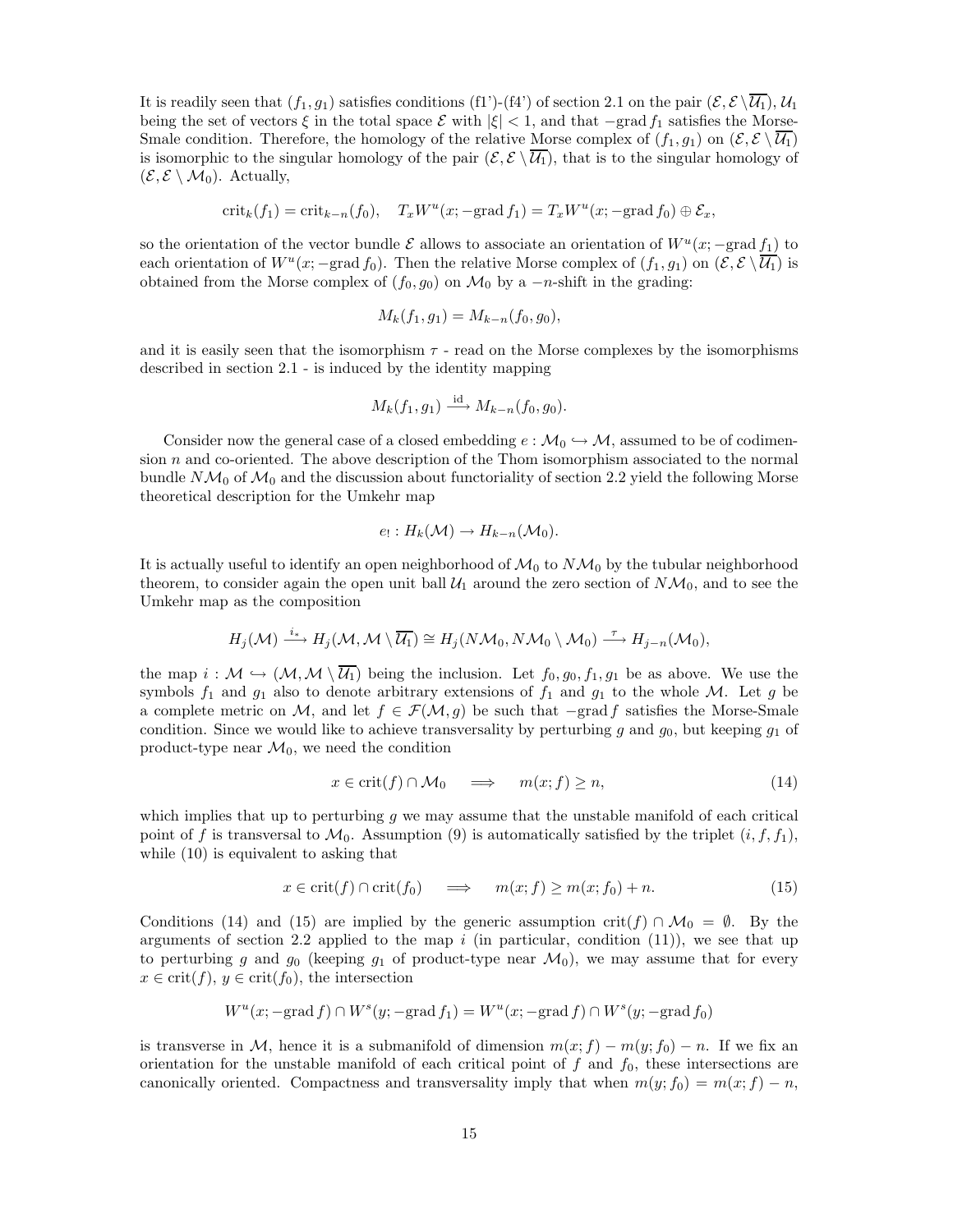this intersection is a finite set of points, each of which comes with an orientation sign  $\pm 1$ . Denoting by  $n_{e_i}(x, y)$  the algebraic sum of these signs, we conclude that the homomorphism

$$
M_k(f,g) \to M_{k-n}(f_0,g_0), \quad x \mapsto \sum_{\substack{y \in \text{crit}(f_0) \\ m(y,f_0)=k-n}} n_{e_1}(x,y) y, \quad \forall x \in \text{crit}_k(f),
$$

is a chain map of degree  $-n$ , and that it induces the Umkehr map  $e_!$  in homology (by the identification of the homology of the Morse complex with singular homology described in section 2.1).

Let us conclude this section by describing the Morse theoretical interpretation of the intersection product in homology. Let  $M$  be a finite-dimensional oriented manifold, and consider the diagonal embedding  $e : \Delta_M \hookrightarrow M \times M$ , which is *n*-codimensional and co-oriented. The intersection product is defined by the composition

$$
H_j(M) \otimes H_k(M) \xrightarrow{\times} H_{j+k}(M \times M) \xrightarrow{e_1} H_{j+k-n}(\Delta_M) \cong H_{j+k-n}(M),
$$

and it is denoted by

$$
\bullet: H_j(M) \otimes H_k(M) \longrightarrow H_{j+k-n}(M).
$$

The above description of  $e_1$  and the description of the exterior homology product  $\times$  given in section 2.3 immediately yield the following description of  $\bullet$ . Let  $q_1, q_2, q_3$  be complete metrics on M, and let  $f_i \in \mathcal{F}(M, g_i)$ ,  $i = 1, 2, 3$ , be such that  $-grad f_i$  satisfies the Morse-Smale condition. The non-degeneracy conditions (14) and (15), necessary to represent  $e_1$ , are now

$$
x \in \text{crit}(f_1) \cap \text{crit}(f_2) \quad \implies \quad m(x; f_1) + m(x; f_2) \ge n,\tag{16}
$$

$$
x \in \text{crit}(f_1) \cap \text{crit}(f_2) \cap \text{crit}(f_3) \quad \implies \quad m(x; f_1) + m(x; f_2) \ge m(x; f_3) + n. \tag{17}
$$

These conditions are implied for instance by the generic assumption that  $f_1$  and  $f_2$  do not have common critical points. We can now perturb the metrics  $g_1$ ,  $g_2$ , and  $g_3$  on M in such a way that for every triplet  $x_i \in crit(f_i)$ ,  $i = 1, 2, 3$ , the intersection

$$
W^u((x_1, x_2); -\text{grad}_{g_1 \times g_2} f_1 \oplus f_2) \cap a(W^s(x_3; -\text{grad}_{g_3} f_3)),
$$

 $a: M \to M \times M$  being the map  $a(p) = (p, p)$ , is transverse in  $M \times M$ , hence it is an oriented submanifold of  $\Delta_M$  of dimension  $m(x_1; f_1) + m(x_2; f_2) - m(x_3; f_3) - n$ . By compactness and transversality, when  $m(x_3; f_3) = m(x_1; f_1) + m(x_2; f_2) - n$ , this intersection, which can also be written as

$$
\left\{(p,p)\in W^u(x_1;\mathop{\rm -grad} f_1)\times W^u(x_2;\mathop{\rm -grad} f_2)\mid p\in W^s(x_3;\mathop{\rm -grad} f_3)\right\},
$$

is a finite set of points, each of which comes with an orientation sign  $\pm 1$ . Denoting by  $n_{\bullet}(x_1, x_2; x_3)$ the algebraic sum of these signs, we conclude that the homomorphism

$$
M_j(f_1, g_1) \otimes M_k(f_2, g_2) \to M_{j+k-n}(f_3, g_3), \quad x_1 \otimes x_2 \mapsto \sum_{\substack{x_3 \in \text{crit}(f_3) \\ m(x_3; f_3) = j+k-n}} n_{\bullet}(x_1, x_2; x_3) x_3,
$$

where  $x_1 \in \text{crit}_j(f_1), x_2 \in \text{crit}_k(f_2)$ , is a chain map of degree  $-n$  from the complex  $M(f_1, g_1) \otimes$  $M(f_2, g_2)$  to  $M(f_3, g_3)$ , and that it induces the intersection product  $\bullet$  in homology (by the identification of the homology of the Morse complex with singular homology described in section 2.1).

#### 2.5 Lagrangian action functionals, and Morse theoretical interpretation of the homomorphisms  $c_*, ev_*,$  and i

We are now in a good position to describe the homomorphisms appearing in diagram (8) in a Morse theoretical way. The first thing to do is to replace the Banach manifolds  $\Omega(M, q_0)$ ,  $\Lambda(M)$ , and  $\Theta(M)$  by the Hilbert manifolds

$$
\Omega^1(M, q_0) := \{ \gamma \in \Lambda^1(M) \mid \gamma(0) = q_0 \}, \quad \Lambda^1(M) := W^{1,2}(\mathbb{T}, M),
$$
  

$$
\Theta^1(M) := \{ (\gamma_1, \gamma_2) \in \Lambda^1(M) \times \Lambda^1(M) \mid \gamma_1(0) = \gamma_2(0) \},
$$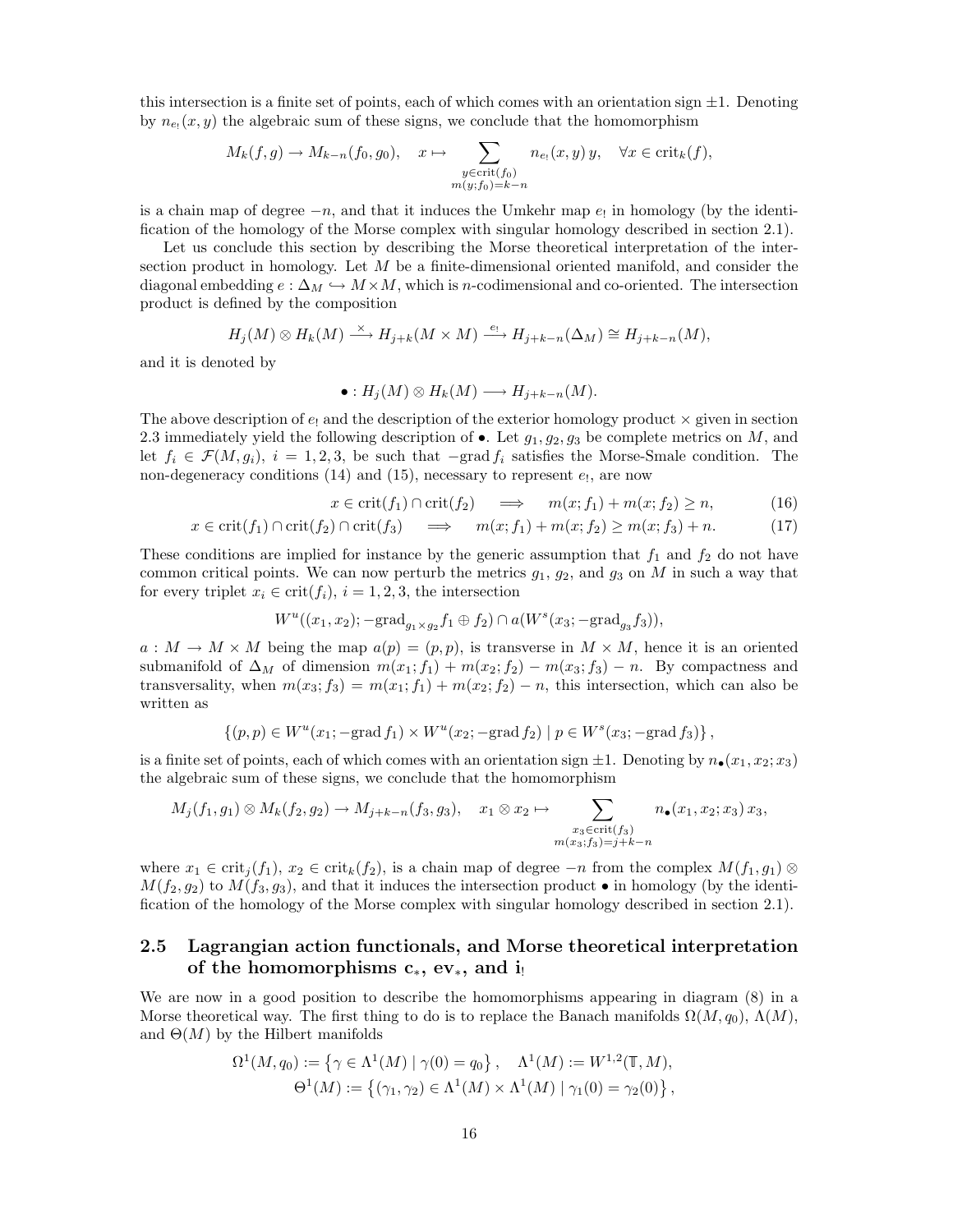$W^{1,2}$  denoting the class of absolutely continuous curves whose derivative is square integrable. The inclusions

$$
\Omega^1(M, q_0) \hookrightarrow \Omega(M, q_0), \quad \Lambda^1(M) \hookrightarrow \Lambda(M), \quad \Theta^1(M) \hookrightarrow \Theta(M),
$$

are homotopy equivalences. Therefore, we can replace  $\Omega(M, q_0)$ ,  $\Lambda(M)$ , and  $\Theta(M)$  by  $\Omega^1(M, q_0)$ ,  $\Lambda^1(M)$ , and  $\Theta^1(M)$  in the constructions of section 1.

Consider as before the smooth maps

$$
c: M \to \Lambda^1(M), \ c(q)(t) \equiv q, \quad \text{ev}: \Lambda^1(M) \to M, \ \text{ev}(\gamma) = \gamma(0),
$$

$$
i: \Omega^1(M, q_0) \hookrightarrow \Lambda^1(M), \quad e: \Theta^1(M) \hookrightarrow \Lambda^1(M) \times \Lambda^1(M).
$$

Applying the results of sections 2.2 and 2.4, one can describe the homomorphisms  $c_*, \text{ev}_*, i_!,$  and e<sub>1</sub>, in terms of the Morse complexes of a quite general class of functions on M,  $\Omega^1(M, q_0)$ ,  $\Lambda^1(M)$ , and  $\Theta^1(M)$ . However, in order to find a link with symplectic geometry, we wish to consider a special class of functions on the three latter manifolds, namely the action functionals associated to (possibly time-dependent) Lagrangian functions on TM.

For this purpose, let us assume the oriented n-dimensional manifold  $M$  to be compact. Let  $L : \mathbb{T} \times TM \to \mathbb{R}$  or  $L : [0,1] \times TM \to \mathbb{R}$  be a smooth Lagrangian, such that

(L1) there exists  $\ell_0 > 0$  such that  $\partial_{vv}L(t, q, v) \geq \ell_0 I$ , for every  $(t, q, v)$ ;

(L2) there exists  $\ell_1 \geq 0$  such that

$$
|\partial_{vv} L(t, q, v)| \le \ell_1, \quad |\partial_{vq} L(t, q, v)| \le \ell_1 (1 + |v|), \quad |\partial_{qq} L(t, q, v)| \le \ell_1 (1 + |v|^2),
$$

for every  $(t, q, v)$ .

These assumptions are stated by means of local coordinates and of a Riemannian structure on the vector bundle  $TM$ , but they actually do not depend on these objects. If  $|\cdot|$  is a Riemannian metric on M, the geodesic Lagrangian  $L(t, q, v) = |v|_q^2/2$ , and more generally the electro-magnetic Lagrangian

$$
L(t,q,v) = \frac{1}{2}|v|_q^2 + \langle A(t,q), v \rangle_q - V(t,q).
$$

satisfy conditions  $(L1)$  and  $(L2)$ , for every scalar potential V and every vector potential A. The Lagrangian  $L$  defines a second order ODE on  $M$ , which in local coordinates can be written as

$$
\frac{d}{dt}\partial_v L(t,\gamma(t),\gamma'(t)) = \partial_q L(t,\gamma(t),\gamma(t)),\tag{18}
$$

and (L1) guarantees that the corresponding Cauchy problem is well-posed. The action functional

$$
\mathcal{S}_L(\gamma) = \int_0^1 L(t, \gamma(t), \gamma'(t)) dt
$$

is of class  $C^2$  on  $\Omega^1(M, q_0)$  and on  $\Lambda^1(M)$  (in the second case we assume L to be defined on  $\mathbb{T} \times TM$ , in the first case  $[0,1] \times TM$  suffices). The restriction of  $\mathbb{S}_L$  to  $\Omega^1(M, q_0)$  is denoted by  $\mathbb{S}_L^{\Omega}$ , whereas its restriction to  $\Lambda^1(M)$  is denoted by  $\mathbb{S}_L^{\Lambda}$ . The critical points of  $\mathbb{S}_L^{\Lambda}$  are precisely the 1-periodic solutions of (18), while the critical points of  $\mathbb{S}_{L}^{\Omega}$  are the solutions  $\gamma : [0,1] \to M$  of (18) such that  $\gamma(0) = \gamma(1) = q_0$  (but in general  $\gamma'(0) \neq \gamma'(1)$ , so these solutions do not extend to period solutions, even if  $L$  is 1-periodic in time). Denote by

$$
\mathscr{P}^{\Omega}(L) = \text{crit}(\mathbb{S}_L^{\Omega}), \quad \mathscr{P}^{\Lambda}(L) = \text{crit}(\mathbb{S}_L^{\Lambda}),
$$

these sets of solutions. Assumption (L1) implies that each critical point  $\gamma$  of  $\mathbb{S}^{\Omega}_L$  and of  $\mathbb{S}^{\Lambda}_L$  has finite Morse index, which we denote by  $m^{\Omega}(\gamma)$  and  $m^{\Lambda}(\gamma)$ . The requirement that each critical point  $\gamma$  should be non-degenerate is translated into the following assumptions on the Jacobi vector fields along  $\gamma$  (i.e. solutions of the second order linear ODE obtained by linearizing (18) along  $\gamma$ ):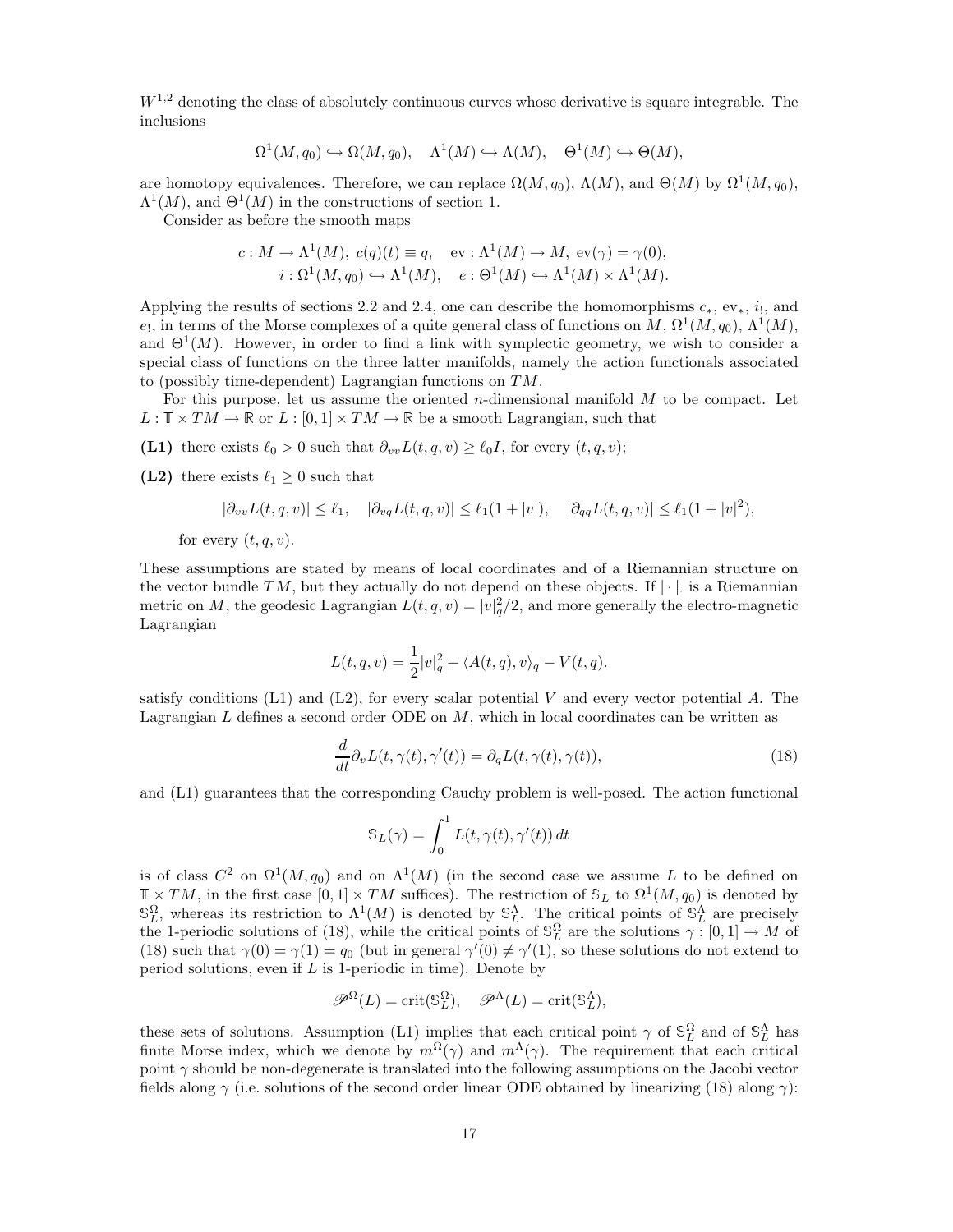- (L0)<sup>Ω</sup> every solution  $\gamma \in \mathcal{P}^{\Omega}(L)$  is non-degenerate, meaning that there are no non-zero Jacobi vector fields along  $\gamma$  which vanish for  $t = 0$  and for  $t = 1$ .
- $(20)^{\Lambda}$  every solution  $\gamma \in \mathcal{P}^{\Lambda}(L)$  is non-degenerate, meaning that there are no non-zero periodic Jacobi vector fields along  $\gamma$ .

These conditions hold for a generic choice of L, in several reasonable senses. Notice that  $(L0)^{\Lambda}$ forces L to be explicitly time-dependent, otherwise  $\gamma'$  would be a non-zero 1-periodic Jacobi vector field along  $\gamma$ , for every non-constant periodic solution  $\gamma$ . In the fixed ends case instead, L is allowed to be autonomous.

We need also to consider the following Lagrangian problem for figure-8 loops. Let  $L_1, L_2 \in$  $C^{\infty}([0,1]\times TM)$  be Lagrangians satisfying (L1) and (L2). Let  $\mathscr{P}^{\Theta}(L_1\oplus L_2)$  be the set of all pairs  $(\gamma_1, \gamma_2)$ , with  $\gamma_j : [0, 1] \to M$  solution of the Lagrangian system given by  $L_j$ , such that

$$
\gamma_1(0) = \gamma_1(1) = \gamma_2(0) = \gamma_2(1), \quad \sum_{i=0}^1 \sum_{j=1}^2 (-1)^i \partial_v L_j(i, \gamma_j(i), \gamma_j'(i)) = 0.
$$
 (19)

The elements of  $\mathscr{P}^{\Theta}(L_1 \oplus L_2)$  are precisely the critical points of the functional  $\mathcal{S}_{L_1 \oplus L_2} = \mathcal{S}_{L_1} \oplus \mathcal{S}_{L_2}$ restricted to the submanifold  $\Theta^1(M)$ ,

$$
\mathbb{S}_{L_1 \oplus L_2}(\gamma_1, \gamma_2) = \int_0^1 L_1(t, \gamma_1(t), \gamma_1'(t)) dt + \int_0^1 L_2(t, \gamma_2(t), \gamma_2'(t)) dt.
$$

Such a restriction is denoted by  $\mathbb{S}_{L_1\oplus L_2}^{\Theta}$ . If we denote by  $m^{\Theta}(\gamma_1, \gamma_2)$  the Morse index of  $(\gamma_1, \gamma_2) \in$  $\mathscr{P}^{\Theta}(L_1 \oplus L_2)$ , we clearly have

$$
\max\{m^{\Omega}(\gamma_1; L_1) + m^{\Omega}(\gamma_2; L_2), m^{\Lambda}(\gamma_1; L_1) + m^{\Lambda}(\gamma_2; L_2) - n\} \le m^{\Theta}(\gamma_1, \gamma_2)
$$
  
 
$$
\le \min\{m^{\Omega}(\gamma_1; L_1) + m^{\Omega}(\gamma_2; L_2) + n, m^{\Lambda}(\gamma_1; L_1) + m^{\Lambda}(\gamma_2; L_2)\}.
$$

The non-degeneracy of every critical point of  $\mathbb{S}_{L_1\oplus L_2}^{\Theta}$  is equivalent to the condition:

 $(\mathbf{L0})^{\Theta}$  every solution  $(\gamma_1, \gamma_2) \in \mathscr{P}^{\Theta}(L_1 \oplus L_2)$  is non-degenerate, meaning that there are no nonzero pairs of Jacobi vector fields  $\xi_1, \xi_2$  along  $\gamma_1, \gamma_2$  such that

$$
\xi_1(0) = \xi_1(1) = \xi_2(0) = \xi_2(1),
$$
  

$$
\sum_{i=0}^{1} \sum_{j=1}^{2} (\partial_{qv} L_j(i, \gamma_j(i), \gamma'_j(i)) \xi_j(i) + \partial_{vv} L_j(i, \gamma_j(i), \gamma'_j(i)) \xi'_j(i)) = 0.
$$

This condition allows both  $L_1$  and  $L_2$  to be autonomous. It also allows  $L_1 = L_2$ , but this excludes the autonomous case (otherwise pairs  $(\gamma, \gamma)$  with  $\gamma \in \mathscr{P}^{\Lambda}(L_1) = \mathscr{P}^{\Lambda}(L_2)$  non-constant would violate  $(L0)^\Theta$ ).

Assumption (L1) implies that L is bounded below, and it can be shown that  $(L1)$  and  $(L2)$ imply that  $\mathcal{S}_L$  satisfies the Palais-Smale condition on  $\Omega^1(M, q_0)$  and on  $\Lambda^1(M)$ , with respect to the standard  $W^{1,2}$ -metric

$$
\langle \langle \xi, \eta \rangle \rangle_{\gamma} := \int_0^1 \left( \langle \xi(t), \eta(t) \rangle_{\gamma(t)} + \langle \nabla_t \xi(t), \nabla_t \eta(t) \rangle_{\gamma(t)} \right) dt,
$$

where  $\langle \cdot, \cdot \rangle$  is a metric on M, and  $\nabla_t$  is the corresponding Levi-Civita covariant derivation along γ. The same is true for the functional  $\mathbb{S}_{L_1 \oplus L_2}$  on  $\Theta^1(M)$ . See for instance the appendix in [AF07] for a proof of the Palais-Smale condition under general non-local conormal boundary conditions, including all the case treated here. We conclude that under the assumptions  $(L0)^{\Omega}$  (resp.  $(L0)^{\Lambda}$ , resp.  $(L0)^{\Theta}$ ,  $(L1)$ ,  $(L2)$ , the function  $\mathbb{S}_{\Omega}^{\Omega}$  (resp.  $\mathbb{S}_{\Omega}^{\Lambda}$ , resp.  $\mathbb{S}_{L_1\oplus L_2}^{\Theta}$ ) belongs to  $\mathcal{F}(\Omega^1(M,q_0), \langle\langle \cdot, \cdot \rangle\rangle)$ (resp.  $\mathcal{F}(\Lambda^1(M), \langle\langle \cdot, \cdot \rangle\rangle),$  resp.  $\mathcal{F}(\Theta^1(M), \langle\langle \cdot, \cdot \rangle\rangle)).$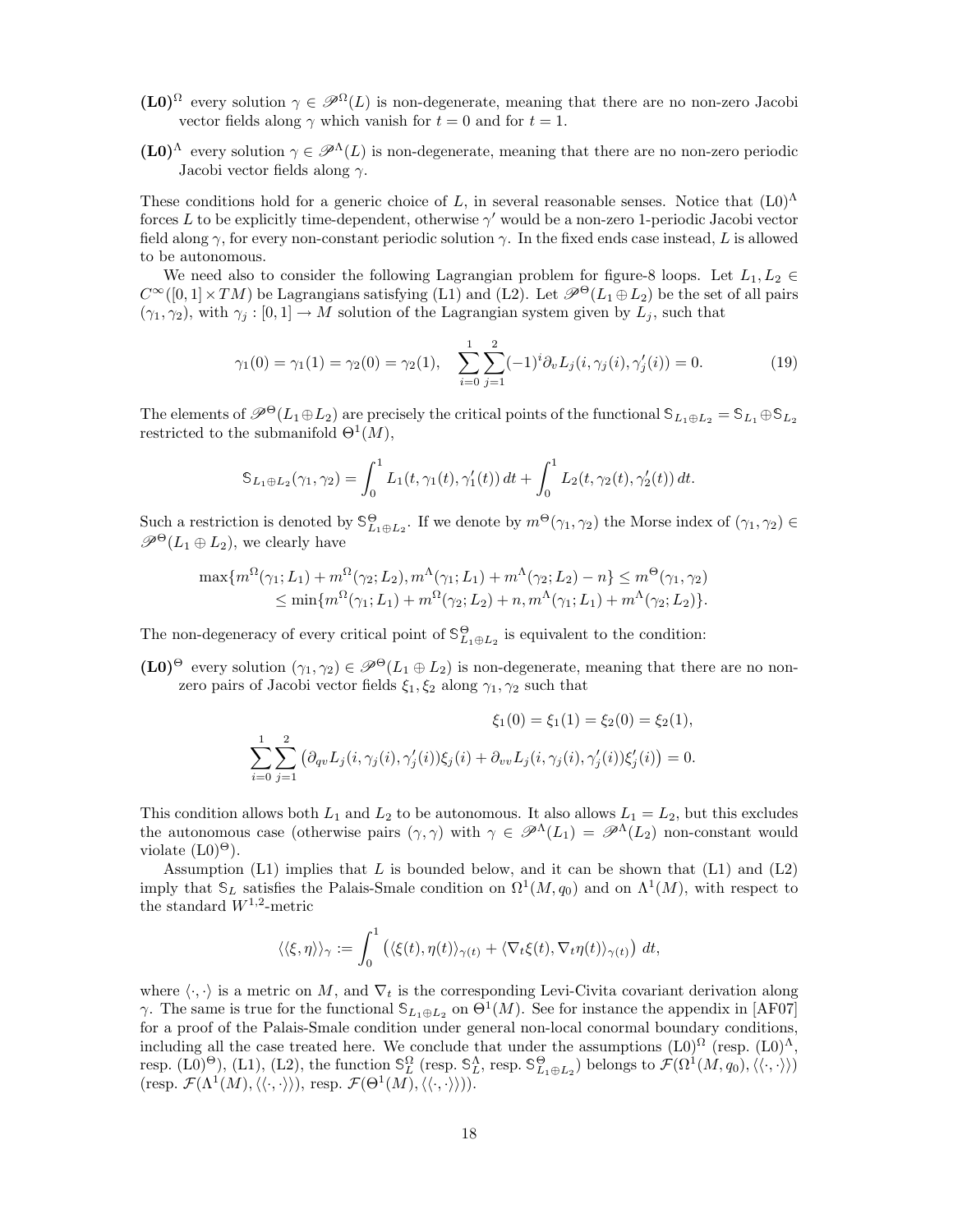It is now straightforward to apply the results of section 2.2 to describe the homomorphisms

$$
c_*: H_k(M) \to H_k(\Lambda^1(M)),
$$
 and  $ev_*: H_k(\Lambda^1(M)) \to H_k(M),$ 

in terms of the Morse complexes of  $\mathbb{S}^{\Lambda}_{L}$  and of a Morse function f on M. Indeed, in the case of  $c_{*}$ one imposes the condition

$$
q \in \text{crit}(f) \quad \implies \quad c(q) \notin \mathcal{P}^{\Lambda}(L), \tag{20}
$$

which guarantees (9) and (10) (given any Lagrangian L satisfying  $(L0)^{\Lambda}$ , one can always find a Morse function f on M such that (20) holds, simply because  $(L0)^{\Lambda}$  implies that the Lagrangian system has finitely many constant solutions). Then one can find a metric  $g_M$  on M and a small perturbation  $g^{\Lambda}$  of the metric  $\langle\langle \cdot, \cdot \rangle\rangle$  on  $\Lambda^1(M)$  such that the vector fields  $-\text{grad } \mathcal{S}_L^{\Lambda}$  and  $-\text{grad } f$ satisfy the Morse-Smale condition, and the restriction of c to the unstable manifold of each  $q \in$ crit(f) is transverse to the stable manifold of each  $\gamma \in \text{crit}(\mathcal{S}_L)$ . When  $m(q; f) = m^{\Lambda}(\gamma)$ , the intersection

$$
W^u(q; -\text{grad } f) \cap c^{-1} \left( W^s(\gamma; -\text{grad } \mathbb{S}_L^{\Lambda}) \right)
$$

consists of finitely many points, each of which comes with an orientation sign  $\pm 1$ . The algebraic sums  $n_c(q, \gamma)$  of these signs provide us with the coefficients of a chain map

$$
M_k c : M_k(f, g_M) \to M_k(\mathbb{S}^{\Lambda}_L, g^{\Lambda}),
$$

which in homology induces the homomorphism  $c_*$ .

The map  $ev: \Lambda^1(M) \to M$  is a submersion, so (9) holds automatically. Condition (10) instead is implied by

$$
\gamma \in \mathcal{P}^{\Lambda}(L) \quad \Longrightarrow \quad \gamma(0) \notin \text{crit}(f), \tag{21}
$$

which again holds for a generic f, given L. Then one finds suitable metrics  $g_M$  on M and  $g^{\Lambda}$  on  $\Lambda^1(M)$ , and when  $m^{\Lambda}(\gamma) = m(q; f)$  the intersection

$$
W^{u}(\gamma; -\text{grad}\, \mathbb{S}_{L}^{\Lambda}) \cap \text{ev}^{-1}\left(W^{s}(q; -\text{grad}\, f)\right)
$$

consists of finitely many oriented points, which add up to the integer  $n_{ev}(\gamma, q)$ . These integers are the coefficients of a chain map

$$
M_k \text{ev}: M_k(\mathbb{S}_L^{\Lambda}, g^{\Lambda}) \to M_k(f, g_M),
$$

which in homology induces the homomorphism  $ev_*$ .

**2.4.** REMARK. The fact that  $ev_* \circ c_* = id_{H_*(M)}$ , together with the fact that the Morse complex is free, implies that  $M_*$ ev ∘  $M_*c$  is chain homotopic to the identity on  $M_*(f, g_M)$ .

We conclude this section by using the results of section 2.4 to describe the homomorphism

$$
i_! : H_k(\Lambda^1(M)) \to H_{k-n}(\Omega^1(M, q_0)),
$$

working with the same action functional  $\mathcal{S}_L$  both on  $\Lambda^1(M)$  and on  $\Omega^1(M, q_0)$ . Conditions (14) and (15) are implied by the following assumption,

$$
\gamma \in \mathscr{P}^{\Lambda}(L) \quad \Longrightarrow \quad \gamma(0) \neq q_0,\tag{22}
$$

a condition holding for all but a countable set of  $q_0$ 's. Under this assumption, we can perturb the standard metrics on  $\Lambda^1(M)$  and  $\Omega^1(M, q_0)$  to produce metrics  $g^{\Lambda}$  and  $g^{\Omega}$  such that  $-\text{grad} \mathcal{S}_{\Lambda}^{\Lambda}$  and  $-\text{grad } \mathcal{S}_L^{\Omega}$  satisfy the Morse-Smale condition, and the unstable manifold of each  $\gamma_1 \in \mathscr{P}^{\Lambda}(L)$  is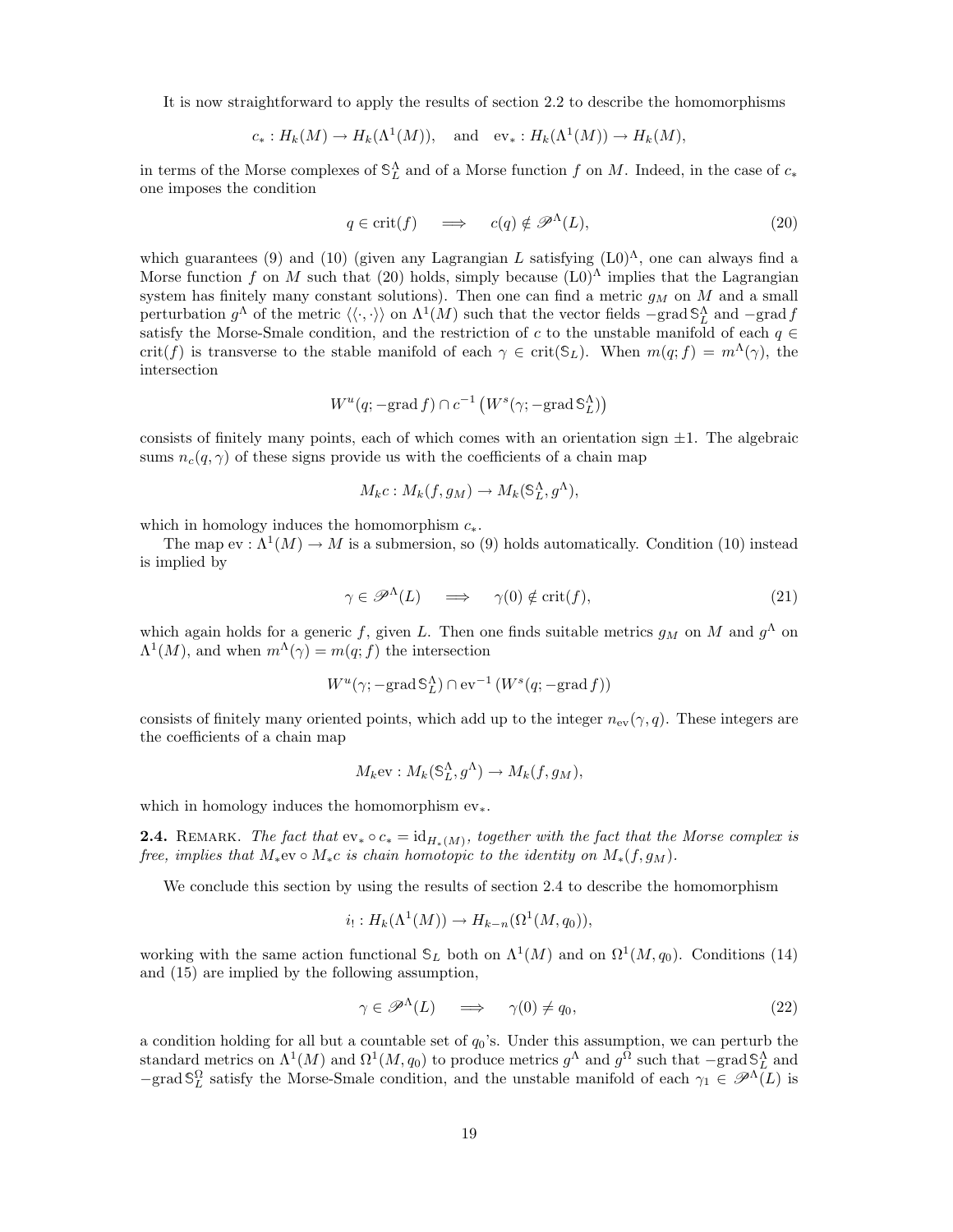transverse to the stable manifold of each  $\gamma_2 \in \mathcal{P}^{\Omega}(L)$  in  $\Lambda^1(M)$ . When  $m^{\Omega}(\gamma_2) = m^{\Lambda}(\gamma_1) - n$ , the set

$$
W^u(\gamma_1; -\text{grad}\, \mathbb{S}_L^{\Lambda}) \cap W^s(\gamma_2; -\text{grad}\, \mathbb{S}_L^{\Omega})
$$

consists of finitely many oriented points, which determine the integer  $n_{i_1}(\gamma_1, \gamma_2)$ . These integers are the coefficients of a chain map

$$
M_{i_!}: M_*(\mathbb{S}_L^{\Lambda}, g^{\Lambda}) \to M_{*-n}(\mathbb{S}_L^{\Omega}, g^{\Omega}),
$$

which in homology induces the homomorphism  $i_!$ .

#### 2.6 Morse theoretical interpretation of the Pontrjagin product

In the last section we have described the vertical arrows of diagram (8), as well as a preferred left inverse of the top-right vertical arrow. The top horizontal arrow has already been described at the end of section 2.4. There remains to describe the middle and the bottom horizontal arrows, that is the loop product and the Pontrjagin product. This section is devoted to the description of the latter product. The following Propositions 2.5, 2.7 and 2.8 are consequences of the general statements in Sections 2.1–2.4

Given two Lagrangians  $L_1, L_2 \in C^\infty([0,1] \times TM)$  such that  $L(1, \cdot) = L_2(0, \cdot)$  with all the time derivatives, we define the Lagrangian  $L_1 \# L_2 \in C^\infty([0,1] \times TM)$  as

$$
L_1 \# L_2(t, q, v) = \begin{cases} 2L_1(2t, q, v/2) & \text{if } 0 \le t \le 1/2, \\ 2L_2(2t - 1, q, v/2) & \text{if } 1/2 \le t \le 1. \end{cases}
$$
(23)

The curve  $\gamma : [0,1] \to M$  is a solution of the Lagrangian equation (18) with  $L = L_1 \# L_2$  if and only if the rescaled curves  $t \mapsto \gamma(t/2)$  and  $t \mapsto \gamma((t+1)/2)$  solve the corresponding equation given by the Lagrangians  $L_1$  and  $L_2$ , on [0, 1].

In view of the results of section 2.3, we wish to consider the functional  $\mathbb{S}_{L_1}^{\Omega} \oplus \mathbb{S}_{L_2}^{\Omega}$  on  $\Omega^1(M, q_0) \times$  $\Omega^1(M, q_0),$ 

$$
\mathbb{S}_{L_1}^{\Omega} \oplus \mathbb{S}_{L_2}^{\Omega}(\gamma_1, \gamma_2) = \mathbb{S}_{L_1}^{\Omega}(\gamma_1) + \mathbb{S}_{L_2}^{\Omega}(\gamma_2),
$$

and the functional  $\mathbb{S}_{L_1 \# L_2}^{\Omega}$  on  $\Omega^1(M, q_0)$ . The concatenation map

$$
\Gamma : \Omega^1(M, q_0) \times \Omega^1(M, q_0) \to \Omega^1(M, q_0)
$$

is nowhere a submersion, so condition (9) for the triplet  $(\Gamma, \mathbb{S}^{\Omega}_{L_1} \oplus \mathbb{S}^{\Omega}_{L_2}, \mathbb{S}^{\Omega}_{L_1 \# L_2})$  requires that the image of  $\Gamma$  does not meet the critical set of  $\mathbb{S}^{\Omega}_{L_1\#L_2}$ , that is

$$
\gamma \in \mathscr{P}^{\Omega}(L_1 \# L_2) \quad \implies \quad \gamma(1/2) \neq q_0. \tag{24}
$$

Notice that (24) allows  $L_1$  and  $L_2$  to be equal, and actually it allows them to be also autonomous (however, it implies that  $q_0$  is not a stationary solution, so they cannot be the Lagrangian associated to a geodesic flow).

Assuming (24), condition (10) is automatically fulfilled. Moreover, if  $g_1, g_2$  are metrics on  $\Omega^1(M, q_0)$ , we have that for every  $\gamma_1 \in \mathscr{P}^{\Omega}(L_1)$ ,  $\gamma_2 \in \mathscr{P}^{\Omega}(L_2)$ ,

$$
\Gamma(W^u((\gamma_1, \gamma_2); -\text{grad}_{g_1 \times g_2} \mathbb{S}_{L_1}^{\Omega} \oplus \mathbb{S}_{L_2}^{\Omega}) ) \cap \text{crit}(\mathbb{S}_{L_1 \# L_2}^{\Omega}) = \emptyset.
$$

By Remark 2.3, there is no need to perturb the metric  $g_1 \times g_2$  on  $\Omega^1(M, q_0) \times \Omega^1(M, q_0)$  to achieve transversality, and we arrive at the following description of the Pontrjagin product.

Let  $L_1, L_2$  be Lagrangians such that  $L(1, \cdot) = L_2(0, \cdot)$  with all the time derivatives, satisfying (L0)<sup>Ω</sup>, (L1), (L2), and (24), such that also  $L_1 \# L_2$  satisfies (L0)<sup>Ω</sup>. Let  $g_1, g_2, g$  be complete metrics on  $\Omega^1(M, q_0)$  such that  $-\text{grad}_{g_1} \mathbb{S}^{\Omega}_{L_1}$ ,  $-\text{grad}_{g_2} \mathbb{S}^{\Omega}_{L_2}$ ,  $-\text{grad}_{g} \mathbb{S}^{\Omega}_{L_1 \# L_2}$  satisfy the Palais-Smale and the Morse-Smale condition. Fix an arbitrary orientation for the unstable manifolds of each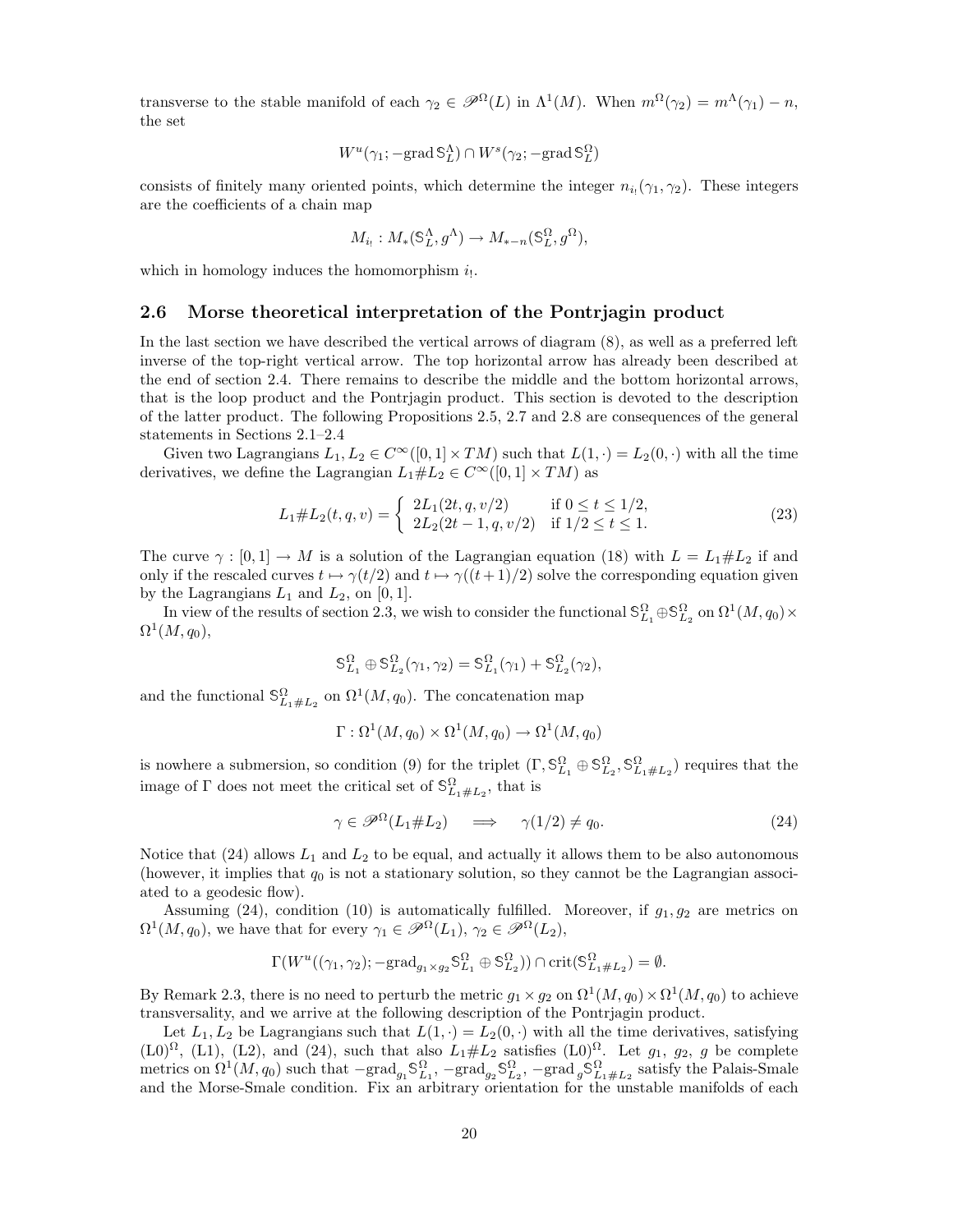critical point of  $\mathbb{S}_{L_1}^{\Omega}$ ,  $\mathbb{S}_{L_2}^{\Omega}$ ,  $\mathbb{S}_{L_1\#L_2}^{\Omega}$ . Up to perturbing the metric g, we get that the restriction of  $\Gamma$ to the unstable manifold

$$
W^u((\gamma_1, \gamma_2); -\text{grad}_{g_1 \times g_2} \mathbb{S}_{L_1}^{\Omega} \oplus \mathbb{S}_{L_2}^{\Omega}) = W^u(\gamma_1; -\text{grad}_{g_1} \mathbb{S}_{L_1}^{\Omega}) \times W^u(\gamma_2; -\text{grad}_{g_2} \mathbb{S}_{L_2}^{\Omega})
$$

of every critical point  $(\gamma_1, \gamma_2) \in \mathcal{P}^{\Omega}(L_1) \times \mathcal{P}^{\Omega}(L_2)$  is transverse to the stable manifold

$$
W^s(\gamma; -\text{grad}_g \mathbb{S}^{\Omega}_{L_1 \# L_2})
$$

of each critical point of  $\mathbb{S}^{\Omega}_{L_1\# L_2}$ . When  $m^{\Omega}(\gamma) = m^{\Omega}(\gamma_1) + m^{\Omega}(\gamma_2)$ , the corresponding intersections

$$
((\alpha_1, \alpha_2) \in W^u(\gamma_1; -\text{grad}\, \mathbb{S}^{\Omega}_{L_1}) \times W^u(\gamma_2; -\text{grad}\, \mathbb{S}^{\Omega}_{L_2}) \mid \Gamma(\alpha_1, \alpha_2) \in W^s(\gamma; -\text{grad}\, \mathbb{S}^{\Omega}_{L_1 \# L_2})\},
$$

is a finite set of oriented points. Let  $n_{\#}(\gamma_1, \gamma_2; \gamma)$  be the algebraic sum of these orientation signs. 2.5. PROPOSITION. The homomorphism

$$
M_{\#}: M_j(\mathbb{S}_{L_1}^{\Omega}, g_1) \otimes M_k(\mathbb{S}_{L_2}^{\Omega}, g_2) \to M_{j+k}(\mathbb{S}_{L_1\#L_2}^{\Omega}, g), \quad \gamma_1 \otimes \gamma_2 \mapsto \sum_{\substack{\gamma \in \mathscr{P}^{\Omega}(L_1\#L_2) \\ m^{\Omega}(\gamma)=j+k}} n_{\#}(\gamma_1, \gamma_2; \gamma) \gamma,
$$

is a chain map, and it induces the Pontrjagin product  $#$  in homology.

**2.6.** REMARK. It is not necessary to consider the Lagrangian  $L_1 \# L_2$  on the target space of this homomorphism. One could actually work with any three Lagrangians (with the suitable nondegeneracy condition replacing  $(24)$ ). The choice of dealing with two Lagrangians  $L_1, L_2$  and their concatenation  $L_1 \# L_2$  will be important to get energy estimates in Floer homology. We have made this choice also here mainly to see which kind of non-degeneracy condition one needs.

#### 2.7 Morse theoretical interpretation of the loop product

The loop product is slightly more complicated than the other homomorphisms considered so far, because it consists of a composition where two homomorphisms are non-trivial (that is, not just identifications) when read on the Morse homology groups, namely the Umkehr map associated to the submanifold  $\Theta^1(M)$  of figure-8 loops, and the homomorphism induced by the concatenation map  $\Gamma: \Theta^1(M) \to \Lambda^1(M)$ . We shall describe these homomorphisms separately, and then we will show a compact description of their composition.

Let us start by describing the Umkehr map

∤

$$
e_! : H_k(\Lambda^1(M) \times \Lambda^1(M)) \to H_{k-n}(\Theta^1(M)).
$$

Let  $L_1, L_2 \in C^{\infty}(\mathbb{T} \times TM)$  be Lagrangians satisfying  $(L0)^{\Lambda}$ ,  $(L1)$ ,  $(L2)$ , and such that the pair  $(L_1, L_2)$  satisfies  $(L_0)^\Theta$ . Assume also

$$
\gamma_1 \in \mathcal{P}^{\Lambda}(L_1), \ \gamma_2 \in \mathcal{P}^{\Lambda}(L_2) \quad \Longrightarrow \quad \gamma_1(0) \neq \gamma_2(0). \tag{25}
$$

Notice that this condition prevents  $L_1$  from coinciding with  $L_2$ . We shall consider the functional  $\mathbb{S}_{L_1\oplus L_2}^{\Lambda}$  on  $\Lambda^1(M)\times \Lambda^1(M)$ , and the functional  $\mathbb{S}_{L_1\oplus L_2}^{\Theta}$  on  $\Theta^1(M)$ . Condition (25) implies that the unconstrained functional has no critical points on  $\Theta^{\text{I}}(M)$ , so conditions (14) and (15) hold.

By the discussion of section 2.4, we can find complete metrics  $g_1 \times g_2$  and  $g^{\Theta}$  on  $\Lambda^1(M) \times \Lambda^1(M)$ and on  $\Theta^1(M)$  such that  $-\text{grad}_{g_1\times g_2} \mathbb{S}_{L_1}^{\Lambda} \oplus \mathbb{S}_{L_2}^{\Lambda}$  and  $-\text{grad}_{g} \Theta \mathbb{S}_{L_1\oplus L_2}^{\Theta}$  satisfy the Palais-Smale condition and the Morse-Smale condition, and such that the unstable manifold  $W^u(\gamma^-; -\text{grad }_{g_1\times g_2} \mathbb{S}^{\Lambda}_{L_1}\oplus$  $\mathbb{S}_{L_2}^{\Lambda}$  of every  $\gamma^- = (\gamma_1^-,\gamma_2^-) \in \mathscr{P}^{\Lambda}(L_1) \times \mathscr{P}^{\Lambda}(L_2)$  is transverse to  $\Theta^1(M)$  and to the stable manifold  $W^s(\gamma^+; -\text{grad}_{g^{\Theta}} \mathbb{S}^{\Theta}_{L_1 \oplus L_2})$  of every  $\gamma^+ = (\gamma_1^+, \gamma_2^+) \in \mathscr{P}^{\Theta}(L_1 \oplus L_2)$ . Fix an arbitrary orientation for the unstable manifold of every critical point of  $\mathbb{S}_{L_1}^{\Lambda} \oplus \mathbb{S}_{L_2}^{\Lambda}$  and  $\mathbb{S}_{L_1 \oplus L_2}^{\Theta}$ . When  $m^{\Theta}(\gamma^+) = m^{\Lambda}(\gamma_1^-) + m^{\Lambda}(\gamma_2^-) - n$ , the intersection

$$
W^{u}(\gamma^-;-\text{grad}_{g_1\times g_2} \mathbb{S}^{\Lambda}_{L_1}\oplus \mathbb{S}^{\Lambda}_{L_2})\cap W^{s}(\gamma^+;-\text{grad}_{g}\Theta \mathbb{S}^{\Theta}_{L_1\oplus L_2})
$$

is a finite set of oriented points. If we denote by  $n_{e_1}(\gamma^-, \gamma^+)$  the algebraic sum of these orientation signs, we have the following: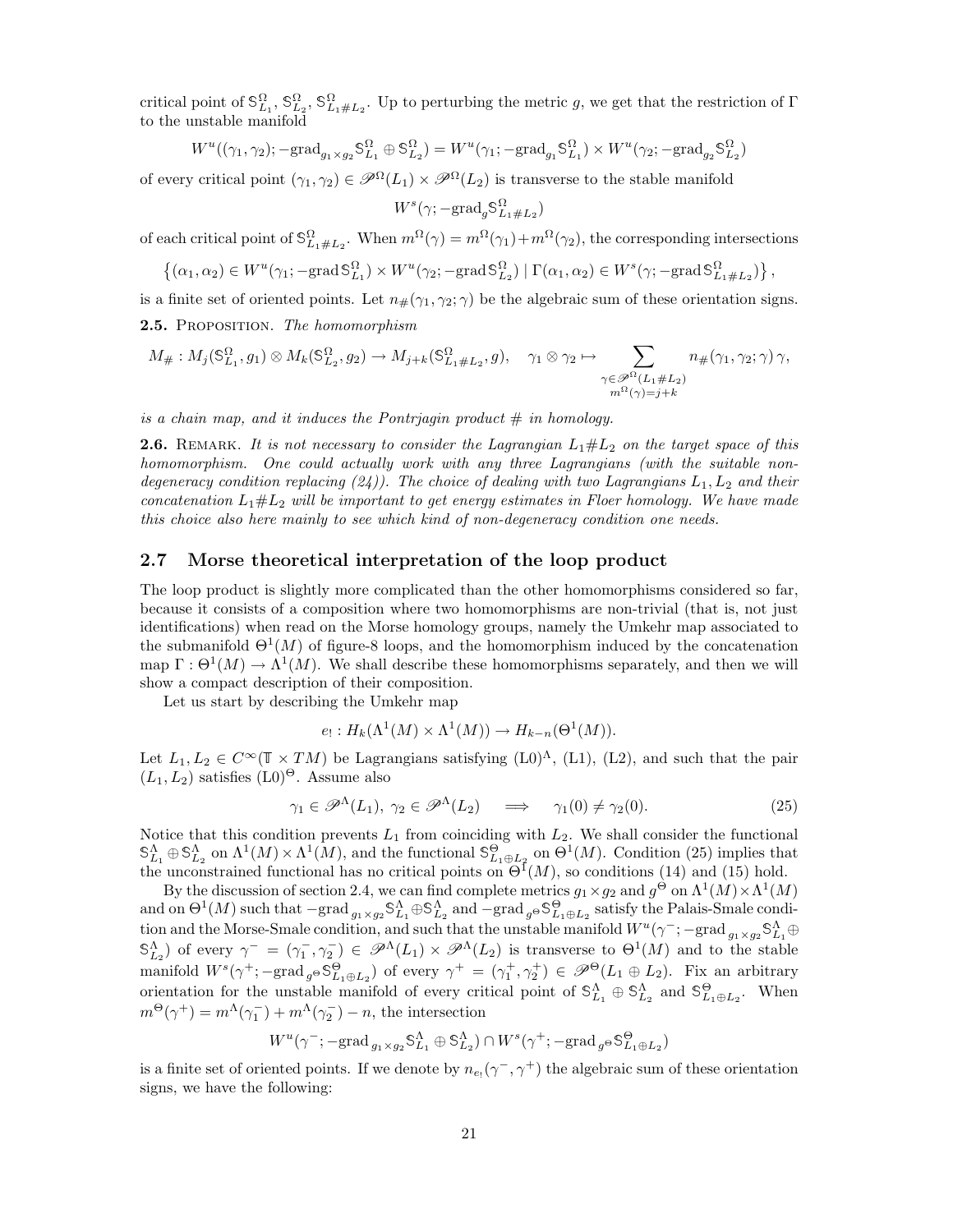2.7. PROPOSITION. The homomorphism

$$
M_k(\mathbb{S}_{L_1}^{\Lambda} \oplus \mathbb{S}_{L_2}^{\Lambda}, g_1 \times g_2) \to M_{k-n}(\mathbb{S}_{L_1 \oplus L_2}^{\Theta}, g^{\Theta}), \quad \gamma^- \mapsto \sum_{\substack{\gamma^+ \in \mathscr{P}^{\Theta}(L_1 \oplus L_2) \\ m^{\Theta}(\gamma^+) = k-n}} n_{e_1}(\gamma^-, \gamma^+) \gamma^+,
$$

is a chain map, and it induces the Umkehr map  $e_1$  in homology.

By composing this homomorphism with the Morse theoretical version of the exterior homology product described in section 2.3, that is the isomorphism

$$
M_j(\mathbb{S}_{L_1}^{\Lambda}, g_1) \otimes M_h(\mathbb{S}_{L_2}^{\Lambda}, g_2) \to M_{j+h}(\mathbb{S}_{L_1}^{\Lambda} \oplus \mathbb{S}_{L_2}^{\Lambda}, g_1 \times g_2),
$$

we obtain the homomorphism

$$
M_! : M_j(\mathbb{S}^{\Lambda}_{L_1}, g_1) \otimes M_h(\mathbb{S}^{\Lambda}_{L_2}, g_2) \to M_{j+h-n}(\mathbb{S}^{\Theta}_{L_1 \oplus L_2}, g^{\Theta}).
$$

Let us describe the homomorphism

$$
\Gamma_*: H_k(\Theta^1(M)) \to H_k(\Lambda^1(M)),
$$

induced by the concatenation map Γ. Let  $L_1, L_2$  be Lagrangians such that  $L(1, \cdot) = L_2(0, \cdot)$  with all the time derivatives, satisfying (L1), (L2). We assume that  $(L_1, L_2)$  satisfies  $(L_0)^{\Theta}$  and  $L_1 \# L_2$ satisfies  $(L0)^{\Lambda}$ . We would like to apply the results of section 2.2 to the functionals  $\mathcal{S}^{\Theta}_{L_1 \oplus L_2}$  on Satisfies (L0). We would like to apply the results of section 2.2 to the functionals  $\cup_{L_1\oplus L_2}$  on  $\Theta^1(M)$ . The map  $\Gamma : \Theta^1(M) \to \Lambda^1(M)$  is nowhere a submersion, so condition (9) for the triplet  $(\Gamma, \mathbb{S}_{L_1\oplus L_2}^{\Theta}, \mathbb{S}_{L_1\#L_2}^{\Lambda})$  requires that  $\Gamma(\Theta^1(M))$  does not contain critical points of  $\mathbb{S}^{\Lambda}_{L_1\# L_2}$ , that is

$$
\gamma \in \mathcal{P}^{\Lambda}(L_1 \# L_2) \quad \implies \quad \gamma(1/2) \neq \gamma(0). \tag{26}
$$

Assuming (26), conditions (9) and (10) are automatically fulfilled. Therefore, the discussion of section 2.2 implies that we can find complete metrics  $g^{\Theta}$  and  $g^{\Lambda}$  on on  $\Theta^1(M)$  and  $\Lambda^1(M)$  such that  $-\text{grad}_{g} \Theta \mathcal{S}_{L_1\oplus L_2}^{\Theta}$  and  $-\text{grad}_{g^{\Lambda}} \mathcal{S}_{L_1\# L_2}^{\Lambda}$  satisfy the Palais-Smale and the Morse-Smale condition, and that the restriction of  $\Gamma$  to the unstable manifold

$$
W^u(\gamma^-;-{\rm grad}_{g^{\Theta}}\mathbb{S}^{\Theta^1}_{L_1\oplus L_2})
$$

of every critical point  $\gamma^- = (\gamma_1^-,\gamma_2^-) \in \mathscr{P}^{\Theta}(L_1 \oplus L_2)$  is transverse to the stable manifold

$$
W^s(\gamma^+; -\text{grad}_{g^{\Lambda}}\mathbb{S}^{\Lambda}_{L_1\#L_2})
$$

of every critical point  $\gamma^+ \in \mathscr{P}^{\Lambda}(L_1 \# L_2)$ . Fix arbitrary orientations for the unstable manifolds of every critical point of  $\mathbb{S}_{L_1\oplus L_2}^{\mathcal{O}}$  and  $\mathbb{S}_{L_1\#L_2}^{\Lambda}$ . When  $m^{\Lambda}(\gamma^+) = m^{\Theta}(\gamma^-)$ , the intersection

$$
\left\{(\alpha_1,\alpha_2)\in W^u(\gamma^-;-\text{grad}\,S_{L_1\oplus L_2}^{\Theta})\mid \Gamma(\alpha_1,\alpha_2)\in W^s(\gamma^+;-\text{grad}\,S_{L_1\#L_2}^{\Lambda})\right\},\
$$

is a finite set of oriented points. If we denote by  $n_{\Gamma}(\gamma^-, \gamma^+)$  the algebraic sum of these orientation signs, we have the following:

2.8. PROPOSITION. The homomorphism

$$
M_{\Gamma}: M_{k}(\mathbb{S}_{L_{1}\oplus L_{2}}^{\Theta}, g^{\Theta})\to M_{k}(\mathbb{S}_{L_{1}\#L_{2}}^{\Lambda}, g^{\Lambda}), \quad \gamma^{-}\mapsto \sum_{\substack{\gamma^{+}\in\mathscr{P}^{\Lambda}(L_{1}\#L_{2})\\m^{\Lambda}(\gamma)=k}} n_{\Gamma}(\gamma^{-}, \gamma^{+})\gamma^{+},
$$

is a chain map, and it induces the homomorphism  $\Gamma_*: H_k(\Theta^1(M)) \to H_k(\Lambda^1(M))$  in homology.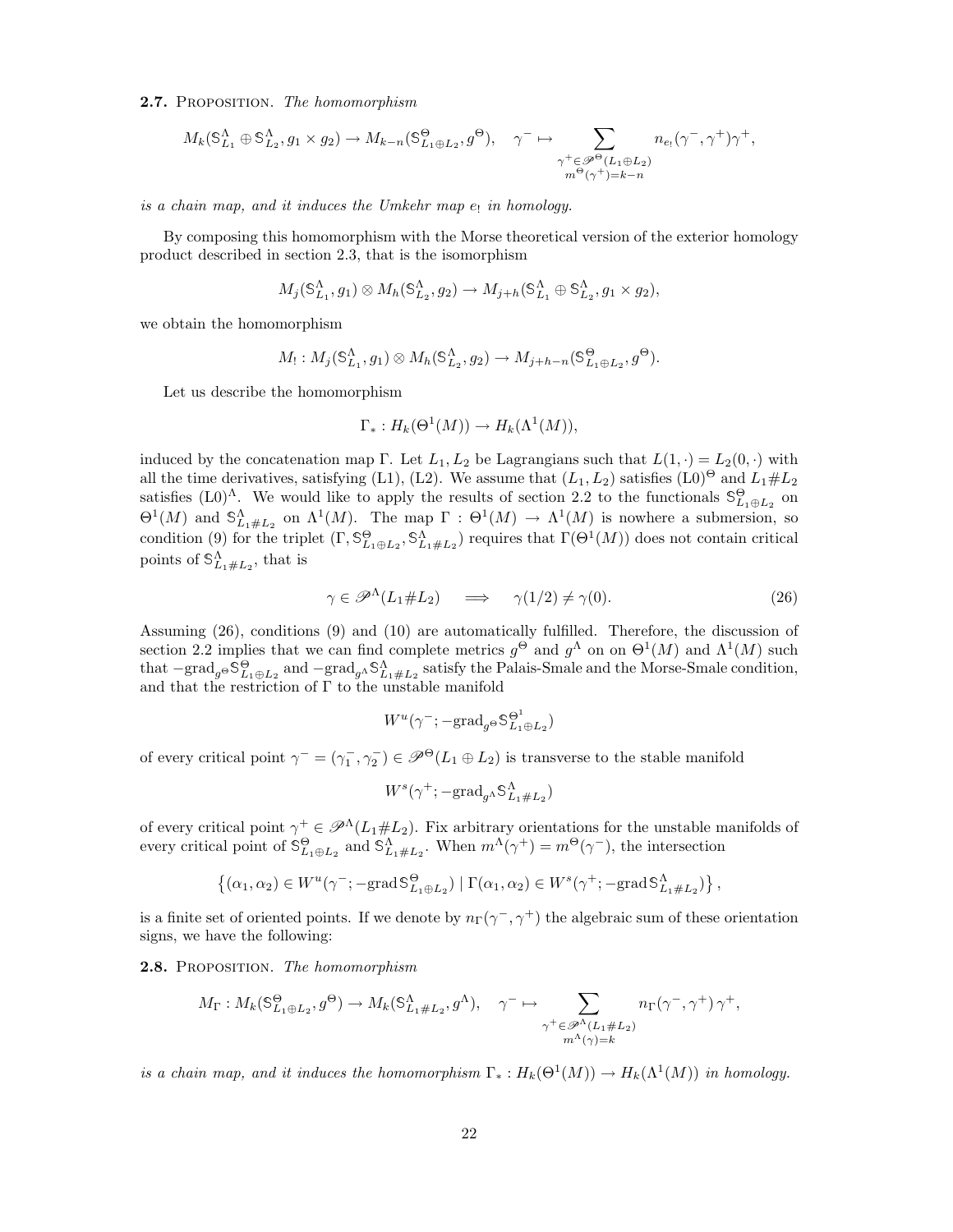Therefore, the composition  $M_{\Gamma} \circ M_!$  induces the loop product in homology.

We conclude this section by exhibiting a compact description of the loop product

 $\varphi: H_j(\Lambda^1(M)) \otimes H_k(\Lambda^1(M)) \to H_{j+k-n}(\Lambda^1(M)).$ 

Since we are not going to use this description, we omit the proof. Let  $L_1, L_2 \in C^{\infty}(\mathbb{T} \times TM)$  be Lagrangians satisfying  $(L0)^{\Lambda}$ ,  $(L1)$ ,  $(L2)$ , such that  $L_1(0, \cdot) = L_2(0, \cdot)$  with all time derivatives, and such that the concatenated Lagrangian  $L_1 \# L_2$  defined by (23) satisfies  $(L_0)^{\Lambda}$ . We also assume (25), noticing that this condition prevents  $L_1$  from coinciding with  $L_2$ . Let  $g_1, g_2, g$  be complete metrics on  $\Lambda^1(M)$  such that  $-\text{grad}_{g_1} \mathbb{S}_{L_1}^{\Lambda}$ ,  $-\text{grad}_{g_2} \mathbb{S}_{L_2}^{\Lambda}$ , and  $-\text{grad}_g \mathbb{S}_{L_1\#L_2}^{\Lambda}$  satisfy the Palais-Smale and the Morse-Smale condition on  $\Lambda^1(M)$ . By (25), the functional  $\mathbb{S}_{L_1\oplus L_2}^{\Theta}$  has no critical points on  $\Theta^1(M)$ , so up to perturbing  $g_1$  and  $g_2$  we can assume that for every  $\gamma_1 \in \mathscr{P}^{\Lambda}(L_1)$ ,  $\gamma_2 \in \mathscr{P}^{\Lambda}(L_2)$ , the unstable manifold

$$
W^u((\gamma_1, \gamma_2); -\text{grad}_{g_1 \times g_2} \mathbb{S}_{L_1}^{\Lambda} \oplus \mathbb{S}_{L_2}^{\Lambda}) = W^u(\gamma_1; -\text{grad}_{g_1} \mathbb{S}_{L_1}^{\Lambda}) \times W^u(\gamma_2; -\text{grad}_{g_2} \mathbb{S}_{L_2}^{\Lambda})
$$

is transverse to  $\Theta^1(M)$ . Moreover, assumption (25) implies that the image of  $\Theta^1(M)$  by the concatenation map  $\Gamma$  does not contain any critical point of  $\mathbb{S}^{\Lambda}_{L_1 \# L_2}$ . Therefore, up to perturbing g we can assume that for every  $\gamma_1 \in \mathscr{P}^{\Lambda}(L_1), \gamma_2 \in \mathscr{P}^{\Lambda}(L_2)$ , the restriction of  $\Gamma$  to the submanifold

$$
W^u((\gamma_1, \gamma_2); -\text{grad}_{g_1 \times g_2} \mathbb{S}_{L_1}^{\Lambda} \oplus \mathbb{S}_{L_2}^{\Lambda}) \cap \Theta^1(M)
$$

is transverse to the stable manifold  $W^s(\gamma; -\text{grad}_g \mathbb{S}^{\Lambda}_{L_1 \# L_2})$  of each  $\gamma \in \mathscr{P}^{\Lambda}(L)$ . In particular, when  $m^{\Lambda}(\gamma) = m^{\Lambda}(\gamma_1) + m^{\Lambda}(\gamma_2) - n$ , the submanifold

$$
\{(\alpha_1, \alpha_2) \in (W^u(\gamma_1; -\text{grad } \mathbb{S}_{L_1}^{\Lambda}) \times W^u(\gamma_2; -\text{grad } \mathbb{S}_{L_2}^{\Lambda})) \cap \Theta^1(M) \mid \Gamma(\alpha_1, \alpha_2) \in W^s(\gamma; -\text{grad } \mathbb{S}_{L_1 \# L_2}^{\Lambda})\}
$$

is a finite set of oriented points. We contend that if  $n_0(\gamma_1, \gamma_2; \gamma)$  denotes the algebraic sum of the corresponding orientation signs, the following holds:

2.9. PROPOSITION. The homomorphism

$$
M_j(\mathbb{S}_{L_1}^{\Lambda}, g_1) \otimes M_k(\mathbb{S}_{L_2}^{\Lambda}, g_2) \to M_{j+k-n}(\mathbb{S}_{L_1 \# L_2}^{\Lambda}, g), \quad \gamma_1 \otimes \gamma_2 \mapsto \sum_{\substack{\gamma \in \mathscr{P}^{\Lambda}(L_1 \# L_2) \\ m^{\Lambda}(\gamma) = j+k-n}} n_{\mathfrak{0}}(\gamma_1, \gamma_2; \gamma) \gamma,
$$
\n(27)

is a chain map, and it induces the loop product in homology.

## 3 Floer homologies on cotangent bundles and their ring structures

#### 3.1 Floer homology for the periodic and the fixed ends orbits

In this section we recall the construction of Floer homology for periodic and for fixed-ends orbits on the cotangent bundle of a compact oriented manifold. See [AS06b] for detailed proofs.

Let M be a compact oriented manifold. We shall often use standard coordinates  $(q, p)$  on  $T^*M$ , the cotangent bundle of M. Denote by  $\omega$  the standard symplectic form  $\omega := dp \wedge dq$  on the manifold  $T^*M$ , that is the differential of the Liouville form  $\eta := pdq$ . Equivalently, the Liouville form  $\eta$  can be defined by

$$
\eta(\zeta) = x(D\pi(x)[\zeta]), \quad \text{for } \zeta \in T_xT^*M, \ x \in T^*M,
$$

where  $\pi: T^*M \to M$  is the bundle projection. Let Y be the Liouville vector field on  $T^*M$ , defined by the identity

$$
\omega(Y(x), \cdot) = \eta. \tag{28}
$$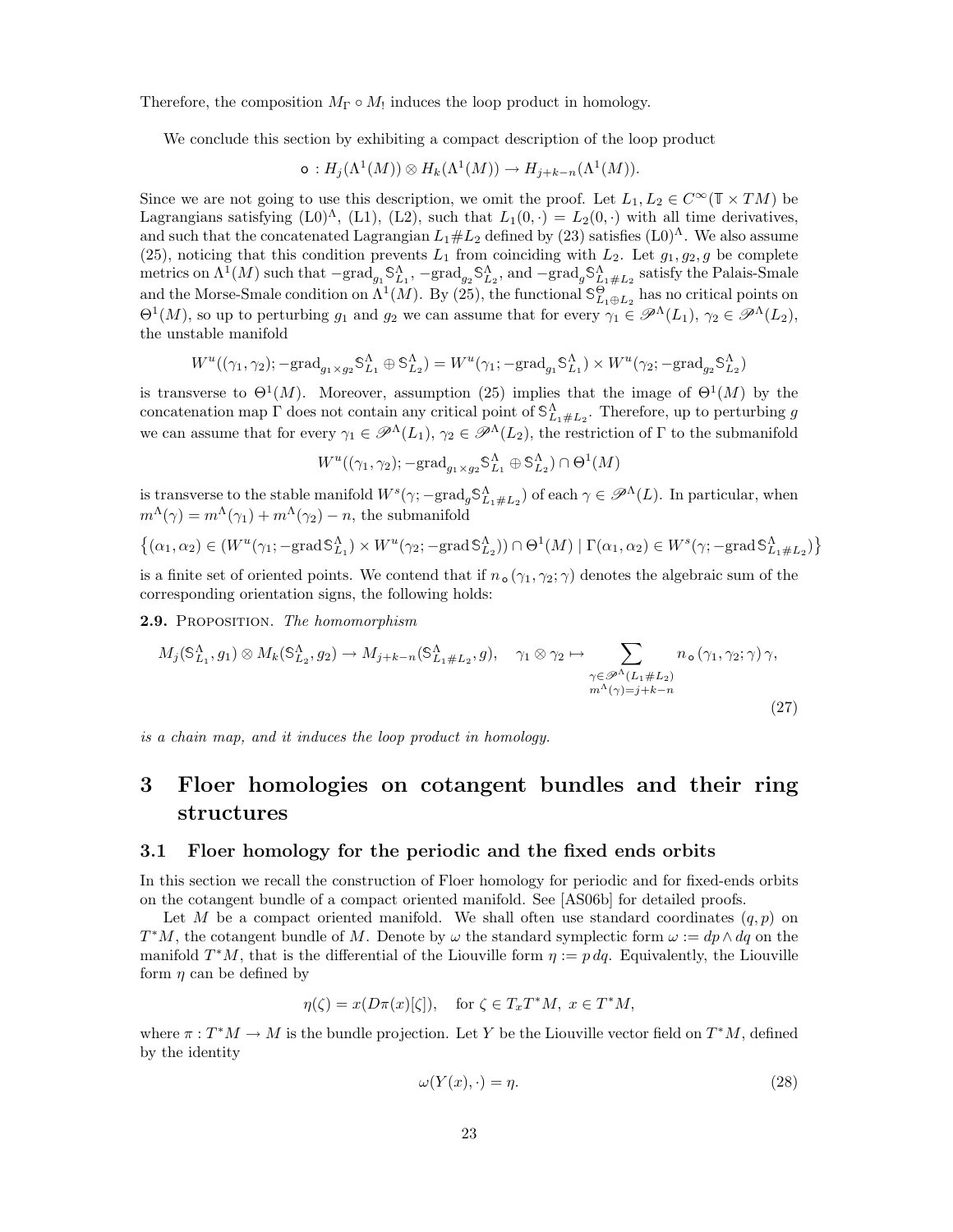A submanifold  $L \subset T^*M$  is called a co-normal iff the Liouville form  $\eta$  vanishes on L. Equivalently, L is the conormal bundle  $N^*\pi(L)$  of its projection onto M. They are a special class of Lagrangian submanifolds.

Consider the class of Hamiltonians  $H$  on  $\mathbb{T} \times T^*M$  or on  $[0,1] \times T^*M$  such that:

(H1) 
$$
DH(t, q, p)[Y] - H(t, q, p) \ge h_0 |p|^2 - h_1
$$
, for every  $(t, q, p)$ ;

(H2) 
$$
|\partial_q H(t, q, p)| \le h_2(1+|p|^2), |\partial_p H(t, q, p)| \le h_2(1+|p|)
$$
, for every  $(t, q, p)$ ;

for some constants  $h_0 > 0$ ,  $h_1 \geq 0$ ,  $h_2 \geq 0$ . As seen for conditions (L1) and (L2), these assumptions do not depend on the Riemannian structure and on the local coordinates used to state them. Condition (H1) essentially says that H grows at least quadratically in p on each fiber of  $T^*M$ , and that it is radially convex for |p| large. Condition (H2) implies that H grows at most quadratically in p on each fiber. Notice also that if  $H$  is the Fenchel transform of a convex Lagrangian  $L$  in  $C^{\infty}([0,1]\times TM)$  (see section 4.1), then the term  $DH(t, q, p)[Y(q, p)] - H(t, q, p)$  appearing in (H1) coincides with  $L(t, q, \partial_p H(t, q, p))$ .

Let  $X_H$  be the time-dependent Hamiltonian vector field associated to H by the formula  $\omega(X_H, \cdot) = -D_xH$ . Condition (H2) implies the quadratic bound

$$
|X_H(t,q,p)| \le h_3(1+|p|^2),\tag{29}
$$

for some  $h_3 \geq 0$ . Let  $(t, x) \mapsto \phi^H(t, x)$  be the non-autonomous flow associated to the vector field  $X_H$ . We are interested in the set  $\mathscr{P}^{\Lambda}(H)$  of one-periodic orbits of  $\phi^H$  (in this case we assume H to be defined on  $\mathbb{T} \times T^*M$ , and in the set  $\mathscr{P}^{\Omega}(H)$  of orbits x of  $\phi^H$  such that  $x(0), x(1) \in T^*_{q_0}M$ (in this case H may be defined only on  $[0,1] \times T^*M$ ). The superscripts  $\Lambda$  and  $\Omega$  will appear often to distinguish the periodic from the fixed-ends problem. We shall omit them when we wish to consider both situations at the same time.

The non-degeneracy assumptions for the elements of  $\mathscr{P}^{\Lambda}(H)$  and  $\mathscr{P}^{\Omega}(H)$  are:

- $(\mathbf{H0})^{\Lambda}$  for every  $x \in \mathscr{P}^{\Lambda}(H)$ , the number 1 is not an eigenvalue of  $D_x \phi^H(1,x(0))$ :  $T_{x(0)}T^*M \to$  $T_{x(0)}T^*M;$
- (H0)<sup>Ω</sup> for every  $x \in \mathscr{P}^{\Omega}(H)$ , the linear mapping  $D_x \phi^H(1, x(0)) : T_{x(0)}T^*M \to T_{x(1)}T^*M$  maps the vertical subspace  $T_{x(0)}^v T^*M$  at  $x(0)$  into a subspace having intersection (0) with the vertical subspace  $T_{x(1)}^v T^* \dot{M}$  at  $x(1)$ .

As in the Lagrangian case, these conditions hold for a generic choice of  $H$  in several reasonable topologies, and  $(H0)^{\Lambda}$  forces H to be explicitly time-dependent.

Each  $x \in \mathscr{P}^{\Lambda}(H)$  has a well-defined Conley-Zehnder index  $\mu^{\Lambda}(x) \in \mathbb{Z}$ . Indeed, the fact that  $T^*M$  has a Lagrangian fibration consisting of the fibers  $T_q^*M$  singles out a class of preferred symplectic trivializations for the vector bundle  $x^*(TT^*M)$ , namely those which map the Lagrangian subspace

$$
\lambda_0 := (0) \times \mathbb{R}^n \subset \mathbb{R}^{2n}
$$

into the vertical space  $T_{x(t)}^v T^*M$ . Here  $\mathbb{R}^{2n} = \mathbb{R}^n \times \mathbb{R}^n$  is endowed with the symplectic form

$$
\omega_0 = dp \wedge dq,
$$

with respect to coordinates  $(q, p) \in \mathbb{R}^n \times \mathbb{R}^n$ . Any two such trivializations are isotopic in the space of all symplectic trivializations, so the Conley-Zendher index  $\mu_{CZ}(\Phi)$  of the path  $\Phi$  of symplectic matrices obtained by conjugating the path  $t \mapsto D_x \phi^H(t, x(0))$  by such a trivialization is well-defined, and we set

$$
\mu^{\Lambda}(x) := \mu_{CZ}(\Phi).
$$

See also section 5.1.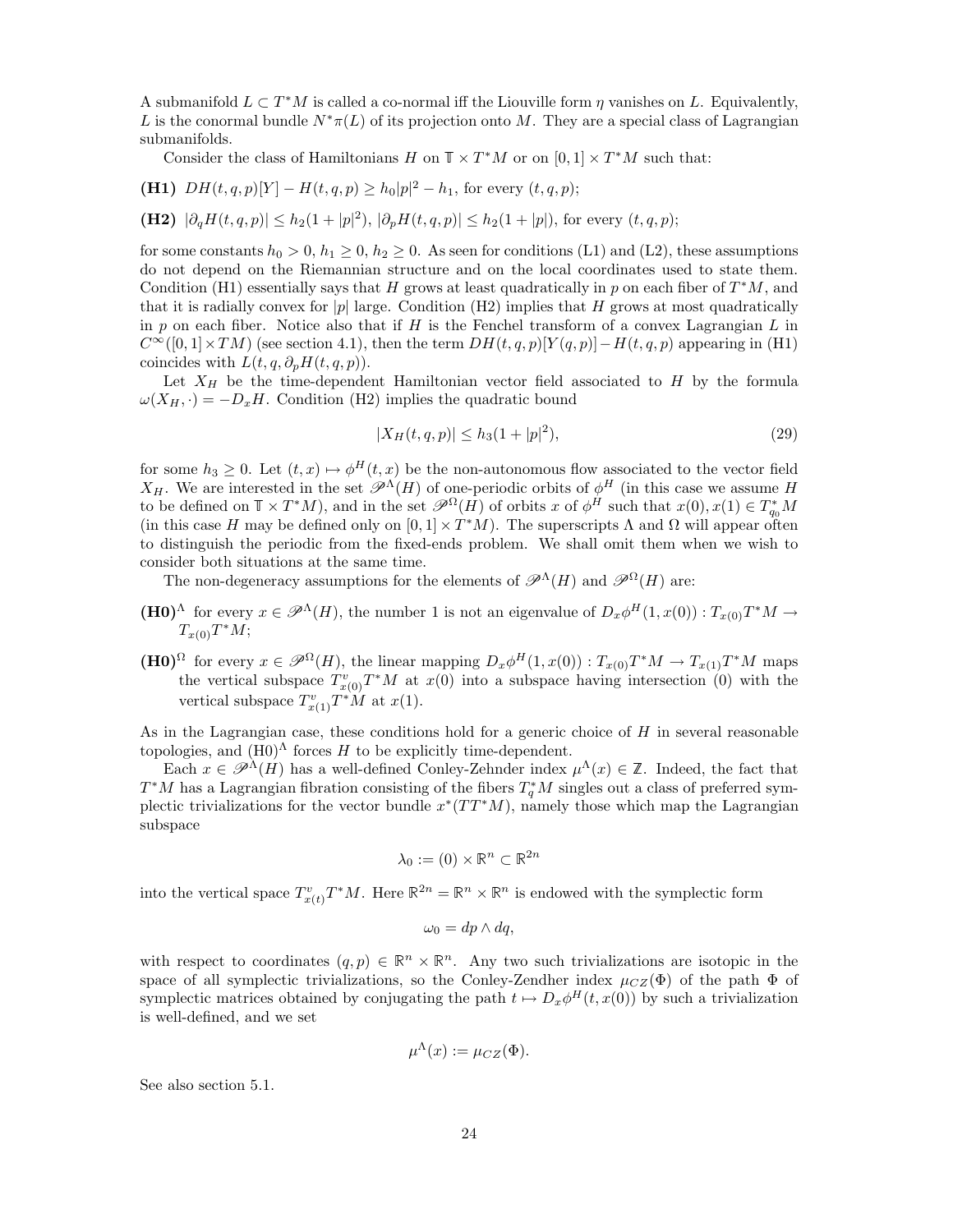Similarly, each  $x \in \mathcal{P}^{\Omega}(H)$  has a well defined Maslov index  $\mu^{\Omega}(x)$ , obtained from the relative Maslov index of the path of Lagrangian subspaces  $t \mapsto D_x \phi^H(t, x(0)) T_{x(0)}^v T^*M$  with respect to the path of Lagrangian subspaces  $t \mapsto T_{x(t)}^v T^*M$ . Indeed, using a symplectic trivialization of  $x^*(TT^*M)$  mapping  $\lambda_0$  into the vertical subbundle, and defining  $\Phi$  as above, we set

$$
\mu^{\Omega}(x) := \mu(\Phi\lambda_0, \lambda_0) - \frac{n}{2},
$$

where  $\mu$  denotes the relative Maslov index (see section 5.1 for the sign conventions). When x in  $\mathscr{P}^{\Lambda}(H)$  (respectively in  $\mathscr{P}^{\Omega}(H)$ ) is non-degenerate, then  $\mu^{\Lambda}(x)$  (respectively  $\mu^{\Omega}(x)$ ) is an integer.

The elements of  $\mathscr{P}^{\Lambda}(H)$  and  $\mathscr{P}^{\Omega}(H)$  are the critical points of the Hamiltonian action functional

$$
\mathbb{A}_H(x) = \int_{[0,1]} x^*(\eta - H dt) = \int_0^1 (p(t)[q'(t)] - H(t, q(t), p(t))) dt,
$$

on the space of one-periodic loops in  $T^*M$ , or on the space of curves  $x:[0,1] \to T^*M$  such that  $x(0), x(1) \in T_{q_0}^* M$ . Indeed, the differential of  $\mathbb{A}_H$  on the space of free paths on  $T^*M$  is

$$
D\mathbb{A}_H(x)[\zeta] = \int_0^1 \left( \omega(\zeta, x') - D_x H(t, x)[\zeta] \right) dt + \eta(x(1))[\zeta(1)] - \eta(x(0))[\zeta(0)],\tag{30}
$$

and the boundary terms vanish if either x and  $\zeta$  are 1-periodic, or  $\zeta(0)$  and  $\zeta(1)$  belong to the vertical subbundle.

Conditions (H0) and (H1) imply that the set of  $x \in \mathcal{P}(H)$  with  $\mathbb{A}_H(x) \leq A$  is finite, for every  $A \in \mathbb{R}$ . Indeed, this follows immediately from the following general:

**3.1.** LEMMA. Let  $H \in C^{\infty}([0,1] \times T^*M)$  be a Hamiltonian satisfying (H1) and (H2). For every  $A \in \mathbb{R}$  there exists a compact subset  $K \subset T^*M$  such that each orbit  $x : [0,1] \to T^*M$  of  $X_H$  with  $\mathbb{A}_H(x) \leq A$  lies in K.

*Proof.* Let  $x = (q, p)$  be an orbit of  $X_H$  such that  $\mathbb{A}_H(x) \leq A$ . Since x is an orbit of  $X_H$ , by (28),

$$
\eta(x)[x'] - H(t,x) = \omega(Y(x), X_H(t,x)) - H(t,x) = DH(t,x)[Y(x)] - H(t,x).
$$

Therefore (H1) implies that |p| is uniformly bounded in  $L^2([0,1])$ . By (29), |x'| in uniformly bounded in  $L^1(]0,1[)$ . Therefore x is uniformly bounded in  $W^{1,1}$ , hence in  $L^\infty$ .

**3.2.** REMARK. Assume that the flow generated by a Hamiltonian  $H \in C^{\infty}([0,1] \times T^*M)$  is globally defined (for instance, this holds if H is coercive and  $|\partial_t H| \le c(|H|+1)$ ). Then the conclusion of Lemma 3.1 holds assuming just that the function  $DH[Y] - H$  is coercive (a much weaker assumption than  $(H1)$ , still implying that H is coercive), without any upper bound such as  $(H2)$ .

Let us fix a Riemannian metric  $\langle \cdot, \cdot \rangle$  on M. This metric induces metrics on TM and on  $T^*M$ , both denoted by  $\langle \cdot, \cdot \rangle$ . It induces also an identification  $T^*M \cong TM$ , horizontal-vertical splittings of both  $TTM$  and  $TT^*M$ , and a particular almost complex structure J on  $T^*M$ , namely the one which in the horizontal-vertical splitting takes the form

$$
J = \left(\begin{array}{cc} 0 & -I \\ I & 0 \end{array}\right). \tag{31}
$$

This almost complex structure is  $\omega$ -compatible, meaning that<sup>6</sup>

$$
\langle \xi, \eta \rangle = \omega(J\xi, \eta), \quad \forall \xi, \eta \in T_x T^*M, \ \forall x \in T^*M.
$$

 $6$ Notice that our sign convention here differs from the one used in [AS06b]. The reason is that here we prefer to see the leading term in the Floer equation as a Cauchy-Riemann operator, and not as an anti-Cauchy-Riemann operator.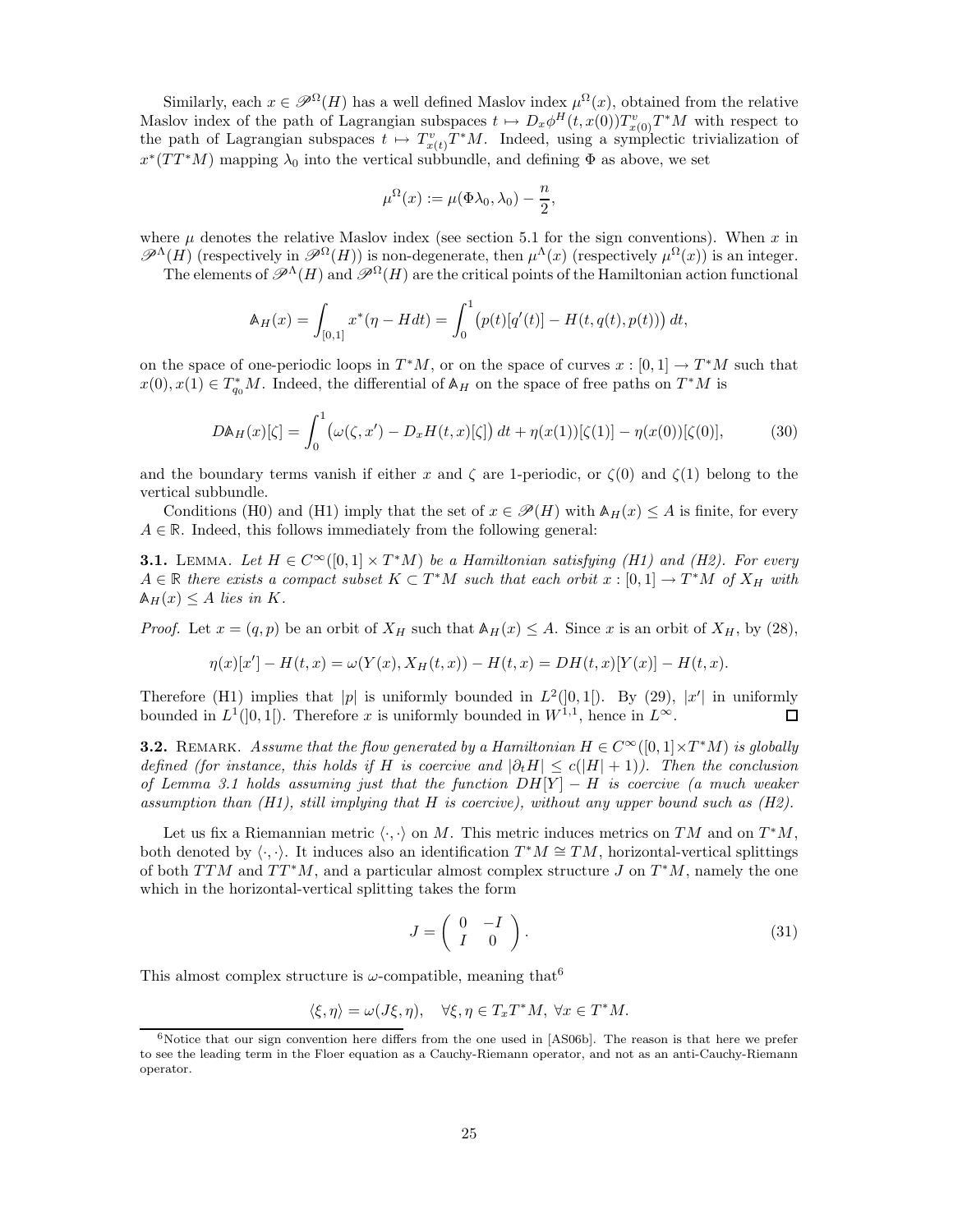The  $L^2$ -negative gradient equation for the Hamiltonian action functional  $A_H$  is the Floer equation

$$
\overline{\partial}_{J,H}(u) := \partial_s u + J(u)[\partial_t u - X_H(t, u)] = 0,\tag{32}
$$

for  $u = u(s, t)$ ,  $s \in \mathbb{R}$ , t in  $\mathbb{T}$  or in [0, 1]. A generic choice of the Hamiltonian  $H \in C^{\infty}(\mathbb{T} \times T^*M)$ makes the space of solutions of the Floer equation on the cylinder,

$$
\mathcal{M}_{\partial}^{\Lambda}(x,y) = \left\{ u \in C^{\infty}(\mathbb{R} \times \mathbb{T}, T^*M) \mid \overline{\partial}_{J,H}(u) = 0 \text{ and } \lim_{s \to -\infty} u(s,t) = x(t), \lim_{s \to +\infty} u(s,t) = y(t) \right\}
$$

a manifold of dimension  $\mu^{\Lambda}(x) - \mu^{\Lambda}(y)$ , for every  $x, y \in \mathscr{P}^{\Lambda}(H)$ . Similarly, a generic choice of  $H \in C^{\infty}([0,1] \times T^*M)$  makes the space of solutions of the Floer equation on the strip,

$$
\mathscr{M}^{\Omega}_{\partial}(x,y) = \left\{ u \in C^{\infty}(\mathbb{R} \times [0,1], T^*M) \, | \, \overline{\partial}_{J,H}(u) = 0, \, u(s,0), \, u(s,1) \in T^*_{q_0}M \, \forall s \in \mathbb{R}, \text{ and }
$$

$$
\lim_{s \to -\infty} u(s,t) = x(t), \, \lim_{s \to +\infty} u(s,t) = y(t) \right\}
$$

a manifold of dimension  $\mu^{\Omega}(x) - \mu^{\Omega}(y)$ , for every  $x, y \in \mathscr{P}^{\Omega}(H)$ . Here *generic* means for a countable intersection of open and dense subsets of the space of smooth time-dependent Hamiltonians satisfying (H0), (H1), and (H2), with respect to suitable topologies (see [FHS96] for transversality issues). In particular, the perturbation of a given Hamiltonian H satisfying  $(H0)$ ,  $(H1)$ ,  $(H2)$  can be chosen in such a way that the discrete set  $\mathscr{P}(H)$  is unaffected.

**3.3.** REMARK. As it is well-known, transversality can also be achieved for a fixed Hamiltonian by perturbing the almost complex structure J in a time-dependent way. In order to have good compactness properties for the spaces  $\mathcal{M}_{\partial}$  one needs the perturbed almost complex structure  $J_1$ to be  $C^0$ -close enough to the metric one J defined by (31) (see [AS06b, Theorem 1.14]). Other compactness issues in this paper would impose further restrictions on the distance between  $J_1$  and J. For this reason here we prefer to work with the fixed almost complex structure J, and to achieve transversality by perturbing the Hamiltonian.

The manifolds  $\mathcal{M}_{\partial}(x, y)$  can be oriented in a coherent way. Assumptions (H1) and (H2) imply that these manifolds have nice compactifications. In particular, when  $\mu(x) - \mu(y) = 1$ ,  $\mathscr{M}_{\partial}(x, y)$ consists of finitely many one-parameter families of solutions  $\sigma \mapsto u(\cdot + \sigma, \cdot)$ , each of which comes with a sign  $\pm 1$ , depending whether its orientation agrees or not with the orientation determined by letting  $\sigma$  increase. The algebraic sum of these numbers is an integer  $n_{\partial}^{\Lambda}(x, y)$ , or  $n_{\partial}^{\Omega}(x, y)$ . If we let  $F_k(H)$  denote the free Abelian group generated by the elements  $x \in \mathcal{P}(H)$  of index  $\mu(x) = k$ , the above coefficients define the homomorphism

$$
\partial: F_k(H) \to F_{k-1}(H), \quad x \mapsto \sum_{\substack{y \in \mathscr{P}(H) \\ \mu(x)=k-1}} n_{\partial}(x, y) y,
$$

which turns out to be a boundary operator. The resulting chain complexes  $F^{\Lambda}(H, J)$  and  $F^{\Omega}(H, J)$ are the Floer complexes associated to the periodic orbits problem, and to the fixed-ends problem. If we change the metric on  $M$  - hence the almost complex structure  $J$  - and the orientation data, the Floer complex  $F(H, J)$  changes by an isomorphism. If we change the Hamiltonian H, the new Floer complex is homotopically equivalent to the old one. In particular, the homology of the Floer complex does not depend on the metric, on  $H$ , and on the orientation data. This fact allows us to denote this graded Abelian group as  $HF^{\Lambda}_{*}(T^{*}M)$ , in the periodic case, and  $HF^{\Omega}_{*}(T^{*}M)$ , in the fixed-ends case. Actually, the homology of  $F^{\Lambda}(H, J)$  is isomorphic to the singular homology of the free loop space  $\Lambda(M)$ , while the homology of  $F^{\Omega}(H, J)$  is isomorphic to the singular homology of the based loop space  $\Omega(M, q_0)$ ,

$$
HF_k^{\Lambda}(T^*M) \cong H_k(\Lambda(M)), \quad HF_k^{\Omega}(T^*M) \cong H_k(\Omega(M,q_0)).
$$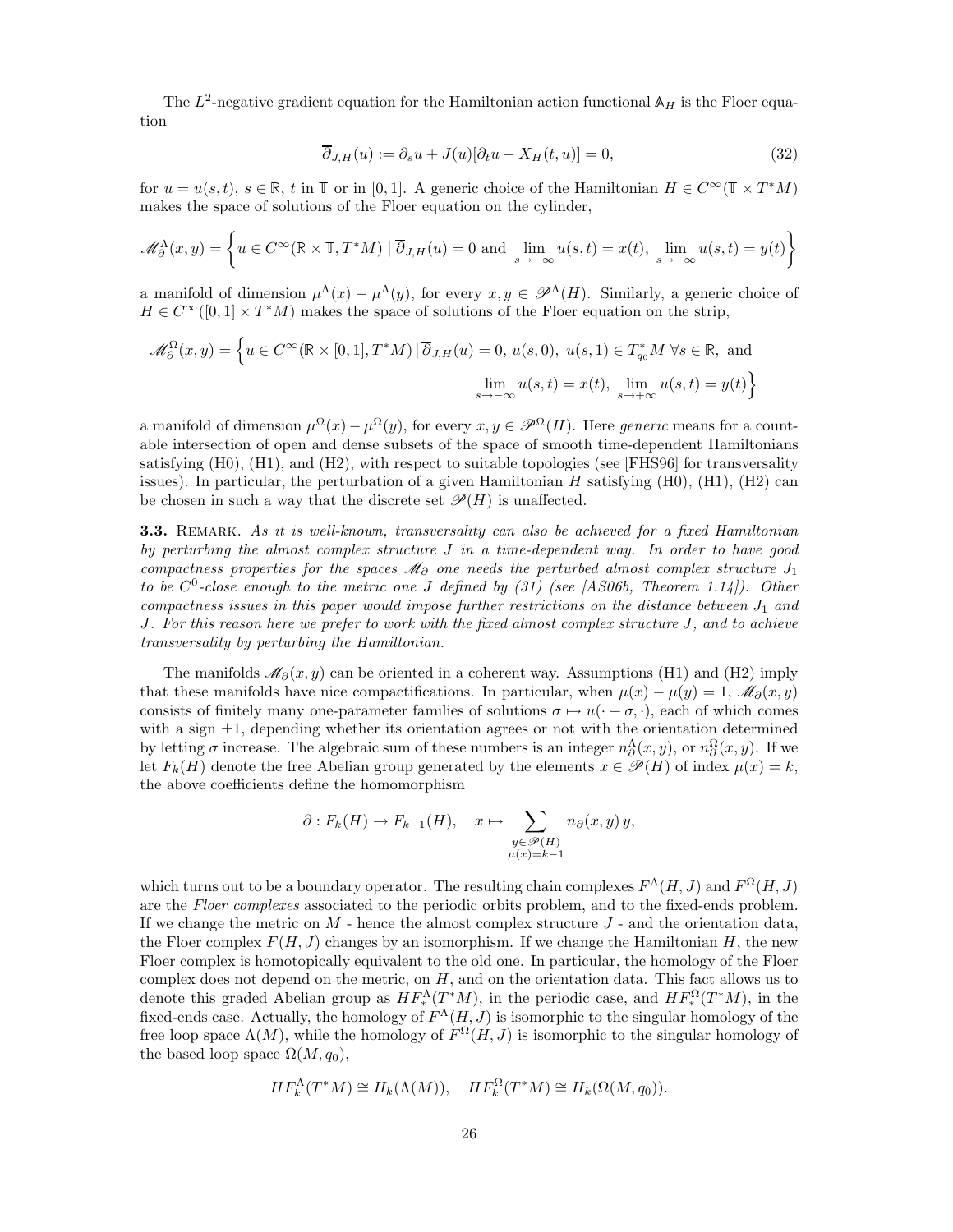The first fact was first proved by Viterbo in [Vit96] (see also [SW06] for a different proof). In section 4.1 we outline a third definition of both isomorphisms, which is fully described in [AS06b], and in the subsequent sections we prove that these isomorphisms are actually ring isomorphisms intertwining the pair-of-pants product and the triangle product in Floer homology, with the loop product and the Pontrjagin product in the singular homology of the free and based loop spaces.

#### 3.2 The Floer equation on triangles and pair-of-pants

Additional algebraic structures on Floer homology are defined by extending the Floer equation to more general Riemann surfaces than the strip  $\mathbb{R} \times [0, 1]$  and the cylinder  $\mathbb{R} \times \mathbb{T}$ .

Let  $(\Sigma, j)$  be a Riemann surface, possibly with boundary. For  $u \in C^{\infty}(\Sigma, T^{*}M)$  consider the nonlinear Cauchy-Riemann operator

$$
\overline{D}_J u = \frac{1}{2}(Du + J(u) \circ Du \circ j),
$$

that is the complex anti-linear part of  $Du$  with respect to the almost-complex structure J. The operator  $\overline{D}_J$  is a section of the bundle over  $C^{\infty}(\Sigma, T^*M)$  whose fiber at u is  $\Omega^{0,1}(\Sigma, u^*(TT^*M))$ , the space of anti-linear one-forms on  $\Sigma$  taking values in the vector bundle  $u^*(TT^*M)$ . In some holomorphic coordinate  $z = s + it$  on  $\Sigma$ , the operator  $\overline{D}_J$  takes the form

$$
\overline{D}_J u = \frac{1}{2} (\partial_s u + J(u)\partial_t u) ds - \frac{1}{2} J(u)(\partial_s u + J(u)\partial_t u) dt.
$$
\n(33)

This expression shows that the leading term  $\overline{\partial}_J := \partial_s + J(\cdot)\partial_t$  in the Floer equation (32) can be extended to arbitrary Riemann surfaces, at the only cost of considering an equation which does not take values on a space of tangent vector fields, but on a space of anti-linear one-forms.

When  $\Sigma$  has a global coordinate  $z = s + it$ , as in the case of the strip  $\mathbb{R} \times [0, 1]$  or of the cylinder  $\mathbb{R} \times \mathbb{T}$ , we can associate to the Hamiltonian term in the Floer equation the complex anti-linear one-form

$$
F_{J,H}(u) = -\frac{1}{2}(J(u)X_H(t, u) ds + X_H(t, u) dt) \in \Omega^{0,1}(\Sigma, u^*(TT^*M)).
$$
\n(34)

Formula (33) shows that the Floer equation (32) is equivalent to

$$
\overline{D}_J u + F_{J,H}(u) = 0.
$$
\n(35)

If we wish to use the formulation (35) to extend the Floer equation to more general Riemann surfaces, we encounter the difficulty that - unlike  $\overline{D}_J$  - the Hamiltonian term  $F_{J,H}$  is defined in terms of coordinates.

One way to get around this difficulty is to consider Riemann surfaces with cylindrical or striplike ends, each of which is endowed with some fixed holomorphic coordinate  $z = s + it$ , to define the operator  $F_{J,H}$  on such ends, and then to extend it to the whole  $\Sigma$  by considering a Hamiltonian  $H$  which also depends on  $s$  and vanishes far from the ends. In this way, only the Cauchy-Riemann operator acts in the region far from the ends. This approach is adopted in [Sch95, PSS96, MS04].

A drawback of this method is that one looses sharp energy identities relating some norm of u to the jump of the Hamiltonian action functional. Moreover, an s-dependent Hamiltonian which vanishes for some values of s cannot satisfy assumptions  $(H1)$  and  $(H2)$ . These facts lead to problems with compactness when dealing - as we are here - with a non-compact symplectic manifold.

Therefore, we shall use a different method to extend the Hamiltonian term  $F_{J,H}$ . We shall describe this construction in the case of the triangle and the pair-of-pants surface, although the same idea could be generalized to any Riemann surface.

Let  $\Sigma^{\Omega}_{\Upsilon}$  be the *holomorphic triangle* that is the Riemann surface consisting of a closed triangle with the three vertices removed (equivalently, a closed disk with three boundary points removed). Let  $\Sigma^{\Lambda}_{\Upsilon}$  be the *pair-of-pants* Riemann surface, that is the sphere with three points removed.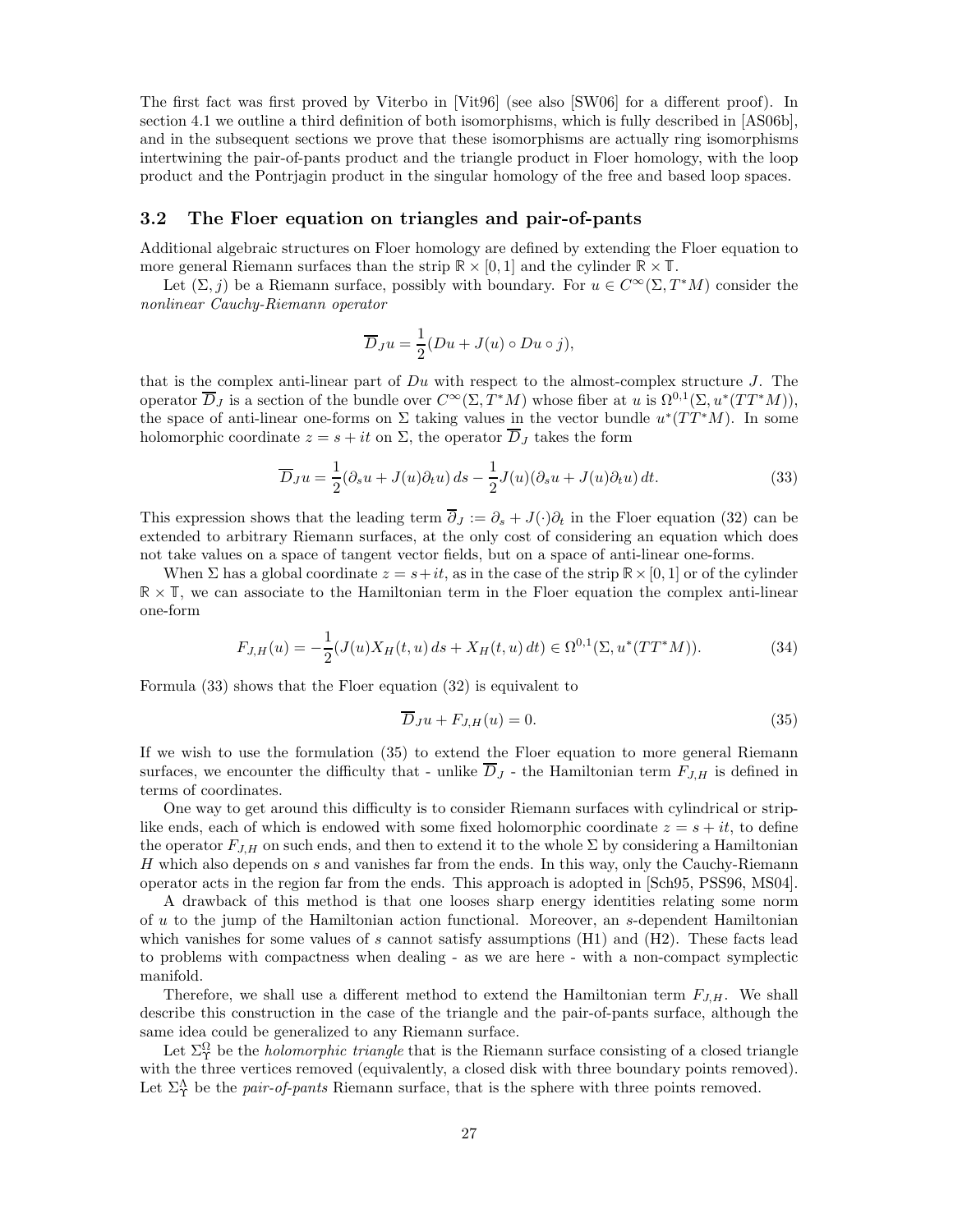

Figure 1: The strip with a slit  $\Sigma^{\Omega}_{\Upsilon}$ .

The Riemann surface  $\Sigma^{\Omega}$  can be described as a strip with a slit: one takes the disjoint union

$$
\mathbb{R} \times [-1,0] \sqcup \mathbb{R} \times [0,1]
$$

and identifies  $(s, 0^-)$  with  $(s, 0^+)$  for every  $s \ge 0$ . See Figure 1. The resulting object is indeed a Riemann surface with interior

$$
\mathrm{Int}(\Sigma_\Upsilon)=(\mathbb{R}\times ]-1,1[)\setminus (]-\infty,0]\times \{0\})
$$

endowed with the complex structure of a subset of  $\mathbb{R}^2 \cong \mathbb{C}$ ,  $(s,t) \mapsto s + it$ , and three boundary components

$$
\mathbb{R} \times \{-1\}, \quad \mathbb{R} \times \{1\}, \quad ]-\infty, 0] \times \{0^-, 0^+\}.
$$

The complex structure at each boundary point other than  $0 = (0, 0)$  is induced by the inclusion in  $\mathbb{C}$ , whereas a holomorphic coordinate at 0 is given by the map

$$
\{\zeta \in \mathbb{C} \mid \text{Re}\,\zeta \ge 0, \,|\zeta| < 1\} \to \Sigma^{\Omega}_{\Upsilon}, \quad \zeta \mapsto \zeta^2,\tag{36}
$$

which maps the boundary line  ${Re \zeta = 0, |\zeta| < 1}$  into the portion of the boundary  $]-1,0] \times$  ${0^-,0^+}.$ 



Figure 2: The pair-of-pants  $\Sigma_{\Upsilon}^{\Lambda}$ .

Similarly, the pair-of-pants  $\Sigma^{\Lambda}_{\Upsilon}$  can be described as the following quotient of a strip with a slit: in the disjoint union  $\mathbb{R} \times [-1,0] \sqcup \mathbb{R} \times [0,1]$  we consider the identifications

$$
\begin{array}{lll} (s, -1) \sim (s, 0^{-}) & \text{for } s \le 0, & (s, 0^{-}) \sim (s, 0^{+}) & \text{for } s \ge 0. \\ (s, 0^{+}) \sim (s, 1) & (s, -1) \sim (s, 1) & \text{for } s \ge 0. \end{array}
$$

See figure 2. This object is a Riemann surface without boundary, by considering the standard complex structure at every point other than  $(0, 0) \sim (0, -1) \sim (0, 1)$ , and by choosing the holomorphic coordinate

$$
\left\{ \zeta \in \mathbb{C} \mid |\zeta| < 1/\sqrt{2} \right\} \to \Sigma^{\Lambda}_{\Upsilon}, \quad \zeta \mapsto \left\{ \begin{array}{ll} \zeta^2 & \text{if } \text{Re}\,\zeta \ge 0, \\ \zeta^2 + i & \text{if } \text{Re}\,\zeta \le 0, \text{ Im}\,\zeta \ge 0, \\ \zeta^2 - i & \text{if } \text{Re}\,\zeta \le 0, \text{ Im}\,\zeta \le 0, \end{array} \right. \tag{37}
$$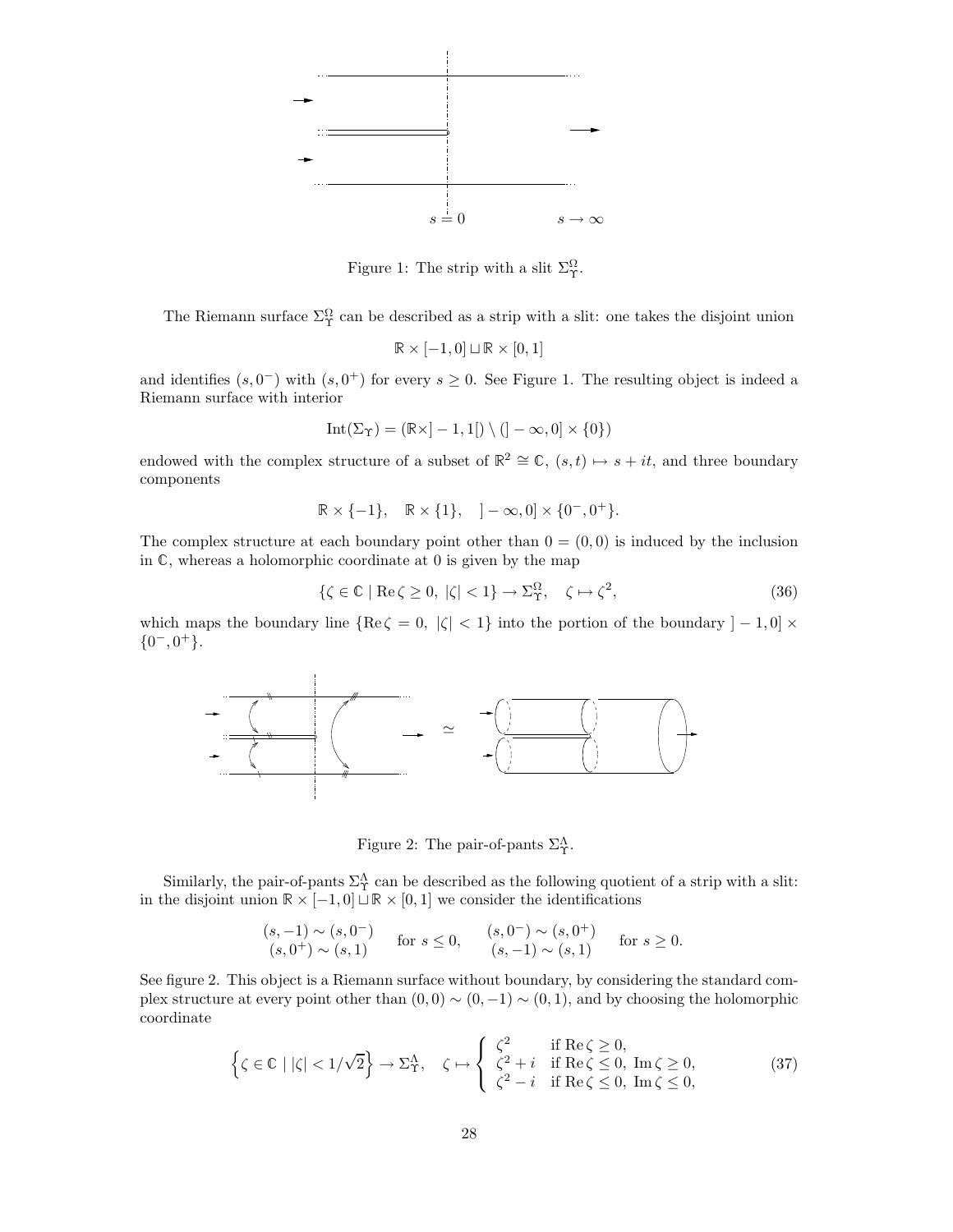at this point.

The advantage of these representations is that now  $\Sigma^{\Omega}_{\Upsilon}$  and  $\Sigma^{\Lambda}_{\Upsilon}$  are endowed with a global coordinate  $z = s + it$ , which is holomorphic everywhere except at the point  $(0,0)$  (identified with  $(0, -1)$  and  $(0, 1)$  in the  $\Lambda$  case). We refer to such a point as the *singular* point: it is a regular point for the complex structure of  $\Sigma^{\Omega}_{\Upsilon}$  or  $\Sigma^{\Lambda}_{\Upsilon}$ , but it is singular for the global coordinate  $z = s + it$ . In fact, the canonical map

$$
\Sigma^{\Lambda}_{\Upsilon} \to \mathbb{R} \times \mathbb{T}, \quad (s, t) \mapsto (s, t),
$$

is a 2 : 1 branched covering of the cylinder.

Let  $H \in C^{\infty}([-1,1] \times T^*M)$ . If  $u \in C^{\infty}(\Sigma_{\Upsilon}^{\Omega}, T^*M)$ , the complex anti-linear one-form  $F_{J,H}(u)$ is everywhere defined by equation (34). We just need to check the regularity of  $F_{J,H}(u)$  at the singular point. Writing  $F_{J,H}(u)$  in terms of the holomorphic coordinate  $\zeta = \sigma + i\tau$  by means of  $(36)$ , we find

$$
F_{J,H}(u) = (\tau I - \sigma J(u))X_H(2\sigma\tau, u) d\sigma + (\sigma I + \tau J(u))X_H(2\sigma\tau, u) d\tau.
$$

Therefore  $F_{J,H}(u)$  is smooth, and actually it vanishes at the singular point.

Assume now that  $H \in C^{\infty}(\mathbb{R}/2\mathbb{Z} \times T^*M)$  is such that  $H(-1, \cdot) = H(0, \cdot) = H(1, \cdot)$  with all the time derivatives. If  $u \in C^{\infty}(\Sigma_{\Upsilon}^{\Lambda}, T^*M)$ , (34) defines a smooth complex anti-linear one-form  $F_{J,H}(u) \in \Omega^{0,1}(\Sigma^\Lambda_\Upsilon, u^*(TT^*M)).$ 

A map u in  $C^{\infty}(\Sigma_{\Upsilon}^{\Omega},T^*M)$  or in  $C^{\infty}(\Sigma_{\Upsilon}^{\Lambda},T^*M)$  solves equation (35) if and only if it solves the equation

$$
\overline{\partial}_{J,H}(u) = \partial_s u + J(u)(\partial_t u - X_H(t, u)) = 0
$$

on Int( $\Sigma$ Y). If u solves the above equation on  $[s_0, s_1] \times [t_0, t_1]$ , formula (30) together with an integration by parts leads to the identity

$$
\int_{s_0}^{s_1} \int_{t_0}^{t_1} |\partial_s u(s, t)|^2 dt ds = \mathbb{A}_H^{[t_0, t_1]}(u(s_0, \cdot)) - \mathbb{A}_H^{[t_0, t_1]}(u(s_1, \cdot))
$$
  
+ 
$$
\int_{s_0}^{s_1} (\eta(u(s, t_1))[\partial_s u(s, t_1)] - \eta(u(s, t_0))[\partial_s u(s, t_0)]) ds,
$$

where  $\mathbb{A}_{H}^{I}(x)$  denotes the Hamiltonian action of the path x on the interval I. We conclude that a solution u of (35) on  $\Sigma^{\Lambda}_{\Upsilon}$  or on  $\Sigma^{\Omega}_{\Upsilon}$  - in the latter case with values in  $T^*_{q_0}M$  on the boundary satisfies the sharp energy identity

$$
\int \int_{(]-s_0, s_0[\times]-1, 1[\setminus (]-s_0, 0]\times\{0\}} |\partial_s u(s, t)|^2 ds dt
$$
  
=  $\mathbb{A}_H^{[-1,0]}(u(-s_0, \cdot)) + \mathbb{A}_H^{[0,1]}(u(-s_0, \cdot)) - \mathbb{A}_H^{[-1,1]}(u(s_0, \cdot)).$  (38)

#### 3.3 The triangle and the pair-of-pants products

Given  $H_1, H_2 \in C^{\infty}([0,1] \times T^*M)$  such that  $H_1(1,\cdot) = H_2(0,\cdot)$  with all time derivatives, we define  $H_1 \# H_2 \in C^{\infty}([0,1] \times T^*M)$  by

$$
H_1 \# H_2(t, x) = \begin{cases} 2H_1(2t, x) & \text{for } 0 \le t \le 1/2, \\ 2H_2(2t - 1, x) & \text{for } 1/2 \le t \le 1. \end{cases}
$$
(39)

Let us assume that  $H_1$ ,  $H_2$ , and  $H_1 \# H_2$  satisfy (H0)<sup> $\Omega$ </sup>. The *triangle product* on  $HF^{\Omega}(T^*M)$  will be induced by a chain map

$$
\Upsilon^{\Omega}: F_h^{\Omega}(H_1, J_1) \otimes F_k^{\Omega}(H_2, J_2) \to F_{h+k}^{\Omega}(H_1 \# H_2, J_1 \# J_2).
$$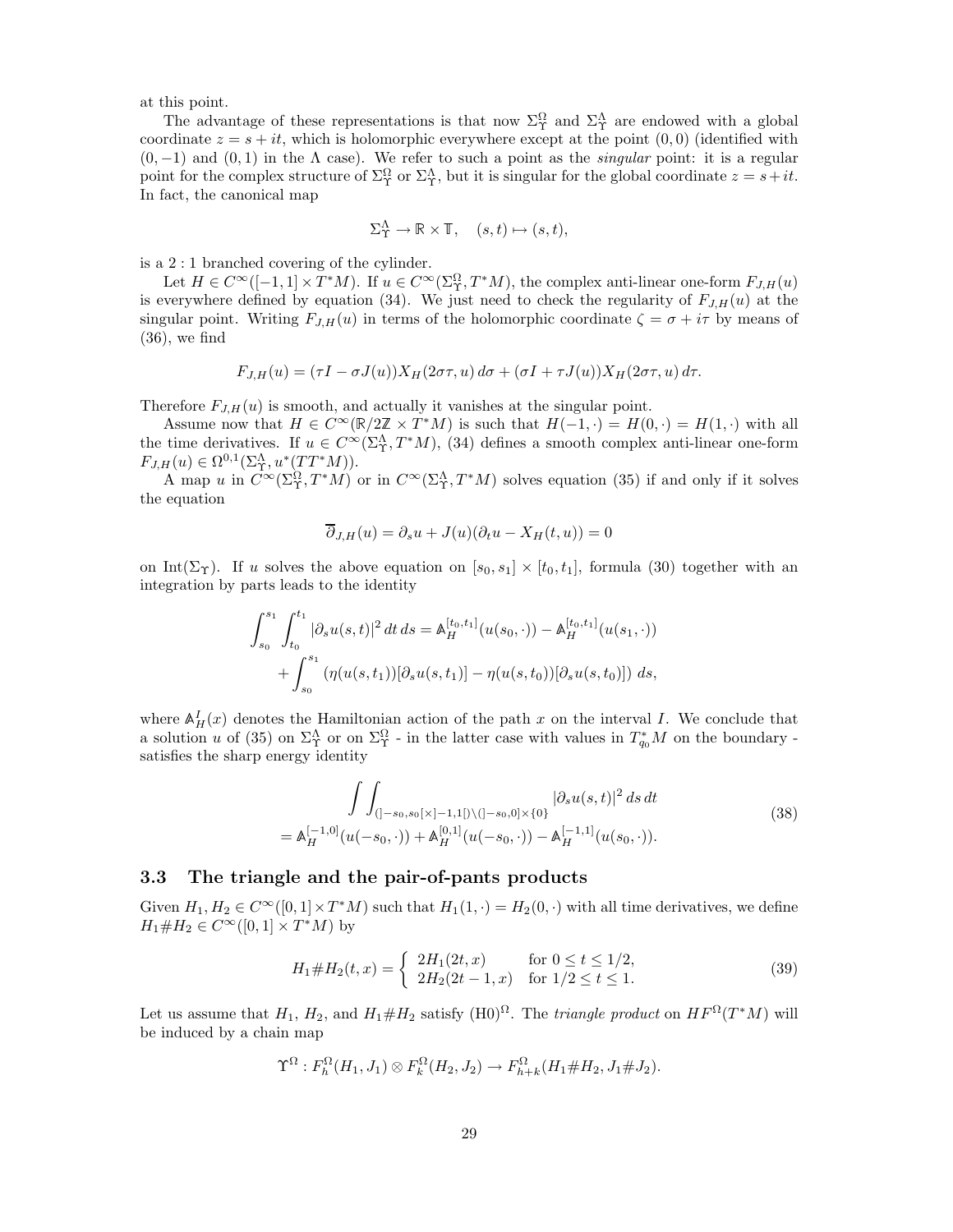In the periodic case, we consider Hamiltonians  $H_1, H_2 \in C^\infty(\mathbb{T} \times T^*M)$  such that  $H_1(0, \cdot) =$  $H_2(0, \cdot)$  with all time derivatives. Assuming that  $H_1$ ,  $H_2$ , and  $H_1 \# H_2$  satisfy  $(H_0)^{\Lambda}$ , the pair-ofpants product on  $HF^{\Lambda}(T^{*}M)$  will be induced by a chain map

$$
\Upsilon^{\Lambda}: F_h^{\Lambda}(H_1, J_1) \otimes F_k^{\Lambda}(H_2, J_2) \to F_{h+k-n}^{\Lambda}(H_1 \# H_2, J_1 \# J_2),
$$

where  $n$  is the dimension of  $M$ .

Let  $H \in C^{\infty}([-1,1] \times T^*M)$ , respectively  $H \in C^{\infty}(\mathbb{R}/2\mathbb{Z} \times T^*M)$ , be defined by

$$
H(t,x) = \frac{1}{2}H_1 \# H_2((t+1)/2, x) = \begin{cases} H_1(t+1,x) & \text{if } -1 \le t \le 0, \\ H_2(t,x) & \text{if } 0 \le t \le 1. \end{cases}
$$
(40)

Notice that  $x : [-1,1] \to T^*M$  is an orbit of  $X_H$  if and only if the curve  $t \mapsto x((t+1)/2)$  is an orbit of  $X_{H_1\#H_2}$ .

Given  $x_1 \in \mathcal{P}^{\Omega}(H_1)$ ,  $x_2 \in \mathcal{P}^{\Omega}(H_2)$ , and  $y \in \mathcal{P}^{\Omega}(H_1 \# H_2)$ , consider the space of solutions of the Floer equation

 $delbar<sub>J,H</sub>(u) = 0$  on the holomorphic triangle

$$
\mathcal{M}_{\Upsilon}^{\Omega}(x_1, x_2; y) := \left\{ u \in C^{\infty}(\Sigma_{\Upsilon}^{\Omega}, T^*M) \, \middle| \, \overline{\partial}_{J,H}(u) = 0, \ u(z) \in T_{q_0}^*M \ \forall z \in \partial \Sigma_{\Upsilon}^{\Omega}, \right\}
$$

 $\lim_{s \to -\infty} u(s, t-1) = x_1(t), \lim_{s \to -\infty} u(s, t) = x_2(t), \lim_{s \to +\infty} u(s, 2t-1) = y(t),$  uniformly in  $t \in [0, 1]$ .

Similarly, for  $x_1 \in \mathscr{P}^{\Lambda}(H_1)$ ,  $x_2 \in \mathscr{P}^{\Lambda}(H_2)$ , and  $y \in \mathscr{P}^{\Lambda}(H_1 \# H_2)$ , we consider the space of solutions of the Floer equation on the pair-of-pants surface

$$
\mathcal{M}_{\Upsilon}^{\Lambda}(x_1, x_2; y) := \left\{ u \in C^{\infty}(\Sigma_{\Upsilon}^{\Lambda}, T^*M) \middle| \overline{\partial}_{J,H}(u) = 0, \lim_{s \to -\infty} u(s, t-1) = x_1(t), \right\}
$$
  

$$
\lim_{s \to -\infty} u(s, t) = x_2(t), \lim_{s \to +\infty} u(s, 2t - 1) = y(t), \text{ uniformly in } t \in [0, 1] \right\}.
$$

The following result is proved in section 5.10.

**3.4.** PROPOSITION. For a generic choice of  $H_1$  and  $H_2$  as above, the sets  $\mathscr{M}_{\Upsilon}^{\Omega}(x_1, x_2; y)$  and  $\mathscr{M}^{\Lambda}_{\Upsilon}(x_1,x_2;y)$  - if non-empty - are manifolds of dimension

$$
\dim \mathcal{M}_{\Upsilon}^{\Omega}(x_1, x_2; y) = \mu^{\Omega}(x_1) + \mu^{\Omega}(x_2) - \mu^{\Omega}(y), \quad \dim \mathcal{M}_{\Upsilon}^{\Lambda}(x_1, x_2; y) = \mu^{\Lambda}(x_1) + \mu^{\Lambda}(x_2) - \mu^{\Lambda}(y) - n.
$$

These manifolds carry coherent orientations.

The energy identity (38) implies that every map u in  $\mathscr{M}_{\Upsilon}^{\Omega}(x_1, x_2; y)$  or in  $\mathscr{M}_{\Upsilon}^{\Lambda}(x_1, x_2; y)$  satisfies

$$
\int \int_{(\mathbb{R} \times ]-1,1[)} \int_{-\infty,0] \times \{0\}} |\partial_s u(s,t)|^2 ds dt = \mathbb{A}_{H_1}(x_1) + \mathbb{A}_{H_2}(x_2) - \mathbb{A}_{H_1 \# H_2}(y). \tag{41}
$$

As a consequence, we obtain the following compactness result, which is proved in section 6.1.

**3.5.** PROPOSITION. Assume that the Hamiltonians  $H_1$  and  $H_2$  satisfy (H1), (H2). Then the spaces  $\mathcal{M}_{\Upsilon}^{\Omega}(x_1, x_2; y)$  and  $\mathcal{M}_{\Upsilon}^{\Lambda}(x_1, x_2; y)$  are pre-compact in  $C_{\text{loc}}^{\infty}$ .

When  $\mu^{\Omega}(y) = \mu^{\Omega}(x_1) + \mu^{\Omega}(x_2)$ ,  $\mathscr{M}^{\Omega}(x_1, x_2; y)$  is a finite set of oriented points, and we denote by  $n_\Upsilon^{\Omega}(x_1, x_2; y)$  the algebraic sum of the corresponding orientation signs. Similarly, when  $\mu^{\Lambda}(y) = \mu^{\Lambda}(x_1) + \mu^{\Lambda}(x_2) - n$ ,  $\mathscr{M}_{\Upsilon}^{\Lambda}(x_1, x_2; y)$  is a finite set of oriented points, and we denote by  $n_{\Upsilon}^{\Lambda}(x_1, x_2; y)$  the algebraic sum of the corresponding orientation signs. These integers are the coefficients of the homomorphisms

$$
\Upsilon^{\Omega}: F_h^{\Omega}(H_1) \otimes F_k^{\Omega}(H_2) \to F_{h+k}^{\Omega}(H_1 \# H_2), \quad x_1 \otimes x_2 \mapsto \sum_{\substack{y \in \mathscr{P}^{\Omega}(H_1 \# H_2) \\ \mu^{\Omega}(y) = h+k}} n_{\Upsilon}^{\Omega}(x_1, x_2; y) y,
$$
  

$$
\Upsilon^{\Lambda}: F_h^{\Lambda}(H_1) \otimes F_k^{\Lambda}(H_2) \to F_{h+k-n}^{\Lambda}(H_1 \# H_2), \quad x_1 \otimes x_2 \mapsto \sum_{\substack{y \in \mathscr{P}^{\Lambda}(H_1 \# H_2) \\ \mu^{\Lambda}(y) = h+k}} n_{\Upsilon}^{\Lambda}(x_1, x_2; y) y.
$$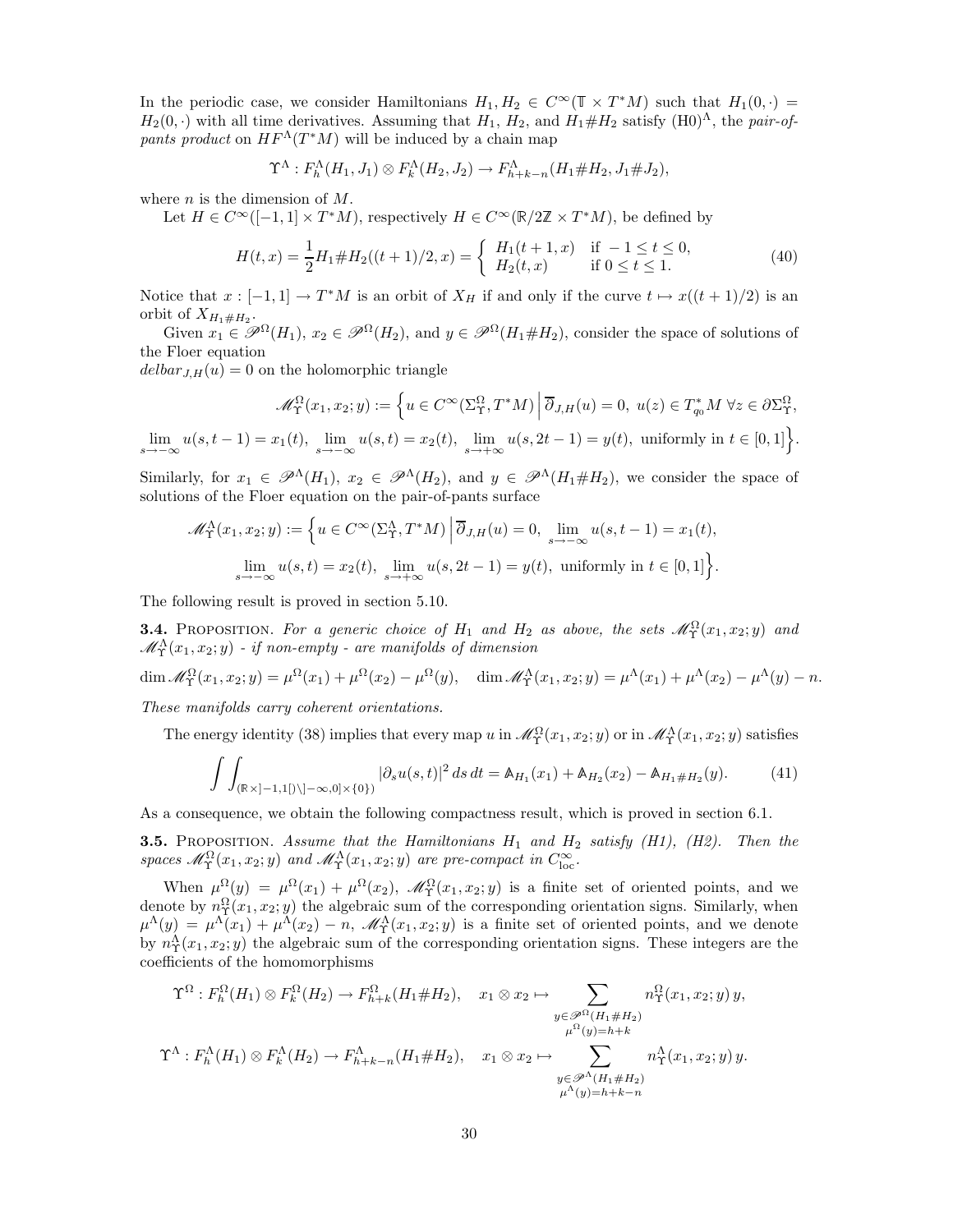A standard gluing argument shows that the homomorphisms  $\Upsilon^{\Omega}$  and  $\Upsilon^{\Lambda}$  are chain maps. Therefore, they define products

$$
\Upsilon^{\Omega}: HF_h^{\Omega}(T^*M) \otimes HF_k^{\Omega}(T^*M) \to HF_{h+k}^{\Omega}(T^*M),
$$
  

$$
\Upsilon^{\Lambda}: HF_h^{\Lambda}(T^*M) \otimes HF_k^{\Lambda}(T^*M) \to HF_{h+k-n}^{\Lambda}(T^*M),
$$

in homology. By standard gluing arguments, it could be shown that these products have a unit element, are associative, and the second one is commutative. These facts will actually follow from the fact that these products correspond to the Pontrjagin and the loop products on  $H_*(\Omega(M, q_0))$ and  $H_*(\Lambda(M))$ .

#### 3.4 Floer homology for figure-8 loops

The pair-of-pants product on cotangent bundles - unlike on an arbitrary symplectic manifold has a natural factorization. Indeed, we will show that it factors through the Floer homology of figure-8 loops. The aim of this sections is to define this Floer homology.

Let  $H_1, H_2 \in C^{\infty}([0,1] \times T^*M)$  be two Hamiltonians satisfying (H1) and (H2). We are now interested in the set  $\mathscr{P}^{\Theta}(H_1 \oplus H_2)$  of pairs of orbits  $(x_1, x_2)$  of  $X_{H_1}$  and  $X_{H_2}$  such that

$$
\pi \circ x_1(0) = \pi \circ x_2(0) = \pi \circ x_1(1) = \pi \circ x_2(1), \quad x_1(1) - x_1(0) + x_2(1) - x_2(0) = 0.
$$

This is the Hamiltonian version of the problem  $\mathscr{P}^{\Theta}(L_1 \oplus L_2)$ , introduced in section 2.5. It is a non-local Lagrangian boundary value problem on the symplectic manifold  $(T^*M \times T^*M, \omega \times \omega)$ , that is on the cotangent bundle of  $M^2 = M \times M$  endowed with its standard symplectic structure. Indeed, consider the following *n*-dimensional submanifold of  $M^4 = M \times M \times M \times M$ ,

$$
\Delta_M^{\Theta} := \{ (q, q, q, q) \mid q \in M \},
$$

and denote by  $N^*\Delta_M^{\Theta}$  its conormal bundle, that is

$$
N^*\Delta_M^{\Theta} := \left\{ \zeta \in T^*M^4|_{\Delta_M^{\Theta}} \mid \zeta|_{T\Delta_M^{\Theta}} = 0 \right\}
$$
  
=  $\left\{ (\zeta_1, \zeta_2, \zeta_3, \zeta_4) \in (T^*M)^4 \mid \pi(\zeta_1) = \pi(\zeta_2) = \pi(\zeta_3) = \pi(\zeta_4), \ \zeta_1 + \zeta_2 + \zeta_3 + \zeta_4 = 0 \right\}.$ 

We are looking at orbits  $x = (x_1, x_2)$  of the Hamiltonian vector field  $X_{H_1 \oplus H_2}$  on  $T^*M^2$  such that  $(x(0), -x(1))$  belongs to  $N^*\Delta_{M}^{\Theta}$ . In other words, we are looking at the intersection of the graph of  $-\phi^{H_1\oplus H_2}(1,\cdot)$  - a Lagrangian<sup>7</sup> submanifold of  $T^*M^2 \times T^*M^2 = T^*M^4$  - with the Lagrangian submanifold  $N^*\Delta_M^{\Theta}$ . The corresponding non-degeneracy condition is then the following:

 $(H0)^\Theta$  every solution  $x = (x_1, x_2) \in \mathscr{P}^\Theta(H_1 \oplus H_2)$  is non-degenerate, meaning that the graph of the map  $-\phi^{H_1 \oplus H_2}(1, \cdot)$  is transverse to the submanifold  $N^* \Delta_M^{\Theta}$  at the point  $(x(0), -x(1))$ .

Let  $x = (x_1, x_2) \in \mathscr{P}^{\Theta}(H_1 \oplus H_2)$ . By means of a unitary trivialization

$$
[0,1] \times \mathbb{R}^{4n} \to x^*(TT^*M^2),
$$

mapping  $(0) \times \mathbb{R}^{2n}$  into the vertical subbundle  $T^v T^* M^2$ , we can transform the differential of  $\phi^{H_1\oplus H_2}(t, \cdot)$  at  $x(0)$  into a path  $\Phi : [0, 1] \to \text{Sp}(4n)$  into the symplectic group of  $\mathbb{R}^{4n}$ , such that  $\Phi(0) = I$ . Denoting by  $C \in L(\mathbb{R}^{4n}, \mathbb{R}^{4n})$  the anti-symplectic involution  $C(q, p) = (q, -p)$ , condition  $(H0)^\Theta$  states that the graph of  $C\Phi(1)$  has intersection (0) with the Lagrangian subspace of  $\mathbb{R}^{4n} \times \mathbb{R}^{4n}$ ,

$$
N^*\Delta^{\Theta}_{\mathbb{R}^n} := \left\{ (z_1, z_1, z_3, z_4) \in (\mathbb{R}^{2n})^4 \mid \pi z_1 = \pi z_2 = \pi z_3 = \pi z_4, \ (I - \pi)(z_1 + z_2 + z_3 + z_4) = 0 \right\},
$$

 $\pi: \mathbb{R}^{2n} = \mathbb{R}^n \times \mathbb{R}^n \to \mathbb{R}^n$  denoting the projection onto the first factor.

<sup>&</sup>lt;sup>7</sup>Usually a non-local Lagrangian boundary value problem on the symplectic manifold  $(P, \omega)$  is given by fixing a Lagrangian submanifold L of  $(P \times P, \omega \oplus (-\omega))$  and considering its intersection with the graph of a Hamiltonian diffeomorphism of P, which is a Lagrangian submanifold of  $(P \times P, \omega \oplus (-\omega))$ . Here P is the cotangent bundle of a manifold, and so is  $P \times P$ . Therefore we prefer to consider always the standard symplectic structure  $\omega \oplus \omega$  on  $P \times P$ , and not the flipped one,  $\omega \oplus (-\omega)$ . With this choice,  $\phi$  is a symplectic diffeomorphism of P if and only if the graph of  $-\phi$  is a Lagrangian submanifold of  $P \times P$ . See also section 5.1 for the consequences of adopting this sign convention.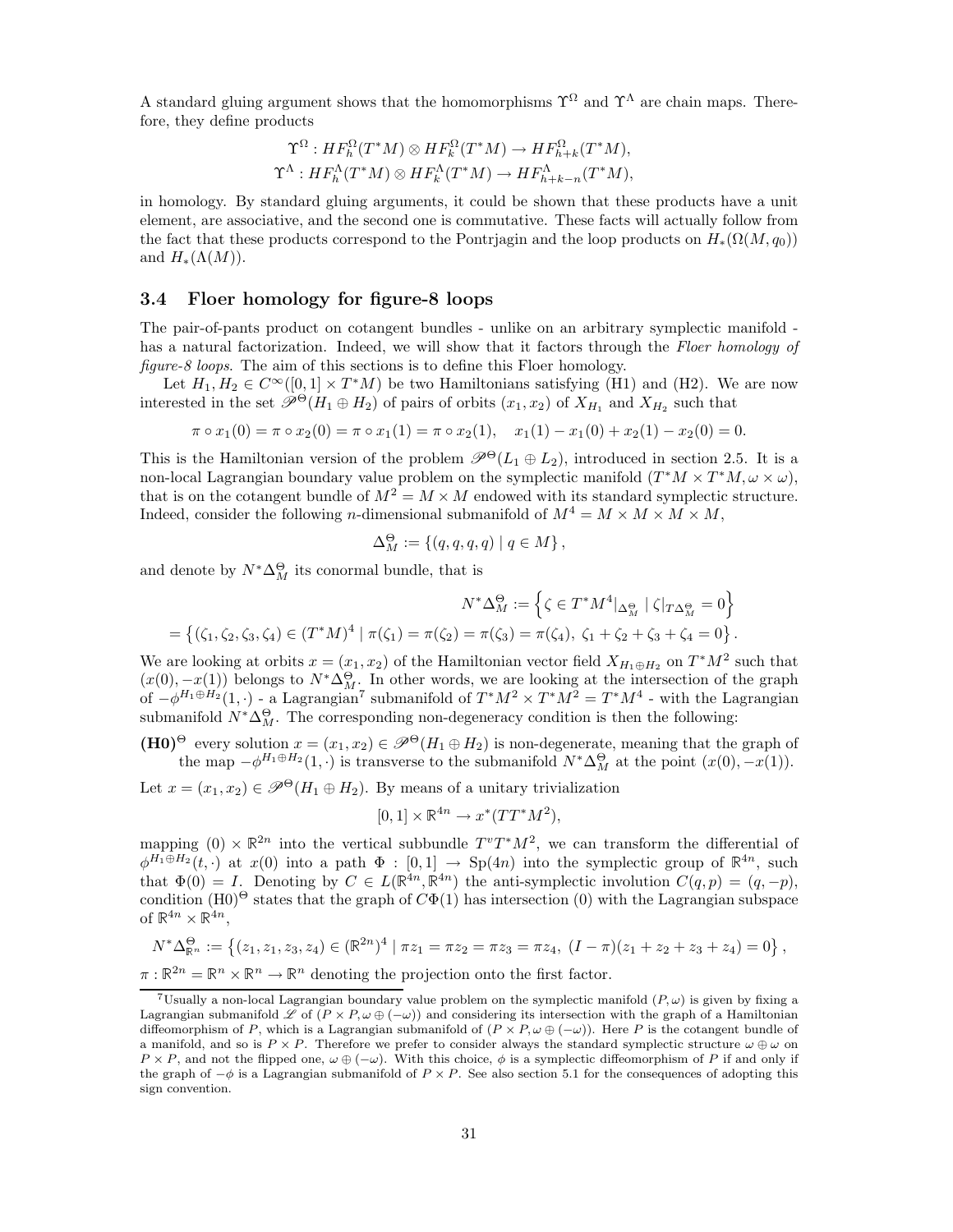**3.6.** DEFINITION. The Maslov index  $\mu^{\Theta}(x) \in \mathbb{Z}$  of  $x = (x_1, x_2) \in \mathcal{P}^{\Theta}(H_1 \oplus H_2)$  is the integer

$$
\mu^{\Theta}(x) := \mu(N^* \Delta_{\mathbb{R}^n}^{\Theta}, \operatorname{graph} C\Phi) - \frac{n}{2}.
$$

Since the intersection of the Lagrangian subspaces  $N^* \Delta_{\mathbb{R}^n}^{\Theta}$  and graph  $C\Phi(0) = \text{graph } C$  has dimension 3n, the relative Maslov index  $\mu(N^*\Delta_{\mathbb{R}^n}^{\Theta},\text{graph}\,C\Phi)$  differs from  $3n/2$  by an integer (see [RS93], Corollary 4.12), so  $\mu^{\Theta}(x)$  is an integer. The fact that this definition does not depend on the choice of the trivialization is proved in [APS08], in the more general setting of arbitrary non-local conormal boundary conditions.

By (30), the elements of  $\mathscr{P}^{\Theta}(H_1 \oplus H_2)$  are critical points of the action functional  $\mathbb{A}_{H_1 \oplus H_2}$  =  $\mathbb{A}_{H_1} \oplus \mathbb{A}_{H_2}$  on the space of pairs of curves  $x_1, x_2 : [0, 1] \to T^*M$  whose four end points have the same projection on M. We endow  $M \times M$  with the product metric, and  $T^*M^2$  with the corresponding almost complex structure, still denoted by J. Let  $x^- = (x_1^-, x_2^-)$  and  $x^+ = (x_1^+, x_2^+)$  be two elements of  $\mathscr{P}^{\Theta}(H_1 \oplus H_2)$ , and let  $\mathscr{M}_{\partial}^{\Theta}(x^-, x^+)$  be the space of maps  $u \in C^{\infty}(\mathbb{R} \times [0, 1], T^*M^2)$ which solve the Floer equation

$$
\partial_{J,H_1\oplus H_2}(u)=0,
$$

together with the boundary and asymptotic conditions

$$
(u(s,0), -u(s,1)) \in N^* \Delta_M^{\Theta}, \quad \forall s \in \mathbb{R},
$$
  

$$
\lim_{s \to \pm \infty} u_j(s, \cdot) = x_j^{\pm}, \quad \forall j = 1,2.
$$

The following result is proved in section 5.10.

**3.7.** PROPOSITION. For a generic choice of  $H_1$  and  $H_2$  the set  $\mathscr{M}_{\partial}^{\Theta}(x^-, x^+)$  is a smooth manifold of dimension  $\mu^{\Theta}(x^-) - \mu^{\Theta}(x^+)$ . These manifolds can be oriented in a coherent way.

Let us deal with compactness issues. Lemma 3.1 together with assumption  $(H0)^\Theta$  implies that for every  $A \in \mathbb{R}$  the set of  $(x_1, x_2) \in \mathscr{P}^{\Theta}(H_1 \oplus H_2)$  with  $\mathbb{A}_{H_1}(x_1) + \mathbb{A}_{H_2}(x_2) \leq A$  is finite.

Assumptions (H1) and (H2) allow to prove the following compactness result for solutions of the Floer equation (see section 6.1).

**3.8.** PROPOSITION. Assume that  $H_1$  and  $H_2$  satisfy (H1), (H2). Then for every  $x^-, x^+ \in$  $\mathscr{P}^{\Theta}(H_1 \oplus H_2)$ , the space  $\mathscr{M}_{\partial}^{\Theta}(x^-, x^+)$  is pre-compact in  $C^{\infty}_{loc}(\mathbb{R} \times [0, 1], T^*M^2)$ .

If we now assume that  $H_1$  and  $H_2$  satisfy (H0)<sup> $\Theta$ </sup>, (H1), and (H2), we can define the Floer complex in the usual way. Indeed, for  $x^-, x^+ \in \mathscr{P}^{\Theta}(H_1 \oplus H_2)$  such that  $\mu^{\Theta}(x^-) - \mu^{\Theta}(x^+) = 1$ , we define  $n_{\partial}^{\Theta}(x^-, x^+) \in \mathbb{Z}$  to be the algebraic sum of the orientation sign associated to the elements of  $\mathcal{M}_{\partial}^{\Theta}(\mathbf{x}^-,\mathbf{x}^+)$ , and we consider the boundary operator

$$
\partial: F_k^{\Theta}(H_1 \oplus H_2) \to F_{k-1}^{\Theta}(H_1 \oplus H_2), \quad x^- \mapsto \sum_{\substack{x^+ \in \mathscr{P}^{\Theta}(H_1 \oplus H_2) \\ \mu^{\Theta}(x^+) = k-1}} n_{\partial}^{\Theta}(x^-, x^+) x^+,
$$

where  $F_k^{\Theta}(H_1 \oplus H_2)$  denotes the free Abelian group generated by the elements  $x \in \mathscr{P}^{\Theta}(H_1 \oplus H_2)$ with  $\mu^{\Theta}(x) = k$ .

The resulting chain complex  $F^{\Theta}(H_1 \oplus H_2, J)$  is the *Floer complex* associated to figure-8 loops. If we change the metric on M - hence the almost complex structure J on  $T^*M^2$  - and the orientation data, the Floer complex  $F^{\Theta}(H_1 \oplus H_2, J)$  changes by an isomorphism. If we change the Hamiltonians  $H_1$  and  $H_2$ , the Floer complex changes by a chain homotopy. In particular, the homology of the Floer complex does not depend on the metric, on  $H_1$ , on  $H_2$ , and on the orientation data. This fact allows us to denote this graded Abelian group as  $HF_*^{\Theta}(T^*M)$ . We will show in section 4.1 that the Floer homology for figure-8 loops is isomorphic to the singular homology of the space of figure-8 loops  $\Theta(M)$ ,

$$
HF_k^{\Theta}(T^*M) \cong H_k(\Theta(M)).
$$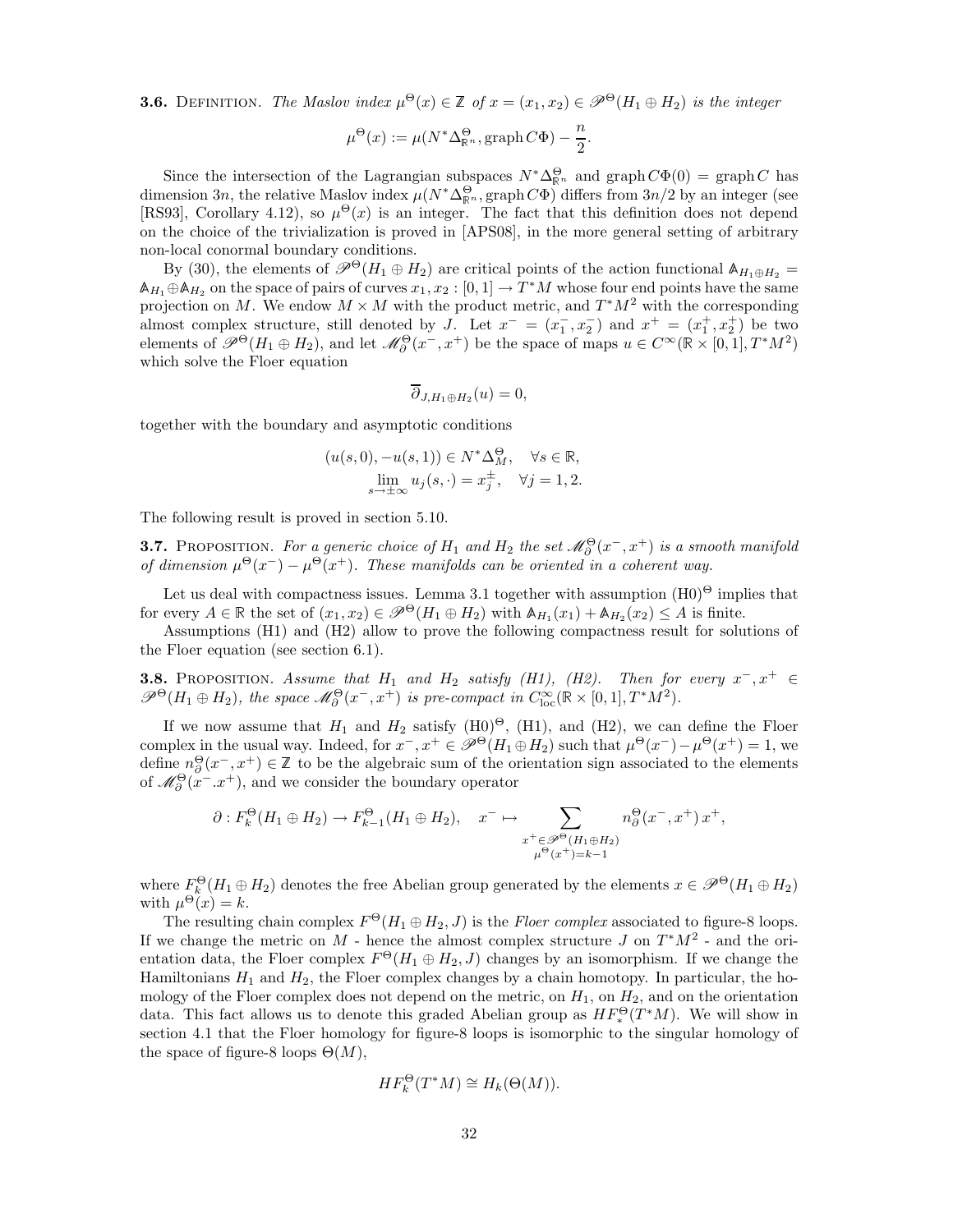#### 3.5 Factorization of the pair-of-pants product

Let  $H_1, H_2 \in C^\infty(\mathbb{T} \times T^*M)$  be two Hamiltonians satisfying  $(H0)^{\Lambda}$ ,  $(H1)$ , and  $(H2)$ . We assume that  $H_1(0, \cdot) = H_2(0, \cdot)$  with all time derivatives, so that the Hamiltonian  $H_1 \# H_2$  defined in (39) also belongs to  $C^{\infty}(\mathbb{T} \times T^*M)$ . We assume that  $H_1 \# H_2$  satisfies  $(H_0)^{\Lambda}$ , while  $H_1 \oplus H_2$  satisfies  $(H0)^\Theta$ . The aim of this section is to construct two chain maps

$$
E: F_h^{\Lambda}(H_1, J) \otimes F_k^{\Lambda}(H_2, J) \to F_{h+k-n}^{\Theta}(H_1 \oplus H_2, J),
$$
  

$$
G: F_k^{\Theta}(H_1 \oplus H_2, J) \to F_k^{\Lambda}(H_1 \# H_2, J),
$$

such that the composition  $G \circ E$  is chain homotopic to the pair-of-pants chain map  $\Upsilon^{\Lambda}$ .

The homomorphisms  $E$  is defined by counting solutions of the Floer equation on the Riemann surface  $\Sigma_E$  which is the disjoint union of two closed disks with an inner and a boundary point removed. The homomorphism  $G$  is defined by counting solutions of the Floer equation on the Riemann surface  $\Sigma_G$  obtained by removing one inner point and two boundary points from the closed disk. Again, we find it useful to represent these Riemann surfaces as suitable quotients of strips with slits.



Figure 3: A component of  $\Sigma_E$ : the cylinder with a slit.

The surface  $\Sigma_E$  can be described starting from the disjoint union of two strips,

$$
(\mathbb{R} \times [-1,0]) \sqcup (\mathbb{R} \times [0,1]),
$$

by making the following identifications:

$$
(s, -1) \sim (s, 0^{-}), (s, 0^{+}) \sim (s, 1)
$$
 for  $s \le 0$ .

The complex structure of  $\Sigma_E$  is constructed by considering the holomorphic coordinate

$$
\left\{\zeta \in \mathbb{C} \mid \text{Im}\,\zeta \ge 0, \, |\zeta| < 1/\sqrt{2}\right\} \to \Sigma_E, \quad \zeta \mapsto \left\{\begin{array}{ll} \zeta^2 - i & \text{if } \text{Re}\,\zeta \ge 0, \\ \zeta^2 & \text{if } \text{Re}\,\zeta \le 0, \end{array}\right.\tag{42}
$$

at  $(0, -1) \sim (0, 0^{-})$ , and the holomorphic coordinate

$$
\left\{\zeta \in \mathbb{C} \mid \text{Im}\,\zeta \ge 0, \, |\zeta| < 1/\sqrt{2}\right\} \to \Sigma_E, \quad \zeta \mapsto \left\{\begin{array}{ll} \zeta^2 + i & \text{if } \text{Re}\,\zeta \ge 0, \\ \zeta^2 & \text{if } \text{Re}\,\zeta \le 0, \end{array}\right.\tag{43}
$$

at  $(0, 0^+) \sim (0, 1)$ . The resulting object is a Riemann surface consisting of two disjoint components, each of which is a cylinder with a slit: each component has one cylindrical end (on the left-hand side), one strip-like end and one boundary line (on the right-hand side). See figure 3. The global holomorphic coordinate  $z = s + it$  has two singular points, at  $(0, 0^-) \sim (0, -1)$ , and at  $(0, 0^+) \sim (0, 1).$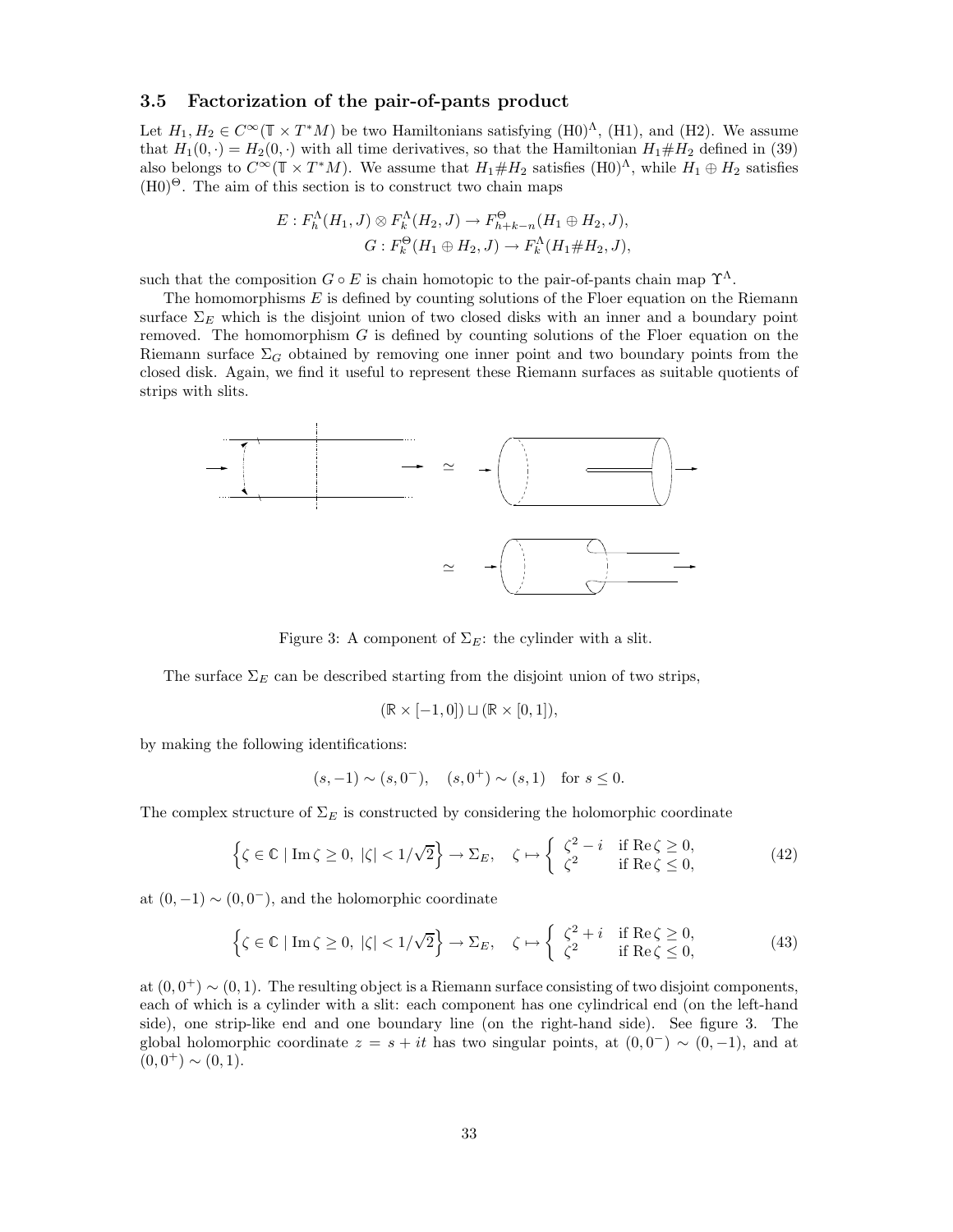The Riemann surface  $\Sigma_G$  is obtained from the disjoint union of two strips  $(\mathbb{R} \times [-1,0]) \sqcup (\mathbb{R} \times$  $[0, 1]$ ) by making the identifications:

$$
\begin{cases} (s,0^-) \sim (s,0^+) \\ (s,-1) \sim (s,1) \end{cases}
$$
 for  $s \ge 0$ .

A holomorphic coordinate at  $(0, 0)$  is the one given by  $(36)$ , and a holomorphic coordinate at  $(0, -1) \sim (0, 1)$  is:

$$
\{\zeta \in \mathbb{C} \mid \text{Re}\,\zeta \ge 0, \,|\zeta| < 1\} \to \Sigma_G, \quad \zeta \mapsto \begin{cases} \zeta^2 - i & \text{if } \text{Im}\,\zeta \ge 0, \\ \zeta^2 + i & \text{if } \text{Im}\,\zeta \le 0, \end{cases} \tag{44}
$$

We obtain a Riemann surface with two boundary lines and two strip-like ends (on the left-hand side), and a cylindrical end (on the right-hand side). The global holomorphic coordinate  $z = s + it$ has two singular points, at  $(0, 0)$ , and at  $(0, -1) \sim (0, 1)$ .

Let  $H \in C^{\infty}(\mathbb{R}/2\mathbb{Z} \times T^*M)$  be defined by (40). Given  $x_1 \in \mathscr{P}^{\Lambda}(H_1)$ ,  $x_2 \in \mathscr{P}^{\Lambda}(H_2)$ ,  $y =$  $(y_1, y_2) \in \mathscr{P}^{\Theta}(H_1 \oplus H_2)$ , and  $z \in \mathscr{P}^{\Lambda}(H_1 \# H_2)$ , we consider the following spaces of maps. The set  $\mathscr{M}_E(x_1, x_2; y)$  is the space of solutions  $u \in C^\infty(\Sigma_E, T^*M)$  of the Floer equation

$$
\partial_{J,H}(u)=0,
$$

satisfying the boundary conditions

$$
\left\{\begin{array}{ll}\pi u(s,-1)=\pi u(s,0^-)=\pi u(s,0^+)=\pi u(s,1),\\ u(s,0^-)-u(s,-1)+u(s,1)-u(s,0^+)=0,\end{array}\right. \qquad \forall s\geq 0,
$$

and the asymptotic conditions

$$
\lim_{s \to -\infty} u(s, t-1) = x_1(t), \lim_{s \to -\infty} u(s, t) = x_2(t), \lim_{s \to +\infty} u(s, t-1) = y_1(t), \lim_{s \to +\infty} u(s, t) = y_2(t),
$$

uniformly in  $t \in [0,1]$ . The set  $\mathscr{M}_G(y,z)$  is the set of solutions  $u \in C^\infty(\Sigma_G, T^*M)$  of the same equation, the same boundary but for  $s \leq 0$ , and the asymptotic conditions

$$
\lim_{s \to -\infty} u(s, t-1) = y_1(t), \lim_{s \to -\infty} u(s, t) = y_2(t), \lim_{s \to +\infty} u(s, 2t - 1) = z(t),
$$

uniformly in  $t \in [0, 1]$ . The following result is proved in section 5.10.

**3.9.** PROPOSITION. For a generic choice of  $H_1$  and  $H_2$ , the spaces  $\mathcal{M}_E(x_1, x_2; y)$  and  $\mathcal{M}_G(y, z)$ - if non-empty - are manifolds of dimension

$$
\dim \mathcal{M}_E(x_1, x_2; y) = \mu^{\Lambda}(x_1) + \mu^{\Lambda}(x_2) - \mu^{\Theta}(y) - n, \quad \dim \mathcal{M}_G(y, z) = \mu^{\Theta}(y) - \mu^{\Lambda}(z).
$$

These manifolds carry coherent orientations.

The energy identities are now

$$
\int\int_{\mathbb{R}\times]-1,1[}|\partial_s u(s,t)|^2\,ds\,dt = \mathbb{A}_{H_1}(x_1) + \mathbb{A}_{H_2}(x_2) - \mathbb{A}_{H_1\oplus H_2}(y),\tag{45}
$$

for every  $u \in \mathscr{M}_E(x_1, x_2; y)$ , and

$$
\int \int_{\mathbb{R} \times ]-1,1[} |\partial_s u(s,t)|^2 \, ds \, dt = \mathbb{A}_{H_1 \oplus H_2}(y) - \mathbb{A}_{H_1 \# H_2}(z), \tag{46}
$$

for every  $u \in \mathcal{M}_G(y, z)$ . As usual, they imply the following compactness result (proved in section 6.1).

**3.10.** PROPOSITION. Assume that  $H_1, H_2$  satisfy (H1), (H2). Then the spaces  $\mathscr{M}_E(x_1, x_2; y)$  and  $\mathcal{M}_G(y,z)$  are pre-compact in  $C_{\text{loc}}^{\infty}$ .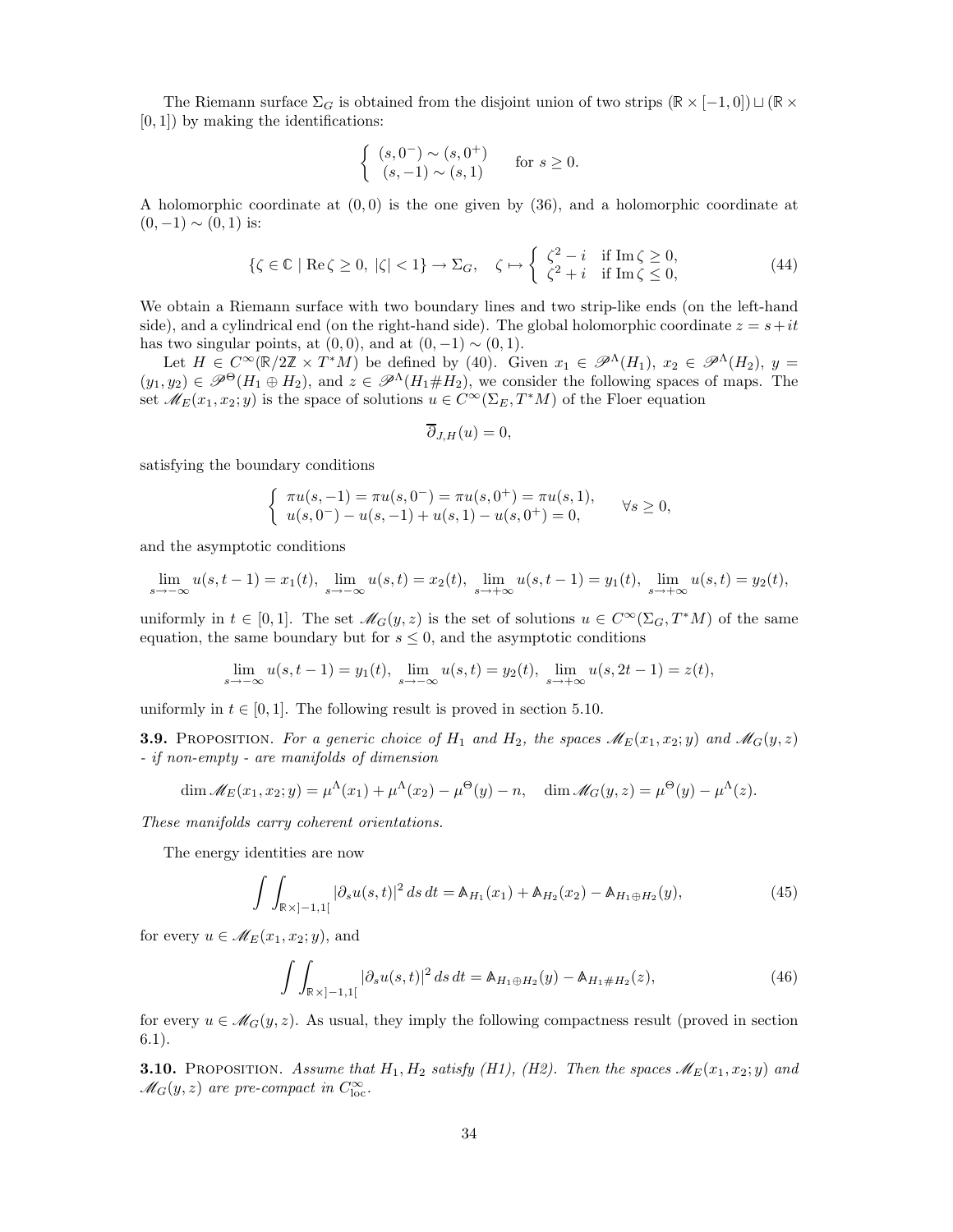When  $\mu^{\Theta}(y) = \mu^{\Lambda}(x_1) + \mu^{\Lambda}(x_2) - n$ ,  $\mathscr{M}_E(x_1, x_2; y)$  is a finite set of oriented points, and we denote by  $n_E(x_1, x_2; y)$  the algebraic sum of the corresponding orientation signs. Similarly, when  $\mu^{\Lambda}(z) = \mu^{\Theta}(y)$ ,  $\mathscr{M}_G(y, z)$  is a finite set of oriented points, and we denote by  $n_G(y, z)$  the algebraic sum of the corresponding orientation signs. These integers are the coefficients of the homomorphisms

$$
E: F_h^{\Lambda}(H_1) \otimes F_k^{\Lambda}(H_2) \to F_{h+k-n}^{\Theta}(H_1 \oplus H_2), \quad x_1 \otimes x_2 \mapsto \sum_{\substack{y \in \mathscr{P}^{\Theta}(H_1 \oplus H_2) \\ \mu^{\Theta}(y) = h+k-n}} n_E(x_1, x_2; y) y,
$$
  

$$
G: F_k^{\Theta}(H_1 \oplus H_2) \to F_k^{\Lambda}(H_1 \# H_2), \quad y \mapsto \sum_{\substack{z \in \mathscr{P}^{\Lambda}(H_1 \# H_2) \\ \mu^{\Lambda}(z) = k}} n_G(y, z) z.
$$

A standard gluing argument shows that these homomorphisms are chain maps. The main result of this section states that the pair-of-pants product on  $T^*M$  factors through the Floer homology of figure-8 loops:

3.11. THEOREM. The chain maps

$$
\Upsilon^{\Lambda}, G \circ E: (F^{\Lambda}(H_1, J) \otimes F^{\Lambda}(H_2, J))_k = \bigoplus_{j+h=k} F_j^{\Lambda}(H_1, J) \otimes F_h^{\Lambda}(H_2, J) \to F_{k-n}^{\Lambda}(H_1 \# H_2, J)
$$

are chain homotopic.

In order to prove the above theorem, we must construct a homomorphism

$$
P_{GE}^{\Upsilon}: (F^{\Lambda}(H_1,J)\otimes F^{\Lambda}(H_2,J))_{k} \to F^{\Lambda}_{k-n+1}(H_1 \# H_2, J),
$$

such that

$$
(\Upsilon^{\Lambda} - G \circ E)(\alpha \otimes \beta) = \partial^{\Lambda}_{J,H_1 \# H_2} \circ P^{\Upsilon}_{GE}(\alpha \otimes \beta) + P^{\Upsilon}_{GE}(\partial^{\Lambda}_{J,H_1} \alpha \otimes \beta + (-1)^h \alpha \otimes \partial^{\Lambda}_{J,H_2} \beta), \quad (47)
$$

for every  $\alpha \in F_h^{\Lambda}(H_1)$  and  $\beta \in F_j^{\Lambda}(H_2)$ . The chain homotopy  $P_{GE}^{\Upsilon}$  is defined by counting solutions of the Floer equation on a one-parameter family of Riemann surfaces with boundary  $\Sigma_{GE}^{\Upsilon}(\alpha)$ ,  $\alpha \in ]0, +\infty[$ , obtained by removing two open disks from the pair-of-pants.

More precisely, given  $\alpha \in ]0, +\infty[$ , we define  $\Sigma_{GE}^{\Upsilon}(\alpha)$  as the quotient of the disjoint union  $(\mathbb{R} \times [-1, 0]) \sqcup (\mathbb{R} \times [0, 1])$  under the identifications

$$
\begin{cases}\n(s, -1) \sim (s, 0^{-}) & \text{if } s \leq 0, \\
(s, 0^{+}) \sim (s, 1)\n\end{cases}\n\quad \text{if } s \leq 0, \quad\n\begin{cases}\n(s, -1) \sim (s, 1) \\
(s, 0^{-}) \sim (s, 0^{+})\n\end{cases}\n\quad \text{if } s \geq \alpha.
$$

This object is a Riemann surface with boundary, with the holomorphic coordinates (42) and (43) at  $(0, -1) \sim (0, 0^-)$  and at  $(0, 0^+) \sim (0, 1)$ , with the holomorphic coordinates (36) and (44) (translated by  $\alpha$ ) at  $(\alpha, 0)$  and at  $(\alpha, -1) \sim (\alpha, 1)$ . The resulting object is a Riemann surface with three cylindrical ends, and two boundary circles.

Given  $x_1 \in \mathscr{P}^{\Lambda}(H_1)$ ,  $x_2 \in \mathscr{P}^{\Lambda}(H_2)$ , and  $z \in \mathscr{P}^{\Lambda}(H_1 \# H_2)$ , we define  $\mathscr{M}_{GE}^{\Upsilon}(x_1, x_2; z)$  to be the space of pairs  $(\alpha, u)$ , with  $\alpha > 0$  and  $u \in C^{\infty}(\Sigma_{GE}^{\Upsilon}(\alpha), T^*M)$  solution of

$$
\overline{\partial}_{J,H}(u)=0,
$$

with boundary conditions

$$
\begin{cases} \pi u(s, -1) = \pi u(s, 0^{-}) = \pi u(s, 0^{+}) = \pi u(s, 1), \\ u(s, 0^{-}) - u(s, -1) + u(s, 1) - u(s, 0^{+}) = 0, \end{cases} \forall s \in [0, \alpha],
$$

and asymptotic conditions

$$
\lim_{s \to -\infty} u(s, t-1) = x_1(t), \quad \lim_{s \to -\infty} u(s, t) = x_2(t), \quad \lim_{s \to +\infty} u(s, 2t-1) = z(t),
$$

uniformly in  $t \in [0, 1]$ . The following result is proved in section 5.10.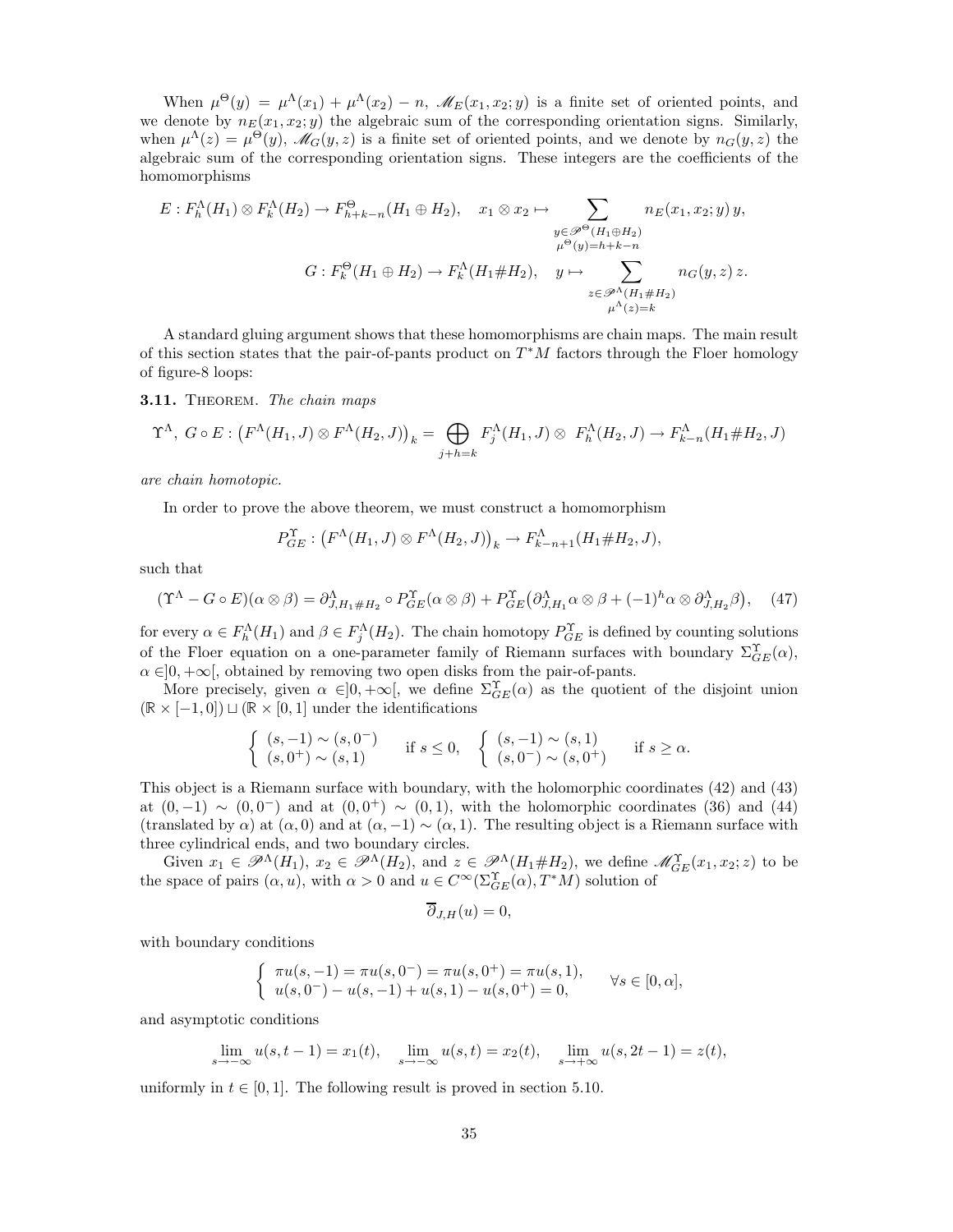**3.12.** PROPOSITION. For a generic choice of  $H_1$  and  $H_2$ ,  $\mathscr{M}_{GE}^{\Upsilon}(x_1, x_2; z)$  - if non-empty - is a manifold of dimension

$$
\dim \mathcal{M}_{GE}^{\Upsilon}(x_1, x_2; z) = \mu^{\Lambda}(x_1) + \mu^{\Lambda}(x_2) - \mu^{\Lambda}(z) - n + 1.
$$

The projection  $(\alpha, u) \mapsto \alpha$  is smooth on  $\mathcal{M}_{GE}^{\Upsilon}(x_1, x_2; z)$ . These manifolds carry coherent orientations.

Energy estimates together with (H1) and (H2) again imply compactness. When  $\mu^{\Lambda}(z)$  =  $\mu^{\Lambda}(x_1)+\mu^{\Lambda}(x_2)-n+1$ ,  $\mathscr{M}_{GE}^{\Upsilon}(x_1,x_2;z)$  is a finite set of oriented points. Denoting by  $n_{GE}^{\Upsilon}(x_1,x_2;z)$ the algebraic sum of the corresponding orientation signs, we define the homomorphism

$$
P_{GE}^{\Upsilon}: F_h^{\Lambda}(H_1) \otimes F_k^{\Lambda}(H_2) \to F_{h+k-n+1}^{\Lambda}(H_1 \# H_2), \quad x_1 \otimes x_2 \mapsto \sum_{\substack{z \in \mathscr{P}^{\Lambda}(H_1 \# H_2) \\ \mu^{\Lambda}(z) = h+k-n+1}} n_{GE}^{\Upsilon}(x_1, x_2; z) z.
$$

Then Theorem 3.11 follows from the following:

**3.13.** PROPOSITION. The homomorphism  $P_{GE}^{\Upsilon}$  is a chain homotopy between  $\Upsilon^{\Lambda}$  and  $G \circ E$ .

The proof of the above result is contained in section 6.3.

## 3.6 The homomorphisms  $C$ , Ev, and  $I_!$

Let us define the Floer homological counterparts of the the homomorphisms

$$
c_*: H_k(M) \to H_k(\Lambda(M)), \quad \text{ev}_*: H_k(\Lambda(M)) \to H_k(M).
$$

Let f be a smooth Morse function on  $M$ , and assume that the vector field  $-\text{grad } f$  satisfies the Morse-Smale condition. Let  $H \in C^{\infty}(\mathbb{T} \times T^*M)$  be a Hamiltonian satisfying (H0)<sup>A</sup>, (H1), (H2). We shall define two chain maps

$$
C: M_k(f, \langle \cdot, \cdot \rangle) \to F_k(H, J), \quad \text{Ev}: F_k(H, J) \to M_k(f, \langle \cdot, \cdot \rangle).
$$

Given  $x \in \text{crit}(f)$  and  $y \in \mathcal{P}^{\Lambda}(H)$ , consider the following spaces of maps

$$
\mathcal{M}_C(x,y) = \Big\{ u \in C^\infty([0,+\infty[\times \mathbb{T},T^*M)] \Big| \overline{\partial}_{J,H}(u) = 0, \ \pi \circ u(0,t) \equiv q \in W^u(x) \ \forall t \in \mathbb{T},
$$
  

$$
\lim_{s \to +\infty} u(s,t) = y(t) \text{ uniformly in } t \in \mathbb{T} \Big\},
$$

and

$$
\mathscr{M}_{\text{Ev}}(y,x) = \left\{ u \in C^{\infty}([-\infty,0] \times \mathbb{T}, T^*M) \middle| \overline{\partial}_{J,H}(u) = 0, \ u(0,t) \in \mathbb{O}_M \ \forall t \in \mathbb{T}, \ u(0,0) \in W^s(x), \lim_{s \to -\infty} u(s,t) = y(t) \text{ uniformly in } t \in \mathbb{T} \right\},\
$$

where  $\mathbb{O}_M$  denotes the zero section in  $T^*M$ .

The following result is proved in section 5.10.

**3.14.** PROPOSITION. For a generic choice of H,  $\mathcal{M}_C(x, y)$  and  $\mathcal{M}_{Ev}(y, x)$  are manifolds with

$$
\dim \mathcal{M}_C(x, y) = m(x) - \mu^{\Lambda}(y), \quad \mathcal{M}_{Ev}(y, x) = \mu^{\Lambda}(y) - m(x).
$$

These manifolds carry coherent orientations.

If u belongs to  $\mathcal{M}_C(x, y)$  or  $\mathcal{M}_{\text{Ev}}(y, x)$ , the fact that  $u(0, \cdot)$  takes value either on the fiber of some point  $q \in M$  or on the zero section of  $T^*M$  implies that

$$
\mathbb{A}_H(u(0,\cdot)) = -\int_0^1 H(t, u(0,t)) dt.
$$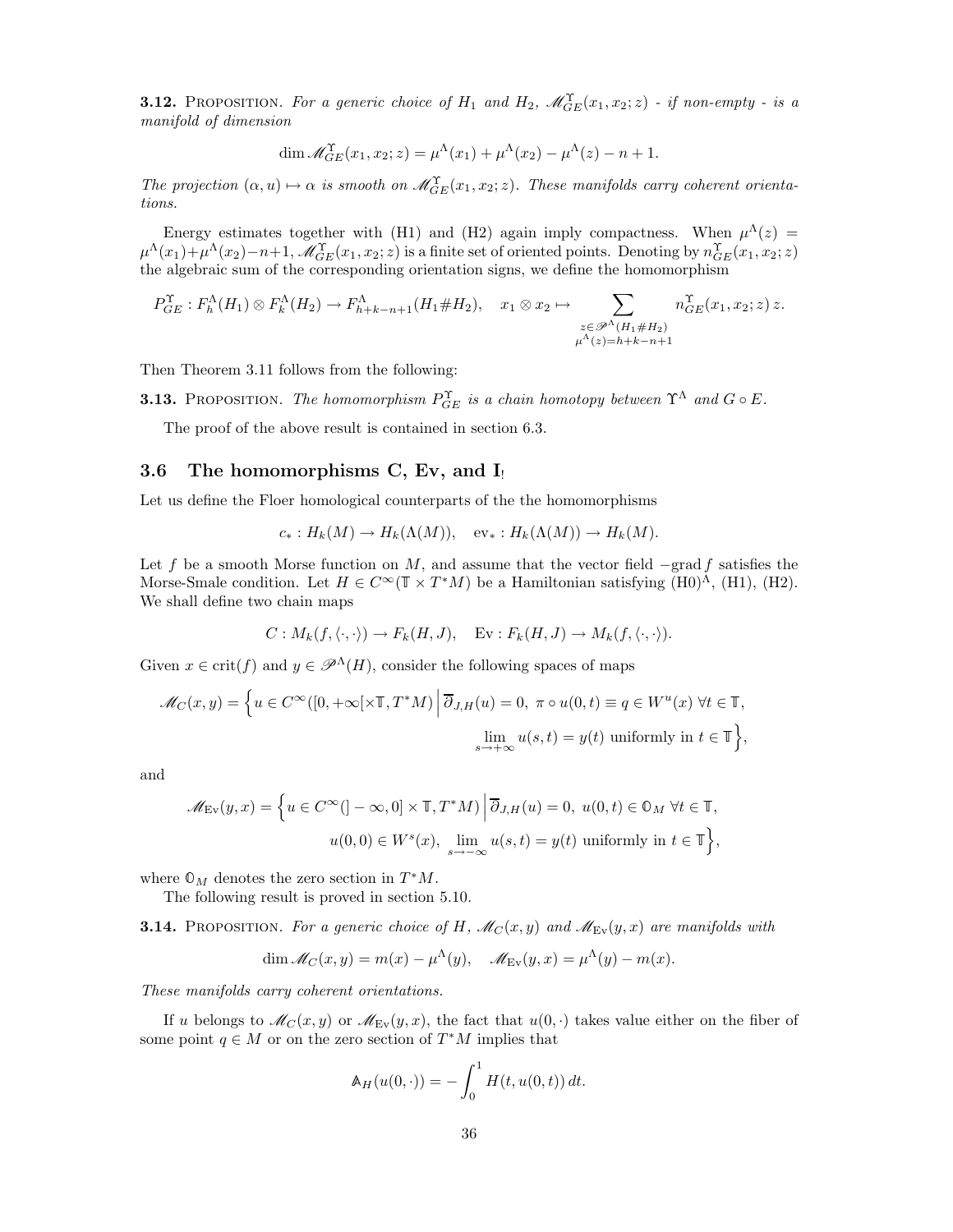Therefore, we have the energy estimates  $\overline{a}$ 

$$
\int\int_{]0,+\infty[\times]0,1[} |\partial_s u(s,t)|^2 ds dt \leq - \min_{(t,q)\in\mathbb{T}\times M} H(t,q,0) - \mathbb{A}_H(y),
$$

for every  $u \in \mathscr{M}_C(x, y)$ , and

$$
\int\int_{]-\infty,0[\times]0,1[} |\partial_s u(s,t)|^2\, ds\, dt\leq \mathbb A_H(y)+\max_{(t,q)\in\mathbb T\times M}H(t,q,0),
$$

for every  $u \in \mathcal{M}_{E_Y}(y, x)$ . These energy estimates allow to prove the following compactness result:

**3.15.** PROPOSITION. The spaces  $\mathcal{M}_C(x, y)$  and  $\mathcal{M}_{Ev}(y, x)$  are pre-compact in  $C^{\infty}_{loc}([0, +\infty[\times \mathbb{T}, T^*M])$ and  $C_{\text{loc}}^{\infty}$  (]  $-\infty, 0] \times \mathbb{T}, T^*M$ ).

When  $\mu^{\Lambda}(y) - m(x)$ ,  $\mathscr{M}_C(x, y)$  and  $\mathscr{M}_{E_V}(y, x)$  consist of finitely many oriented points. The algebraic sums of these orientation signs, denoted by  $n<sub>C</sub>(x, y)$  and  $n<sub>E<sub>V</sub></sub>(y, x)$ , define the homomorphisms

$$
C: M_k(f, \langle \cdot, \cdot \rangle) \to F_k^{\Lambda}(H, J), \quad x \mapsto \sum_{\substack{y \in \mathscr{P}^{\Lambda}(H) \\ \mu^{\Lambda}(y)=k}} n_C(x, y) y,
$$
  
Ev:  $F_k^{\Lambda}(H, J) \to M_k(f, \langle \cdot, \cdot \rangle), \quad y \mapsto \sum_{\substack{x \in crit(f) \\ m(x)=k}} n_{Ev}(y, x) x.$ 

A standard gluing argument shows that  $C$  and  $Ev$  are chain maps.

We conclude this section by defining the Floer homological counterpart of the homomorphism

$$
i_! : H_k(\Lambda(M)) \to H_{k-n}(\Omega(M, q_0)).
$$

Let  $\Sigma_{I_1}$  be a cylinder with a slit. More precisely,  $\Sigma_{I_1}$  is obtained from the strip  $\mathbb{R} \times [0,1]$  by the identifications  $(s, 0) \sim (s, 1)$  for every  $s \leq 0$ . At the point  $(0, 0) \sim (0, 1)$  we have the holomorphic coordinate

$$
\left\{\zeta\in\mathbb{C}\mid\operatorname{Re}\zeta\ge0,\;|\zeta|<1/\sqrt{2}\right\}\to\Sigma_{I_!},\quad\zeta\mapsto\left\{\begin{array}{ll}\zeta^2&\text{if}\;\operatorname{Im}\zeta\ge0,\\ \zeta^2+i&\text{if}\;\operatorname{Im}\zeta\le0.\end{array}\right.
$$

It is a Riemann surface with one cylindrical end (on the right-hand side), one strip-like end and one boundary line (on the left-hand side). It is the copy of one component of  $\Sigma_E$ , see Figure 3.

Consider now a Hamiltonian  $H \in C^{\infty}(\mathbb{T} \times T^*M)$  satisfying  $(H0)^{\Lambda}$ ,  $(H0)^{\Omega}$ ,  $(H1)$ ,  $(H2)$ . We also assume

$$
x \in \mathscr{P}^{\Lambda}(H) \quad \Longrightarrow \quad x(0) \notin T_{q_0}^*M. \tag{48}
$$

Given  $x \in \mathscr{P}^{\Lambda}(H)$  and  $y \in \mathscr{P}^{\Omega}(H)$ , we introduce the space of maps

$$
\mathcal{M}_{I_!}(x,y) = \left\{ u \in C^{\infty}(\Sigma_{I_!}, T^*M) \middle| u \text{ solves (35), } u(s,0) \in T_{q_0}^*M, u(s,1) \in T_{q_0}^*M \,\forall s \ge 0, \atop s \to -\infty} u(s,t) = x(t), \lim_{s \to +\infty} u(s,t) = y(t) \text{ uniformly in } t \in [0,1] \right\}.
$$

The following result is proved in section 5.10):

**3.16.** PROPOSITION. For a generic H satisfying (48), the space  $\mathcal{M}_{I_1}(x, y)$  is a manifold, with

$$
\dim \mathscr{M}_{I_1}(x,y) = \mu^{\Lambda}(x) - \mu^{\Omega}(y) - n.
$$

These manifolds carry coherent orientations.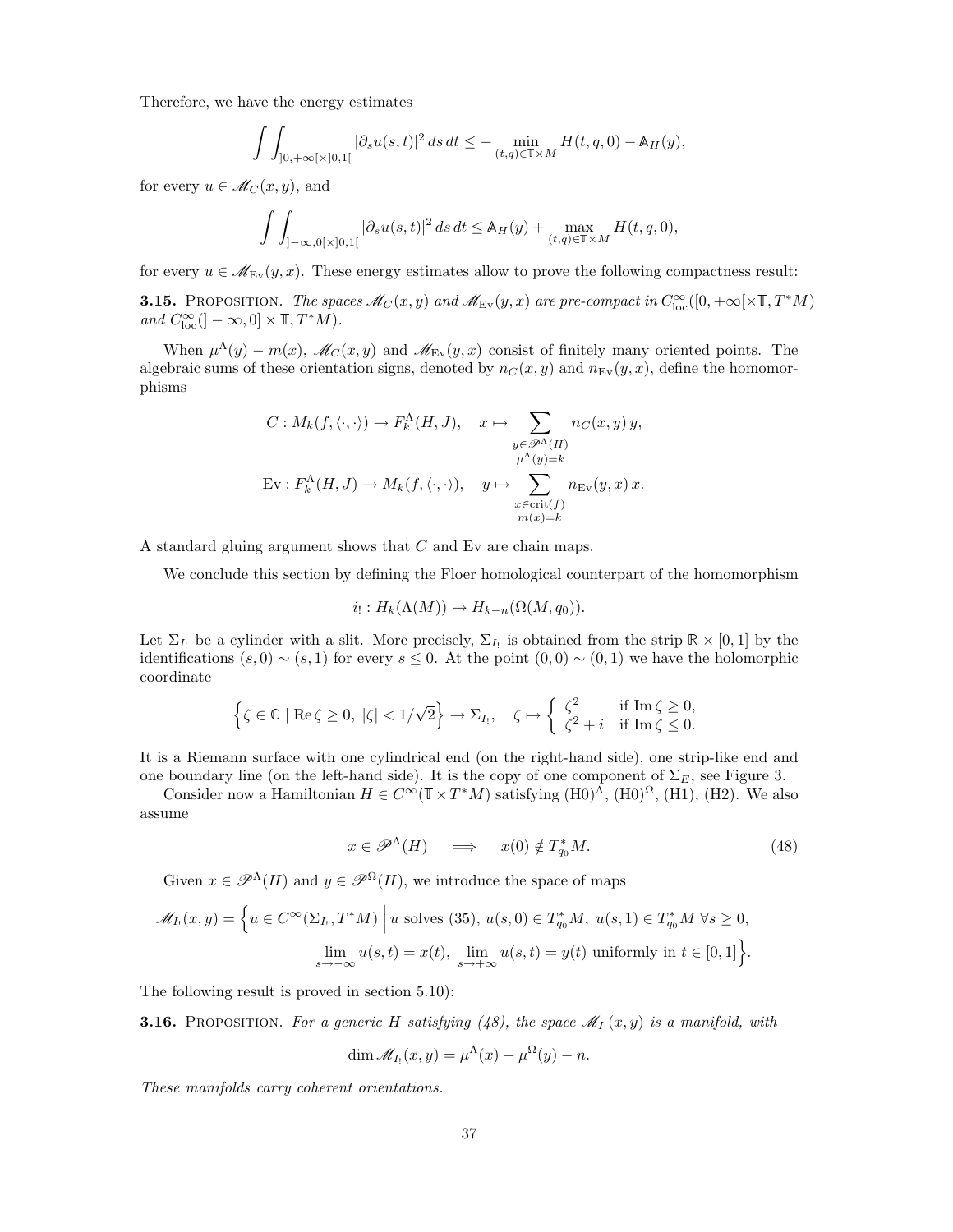The following compactness statement follows from the general discussion of section 6.1.

**3.17.** PROPOSITION. The space  $\mathcal{M}_{I_1}(x, y)$  is pre-compact in  $C^{\infty}_{loc}(\Sigma_{I_1}, T^*M)$ .

When  $\mu^{\Omega}(y) = \mu^{\Lambda}(x) - n$ , the space  $\mathscr{M}_{I_1}(x, y)$  consists of finitely many oriented points. The algebraic sum of these orientations is denoted by  $n_{I}(x, y)$ , and defines the homomorphism

$$
I_! : F_k^{\Lambda}(H, J) \to F_{k-n}^{\Omega}(H, J), \quad x \mapsto \sum_{\substack{y \in \mathscr{P}^{\Omega}(H) \\ \mu^{\Omega}(y) = k-n}} n_{I_!}(x, y) y.
$$

A standard gluing argument shows that  $I_!$  is a chain map.

# 4 Isomorphisms between Morse and Floer complexes

## 4.1 The chain complex isomorphisms

Let  $L \in C^{\infty}([0,1] \times T^*M)$  or  $L \in C^{\infty}(\mathbb{T} \times T^*M)$  be a Lagrangian satisfying (L1) and (L2). Let  $H$  be the Fenchel transform of  $L$ , that is

$$
H(t,q,p) := \max_{v \in T_qM} \Big( p(v) - L(t,q,v) \Big).
$$

It is easy to see that H satisfies (H1) and (H2). If  $v(t, q, p) \in T_qM$  is the (unique) vector where the above maximum is achieved, the map

$$
[0,1] \times T^*M \to [0,1] \times TM, \quad (t,q,p) \mapsto (t,q,v(t,q,p)),
$$

is a diffeomorphism, called the *Legendre transform* associated to the Lagrangian L. The Legendre transform induces a one-to-one correspondence  $x \mapsto \pi \circ x$  between the orbits of the Hamiltonian vector field  $X_H$  and the solutions of the second order Lagrangian equation given by L. When H is the Fenchel transform of  $L$ , we have the fundamental inequality between the Hamiltonian and the Lagrangian action functionals:

$$
\mathbb{A}_H(x) \le \mathbb{S}_L(\pi \circ x), \quad \forall x : [0, 1] \to T^*M,\tag{49}
$$

with the equality holding if and only if x is related to  $(\pi \circ x, (\pi \circ x)')$  by the Legendre transform. In particular, the equality holds if x is an orbit of the Hamiltonian vector field  $X_H$ . In this section we recall the definition of the isomorphisms

$$
\Phi^{\Omega}_L: M_k(\mathbb{S}^{\Omega}_L,g^{\Omega})\to F^{\Omega}_k(H,J),\quad \Phi^{\Lambda}_L: M_k(\mathbb{S}^{\Lambda}_L,g^{\Lambda})\to F^{\Lambda}_k(H,J),
$$

between the Morse complex of the Lagrangian action functional and the Floer complex of the corresponding Hamiltonian system. See [AS06b] for detailed proofs.

We assume that L satisfies  $(L0)^{\Omega}$ , resp.  $(L0)^{\Lambda}$ , equivalently that H satisfies  $(H0)^{\Omega}$ , resp.  $(H0)^{\Lambda}$ . Consider a Riemannian metric  $g^{\Omega}$ , resp.  $g^{\Lambda}$ , on  $\Omega^1(M, q_0)$ , resp.  $\Lambda^1(M)$ , such that the Lagrangian action functional  $\mathcal{S}_L$  satisfies the Palais-Smale and the Morse-Smale conditions. Given  $\gamma \in \mathscr{P}^{\Omega}(L)$ and  $x \in \mathscr{P}^{\Omega}(H)$ , we denote by  $\mathscr{M}_{\Phi}^{\Omega}(\gamma, x)$  the space of maps  $u \in C^{\infty}([0, +\infty[\times[0, 1], T^*M)$  which solve the Floer equation

$$
\overline{\partial}_{J,H}(u) = 0,\t\t(50)
$$

and satisfy the boundary conditions

$$
u(s,0) \in T_{q_0}^* M, \ u(s,1) \in T_{q_0}^* M, \quad \forall s \ge 0,
$$

$$
\pi \circ u(0, \cdot) \in W^u(\gamma, -\text{grad } \mathbb{S}_L^{\Omega}),
$$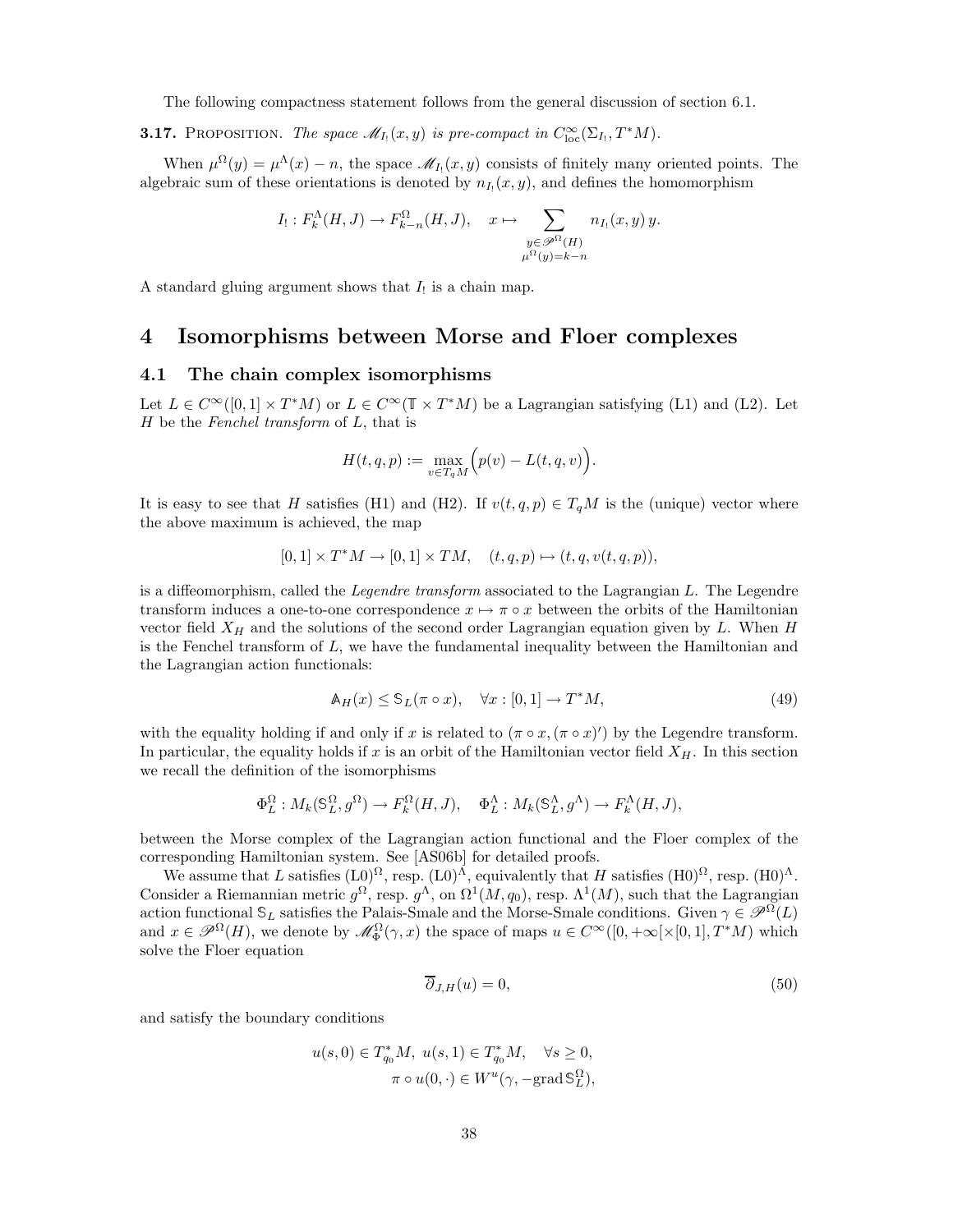and the asymptotic condition

$$
\lim_{s \to +\infty} u(s, t) = x(t),\tag{51}
$$

uniformly in  $t \in [0,1]$ . Similarly, for  $\gamma \in \mathscr{P}^{\Lambda}(L)$  and  $x \in \mathscr{P}^{\Lambda}(H)$ , we denote by  $\mathscr{M}_{\Phi}^{\Lambda}(\gamma,x)$ the space of maps  $u \in C^{\infty}([0, +\infty[\times \mathbb{T}, T^*M])$  solving the Floer equation (50) with the boundary condition

$$
\pi \circ u(0, \cdot) \in W^u(\gamma, -\text{grad } \mathbb{S}_L^{\Lambda}),
$$

and the asymptotic condition (51) uniformly in  $t \in \mathbb{T}$ . For a generic choice of H, these spaces of maps are manifolds of dimension

$$
\dim \mathcal{M}_{\Phi}^{\Omega}(\gamma, x) = m^{\Omega}(\gamma) - \mu^{\Omega}(x), \quad \dim \mathcal{M}_{\Phi}^{\Lambda}(\gamma, x) = m^{\Lambda}(\gamma) - \mu^{\Lambda}(x).
$$

The inequality (49) provides us with the energy estimates which allow to prove suitable compactness properties for the spaces  $\mathscr{M}_{\Phi}^{\Omega}(\gamma, x)$  and  $\mathscr{M}_{\Phi}^{\Lambda}(\gamma, x)$ . When  $\mu^{\Omega}(x) = m^{\Omega}(\gamma)$ , resp.  $\mu^{\Lambda}(x) =$  $m^{\Lambda}(\gamma)$ , the space  $\mathscr{M}_{\Phi}^{\Omega}(\gamma,x)$ , resp.  $\mathscr{M}_{\Phi}^{\Lambda}(\gamma,x)$ , consists of finitely many oriented points, which add up to the integers  $n_{\Phi}^{\Omega}(\gamma, x)$ , resp.  $n_{\Phi}^{\Lambda}(\gamma, x)$ . These integers are the coefficients of the homomorphisms

$$
\Phi_L^{\Omega}: M_k(\mathbb{S}_L^{\Omega}, g^{\Omega}) \to F_k^{\Omega}(H, J), \quad \gamma \mapsto \sum_{\substack{x \in \mathscr{P}^{\Omega}(H) \\ \mu^{\Omega}(x) = k}} n_{\Phi}^{\Omega}(\gamma, x) x,
$$
  

$$
\Phi_L^{\Lambda}: M_k(\mathbb{S}_L^{\Lambda}, g^{\Lambda}) \to F_k^{\Lambda}(H, J), \quad \gamma \mapsto \sum_{\substack{x \in \mathscr{P}^{\Lambda}(H) \\ \mu^{\Lambda}(x) = k}} n_{\Phi}^{\Lambda}(\gamma, x) x,
$$

which are shown to be chain maps. The inequality (49) together with its differential version implies that  $n_{\Phi}(\gamma, x) = 0$  if  $\mathbb{A}_H(x) \geq \mathbb{S}_L(\gamma)$  and  $\gamma \neq \pi \circ x$ , while  $n_{\Phi}(\gamma, x) = \pm 1$  if  $\gamma = \pi \circ x$ . These facts imply that  $\Phi^{\Omega}$  and  $\Phi^{\Lambda}$  are isomorphisms. We summarize the above facts into the following:

**4.1.** THEOREM. For a generic metric  $g^{\Omega}$ , resp.  $g^{\Lambda}$ , on the based loop space  $\Omega^1(M, q_0)$ , resp. on the free loop space  $\Lambda^1(M)$ , and for a generic Lagrangian  $L \in C^\infty([0,1] \times TM)$ , resp.  $L \in C^\infty(\mathbb{T} \times TM)$ , satisfying  $(L0)^{\Omega}$ , resp.  $(L0)^{\Lambda}$ ,  $(L1)$ ,  $(L2)$ , the above construction produces an isomorphism

$$
\Phi_L^{\Omega}: M_k(\mathbb{S}_L^{\Omega}, g^{\Omega}) \to F_k^{\Omega}(H, J), \quad resp. \ \Phi_L^{\Lambda}: M_k(\mathbb{S}_L^{\Lambda}, g^{\Lambda}) \to F_k^{\Lambda}(H, J),
$$

from the Morse complex of the Lagrangian action functional to the Floer complex of  $(H, J)$ , where H is the Fenchel transform of L.

The same idea produces an isomorphism

$$
\Phi_{L_1\oplus L_2}^{\Theta}: M_k(\mathbb{S}_{L_1\oplus L_2}^{\Theta}, g^{\Theta}) \to F_k^{\Theta}(H_1\oplus H_2, J),
$$

between the Morse and the Floer complex associated to the figure-8 problem (see sections 2.5 and 3.4). Indeed, given  $\gamma \in \mathscr{P}^{\Theta}(L_1 \oplus L_2)$  and  $x \in \mathscr{P}^{\Theta}(H_1 \oplus H_2)$ , we consider the space  $\mathscr{M}_{\Phi}^{\Theta}(\gamma, x)$  of maps  $u \in C^{\infty}([0, +\infty[\times[0, 1], T^*M^2)]$  solving the Floer equation

$$
\overline{\partial}_{J,H_1\oplus H_2}(u)=0,
$$

with non-local boundary conditions

$$
(u(s,0), -u(s,1)) \in N^* \Delta_M^{\Theta}, \quad \forall s \ge 0,
$$
  

$$
\pi \circ u(0, \cdot) \in W^u(\gamma, -\text{grad } \mathbb{S}_{L_1 \oplus L_2}^{\Theta}),
$$

and asymptotic condition

$$
\lim_{s \to +\infty} u(s,t) = x(t),
$$

uniformly in  $t \in [0, 1]$ . The following fact is proved in section 5.10: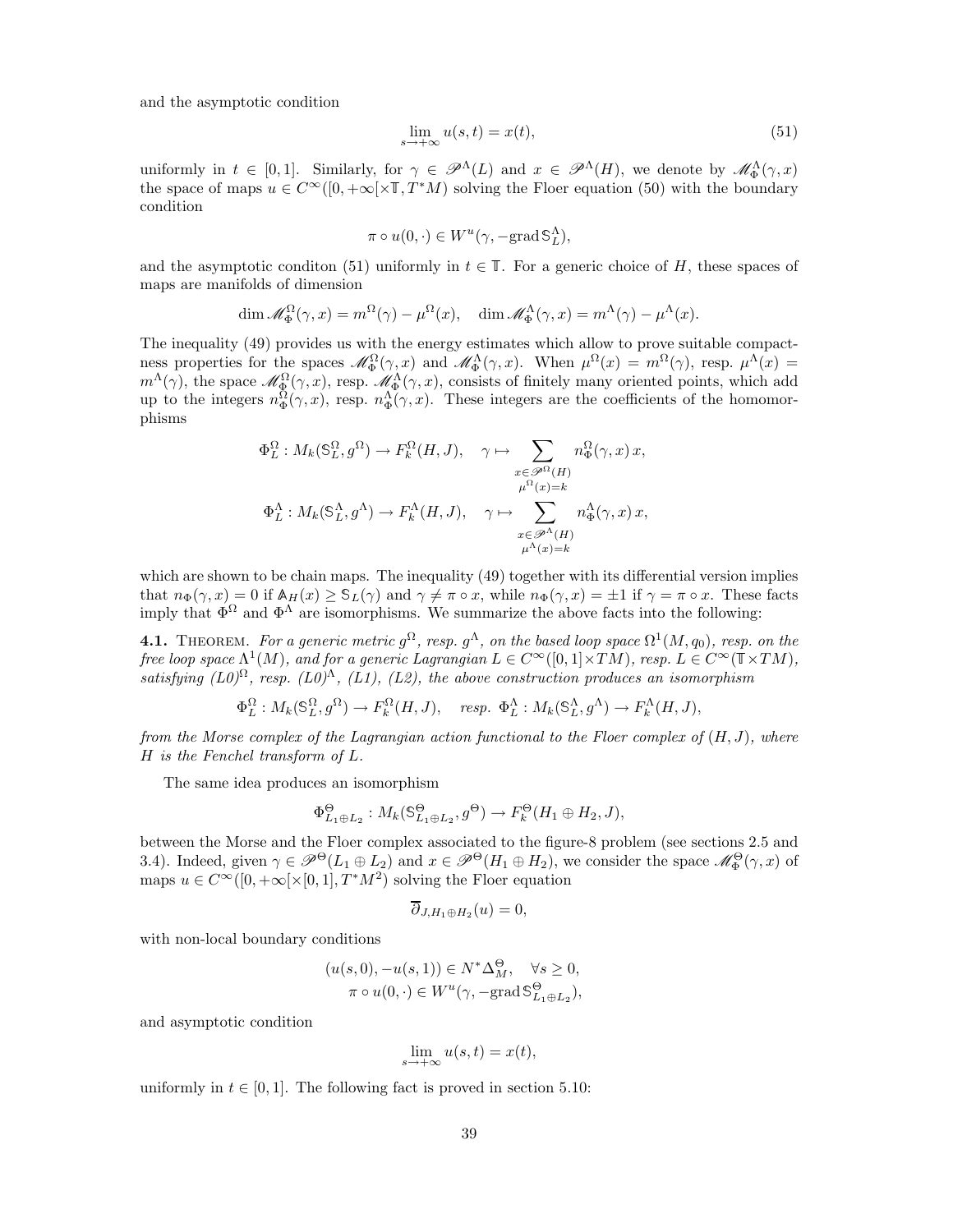**4.2.** PROPOSITION. For a generic choice of  $g^{\Theta}, H_1, H_2$ , the space  $\mathscr{M}_{\Phi}^{\Theta}(\gamma, x)$  - if non-empty - is a manifold of dimension

$$
\dim \mathcal{M}_{\Phi}^{\Theta}(\gamma, x) = m^{\Theta}(\gamma) - \mu^{\Theta}(x).
$$

These manifolds carry coherent orientations.

The inequality (49) implies the energy estimate which can be used to prove  $C^{\infty}_{loc}$  compactness of the space  $\mathscr{M}_{\Phi}^{\Theta}(\gamma, x)$ . When  $\mu^{\Theta}(x) = m^{\Theta}(\gamma)$ , the space  $\mathscr{M}_{\Phi}^{\Theta}(\gamma, x)$  consists of finitely many oriented points, which define an integer  $n_{\Phi}^{\Theta}(\gamma, x)$ . These integers are the coefficients of a homomorphism

$$
\Phi_{L_1\oplus L_2}^{\Theta}: M_k(\mathbb{S}_{L_1\oplus L_2}^{\Theta}, g^{\Theta}) \to F_k(H_1\oplus H_2, J), \quad \gamma \mapsto \sum_{\substack{x \in \mathscr{P}^{\Theta}(H_1\oplus H_2) \\ \mu^{\Theta}(x)=k}} n_{\Phi}^{\Theta}(\gamma, x) x.
$$

This is a chain complex isomorphism. See [APS08] for the construction of this isomorphism for arbitrary non-local conormal boundary conditions.

## 4.2 The  $\Omega$  ring isomorphism

Let  $L_1, L_2 \in C^{\infty}([0,1] \times TM)$  be two Lagrangians such that  $L_1(1, \cdot) = L_2(0, \cdot)$  with all the time derivatives, and such that  $L_1$  and  $L_2$  satisfy (L0)<sup> $\Omega$ </sup>, (L1), (L2), and (24). Assume also that the Lagrangian  $L_1 \# L_2$  defined by (23) satisfies  $(L_0)^\Omega$ . Let  $H_1$  and  $H_2$  be the Fenchel transforms of  $L_1$  and  $L_2$ , so that  $H_1 \# H_2$  is the Fenchel transform of  $L_1 \# L_2$ , and the three Hamiltonians  $H_1$ ,  $H_2$ , and  $H_1 \# H_2$  satisfy (H0)<sup>Ω</sup>, (H1), (H2).

In section 2.6 we have shown how the Pontrjagin product can be expressed in a Morse theoretical way. In other words, we have constructed a homomorphism

$$
M_{\#}: M_h(\mathbb{S}_{L_1}, g_1) \otimes M_j(\mathbb{S}_{L_2}, g_2) \longrightarrow M_{h+j}(\mathbb{S}_{L_1 \# L_2}, g)
$$

such that the upper square in the following diagram commutes

$$
H_h(\Omega(M, q_0)) \otimes H_j(\Omega(M, q_0)) \xrightarrow{\#} H_{h+j}(\Omega(M, q_0))
$$
  
\n
$$
\cong \qquad \qquad \downarrow \qquad \qquad \downarrow
$$
  
\n
$$
HM_h(\mathbb{S}_{L_1}^{\Omega}, g_1) \otimes HM_j(\mathbb{S}_{L_2}^{\Omega}, g_2) \xrightarrow{HM_{\#}} H M_{h+j}(\mathbb{S}_{L_1 \# L_2}^{\Omega}, g)
$$
  
\n
$$
H \Phi_{L_1}^{\Omega} \otimes H \Phi_{L_2}^{\Omega} \qquad \qquad \downarrow H \Phi_{L_1 \# L_2}^{\Omega}
$$
  
\n
$$
HF_h^{\Omega}(H_1, J) \otimes HF_j^{\Omega}(H_2, J) \xrightarrow{HT^{\Omega}} HF_{h+j}^{\Omega}(H_1 \# H_2, J)
$$

The aim of this section is to show that also the lower square commutes. Actually, we will show more, namely that the diagram

$$
(M(\mathbb{S}_{L_1}^{\Omega}, g_1) \otimes M(\mathbb{S}_{L_2}^{\Omega}, g_2))_k \xrightarrow{M_{\#}} M_k(\mathbb{S}_{L_1 \# L_2}^{\Omega}, g)
$$
  
\n
$$
\Phi_{L_1}^{\Omega} \otimes \Phi_{L_2}^{\Omega}
$$
  
\n
$$
(F^{\Omega}(H_1, J) \otimes F^{\Omega}(H_2, J))_k \xrightarrow{\Upsilon^{\Omega}} F_k^{\Omega}(H_1 \# H_2, J)
$$

is chain-homotopy commutative. Instead than constructing a direct homotopy between  $\Phi_{L_1\#L_2}^{\Omega}$  $M_{\#}$  and  $\Upsilon^{\Omega} \circ \Phi_{L_1}^{\Omega} \otimes \Phi_{L_2}^{\Omega}$ , we shall prove that both chain maps are homotopic to a third one, that we name  $K^{\Omega}$ , see Figure 4.

The definition of  $K^{\Omega}$  is based on the following space of solutions of the Floer equation for the Hamiltonian H defined in (40): given  $\gamma_1 \in \mathscr{P}^{\Omega}(L_1)$ ,  $\gamma_2 \in \mathscr{P}^{\Omega}(L_2)$ , and  $x \in \mathscr{P}^{\Omega}(H_1 \# H_2)$ , let  $\mathscr{M}_{K}^{\Omega}(\gamma_{1},\gamma_{2};x)$  be the space of solutions of the Floer equation

$$
\partial_{J,H}(u)=0,
$$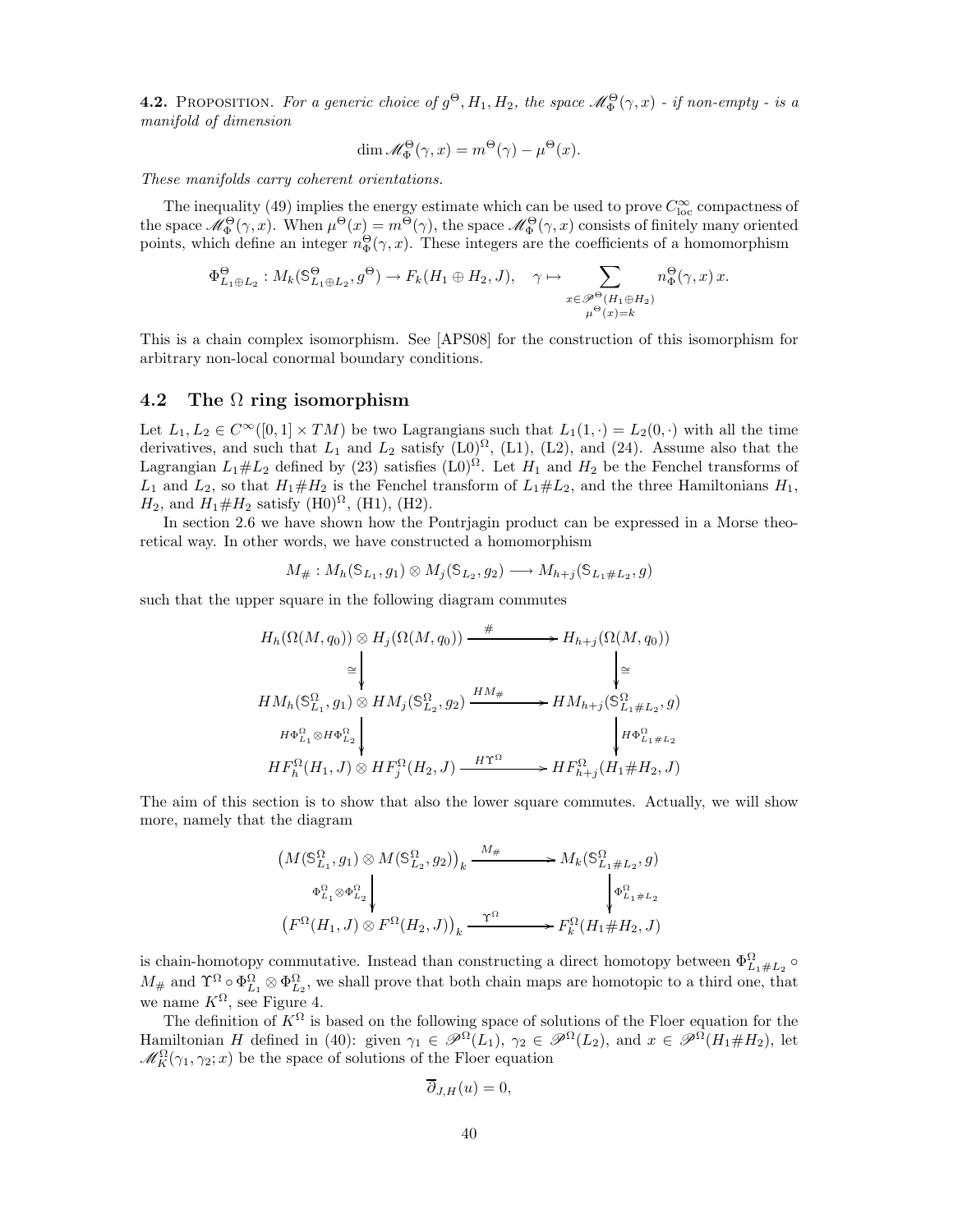

Figure 4: The homotopy through  $K^{\Omega}$ .

with boundary conditions

$$
\pi \circ u(s, -1) = \pi \circ u(s, 1) = q_0, \quad \forall s \ge 0,
$$
  

$$
\pi \circ u(0, -1) \in W^u(\gamma_1, -\text{grad } \mathbb{S}_{L_1}^{\Omega}), \ \pi \circ u(0, \cdot) \in W^u(\gamma_2, -\text{grad } \mathbb{S}_{L_2}^{\Omega}),
$$

and the asymptotic behavior

$$
\lim_{s \to +\infty} u(s, 2t - 1) = x(t),
$$

uniformly in  $t \in [0, 1]$ . Theorem 3.2 in [AS06b] (or the arguments of section 5.10) implies that for a generic choice of  $g_1, g_2, H_1$ , and  $H_2, \mathcal{M}_K^{\Omega}(\gamma_1, \gamma_2; x)$  - if non-empty - is a smooth manifold of dimension

$$
\dim \mathcal{M}_K^{\Omega}(\gamma_1, \gamma_2; x) = m^{\Omega}(\gamma_1; L_1) + m^{\Omega}(\gamma_2; L_2) - \mu^{\Omega}(x; H_1 \# H_2).
$$

These manifolds carry coherent orientations. The energy identity is now

$$
\int_{]0,+\infty[\times]-1,1[} |\partial_s u(s,t)|^2 ds dt = \mathbb{A}_{H_1}(x_1) + \mathbb{A}_{H_2}(x_2) - \mathbb{A}_{H_1 \# H_2}(x),
$$

where  $x_1(t) = u(0, t - 1)$  and  $x_2(t) = u(0, t)$ . Since  $\pi \circ x_1$  is in the unstable manifold of  $\gamma_1$  and  $\pi \circ x_2$  is in the unstable manifold of  $\gamma_2$ , the inequality (49) implies that

$$
\mathbb{A}_{H_1}(x_1) \leq \mathbb{S}_{L_1}(\gamma_1), \quad \mathbb{A}_{H_2}(x_2) \leq \mathbb{S}_{L_2}(\gamma_2),
$$

so the elements u of  $\mathscr{M}_K^{\Omega}(\gamma_1, \gamma_2; x)$  satisfy the energy estimate

$$
\int_{]0,+\infty[\times]-1,1[} |\partial_s u(s,t)|^2 ds dt \leq \mathfrak{S}_{L_1}(\gamma_1) + \mathfrak{S}_{L_2}(\gamma_2) - \mathbb{A}_{H_1 \# H_2}(x). \tag{52}
$$

When  $m^{\Omega}(\gamma_1;L_1) + m^{\Omega}(\gamma_2;L_2) = \mu^{\Omega}(x;H_1 \oplus H_2)$ , the space  $\mathscr{M}_K^{\Omega}(\gamma_1,\gamma_2;x)$  is a compact zerodimensional oriented manifold. If  $n_K^{\Omega}(\gamma_1, \gamma_2; x)$  is the algebraic sum of its points, we can define the homomorphism

$$
K^{\Omega}: (M(\mathbb{S}_{L_1}^{\Omega}, g_1) \otimes M(\mathbb{S}_{L_2}^{\Omega}, g_2))_k \to F_k^{\Omega}(H_1 \# H_2, J), \quad \gamma_1 \otimes \gamma_2 \mapsto \sum_{x \in \mathscr{P}^{\Omega}(H_1 \# H_2) \atop \mu^{\Omega}(x) = k} n_K^{\Omega}(\gamma_1, \gamma_2; x) x.
$$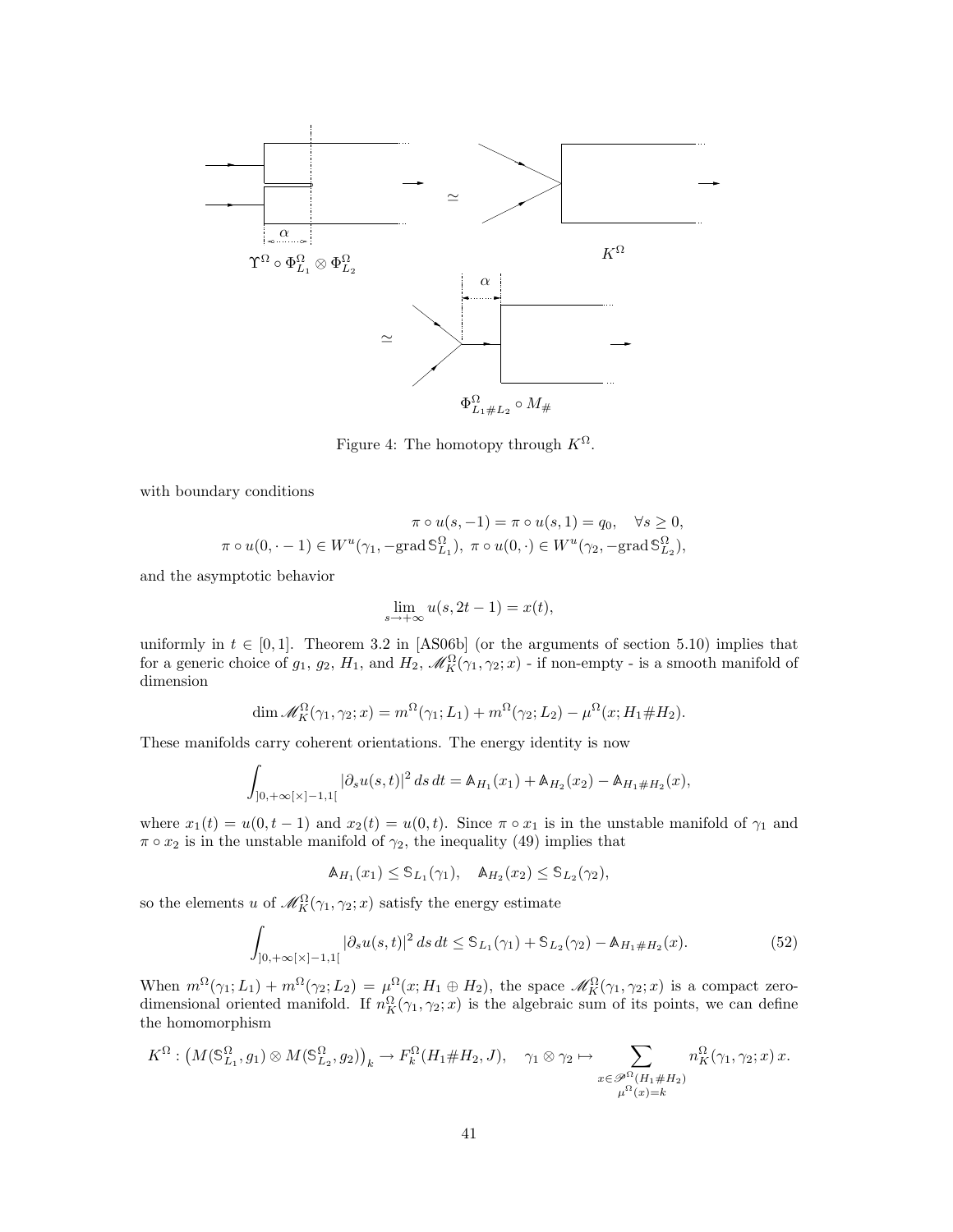A standard gluing argument shows that  $K^{\Omega}$  is a chain map.

It is easy to construct a homotopy  $P_K^{\#}$  between  $\Phi_{L_1\#L_2}^{\Omega} \circ M_{\#}$  and  $K^{\Omega}$ . In fact, it is enough to consider the space of pairs  $(\alpha, u)$ , where  $\alpha$  is a positive number and u is a solution of the Floer equation on  $[0, +\infty[\times[-1, 1])$  converging to x for  $s \to +\infty$ , and such that the curve  $t \mapsto$  $\pi \circ u(0, 2t-1)$  belongs to the evolution at time  $\alpha$  of

$$
\Gamma\big(W^u(\gamma_1;-\text{grad}_{g_1}\mathbb{S}^{\Omega}_{L_1})\times W^u(\gamma_2;-\text{grad}_{g_2}\mathbb{S}^{\Omega}_{L_2})\big),
$$

by flow of  $-\text{grad } \mathbb{S}_{L_1\#L_2}^{\Omega}$ . Here  $\Gamma$  is the concatenation map defined in section 2.6. More precisely, set

$$
\mathcal{M}_K^{\#}(\gamma_1, \gamma_2; x) := \left\{ (\alpha, u) \, \middle| \, \alpha > 0, \ u \in C^{\infty}([0, +\infty[\times[-1, 1], T^*M) \text{ solves (32)},
$$
\n
$$
\pi \circ u(s, -1) = \pi \circ u(s, 1) = q_0 \; \forall s \ge 0, \ \lim_{s \to +\infty} u(s, 2t - 1) = x(t), \text{ uniformly in } t \in [0, 1],
$$
\n
$$
\pi \circ u(0, 2 \cdot -1) \in \phi_\alpha^{\Omega}(\Gamma(W^u(\gamma_1, -\text{grad } \mathbb{S}_{L_1}^{\Omega}) \times W^u(\gamma_2, -\text{grad } \mathbb{S}_{L_2}^{\Omega}))) \right\},
$$

where  $\phi_s^{\Omega}$  denotes the flow of  $-\text{grad} \mathcal{S}_{L_1\# L_2}^{\Omega}$ . For a generic choice of  $g_1, g_2, H_1$ , and  $H_2, \mathcal{M}_K^{\#}(\gamma_1, \gamma_2; x)$ - if non-empty - is a smooth manifold of dimension

$$
\dim \mathcal{M}_K^{\#}(\gamma_1, \gamma_2; x) = m^{\Omega}(\gamma_1; L_1) + m^{\Omega}(\gamma_2; L_2) - \mu^{\Omega}(x; H_1 \# H_2) + 1,
$$

and these manifolds carry coherent orientations. The energy estimate is again (52). By counting the elements of the zero-dimensional manifolds, we obtain a homomorphism

$$
P_K^{\#}: (M(\mathbb{S}_{L_1}^{\Omega}, g_1) \otimes M(\mathbb{S}_{L_2}^{\Omega}, g_2))_k \to F_{k+1}^{\Omega}(H_1 \# H_2, J).
$$

A standard gluing argument shows that  $P_K^{\#}$  is a chain homotopy between  $\Phi_{L_1\#L_2}^{\Omega} \circ M_{\#}$  and  $K^{\Omega}$ .

The homotopy  $P_{\Upsilon}^{K}$  between  $K^{\Omega}$  and  $\Upsilon^{\Omega} \circ (\Phi_{L_1}^{\Omega} \otimes \Phi_{L_2}^{\Omega})$  is defined by counting solutions of the Floer equation on a one-parameter family of Riemann surfaces  $\Sigma_{\Upsilon}^{K}(\alpha)$ , obtained by removing a point from the closed disk. More precisely, given  $\alpha > 0$  we define  $\Sigma_{\Upsilon}^{K}(\alpha)$  as the quotient of the disjoint union  $[0, +\infty[\times[-1, 0] \sqcup [0, +\infty[\times[0, 1]$  under the identification

$$
(s,0^-) \sim (s,0^+) \quad \text{for } s \ge \alpha.
$$

This object is a Riemann surface with boundary: its complex structure at each interior point and at each boundary point other than  $(\alpha, 0)$  is induced by the inclusion, whereas the holomorphic coordinate at  $(\alpha, 0)$  is given by the map

$$
\{\zeta \in \mathbb{C} \mid \text{Re}\,\zeta \ge 0, \, |\zeta| < \epsilon\} \to \Sigma_\Upsilon^K(\alpha), \quad \zeta \mapsto \alpha + \zeta^2,
$$

where the positive number  $\epsilon$  is smaller than 1 and  $\sqrt{\alpha}$ . Given  $\gamma_1 \in \mathscr{P}(L_1)$ ,  $\gamma_2 \in \mathscr{P}(L_2)$ , and  $x \in \mathscr{P}(H_1 \# H_2)$ , we consider the space of pairs  $(\alpha, u)$  where  $\alpha$  is a positive number, and  $u(s, t)$ is a solution of the Floer equation on  $\Sigma^K_\Upsilon(\alpha)$  which converges to x for  $s \to +\infty$ , lies above some element in the unstable manifold of  $\gamma_1$  for  $s = 0$  and  $-1 \le t \le 0$ , lies above some element in the unstable manifold of  $\gamma_2$  for  $s = 0$  and  $0 \le t \le 1$ , and lies above  $q_0$  at all the other boundary points. More precisely,  $\mathscr{M}_{\Upsilon}^{K}(\gamma_{1},\gamma_{2};x)$  is the set of pairs  $(\alpha, u)$  where  $\alpha$  is a positive number and  $u \in C^{\infty}(\Sigma^K_{\Upsilon}(a), T^*M)$  is a solution of

$$
\overline{\partial}_{J,H}(u)=0,
$$

satisfying the boundary conditions

$$
\pi \circ u(s, -1) = \pi \circ u(s, 1) = q_0, \quad \forall s \ge 0,
$$

$$
\pi \circ u(s, 0^-) = \pi \circ u(s, 0^+) = q_0, \quad \forall s \in [0, \alpha],
$$

$$
\pi \circ u(0, -1) \in W^u(\gamma_1, -\text{grad } \mathbb{S}_{L_1}^{\Omega}), \quad \pi \circ u(0, \cdot) \in W^u(\gamma_2, -\text{grad } \mathbb{S}_{L_2}^{\Omega}),
$$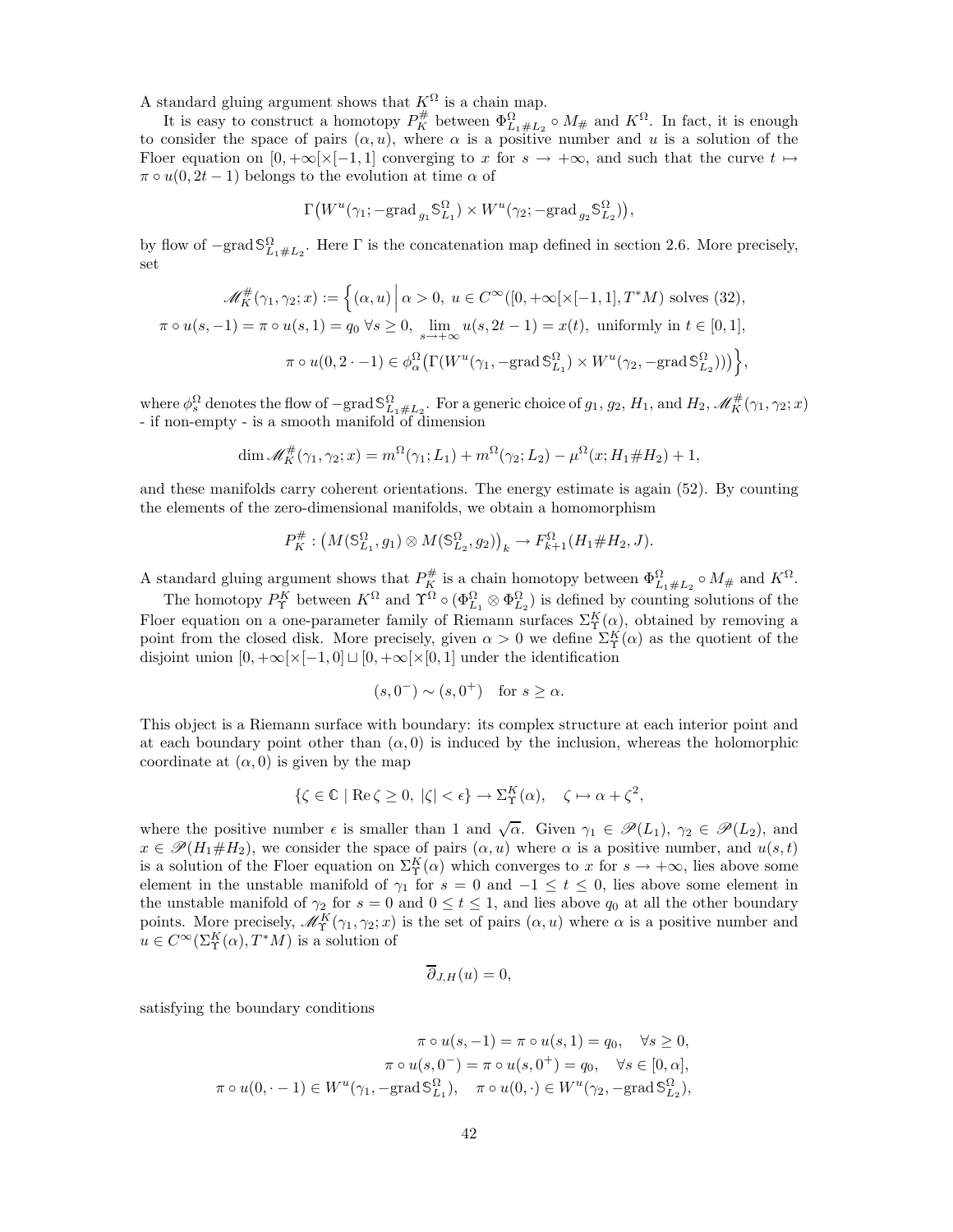and the asymptotic condition

$$
\lim_{s \to +\infty} u(s, 2t - 1) = x(t),
$$

uniformly in  $t \in [0, 1]$ . The following result is proved in section 5.10.

**4.3.** PROPOSITION. For a generic choice of  $H_1$ ,  $H_2$ ,  $g_1$  and  $g_2$ ,  $\mathscr{M}_{\Upsilon}^K(\gamma_1, \gamma_2; x)$  - if non-empty is a smooth manifold of dimension

$$
\dim \mathcal{M}_{\Upsilon}^{K}(\gamma_{1}, \gamma_{2}; x) = m^{\Omega}(\gamma_{1}; L_{1}) + m^{\Omega}(\gamma_{2}; L_{2}) - \mu^{\Omega}(x; H_{1} \# H_{2}) + 1.
$$

These manifolds carry coherent orientations.

As before, the elements  $(\alpha, u)$  of  $\mathscr{M}_{\Upsilon}^{K}(\gamma_{1}, \gamma_{2}; x)$  satisfy the energy estimate

$$
\int_{\mathbb{R} \times ]-1,1[ \setminus \{0\} \times [0,\alpha]} |\partial_s u(s,t)|^2 ds dt \leq \mathbb{S}_{L_1}(\gamma_1) + \mathbb{S}_{L_2}(\gamma_2) - \mathbb{A}_{H_1 \# H_2}(x),
$$

which allows to prove compactness. By counting the zero-dimensional components, we define a homomorphism

$$
P^K_\Upsilon: \big(M(\mathbb{S}^\Omega_{L_1}, g_1)\otimes M(\mathbb{S}^\Omega_{L_2}, g_2)\big)_k\to F^{\Omega}_{k+1}(H_1\# H_2, J).
$$

The conclusion follows from the following:

**4.4.** PROPOSITION. The homomorphism  $P_{\Upsilon}^{K}$  is a chain homotopy between  $K^{\Omega}$  and  $\Upsilon^{\Omega} \circ (\Phi_{L_1}^{\Omega} \otimes$  $\Phi_{L_2}^{\Omega}$ ).

The proof of the above proposition is contained in section 6.4. It is again a compactnesscobordism argument. The analytical tool is the implicit function theorem together with a suitable family of conformal transformations of the half-strip.

# 4.3 The Λ ring homomorphism

Let  $L_1, L_2 \in C^\infty(\mathbb{T} \times TM)$  be two Lagrangians such that  $L_1(0, \cdot) = L_2(0, \cdot)$  with all the time derivatives, and such that  $L_1$  and  $L_2$  satisfy  $(L0)^\Lambda$ ,  $(L1)$ ,  $(L2)$ , and  $(25)$ , or equivalently  $(26)$ . Assume also that the Lagrangian  $L_1 \# L_2$  defined by (23) satisfies  $(L_0)^{\Lambda}$ . Let  $H_1$  and  $H_2$  be the Fenchel transforms of  $L_1$  and  $L_2$ , so that  $H_1 \# H_2$  is the Fenchel transform of  $L_1 \# L_2$ , and the three Hamiltonians  $H_1$ ,  $H_2$ , and  $H_1 \# H_2$  satisfy (H0)<sup> $\Lambda$ </sup>, (H1), (H2).

The loop product is the compositions of two non-trivial homomorphism: the first one is the exterior homology product followed by the Umkehr map, the second one is the homomorphism induced by concatenation. In section 2.7 we have shown how these two homomorphisms can be expressed in a Morse theoretical way. In other words, we have constructed homomorphisms

$$
M_! : M_h(\mathbb{S}_{L_1}^{\Lambda}, g_1) \otimes M_j(\mathbb{S}_{L_2}^{\Lambda}, g_2) \longrightarrow M_{h+j-n}(\mathbb{S}_{L_1 \oplus L_2}^{\Theta}, g^{\Theta}),
$$
  

$$
M_{\Gamma} : M_j(\mathbb{S}_{L_1 \oplus L_2}^{\Theta}, g^{\Theta}) \longrightarrow M_j(\mathbb{S}_{L_1 \# L_2}^{\Lambda}, g^{\Lambda})
$$

such that the upper squares in the following diagram commute

$$
H_h(\Lambda(M)) \otimes H_j(\Lambda(M)) \xrightarrow{e_1 \circ \times} H_{h+j-n}(\Theta(M)) \xrightarrow{\Gamma_*} H_{h+j-n}(\Lambda(M))
$$
  
\n
$$
\cong \downarrow \qquad \qquad \downarrow \cong
$$
  
\n
$$
H M_h(S_{L_1}^{\Lambda}, g_1) \otimes H M_j(S_{L_2}^{\Lambda}, g_2) \xrightarrow{HM_1} H M_1 \to H M_{h+j-n}(S_{L_1 \oplus L_2}^{\Theta}, g^{\Theta}) \xrightarrow{HM_{\Gamma}} H M_{h+j-n}(\mathcal{S}_{L_1 \# L_2}^{\Lambda}, g^{\Lambda})
$$
  
\n
$$
H \Phi_{L_1 \oplus L_2}^{\Lambda} \downarrow \qquad \qquad H \Phi_{L_1 \oplus L_2}^{\Theta} \downarrow \qquad \qquad H \Phi_{L_1 \oplus L_2}^{\Lambda} \downarrow \qquad H \Phi_{L_1 \oplus L_2}^{\Lambda} \downarrow
$$
  
\n
$$
H F_h^{\Lambda}(H_1, J) \otimes H F_j^{\Lambda}(H_2, J) \xrightarrow{HE} H F_{h+j-n}^{\Theta}(H_1 \oplus H_2, J) \xrightarrow{HG} H F_{h+j-n}^{\Lambda}(H_1 \# H_2, J)
$$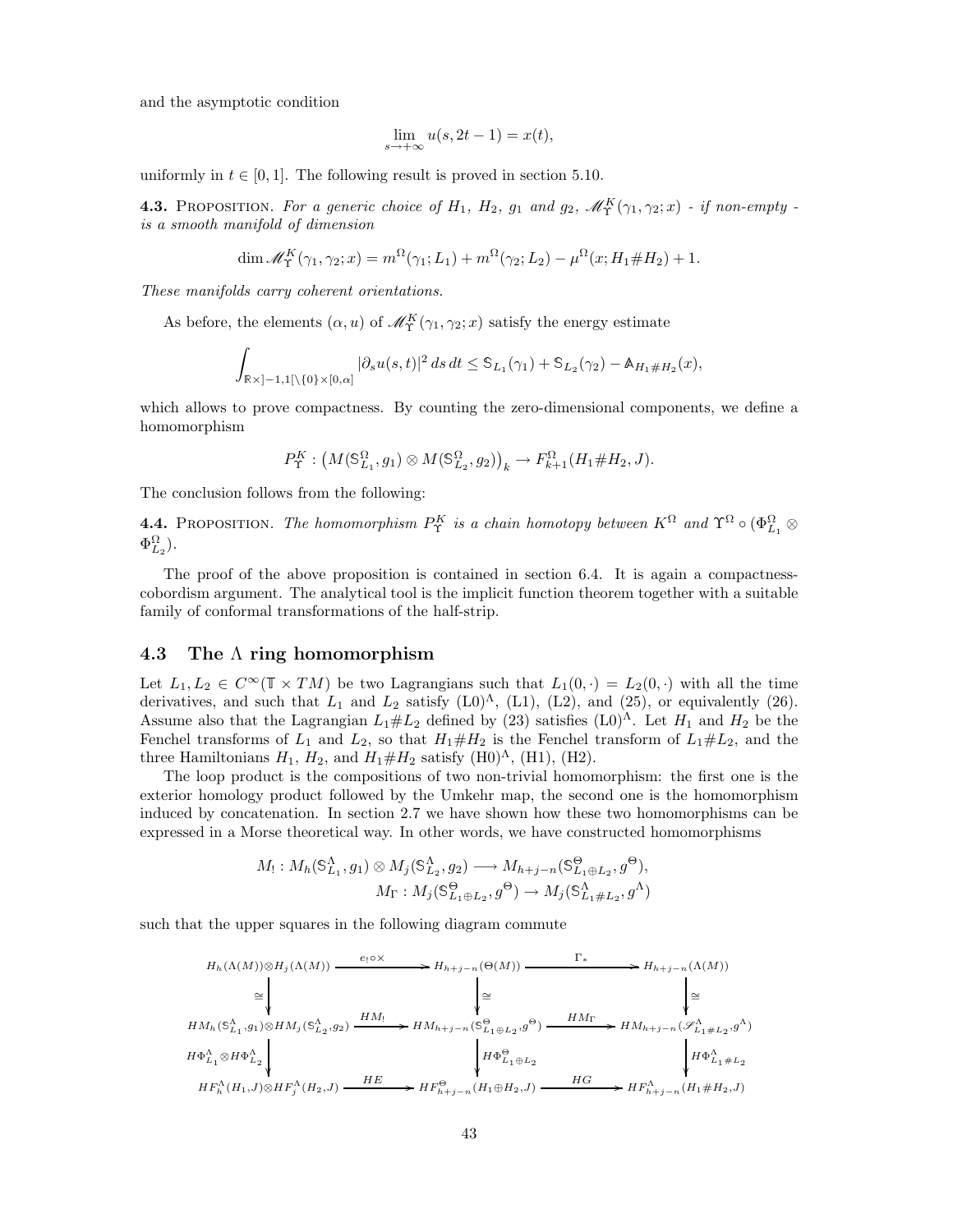In the following two sections we will show that also the lower two squares commute. By Theorem 3.11, the composition of the two lower arrows is the pair-of-pants product. We conclude that the pair-of-pants product corresponds to the loop product.

Again, the commutativity of the two lower squares will be seen at the chain level, by proving that the two squares below

$$
\left(M(\mathbb{S}_{L_1}^{\Lambda}, g_1) \otimes M(\mathbb{S}_{L_2}^{\Lambda}, g_2)\right)_k \xrightarrow{M_1} M_{k-n}(\mathbb{S}_{L_1 \oplus L_2}^{\Theta}, g^{\Theta}) \xrightarrow{M_{\Gamma}} M_{k-n}(\mathcal{S}_{L_1 \# L_2}^{\Lambda}, g^{\Lambda})
$$
\n
$$
\left.\begin{array}{c}\n\Phi_{L_1}^{\Lambda} \otimes \Phi_{L_2}^{\Lambda} \\
\downarrow \Phi_{L_1 \oplus L_2}^{\Theta} \\
\downarrow \end{array}\right|_{\Phi_{L_1 \oplus L_2}^{\Theta}} \xrightarrow{H_{\Gamma}} M_{k-n}(\mathcal{S}_{L_1 \# L_2}^{\Lambda} g^{\Lambda})
$$
\n
$$
\left(F^{\Lambda}(H_1, J) \otimes HF^{\Lambda}(H_2, J)\right)_k \xrightarrow{E} F^{\Theta}_{k-n}(H_1 \oplus H_2, J) \xrightarrow{G} F^{\Lambda}_{k-n}(H_1 \# H_2, J)
$$
\n
$$
(53)
$$

commute up to chain homotopies.

# 4.4 The left-hand square is homotopy commutative

In this section we show that the chain maps  $\Phi_{L_1\oplus L_2}^{\Theta} \circ M_1$  and  $E \circ (\Phi_{L_1}^{\Lambda} \otimes \Phi_{L_2}^{\Lambda})$  are homotopic. We start by constructing a one-parameter family of chain maps

$$
K_{\alpha}^{\Lambda}: (M(\mathbb{S}_{L_1}^{\Lambda}, g_1) \otimes M(\mathbb{S}_{L_2}^{\Lambda}, g_2))_{*} \longrightarrow F_{*-n}^{\Theta}(H_1 \oplus H_2, J_1 \oplus J_2),
$$

where  $\alpha$  is a non-negative number. The definition of  $K_{\alpha}^{\Lambda}$  is based on the solution spaces of the Floer equation on the Riemann surface  $\Sigma_\alpha^K$  consisting of a half-cylinder with a slit. More precisely, when  $\alpha$  is positive  $\Sigma_{\alpha}^K$  is the quotient of  $[0, +\infty[\times[0, 1] \text{ modulo the identifications}]$ 

$$
(s,0) \sim (s,1) \quad \forall s \in [0,\alpha].
$$

with the holomorphic coordinate at  $(\alpha, 0) \sim (\alpha, 1)$  obtained from (43) by a translation by  $\alpha$ . When  $\alpha = 0$ ,  $\Sigma_{\alpha}^{K} = \Sigma_{0}^{K}$  is just the half-strip  $[0, +\infty[\times[0,1])$ . Fix  $\gamma_{1} \in \mathscr{P}^{\Lambda}(L_{1})$ ,  $\gamma_{2} \in \mathscr{P}^{\Lambda}(L_{2})$ , and  $x \in \mathscr{P}^{\Theta}(H_1 \oplus H_2)$ . Let  $\mathscr{M}_{\alpha}^K(\gamma_1, \gamma_2; x)$  be the space of solutions  $u \in C^{\infty}(\Sigma_{\alpha}^K, T^*M^2)$  of the equation

$$
\overline{\partial}_{H_1\oplus H_2,J}(u)=0,
$$

satisfying the boundary conditions

$$
\pi \circ u(0, \cdot) \in W^u(\gamma_1; -\text{grad}_{g_1} \mathbb{S}_{L_1}^{\Lambda}) \times W^u(\gamma_2; -\text{grad}_{g_2} \mathbb{S}_{L_2}^{\Lambda}), \tag{54}
$$

$$
(u(s,0), -u(s,1)) \in N^* \Delta_M^{\Theta}, \quad \forall s \ge \alpha,
$$
\n
$$
(55)
$$

$$
\lim_{s \to +\infty} u(s, \cdot) = x. \tag{56}
$$

Let us fix some  $\alpha_0 \geq 0$ . The following result is proved in section 5.10:

**4.5.** PROPOSITION. For a generic choice of  $g_1$ ,  $g_2$ ,  $H_1$ , and  $H_2$ ,  $\mathscr{M}_{\alpha_0}^K(\gamma_1, \gamma_2; x)$  - if non-empty is a smooth manifold of dimension

$$
\dim \mathcal{M}_{\alpha_0}^K(\gamma_1, \gamma_2; x) = m^{\Lambda}(\gamma_1; L_1) + m^{\Lambda}(\gamma_2; L_2) - \mu^{\Theta}(x) - n.
$$

These manifolds carry coherent orientations.

Compactness is again a consequence of the energy estimate

$$
\int_{]0,+\infty[\times]0,1[} |\partial_s u(s,t)|^2 dsdt \leq \mathfrak{S}_{L_1}(\gamma_1) + \mathfrak{S}_{L_2}(\gamma_2) - \mathbb{A}_{H_1 \oplus H_2}(x),\tag{57}
$$

implied by (49). When  $m^{\Lambda}(\gamma_1;L_1) + m^{\Lambda}(\gamma_2;L_2) = k$  and  $\mu^{\Theta}(x;H_1 \oplus H_2) = k - n$ , the space  $\mathscr{M}^K_{\alpha_0}(\gamma_1,\gamma_2;x)$  is a compact zero-dimensional oriented manifold. The usual counting process defines the homomorphism

$$
K_{\alpha_0}^{\Lambda}: (M(\mathbb{S}_{L_1}^{\Lambda}, g_1) \otimes M(\mathbb{S}_{L_2}^{\Lambda}, g_2))_{k} \to F_{k-n}^{\Theta}(H_1 \oplus H_2, J),
$$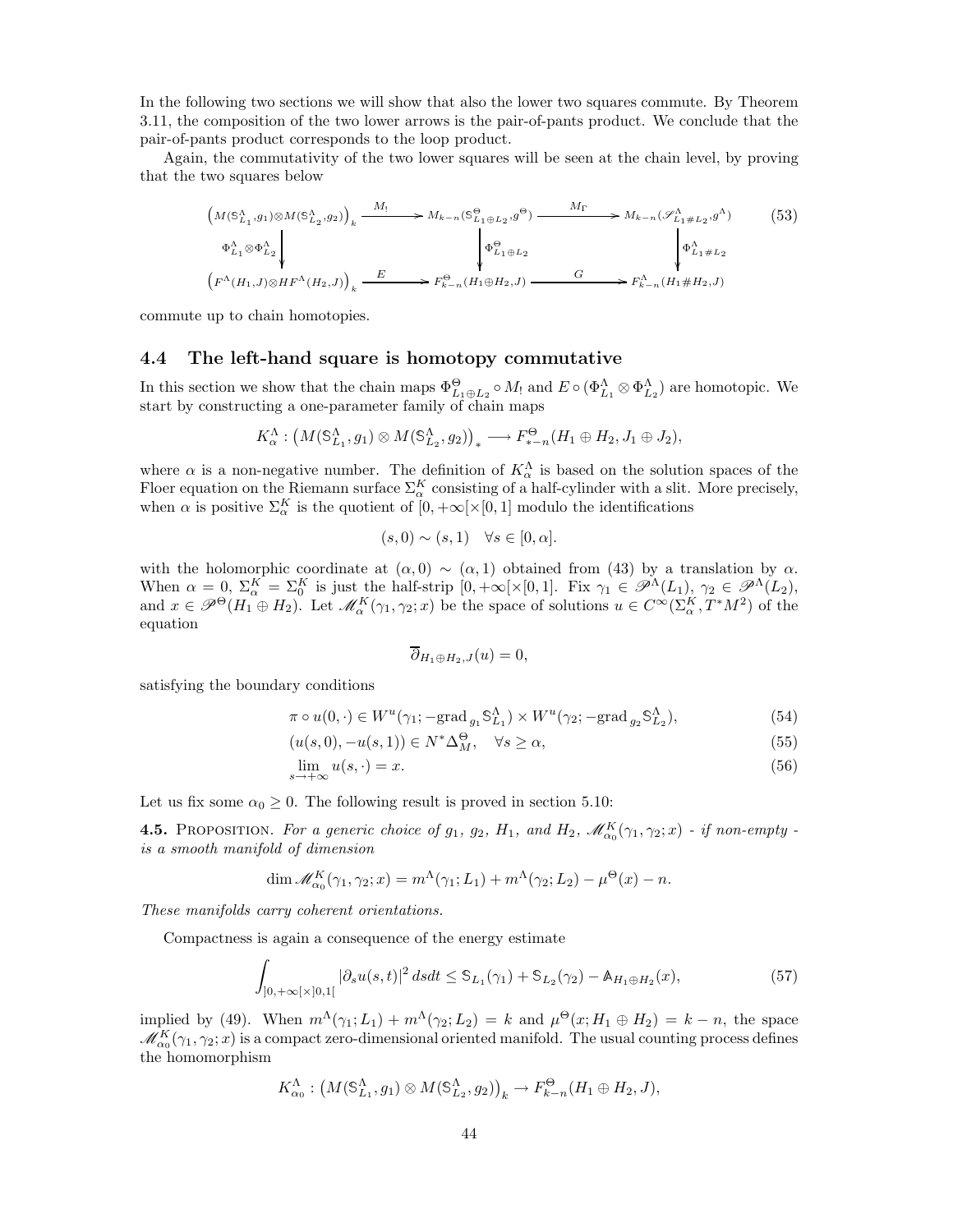and a standard gluing argument shows that  $K_{\alpha_0}^{\Lambda}$  is a chain map.

Now assume  $\alpha_0 > 0$ . By standard compactness and gluing arguments, the family of solutions  $\mathscr{M}_{\alpha}^{K}$  for  $\alpha$  varying in the interval  $[\alpha_0, +\infty]$  allows to define a chain homotopy between  $K_{\alpha_0}^{\Lambda}$  and the composition  $E \circ (\Phi_{L_1}^{\Lambda} \otimes \Phi_{L_2}^{\Lambda}).$ 

Similarly, a compactness and cobordism argument on the Morse side shows that  $K_0^{\Lambda}$  is chain homotopic to the composition  $\Phi_{L_1\oplus L_2}^{\Theta} \circ M_1$ . See Figure 5.



Figure 5: The homotopy through  $K_{\alpha}^{\Lambda}$  and  $K_{0}^{\Lambda}$ .

There remains to prove that  $K_{\alpha_0}^{\Lambda}$  is homotopic to  $K_0^{\Lambda}$ . Constructing a homotopy between these chain maps by using the spaces of solutions  $\mathcal{M}_{\alpha}^{K}$  for  $\alpha \in [0, \alpha_{0}]$  presents analytical difficulties: if we are given a solution u of the limiting problem  $\mathscr{M}_0^K$ , the existence of a (unique) one-parameter family of solutions "converging" to u is problematic, because we do not expect u to be  $C^0$  close to the one-parameter family of solutions, due to the jump in the boundary conditions.

Therefore, we use a detour, starting from the following algebraic observation. If two chain maps  $\varphi, \psi : C \to C'$  are homotopic, so are their tensor products  $\varphi \otimes \psi$  and  $\psi \otimes \varphi$ . The converse is obviously not true, as the example of  $\varphi = 0$  and  $\psi$  non-contractible shows. However, it becomes true under suitable conditions on  $\varphi$  and  $\psi$ . Denote by  $(\mathbb{Z},0)$  the graded group which vanishes at every degree, except for degree zero where it coincides with  $\mathbb{Z}$ . We see  $(\mathbb{Z},0)$  as a chain complex with the trivial boundary operator. We have the following:

**4.6.** LEMMA. Let  $(C, \partial)$  and  $(C', \partial)$  be chain complexes, bounded from below. Let  $\varphi, \psi : C \to C'$  be chain maps. Assume that there is an element  $\epsilon \in C_0$  with  $\partial \epsilon = 0$  and a chain map  $\delta : C' \to (\mathbb{Z}, 0)$ such that

$$
\delta(\varphi(\epsilon)) = \delta(\psi(\epsilon)) = 1.
$$

If  $\varphi \otimes \psi$  is homotopic to  $\psi \otimes \varphi$  then  $\varphi$  is homotopic to  $\psi$ 

*Proof.* Let  $\pi$  be the chain map

$$
\pi: C' \otimes C' \to C' \otimes (\mathbb{Z}, 0) \cong C', \quad \pi = \mathrm{id} \otimes \delta.
$$

Let  $H: C \otimes C \to C' \otimes C'$  be a chain homotopy between  $\varphi \otimes \psi$  and  $\psi \otimes \varphi$ , that is

$$
\varphi \otimes \psi - \psi \otimes \varphi = \partial H + H \partial.
$$

If we define the homomorphism  $h: C \to C'$  by

$$
h(a) := \pi \circ H(a \otimes \epsilon), \quad \forall a \in C,
$$

we have

$$
\partial h(a) + h\partial a = \partial \pi(H(a \otimes \epsilon)) + \pi(H\partial(a \otimes \epsilon)) = \pi(\partial H(a \otimes \epsilon) + H\partial(a \otimes \epsilon))
$$
  
=  $\pi(\varphi(a) \otimes \psi(\epsilon) - \psi(a) \otimes \varphi(\epsilon)) = \varphi(a) \otimes \delta(\psi(\epsilon)) - \psi(a) \otimes \delta(\varphi(\epsilon)) = \varphi(a) - \psi(a).$ 

Hence  $h$  is the required chain homotopy.

 $\Box$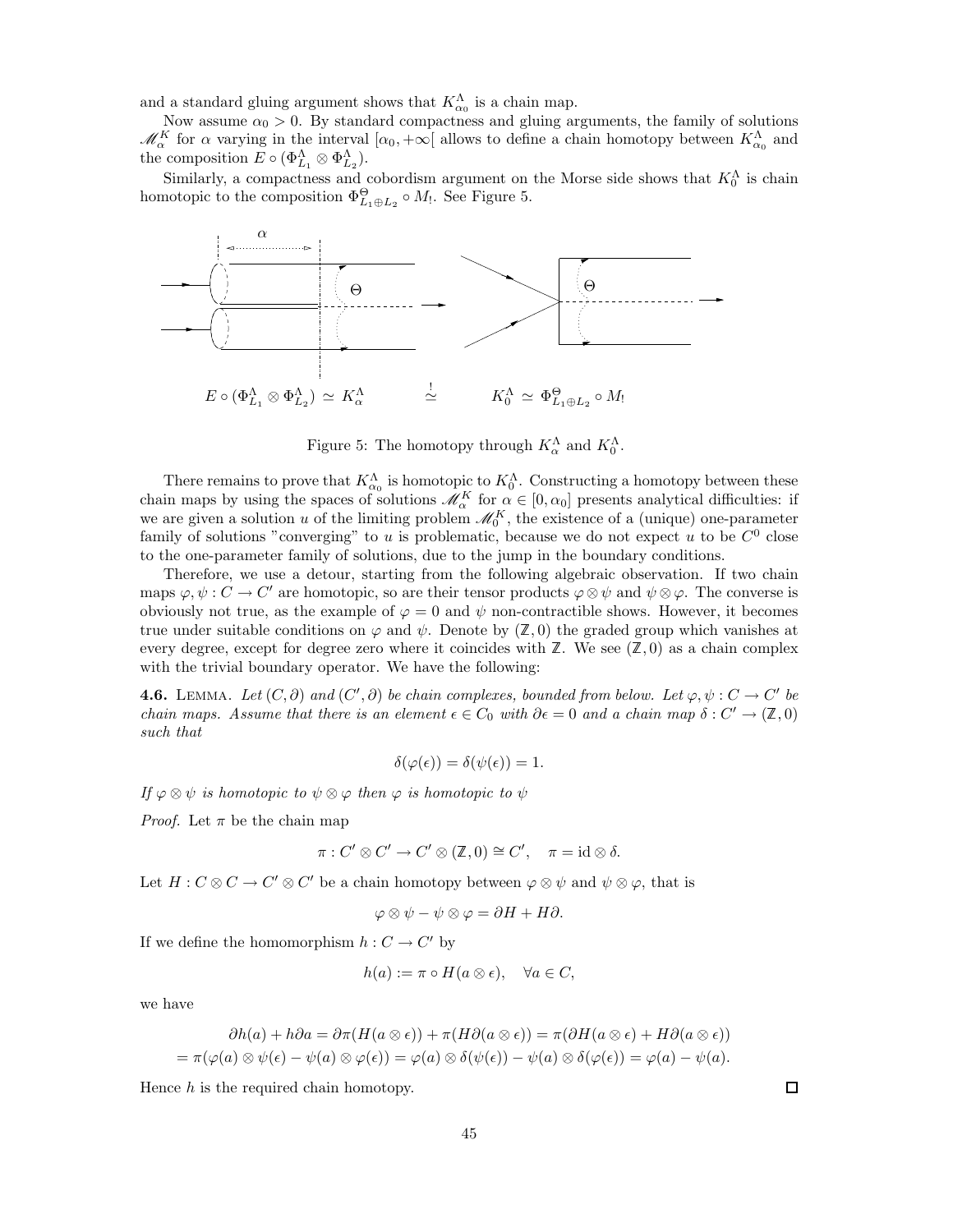We shall apply the above lemma to the complexes

$$
C_k = \big(M(\mathbb{S}^{\Lambda}_{L_1}, g_1) \otimes M(\mathbb{S}^{\Lambda}_{L_2}, g_2)\big)_{k+n}, \quad C'_k = F_k^{\Theta}(H_1 \oplus H_2, J_1 \oplus J_2),
$$

and to the chain maps  $K_0^{\Lambda}$  and  $K_{\alpha_0}^{\Lambda}$ . The tensor products  $K_0^{\Lambda} \otimes K_{\alpha_0}^{\Lambda}$  and  $K_{\alpha_0}^{\Lambda} \otimes K_0^{\Lambda}$  are represented by the coupling - in two different orders - of the corresponding elliptic boundary value problems.

**4.7.** PROPOSITION. The chain maps  $K_0^{\Lambda} \otimes K_{\alpha_0}^{\Lambda}$  and  $K_{\alpha_0}^{\Lambda} \otimes K_0^{\Lambda}$  are homotopic.

Constructing a homotopy between the coupled problems is easier than dealing with the original ones: we can keep  $\alpha_0$  fixed and rotate the boundary condition on the initial part of the half-strip. This argument is similar to an alternative way, due to Hofer, to prove the gluing statements in standard Floer homology. Details of the proof of Proposition 4.7 are contained in section 6.5 below.

Here we just construct the cycle  $\epsilon$  and the chain map  $\delta$  required in Lemma 4.6. Since changing the Lagrangians  $L_1$  and  $L_2$  (and the corresponding Hamiltonian) changes the chain maps appearing in diagram (53) by a chain homotopy, we are free to choose the Lagrangians so to make the construction easier.

We consider a Lagrangian of the form

$$
L_1(t,q,v) := \frac{1}{2} \langle v, v \rangle - V_1(t,q),
$$

where the potential  $V_1 \in C^\infty(\mathbb{T} \times M)$  satisfies

$$
V_1(t,q) < V_1(t,q_0) = 0, \quad \forall t \in \mathbb{T}, \ \forall q \in M \setminus \{q_0\},\tag{58}
$$

$$
\text{Hess } V_1(t, q_0) < 0, \quad \forall t \in \mathbb{T}.\tag{59}
$$

The corresponding Euler-Lagrange equation is

$$
\nabla_t \gamma'(t) = -\text{grad } V_1(t, \gamma(t)),\tag{60}
$$

where  $\nabla_t$  denotes the covariant derivative along the curve  $\gamma$ . By (58) and (59), the constant curve  $q_0$  is a non-degenerate minimizer for the action functional  $\mathbb{S}_{L_1}^{\Lambda}$  on the free loop space (actually, it is the unique global minimizer), so

$$
m^{\Lambda}(q_0, L_1) = 0.
$$

Notice also that the equilibrium point  $q_0$  is hyperbolic and unstable. We claim that there exists  $\omega > 0$  such that

every solution  $\gamma$  of (60) such that  $\gamma(0) = \gamma(1)$ , other than  $\gamma(t) \equiv q_0$ , satisfies  $\mathcal{S}_{L_1}(\gamma) \geq \omega$ . (61)

Assuming the contrary, there exists a sequence  $(\gamma_h)$  of solutions of (60) with  $\gamma_h(0) = \gamma_h(1)$  and  $0 < S_{L_1}(\gamma_h) \to 0$ . The space of solutions of (60) with action bounded from above is compact for istance in  $C^{\infty}([0,1], M)$  - so a subsequence of  $(\gamma_h)$  converges to a solution of (60) with zero action. Since  $q_0$  is the only solution with zero action, we find non-constant solutions  $\gamma$  of (60) with  $\gamma(0) = \gamma(1)$  in any  $C^{\infty}$ -neighborhood of the constant curve  $q_0$ . But this is impossible: the fact that the local stable and unstable manifolds of the hyperbolic equilibrium point  $(q_0, 0) \in T^*M$  are transverse to the vertical foliation  $\{T_q^*M \mid q \in M\}$  easily implies that if  $(x_h)$  is a sequence in the phase space  $T^*M$  tending to  $(q_0, 0)$  such that the Hamiltonian orbit of  $x_h$  at time  $T_h$  is on the leaf  $T^*_{\pi(x_h)}M$  containing  $x_h$ , then the sequence  $(T_h)$  must diverge.

A generic choice of the potential  $V_1$  satisfying (58) and (59) produces a Lagrangian  $L_1$  whose associated action functional is Morse on  $\Lambda^1(M)$ .

Next we consider an autonomous Lagrangian of the form

$$
\tilde{L}_2(q, v) := \frac{1}{2} \langle v, v \rangle - V_2(q),
$$

where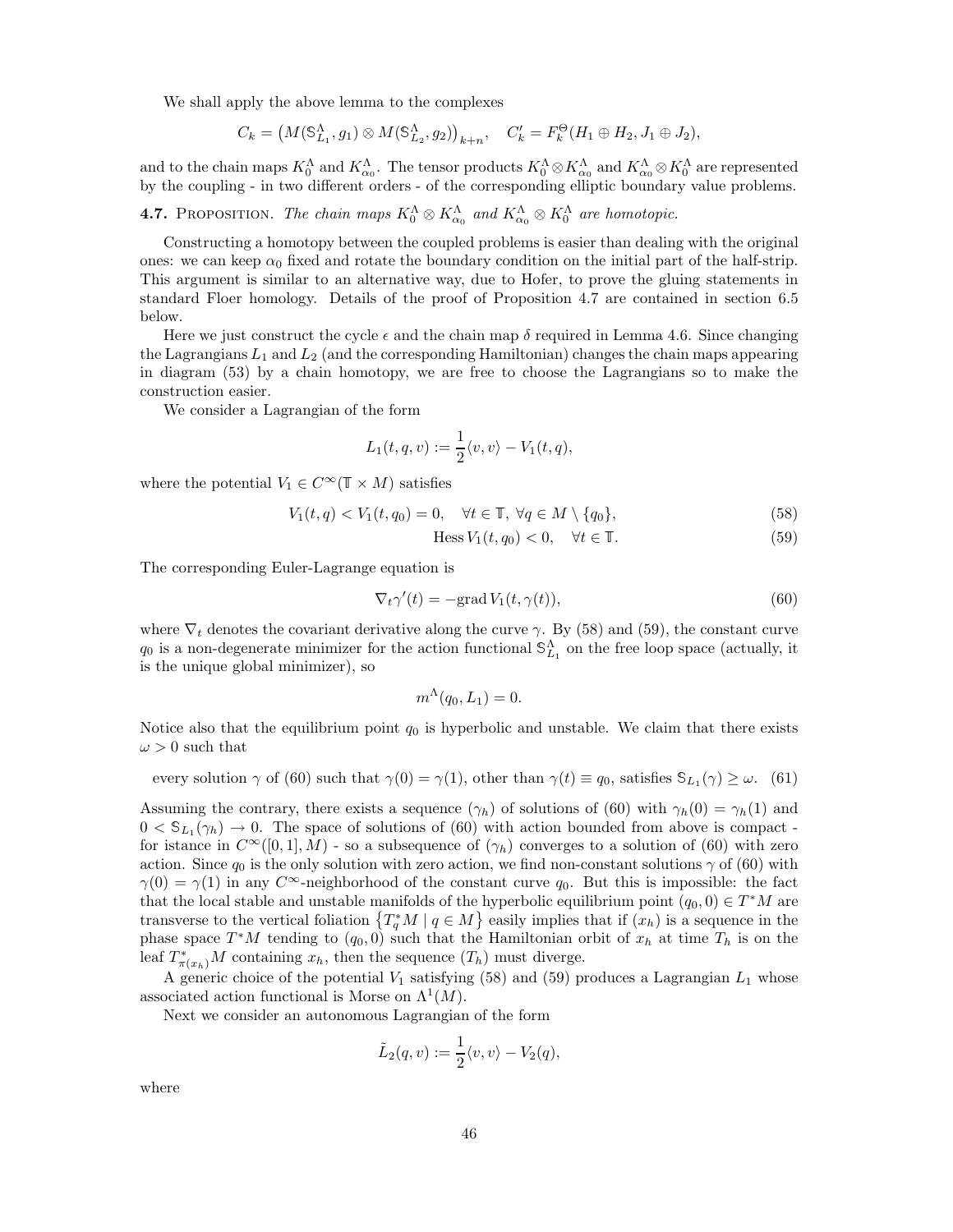- (i)  $V_2$  is a smooth Morse function on M;
- (ii)  $0 = V_2(q_0) < V_2(q) < \omega/2$  for every  $q \in M \setminus \{q_0\};$
- (iii)  $V_2$  has no local minimizers other than  $q_0$ ;
- (iv)  $||V_2||_{C^2(M)} < \epsilon$ .

Here  $\epsilon$  is a small positive constant, whose size is to be specified. The critical points of  $V_2$  are equilibrium solutions of the Euler-Lagrange equation associated to  $\tilde{L}_2$ . The second differential of the action at such an equilibrium solution  $q$  is

$$
d^2\mathbb{S}_{\tilde{L}_2}^{\Lambda}(q)[\xi,\xi] = \int_0^1 \left( \langle \xi'(t),\xi'(t) \rangle - \langle \text{Hess}\, V_2(q)\,\xi(t),\xi(t) \rangle \right) dt.
$$

If  $0 < \epsilon < 2\pi$ , (iv) implies that q is non-degenerate critical point of  $\mathbb{S}_{\tilde{L}_2}$  with Morse index

$$
m^{\Lambda}(q, \tilde{L}_2) = n - m(q, V_2),
$$

a maximal negative subspace being the space of constant vector fields at  $q$  taking values into the positive eigenspace of Hess  $V_2(q)$ .

The infimum of the energy

$$
\frac{1}{2}\int_0^1|\gamma'(t)|^2\,dt
$$

over all non-constant closed geodesics is positive. It follows that if  $\epsilon$  in (iv) is small enough,

$$
\inf \left\{ \mathbb{S}_{\tilde{L}_2}(\gamma) \mid \gamma \in \mathscr{P}^{\Lambda}(\tilde{L}_2), \ \gamma \text{ non-constant} \right\} > 0. \tag{62}
$$

Since the Lagrangian  $\tilde{L}_2$  is autonomous, non-constant periodic orbits cannot be non-degenerate critical points of  $\mathcal{S}_{L_2}$ . It  $W \in C^{\infty}(\mathbb{T} \times M)$  is a generic  $C^2$ -small time-dependent potential satisfying:

- (v)  $0 \leq W(t,q) < \omega/2$  for every  $(t,q) \in \mathbb{T} \times M$ ;
- (vi)  $W(t, q) = 0$ , grad  $W(t, q) = 0$ , Hess  $W(t, q) = 0$  for every  $t \in \mathbb{T}$  and every critical point q of  $V_1$ ;

then the action functional associated to the Lagrangian

$$
L_2(t, q, v) := \frac{1}{2} \langle v, v \rangle - V_2(q) - W(t, q),
$$

is Morse on  $\Lambda^1(M)$ . By (vi), the critical points of  $V_1$  are still equilibrium solutions of the Euler-Lagrange equation

$$
\nabla_t \gamma'(t) = -\text{grad}\left(V_2(t, \gamma(t)) + W(t, \gamma(t)\right),\tag{63}
$$

and

$$
m^{\Lambda}(q, L_2) = n - m(q, V_2) \quad \forall q \in \text{crit} V_2.
$$
\n
$$
(64)
$$

Moreover,  $(62)$  implies that if the  $C<sup>2</sup>$  norm of W is small enough, then

$$
\inf \left\{ \mathbb{S}_{L_2}(\gamma) \mid \gamma \in \mathscr{P}^{\Lambda}(L_2), \ \gamma \text{ non-constant} \right\} > 0. \tag{65}
$$

Up to a generic perturbation of the potential  $W$ , we may also assume that the equilibrium solution  $q_0$  is the only 1-periodic solution of (63) with  $\gamma(0) = \gamma(1) = q_0$  (generically, the set of periodic orbits is discrete, and so is the set of their initial points).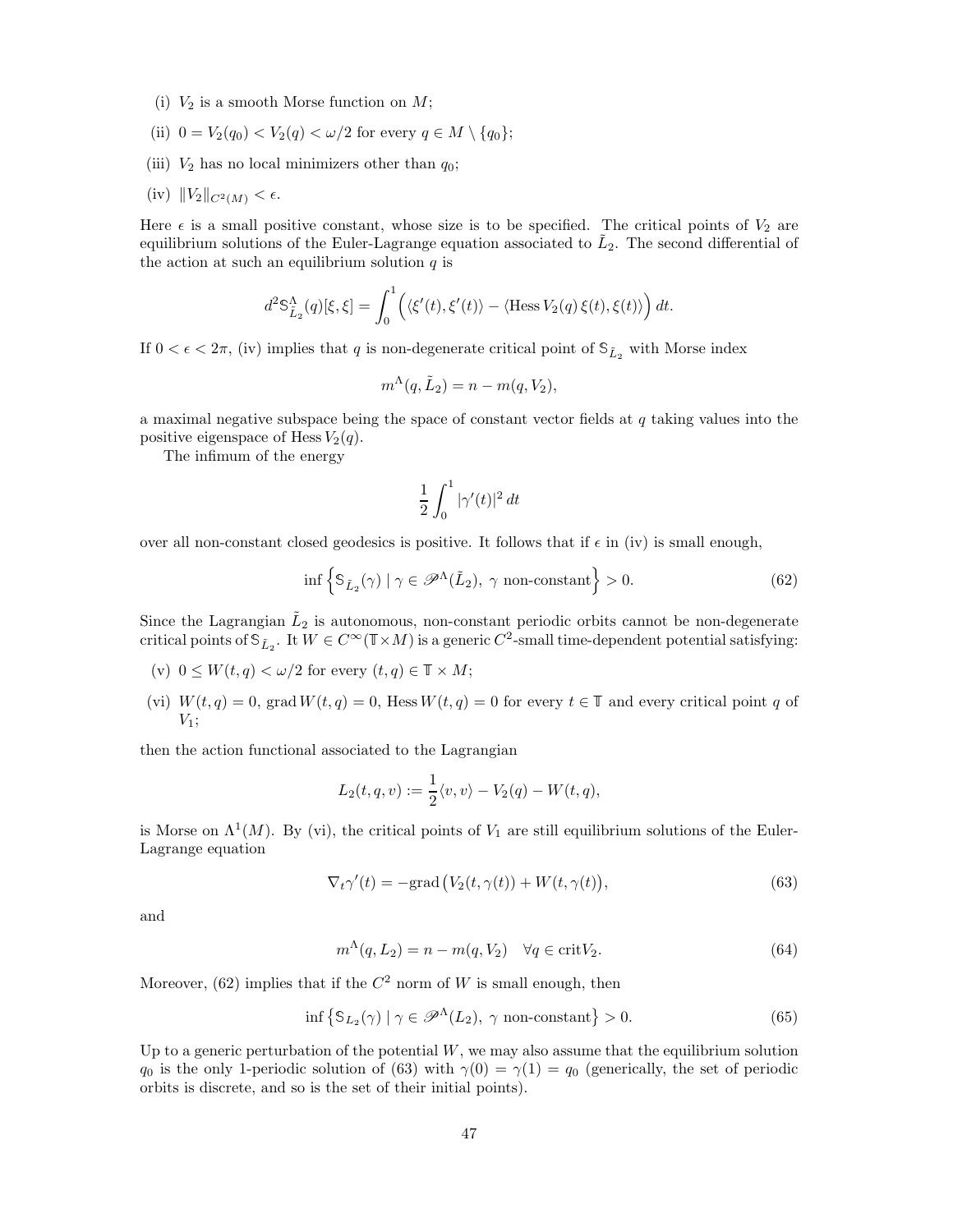Since the inclusion  $c : M \hookrightarrow \Lambda^1(M)$  induces an injective homomorphism between the singular homology groups, the image  $c_*([M])$  of the fundamental class of the oriented manifold M does not vanish in  $\Lambda^1(M)$ . By (ii) and (v), the action  $\mathcal{S}_{L_2}$  of every constant curve in M does not exceed 0. So we can regard  $c_*(M)$  as a non vanishing element of the homology of the sublevel  $\{S_{L_2} \leq 0\}$ . The singular homology of  $\{S_{L_2} \leq 0\}$  is isomorphic to the homology of the subcomplex of the Morse complex  $M_*(\mathbb{S}^{\Lambda}_{L_2}, g_2)$  generated by the critical points of  $\mathbb{S}^{\Lambda}_{L_2}$  whose action does not exceed 0. By (65), these critical points are the equilibrium solutions q, with  $q \in \text{crit}V_2$ . By (ii), (iii), and  $(64)$ , the only critical point of index n in this sublevel is  $q_0$ . It follows that the Morse homological counterpart of  $c_*([M])$  is  $\pm q_0$ . In particular,  $q_0 \in M_n(\mathbb{S}_{L_2})$  is a cycle. Since  $\mathbb{S}_{L_2}^{\Lambda}(q_0) = 0$ ,

$$
\mathbb{S}_{L_2}^{\Lambda}(\gamma) \le 0, \quad \forall \gamma \in W^u(q_0, -\text{grad}\,\mathbb{S}_{L_2}^{\Lambda}).\tag{66}
$$

We now regard the pair  $(q_0, q_0)$  as an element of  $\mathscr{P}^{\Theta}(L_1 \oplus L_2)$ . We claim that if  $\epsilon$  is small enough, (iv) implies that  $(q_0, q_0)$  is a non-degenerate minimizer for  $\mathcal{S}_{L_1 \oplus L_2}$  on the space of figure-8 loops  $\Theta^1(M)$ . The second differential of  $\mathbb{S}_{L_1\oplus L_2}^{\Theta}$  at  $(q_0, q_0)$  is the quadratic form

$$
d^{2}S_{L_{1}\oplus L_{2}}^{\Theta}(q_{0},q_{0})[(\xi_{1},\xi_{2})]^{2} = \int_{0}^{1} \left( \langle \xi_{1}',\xi_{1}' \rangle - \langle \text{Hess } V_{1}(t,q_{0}) \xi_{1},\xi_{1} \rangle + \langle \xi_{2}',\xi_{2}' \rangle - \langle \text{Hess } V_{2}(q_{0}) \xi_{2},\xi_{2} \rangle \right) dt,
$$

on the space of curves  $(\xi_1, \xi_2)$  in the Sobolev space  $W^{1,2}(]0, 1[, T_{q_0}M \times T_{q_0}M)$  satisfying the boundary conditions

$$
\xi_1(0) = \xi_1(1) = \xi_2(0) = \xi_2(1).
$$

By (59) we can find  $\alpha > 0$  such that that

$$
\text{Hess }V_1(t,q_0)\leq -\alpha I.
$$

By comparison, it is enough to show that the quadratic form

$$
Q_{\epsilon}(u_1, u_2) := \int_0^1 (u'_1(t)^2 + \alpha u_1(t)^2 + u'_2(t)^2 - \epsilon u_2(t)^2) dt
$$

is coercive on the space

$$
\{(u_1, u_2) \in W^{1,2}(]0, 1[, \mathbb{R}^2) \mid u_1(0) = u_1(1) = u_2(0) = u_2(1)\}
$$

When  $\epsilon = 0$ , the quadratic form  $Q_0$  is non-negative. An isotropic element  $(u_1, u_2)$  for  $Q_0$  would solve the boundary value problem

$$
-u_1''(t) + \alpha u_1(t) = 0, \t\t(67)
$$

$$
-u_2''(t) = 0, \t\t(68)
$$

.

$$
u_1(0) = u_1(1) = u_2(0) = u_2(1), \tag{69}
$$

$$
u_1'(1) - u_1'(0) = u_2'(0) - u_2'(1). \tag{70}
$$

By (68)  $u_2$  is constant, so by (69) and (70)  $u_1$  is a periodic solution of (67). Since  $\alpha$  is positive,  $u_1$ is zero and by (69) so is  $u_2$ . Since the bounded self-adjoint operator associated to  $Q_0$  is Fredholm, we deduce that  $Q_0$  is coercive. By continuity,  $Q_{\epsilon}$  remains coercive for  $\epsilon$  small. This proves our claim.

Let  $H_1$  and  $H_2$  be the Hamiltonians which are Fenchel dual to  $L_1$  and  $L_2$ . In order to simplify the notation, let us denote by  $(q_0, q_0)$  also the constant curve in  $T^*M^2$  identically equal to  $((q_0, 0), (q_0, 0))$ . Then  $(q_0, q_0)$  is a non-degenerate element of  $\mathscr{P}^{\Theta}(H_1 \oplus H_2)$ , and it has Maslov index

$$
\mu^{\Theta}(q_0, q_0) = 0.
$$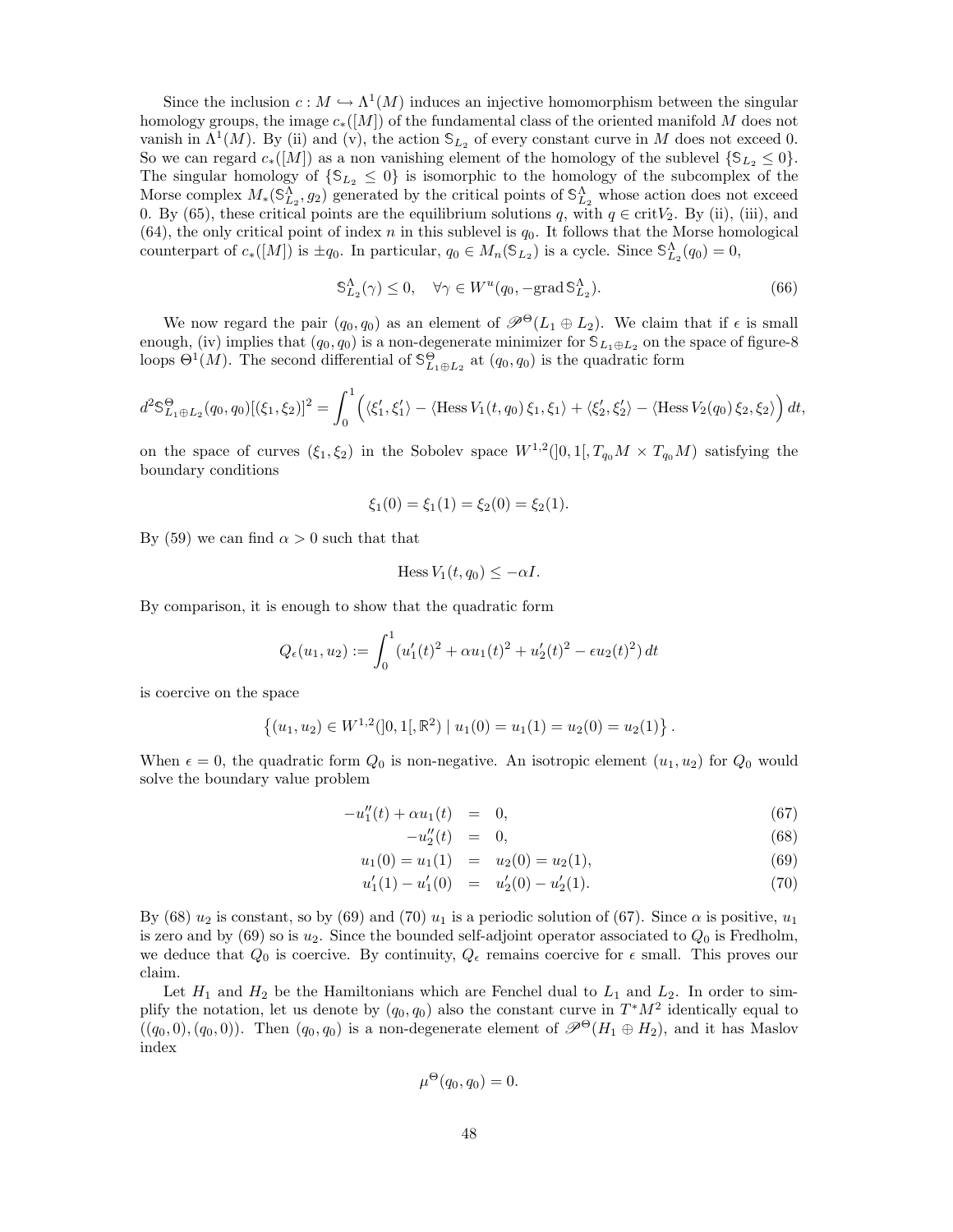Let x be an element in  $\mathscr{P}^{\Theta}(H_1 \oplus H_2)$ , and let  $\gamma$  be its projection onto  $M \times M$ . By the definition of the Euler-Lagrange problem for figure-8 loops (see equation (19)),  $\gamma_1$  is a solution of (60),  $\gamma_2$  is a solution of (63), and

$$
\gamma_1(0) = \gamma_1(1) = \gamma_2(0) = \gamma_2(1), \quad \gamma_2'(1) - \gamma_2'(0) = \gamma_1'(0) - \gamma_1'(1). \tag{71}
$$

If  $\gamma_1$  is the constant orbit  $q_0$ , then (71) implies that  $\gamma_2$  is a 1-periodic solution of (63) such that  $\gamma_2(0) = \gamma_2(1) = q_0$ , and we have assumed the only curve with these properties is  $\gamma_2 \equiv q_0$ . If  $\gamma_1$  is not the constant orbit  $q_0$ , (61) implies that

$$
\mathbb{S}_{L_1}(\gamma_1)\geq \omega.
$$

By (ii) and (v), the infimum of  $\mathcal{S}_{L_2}$  is larger than  $-\omega$ , so we deduce that

$$
\mathbb{A}_{H_1 \oplus H_2}(x) = \mathbb{A}_{H_1}(x_1) + \mathbb{A}_{H_2}(x_2) = \mathbb{S}_{L_1}(\gamma_1) + \mathbb{S}_{L_2}(\gamma_2) > 0, \quad \forall x \in \mathscr{P}^{\Theta}(H_1 \oplus H_2) \setminus \{ (q_0, q_0) \}. \tag{72}
$$

Now we choose  $\epsilon$  in the *n*-th degree component of the chain complex  $M(\mathbb{S}_{L_1}^{\Lambda}, g_1) \otimes M(\mathbb{S}_{L_2}^{\Lambda}, g_2)$ to be the cycle

$$
\epsilon = q_0 \otimes q_0 \in M_0(\mathbb{S}_{L_1}^{\Lambda}) \otimes M_n(\mathbb{S}_{L_2}^{\Lambda}).
$$

We choose the chain map

$$
\delta: F^{\Theta}(H_1 \oplus H_2, J) \to (\mathbb{Z}, 0)
$$

to be the augmentation, that is the homomorphism mapping every 0-degree generator  $x \in \mathcal{P}_0^{\Theta}(H_1 \oplus$  $H_2$ ) into 1. We must show that

$$
\delta(K_0^{\Lambda}(q_0 \otimes q_0)) = \delta(K_{\alpha_0}^{\Lambda}(q_0 \otimes q_0)) = 1.
$$
\n(73)

Let  $x \in \mathscr{P}^{\Theta}(H_1 \oplus H_2)$ , and let u be an element of either

$$
\mathscr{M}_0^K(q_0, q_0; x) \quad \text{or} \quad \mathscr{M}_{\alpha_0}^K(q_0, q_0; x).
$$

By the boundary condition (54), the curve  $u(0, \cdot)$  projects onto a closed curve in  $M \times M$  whose first component is the constant  $q_0$  and whose second component is in the unstable manifold of  $q_0$ with respect to the negative gradient flow of  $\mathbb{S}^{\Lambda}_{L_2}$ . By the fundamental inequality (49) between the Hamiltonian and the Lagrangian action and by  $(66)$  we have

$$
\mathbb{A}_{H_1 \oplus H_2}(x) \leq \mathbb{A}_{H_1 \oplus H_2}(u(0, \cdot)) \leq \mathbb{S}_{L_1 \oplus L_2}(\pi \circ u(0, \cdot)) = \mathbb{S}_{L_1}^{\Lambda}(q_0) + \mathbb{S}_{L_2}^{\Lambda}(\pi \circ u_2(0, \cdot)) \leq 0.
$$

By (72), x must be the constant curve  $(q_0, q_0)$ , and all the inequalities in the above estimate are equalities. It follows that u is constant,  $u(s, t) \equiv (q_0, q_0)$ .

Therefore, the spaces  $\mathscr{M}_0^K(q_0, q_0; x)$  and  $\mathscr{M}_{\alpha_0}^K(q_0, q_0; x)$  are non-empty if and only if  $x = (q_0, q_0)$ , and in the latter situation they consist of the unique constant solution  $u \equiv (q_0, q_0)$ . Automatic transversality holds for such solutions (see [AS06b, Proposition 3.7]), so such a picture survives to the generic perturbations which are necessary to achieve a Morse-Smale situation. Taking also orientations into account, it follows that

$$
K_0^{\Lambda}(q_0 \otimes q_0) = (q_0, q_0), \quad K_{\alpha}^{\Lambda}(q_0 \otimes q_0) = (q_0, q_0).
$$

In particular, (73) holds.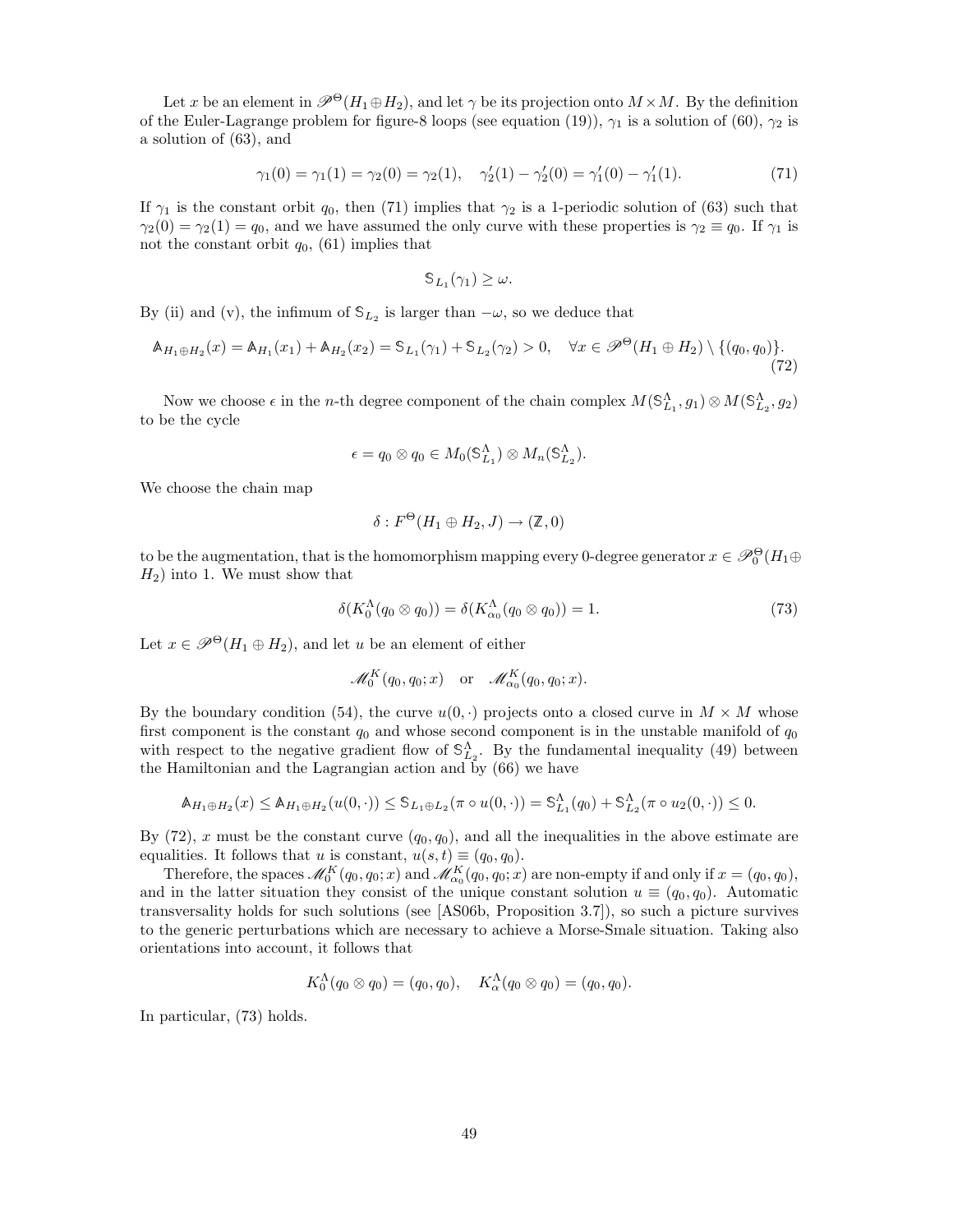# 4.5 The right-hand square is homotopy commutative

In this section we prove that the chain maps  $\Phi_{L_1\#L_2}^{\Lambda} \circ M_{\Gamma}$  and  $G \circ \Phi_{L_1\oplus L_2}^{\Theta}$  are both homotopic to a third chain map, named  $K^{\Theta}$ . This fact implies that the right-hand square in the diagram (53) commutes up to chain homotopy.

The chain map  $K^{\Theta}$  is defined by using the following spaces of solutions of the Floer equation on the half-cylinder for the Hamiltonian  $H_1 \# H_2$ : given  $\gamma \in \mathscr{P}^{\Theta}(L_1 \oplus L_2)$  and  $x \in \mathscr{P}^{\Lambda}(H_1 \# H_2)$ , set

$$
\mathscr{M}_{K}^{\Theta}(\gamma; x) := \left\{ u \in C^{\infty}([0, +\infty[\times \mathbb{T}, T^{*}M)] \middle| \overline{\partial}_{J, H_{1} \# H_{2}}(u) = 0, \right\}
$$

$$
\pi \circ u(0, \cdot) \in \Gamma(W^{u}(\gamma; -\text{grad}_{g^{\Theta}} \mathbb{S}^{\Theta}_{L_{1} \oplus L_{2}})), \lim_{s \to +\infty} u(s, \cdot) = x \text{ uniformly in } t \right\}.
$$

By Theorem 3.2 in [AS06b] (or by the arguments of section 5.10), the space  $\mathscr{M}^{\Theta}_K(\gamma; x)$  is a smooth manifold of dimension

$$
\dim \mathcal{M}_K^{\Theta}(\gamma; x) = m^{\Theta}(\gamma) - \mu^{\Lambda}(x),
$$

for a generic choice of  $g^{\Theta}$ ,  $H_1$ , and  $H_2$ . These manifolds carry coherent orientations.

Compactness follows from the energy estimate

$$
\int_{]0,+\infty[\times\mathbb{T}} |\partial_s u(s,t)|^2 dsdt \leq \mathbb{S}_{L_1\oplus L_2}(\gamma) - \mathbb{A}_{H_1\#H_2}(x),
$$

implied by (49). Counting the elements of the zero-dimensional spaces, we define a homomorphism

$$
K^{\Theta}: M_j(\mathbb{S}_{L_1 \oplus L_2}^{\Theta}, g^{\Theta}) \to F_j^{\Lambda}(H_1 \# H_2, J),
$$

which is shown to be a chain map.

It is easy to construct a chain homotopy  $P_K^{\Gamma}$  between  $\Phi_{L_1\#L_2}^{\Lambda} \circ M_{\Gamma}$  and  $K^{\Theta}$  by considering the space

$$
\label{eq:K} \begin{split} \mathscr{M}_K^\Gamma(\gamma;x):&=\Big\{(\alpha,u)\in]0,+\infty[\times C^\infty([0,+\infty[\times \mathbb T,T^*M)\,\Big|\,\overline\partial_{J,H_1\#H_2}(u)=0,\\ \phi_{-\alpha}^\Lambda(\pi\circ u(0,\cdot))\in\Gamma\big(W^u(\gamma;-\mathrm{grad\,}_{g^\Theta}\mathbb{S}^\Theta_{L_1\oplus L_2})\big),\;\lim_{s\to+\infty}u(s,\cdot)=x\;\text{uniformly in}\;t\Big\}. \end{split}
$$

where  $\phi_s^{\Lambda}$  denotes the flow of  $-\text{grad }S^{\Lambda}_{L_1\#L_2}$  on  $\Lambda^1(M)$ . As before, we find that generically  $\mathscr{M}_K^{\Gamma}(\gamma_1, \gamma_2; x)$  is a manifold of dimension

$$
\dim \mathcal{M}_K^{\Gamma}(\gamma; x) = m^{\Lambda}(\gamma) - \mu^{\Theta}(x) + 1.
$$

Compactness holds, so an algebraic count of the zero-dimensional spaces produces the homomorphism

$$
P_K^{\Gamma}: M_j(\mathbb{S}_{L_1\oplus L_2}^{\Theta}, g^{\Theta}) \to F_{j+1}^{\Lambda}(H_1 \# H_2, J).
$$

A standard gluing argument shows that  $P_K^{\Gamma}$  is the required homotopy.

Finally, the construction of the chain homotopy  $P_G^K$  between  $K^{\Theta}$  and  $G \circ \Phi_{L_1 \oplus L_2}^{\Theta}$  is based on the one-parameter family of Riemann surfaces  $\Sigma_G^K(\alpha)$ ,  $\alpha > 0$ , defined as the quotient of the disjoint union  $[0,+\infty[\times[-1,0]\sqcup[0,+\infty[\times[0,1]$  under the identifications

$$
(s, 0^-) \sim (s, 0^+)
$$
 and  $(s, -1) \sim (s, 1)$  for  $s \ge \alpha$ .

This object is a Riemann surface with boundary, the holomorphic structure at  $(\alpha, 0)$  being given by the map

$$
\{\zeta \in \mathbb{C} \mid \text{Re}\,\zeta \ge 0, \, |\zeta| < \epsilon\} \to \Sigma_G^K(\alpha), \quad \zeta \mapsto \alpha + \zeta^2,
$$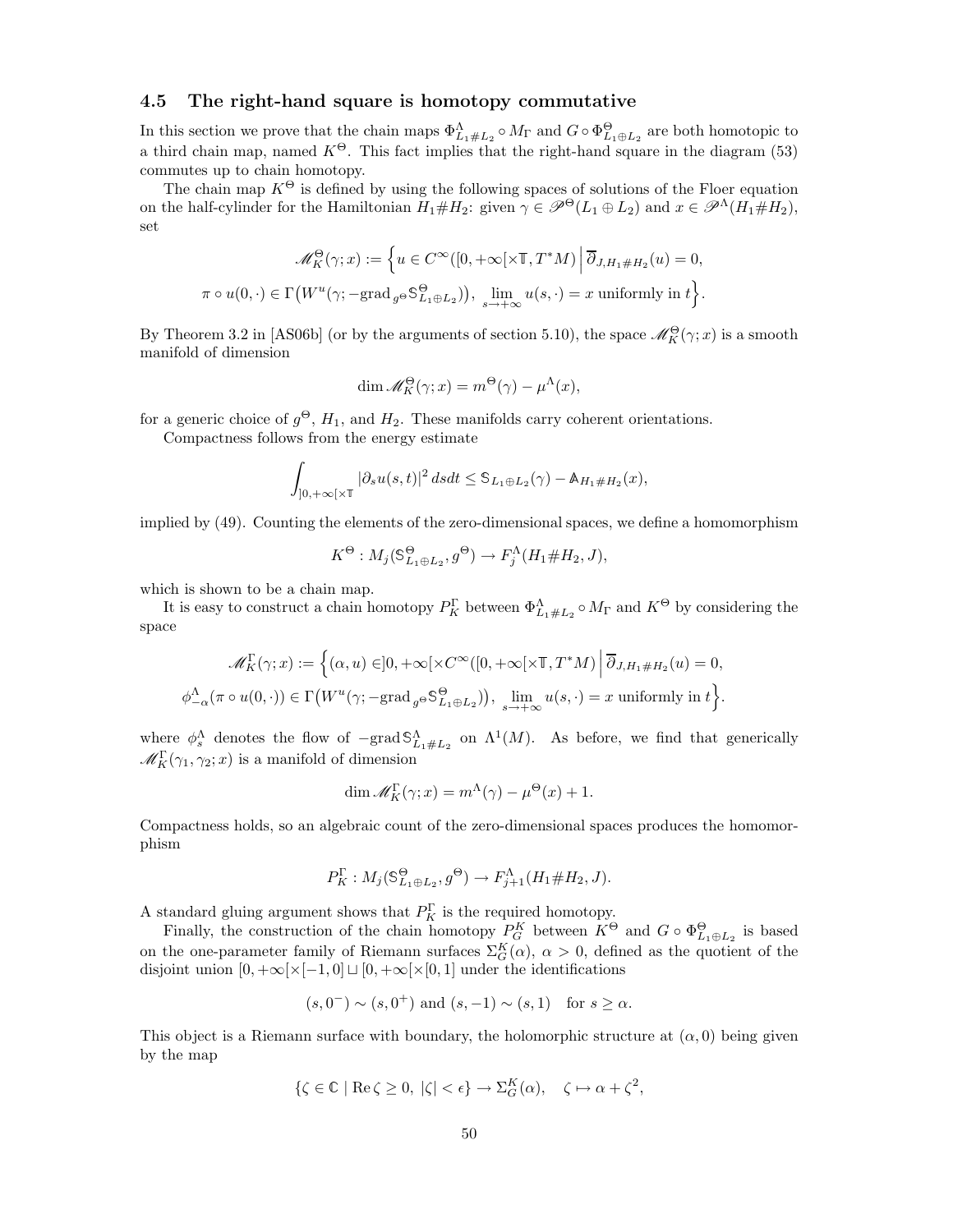and the holomorphic structure at  $(\alpha, -1) \sim (\alpha, 1)$  being given by the map

$$
\{\zeta\in\mathbb{C}\mid \mathrm{Re}\,\zeta\geq 0,\;|\zeta|<\epsilon\}\to\Sigma_G^K(\alpha),\quad \zeta\mapsto \left\{\begin{array}{ll} \alpha-i+\zeta^2 & \mathrm{if}\;\mathrm{Im}\,\zeta\geq 0,\\ \alpha+i+\zeta^2 & \mathrm{if}\;\mathrm{Im}\,\zeta\leq 0.\end{array}\right.
$$

Here  $\epsilon$  is a positive number smaller than 1 and  $\sqrt{\alpha}$ .

Given  $\gamma \in \mathscr{P}^{\Theta}(L_1 \oplus L_2)$  and  $x \in \mathscr{P}^{\Lambda}(H_1 \# H_2)$ , we consider the space  $\mathscr{M}_G^K(\gamma, x)$  of pairs  $(\alpha, u)$ where  $\alpha$  is a positive number and  $u \in C^{\infty}(\Sigma_{G}^{K}(\alpha), T^{*}M)$  solves the equation

$$
\overline{\partial}_{J,H_1\#H_2}(u)=0,
$$

satisfies the boundary conditions

$$
\begin{cases} \pi \circ u(s, -1) = \pi \circ u(s, 0^{-}) = \pi \circ u(s, 0^{+}) = \pi \circ u(s, 1), \\ u(s, 0^{-}) - u(s, -1) + u(s, 1) - u(s, 0^{+}) = 0, \\ (\pi \circ u(0, -1), \pi \circ u(0, \cdot)) \in W^{u}(\gamma, -\text{grad } \mathbb{S}^{\Theta}_{L_{1} \oplus L_{2}}), \end{cases}
$$

and the asymptotic condition

$$
\lim_{s \to +\infty} u(s, 2t - 1) = x(t),
$$

uniformly in  $t \in [0, 1]$ . The following result is proved in section 5.10.

**4.8.** Proposition. For a generic choice of  $J_1$ ,  $J_2$ , and  $g^{\Theta}$ ,  $\mathscr{M}_G^K(\gamma,x)$  - if non-empty - is a smooth manifold of dimension

$$
\dim \mathcal{M}_G^K(\gamma, x) = m^{\Theta}(\gamma; L_1 \oplus L_2) - \mu^{\Lambda}(x; H_1 \# H_2) + 1.
$$

The projection  $(\alpha, u) \mapsto \alpha$  is smooth on  $\mathcal{M}_G^K(\gamma, x)$ . These manifolds carry coherent orientations.

The elements  $(\alpha, u)$  of  $\mathcal{M}_G^K(\gamma, x)$  satisfy the energy estimate

$$
\int_{\mathbb{R} \times ]-1,1[ \setminus \{0\} \times [0,\alpha]} |\partial_s u(s,t)|^2 \, ds \, dt \leq \mathbb{S}_{L_1 \oplus L_2}(\gamma) - \mathbb{A}_{H_1 \# H_2}(x).
$$

This provides us with the compactness which is necessary to define the homomorphism

$$
P_G^K: M_j(\mathbb{S}_{L_1\oplus L_2}^{\Theta}, g^{\Theta}) \longrightarrow F_{j+1}^{\Lambda}(H_1 \# H_2, J),
$$

by the usual counting procedure applied to the spaces  $\mathscr{M}_G^K$ . A standard gluing argument shows that  $P_G^K$  is a chain homotopy between  $K^{\Theta}$  and  $G \circ \Phi_{L_1 \oplus L_2}^{\Theta}$ .

# 4.6 Comparison between  $C$ , EV,  $I_1$  and  $c$ , ev,  $i_1$

In section 2.5 we have shown that the two upper squares in the diagram

$$
H_j(M) \xrightarrow{c_*} H_j(\Lambda(M)) \xrightarrow{ev_*} H_j(M)
$$
  
\n
$$
\cong \downarrow \qquad \qquad \downarrow \cong \qquad \qquad \downarrow \cong
$$
  
\n
$$
H_jM(f, g_M) \xrightarrow{HMc} H_jM(\mathbb{S}_L^{\Lambda}, g^{\Lambda}) \xrightarrow{HMev} H_jM(f, g_M)
$$
  
\n
$$
H^c \xrightarrow{H \Phi_L^{\Lambda}}
$$
  
\n
$$
H_jF^{\Lambda}(H, J)
$$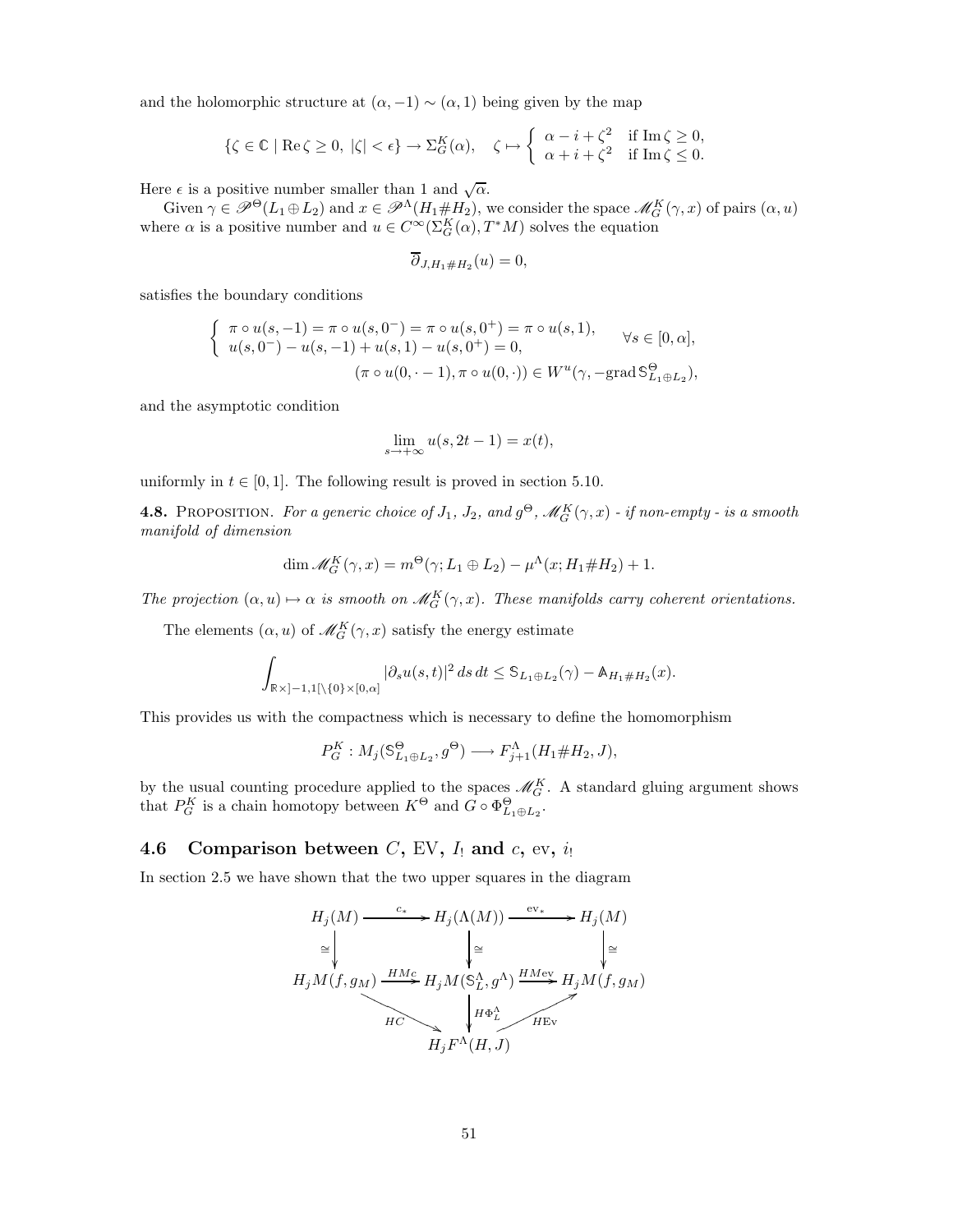commute. Our first aim in this section is to show that the lower two triangles commute. We actually work at the chain level, showing that the triangles



commute up to chain homotopies.

Indeed, a homotopy  $P^C$  between C and  $\Phi_L^{\Lambda} \circ M_c$  is defined by the following spaces: given  $x \in \text{crit}(f)$  and  $y \in \mathscr{P}^{\Lambda}(H)$ , set

$$
\mathcal{M}_P^C(x,y) := \Big\{ (\alpha,u) \in ]0,+\infty[\times C^\infty([0,+\infty[\times \mathbb{T},T^*M)] \Big| \overline{\partial}_{J,H}(u) = 0, \phi^\Lambda_{-\alpha}(\pi \circ u(0,\cdot)) \equiv q \in W^u(x) \Big\},\,
$$

where  $\phi^{\Lambda}$  is the flow of  $-\text{grad} \mathcal{S}_{L}^{\Lambda}$  on  $\Lambda^{1}(M)$ .

Similarly, the definition of the homotopy  $P^{\text{Ev}}$  between Ev  $\circ \Phi_L^{\Lambda}$  and Mev is obtained from the composition of 3 homotopies based on the following spaces: Given  $\gamma \in \mathcal{P}^{\Lambda}(L)$  and  $x \in \text{crit}(f)$ , set

$$
\mathcal{M}_{P_1}^{\text{Ev}}(\gamma, x) := \left\{ (\alpha, u) \middle| \alpha \in [1, +\infty[, \ u \in C^{\infty}([0, \alpha] \times \mathbb{T}, T^*M) \right\}
$$
  
solves  $\overline{\partial}_{J,H}(u) = 0, u(\alpha, t) \in \mathbb{O}_M \ \forall t \in \mathbb{T},$   
 $u(\alpha, 0) \in W^s(x),$   
 $\pi \circ u(0, \cdot) \in W^u(\gamma; -\text{grad } \mathbb{S}_L^{\Lambda}) \right\},$   

$$
\mathcal{M}_{P_2}^{\text{Ev}}(\gamma, x) := \left\{ (\alpha, u) \middle| \alpha \in [0, 1], \ u \in C^{\infty}([0, 1] \times \mathbb{T}, T^*M) \right\}
$$
  
solves  $\overline{\partial}_{J,H}(u) = 0, u(1, t) \in \mathbb{O}_M \ \forall t \in \mathbb{T},$   
 $u(\alpha, 0) \in W^s(x),$   
 $\pi \circ u(0, \cdot) \in W^u(\gamma; -\text{grad } \mathbb{S}_L^{\Lambda}) \right\},$  and  

$$
\mathcal{M}_{P_3}^{\text{Ev}}(\gamma, x) := \left\{ (\alpha, u) \middle| \alpha \in ]0, 1], \ u \in C^{\infty}([0, \alpha] \times \mathbb{T}, T^*M)
$$
  
solves  $\overline{\partial}_{J,H}(u) = 0, u(\alpha, t) \in \mathbb{O}_M \ \forall t \in \mathbb{T},$   
 $u(0, 0) \in W^s(x),$   
 $\pi \circ u(0, \cdot) \in W^u(\gamma; -\text{grad } \mathbb{S}_L^{\Lambda}) \right\}.$ 

Moreover, recalling the following space on which Mev is based,

$$
\mathscr{M}_{Mev}(\gamma, x) = W^u(\gamma; -\text{grad} \, \mathbb{S}_L^{\Lambda}) \cap \text{ev}^{-1}(W^s(x; -\text{grad} f)),
$$

we make the following observation.

**4.9.** PROPOSITION. Given the finite set  $\mathcal{M}_{\text{New}}(\gamma, x)$ , there exists  $\alpha_o > 0$  such that for each  $c \in$  $\mathscr{M}_{Mev}(\gamma, x)$  and  $\alpha \in (0, \alpha_o]$  the problem

$$
u \in [0, \alpha] \times \mathbb{T} \to T^*M, \quad \overline{\partial}_{J,H} u = 0,u(\alpha, t) \in \mathbb{D}_M \,\forall t \in \mathbb{T}, \quad \pi \circ u(0, \cdot) = c,
$$
 (74)

has a unique solution with the same coherent orientation as c.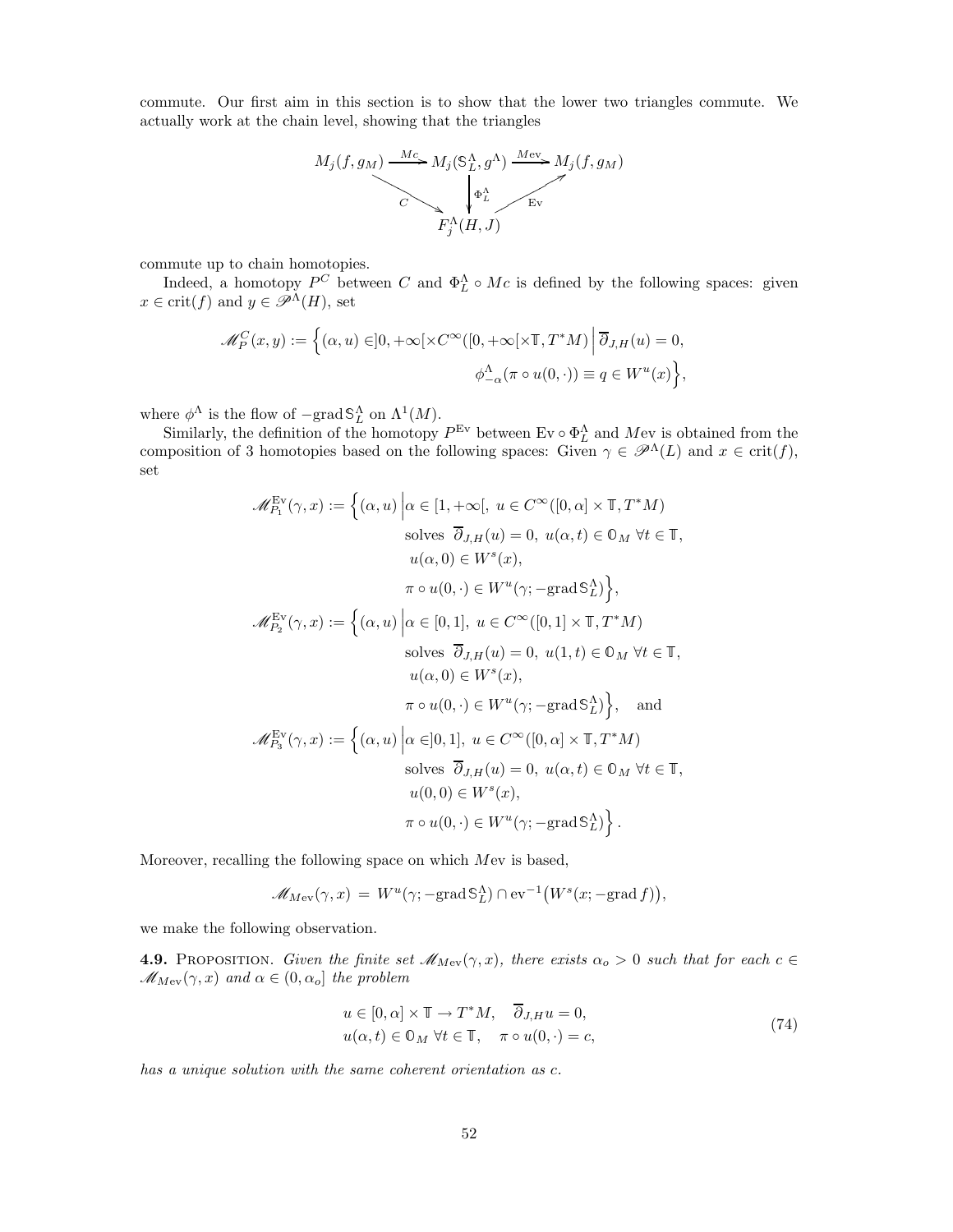Proof. We give a sketch of the proof, details are left to the reader.

First, given a sequence  $\alpha_n \to 0$  and associated solutions  $u_n : [0, \alpha_n] \times \mathbb{T} \to T^*M$  of (74), one can show that  $u_n \to (c, 0) \in \Lambda T^*M$  uniformly. Here, it is again essential to make a case distinction for the three cases of potential gradient blow-up,  $R_n = |\nabla u_n(z_n)| \to \infty$ , namely, modulo subsequence,  $\alpha_n \cdot R_n \to 0$  or  $\to \infty$  or  $\to k > 0$ .

The most interesting case is  $\alpha_n \cdot R_n \to k > 0$  which is dealt with by rescaling  $v_n = u_n(\alpha_n \cdot, \alpha_n \cdot)$ as in the proof of Lemma 6.6.

For the converse, we need a Newton type method which is hard to implement for the shrinking domains  $[0, \alpha] \times \mathbb{T}$  with  $\alpha \to 0$ . Instead, we consider the conformally rescaled equivalent problem. Let  $v(s,t) = u(\alpha s, \alpha t)$  and consider the corresponding problem for  $\alpha \to 0$ ,

$$
v: [0,1] \times \mathbb{T}_{\alpha^{-1}} \to T^*M, \quad \overline{\partial}_{J,H_\alpha} v = 0,
$$
  
\n
$$
\pi(v(0,t)) = c(\alpha t), \ v(1,t) \in \mathbb{O}_M \ \forall t \in \mathbb{T}_{\alpha^{-1}},
$$
\n
$$
(75)
$$

where  $H_{\alpha}(t, \cdot) = \alpha H(\alpha t, \cdot)$  and  $\mathbb{T}_{\alpha^{-1}} = \mathbb{R}/\alpha^{-1}\mathbb{Z}$ . The proof is now based on the Newton method which requires to show that:

- (a) for  $v_o(s,t) = 0 \in T^*_{c(\alpha t)}M$  we have  $\partial_{J,H}v_o \to 0$  as  $\alpha \to 0$ , which is obvious, and
- (b) the linearization  $D_{\alpha}$  of  $\overline{\partial}_{J,H_{\alpha}}$  at  $v_o$  is invertible for small  $\alpha > 0$  with uniform bound on  $||D_{\alpha}^{-1}||_{\mathsf{Op}}$  as  $\alpha \to 0$ .

We sketch now the proof of this uniform bound.

After suitable trivializations, the linearization  $D_{\alpha}$  of  $\overline{\partial}_{J,H_{\alpha}}$  at  $v_o$  with the above Lagrangian boundary conditions can be viewed as an operator  $D_{\alpha}$  on

$$
H^{1,p}_{i\mathbb{R}^n,\mathbb{R}^n}(\alpha) := \{ v \colon [0, 1 \times \mathbb{T}_{\alpha^{-1}} \to \mathbb{C}^n \, | \, v(0, \cdot) \in i\mathbb{R}^n, \, v(1, \cdot) \in \mathbb{R}^n \},
$$

with norm  $\|\cdot\|_{1,p;\alpha}$ . Assuming that  $D_{\alpha}^{-1}$  is not uniformly bounded as  $\alpha \to 0$  means that we would have  $\alpha_n \to 0$  and  $v_n \in H^{1,p}_{i\mathbb{R}^n,\mathbb{R}^n}(\alpha_n)$  with  $||v_n||_{1,p;\alpha_n} = 1$  such that  $||D_{\alpha_n}v_n||_{0,p;\alpha_n} \to 0$ . The limit operator to compare to is the standard  $\overline{\partial}$ -operator on maps

$$
v\colon [0,1]\times \mathbb{R}\to \mathbb{C}^n\textrm{, s.t. } v(0,t)\in i\mathbb{R}^n\textrm{, }v(1,t)\in \mathbb{R}^n\textrm{ }\forall t\in \mathbb{R}\,.
$$

This comparison operator is clearly an isomorphism (from which one easily shows that  $D_{\alpha_n}$  has to be invertible for  $\alpha_n$  small).

Let  $\beta \in C^{\infty}(\mathbb{R}, [0, 1])$  be a cut-off function such that

$$
\beta(t) = \begin{cases} 1, & t \le 0, \\ 0, & t \ge 1, \end{cases} \quad \beta' \le 0,
$$

and set  $\beta_n(t) = \beta(\alpha_n t - 1) \cdot \beta(-\alpha_n t)$ , hence

$$
\beta_n|[0, \alpha_n^{-1}] \equiv 1 \quad \text{and} \quad \text{supp}\,\beta_n \subset [-\alpha_n^{-1}, 2\alpha_n^{-1}].
$$

We have

 $||v_n||_{1,p;\alpha_n} \leq ||\beta_n v_n||_{1,p;\mathbb{R}} \leq c_1 ||v_n||_{1,p;\alpha_n}.$ 

Since the linearization  $D_{\alpha}$  is of the form

$$
D_{\alpha}v = \partial_s v + i\partial_t v + \alpha A(s,t)v
$$

with some matrix  $A(s,t)$ , we observe that

$$
\|\partial(\beta_n v_n) - D_{\alpha_n}(\beta_n v_n)\|_{0,p;\mathbb{R}} = \alpha_n \|A\beta_n v_n\|_{0,p;\mathbb{R}} \to 0.
$$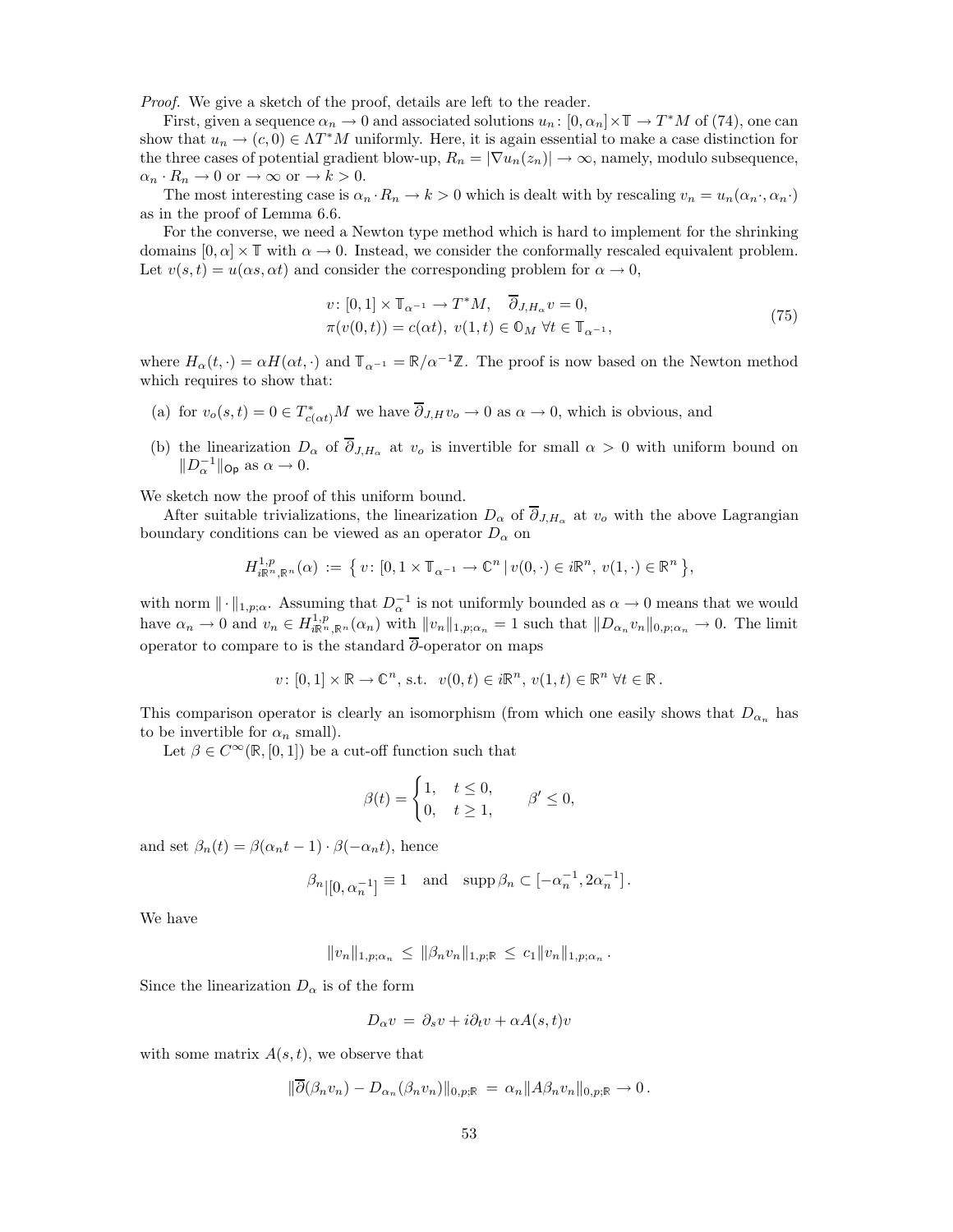Moreover,

$$
||D_{\alpha_n}(\beta_n v_n)||_{0,p;\mathbb{R}} \leq ||i\beta'_n v_n||_{0,p;\mathbb{R}} + ||\beta_n D_{\alpha_n} v_n||_{0,p;\mathbb{R}}
$$
  
\n
$$
\leq c_2 \alpha_n ||v_n||_{0,p;[-\alpha_n^{-1},0] \cup [\alpha_n^{-1},2\alpha_n^{-1}]} + 3||D_{\alpha_n} v_n||_{0,p;\alpha_n}
$$
  
\n
$$
\leq c_2 \alpha_n 2 ||v_n||_{1,p;\alpha_n} + 3||D_{\alpha_n} v_n||_{0,p;\alpha_n} \to 0.
$$

Hence, we find a subsequence such that  $\beta_{n_k} v_{n_k} \to v_o \in \ker \partial = \{0\}$  which means that  $||v_{n_k}||_{1,p;\alpha_{n_k}} \to$ 0 in contradiction to  $||v_n|| = 1$ .

Similarly, we see that the coherent orientation for the determinant of  $D_{\alpha_n}$  equals that of  $\partial$ which is canonically 1. This completes the proof of the proposition. □

From the cobordisms  $\mathscr{M}_{P_i}^{\mathrm{Ev}}(\gamma, x), i = 1, 2, 3$ , we now obtain the chain homotopy as claimed.

Finally, there remains to prove that the right-hand square in the diagram

$$
H_j(\Lambda(M)) \xrightarrow{\cong} H_j M(\mathbb{S}_L^{\Lambda}, g^{\Lambda}) \xrightarrow{H\Phi_L^{\Lambda}} H_j F(H, J)
$$
\n
$$
\downarrow H_{j-n}(\Omega(M, q_0)) \xrightarrow{\cong} H_{j-n} M(\mathbb{S}_L^{\Omega}, g^{\Omega}) \xrightarrow{H\Phi_L^{\Omega}} H_{j-n} F^{\Omega}(H, J)
$$

commutes, the commutativity of the left-hand square having been established in section 2.5. Again, we work at the chain level, proving that the diagram

$$
M_j(\mathbb{S}_L^{\Lambda}, g^{\Lambda}) \xrightarrow{\Phi_L^{\Lambda}} F_j(H, J)
$$
  
\n
$$
M_{i_1} \downarrow \qquad \qquad \downarrow I_1
$$
  
\n
$$
M_{j-n}(\mathbb{S}_L^{\Omega}, g^{\Omega}) \xrightarrow{\Phi_L^{\Omega}} F_{j-n}^{\Omega}(H, J)
$$

is homotopy commutative. Indeed, we can show that both  $I_! \circ \Phi_L^{\Lambda}$  and  $\Phi_L^{\Omega} \circ M_{i_!}$  are homotopic to the same chain map K<sup>!</sup>. The definition of K<sup>!</sup> makes use of the following spaces: given  $\gamma \in \mathscr{P}^{\Lambda}(L)$ and  $x \in \mathscr{P}^{\Omega}(H)$ , set

$$
\mathcal{M}_K^1(\gamma, x) := \left\{ u \in C^\infty([0, +\infty[\times[0, 1], T^*M)] \middle| \overline{\partial}_{J,H}(u) = 0, \pi \circ u(s, 0) = \pi \circ u(s, 1) = q_0 \; \forall s \ge 0, \; \pi \circ u(0, \cdot) \in W^u(\gamma; -\text{grad } \mathbb{S}_L^{\Lambda}), \lim_{s \to +\infty} u(s, \cdot) = x \text{ uniformly in } t \right\}.
$$

Again, details are left to the reader.

# 5 Linear theory

## 5.1 The Maslov index

Let  $\eta_0$  be the *Liouville one-form* on  $T^*\mathbb{R}^n = \mathbb{R}^n \times (\mathbb{R}^n)^*$ , that is the tautological one-form  $\eta_0 = p dq$ :

$$
\eta_0(q, p)[(u, v)] = p[u], \text{ for } q, u \in \mathbb{R}^n, p, v \in (\mathbb{R}^n)^*.
$$

Its differential  $\omega_0 = d\eta_0 = dp \wedge dq$ ,

$$
\omega_0[(q_1, p_1), (q_2, p_1)] = p_1[q_2] - p_2[q_1], \text{ for } q_1, q_2 \in \mathbb{R}^n, p_1, p_2 \in (\mathbb{R}^n)^*,
$$

is the *standard symplectic form* on  $T^*\mathbb{R}^n$ .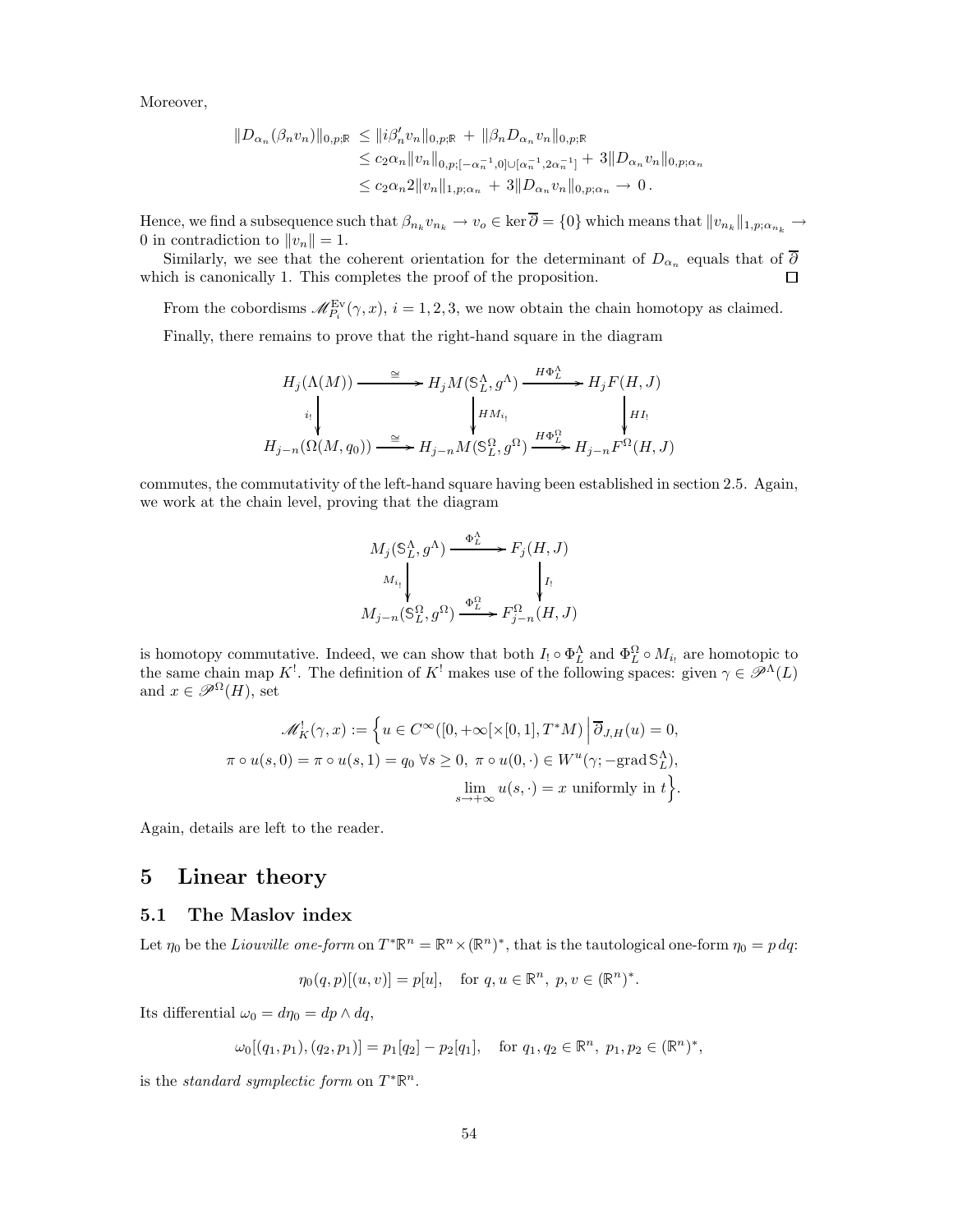The symplectic group, that is the group of linear automorphisms of  $T^*\mathbb{R}^n$  preserving  $\omega_0$ , is denoted by Sp(2n). Let  $\mathscr{L}(n)$  be the Grassmannian of Lagrangian subspaces of  $T^*\mathbb{R}^n$ , that is the set of *n*-dimensional linear subspaces of  $T^*\mathbb{R}^n$  on which  $\omega_0$  vanishes. The *relative Maslov index* assigns to every pair of Lagrangian paths  $\lambda_1, \lambda_2 : [a, b] \to \mathscr{L}(n)$  a half integer  $\mu(\lambda_1, \lambda_2)$ . We refer to [RS93] for the definition and for the properties of the relative Maslov index.

Another useful invariant is the Hörmander index of four Lagrangian subspaces (see [Hör71], [Dui76], or [RS93]):

**5.1.** DEFINITION. Let  $\lambda_0, \lambda_1, \nu_0, \nu_1$  be four Lagrangian subspaces of  $T^*\mathbb{R}^n$ . Their Hörmander index is the half integer

$$
h(\lambda_0, \lambda_1; \nu_0, \nu_1) := \mu(\nu, \lambda_1) - \mu(\nu, \lambda_0),
$$

where  $\nu : [0,1] \to \mathscr{L}(n)$  is a Lagrangian path such that  $\nu(0) = \nu_0$  and  $\nu(1) = \nu_1$ .

Indeed, the quantity defined above does not depend on the choice of the Lagrangian path  $\nu$ joining  $\nu_0$  and  $\nu_1$ .

If V is a linear subspace of  $\mathbb{R}^n$ ,  $N^*V \subset T^*\mathbb{R}^n$  denotes its *conormal space*, that is

$$
N^*V := \{(q, p) \in \mathbb{R}^n \times (\mathbb{R}^n)^* \mid q \in V, V \subset \ker p\} = V \times V^{\perp},
$$

where  $V^{\perp}$  denotes the set of covectors in  $(\mathbb{R}^n)^*$  which vanish on V. Conormal spaces are Lagrangian subspaces of  $T^*\mathbb{R}^n$ .

Let  $C: T^*\mathbb{R}^n \to T^*\mathbb{R}^n$  be the linear involution

$$
C(q,p):=(q,-p)\quad\forall (q,p)\in T^*\mathbb{R}^n.
$$

The involution  $C$  is anti-symplectic, meaning that

$$
\omega_0(C\xi, C\eta) = -\omega_0(\xi, \eta) \quad \forall \xi, \eta \in T^* \mathbb{R}^n.
$$

In particular, C maps Lagrangian subspaces into Lagrangian subspaces. Since the Maslov index is natural with respect to symplectic transformations and changes sign if we change the sign of the symplectic structure, we have the identity

$$
\mu(C\lambda, C\nu) = -\mu(\lambda, \nu),\tag{76}
$$

for every pair of Lagrangian paths  $\lambda, \nu : [a, b] \to \mathscr{L}(n)$ . Since conormal subspaces are *C*-invariant, we deduce that

$$
\mu(N^*V, N^*W) = 0,\t(77)
$$

for every pair of paths V, W into the Grassmannian of  $\mathbb{R}^n$ . Let  $V_0, V_1, W_0, W_1$  be four linear subspaces of  $\mathbb{R}^n$ , and let  $\nu : [0,1] \to \mathscr{L}(n)$  be a Lagrangian path such that  $\nu(0) = N^*W_0$  and  $\nu(1) = N^*W_1$ . By (76),

$$
h(N^*V_0, N^*V_1; N^*W_0, N^*W_1) = \mu(\nu, N^*V_1) - \mu(\nu, N^*V_0) = -\mu(C\nu, N^*V_1) + \mu(C\nu, N^*V_0).
$$

But also the Lagrangian path  $C\nu$  joins  $N^*W_0$  and  $N^*W_1$ , so the latter quantity equals

$$
-h(N^*V_0, N^*V_1; N^*W_0, N^*W_1).
$$

We deduce the following:

**5.2.** PROPOSITION. Let  $V_0, V_1, W_0, W_1$  be four linear subspaces of  $\mathbb{R}^n$ . Then

$$
h(N^*V_0, N^*V_1; N^*W_0, N^*W_1) = 0.
$$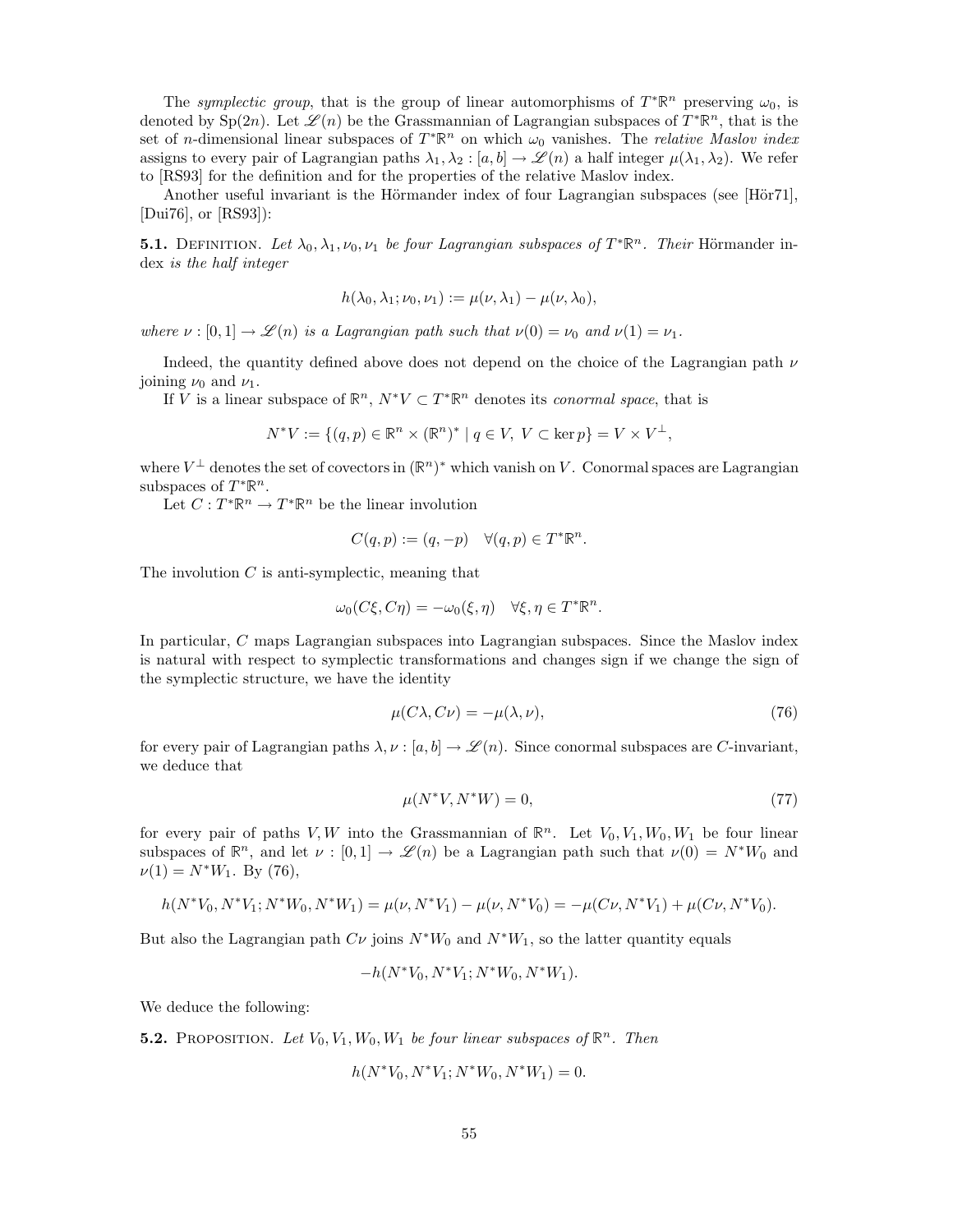We identify the product  $T^*\mathbb{R}^n \times T^*\mathbb{R}^n$  with  $T^*\mathbb{R}^{2n}$ , and we endow it with its standard symplectic structure. In other words, we consider the product symplectic form, not the twisted one used in [RS93]. Note that the conormal space of the diagonal  $\Delta_{\mathbb{R}^n}$  in  $\mathbb{R}^n \times \mathbb{R}^n$  is the graph of C,

$$
N^*\Delta_{\mathbb{R}^n} = \operatorname{graph} C \subset T^*\mathbb{R}^n \times T^*\mathbb{R}^n = T^*\mathbb{R}^{2n}.
$$

The linear endomorphism  $\Psi$  of  $T^*\mathbb{R}^n$  belongs to the symplectic group  $\text{Sp}(2n)$  if and only if the graph of the linear endomorphism  $\Psi C$  is a Lagrangian subspace of  $T^{\ast} \mathbb{R}^{2n}$ , if and only if the graph of  $C\Psi$  is a Lagrangian subspace of  $T^*\mathbb{R}^{2n}$ . If  $\lambda_1, \lambda_2$  are paths of Lagrangian subspaces of  $T^*\mathbb{R}^n$ and  $\Psi$  is a path in Sp(2n), Theorem 3.2 of [RS93] leads to the identities

$$
\mu(\Psi \lambda_1, \lambda_2) = \mu(\text{graph}(\Psi C), C\lambda_1 \times \lambda_2) = -\mu(\text{graph}(C\Psi), \lambda_1 \times C\lambda_2). \tag{78}
$$

The Conley-Zehnder index  $\mu_{CZ}(\Psi)$  of a symplectic path  $\Psi : [0,1] \to Sp(2n)$  is related to the relative Maslov index by the formula

$$
\mu_{CZ}(\Psi) = \mu(N^* \Delta_{\mathbb{R}^n}, \text{graph}\, C\Psi) = \mu(\text{graph}\,\Psi C, N^* \Delta_{\mathbb{R}^n}).\tag{79}
$$

We conclude this section by fixing some standard identifications, which allow to see  $T^*\mathbb{R}^n$  as a complex vector space. By using the Euclidean inner product on  $\mathbb{R}^n$ , we can identify  $T^*\mathbb{R}^n$  with  $\mathbb{R}^{2n}$ . We also identify the latter space to  $\mathbb{C}^n$ , by means of the isomorphism  $(q, p) \mapsto q + ip$ . In other words, we consider the complex structure

$$
J_0:=\left(\begin{array}{cc}0&-I\\I&0\end{array}\right)
$$

on  $\mathbb{R}^{2n}$ . With these identifications, the Euclidean inner product  $u \cdot v$ , respectively the symplectic product  $\omega_0(u, v)$ , of two vectors  $u, v \in T^*\mathbb{R}^n \cong \mathbb{R}^{2n} \cong \mathbb{C}^n$  is the real part, respectively the imaginary part, of their Hermitian product  $\langle \cdot, \cdot \rangle$ ,

$$
\langle u, v \rangle := \sum_{j=1}^n u_j \overline{v_j} = u \cdot v + i \omega_0(u, v).
$$

The involution C is the complex conjugacy. By identifying  $V^{\perp}$  with the Euclidean orthogonal complement, we have

$$
N^*V = V \oplus iV^{\perp} = \left\{ z \in \mathbb{C}^n \mid \text{Re } z \in V, \text{ Im } z \in V^{\perp} \right\}.
$$

If  $\lambda : [0, 1] \to \mathscr{L}(n)$  is the path

$$
\lambda(t) = e^{i\alpha t} \mathbb{R}, \quad \alpha \in \mathbb{R},
$$

the relative Maslov index of  $\lambda$  with respect to  $\mathbb R$  is the half integer

$$
\mu(\lambda, \mathbb{R}) = \begin{cases}\n-\frac{1}{2} - \lfloor \frac{\alpha}{\pi} \rfloor & \text{if } \alpha \in \mathbb{R} \setminus \pi \mathbb{Z}, \\
-\frac{\alpha}{\pi} & \text{if } \alpha \in \pi \mathbb{Z}.\n\end{cases}
$$
\n(80)

Notice that the sign is different from the one appearing in [RS93] (localization axiom in Theorem 2.3), due to the fact that we are using the opposite symplectic form on  $\mathbb{R}^{2n}$ . Our sign convention here also differs from the one used in [AS06b], because we are using the opposite complex structure on  $\mathbb{R}^{2n}.$ 

### 5.2 Elliptic estimates on the quadrant

We recall that a real linear subspace V of  $\mathbb{C}^n$  is said *totally real* if  $V \cap iV = (0)$ . Denote by  $\mathbb{H}$  the upper half-plane  $\{z \in \mathbb{C} \mid \text{Im } z > 0\}$ , and by  $\mathbb{H}^+$  the upper-right quadrant  $\{z \in \mathbb{C} \mid \text{Re } z > 0, \text{ Im } z > 0\}$ . We shall make use of the following Calderon-Zygmund estimates for the Cauchy-Riemann operator  $\overline{\partial} = \partial_s + i \partial_t$ :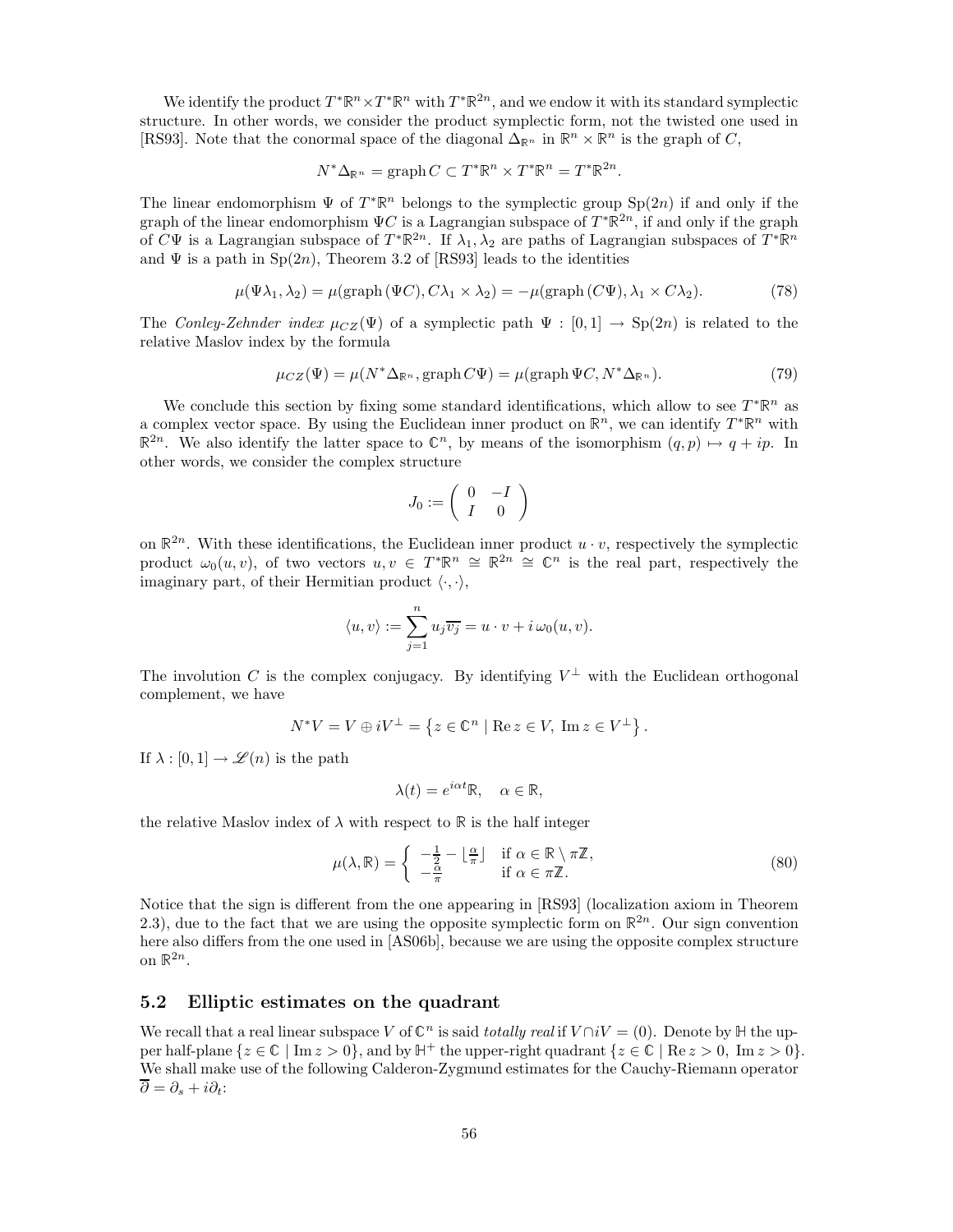**5.3.** THEOREM. Let V be an n-dimensional totally real subspace of  $\mathbb{C}^n$ . For every  $p \in ]1, +\infty[$ , there exists a constant  $c = c(p, n)$  such that

$$
||Du||_{L^p} \leq c||\overline{\partial}u||_{L^p}
$$

for every  $u \in C_c^{\infty}(\mathbb{C}, \mathbb{C}^n)$ , and for every  $u \in C_c^{\infty}(\mathrm{Cl}(\mathbb{H}), \mathbb{C}^n)$  such that  $u(s) \in V$  for every  $s \in \mathbb{R}$ .

We shall also need the following regularity result for weak solutions of  $\overline{\partial}$ . Denoting by  $\partial :=$  $\partial_s - i \partial_t$  the anti-Cauchy-Riemann operator, we have:

**5.4.** THEOREM. (Regularity of weak solutions of  $\overline{\partial}$ ) Let V be an n-dimensional totally real subspace of  $\mathbb{C}^n$ , and let  $1 < p < \infty$ ,  $k \in \mathbb{N}$ .

(i) Let  $u \in L^p_{loc}(\mathbb{C}, \mathbb{C}^n)$ ,  $f \in W^{k,p}_{loc}(\mathbb{C}, \mathbb{C}^n)$  be such that

$$
\operatorname{Re} \int_{\mathbb{C}} \langle u, \partial \varphi \rangle \, dsdt = -\operatorname{Re} \int_{\mathbb{C}} \langle f, \varphi \rangle \, dsdt,
$$

for every  $\varphi \in C_c^{\infty}(\mathbb{C}, \mathbb{C}^n)$ . Then  $u \in W^{k+1,p}_{\text{loc}}(\mathbb{C}, \mathbb{C}^n)$  and  $\overline{\partial}u = f$ .

(ii) Let  $u \in L^p(\mathbb{H}, \mathbb{C}^n)$ ,  $f \in W^{k,p}(\mathbb{H}, \mathbb{C}^n)$  be such that

$$
\operatorname{Re} \int_{\mathbb{H}} \langle u, \partial \varphi \rangle \, dsdt = -\operatorname{Re} \int_{\mathbb{H}} \langle f, \varphi \rangle \, dsdt,
$$

for every  $\varphi \in C_c^{\infty}(\mathbb{C}, \mathbb{C}^n)$  such that  $\varphi(\mathbb{R}) \subset V$ . Then  $u \in W^{k+1,p}(\mathbb{H}, \mathbb{C}^n)$ ,  $\overline{\partial}u = f$ , and the trace of u on R takes values into the  $\omega_0$ -orthogonal complement of V,

$$
V^{\perp_{\omega_0}} := \{ \xi \in \mathbb{C}^n \mid \omega_0(\xi, \eta) = 0 \,\forall \eta \in V \}.
$$

**5.5.** REMARK. If we replace the upper half-plane  $\mathbb{H}$  in (ii) by the right half-plane  $\{Re\ z > 0\}$  and the test mappings  $\varphi \in C_c^{\infty}(\mathbb{C}, \mathbb{C}^n)$  satisfy  $\varphi(i\mathbb{R}) \subset V$ , then the trace of u on iR takes value into  $V^{\perp}$ , the Euclidean orthogonal complement of V in  $\mathbb{R}^{2n}$ .

Two linear subspaces  $V, W$  of  $\mathbb{R}^n$  are said to be *partially orthogonal* if the linear subspaces  $V \cap (V \cap W)^{\perp}$  and  $W \cap (V \cap W)^{\perp}$  are orthogonal, that is if their projections into the quotient  $\mathbb{R}^n/V \cap W$  are orthogonal.

**5.6.** LEMMA. Let V and W be partially orthogonal linear subspaces of  $\mathbb{R}^n$ . For every  $p \in ]1, +\infty[$ , there exists a constant  $c = c(p, n)$  such that

$$
||Du||_{L^p} \le c||\overline{\partial}u||_{L^p} \tag{81}
$$

for every  $u \in C_c^{\infty}(\text{Cl}(\mathbb{H}^+), \mathbb{C}^n)$  such that

$$
u(s) \in N^*V \,\forall s \in [0, +\infty[, \quad u(it) \in N^*W \,\forall t \in [0, +\infty[.
$$
 (82)

*Proof.* Since V and W are partially orthogonal,  $\mathbb{R}^n$  has an orthogonal splitting  $\mathbb{R}^n = X_1 \oplus X_2 \oplus X_3$  $X_3 \oplus X_4$  such that

$$
V = X_1 \oplus X_2, \quad W = X_1 \oplus X_3.
$$

Therefore,

$$
N^*V = X_1 \oplus X_2 \oplus iX_3 \oplus iX_4, \quad N^*W = X_1 \oplus X_3 \oplus iX_2 \oplus iX_4.
$$

Let  $U \in U(n)$  be the identity on  $(X_1 \oplus X_2) \otimes \mathbb{C}$ , and the multiplication by i on  $(X_3 \oplus X_4) \otimes \mathbb{C}$ . Then

$$
UN^*V = \mathbb{R}^n, \quad UN^*W = X_1 \oplus X_4 \oplus iX_2 \oplus iX_3 = N^*(X_1 \oplus X_4).
$$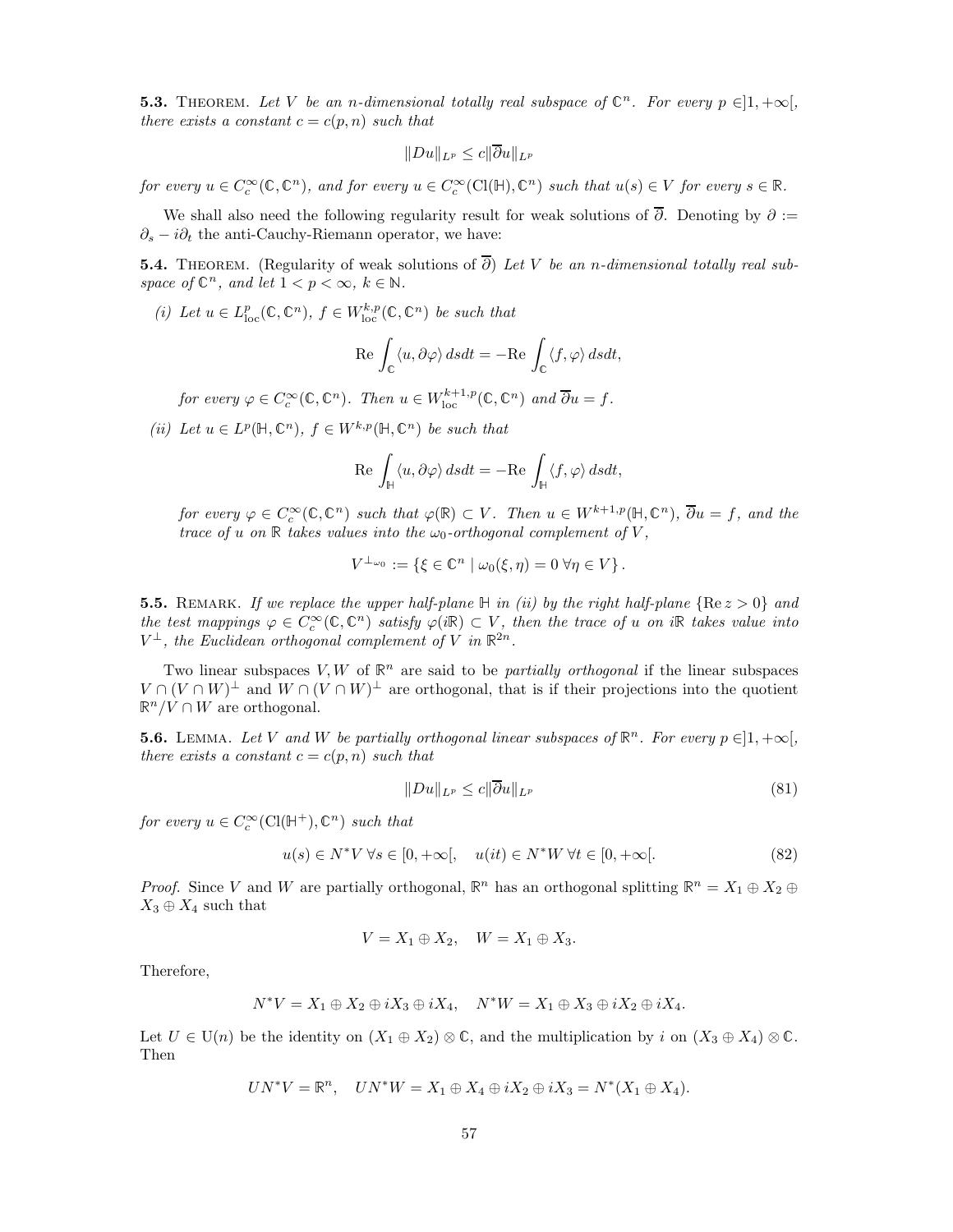Up to multiplying u by U, we can replace the boundary conditions  $(82)$  by

$$
u(s) \in \mathbb{R}^n \,\forall s \in [0, +\infty[, \quad u(it) \in Y \,\forall t \in [0, +\infty[, \tag{83}
$$

where Y is a totally real *n*-dimensional subspace of  $\mathbb{C}^n$  such that  $\overline{Y} = Y$ . Define a  $\mathbb{C}^n$ -valued map v on the right half-plane  ${Re z \ge 0}$  by Schwarz reflection,

$$
v(z):=\left\{\begin{array}{ll} \frac{u(z)}{u(\overline{z})} & \text{if}\ \mathrm{Im}\,z\geq0,\\ \frac{u(\overline{z})}{\mathrm{if}\ \mathrm{Im}\,z\leq0.} \end{array}\right.
$$

By (83) and by the fact that Y is self-conjugate, v belongs to  $W^{1,p}(\{\text{Re }z>0\},\mathbb{C}^n)$ , and satisfies

$$
v(it) \in Y \quad \forall t \in \mathbb{R}.
$$

Moreover,

$$
\|\nabla v\|_{L^p(\{\text{Re}\,z>0\})}^p = 2\|\nabla v\|_{L^p(\{\text{Re}\,z>0,\,\text{Im}\,z>0\})}^p,
$$

and since  $\overline{\partial}v(z) = \overline{\overline{\partial}u(\overline{z})}$  for Im  $z \leq 0$ ,

$$
\|\overline{\partial}v\|_{L^p(\{\text{Re}\,z>0\})}^p=2\|\overline{\partial}v\|_{L^p(\{\text{Re}\,z>0,\,\text{Im}\,z>0\})}^p.
$$

Then (81) follows from the Calderon-Zygmund estimate on the half plane with totally real boundary conditions (Theorem 5.3).  $\Box$ 

Similarly, Theorem 5.4 has the following consequence about regularity of weak solutions of  $\overline{\partial}$ on the upper right quadrant  $\mathbb{H}^+$ :

**5.7.** LEMMA. Let V and W be partially orthogonal linear subspaces of  $\mathbb{R}^n$ . Let  $u \in L^p(\mathbb{H}^+, \mathbb{C}^n)$ ,  $f \in L^p(\mathbb{H}^+, \mathbb{C}^n)$ ,  $1 < p < \infty$ , be such that

$$
\text{Re}\,\int_{\mathbb{H}^+} \langle u, \partial\varphi\rangle\,dsdt=-\text{Re}\,\int_{\mathbb{H}^+} \langle f, \varphi\rangle\,dsdt,
$$

for every  $\varphi \in C_c^{\infty}(\mathbb{C}, \mathbb{C}^n)$  such that  $\varphi(\mathbb{R}) \subset N^*V$ ,  $\varphi(i\mathbb{R}) \subset N^*W$ . Then  $u \in W^{1,p}(\mathbb{H}^+, \mathbb{C}^n)$ ,  $\overline{\partial}u = f$ , the trace of u on R takes values into N<sup>\*</sup>V, and the trace of u on iR takes values into  $(N^*W)^{\perp} = N^*(W^{\perp}) = iN^*W.$ 

Proof. By means of a linear unitary transformation, as in the proof of Lemma 5.6, we may assume that  $V = N^*V = \mathbb{R}^n$ . A Schwarz reflection then allows to extend u to a map v on the right half-plane  ${Re z > 0}$  which is in  $L^p$  and is a weak solution of  $\overline{\partial}v = g \in L^p$ , with boundary condition in  $iN^*W$  on  $i\mathbb{R}$ . The thesis follows from Theorem 5.4.  $\Box$ 

We are now interested in studying the operator  $\overline{\partial}$  on the half-plane H, with boundary conditions

$$
u(s) \in N^*V, \quad u(-s) \in N^*W \quad \forall s > 0,
$$

where V and W are partially orthogonal linear subspaces of  $\mathbb{R}^n$ . Taking Lemmas 5.6 and 5.7 into account, the natural idea is to obtain the required estimates by applying a conformal change of variable mapping the half-plane  $H$  onto the the upper right quadrant  $H^+$ . More precisely, let  $\mathscr R$ and  $\mathscr T$  be the transformations

$$
\mathcal{R}: \text{Map}(\mathbb{H}, \mathbb{C}^n) \to \text{Map}(\mathbb{H}^+, \mathbb{C}^n), \quad (\mathcal{R}u)(\zeta) = u(\zeta^2), \tag{84}
$$

$$
\mathcal{T}: \text{Map}(\mathbb{H}, \mathbb{C}^n) \to \text{Map}(\mathbb{H}^+, \mathbb{C}^n), \quad (\mathcal{T}u)(\zeta) = 2\overline{\zeta}u(\zeta^2), \tag{85}
$$

where Map denotes some space of maps. Then the diagram

$$
Map(\mathbb{H}, \mathbb{C}^n) \xrightarrow{\overline{\partial}} Map(\mathbb{H}, \mathbb{C}^n)
$$
\n
$$
\downarrow \mathscr{R} \qquad \qquad \mathscr{T} \downarrow
$$
\n
$$
Map(\mathbb{H}^+, \mathbb{C}^n) \xrightarrow{\overline{\partial}} Map(\mathbb{H}^+, \mathbb{C}^n)
$$
\n(86)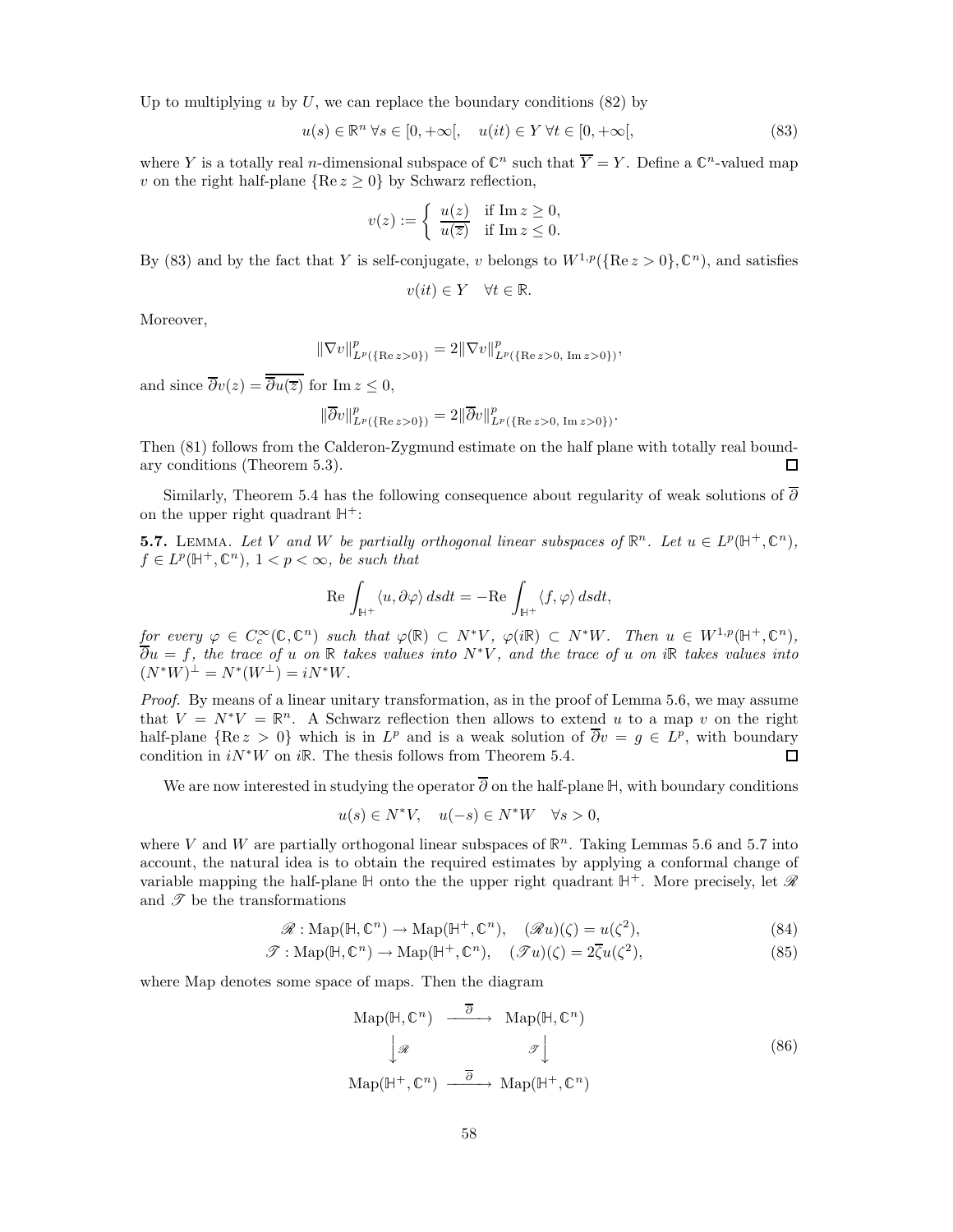commutes. By the elliptic estimates of Lemma 5.6, suitable domain and codomain for the operator on the lower horizontal arrow are the standard  $W^{1,p}$  and  $L^p$  spaces, for  $1 < p < \infty$ . Moreover, if  $u \in \text{Map}(\mathbb{H}, \mathbb{C}^n)$  then

$$
\|\mathscr{R}u\|_{L^{p}(\mathbb{H}^{+})}^{p} = \frac{1}{4} \int_{\mathbb{H}} \frac{1}{|z|} |u(z)|^{p} ds dt, \tag{87}
$$

$$
||D(\mathscr{R}u)||_{L^{p}(\mathbb{H}^{+})}^{p} = 2^{p-2} \int_{\mathbb{H}} |Du(z)|^{p} |z|^{p/2-1} ds dt,
$$
\n(88)

$$
\|\mathcal{F}u\|_{L^p(\mathbb{H}^+)}^p = 2^{p-2} \int_{\mathbb{H}} |u(z)|^p |z|^{p/2-1} ds dt.
$$
\n(89)

Note also that by the generalized Poincaré inequality, the  $W^{1,p}$  norm on  $\mathbb{H}^+\cap\mathbb{D}_r$ , where  $\mathbb{D}_r$  denotes the open disk of radius  $r$ , is equivalent to the norm

$$
||v||_{\tilde{W}^{1,p}(\mathbb{H}^+\cap\mathbb{D}_r)}^p := ||Dv||_{L^p(\mathbb{H}^+\cap\mathbb{D}_r)}^p + \int_{\mathbb{H}^+\cap\mathbb{D}_r} |v(\zeta)|^p |\zeta|^p \, d\sigma d\tau, \tag{90}
$$

and the  $\tilde{W}^{1,p}$  norm of  $\mathscr{R}u$  is

$$
\|\mathscr{R}u\|_{\tilde{W}^{1,p}(\mathbb{H}^+\cap\mathbb{D}_r)}^p = \frac{1}{4} \int_{\mathbb{H}\cap\mathbb{D}_{r^2}} |u(z)|^p |z|^{p/2-1} ds dt + 2^{p-2} \int_{\mathbb{H}\cap\mathbb{D}_{r^2}} |Du(z)|^p |z|^{p/2-1} ds dt. \tag{91}
$$

So when dealing with bounded domains, both the transformations  $\mathscr R$  and  $\mathscr T$  involve the appearance of the weight  $|z|^{p/2-1}$  in the  $L^p$  norms. Note also that when  $p=2$ , this weight is just 1, reflecting the fact that the  $L^2$  norm of the differential is a conformal invariant.

By the commutativity of diagram (86) and by the identities (88), (89), Lemma 5.6 applied to  $\mathscr{R}u$  implies the following:

**5.8.** LEMMA. Let V and W be partially orthogonal linear subspaces of  $\mathbb{R}^n$ . For every  $p \in ]1, +\infty[$ , there exists a constant  $c = c(p, n)$  such that

$$
\int_{\mathbb{H}}|\nabla u(z)|^p|z|^{p/2-1}\,ds\,dt\leq c^p\int_{\mathbb{H}}|\overline{\partial} u(z)|^p|z|^{p/2-1}\,ds\,dt
$$

for every compactly supported map  $u : Cl(\mathbb{H}) \to \mathbb{C}^n$  such that  $\zeta \mapsto u(\zeta^2)$  is smooth on  $Cl(\mathbb{H}^+)$ , and

$$
u(s) \in N^*V \ \forall s \in ]-\infty,0], \quad u(s) \in N^*W \ \forall s \in [0,+\infty[.
$$

# 5.3 Strips with jumping conormal boundary conditions

Let us consider the following data: two integers  $k, k' \geq 0, k+1$  linear subspaces  $V_0, \ldots, V_k$  of  $\mathbb{R}^n$  such that  $V_{j-1}$  and  $V_j$  are partially orthogonal, for every  $j = 1, ..., k, k' + 1$  linear subspaces  $V'_0, \ldots, V'_k$  of  $\mathbb{R}^n$  such that  $V'_{j-1}$  and  $V'_j$  are partially orthogonal, for every  $j = 1, \ldots, k'$ , and real numbers

$$
-\infty = s_0 < s_1 < \dots < s_k < s_{k+1} = +\infty, \quad -\infty = s'_0 < s'_1 < \dots < s'_{k'} < -s'_{k'+1} = +\infty.
$$

Denote by  $\mathscr V$  the  $(k+1)$ -uple  $(V_0,\ldots,V_k)$ , by  $\mathscr V'$  the  $(k'+1)$ -uple  $(V'_0,\ldots,V'_k)$ , and set

$$
\mathscr{S} := \{s_1,\ldots,s_k,s'_1+i,\ldots,s'_{k'}+i\}.
$$

Let  $\Sigma$  be the closed strip

$$
\Sigma := \{ z \in \mathbb{C} \mid 0 \le \mathrm{Im}\, z \le 1 \}.
$$

The space  $C^{\infty}_{\mathscr{S}}(\Sigma, \mathbb{C}^n)$  is the space of maps  $u : \Sigma \to \mathbb{C}^n$  which are smooth on  $\Sigma \setminus \mathscr{S}$ , and such that the maps  $\zeta \mapsto u(s_j + \zeta^2)$  and  $\zeta \mapsto u(s'_j + i - \zeta^2)$  are smooth in a neighborhood of 0 in the closed upper-right quadrant

$$
\mathrm{Cl}(\mathbb{H}^+) = \{ \zeta \in \mathbb{C} \mid \mathrm{Re}\,\zeta \geq 0, \ \mathrm{Im}\,\zeta \geq 0 \} \,.
$$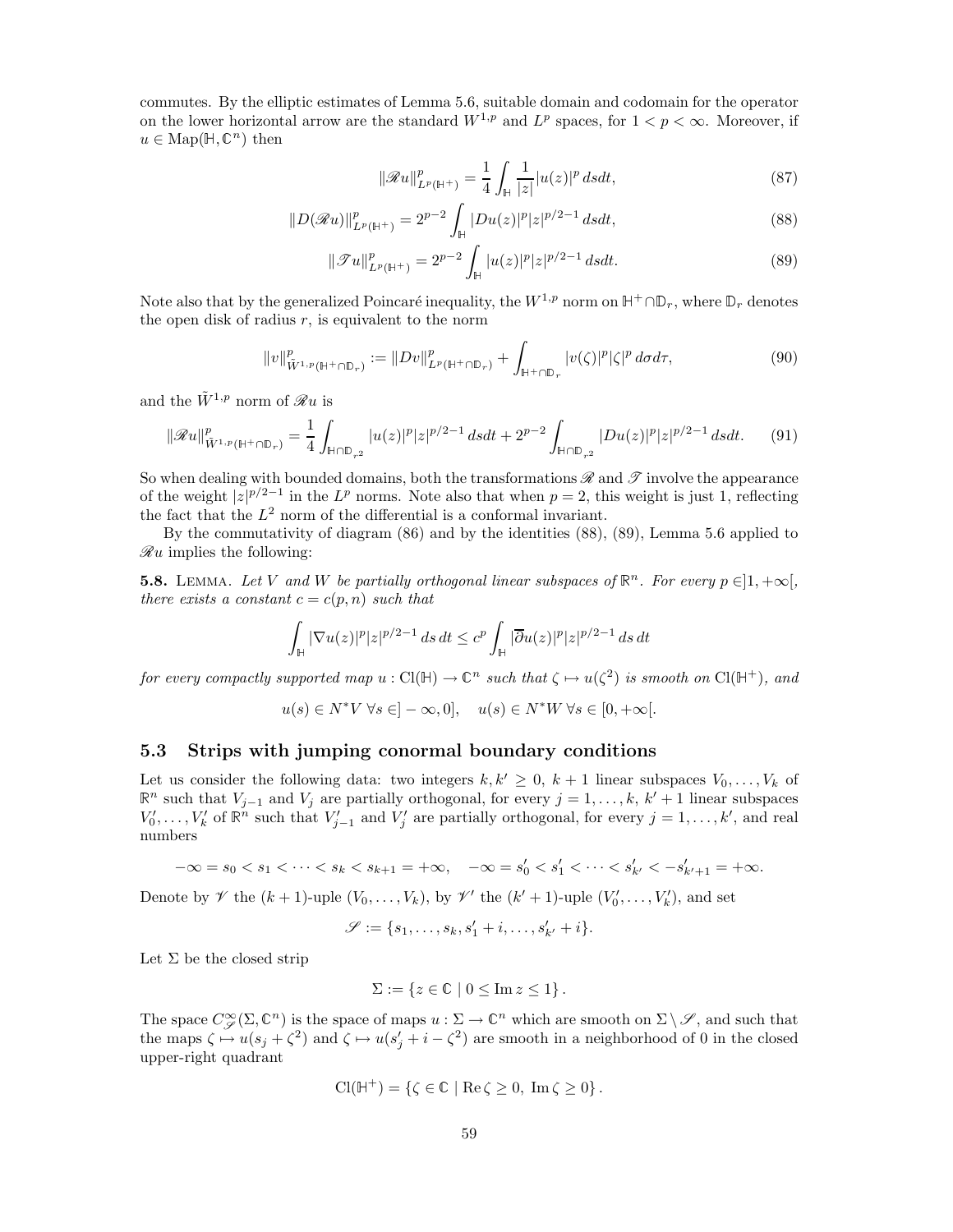The symbol  $C^{\infty}_{\mathscr{S},c}$  indicates bounded support.

Given  $p \in [1, +\infty]$ , we define the  $X^p$  norm of a map  $u \in L^1_{loc}(\Sigma, \mathbb{C}^n)$  by

$$
||u||_{X^{p}(\Sigma)}^{p} := ||u||_{L^{p}(\Sigma \setminus B_{r}(\mathscr{S}))}^{p} + \sum_{w \in \mathscr{S}} \int_{\Sigma \cap B_{r}(w)} |u(z)|^{p} |z-w|^{p/2-1} ds dt,
$$

where  $r < 1$  is less than half of the minimal distance between pairs of distinct points in  $\mathscr{S}$ . This is just a weighted  $L^p$  norm, where the weight  $|z-w|^{p/2-1}$  comes from the identities (88), (89), and (91) of the last section. Note that when  $p > 2$  the  $X^p$  norm is weaker than the  $L^p$  norm, when  $p < 2$  the  $X^p$  norm is stronger than the  $L^p$  norm, and when  $p = 2$  the two norms are equivalent.

The space  $X_{\mathscr{S}}^p(\Sigma,\mathbb{C}^n)$  is the space of locally integrable  $\mathbb{C}^n$ -valued maps on  $\Sigma$  whose  $X^p$  norm is finite. The  $X^{\tilde{p}}$  norm makes it a Banach space. We view it as a *real* Banach space.

The space  $X^{1,p}_{\mathscr{S}}(\Sigma,\mathbb{C}^n)$  is defined as the completion of the space  $C^{\infty}_{\mathscr{S},c}(\Sigma,\mathbb{C}^n)$  with respect to the norm

$$
||u||_{X^{1,p}(\Sigma)}^p := ||u||_{X^p(\Sigma)}^p + ||Du||_{X^p(\Sigma)}^p.
$$

It is a Banach space with the above norm. Equivalently, it is the space of maps in  $X^p(\Sigma, \mathbb{C}^n)$ whose distributional derivative is also in  $X^p$ . The space  $X^{1,p}_{\mathscr{S},\mathscr{V},\mathscr{V}'}(\Sigma,\mathbb{C}^n)$  is defined as the closure in  $X^{1,p}_{\mathscr{S}}(\Sigma,\mathbb{C}^n)$  of the space of all  $u \in C^{\infty}_{\mathscr{S},c}(\Sigma,\mathbb{C}^n)$  such that

$$
u(s) \in N^* V_j \qquad \forall s \in [s_j, s_{j+1}], \quad j = 0, ..., k,u(s+i) \in N^* V'_j \quad \forall s \in [s'_j, s'_{j+1}], \quad j = 0, ..., k'.
$$
 (92)

Equivalently, it can be defined in terms of the trace of u on the boundary of  $\Sigma$ .

Let  $A: \mathbb{R} \times [0,1] \to L(\mathbb{R}^{2n}, \mathbb{R}^{2n})$  be continuous and bounded. For every  $\in [1,+\infty[$ , the linear operator

$$
\overline{\partial}_A: X^{1,p}_{\mathscr{S}}(\Sigma,\mathbb{C}^n) \to X^p_{\mathscr{S}}(\Sigma,\mathbb{C}^n), \quad \overline{\partial}_A u := \overline{\partial} u + Au,
$$

is bounded. Indeed,  $\overline{\partial}$  is a bounded operator because of the inequality  $|\overline{\partial}u| \leq |Du|$ , while the multiplication operator by  $A$  is bounded because

$$
||Au||_{X^p(\Sigma)} \leq ||A||_{\infty} ||u||_{X^p(\Sigma)}.
$$

We wish to prove that if  $p > 1$  and  $A(z)$  satisfies suitable asymptotics for  $\text{Re } z \to \pm \infty$  the operator  $\overline{\partial}_A$  restricted to the space  $X^{1,p}_{\mathscr{S},\mathscr{V},\mathscr{V}'}(\Sigma,\mathbb{C}^n)$  of maps satisfying the boundary conditions (92) is Fredholm.

Assume that  $A \in C^0(\overline{\mathbb{R}} \times [0,1], L(\mathbb{R}^{2n}, \mathbb{R}^{2n}))$  is such that  $A(\pm \infty, t) \in \text{Sym}(2n, \mathbb{R})$  for every  $t \in [0,1]$ . Define  $\Phi^+$ ,  $\Phi^-$ :  $[0,1] \to \text{Sp}(2n)$  to be the solutions of the linear Hamiltonian systems

$$
\frac{d}{dt}\Phi^{\pm}(t) = iA(\pm\infty, t)\Phi^{\pm}(t), \quad \Phi^{\pm}(0) = I.
$$
\n(93)

Then we have the following:

**5.9.** THEOREM. Assume that  $\Phi^-(1)N^*V_0 \cap N^*V'_0 = (0)$  and  $\Phi^+(1)N^*V_k \cap N^*V'_{k'} = (0)$ . Then the bounded <sup>R</sup>-linear operator

$$
\overline{\partial}_A: X^{1,p}_{\mathscr{S},\mathscr{V},\mathscr{V}'}(\Sigma,\mathbb{C}^n)\to X^p_{\mathscr{S}}(\Sigma,\mathbb{C}^n),\quad \overline{\partial}_A u=\overline{\partial} u+A u,
$$

is Fredholm of index

$$
\operatorname{ind} \overline{\partial}_A = \mu(\Phi^- N^* V_0, N^* V'_0) - \mu(\Phi^+ N^* V_k, N^* V'_{k'})
$$
  

$$
-\frac{1}{2} \sum_{j=1}^k (\dim V_{j-1} + \dim V_j - 2 \dim V_{j-1} \cap V_j) - \frac{1}{2} \sum_{j=1}^{k'} (\dim V'_{j-1} + \dim V'_j - 2 \dim V'_{j-1} \cap V'_j).
$$
\n(94)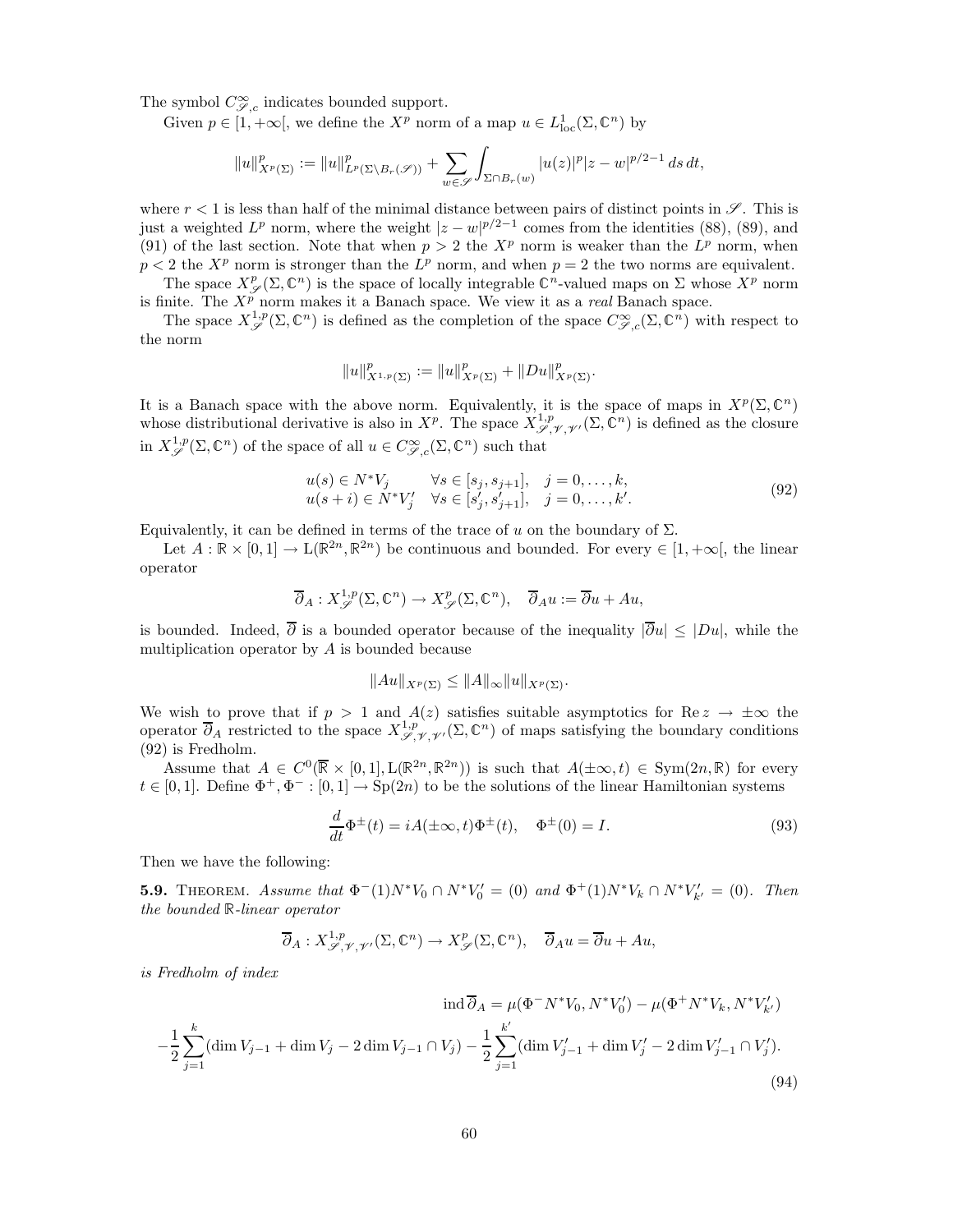The proof of the Fredholm property for Cauchy-Riemann type operators is based on local estimates. By a partition of unity argument, the proof that  $\overline{\partial}_A$  is Fredholm reduces to the Calderon-Zygmund estimates of Lemmas 5.6, 5.8, and to the invertibility of  $\partial_A$  when A does not depend on Re z and there are no jumps in the boundary conditions. Details are contained in the next section. The index computation instead is based on homotopy arguments together with a Liouville type result stating that in a particular case with one jump the operator  $\overline{\partial}_A$  is an isomorphism.

## 5.4 The Fredholm property

The elliptic estimates of section 5.2 have the following consequence:

**5.10.** LEMMA. For every  $p \in ]1, +\infty[$ , there exist constants  $c_0 = c_0(p, n, \mathscr{S})$  and  $c_1 = c_1(p, n, k + \mathscr{S})$ k ′ ) such that

$$
||Du||_{X^p} \leq c_0 ||u||_{X^p} + c_1 ||\partial u||_{X^p},
$$

for every  $u \in C^{\infty}_{\mathscr{S},c}(\Sigma,\mathbb{C}^n)$  such that

$$
u(s)\in N^*V_j\quad\forall s\in[s_{j-1},s_j],\quad u(s+i)\in N^*V'_j\quad\forall s\in[s'_{j-1},s'_j]
$$

for every j.

*Proof.* Let  $\{\psi_1, \psi_2\} \cup \{\varphi_j\}_{j=1}^{k+k'}$  be a smooth partition of unity on  $\mathbb C$  satisfying:

$$
\begin{array}{lll}\n\text{supp}\,\psi_1 & \subset & \{z \in \mathbb{C} \mid \text{Im}\, z < 2/3\} \setminus B_{r/2}(\mathscr{S}), \\
\text{supp}\,\psi_2 & \subset & \{z \in \mathbb{C} \mid \text{Im}\, z > 1/3\} \setminus B_{r/2}(\mathscr{S}), \\
\text{supp}\,\varphi_j & \subset & B_r(s_j) & \forall j = 1, \dots, k, \\
\text{supp}\,\varphi_{k+j} & \subset & B_r(s'_j + i) & \forall j = 1, \dots, k'.\n\end{array} \tag{95}
$$

By Lemma 5.8,

$$
||D(\varphi_j u)||_{X^p(\Sigma)} \le c(p,n) ||\overline{\partial}(\varphi_j u)||_{X^p(\Sigma)} \le c(p,n) (||\overline{\partial}\varphi_j||_{\infty} ||u||_{X^p(\Sigma)} + ||\overline{\partial}u||_{X^p(\Sigma)}), \quad 1 \le j \le k+k'.
$$

Since the  $X^p$  norm is equivalent to the  $L^p$  norm on the subspace of maps whose support does not meet  $B_{r/2}(\mathscr{S})$ , the standard Calderon-Zygmund estimates on the half-plane (see Theorem 5.3) imply

$$
||D(\psi_j u)||_{X^p(\Sigma)} \le c(p,n) ||\overline{\partial}(\psi_j u)||_{X^p(\Sigma)} \le c(p,n) (||\overline{\partial}\psi_j||_{\infty} ||u||_{X^p(\Sigma)} + ||\overline{\partial}u||_{X^p(\Sigma)}), \quad \forall j=1,2.
$$

We conclude that

$$
||Du||_{X^p} \leq ||D(\psi_1 u)||_{X^p(\Sigma)} + ||D(\psi_2 u)||_{X^p(\Sigma)} + \sum_{j=1}^{k+k'} ||D(\varphi_j u)||_{X^p(\Sigma)} \leq c_0 ||u||_{X^p(\Sigma)} + c_1 ||\overline{\partial}u||_{X^p(\Sigma)},
$$

with

$$
c_0 := c(p,n) \Big( \|\overline{\partial} \psi_1\|_{\infty} + \|\overline{\partial} \psi_2\|_{\infty} + \sum_{j=0}^{k+k'+1} \|\overline{\partial} \varphi_j\|_{\infty} \Big), \quad c_1 := (k+k'+2)c(p,n),
$$

 $\Box$ 

as claimed.

The next result we need is the following theorem, proved in [RS95, Theorem 7.1]. Consider two continuously differentiable Lagrangian paths  $\lambda, \nu : \overline{\mathbb{R}} \to \mathscr{L}(n)$ , assumed to be constant on  $[-\infty, -s_0]$  and on  $[s_0, +\infty]$ , for some  $s_0 > 0$ . Denote by  $W^{1,p}_{\lambda,\nu}(\Sigma, \mathbb{C}^n)$  the space of maps  $u \in$  $W^{1,p}(\Sigma, \mathbb{C}^n)$  such that  $u(s, 0) \in \lambda(s)$  and  $u(s, 1) \in \nu(s)$ , for every  $s \in \mathbb{R}$  (in the sense of traces). Let  $A \in C^0(\overline{\mathbb{R}} \times [0,1], L(\mathbb{R}^{2n}, \mathbb{R}^{2n}))$  be such that  $A(\pm \infty, t) \in \mathsf{Sym}(2n, \mathbb{R})$  for any  $t \in [0,1]$ , and define  $\Phi^-$ ,  $\Phi^+$ : [0, 1]  $\to$  Sp(2*n*) by (93).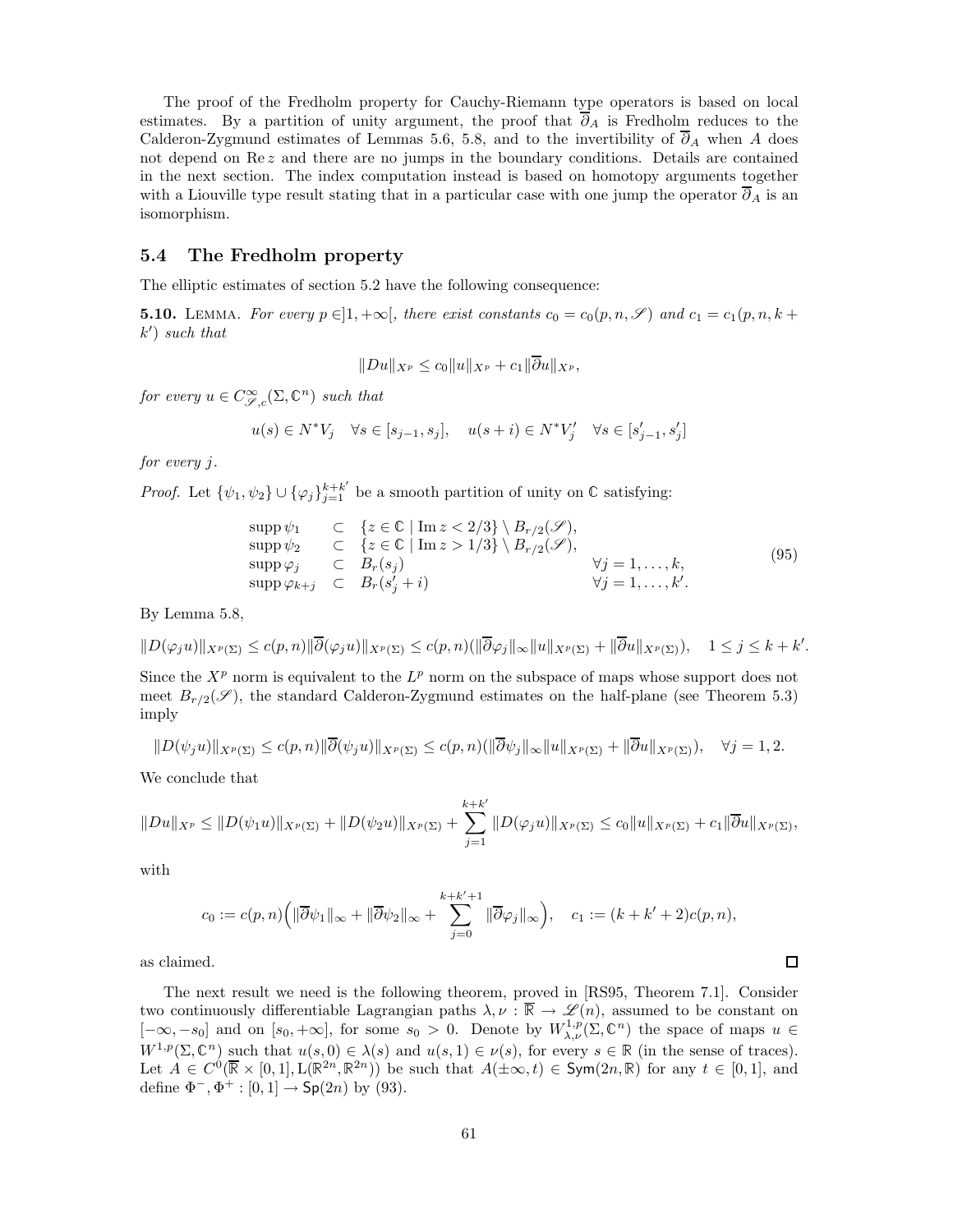**5.11.** THEOREM. (Cauchy-Riemann operators on the strip) Let  $p \in ]1, +\infty[$ , and assume that

$$
\Phi^-(1)\lambda(-\infty) \cap \nu(-\infty) = (0), \quad \Phi^+(1)\lambda(+\infty) \cap \nu(+\infty) = (0).
$$

(i) The bounded <sup>R</sup>-linear operator

$$
\overline{\partial}_A:W^{1,p}_{\lambda,\nu}(\Sigma,\mathbb{C}^n)\to L^p(\Sigma,\mathbb{C}^n),\quad \overline{\partial}_A u=\overline{\partial} u+A u,
$$

is Fredholm of index

$$
\operatorname{ind} \overline{\partial}_A = \mu(\Phi^- \lambda(-\infty), \nu(-\infty)) - \mu(\Phi^+ \lambda(+\infty), \nu(+\infty)) + \mu(\lambda, \nu).
$$

(ii) If furthermore  $A(s,t) = A(t)$ ,  $\lambda(s) = \lambda$ , and  $\nu(s) = \nu$  do not depend on s, the operator  $\overline{\partial}_A$ is an isomorphism.

Note that under the assumptions of (ii) above, the equation  $\overline{\partial}u + Au$  can be rewritten as  $\partial_s u = -L_A u$ , where  $L_A$  is the unbounded R-linear operator on  $L^2(]0,1[,\mathbb{C}^n)$  defined by

$$
\operatorname{dom} L_A = W_{\lambda,\nu}^{1,2}(]0,1[,\mathbb{C}^n) = \left\{ u \in W^{1,2}(]0,1[,\mathbb{C}^n) \mid u(0) \in \lambda, \ u(1) \in \nu \right\}, \quad L_A = i\frac{d}{dt} + A.
$$

The conditions on A imply that  $L_A$  is self-adjoint and invertible. These facts lead to the following:

**5.12.** PROPOSITION. Assume that A,  $\lambda$ , and  $\nu$  satisfy the conditions of Theorem 5.11 (ii), and set  $\delta := \min \sigma(L_A) \cap [0, +\infty[> 0.$  Then for every  $k \in \mathbb{N}$  there exists  $c_k$  such that

 $||u(s, \cdot)||_{C^k([0,1])} \leq c_k ||u(0, \cdot)||_{L^2([0,1[)}e^{-\delta s}, \quad \forall s \geq 0,$ 

for every  $u \in W^{1,p}([0,+\infty[\times]0,1],\mathbb{C}^n)$ ,  $p > 1$ , such that  $u(s,0) \in \lambda$ ,  $u(s,1) \in \nu$  for every  $s \geq 0$ , and  $\overline{\partial}u + Au = 0$ .

Next we need the following easy consequence of the Sobolev embedding theorem:

**5.13.** PROPOSITION. Let  $s > 0$  and let  $\chi_s$  be the characteristic function of the set  $\{z \in \Sigma \mid |\text{Re } z| \leq s\}.$ Then the linear operator

$$
X_{\mathscr{S}}^{1,p}(\Sigma,\mathbb{C}^n)\to X_{\mathscr{S}}^q(\Sigma,\mathbb{C}^n),\quad u\mapsto \chi_s u,
$$

is compact for every  $q < \infty$  if  $p \ge 2$ , and for every  $q < 2p/(2-p)$  if  $1 \le p < 2$ .

*Proof.* Let  $(u_h)$  be a bounded sequence in  $X_{\mathscr{S}}^{1,p}(\Sigma,\mathbb{C}^n)$ . Let  $\{\psi_1,\psi_2\} \cup \{\varphi_j\}_{j=1}^{k+k'}$  be a smooth partition of unity of C satisfying (95). Then the sequences  $(\psi_1u_h)$ ,  $(\psi_2u_h)$  and  $(\varphi_ju_h)$ , for  $1 \leq$  $j \leq k + k'$  are bounded in  $X^{1,p}(\Sigma, \mathbb{C}^n)$ . We must show that each of these sequences is compact in  $X_{\mathscr{S}}^{q}(\Sigma,\mathbb{C}^{n}).$ 

Since the  $X^q$  and  $X^{1,p}$  norms on the space of maps supported in  $\Sigma \setminus B_{r/2}(\mathscr{S})$  are equivalent to the  $L^q$  and  $W^{1,p}$  norms, the Sobolev embedding theorem implies that the sequences  $(\chi_s\psi_1u_h)$ and  $(\chi_s \psi_2 u_h)$  are compact in  $X^q_{\mathscr{S}}(\Sigma, \mathbb{C}^n)$ .

Let  $1 \leq j \leq k$ . If u is supported in  $B_r(s_j)$ , set  $v(z) := u(s_j + z)$ , so that by (87)

$$
||u||_{X^{q}(\Sigma)}^{q} = \int_{B_{r}(s_{j})\cap\Sigma} |u(z)|^{q}|z|^{q/2-1} ds dt \le \int_{B_{r}(s_{j})\cap\Sigma} \frac{1}{|z|} |u(z)|^{q} ds dt = 4||\mathscr{R}u||_{L^{q}(\mathbb{H}^{+}\cap\mathbb{D}_{\sqrt{r}})}^{q}.
$$
 (96)

Set  $v_h(z) := \varphi_j(s_j + z)u_h(s_j + z)$ . By (91), the sequence  $(\mathscr{R}v_h)$  is bounded in  $W^{1,p}(\mathbb{H}^+ \cap \mathbb{D}_{\sqrt{r}})$ , hence it is compact in  $L^q(\mathbb{H}^+ \cap \mathbb{D}_{\sqrt{r}})$  for every  $q < \infty$  if  $p \geq 2$ , and for every  $q < 2p/(2-p)$  if  $1 \leq p < 2$ . Then (96) implies that  $(\varphi_j u_h)$  is compact in  $X_{\mathscr{S}}^q(\Sigma, \mathbb{C}^n)$ . A fortiori, so is  $(\chi_s \varphi_j u_h)$ . The same argument applies to  $j \geq k+1$ , concluding the proof. П

Putting together Lemma 5.10, statement (ii) in Theorem 5.11, and the Proposition above we obtain the following: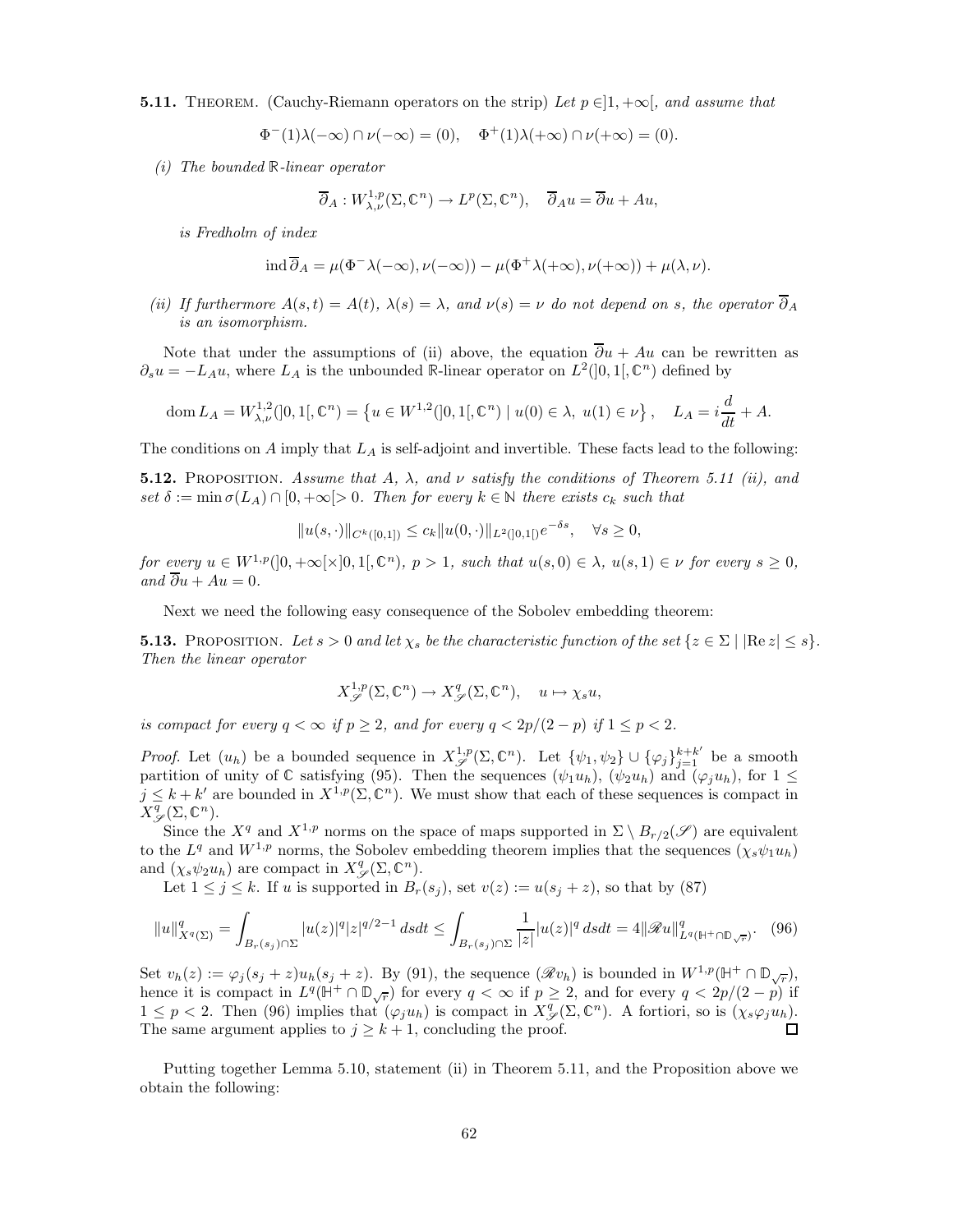**5.14.** PROPOSITION. Let  $1 < p < \infty$ . Assume that the paths of symmetric matrices  $A(\pm \infty, \cdot)$ satisfy the assumptions of Theorem 5.9. Then

$$
\overline{\partial}_A: X^{1,p}_{\mathscr{S},\mathscr{V},\mathscr{V}'}(\Sigma,\mathbb{C}^n)\to X^p_{\mathscr{S}}(\Sigma,\mathbb{C}^n)
$$

is semi-Fredholm with  $\text{ind }\overline{\partial}_A := \dim \ker \overline{\partial}_A - \dim \text{coker }\overline{\partial}_A < +\infty$ .

*Proof.* We claim that there exist  $c \geq 0$  and  $s \geq 0$  such that, for any  $u \in X^{1,p}_{\mathscr{S},\mathscr{V},\mathscr{V}'}(\Sigma,\mathbb{C}^n)$ , there holds

$$
||u||_{X^{1,p}(\Sigma)} \le c \left( ||(\overline{\partial} + A)u||_{X^p(\Sigma)} + ||\chi_s u||_{X^p(\Sigma)} \right),
$$
\n(97)

where  $\chi_s$  is the characteristic function of the set  $\{z \in \Sigma \mid |\text{Re } z| \leq s\}.$ 

By Theorem 5.11 (ii), the asymptotic operators

$$
\overline{\partial} + A(-\infty, \cdot) : W^{1, p}_{N^*V_0, N^*V'_0}(\Sigma, \mathbb{C}^n) \to L^p(\Sigma, \mathbb{C}^n), \n\overline{\partial} + A(+\infty, \cdot) : W^{1, p}_{N^*V_k, N^*V'_{k'}}(\Sigma, \mathbb{C}^n) \to L^p(\Sigma, \mathbb{C}^n),
$$

are invertible. Since invertibility is an open condition in the operator norm, there exist  $s >$  $\max |\text{Re }\mathscr{S}| + 2$  and  $c_1 > 0$  such that for any  $u \in X^{1,p}_{\mathscr{S},\mathscr{V},\mathscr{V}'}(\Sigma,\mathbb{C}^n)$  with support disjoint from  $\{|\text{Re } z| \leq s - 1\}$  there holds

$$
||u||_{X^{1,p}(\Sigma)} = ||u||_{W^{1,p}(\Sigma)} \le c_1 ||(\overline{\partial} + A)u||_{L^p(\Sigma)} = c_1 ||(\overline{\partial} + A)u||_{X^p(\Sigma)}.
$$
\n(98)

By Proposition 5.10, there exists  $c_2 > 0$  such that for every  $u \in X^{1,p}_{\mathscr{S},\mathscr{V},\mathscr{V}'}(\Sigma,\mathbb{C}^n)$  with support in  $\{|Re z| \leq s\}$  there holds

$$
||u||_{X^{1,p}(\Sigma)} \leq c_2(||u||_{X^p(\Sigma)} + ||\overline{\partial}u||_{X^p(\Sigma)})
$$
  

$$
\leq (c_2 + ||A||_{\infty})||u||_{X^p(\Sigma)} + c_2||(\overline{\partial} + A)u||_{X^p(\Sigma)}.
$$
 (99)

The inequality (97) easily follows from (98) and (99) by writing any  $u \in X^{1,p}_{\mathscr{S},\mathscr{V},\mathscr{V}}(\Sigma,\mathbb{C}^n)$  as  $u = (1 - \varphi)u + \varphi u$ , for  $\varphi$  a smooth real function on  $\Sigma$  having support in  $\{|Re z| \leq s\}$  and such that  $\varphi = 1$  on  $\{|\text{Re } z| \leq s - 1\}.$ 

Finally, by Proposition 5.13 the linear operator

$$
X^{1,p}_{\mathscr{S},\mathscr{V},\mathscr{V}'}(\Sigma,\mathbb{C}^n)\to X^p_{\mathscr{S}}(\Sigma,\mathbb{C}^n),\quad u\mapsto \chi_s u,
$$

is compact. Therefore the estimate (97) implies that  $\overline{\partial}_A$  has finite dimensional kernel and closed range, that is it is semi-Fredholm with index less than  $+\infty$ .  $\Box$ 

It would not be difficult to use the regularity of weak solutions of the Cauchy-Riemann operator to prove that the cokernel of  $\overline{\partial}_A$  is finite-dimensional, so that  $\overline{\partial}_A$  is Fredholm. However, this will follow directly from the index computation presented in the next section.

## 5.5 A Liouville type result

Let us consider the following particular case in dimension  $n = 1$ :

$$
k = 1
$$
,  $k' = 0$ ,  $\mathscr{S} = \{0\}$ ,  $V_0 = (0)$ ,  $V_1 = \mathbb{R}$ ,  $V'_0 = \mathbb{R}$ ,  $A(z) = \alpha$ ,

with  $\alpha$  a real number. In other words, we are looking at the operator  $\overline{\partial} + \alpha$  on a space of C-valued maps u on  $\Sigma$  such that  $u(s)$  is purely imaginary for  $s \leq 0$ ,  $u(s)$  is real for  $s \geq 0$ , and  $u(s + i)$  is real for every  $s \in \mathbb{R}$ . Notice that  $\Phi^-(t) = \Phi^+(t) = e^{i\alpha t}$ , so

$$
e^{i\alpha}i\mathbb{R}\cap\mathbb{R}=(0)\quad\forall\alpha\in\mathbb{R}\setminus(\pi/2+\pi\mathbb{Z}),\quad e^{i\alpha}\mathbb{R}\cap\mathbb{R}=(0)\quad\forall\alpha\in\mathbb{R}\setminus\pi\mathbb{Z},
$$

so the assumptions of Theorem 5.9 are satisfied whenever  $\alpha$  is not an integer multiple of  $\pi/2$ . In order to simplify the notation, we set

$$
X^{p}(\Sigma) := X^{p}_{\{0\}}(\Sigma, \mathbb{C}), \quad X^{1, p}(\Sigma) := X^{1, p}_{\{0\}, ((0), \mathbb{R}), (\mathbb{R})}(\Sigma, \mathbb{C}).
$$

We start by studying the regularity of the elements of the kernel of  $\overline{\partial}_{\alpha}$ :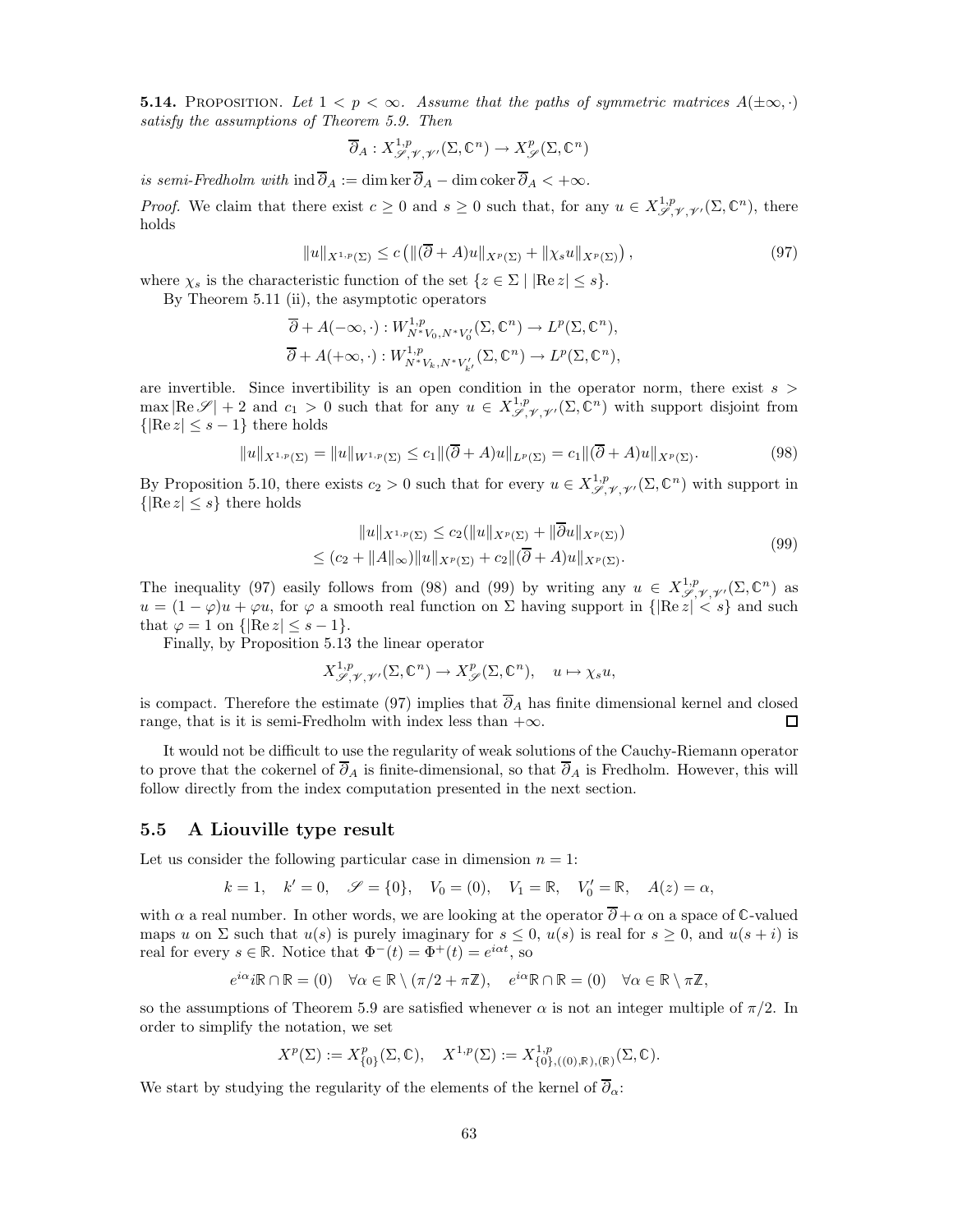**5.15.** LEMMA. Let  $p > 1$  and  $\alpha \in \mathbb{R} \setminus (\pi/2)\mathbb{Z}$ . If u belongs to the kernel of

$$
\overline{\partial}_{\alpha}: X^{1,p}(\Sigma) \to X^p(\Sigma),
$$

then u is smooth on  $\Sigma \setminus \{0\}$ , it satisfies the boundary conditions pointwise, and the function  $(\mathscr{R}u)(\zeta) = u(\zeta^2)$  is smooth on  $Cl(\mathbb{H}^+) \cap \mathbb{D}_1$ . In particular, u is continuous at 0, and  $Du(z) =$  $O(|z|^{-1/2})$  for  $z \to 0$ .

*Proof.* The regularity theory for weak solutions of  $\overline{\partial}$  on  $\mathbb C$  and on the half-plane H (Theorem 5.4) implies - by a standard bootstrap argument - that  $u \in C^{\infty}(\Sigma \setminus \{0\})$ . We just need to check the regularity of u at 0.

Consider the function  $f(\zeta) := e^{\alpha \overline{\zeta}^2/2} u(\zeta^2)$  on  $H^+ \cap \mathbb{D}_1$ . Since

$$
\overline{\partial}f(\zeta) = 2\overline{\zeta}e^{\alpha\overline{\zeta}^2/2} \left(\overline{\partial}u(\zeta^2) + \alpha u(\zeta^2)\right) = 0,
$$

f is holomorphic on  $\mathbb{H}^+\cap\mathbb{D}_1$ . Moreover, by (91) the function f belongs to  $W^{1,p}(\mathbb{H}^+\cap\mathbb{D}_1)$ , and in particular it is square integrable. The function f is real on  $\mathbb{R}^+$  and purely imaginary on  $i\mathbb{R}^+$ , so a double Schwarz reflection produces a holomorphic extension of f to  $\mathbb{D}_1 \setminus \{0\}$ . Such an extension of f is still square integrable, so the singularity  $\theta$  is removable and the function is holomorphic on the whole  $\mathbb{D}_1$ . It follows that

$$
(\mathscr{R}u)(\zeta) = u(\zeta^2) = e^{-\alpha \overline{\zeta}^2/2} f(\zeta)
$$

is smooth on  $Cl(\mathbb{H}^+) \cap \mathbb{D}_1$ , as claimed.

The real Banach space  $X^p(\Sigma)$  is the space of  $L^p$  functions with respect to the measure defined by the density

$$
\rho_p(z) := \begin{cases} 1 & \text{if } z \in \Sigma \setminus \mathbb{D}_r, \\ |z|^{p/2 - 1} & \text{if } z \in \Sigma \cap \mathbb{D}_r. \end{cases}
$$

So the dual of  $X^p(\Sigma)$  can be identified with the real Banach space

$$
\left\{ v \in L^1_{\text{loc}}(\Sigma, \mathbb{C}) \mid \int_{\Sigma} |v|^q \rho_p(z) \, ds dt < +\infty \right\}, \quad \text{where } \frac{1}{p} + \frac{1}{q} = 1,\tag{100}
$$

by using the duality paring

$$
\big(X^p(\Sigma)\big)^*\times X^p(\Sigma)\to \mathbb{R},\quad (v,u)\mapsto \mathrm{Re}\,\int_\Sigma\langle v,u\rangle\rho_p(z)\,dsdt.
$$

We prefer to use the standard duality pairing

$$
(X^{p}(\Sigma))^{*} \times X^{p}(\Sigma) \to \mathbb{R}, \quad (w, u) \mapsto \text{Re} \int_{\Sigma} \langle w, u \rangle \, dsdt. \tag{101}
$$

With the latter choice, the dual of  $X^p(\Sigma)$  is identified with the space of functions  $w = \rho_p(z)v$ , where v varies in the space (100). From  $1/p + 1/q = 1$  we get the identity

$$
||w||_{X^q}^q = \int_{\Sigma \backslash \mathbb{D}_r} |w|^q ds dt + \int_{\Sigma \cap \mathbb{D}_r} |w|^q |z|^{q/2-1} ds dt
$$
  

$$
= \int_{\Sigma \backslash \mathbb{D}_r} |v|^q ds dt + \int_{\Sigma \cap \mathbb{D}_r} |v|^q |z|^{(p/2-1)q} |z|^{q/2-1} ds dt
$$
  

$$
= \int_{\Sigma \backslash \mathbb{D}_r} |v|^q ds dt + \int_{\Sigma \cap \mathbb{D}_r} |v|^q |z|^{p/2-1} ds dt = \int_{\Sigma} |v|^q \rho_p(z) ds dt,
$$

which shows that the standard duality paring (101) produces the identification

$$
(X^p(\Sigma))^* \cong X^q(\Sigma)
$$
, for  $\frac{1}{p} + \frac{1}{q} = 1$ .

Therefore, we view the cokernel of  $\overline{\partial}_{\alpha}: X^{1,p}(\Sigma) \to X^p(\Sigma)$  as a subspace of  $X^q(\Sigma)$ . Its elements are a priori less regular at 0 than the elements of the kernel:

 $\Box$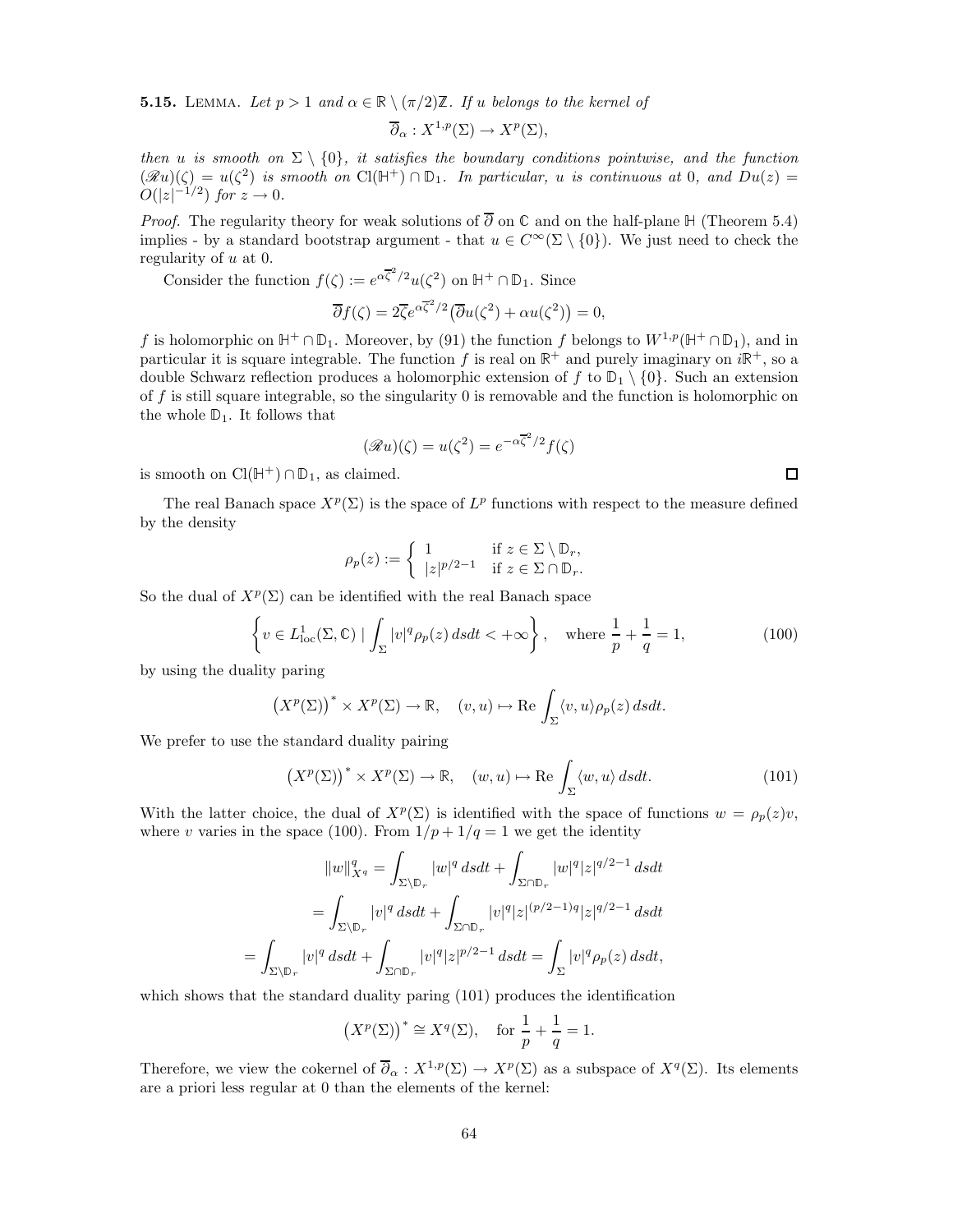**5.16.** LEMMA. Let  $p > 1$  and  $\alpha \in \mathbb{R} \setminus (\pi/2)\mathbb{Z}$ . If  $v \in X^q(\Sigma)$ ,  $1/p+1/q=1$ , belongs to the cokernel of

$$
\overline{\partial}_{\alpha}: X^{1,p}(\Sigma) \to X^p(\Sigma),
$$

then v is smooth on  $\Sigma \setminus \{0\}$ , it solves the equation  $\partial v - \alpha v = 0$  with boundary conditions

$$
v(s) \in \mathbb{R}, \quad v(-s) \in i\mathbb{R} \quad \forall s > 0, v(s+i) \in \mathbb{R} \quad \forall s \in \mathbb{R},
$$
\n(102)

and the function  $(\mathcal{F}v)(\zeta) = 2\overline{\zeta}v(\zeta^2)$  is smooth on  $Cl(\mathbb{H}^+) \cap \mathbb{D}_1$ . In particular,  $v(z) = O(|z|^{-1/2})$ and  $Dv(z) = O(|z|^{-3/2})$  for  $z \to 0$ .

*Proof.* Since  $v \in X^q(\Sigma)$  annihilates the image of  $\overline{\partial}_{\alpha}$ , there holds

$$
\operatorname{Re} \int_{\Sigma} \langle v(z), \overline{\partial} u(z) + \alpha u(z) \rangle \, ds \, dt = 0,\tag{103}
$$

for every  $u \in X^{1,p}(\Sigma)$ . By letting u vary among all smooth functions in  $X^{1,p}(\Sigma)$  which are compactly supported in  $\Sigma \setminus \{0\}$ , the regularity theory for weak solutions of  $\partial$  (the analogue of Theorem 5.4) and a bootstrap argument show that v is smooth on  $\Sigma \setminus \{0\}$  and it solves the equation  $\partial v - \alpha v = 0$  with boundary conditions (102). There remains to study the regularity of v at 0.

Set  $w(\zeta) := (\mathscr{T}v)(\zeta) = 2\overline{\zeta}v(\zeta^2)$ . By (89), the function w is in  $L^q(\mathbb{H}^+ \cap \mathbb{D}_1)$ . Let  $\varphi \in$  $C_c^{\infty}(\text{Cl}(\mathbb{H}^+) \cap \mathbb{D}_1)$  be real on  $\mathbb{R}^+$  and purely imaginary on  $i\mathbb{R}^+$ . Then the function u defined by  $u(\zeta^2) = \varphi(\zeta)$  belongs to  $X^{1,p}(\Sigma)$ , and by (103) we have

$$
0 = \text{Re}\int_{\Sigma} \langle v, \overline{\partial}u + \alpha u \rangle \, dsdt = 4 \text{Re}\int_{\mathbb{H}^+ \cap \mathbb{D}_1} |\zeta^2| \langle \frac{1}{2\overline{\zeta}} w(\zeta), \frac{1}{2\overline{\zeta}} \overline{\partial} \varphi(\zeta) + \alpha \varphi(\zeta) \rangle \, d\sigma d\tau
$$

$$
= \text{Re}\int_{\mathbb{H}^+ \cap \mathbb{D}_1} \langle w(\zeta), \overline{\partial} \varphi(\zeta) + 2\alpha \overline{\zeta} \varphi(\zeta) \rangle \, d\sigma d\tau.
$$

The above identity can be rewritten as

$$
\mathrm{Re}\,\int_{\mathbb{H}^+\cap\mathbb{D}_1}\langle w(\zeta),\overline{\partial}\varphi(\zeta)\rangle\,d\sigma d\tau=-\mathrm{Re}\,\int_{\mathbb{H}^+\cap\mathbb{D}_1}\langle 2\alpha\zeta w(\zeta),\varphi(\zeta)\rangle\,d\sigma d\tau,
$$

so w is a weak solution of  $\partial w = 2\alpha \zeta w$  on  $Cl(\mathbb{H}^+) \cap \mathbb{D}_1$  with real boundary conditions. Since w is in  $L^q(\mathbb{H}^+\cap\mathbb{D}_1)$ , Lemma 5.7 implies that w is in  $W^{1,q}(\mathbb{H}^+\cap\mathbb{D}_1)$ . In particular, w is square integrable on  $\mathbb{H}^+ \cap \mathbb{D}_1$ , and so is the function

$$
f(\zeta) := e^{-\alpha \zeta^2/2} w(\zeta).
$$

The function f is anti-holomorphic, it takes real values on  $\mathbb{R}^+$  and on  $i\mathbb{R}^+$ , so by a double Schwarz reflection it can be extended to an anti-holomorhic function on  $\mathbb{D}_1\setminus\{0\}$ . Since f is square integrable, the singularity 0 is removable and f is anti-holomorphic on  $\mathbb{D}_1$ . Therefore

$$
(\mathcal{T}v)(\zeta) = w(\zeta) = e^{\alpha \zeta^2/2} f(\zeta)
$$

is smooth on  $Cl(H^+) \cap \mathbb{D}_1$ , as claimed.

We can finally prove the following Liouville type result:

**5.17.** PROPOSITION. If  $0 < \alpha < \pi/2$ , the operator

$$
\overline{\partial}_{\alpha}: X^{1,p}(\Sigma) \to X^p(\Sigma)
$$

is an isomorphism, for every  $1 < p < \infty$ .

 $\Box$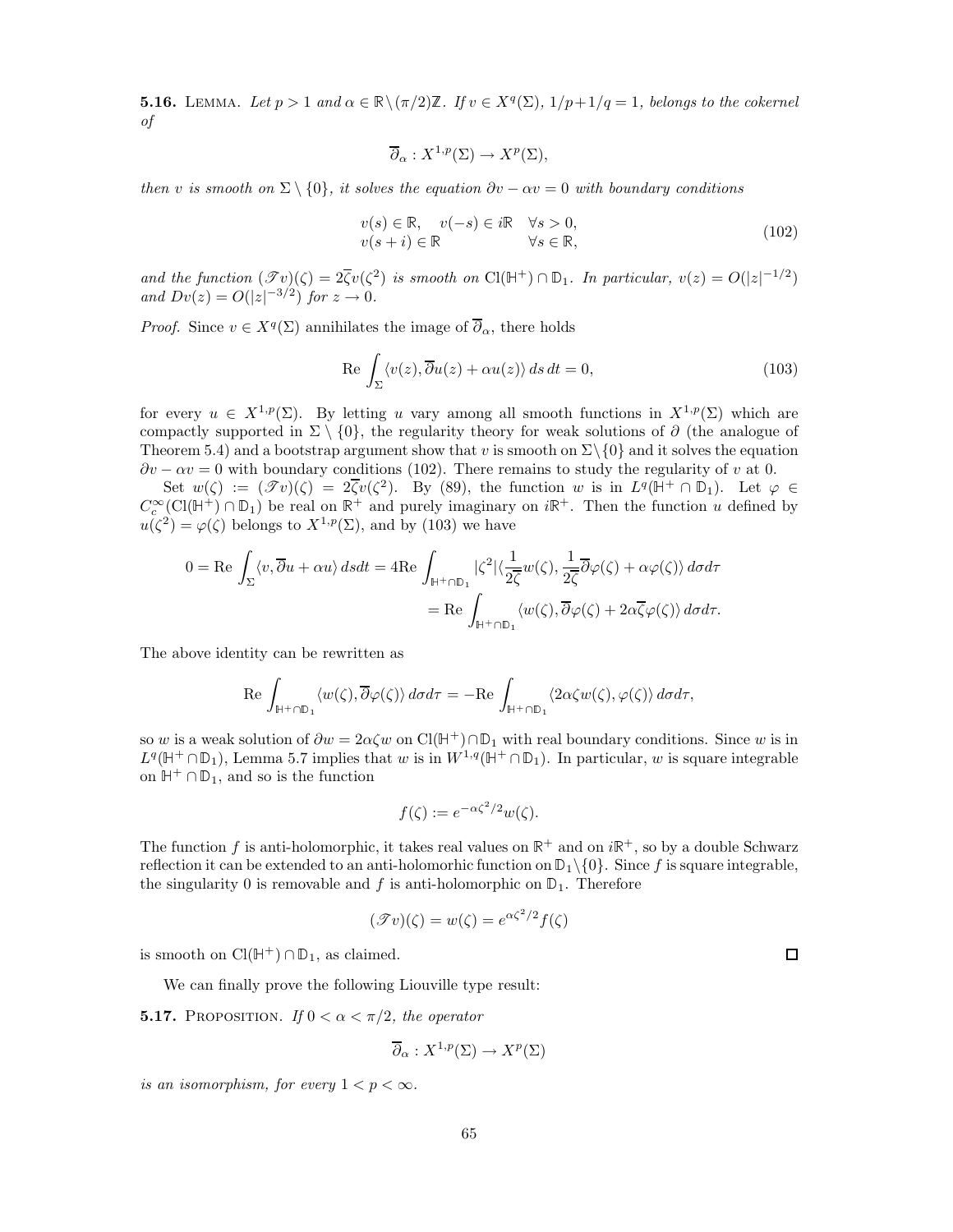*Proof.* By Proposition 5.14 the operator  $\overline{\partial}_{\alpha}$  is semi-Fredholm, so it is enough to prove that its kernel and co-kernel are both (0).

Let  $u \in X^{1,p}(\Sigma)$  be an element of the kernel of  $\overline{\partial}_{\alpha}$ . By Proposition 5.12,  $u(z)$  has exponential decay for  $|\text{Re } z| \to +\infty$  together with all its derivatives. By Lemma 5.15, u is smooth on  $\Sigma \setminus \{0\}$ , it is continuous at 0, and  $Du(z) = O(|z|^{-1/2})$  for  $z \to 0$ . Then the function  $w := u^2$  belongs to  $W^{1,q}(\Sigma,\mathbb{C})$  for every  $q < 4$ . Moreover, w is real on the boundary of  $\Sigma$ , and it satisfies the equation

$$
\overline{\partial}w + 2\alpha w = 0.
$$

Since  $0 < 2\alpha < \pi$ ,  $e^{2\alpha i} \mathbb{R} \cap \mathbb{R} = (0)$ , so the assumptions of Theorem 5.11 (ii) are satisfied, and the operator

$$
\overline{\partial}_{2\alpha}:W^{1,q}_{\mathbb{R},\mathbb{R}}(\Sigma,\mathbb{C})\to L^q(\Sigma,\mathbb{C})
$$

is an isomorphism. Therefore  $w = 0$ , hence  $u = 0$ , proving that the operator  $\overline{\partial}_{\alpha}$  has vanishing kernel.

Let  $v \in X^q(\Sigma)$ ,  $1/p + 1/q = 1$ , be an element of the cokernel of  $\overline{\partial}_{\alpha}$ . By Lemma 5.16, v is smooth on  $\Sigma \setminus \{0\}$ ,  $v(s) \in i\mathbb{R}$  for  $s < 0$ ,  $v(s) \in \mathbb{R}$  for  $s > 0$ , v solves  $\partial v - \alpha v = 0$ , and the function

$$
w(\zeta) := 2\overline{\zeta}v(\zeta^2) \tag{104}
$$

is smooth in  $Cl(\mathbb{H}^+) \cap \mathbb{D}_1$  and real on the boundary of  $\mathbb{H}^+$ . In particular,  $v(z) = O(|z|^{-1/2})$  and  $Dv(z) = O(|z|^{-3/2})$  for  $z \to 0$ . Furthermore, by Proposition 5.12, v and  $Dv$  decay exponentially for  $|\text{Re } z| \to +\infty$ . More precisely, since the spectrum of the operator  $L_{\alpha}$  on  $L^2(]0,1[,\mathbb{C}),$ 

$$
\text{dom}\,L_{\alpha} = W^{1,2}_{\mathbb{R},\mathbb{R}}(]0,1[,\mathbb{C}) = \left\{ u \in W^{1,2}(]0,1[,\mathbb{C}) \mid u(0),u(1) \in \mathbb{R} \right\}, \quad L_{\alpha} = i\frac{d}{dt} + \alpha,
$$

is  $\alpha + \pi \mathbb{Z}$ , we have min  $\sigma(L_{\alpha}) \cap [0, +\infty) = \alpha$ , hence

$$
|v(z)| \le ce^{-\alpha|\text{Re } z|}, \quad \text{for } |\text{Re } z| \ge 1. \tag{105}
$$

If  $w(0) = 0$ , the function v vanishes at 0, and  $Dv(z) = O(|z|^{-1})$  for  $z \to 0$ , so  $v^2$  belongs to  $W_{\mathbb{R},\mathbb{R}}^{1,q}(\Sigma,\mathbb{C})$  for any  $q < 2$ , it solves  $\partial v^2 - 2\alpha v^2 = 0$ , and as before we deduce that  $v = 0$ . Therefore, we can assume that the real number  $w(0)$  is not zero.

Consider the function

$$
f : \Sigma \setminus \{0\} \to \mathbb{C}, \quad f(z) := e^{-\alpha \overline{z}/2} \overline{v}(z).
$$

Since  $\partial v = \alpha v$ ,

$$
\overline{\partial}f(z) = -\alpha e^{-\alpha \overline{z}/2} \overline{v}(z) + e^{-\alpha \overline{z}/2} \overline{\partial v}(z) = e^{-\alpha \overline{z}/2} (-\alpha \overline{v}(z) + \overline{\alpha v}(z)) = 0,
$$

so f is holomorphic on the interior of  $\Sigma$ . Moreover, f is smooth on  $\Sigma \setminus \{0\}$ , and

$$
f(s) = e^{-\alpha s/2} \overline{v}(s) \in i\mathbb{R} \quad \text{for } s < 0, \qquad f(s) = e^{-\alpha s/2} \overline{v}(s) \in \mathbb{R} \quad \text{for } s > 0,
$$
 (106)

$$
f(s+i) = e^{-\alpha s/2} \overline{v}(s+i) e^{\alpha i/2} \in e^{\alpha i/2} \mathbb{R} \text{ for every } s \in \mathbb{R}.
$$
 (107)

Denote by  $\sqrt{z}$  the determination of the square root on  $\mathbb{C} \setminus \mathbb{R}^-$  such that  $\sqrt{z}$  is real and positive for z real and positive, so that  $\overline{\sqrt{z}} = \sqrt{\overline{z}}$ . By (104),

$$
f(z) = -e^{-\alpha \overline{z}/2} \frac{1}{\sqrt{z}} \overline{w}(\sqrt{z}) = \frac{\overline{w}(0)}{\sqrt{z}} + o(|z|^{-1/2}) \quad \text{for } z \to 0.
$$
 (108)

Finally, by (105),

$$
\lim_{|\text{Re }z| \to +\infty} f(z) = 0. \tag{109}
$$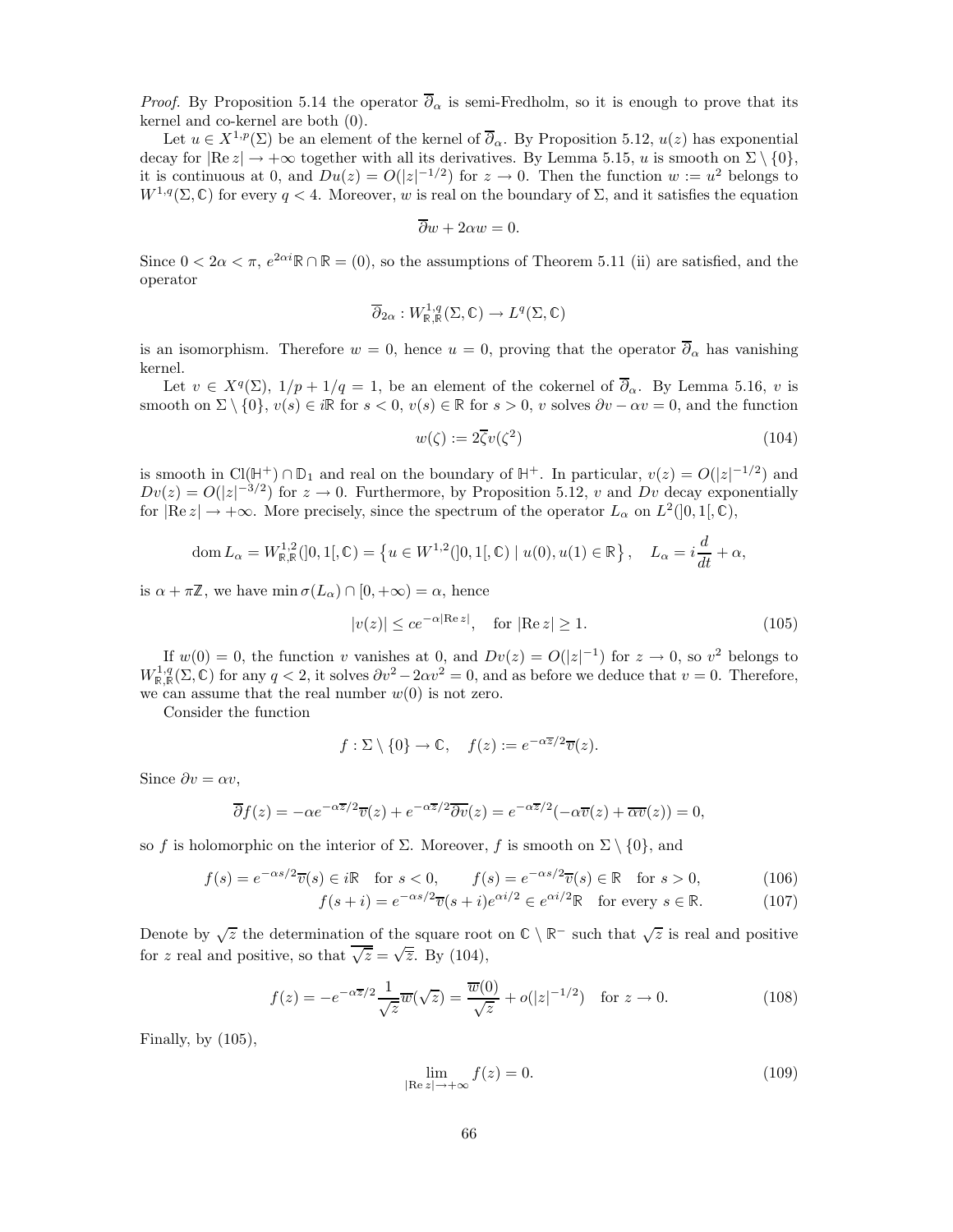We claim that a holomorphic function with the properties listed above is necessarily zero. By (108), setting  $z = \rho e^{\theta i}$  with  $\rho > 0$  and  $0 \le \theta \le \pi$ ,

$$
f(z) = \frac{\overline{w}(0)}{\sqrt{\rho}} e^{-\theta i/2} + o(|\rho|^{-1/2}) \text{ for } \rho \to 0.
$$

Since  $\overline{w}(0)$  is real and not zero, the above expansion at 0 shows that there exists  $\rho > 0$  such that

$$
f(z) \in \bigcup_{\theta \in ]-\pi/2 - \alpha/4, \alpha/4[} e^{\theta i} \mathbb{R}, \quad \forall z \in (B_{\rho}(0) \cap \Sigma) \setminus \{0\}.
$$
 (110)

If  $f = 0$  on  $\mathbb{R} + i$ , then f is identically zero (by reflection and by analytic continuation), so we may assume that  $f(\mathbb{R} + i) \neq \{0\}$ . By (107) the set  $f(\mathbb{R} + i)$  is contained in  $\mathbb{R}e^{\alpha i/2}$ . Since f is holomorphic on Int(Σ), it is open on such a domain, so we can find  $\gamma \in ]\alpha/4, \alpha/2[\cup]\alpha/2, 3\alpha/4[$  such that  $f(\text{Int}(\Sigma)) \cap \mathbb{R}e^{\gamma i} \neq \{0\}$ . By (109) and (110) there exists  $z \in \Sigma \setminus B_{\rho}(0)$  such that

$$
f(z) \in \mathbb{R}e^{\gamma i}, \quad |f(z)| = \sup |f(\Sigma \setminus \{0\}) \cap \mathbb{R}e^{\gamma i}| > 0. \tag{111}
$$

By (106) and (107), z belongs to Int(Σ), but since f is open on Int(Σ) this fact contradicts (111). Hence  $f = 0$ . Therefore v vanishes on  $\Sigma$ , concluding the proof of the invertibility of the operator  $\overline{\partial}_{\alpha}$ . □

If we change the sign of  $\alpha$  and we invert the boundary conditions on R we still get an isomorphism. Indeed, if we set  $v(s, t) := \overline{u}(-s, t)$  we have

$$
\overline{\partial}_{-\alpha}v(s,t) = \overline{\partial}v(s,t) - \alpha v(s,t) = -\overline{\overline{\partial}u(-s,t) + \alpha u(-s,t)} = -\overline{\partial_{\alpha}u(-s,t)},
$$

so the operators

$$
\overline{\partial}_{\alpha}: X^{1,p}_{\{0\},((0),\mathbb{R}),(\mathbb{R})}(\Sigma, \mathbb{C}) \rightarrow X^{p}_{\{0\}}(\Sigma, \mathbb{C}), \overline{\partial}_{-\alpha}: X^{1,p}_{\{0\},(\mathbb{R},(0)),(\mathbb{R})}(\Sigma, \mathbb{C}) \rightarrow X^{p}_{\{0\}}(\Sigma, \mathbb{C})
$$

are conjugated. Therefore Proposition 5.17 implies:

**5.18.** PROPOSITION. If  $0 < \alpha < \pi/2$ , the operator

$$
\overline{\partial}_{-\alpha}: X^{1,p}_{\{0\},(\mathbb{R},(0)),(\mathbb{R})}(\Sigma,\mathbb{C}) \to X^{p}_{\{0\}}(\Sigma,\mathbb{C})
$$

is an isomorphism.

## 5.6 Computation of the index

The computation of the Fredholm index of  $\overline{\partial}_A$  is based on the Liouville type results proved in the previous section, together with the following additivity formula:

**5.19.** PROPOSITION. Assume that  $A, A_1, A_2 \in C^0(\overline{\mathbb{R}} \times [0, 1], \mathcal{L}(\mathbb{R}^{2n}, \mathbb{R}^{2n}))$  satisfy

$$
A_1(+\infty, t) = A_2(-\infty, t), \quad A(-\infty, t) = A_1(-\infty, t), \quad A(+\infty, t) = A_2(+\infty, t), \quad \forall t \in [0, 1].
$$

Let  $\mathcal{V}_1 = (V_0, \ldots, V_k), \ \mathcal{V}_2 = (V_k, \ldots, V_{k+h}), \ \mathcal{V}'_1 = (V'_0, \ldots, V'_{k'})$ ,  $\mathcal{V}'_2 = (V_{k'}, \ldots, V'_{k'+h'})$  be finite ordered sets of linear subspaces of  $\mathbb{R}^n$  such that  $V_j$  and  $V_{j+1}$ ,  $V'_j$  and  $V'_{j+1}$  are partially orthogonal, for every j. Set  $\mathcal{V} = (V_0, \ldots, V_k, V_{k+1}, \ldots, V_{k+h})$  and  $\mathcal{V}' = (V'_0, \ldots, V'_{k'}, V'_{k'+1}, \ldots, V'_{k'+h'})$ . Assume that  $(A_1, \mathcal{V}_1, \mathcal{V}'_1)$  and  $(A_2, \mathcal{V}_2, \mathcal{V}'_2)$  satisfy the assumptions of Theorem 5.9. Let  $\mathcal{S}_1$  be a set consisting of k points in  $\mathbb R$  and k' points in  $i + \mathbb R$ , let  $\mathscr S_2$  be a set consisting of h points in  $\mathbb R$ and h' points in  $i + \mathbb{R}$ , and let  $\mathscr{S}$  be a set consisting of  $k + h$  points in  $\mathbb{R}$  and  $k' + h'$  points in  $i + \mathbb{R}$ . For  $p \in ]1, +\infty[$  consider the semi-Fredholm operators

$$
\overline{\partial}_{A_1}: X^{1,p}_{\mathscr{S}_1,\mathscr{V}_1,\mathscr{V}'_1}(\Sigma,\mathbb{C}^n) \to X^{p}_{\mathscr{S}_1}(\Sigma,\mathbb{C}^n), \quad \overline{\partial}_{A_2}: X^{1,p}_{\mathscr{S}_2,\mathscr{V}_2,\mathscr{V}'_2}(\Sigma,\mathbb{C}^n) \to X^{p}_{\mathscr{S}_2}(\Sigma,\mathbb{C}^n)
$$

$$
\overline{\partial}_A: X^{1,p}_{\mathscr{S},\mathscr{V},\mathscr{V}'}(\Sigma,\mathbb{C}^n) \to X^{p}_{\mathscr{S}}(\Sigma,\mathbb{C}^n).
$$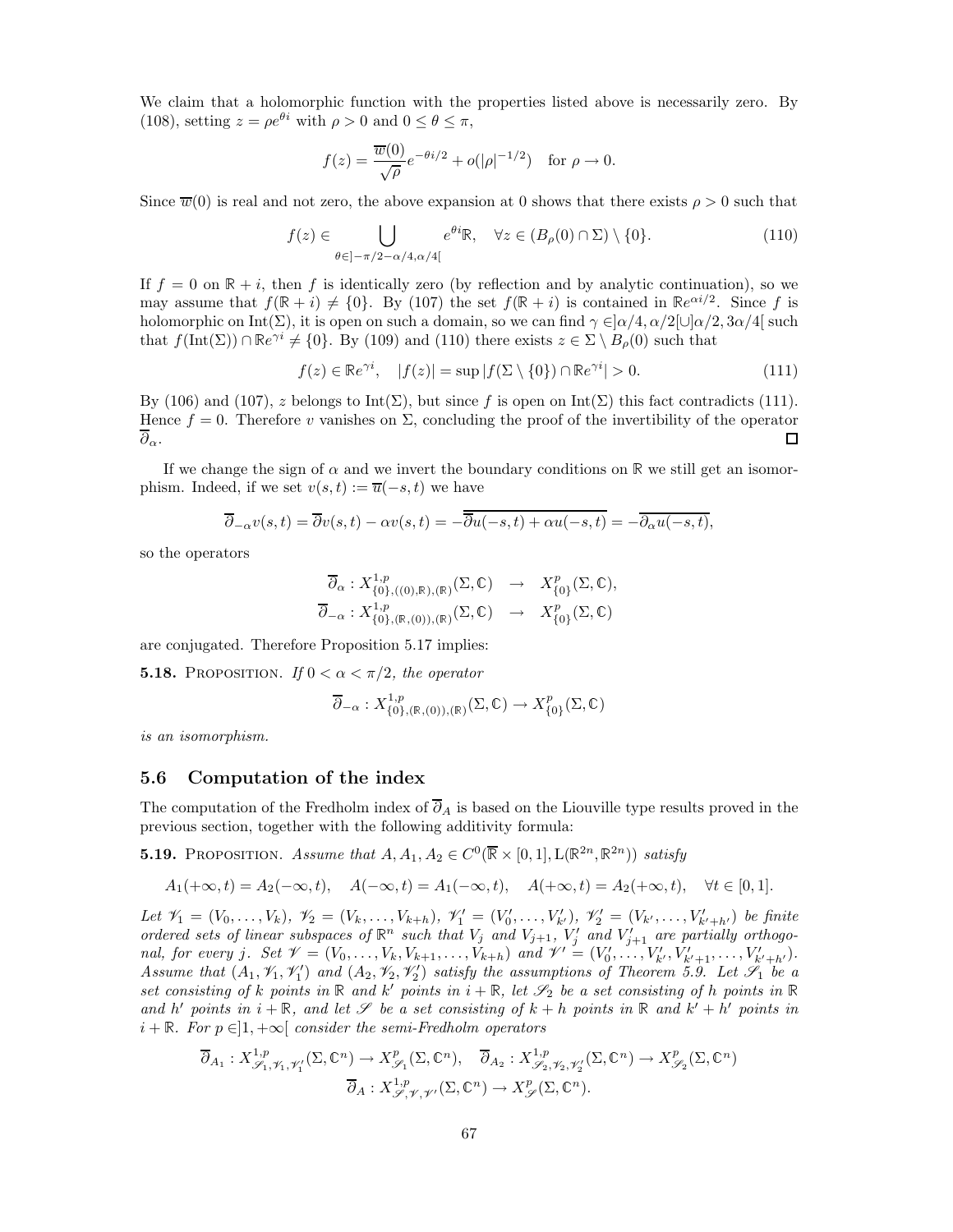Then

$$
\operatorname{ind} \overline{\partial}_A = \operatorname{ind} \overline{\partial}_{A_1} + \operatorname{ind} \overline{\partial}_{A_1}.
$$

The proof is analogous to the proof of Theorem 3.2.12 in [Sch95], and we omit it. When there are no jumps, that is  $\mathscr{S} = \emptyset$  and  $\mathscr{V} = (V)$ ,  $\mathscr{V}' = (V')$ , Theorem 5.11 shows that the index of the operator

$$
\overline{\partial}_A: X^{1,p}_{\emptyset, (V), (V')}(\Sigma, \mathbb{C}^n) = W^{1,p}_{N^*V, N^*V'}(\Sigma, \mathbb{C}^n) \to L^p(\Sigma, \mathbb{C}^n) = X^p_{\emptyset}(\Sigma, \mathbb{C}^n)
$$

is

$$
\operatorname{ind} \overline{\partial}_A = \mu(\Phi^- N^* V, N^* V') - \mu(\Phi^+ N^* V, N^* V').
$$

In the general case, Proposition 5.19 shows that

$$
\operatorname{ind}(\overline{\partial}_A: X^{1,p}_{\mathscr{S}, \mathscr{V}, \mathscr{V}'}(\Sigma, \mathbb{C}^n) \to X^p_{\mathscr{S}}(\Sigma, \mathbb{C}^n))
$$
  
=  $\mu(\Phi^- N^* V_0, N^* V'_0) - \mu(\Phi^+ N^* V_k, N^* V'_{k'}) + c(V_0, \dots, V_k; V'_0, \dots, V'_{k'}),$  (112)

where the correction term  $c$  satisfies the additivity formula

$$
c(V_0, \ldots, V_{k+h}; V'_0, \ldots, V'_{k'+h'}) = c(V_0, \ldots, V_k; V'_0, \ldots, V'_{k'}) + c(V_k, \ldots, V_{k+h}; V'_{k'}, \ldots, V'_{k'+h'})
$$
\n(113)

Since the Maslov index is in general a half-integer, and since we have not proved that the cokernel of  $\overline{\partial}_A$  is finite dimensional, the correction term c takes values in  $(1/2)\mathbb{Z} \cup \{-\infty\}$ . Actually, the analysis of this section shows that c is always finite, proving that  $\overline{\partial}_A$  is Fredholm.

Clearly, we have the following direct sum formula

$$
c(V_0 \oplus W_0, \dots, V_k \oplus W_k; V'_0 \oplus W'_0, \dots, V'_{k'} \oplus W'_{k'})
$$
  
=  $c(V_0, \dots, V_k; V'_0, \dots, V'_{k'}) + c(W_0, \dots, W_k; W'_0, \dots, W'_{k'}).$  (114)

Note also that the index formula of Theorem 5.11 produces a correction term of the form

$$
c(\lambda; \nu) = \mu(\lambda, \nu),\tag{115}
$$

where  $\lambda$  and  $\nu$  are asymptotically constant paths of Lagrangian subspaces on  $\mathbb{C}^n$ . The Liouville type results of the previous section imply that

$$
c((0), \mathbb{R}^n; \mathbb{R}^n) = -\frac{n}{2} = c(\mathbb{R}^n, (0); \mathbb{R}^n).
$$
 (116)

Indeed, by Proposition 5.17 the operator

$$
\overline{\partial}_{\alpha I} : X^{1,p}_{\{0\},((0),\mathbb{R}^n),(\mathbb{R}^n)}(\Sigma, \mathbb{C}^n) \to X^p_{\{0\}}(\Sigma, \mathbb{C}^n)
$$

is an isomorphism if  $0 < \alpha < \pi/2$ . By (80), the Maslov index of the path  $e^{i\alpha t}\mathbb{R}^n$ ,  $t \in [0,1]$ , with respect to  $\mathbb{R}^n$  is  $-n/2$ . On the other hand, the Maslov index of the path  $e^{i\alpha t}i\mathbb{R}^n$ ,  $t \in [0,1]$ , with respect to  $\mathbb{R}^n$  is 0 because the intersection is (0) for every  $t \in [0,1]$ . Inserting the information about the Fredholm and the Maslov index in (112), we find

$$
0 = \operatorname{ind} \overline{\partial}_{\alpha I} = \frac{n}{2} + c((0), \mathbb{R}^n; (0)),
$$

which implies the first identity in  $(116)$ . The second one is proved in the same way by using Proposition 5.18.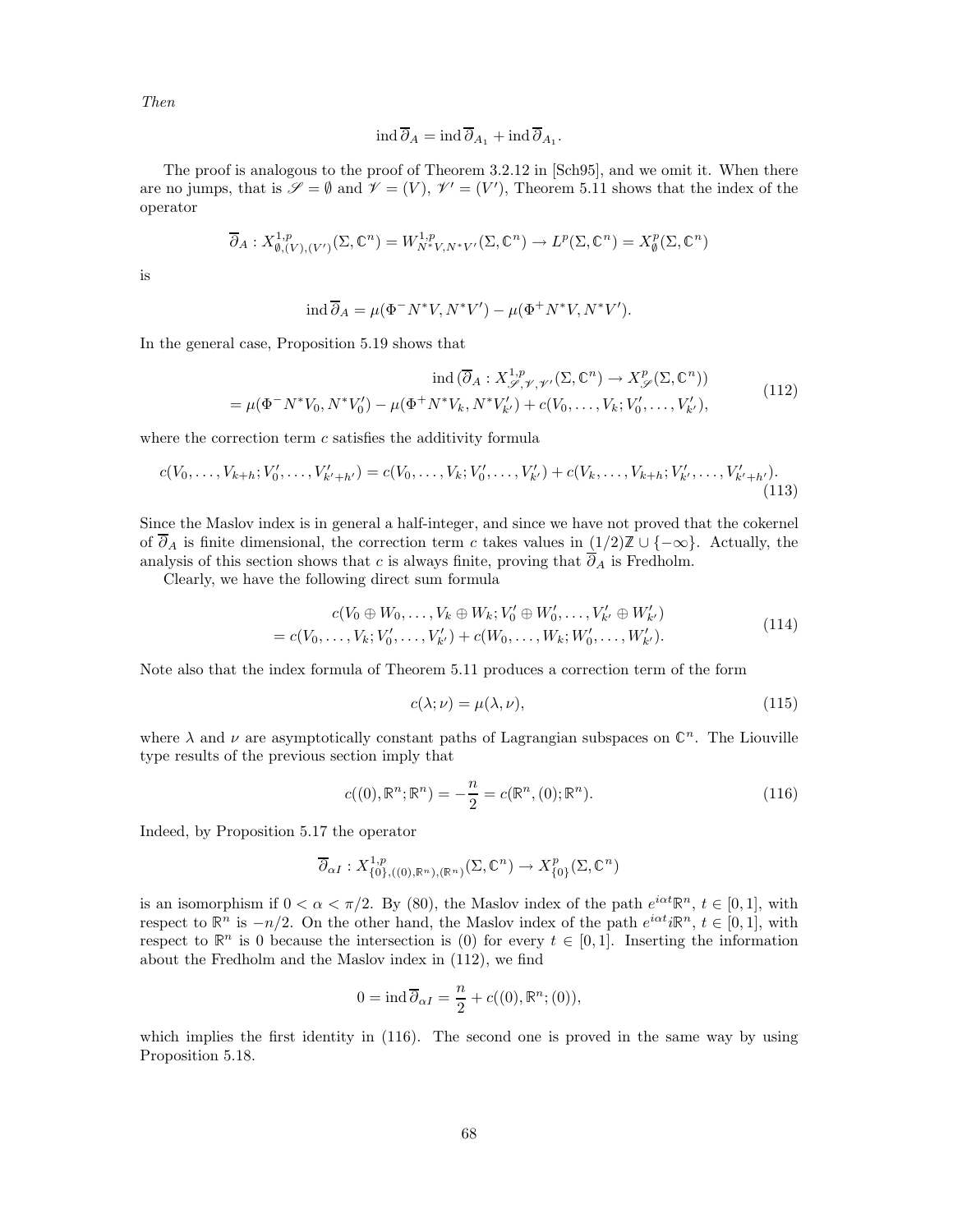**5.20.** LEMMA. Let  $(V_0, V_1, \ldots, V_k)$  be a  $(k + 1)$ -uple of linear subspaces of  $\mathbb{R}^n$ , with  $V_{j-1}$  and  $V_j$ partially orthogonal for every  $j = 1, ..., k$ , and let W be a linear subspace of  $\mathbb{R}^n$ . Then

$$
c(V_0,\ldots,V_k;W) = c(W;V_0,\ldots,V_k) = -\frac{1}{2}\sum_{j=1}^k \left(\dim V_{j-1} + \dim V_j - 2\dim V_{j-1} \cap V_j\right).
$$

*Proof.* Let us start by considering the case  $W = \mathbb{R}^n$ . By the additivity formula (113),

$$
c(V_0, ..., V_k; \mathbb{R}^n) = \sum_{j=1}^k c(V_{j-1}, V_j; \mathbb{R}^n).
$$

Since  $V_{j-1}$  and  $V_j$  are partially orthogonal,  $\mathbb{R}^n$  has an orthogonal splitting  $\mathbb{R}^n = X_1^j \oplus X_2^j \oplus X_3^j \oplus X_4^j$ where  $V_{j-1} = X_1^j \oplus X_2^j$  and  $V_j = X_1^j \oplus X_3^j$ . By the direct sum formula (114) and by formula (116),

$$
c(V_{j-1}, V_j; \mathbb{R}^n) = c(X_1^j, X_1^j; X_1^j) + c(X_2^j, (0); X_2^j) + c((0), X_3^j; X_3^j) + c((0), (0); X_4^j)
$$
  
=  $0 - \frac{1}{2} \dim X_2^j - \frac{1}{2} \dim X_3^j + 0 = -\frac{1}{2} \dim X_2^j \oplus X_3^j$ 

Since

$$
\dim X_2^j \oplus X_3^j = \dim V_{j-1} + \dim V_j - 2\dim V_{j-1} \cap V_j,
$$

the formula for  $c(V_0, \ldots, V_k; \mathbb{R}^n)$  follows.

Now let  $\lambda : \mathbb{R} \to \mathscr{L}(n)$  be a continuous path of Lagrangian subspaces such that  $\lambda(s) = \mathbb{R}^n$  for  $s \le -1$  and  $\lambda(s) = N^*W$  for  $s \ge 1$ . By an easy generalization of the additivity formula (113) to the case of non-constant Lagrangian boundary conditions,

$$
c(N^*V_0; \lambda) + c(V_0, \dots, V_k; W) = c(V_0, \dots, V_k; \mathbb{R}^n) + c(N^*V_k; \lambda).
$$
\n(117)

By (115),  $c(N^*V_0; \lambda) = -\mu(\lambda, N^*V_0)$  and  $c(N^*V_k; \lambda) = -\mu(\lambda, N^*V_k)$ , so (117) leads to

$$
c(V_0, ..., V^k; W) = c(V_0, ..., V^k; \mathbb{R}^n) - (\mu(\lambda, N^*V_k) - \mu(\lambda, N^*V_0))
$$
  
=  $c(V_0, ..., V^k; \mathbb{R}^n) - h(N^*V_0, N^*V_k; \mathbb{R}^n, N^*W),$ 

where  $h$  is the Hörmander index. By Lemma 5.2, the above Hörmander index vanishes, so we get the desired formula for  $c(V_0, \ldots, V_k; W)$ . The formula for  $c(W; V_0, \ldots, V_k)$  follows by considering the change of variable  $v(s, t) = \overline{u}(s, 1-t)$ .  $\Box$ 

The additivity formula (113) leads to

$$
c(V_0,\ldots,V_k;V'_0,\ldots,V'_{k'})=c(V_0,\ldots,V_k;V'_0)+c(V_k;V'_0,\ldots,V'_{k'}),
$$

and the index formula in the general case follows from (112) and the above lemma. This concludes the proof of Theorem 5.9.

#### 5.7 Half-strips with jumping conormal boundary conditions

This section is devoted to the analogue of Theorem 5.9 on the half-strips

$$
\Sigma^+ := \{ z \in \mathbb{C} \mid 0 \le \text{Im } z \le 1, \text{ Re } z \ge 0 \} \quad \text{and} \quad \Sigma^- := \{ z \in \mathbb{C} \mid 0 \le \text{Im } z \le 1, \text{ Re } z \le 0 \}.
$$

In the first case, we fix the following data. Let  $k, k' \geq 0$  be integers, let

$$
0=s_0 < s_1 < \cdots < s_k < s_{k+1}=+\infty, \quad 0=s'_0 < s'_1 < \cdots < s'_{k'} < s'_{k'+1}=+\infty,
$$

be real numbers, and let  $W, V_0, \ldots, V_k, V'_0, \ldots, V'_{k'}$  be linear subspaces of  $\mathbb{R}^n$  such that  $V_{j-1}$  and  $V_j, V'_{j-1}$  and  $V'_j, W$  and  $V_0, W$  and  $V'_0$ , are partially orthogonal. We denote by  $\mathscr V$  the  $(k+1)$ -uple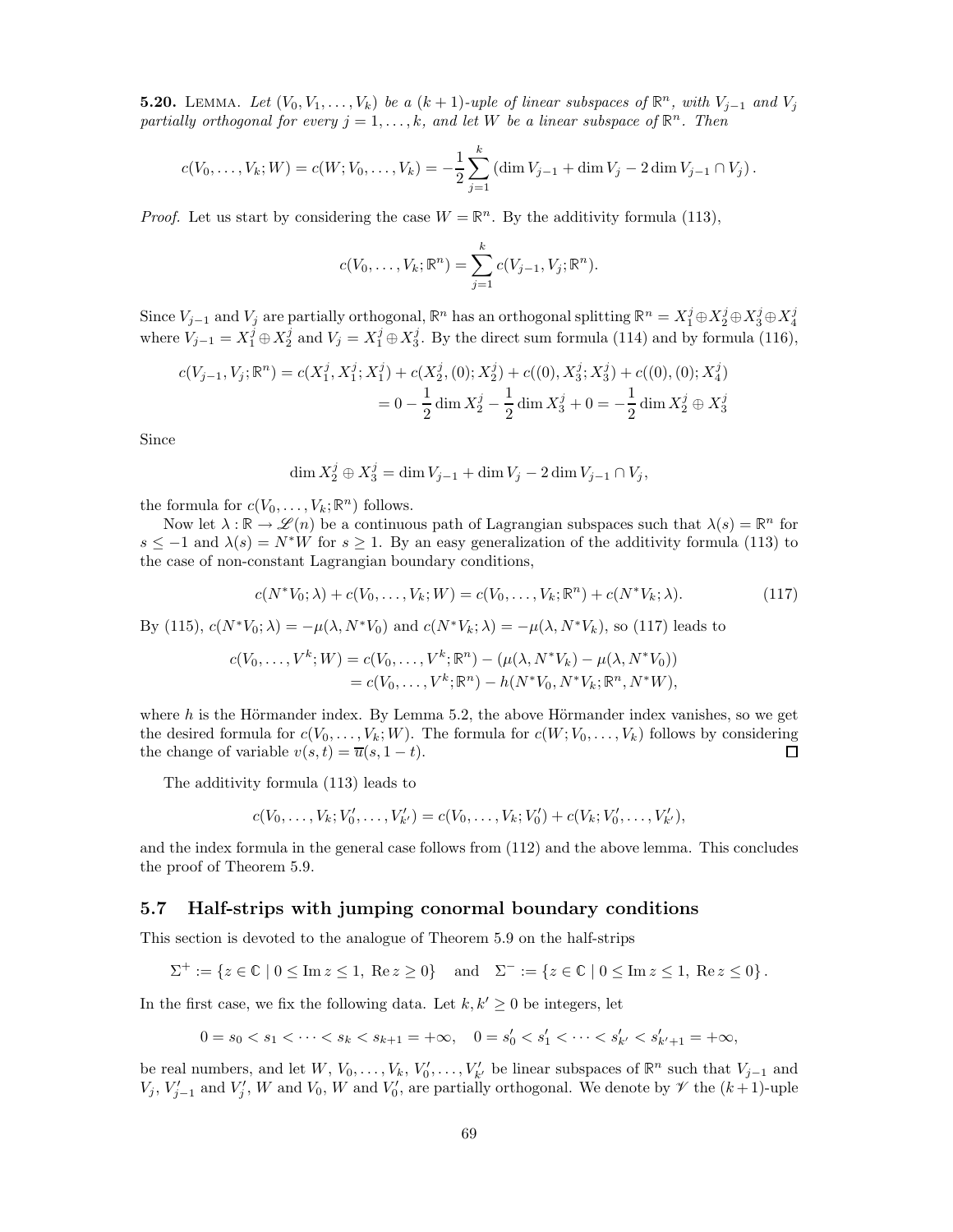$(V_0, \ldots, V_k)$ , by  $\mathcal{V}'$  the  $(k'+1)$ -uple  $(V'_0, \ldots, V'_{k'})$ , and by  $\mathcal{S}$  the set  $\{s_1, \ldots, s_k, s'_1+i, \ldots, s'_{k'}+i\}$ . The  $X^p$  and  $X^{1,p}$  norms on  $\Sigma^+$  are defined as in section 5.3, and so are the spaces  $X^p_{\mathscr{S}}(\Sigma^+,\mathbb{C}^n)$  and  $X^{1,p}_{\mathscr{S}}(\Sigma^+,\mathbb{C}^n)$ . Let  $X^{1,p}_{\mathscr{S},W,\mathscr{V},\mathscr{V}'}(\Sigma^+,\mathbb{C}^n)$  be the completion of the space of maps  $u \in C^{\infty}_{\mathscr{S},c}(\Sigma^+,\mathbb{C}^n)$ satisfying the boundary conditions

 $u(it) \in N^*W \ \ \forall t \in [0,1], \quad u(s) \in N^*V_j \ \ \forall s \in [s_j, s_{j+1}], \quad u(s+i) \in N^*V'_j \ \ \forall s \in [s'_j, s'_{j+1}],$ 

with respect to the norm  $||u||_{X^{1,p}(\Sigma^+)}$ .

Let  $A \in C^0([0, +\infty] \times [0, 1], L(\mathbb{R}^{2n}, \mathbb{R}^{2n})$  be such that  $A(+\infty, t)$  is symmetric for every  $t \in [0, 1]$ , and denote by  $\Phi^+ : [0, 1] \to Sp(2n)$  the solutions of the linear Hamiltonian system

$$
\frac{d}{dt}\Phi^+(t)=iA(+\infty,t)\Phi^+(t),\quad \Phi^+(0)=I.
$$

Then we have:

**5.21.** THEOREM. Assume that  $\Phi^+(1)N^*V_k \cap N^*V'_{k'} = (0)$ . Then the R-linear bounded operator

$$
\overline{\partial}_A: X^{1,p}_{\mathscr{S},W,\mathscr{V},\mathscr{V}'}(\Sigma^+,\mathbb{C}^n)\to X^p_{\mathscr{S}}(\Sigma^+,\mathbb{C}^n),\quad \overline{\partial}_A u=\overline{\partial} u+A u,
$$

is Fredholm of index

$$
\operatorname{ind} \overline{\partial}_A = \frac{n}{2} - \mu (\Phi^+ N^* V_k, N^* V'_{k'}) - \frac{1}{2} (\operatorname{dim} V_0 + \operatorname{dim} W - 2 \operatorname{dim} V_0 \cap W)
$$

$$
-\frac{1}{2} (\operatorname{dim} V'_0 + \operatorname{dim} W - 2 \operatorname{dim} V'_0 \cap W) - \frac{1}{2} \sum_{j=1}^k (\operatorname{dim} V_{j-1} + \operatorname{dim} V_j - 2 \operatorname{dim} V_{j-1} \cap V_j)
$$

$$
-\frac{1}{2} \sum_{j=1}^{k'} (\operatorname{dim} V'_{j-1} + \operatorname{dim} V'_j - 2 \operatorname{dim} V'_{j-1} \cap V'_j).
$$
(118)

*Proof.* The proof of the fact that  $\overline{\partial}_A$  is semi-Fredholm is analogous to the case of the full strip, treated in section 5.4. There remains compute the index. By an additivity formula analogous to (113), it is enough to prove (118) in the case with no jumps, that is  $k = k' = 0$ ,  $\mathcal{V} = (V_0)$ ,  $\mathscr{V}' = (V'_0)$ . In this case, we have a formula of the type

$$
\operatorname{ind} \overline{\partial}_A = -\mu(\Phi^+ N^* V_0, N^* V'_0) + c(W; V_0; V'_0),
$$

and we have to determine the correction term c.

Assume  $W = (0)$ , so that  $N^*W = i\mathbb{R}^n$ . Let us compute the correction term c when  $V_0$ and  $V'_0$  are either (0) or  $\mathbb{R}^n$ . We can choose the map A to be the constant map  $A(s,t) = \alpha I$ , for  $\alpha \in ]0, \pi/2[$ , so that  $\Phi^+(t) = e^{i\alpha t}$ . The Kernel and co-kernel of  $\overline{\partial}_{\alpha I}$  are easy to determine explicitly, by separating the variables in the corresponding boundary value PDE's:

- (i) If  $V_0 = V'_0 = \mathbb{R}^n$ , the kernel and co-kernel of  $\overline{\partial}_{\alpha I}$  are both (0). Since  $\mu(e^{i\alpha t}\mathbb{R}^n, \mathbb{R}^n) = -n/2$ , we have  $c((0); \mathbb{R}^n; \mathbb{R}^n) = -n/2$ .
- (ii) If  $V_0 = V'_0 = (0)$ , the kernel of  $\overline{\partial}_{\alpha I}$  is  $i\mathbb{R}^n e^{-\alpha s}$ , while its co-kernel is (0). Since  $\mu(e^{i\alpha t}i\mathbb{R}^n, i\mathbb{R}^n) =$  $-n/2$ , we have  $c((0);(0);(0)) = n/2$ .
- (iii) If either  $V_0 = \mathbb{R}^n$  and  $V'_0 = (0)$ , or  $V_0 = (0)$  and  $V'_0 = \mathbb{R}^n$ , the kernel and co-kernel of  $\overline{\partial}_{\alpha I}$  are both (0). Since  $\mu(e^{i\alpha t}\mathbb{R}^n, (0)) = \mu(e^{i\alpha t}(0), \mathbb{R}^n) = 0$ , we have  $c((0); \mathbb{R}^n; (0)) = c((0); (0); \mathbb{R}^n) =$ 0.

Now let W,  $V_0$ , and  $V'_0$  be arbitrary (with W partially orthogonal to both  $V_0$  and  $V'_0$ ). Let  $U \in U(n)$  be such that  $UN^*W = i\mathbb{R}^n$ . Then  $UN^*V_0 = N^*W_0$  and  $UN^*V'_0 = N^*W'_0$ , where

$$
W_0 = (V_0 \cap W)^{\perp} \cap (V_0 + W), \quad W'_0 = (V'_0 \cap W)^{\perp} \cap (V'_0 + W).
$$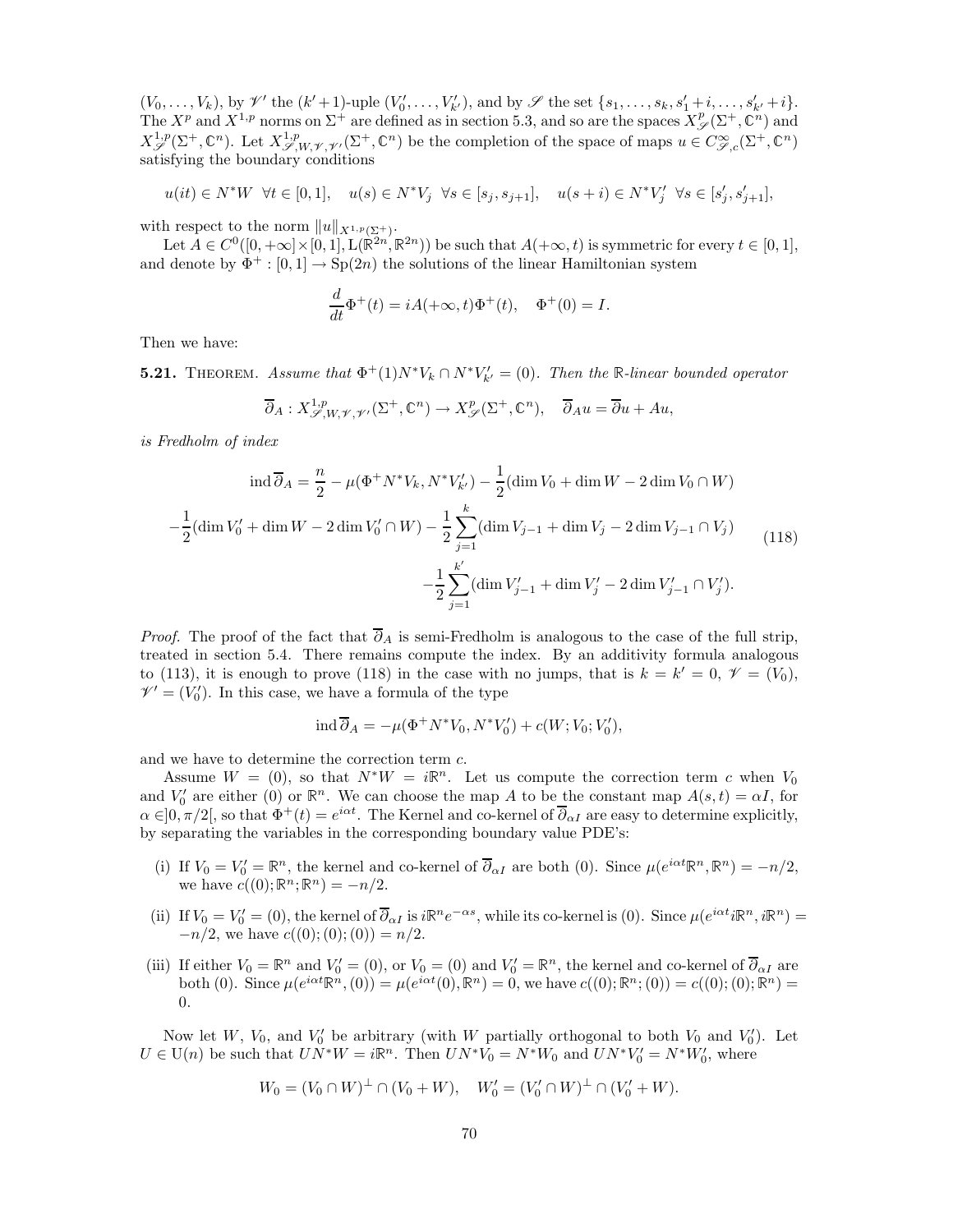By using the change of variable  $v = Uu$ , we find

$$
c(W; V_0; V'_0) = c((0); W_0; W'_0), \tag{119}
$$

 $\Box$ 

and we are reduced to compute the latter quantity. By an easy homotopy argument, using the fact that the Fredholm index is locally constant in the operator norm topology, we can assume that  $W_0$ and  $W'_0$  are partially orthogonal. Then  $\mathbb{R}^n$  has an orthogonal splitting  $\mathbb{R}^n = X_1 \oplus X_2 \oplus X_3 \oplus X_4$ , where

$$
W_0 = X_1 \oplus X_2, \quad W'_0 = X_1 \oplus X_3,
$$

from which

$$
N^*W_0 = X_1 \oplus X_2 \oplus iX_3 \oplus iX_4, \quad N^*W'_0 = X_1 \oplus iX_2 \oplus X_3 \oplus iX_4.
$$

Then the operator  $\overline{\partial}_{\alpha I}$  decomposes as the direct sum of four operators, whose index is computed in cases (i), (ii), and (iii) above. Indeed,

$$
c((0); W_0; W'_0) = \frac{1}{2} \dim X_4 - \frac{1}{2} \dim X_1
$$

$$
= \frac{1}{2} \operatorname{codim}(W_0 + W'_0) - \frac{1}{2} \dim W_0 \cap W'_0 = \frac{1}{2}(n - \dim W_0 - \dim W'_0).
$$

Since

$$
\dim W_0 = \dim(V_0 + W) - \dim V_0 \cap W = \dim V_0 + \dim W - 2\dim W_0 \cap W,
$$
  

$$
\dim W'_0 = \dim(V'_0 + W) - \dim V'_0 \cap W = \dim V'_0 + \dim W - 2\dim W'_0 \cap W,
$$

we find

$$
c((0); W_0; W'_0) = \frac{n}{2} - \frac{1}{2} (\dim V_0 + \dim W - 2 \dim W_0 \cap W) - \frac{1}{2} (\dim V'_0 + \dim W - 2 \dim W'_0 \cap W).
$$

Together with (119), this proves formula (118).

We conclude this section by considering the case of the left half-strip  $\Sigma^-$ . Let  $k, k' \geq 0$ ,  $\mathscr{V} = (V_0, \ldots, V_k)$ , and  $\mathscr{V}' = (V'_0, \ldots, V'_{k'})$  be as above. Let

$$
-\infty = s_{k+1} < s_k < \dots < s_1 < s_0 = 0, \quad -\infty = s'_{k'+1} < s'_{k'} < \dots < s'_1 < s'_0 = 0,
$$

be real numbers, and set  $\mathscr{S} = \{s_1, \ldots, s_k, s'_1 + i, \ldots, s'_{k'} + i\}.$ 

Let  $X^{1,p}_{\mathscr{S},W,\mathscr{V},\mathscr{V}'}(\Sigma^-,\mathbb{C}^n)$  be the completion of the space of maps  $u \in C^{\infty}_{\mathscr{S},c}(\Sigma^-,\mathbb{C}^n)$  satisfying the boundary conditions

$$
u(it) \in N^*W \ \ \forall t \in [0,1], \quad u(s) \in N^*V_j \ \ \forall s \in [s_{j+1}, s_j], \quad u(s+i) \in N^*V'_j \ \ \forall s \in [s'_{j+1}, s'_j],
$$

with respect to the norm  $||u||_{X^{1,p}(\Sigma^-)}$ .

Let  $A \in C^0([-\infty,0] \times [0,1], \mathcal{L}(\mathbb{R}^{2n}, \mathbb{R}^{2n}))$  be such that  $A(-\infty,t)$  is symmetric for every  $t \in [0,1],$ and denote by  $\Phi^- : [0,1] \to \text{Sp}(2n)$  the solutions of the linear Hamiltonian system

$$
\frac{d}{dt}\Phi^{-}(t) = iA(-\infty, t)\Phi^{-}(t), \quad \Phi^{-}(0) = I.
$$

Then we have:

**5.22.** THEOREM. Assume that  $\Phi^{-}(1)N^*V_k \cap N^*V'_{k'} = (0)$ . Then the R-linear operator

$$
\overline{\partial}_A: X^{1,p}_{\mathscr{S},W,\mathscr{V},\mathscr{V}'}(\Sigma^-,\mathbb{C}^n)\to X^p_{\mathscr{S}}(\Sigma^-,\mathbb{C}^n),\quad \overline{\partial}_A u = \overline{\partial} u + Au,\tag{120}
$$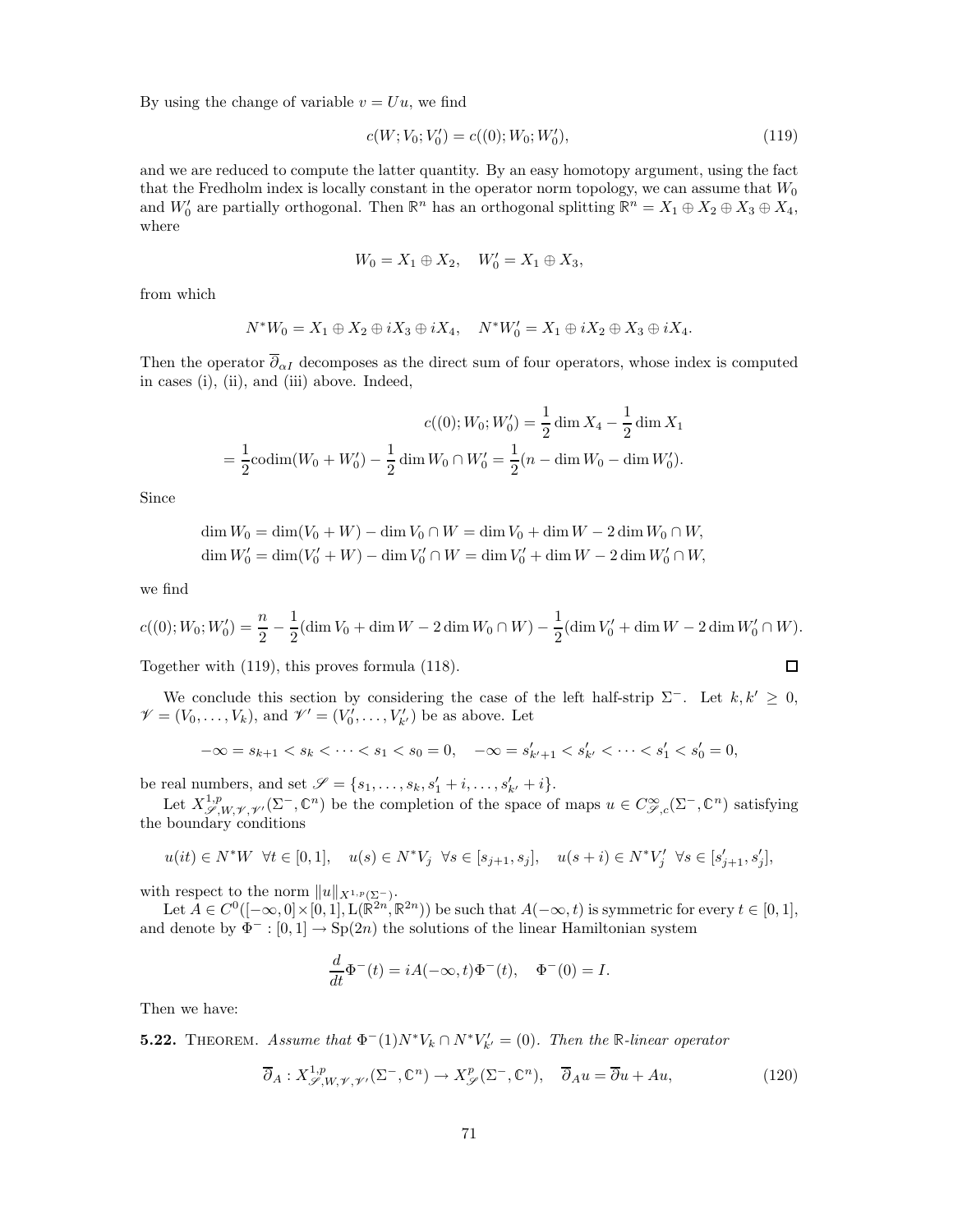is bounded and Fredholm of index

$$
\operatorname{ind} \overline{\partial}_A = \frac{n}{2} + \mu (\Phi^- N^* V_k, N^* V'_{k'}) - \frac{1}{2} (\operatorname{dim} V_0 + \operatorname{dim} W - 2 \operatorname{dim} V_0 \cap W)
$$

$$
-\frac{1}{2} (\operatorname{dim} V'_0 + \operatorname{dim} W - 2 \operatorname{dim} V'_0 \cap W) - \frac{1}{2} \sum_{j=1}^k (\operatorname{dim} V_{j-1} + \operatorname{dim} V_j - 2 \operatorname{dim} V_{j-1} \cap V_j)
$$

$$
-\frac{1}{2} \sum_{j=1}^{k'} (\operatorname{dim} V'_{j-1} + \operatorname{dim} V'_j - 2 \operatorname{dim} V'_{j-1} \cap V'_j).
$$
(121)

Indeed, notice that if  $u(s,t) = \overline{v}(-s,t)$ , then

$$
-(\overline{\partial}u(s,t) + A(s,t)u(s,t)) = C(\overline{\partial}v(-s,t) - CA(s,t)Cv(-s,t)),
$$

where C is denotes complex conjugacy. Then the operator  $(120)$  is obtained from the operator

$$
\overline{\partial}_B: X^{1,p}_{-\mathscr{S},W,\mathscr{V},\mathscr{V}'}(\Sigma^+,\mathbb{C}^n) \to X^p_{-\mathscr{S}}(\Sigma^+,\mathbb{C}^n), \quad \overline{\partial}_B v = \overline{\partial}v + Bv,
$$

where  $B(s,t) = -CA(-s,t)C$ , by left and right multiplication by isomorphisms. In particular, the indices are the same. Then Theorem 5.22 follows from Theorem 5.21, taking into account the fact that the solution  $\Phi^+$  of

$$
\frac{d}{dt}\Phi^+(t) = iB(+\infty, t)\Phi^+(t), \quad \Phi^+(0) = I,
$$

is  $\Phi^+(t) = C\Phi^-(t)C$ , so that

$$
\mu(\Phi^+ N^* V_k, N^* V'_{k'}) = \mu(C\Phi^- C N^* V_k, N^* V'_{k'}) = -\mu(\Phi^- N^* V_k, N^* V'_{k'}).
$$

#### 5.8 Non-local boundary conditions

It is useful to dispose of versions of Theorems 5.9, 5.21, and 5.22, involving non-local boundary conditions. In the case of the full strip  $\Sigma$ , let us fix the following data. Let  $k \geq 0$  be an integer, let

$$
-\infty = s_0 < s_1 < \cdots < s_k < s_{k+1} = +\infty
$$

be real numbers, and set  $\mathscr{S} := \{s_1, \ldots, s_k, s_1 + i, \ldots, s_k + i\}$ . Let  $W_0, W_1, \ldots, W_k$  be linear subspaces of  $\mathbb{R}^n \times \mathbb{R}^n$  such that  $W_{j-1}$  and  $W_j$  are partially orthogonal, for  $j = 1, ..., k$ , and set  $\mathscr{W} = (W_0, \ldots, W_k).$ 

The space  $X^{1,p}_{\mathscr{S},\mathscr{W}}(\Sigma,\mathbb{C}^n)$  is defined as the completion of the space of all  $u \in C^{\infty}_{\mathscr{S},c}(\Sigma,\mathbb{C}^n)$  such that

$$
(u(s),\overline{u}(s+i))\in N^*W_j, \quad \forall s\in [s_j,s_{j+1}], \quad j=0,\ldots,k,
$$

with respect to the norm  $||u||_{X^{1,p}(\Sigma)}$ .

Let  $A \in C^0(\overline{\mathbb{R}} \times [0,1], L(\mathbb{R}^{2n}, \mathbb{R}^{2n}))$  be such that  $A(\pm \infty, t) \in \text{Sym}(2n, \mathbb{R})$  for every  $t \in [0,1]$ , and define the symplectic paths  $\Phi^+$ ,  $\Phi^-$  :  $[0,1] \to \text{Sp}(2n)$  as the solutions of the linear Hamiltonian systems

$$
\frac{d}{dt}\Phi^{\pm}(t) = iA(\pm\infty, t)\Phi^{\pm}(t), \quad \Phi^{\pm}(0) = I.
$$

Denote by C the complex conjugacy, and recall from section 5.1 that  $\Phi \in L(\mathbb{R}^{2n}, \mathbb{R}^{2n})$  is symplectic if and only if graph  $C\Phi$  is a Lagrangian subspace of  $(\mathbb{R}^{2n}\times\mathbb{R}^{2n},\omega_0\times\omega_0)$ . Then we have the following: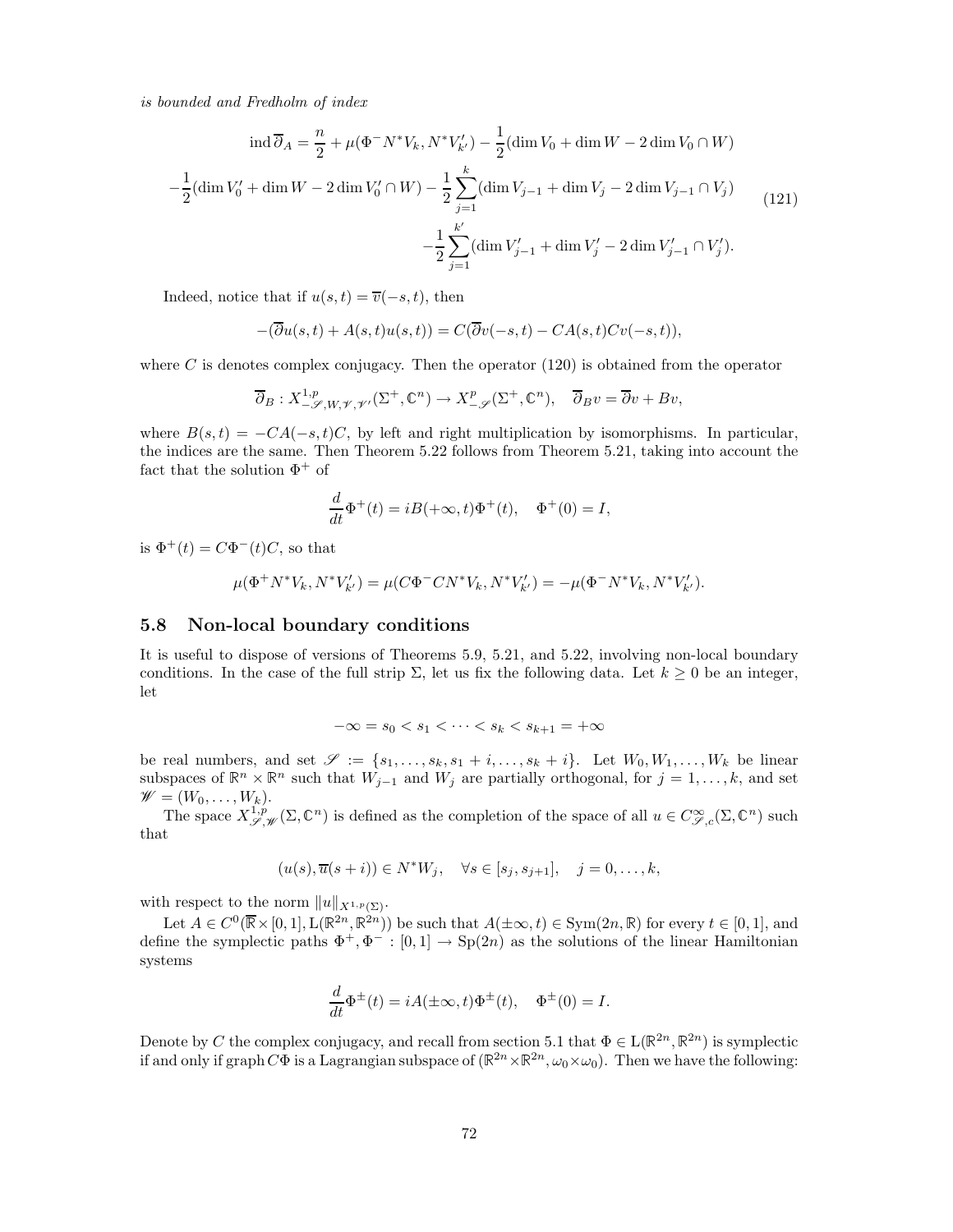**5.23.** THEOREM. Assume that graph  $C\Phi^{-}(1) \cap N^*W_0 = (0)$  and graph  $C\Phi^{+}(1) \cap N^*W_k = (0)$ . Then for every  $p \in ]1, +\infty[$  the R-linear operator

$$
\overline{\partial}_A: X^{1,p}_{\mathscr{S},\mathscr{W}}(\Sigma,\mathbb{C}^n)\to X^p_{\mathscr{S}}(\Sigma,\mathbb{C}^n),\quad u\mapsto \overline{\partial}u+Au,
$$

is bounded and Fredholm of index

$$
\operatorname{ind} \overline{\partial}_A = \mu(N^*W_0, \operatorname{graph} C\Phi^-) - \mu(N^*W_k, \operatorname{graph} C\Phi^+)
$$

$$
-\frac{1}{2}\sum_{j=1}^k (\dim W_{j-1} + \dim W_j - 2\dim W_{j-1} \cap W_j).
$$

*Proof.* Given  $u : \Sigma \to \mathbb{C}^n$  define  $\tilde{u} : \Sigma \to \mathbb{C}^{2n}$  by

$$
\tilde{u}(z) := (u(z/2), \overline{u}(\overline{z}/2 + i)).
$$

The map  $u \mapsto \tilde{u}$  determines a linear isomorphism

$$
F: X^{1,p}_{\mathscr{S},\mathscr{W}}(\Sigma,\mathbb{C}^n) \xrightarrow{\cong} X^{1,p}_{\mathscr{S}',\mathscr{W},\mathscr{W}'}(\Sigma,\mathbb{C}^{2n}),
$$

where  $\mathscr{S}' = \{2s_1, \ldots, 2s_k, 2s_1 + i, \ldots, 2s_k + i\}, \mathscr{W}'$  is the  $(k+1)$ -uple  $(\Delta_{\mathbb{R}^n}, \ldots, \Delta_{\mathbb{R}^n})$ , and we have used the identity

$$
N^*\Delta_{\mathbb{R}^n} = \operatorname{graph} C = \{ (w,\overline{w}) \mid w \in \mathbb{C}^n \}.
$$

The map  $v \mapsto \tilde{v}/2$  determines an isomorphism

$$
G: X^p_{\mathscr{S}}(\Sigma, \mathbb{C}^n) \xrightarrow{\cong} X^p_{\mathscr{S}'}(\Sigma, \mathbb{C}^{2n}).
$$

The composition  $G \circ \overline{\partial}_A \circ F^{-1}$  is the operator

$$
\overline{\partial}_{\tilde{A}}:X^{1,p}_{\mathscr{S}',\mathscr{W},\mathscr{W}'}(\Sigma,\mathbb{C}^{2n})\longrightarrow X^{p}_{\mathscr{S}'}(\Sigma,\mathbb{C}^{2n}),\quad u\mapsto\overline{\partial}u+\tilde{A}u,
$$

where

$$
\tilde{A}(z) := \frac{1}{2} \left( A(z/2) \oplus CA(\overline{z}/2 + i)C \right).
$$

Since

$$
\tilde{A}(\pm\infty,t)=\frac{1}{2}\left(A(\pm\infty,t/2)\oplus CA(\pm\infty,1-t/2)C\right),\,
$$

we easily see that the solutions  $\tilde{\Phi}^{\pm}$  of

$$
\frac{d}{dt}\tilde{\Phi}^{\pm}(t) = i\tilde{A}(\pm\infty, t)\tilde{\Phi}^{\pm}(t), \quad \tilde{\Phi}^{\pm}(0) = I,
$$

are given by

$$
\tilde{\Phi}^{\pm}(t) = \Phi^{\pm}(t/2) \oplus C\Phi^{\pm}(1-t/2)\Phi(1)^{-1}C.
$$

The above formula implies

$$
\tilde{\Phi}^{\pm}(t)^{-1}N^*\Delta_{\mathbb{R}^n} = \text{graph}\,C\Phi^{\pm}(1)\Phi^{\pm}(1-t/2)^{-1}\Phi^{\pm}(t/2). \tag{122}
$$

For  $t = 1$  we get

$$
\tilde{\Phi}^{-}(1)N^*W_0 \cap N^* \Delta_{\mathbb{R}^n} = \tilde{\Phi}^{-}(1)[N^*W_0 \cap \text{graph}\,C\Phi^{-}(1)] = (0),\tilde{\Phi}^{+}(1)N^*W_k \cap N^* \Delta_{\mathbb{R}^n} = \tilde{\Phi}^{+}(1)[N^*W_k \cap \text{graph}\,C\Phi^{+}(1)] = (0),
$$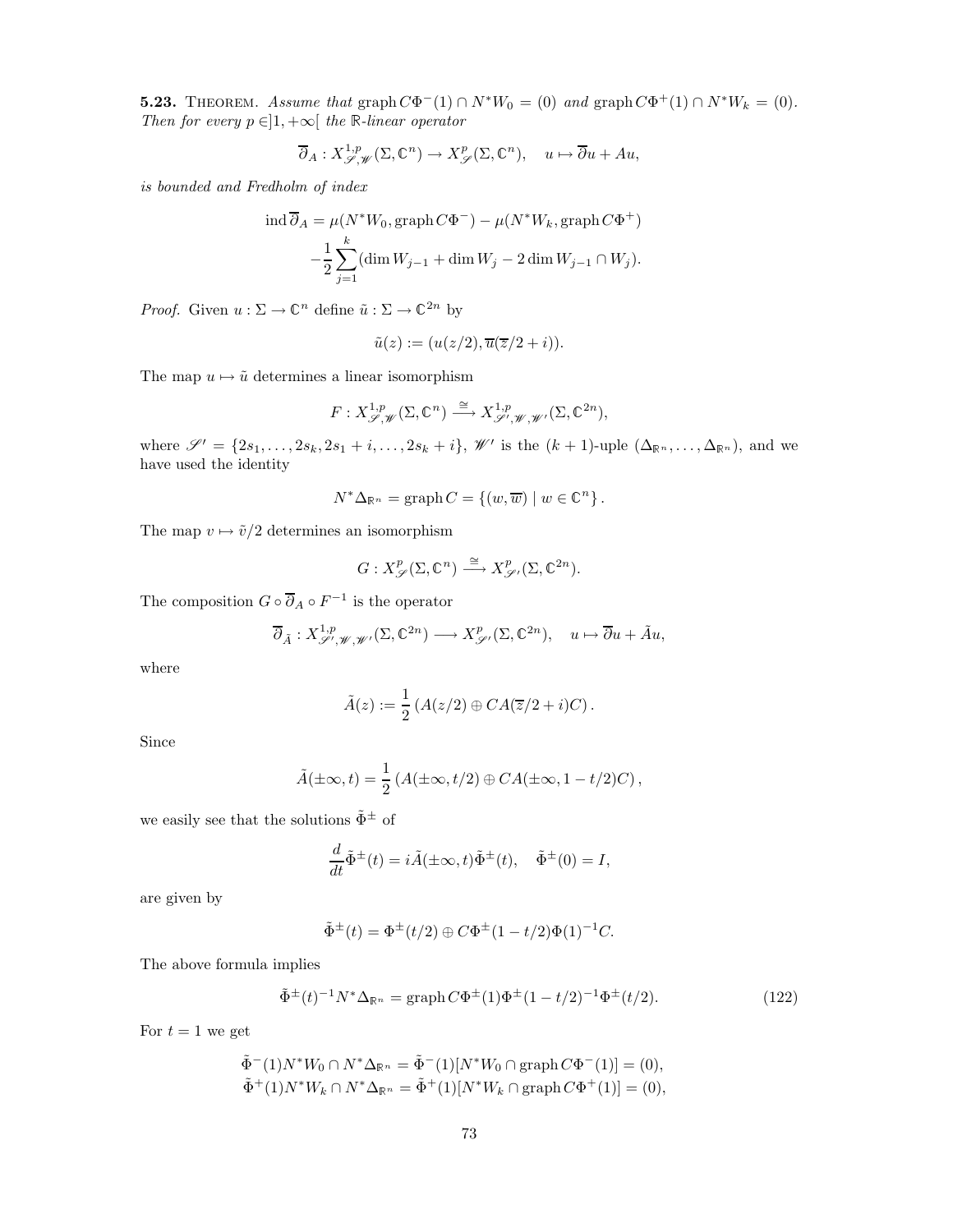so the transversality hypotheses of Theorem 5.9 are fulfilled. By this theorem, the operator  $\overline{\partial}_A = G^{-1} \circ \overline{\partial}_{\overline{A}} \circ F$  is Fredholm of index

$$
\operatorname{ind} \overline{\partial}_A = \operatorname{ind} \overline{\partial}_{\tilde{A}} = \mu(\tilde{\Phi}^- N^* W_0, N^* \Delta_{\mathbb{R}^n}) - \mu(\tilde{\Phi}^+ N^* W_k, N^* \Delta_{\mathbb{R}^n})
$$

$$
-\frac{1}{2} \sum_{j=1}^k (\dim W_{j-1} + \dim W_j - 2 \dim W_{j-1} \cap W_j). \tag{123}
$$

The symplectic paths  $t \mapsto \Phi^{\pm}(1)\Phi^{\pm}(1-t/2)^{-1}\Phi^{\pm}(t/2)$  and  $t \mapsto \Phi^{\pm}(t)$  are homotopic by means of the symplectic homotopy

$$
(\lambda, t) \mapsto \Phi^{\pm}(1) \Phi^{\pm} \left(\frac{1+\lambda}{2} - \frac{1-\lambda}{2}t\right)^{-1} \Phi^{\pm} \left(\frac{1+\lambda}{2}t\right),
$$

which fixes the end-points I and  $\Phi^{\pm}(1)$ . By the symplectic invariance and the homotopy invariance of the Maslov index we deduce from (122) that

$$
\mu(\tilde{\Phi}^{-}N^{*}W_{0}, N^{*}\Delta_{\mathbb{R}^{n}}) = \mu(N^{*}W_{0}, \tilde{\Phi}^{-}(\cdot)^{-1}N^{*}\Delta_{\mathbb{R}^{n}})
$$
  
= 
$$
\mu(N^{*}W_{0}, \text{graph}\,C\Phi^{-}(1)\Phi^{-}(1-\cdot/2)^{-1}\Phi^{-}(\cdot/2)) = \mu(N^{*}W_{0}, \text{graph}\,C\Phi^{-}).
$$
 (124)

Similarly,

$$
\mu(\tilde{\Phi}^+N^*W_k, N^*\Delta_{\mathbb{R}^n}) = \mu(N^*W_k, \text{graph}\,C\Phi^+). \tag{125}
$$

The conclusion follows from (123), (124), and (125).

In the case of the right half-strip  $\Sigma^+$ , we fix an integer  $k \geq 0$ , real numbers

$$
0 = s_0 < s_1 < \dots < s_k < s_{k+1} = +\infty
$$

a linear subspace  $V_0 \subset \mathbb{R}^n$  and a  $(k+1)$ -uple  $\mathscr{W} = (W_0, \ldots, W_k)$  of linear subspaces of  $\mathbb{R}^n \times \mathbb{R}^n$ , such that  $W_0$  and  $V_0 \times V_0$  are partially orthogonal, and so are  $W_{j-1}$  and  $W_j$ , for every  $j = 1, \ldots, k$ . Set  $\mathscr{S} = \{s_1, \ldots, s_k, s_1 + i, \ldots, s_k + i\}$ , and let  $X^{1,p}_{\mathscr{S}, V_0, \mathscr{W}}(\Sigma^+, \mathbb{C}^n)$  be the completion of the space of maps  $u \in C^{\infty}_{\mathscr{S},c}(\Sigma^+,\mathbb{C}^n)$  such that

$$
u(it) \in V_0 \ \forall t \in [0,1], \quad (u(s), \overline{u}(s+i)) \in N^*W_j, \quad \forall s \in [s_j, s_{j+1}], \quad j = 0, \ldots, k,
$$

with respect to the norm  $||u||_{X^{1,p}(\Sigma^+)}$ .

Let  $A \in C^0([0, +\infty] \times [0, 1], \mathbb{L}(\mathbb{R}^{2n}, \mathbb{R}^{2n})$  be such that  $A(+\infty, t) \in \text{Sym}(2n, \mathbb{R})$  for every  $t \in$  $[0, 1]$ , and let  $\Phi^+ : [0, 1] \to \text{Sp}(2n)$  be the solution of the linear Hamiltonian systems

$$
\frac{d}{dt}\Phi^+(t) = iA(+\infty, t)\Phi^+(t), \quad \Phi^+(0) = I.
$$

Then we have:

**5.24.** THEOREM. Assume that  $graph C\Phi^+(1) \cap N^*W_k = (0)$ . Then for every  $p \in ]1, +\infty[$  the <sup>R</sup>-linear operator

$$
\overline{\partial}_A: X^{1,p}_{\mathscr{S}, V_0, \mathscr{W}}(\Sigma^+, \mathbb{C}^n) \to X^p_{\mathscr{S}}(\Sigma^+, \mathbb{C}^n), \quad u \mapsto \overline{\partial} u + Au,
$$

is bounded and Fredholm of index

$$
\operatorname{ind} \overline{\partial}_A = \frac{n}{2} - \mu(N^*W_k, \operatorname{graph} C\Phi^+) - \frac{1}{2}(\dim W_0 + 2\dim V_0 - 2\dim W_0 \cap (V_0 \times V_0)) - \frac{1}{2}\sum_{j=1}^k (\dim W_{j-1} + \dim W_j - 2\dim W_{j-1} \cap W_j).
$$

$$
\Box
$$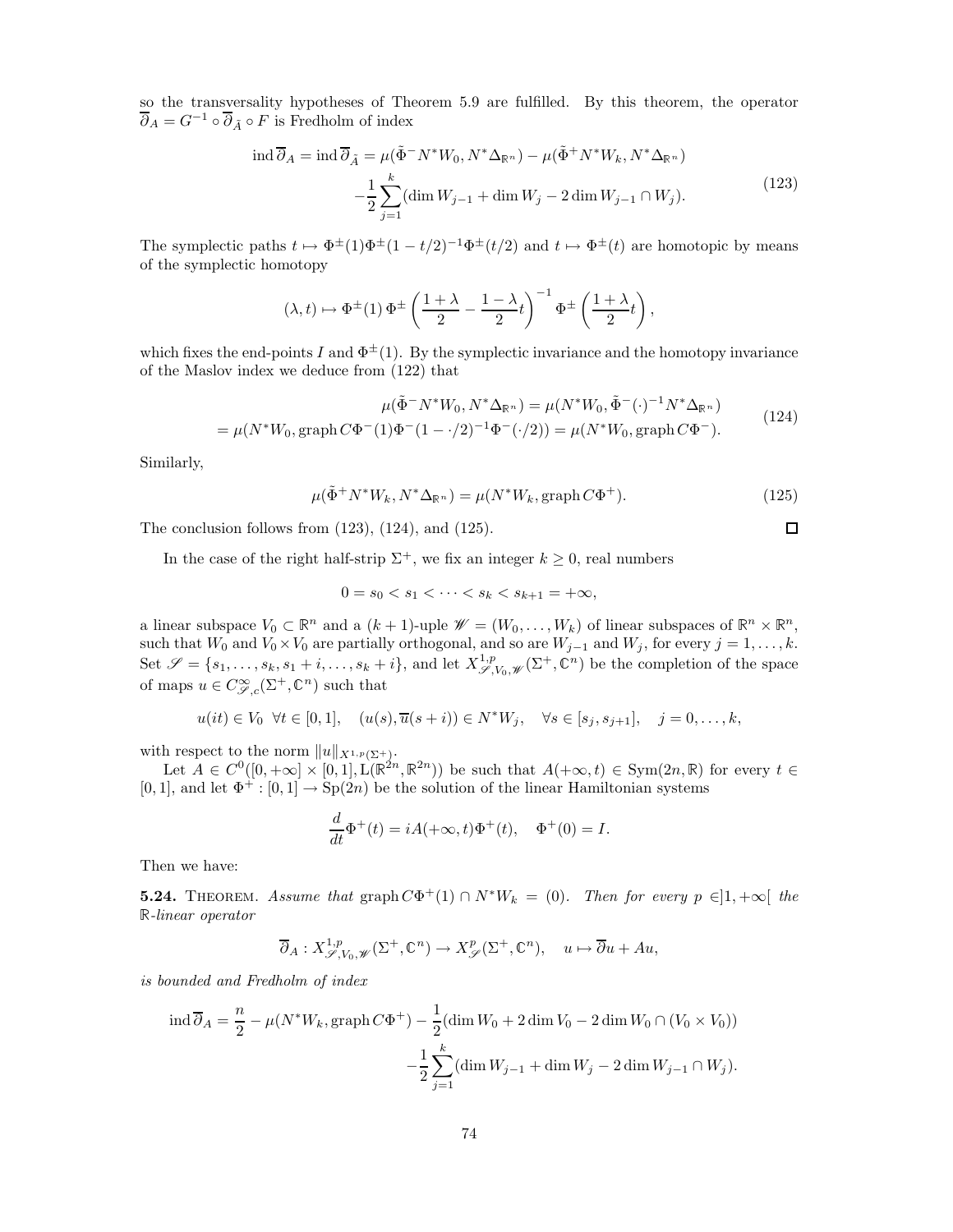*Proof.* By the same argument used in the proof of Theorem 5.23, the operator  $\overline{\partial}_A$  is Fredholm and has the same index of the operator

$$
\overline{\partial}_{\tilde{A}}: X^{1,p}_{\mathscr{S}', V_0 \times V_0, \mathscr{W}, \mathscr{W}'}(\Sigma^+, \mathbb{C}^{2n}) \to X^p_{\mathscr{S}'}(\Sigma^+, \mathbb{C}^{2n}), \quad u \mapsto \overline{\partial}u + \tilde{A}u,
$$

where  $\mathscr{S}' := \{2s_1, \ldots, 2s_k, 2s_1 + i, \ldots, 2s_k + i\}, \mathscr{W}'$  is the  $(k+1)$ -uple  $(\Delta_{\mathbb{R}^n}, \ldots, \Delta_{\mathbb{R}^n})$ , and

$$
\tilde{A}(z) := \frac{1}{2}(A(z/2) \oplus CA(\overline{z}/2 + i)C).
$$

By Theorem 5.21 and by (125), the index of this operator is

$$
\operatorname{ind} \overline{\partial}_{\tilde{A}} = n - \mu(N^*W_k, \operatorname{graph} C\Phi^+) - \frac{1}{2}(\dim \Delta_{\mathbb{R}^n} + \dim V_0 \times V_0 - 2 \dim \Delta_{\mathbb{R}^n} \cap (V_0 \times V_0))
$$
  

$$
- \frac{1}{2}(\dim W_0 + \dim V_0 \times V_0 - 2 \dim W_0 \cap (V_0 \times V_0))
$$
  

$$
- \frac{1}{2} \sum_{j=1}^k (\dim W_{j-1} + \dim W_j - 2 \dim W_{j-1} \cap W_j)
$$
  

$$
= n - \mu(N^*W_k, \operatorname{graph} C\Phi^+) - \frac{n}{2} - \frac{1}{2}(\dim W_0 + 2 \dim V_0 - 2 \dim W_0 \cap (V_0 \times V_0))
$$
  

$$
- \frac{1}{2} \sum_{j=1}^k (\dim W_{j-1} + \dim W_j - 2 \dim W_{j-1} \cap W_j).
$$

The desired formula follows.

In the case of the left half-strip  $\Sigma^-$ , let k,  $V_0$ ,  $W$  be as above, and let  $\mathscr{S} = \{s_1, \ldots, s_k, s_1 +$  $i, \ldots, s_k + i$  with

$$
0 = s_0 > s_1 > \cdots > s_k > s_{k+1} = -\infty.
$$

Let  $X^{1,p}_{\mathscr{S}, V_0, \mathscr{W}}(\Sigma^-, \mathbb{C}^n)$  the completion of the space of all maps  $u \in C^{\infty}_{\mathscr{S},c}(\Sigma^-, \mathbb{C}^n)$  such that

$$
u(it) \in V_0 \ \forall t \in [0,1], \quad (u(s), \overline{u}(s+i)) \in N^*W_j, \quad \forall s \in [s_{j+1}, s_j], \quad j = 0, \ldots, k,
$$

with respect to the norm  $||u||_{X^{1,p}(\Sigma^-)}$ .

Let  $A \in C^0([-\infty,0] \times [0,1], \mathcal{L}(\mathbb{R}^{2n}, \mathbb{R}^{2n}))$  be such that  $A(-\infty,t)$  is symmetric for every  $t \in [0,1],$ and let  $\Phi^- : [0,1] \to \text{Sp}(2n)$  be the solution of the linear Hamiltonian systems

$$
\frac{d}{dt}\Phi^-(t) = iA(-\infty, t)\Phi^+(t), \quad \Phi^-(0) = I.
$$

Then we have:

**5.25.** THEOREM. Assume that  $\text{graph } C\Phi^-(1) \cap N^*W_k = (0)$ . Then for every  $p \in ]1, +\infty[$  the <sup>R</sup>-linear operator

$$
\overline{\partial}_A: X^{1,p}_{\mathscr{S}, V_0, \mathscr{W}}(\Sigma^-, \mathbb{C}^n) \to X^p_{\mathscr{S}}(\Sigma^-, \mathbb{C}^n), \quad u \mapsto \overline{\partial} u + Au,
$$

is bounded and Fredholm of index

$$
\operatorname{ind} \overline{\partial}_A = \frac{n}{2} + \mu(N^*W_k, \operatorname{graph} C\Phi^-) - \frac{1}{2}(\dim W_0 + 2\dim V_0 - 2\dim W_0 \cap (V_0 \times V_0)) - \frac{1}{2} \sum_{j=1}^k (\dim W_{j-1} + \dim W_j - 2\dim W_{j-1} \cap W_j).
$$

 $\Box$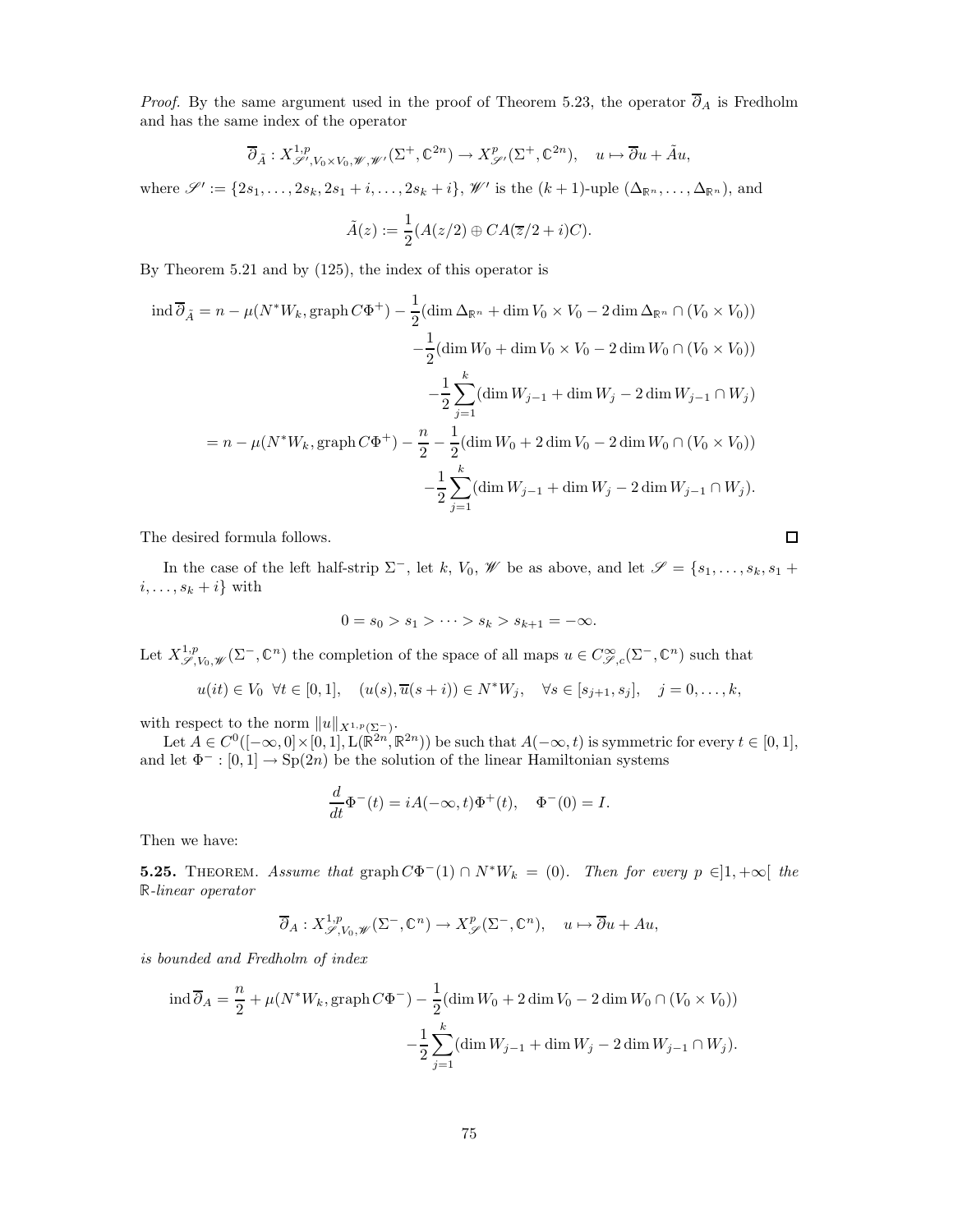#### 5.9 Coherent orientations

As noticed in [AS06b, section 1.4], the problem of giving coherent orientations for the spaces of maps arising in Floer homology on cotangent bundles is somehow simpler than in the case of a general symplectic manifolds, treated in [FH93]. This fact remains true if we deal with Cauchy-Riemann type operators on strips and half-strips with jumping conormal boundary conditions. We briefly discuss this issue in the general case of nonlocal boundary conditions on the strip, the case of the half-strip being similar (see [AS06b, section 3.2]).

We recall that the space  $\text{Fred}(E, F)$  of Fredholm linear operators from the real Banach space E to the real Banach space F is the base space of a smooth real non-trivial line-bundle det(Fred( $E, F$ )), with fibers

$$
\det(A) := \Lambda^{\max}(\ker A) \otimes (\Lambda^{\max}(\mathrm{coker}\,A))^*, \quad \forall A \in \mathrm{Fred}(E, F),
$$

where  $\Lambda^{\max}(V)$  denotes the component of top degree in the exterior algebra of the finite-dimensional vector space  $V$  (see [Qui85]).

Let us recall the setting from section 5.8. We fix the data  $k \geq 0$ ,  $\mathscr{S} = \{s_1, \ldots, s_k, s_1 + i, \ldots, s_k + i\}$ i}, with  $s_1 < \cdots < s_k$ , and  $\mathscr{W} = (W_0, \ldots, W_k)$ , where  $W_0, \ldots, W_k$  are linear subspaces of  $\mathbb{R}^n \times \mathbb{R}^n$ , such that  $W_{j-1}$  is partially orthogonal to  $W_j$ , for  $j = 1, \ldots, k$ . Let  $A^{\pm} : [0,1] \to \text{Sym}(\mathbb{R}^n)$  be continuous paths of symmetric matrices such that the linear problems

$$
\begin{cases}\nw'(t) = iA^-(t)w(t), \\
(w(0), Cw(1)) \in N^*W_0, \\
\end{cases}\n\quad\n\begin{cases}\nw'(t) = iA^+(t)w(t), \\
(w(0), Cw(1)) \in N^*W_k,\n\end{cases}
$$

have only the trivial solution  $w = 0$ . Such paths are referred to as *non-degenerate* paths (with respect to  $W_0$  and  $W_k$ , respectively). Fix some  $p > 1$ , and let  $\mathscr{D}_{\mathscr{S},\mathscr{W}}(A^-,A^+)$  be the space of operators of the form

$$
\overline{\partial}_A: X^{1,p}_{\mathscr{S},\mathscr{W}}(\Sigma,\mathbb{C}^n) \to X^p_{\mathscr{S}}(\Sigma,\mathbb{C}^n), \quad u \mapsto \overline{\partial}u + Au,
$$

where  $A \in C^0(\overline{\mathbb{R}} \times [0,1], L(\mathbb{R}^{2n}, \mathbb{R}^{2n}))$  is such that  $A(\pm \infty, t) = A^{\pm}(t)$  for every  $t \in [0,1]$ . By Theorem 5.23,  $\mathscr{D}_{\mathscr{S},\mathscr{W}}(A^-,A^+)$  is a subset of Fred $(X_{\mathscr{S},\mathscr{W}}^{1,p}(\Sigma,\mathbb{C}^n),X_{\mathscr{S}}^p(\Sigma,\mathbb{C}^n))$ . It is actually a convex subset, so the restriction of the determinant bundle to  $\mathscr{D}_{\mathscr{S},\mathscr{W}}(A^-,A^+)$  - that we denote by  $\det(\mathscr{D}_{\mathscr{S},\mathscr{W}}(A^-,A^+))$  - is trivial.

Let  $\mathfrak S$  be the family of all subsets of  $\Sigma$  consisting of exactly k pairs of opposite boundary points. It is a k-dimensional manifold, diffeomorphic to an open subsets of  $\mathbb{R}^k$ . An orientation of det( $\mathscr{D}_{\mathscr{S},\mathscr{W}}(A^-,A^+)$ ) for a given  $\mathscr{S}$  in  $\mathfrak{S}$  uniquely determines an orientation for all choices of  $\mathscr{S}' \in \mathfrak{S}$ . Indeed, the disjoint unions

$$
\bigsqcup_{\mathscr{S}\in\mathfrak{S}} X^{1,p}_{\mathscr{S},\mathscr{W}}(\Sigma,\mathbb{C}^n),\quad \bigsqcup_{\mathscr{S}\in\mathfrak{S}} X^{p}_{\mathscr{S}}(\Sigma,\mathbb{C}^n),
$$

define locally trivial Banach bundles over  $\mathfrak{S}$ , and the operators  $\overline{\partial}_A$  define a Fredholm bundlemorphism between them. Since  $\mathfrak{S}$  is connected and simply connected, an orientation of the determinant space of this operator between the fibers of a given point  $\mathscr S$  induces an orientation of the determinant spaces of the operators over each  $\mathscr{S}' \in \mathfrak{S}$ .

The space of all Fredholm bundle-morphisms between the above Banach bundles induced by operators of the form  $\overline{\partial}_A$  with fixed asymptotic paths  $A^-$  and  $A^+$  is denoted by  $\mathscr{D}_{\mathscr{W}}(A^-, A^+)$ . An orientation of the determinant bundle over this space of Fredholm bundle-morphisms is denoted by  $o_{\mathscr{W}}(A^-,A^+).$ 

Let  $\mathscr{W} = (W_0, \ldots, W_k), \mathscr{W}' = (W_k, \ldots, W_{k+k'})$  be vectors consisting of consecutively partially orthogonal linear subspaces of  $\mathbb{R}^n \times \mathbb{R}^n$ , and set

$$
\mathscr{W} \# \mathscr{W}' := (W_0, \ldots, W_{k+k'}).
$$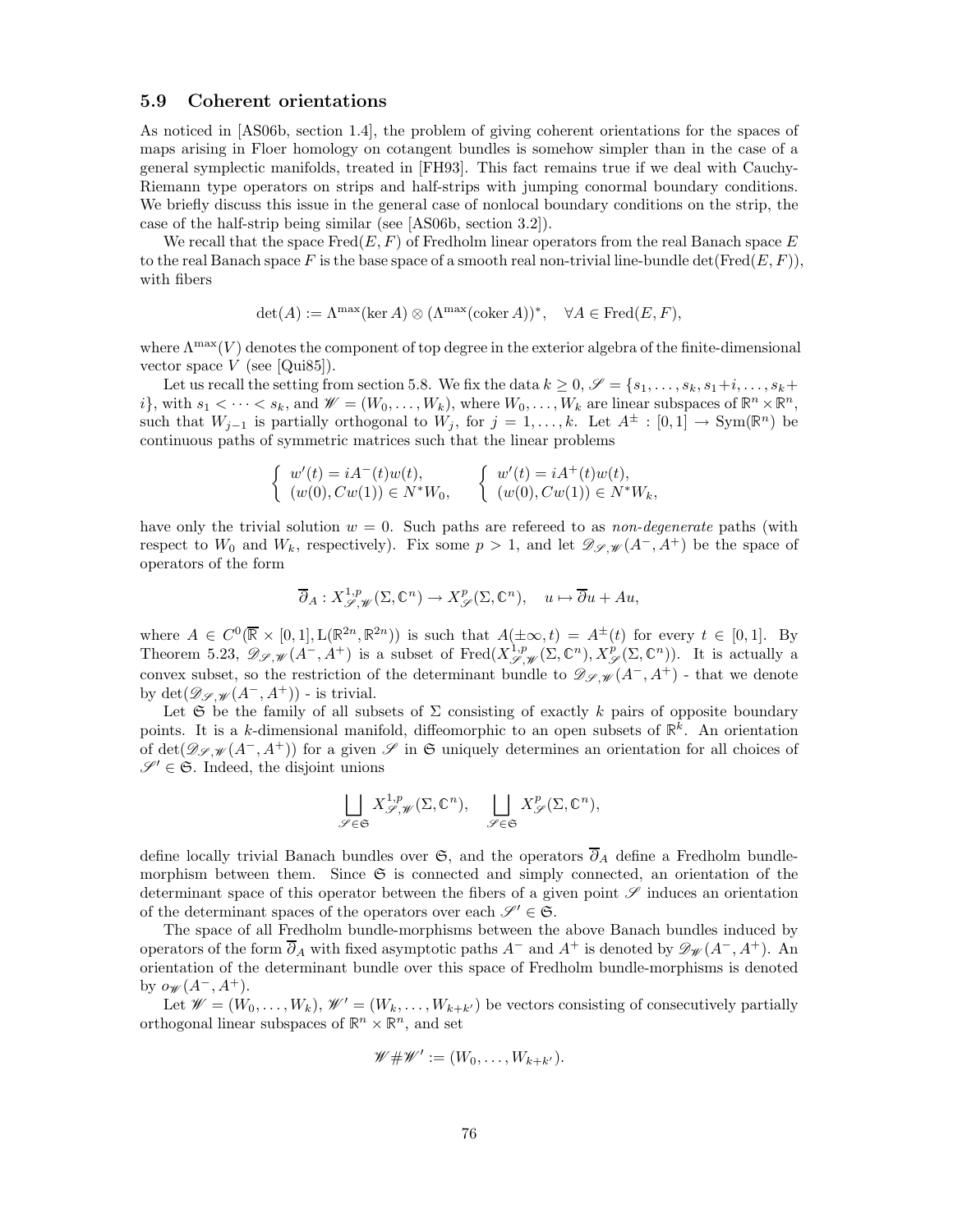Let  $A_0, A_1, A_2$  be non-degenerate paths with respect to  $W_0, W_k$ , and  $W_{k+k'}$ , respectively. Then orientations  $o_{\mathscr{W}}(A_0, A_1)$  and  $o_{\mathscr{W}'}(A_1, A_2)$  of det $(\mathscr{D}_{\mathscr{W}}(A_0, A_1))$  and det $(\mathscr{D}_{\mathscr{W}'}(A_1, A_2))$ , respectively, determine in a canonical way a glued orientation

$$
o_{\mathscr{W}}(A_0,A_1)\# o_{\mathscr{W}'}(A_1,A_2)
$$

of det $(\mathscr{D}_{\mathscr{W} \# \mathscr{W}}(A_0, A_2))$ . The construction is analogous to the one described in [FH93, section 3]. This way of gluing orientations is associative. A coherent orientation is a set of orientations  $o_{\mathscr{W}}(A^-,A^+)$  for each choice of compatible data such that

$$
o_{\mathscr{W} \# \mathscr{W}'}(A_0, A_1) = o_{\mathscr{W}}(A_0, A_1) \# o_{\mathscr{W}'}(A_1, A_2),
$$

whenever the latter glued orientation is well-defined. The proof of the existence of a coherent orientation is analogous to the proof of Theorem 12 in [FH93].

The choice of such a coherent orientation in this linear setting determines orientations for all the nonlinear objects we are interested in, and such orientations are compatible with gluing. As mentioned above, the fact that we are dealing with the cotangent bundle of an oriented manifold makes the step from the linear setting to the nonlinear one easier. The reason is that we can fix once for all special symplectic trivializations of the bundle  $x^*(TT^*M)$ , for every solution x of our Hamiltonian problem. In fact, one starts by fixing an orthogonal and orientation preserving trivialization of  $(\pi \circ x)^*(TM)$ , and then considers the induced unitary trivialization of  $x^*(TT^*M)$ . Let u be an element in some space  $\mathscr{M}(x, y)$ , consisting of the solutions of a Floer equation on the strip  $\Sigma$  which are asymptotic to two Hamiltonian orbits x and y and satisfy suitable jumping co-normal boundary conditions. Then we can find a unitary trivialization of  $u^*(TT^*M)$  which converges to the given unitary trivializations of  $x^*(TT^*M)$  and  $y^*(TT^*M)$ . We may use such a trivialization to linearize the problem, producing a Fredholm operator in  $\mathscr{D}_{\mathscr{S},\mathscr{W}}(A^-,A^+)$ . Here  $A^-$ ,  $A^+$  are determined by the fixed unitray trivializations of  $x^*(TT^*M)$  and  $y^*(TT^*M)$ . The orientation of the determinant bundle over  $\mathscr{D}_{\mathscr{S}, \mathscr{W}}(A^-, A^+)$  then induced an orientation of the tangent space of  $\mathcal{M}(x, y)$  at u, that is an orientation of  $\mathcal{M}(x, y)$ . See [AS06b, section 1.4] for more details.

When the manifold  $M$  is not orientable, one cannot fix once for all trivializations along the Hamiltonian orbits, and the construction of coherent orientations requires understanding the effect of changing the trivialization, as in [FH93, Lemma 15]. The Floer complex and the pair-of-pants product are still well-defined over integer coefficients, whereas the Chas-Sullivan loop product requires  $\mathbb{Z}_2$  coefficients.

#### 5.10 Linearization

In this section we recall the nonlinear setting which allows to see the various spaces of solutions of the Floer equation considered in this paper as zeroes of sections of Banach bundles. By showing that the fiberwise derivatives of such sections are conjugated to linear perturbed Cauchy-Riemann operators on a strip with jumping conormal boundary conditions, we prove that these spaces of solutions are generically manifolds, and we compute their dimension. We treat with some details the case of  $\mathcal{M}_{\Upsilon}^{\Omega}$ , the space of solutions of the Floer equation on the holomorphic triangle, defining the triangle product on Floer homology. The functional setting for the other spaces of solutions is similar, so in the other cases we mainly focus on the dimension computation.

**The space**  $\mathcal{M}_{\Upsilon}^{\Omega}$ . Let us consider the model case of  $\mathcal{M}_{\Upsilon}^{\Omega}(x_1, x_2; y)$ , where  $x_1 \in \mathcal{P}^{\Omega}(H_1)$ ,  $x_2 \in$  $\mathscr{P}^{\Omega}(H_2)$ , and  $y \in \mathscr{P}^{\Omega}(H_1 \# H_2)$  (see section 3.3). This is a space of solutions of the Floer equation on the Riemann surface with boundary  $\Sigma_{\Upsilon}^{\Omega}$ , described as a strip with a slit in section 3.2.

Let us fix some  $p \in ]2, +\infty[$ , and let us consider the space  $\mathscr{W}_{\Upsilon}^{\Omega} = \mathscr{W}_{\Upsilon}^{\Omega}(x_1, x_2; y)$  of maps  $u: \Sigma^{\Omega}_\Upsilon \to T^*M$  mapping the boundary of  $\Sigma^{\Omega}_\Upsilon$  into  $T^*_{q_0}M$ , which are of Sobolev class  $W^{1,p}$  on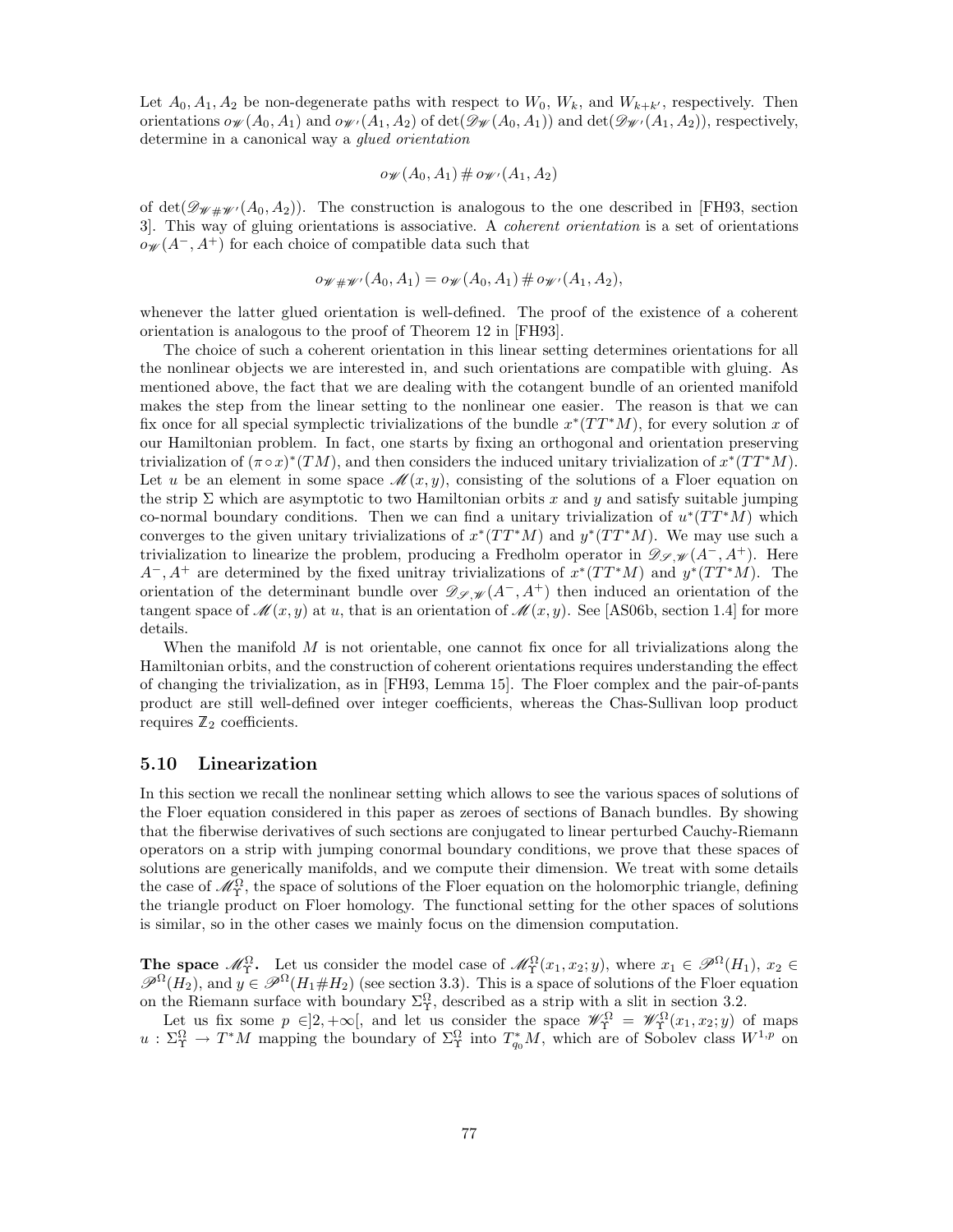compact subsets of  $\Sigma^{\Omega}_{\Upsilon}$ , for which there exists  $s_0 > 0$  such that

$$
u(s, t-1) = \exp_{x_1(t)} \zeta_1(s, t), \quad \forall (s, t) \in ]-\infty, -s_0[\times [0, 1],u(s, t) = \exp_{x_2(t)} \zeta_2(s, t), \quad \forall (s, t) \in ]-\infty, -s_0[\times [0, 1],u(s, 2t-1) = \exp_{y(t)} \zeta(s, t), \quad \forall (s, t) \in ]s_0, +\infty[\times [0, 1],
$$

for suitable  $W^{1,p}$  sections  $\zeta_1, \zeta_2, \zeta$  of the vector bundles

$$
x_1^*(TT^*M) \to ]-\infty, -s_0[\times [0,1], x_2^*(TT^*M) \to ]-\infty, -s_0[\times [0,1], y*(TT^*M) \to ]s_0, +\infty[\times [0,1].
$$

Here "exp" is the exponential map given by some metric on  $T^*M$ , but the space  $\mathscr{W}_{\Upsilon}^{\Omega}$  does not depend on the choice of this metric. Notice also that when we say "of Sobolev class  $W^{1,p}$  on compact subsets of  $\Sigma^{\Omega}$ ", we consider  $\Sigma^{\Omega}$  endowed with its smooth structure (and not with the structure endowed by the singular coordinate  $z = s + it$ ). Since  $p > 2$ , the space  $\mathscr{W}_{\Upsilon}^{\Omega}$  is an infinite dimensional manifold modeled on the real Banach space

$$
W^{1,p}_{i\mathbb{R}^n}(\Sigma^\Omega_\Upsilon,\mathbb{C}^n) = W^{1,p}_0(\Sigma^\Omega_\Upsilon,\mathbb{R}^n) \oplus W^{1,p}(\Sigma^\Omega_\Upsilon,i\mathbb{R}^n).
$$

Notice that by our definition of the smooth structure of  $\Sigma^{\Omega}_{\Upsilon}$ , a Banach norm of  $W^{1,p}_{i\mathbb{R}^n}(\Sigma^{\Omega}_{\Upsilon}, \mathbb{C}^n)$  is

$$
||v||_1^p := \int_{|\text{Im } z| < 1, \, |z| > 1} (|v(z)|^p + |Dv(z)|^p) \, ds \, dt + \int_{|z| < 1} \left( \frac{|v(z)|^p}{|z|} + |Dv(z)|^p |z|^{p/2 - 1} \right) \, ds \, dt. \tag{126}
$$

Let  $\mathscr{E}^{\Omega}_{\Upsilon}$  be the Banach bundle over  $\mathscr{W}_{\Upsilon}^{\Omega}$  whose fiber at u is the space of  $u^*(TT^*M)$ -valued J-anti-linear one-forms on  $\Sigma^{\Omega}$  of class  $L^p$ . A smooth trivialization (with suitable asymptotics and boundary conditions) of  $u^*(TT^*M)$  allows to identify the fiber of  $\mathscr{E}^{\Omega}_{\Upsilon}$  at u with  $\Omega^{0,1}_{L^p}(\Sigma^{\Omega}_\Upsilon,\mathbb{C}^n)$ , the Banach space of  $\mathbb{C}^n$ -valued complex anti-linear one-forms on  $\Sigma^{\Omega}_{\Upsilon}$  of class  $L^p$ . Again, if an element of  $w \in \Omega_{L^p}^{0,1}(\Sigma_\Upsilon^{\Omega}, \mathbb{C}^n)$  is expressed in terms of the singular global coordinate  $z = s + it$  as

$$
w = w_0(z)ds - iw_0(z)dt = w_0(z) d\overline{z}, \quad w_0 : \Sigma^{\Omega}_\Upsilon \to \mathbb{C}^n,
$$

its  $L^p$ -norm on  $\Sigma^{\Omega}$  is equivalent to

$$
||w||_0^p := \int_{|\text{Im } z| < 1, \, |z| > 1} |w_0(z)|^p \, ds \, dt + \int_{|z| < 1} |w_0(z)|^p |z|^{p/2 - 1} \, ds \, dt. \tag{127}
$$

The perturbed Cauchy-Riemann operator

$$
u \mapsto \overline{D}_J u + F_{J,H}(u),
$$

defines a smooth section  $\overline{D}_{J,H}$  of the Banach bundle  $\mathscr{E}^{\Omega}_\Upsilon$ . Elliptic regularity (Theorem 5.3) and exponential estimates at infinity (Proposition 5.12) allow to prove that  $\mathscr{M}_{\Upsilon}^{\Omega}$  is the set of zeroes of the section  $\overline{D}_{J,H} : \mathscr{W}_{\Upsilon}^{\Omega} \to \mathscr{E}_{\Upsilon}^{\Omega}$ .

By choosing a unitary trivialization of  $u^*(TT^*M)$ , the fiberwise derivative of  $\overline{D}_{J,H}$  at  $u \in \mathcal{M}_{\Upsilon}^{\Omega}$ is easily shown to be conjugated to an operator of the form

$$
\overline{D} + G: W^{1,p}_{i\mathbb{R}^n}(\Sigma^\Omega_\Upsilon, \mathbb{C}^n) \to \Omega^{0,1}_{L^p}(\Sigma^\Omega_\Upsilon, \mathbb{C}^n), \quad v \mapsto \frac{1}{2}(Dv + iDv \circ j) + Gv,
$$

j denoting the complex structure on  $\Sigma^{\Omega}$ . Using the singular coordinate  $z = s + it$ , the Cauchy-Riemann operator  $\overline{D}$  and the multiplication operator G take the form

$$
\overline{D}v = \frac{1}{2}(\partial_s v + i\partial_t v) ds - \frac{i}{2}(\partial_s v + i\partial_t v) dt, \quad (Gv)(z) = \frac{1}{2}A(z)v(z)ds - \frac{i}{2}A(z)v(z)dt,
$$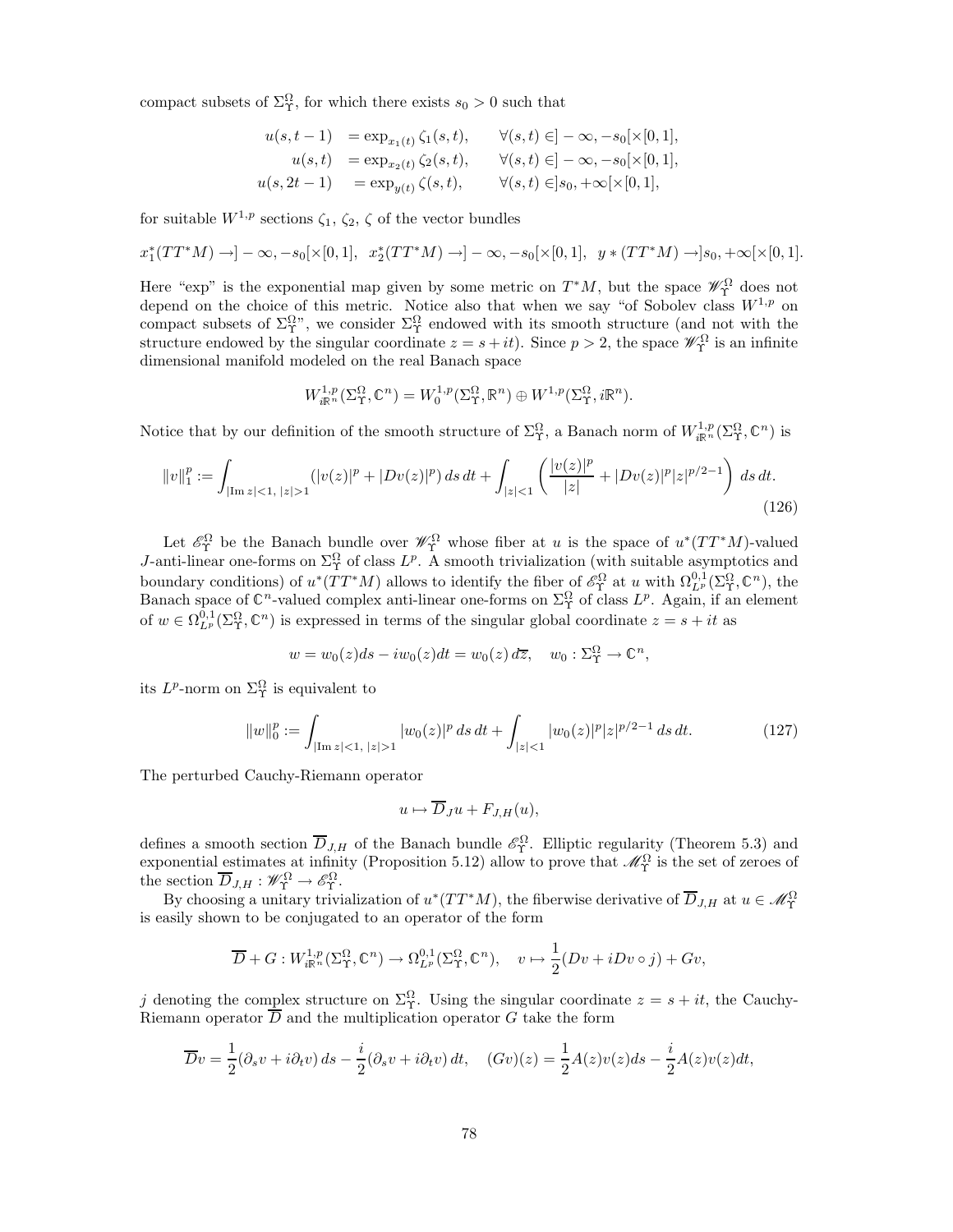where A is a smooth map taking value into  $L(\mathbb{R}^{2n}, \mathbb{R}^{2n})$ . Since  $u(s, t-1)$  converges to  $x_1(t)$  for  $s \to -\infty$ ,  $u(s,t)$  converges to  $x_2(t)$  for  $s \to -\infty$ , and  $u(s, 2t-1)$  converges to  $y(t)$  for  $s \to +\infty$ , for any  $t \in [0,1]$ , the  $L(\mathbb{R}^{2n}, \mathbb{R}^{2n})$ -valued function A has the following asymptotics:

$$
A(s + (t-1)i) \to A_1^-(t)
$$
,  $A(s + ti) \to A_2^-(t)$  for  $s \to -\infty$ ,  $A(s + (2t-1)i) \to A^+(t)$ , for  $s \to +\infty$ ,

for any  $t \in [0,1]$ , where  $A_1^{-}(t)$ ,  $A_2^{-}(t)$ , and  $A^{+}(t)$  are symmetric matrices such that the solutions of the linear Hamiltonian systems

$$
\frac{d}{dt}\Psi_1^-(t) = iA_1^-(t)\Psi_1^-(t), \quad \frac{d}{dt}\Psi_2^-(t) = iA_2^-(t)\Psi_2^-(t),
$$
  

$$
\frac{d}{dt}\Psi^+(t) = 2iA^+(t)\Psi^+(t), \quad \Psi_1^-(0) = \Psi_2^-(0) = \Psi^+(0) = I,
$$

are conjugated to the differential of the Hamiltonian flows along  $x_1, x_2, x_3$  and y:

$$
\Psi_1^-(t) \sim D_x \phi^{H_1}(1, x_1(0)), \quad \Psi_2^-(t) \sim D_x \phi^{H_2}(1, x_2(0)), \quad \Psi^+(t) \sim D_x \phi^{H_1 \# H_2}(1, y(0)).
$$

Then, by the definition of the Maslov index  $\mu^{\Omega}$  in terms of the relative Maslov index  $\mu$ , we have

$$
\mu^{\Omega}(x_1) = \mu(\Psi_1^- i \mathbb{R}^n, i \mathbb{R}^n) - \frac{n}{2}, \quad \mu^{\Omega}(x_2) = \mu(\Psi_2^- i \mathbb{R}^n, i \mathbb{R}^n) - \frac{n}{2}, \quad \mu^{\Omega}(y) = \mu(\Psi^+ i \mathbb{R}^n, i \mathbb{R}^n) - \frac{n}{2}.
$$
\n(128)

We claim that the linear operator

$$
\overline{D} + G: W^{1,p}_{i\mathbb{R}^n}(\Sigma_\Upsilon^{\Omega}, \mathbb{C}^n) \to \Omega_{L^p}^{0,1}(\Sigma_\Upsilon^{\Omega}, \mathbb{C}^n).
$$

is Fredholm of index

$$
ind(\overline{D} + G) = \mu^{\Omega}(x_1) + \mu^{\Omega}(x_2) - \mu^{\Omega}(y).
$$

In order to deduce this claim from Theorem 5.9, we show that the operator  $\overline{D} + G$  is conjugated to a linear perturbed Cauchy-Riemann operator on a strip with jumping Lagrangian boundary conditions, in the sense of section 5.3.

Indeed, given  $v : \Sigma^{\Omega} \to \mathbb{C}^n$  let us consider the  $\mathbb{C}^{2n}$ -valued map  $\tilde{v}$  on  $\Sigma = \{0 \leq \text{Im } z \leq 1\}$ defined as

$$
\tilde{v}(z) := (\overline{v}(\overline{z}), v(z)).
$$

The map  $v \mapsto \tilde{v}$  gives us an isomorphism

$$
W^{1,p}_{i\mathbb{R}^n}(\Sigma_\Upsilon^{\Omega}, \mathbb{C}^n) \cong X^{1,p}_{\mathscr{S}, \mathscr{V}, \mathscr{V}'}(\Sigma, \mathbb{C}^{2n}),
$$

where

$$
\mathscr{S} = \{0\}, \quad \mathscr{V} = ((0), \Delta_{\mathbb{R}^n}), \quad \mathscr{V}' = (0),
$$

 $\Delta_{\mathbb{R}^n}$  being the diagonal subspace of  $\mathbb{R}^n \times \mathbb{R}^n$ , and (0) being the zero subspace of  $\mathbb{R}^{2n}$ . This follows from comparing the norm (126) to the  $X^{1,p}_{\mathscr{S}}$  norm by means of (87), (88), (90) and (91). On the other hand, by comparing the norm (127) to the  $X_{\mathscr{S}}^p$  norm by (89), we see that the map  $w \mapsto 2w[\overline{\partial}_s]$  gives us an isomorphism

$$
\Omega_{L^p}^{0,1}(\Sigma_\Upsilon^\Omega,\mathbb{C}^n) \cong X_{\mathscr{S}}^p(\Sigma,\mathbb{C}^{2n}).
$$

It is easily seen that composing the operator  $\overline{D} + G$  by these two isomorphisms produces the operator

$$
\overline{\partial}_{\tilde{A}}: X^{1,p}_{\mathscr{S},\mathscr{V},\mathscr{V}'}(\Sigma,\mathbb{C}^{2n}) \to X^{p}_{\mathscr{S}}(\Sigma,\mathbb{C}^{2n}), \quad u \mapsto \overline{\partial}u + \tilde{A}u,
$$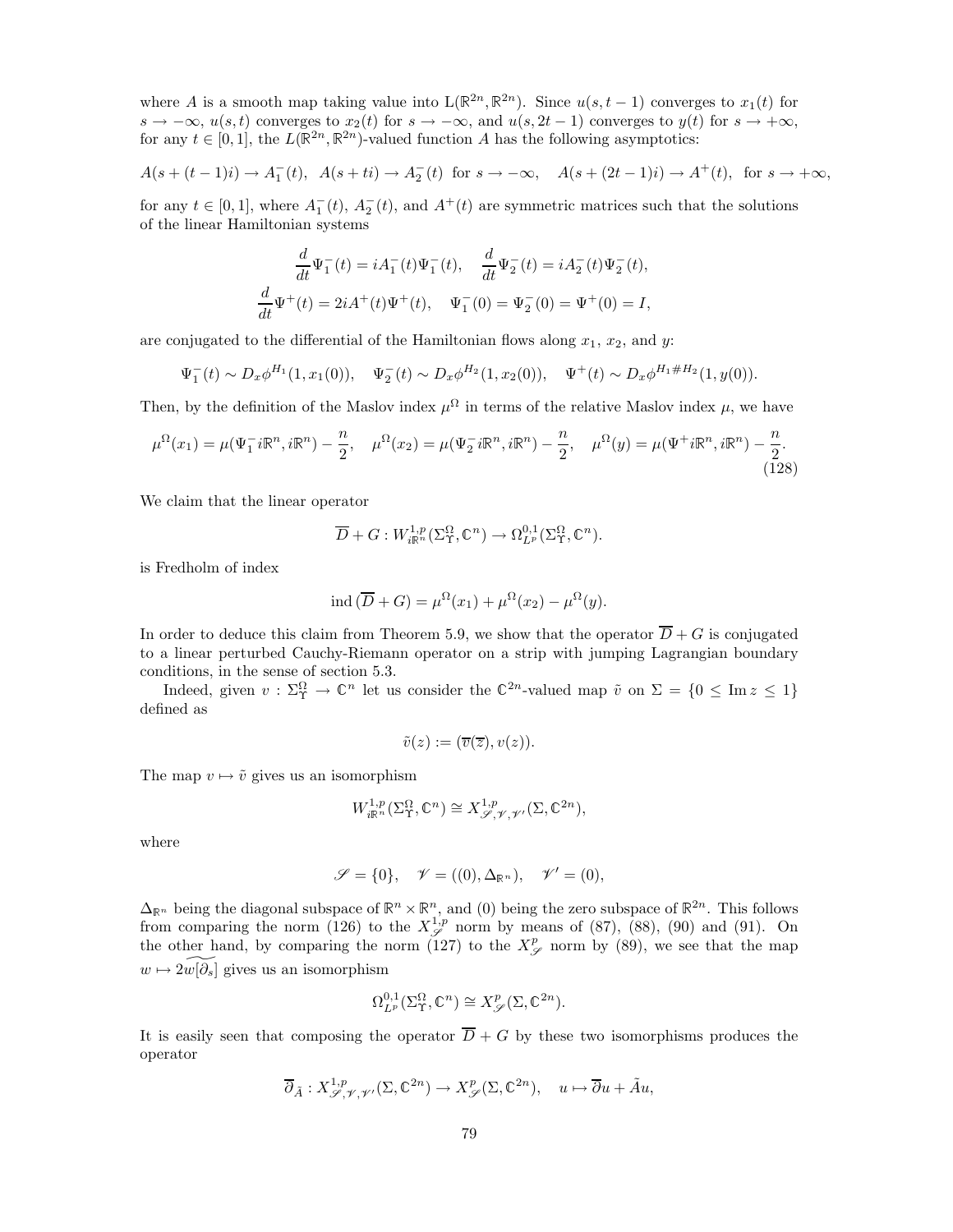where  $\tilde{A}(z) = CA(\overline{z})C \oplus A(z)$ , C denoting complex conjugacy on  $\mathbb{C}^n$ .

By Theorem 5.9, the above operator  $\overline{\partial}_{\tilde{A}}$  - hence the original operator  $\overline{D} + G$  - is Fredholm of index

$$
\operatorname{ind}\left(\overline{\partial}_{\tilde{A}}\right) = \mu(\Phi^- i \mathbb{R}^{2n}, i\mathbb{R}^{2n}) - \mu(\Phi^+ N^* \Delta_{\mathbb{R}^n}, i\mathbb{R}^{2n}) - \frac{n}{2},\tag{129}
$$

where  $\Phi^-$ ,  $\Phi^+$ : [0, 1]  $\to$  Sp(4*n*) solve the linear Hamiltonian systems

$$
\frac{d}{dt}\Phi^-(t) = i\tilde{A}(-\infty, t)\Phi^-(t), \quad \frac{d}{dt}\Phi^+(t) = i\tilde{A}(+\infty, t)\Phi^+(t), \quad \Phi^-(0) = \Phi^+(0) = I.
$$

Since  $\tilde{A}(-\infty, t) = CA_1(-t)C \oplus A_2(t)$ , we have  $\Phi^-(t) = C\Psi^-_1(-t)C \oplus \Psi_2(t)$ , and

$$
\mu(C\Psi_1^-(\text{---})C i\mathbb{R}^n, i\mathbb{R}^n) = \mu(C\Psi_1^-(\text{---})i\mathbb{R}^n, i\mathbb{R}^n) = -\mu(\Psi_1^-(\text{---})i\mathbb{R}^n, Ci\mathbb{R}^n) \n= -\mu(\Psi_1^-(\text{---})i\mathbb{R}^n, i\mathbb{R}^n) = \mu(\Psi_1^-i\mathbb{R}^n, i\mathbb{R}^n),
$$

where we have used the fact that C is a symplectic isomorphism from  $(\mathbb{R}^{2n}, \omega_0)$  to  $(\mathbb{R}^{2n}, -\omega_0)$ , and the fact that the Maslov index changes sign when changing the sign of the symplectic form, or when reversing the parameterization of the Lagrangian paths. By the additivity of the Maslov index and by (128) we get

$$
\mu(\Phi^- i\mathbb{R}^{2n}, i\mathbb{R}^{2n}) = \mu(C\Psi_1^-(-\cdot)C i\mathbb{R}^n, i\mathbb{R}^n) + \mu(\Psi_2 i\mathbb{R}^n, i\mathbb{R}^n)
$$
  
= 
$$
\mu(\Psi_1^- i\mathbb{R}^n, i\mathbb{R}^n) + \mu(\Psi_2^- i\mathbb{R}^n, i\mathbb{R}^n) = \mu^{\Omega}(x_1) + \mu^{\Omega}(x_2) + n.
$$
 (130)

On the other hand,  $\tilde{A}(+\infty,t) = CA^+((1-t)/2)C \oplus A((t+1)/2)$ , which implies

$$
\Phi^+(t) = C\Psi^+((1-t)/2)\Psi^+(1/2)^{-1}C \oplus \Psi^+((1+t)/2)\Psi^+(1/2)^{-1}.
$$

Since  $N^*\Delta_{\mathbb{R}^n} = \text{graph}\, C = \{(z,\overline{z}) \mid z \in \mathbb{C}^n\}$ , we easily find

$$
\Phi^+(t)N^*\Delta_{\mathbb{R}^n} = \text{graph}\,\Gamma(t)C, \quad \text{with } \Gamma(t) := \Psi^+\left(\frac{1+t}{2}\right)\Psi^+\left(\frac{1-t}{2}\right)^{-1}.\tag{131}
$$

The symplectic paths  $\Gamma$  and  $\Psi^+$  are homotopic by the symplectic homotopy

$$
(\lambda, t) \mapsto \Psi^+ \left( t + \frac{\lambda}{2} (1 - t) \right) \Psi^+ \left( \frac{\lambda}{2} (1 - t) \right)^{-1},
$$

which leaves the end-points  $\Gamma(0) = \Psi^+(0) = I$  and  $\Gamma(1) = \Psi^+(1)$  fixed. Therefore, by the homotopy invariance of the Maslov index, by (78) and by (128) we have

$$
\mu(\Phi^+ N^* \Delta_{\mathbb{R}^n}, i\mathbb{R}^{2n}) = \mu(\text{graph }\Gamma C, i\mathbb{R}^{2n}) = \mu(\text{graph }\Psi^+ C, i\mathbb{R}^{2n})
$$

$$
= \mu(\Psi^+ i\mathbb{R}^n, i\mathbb{R}^n) = \mu^{\Omega}(y) + \frac{n}{2}.
$$
(132)

Therefore, by  $(129)$ ,  $(130)$ , and  $(132)$ , we conclude that

$$
\operatorname{ind}(\overline{\partial}_{\tilde{A}}) = \mu^{\Omega}(x_1) + \mu^{\Omega}(x_2) + n - \left(\mu^{\Omega}(y) + \frac{n}{2}\right) - \frac{n}{2} = \mu^{\Omega}(x_1) + \mu^{\Omega}(x_2) - \mu^{\Omega}(y).
$$

Hence we have proved that the fiberwise derivative of the section  $\overline{D}_{J,H} : \mathscr{W}_{\Upsilon}^{\Omega} \to \mathscr{E}_{\Upsilon}^{\Omega}$  is a Fredholm operator of index  $\mu^{\Omega}(x_1) + \mu^{\Omega}(x_2) - \mu^{\Omega}(y)$ .

For a generic choice of the  $\omega$ -compatible almost complex structure J, the section  $\overline{D}_{J,H}$  is transverse to the zero-section (the proof of transversality results of this kind is standard, see [FHS96]). Let us fix such an almost complex structure J. Then,  $\mathscr{M}_{\Upsilon}^{\Omega}$  - if non-empty - is a smooth submanifold of  $\mathscr{W}_{\Upsilon}^{\Omega}$  of dimension  $\mu^{\Omega}(x_1) + \mu^{\Omega}(x_2) - \mu^{\Omega}(y)$ . This proves the  $\Omega$  part of Proposition 3.4.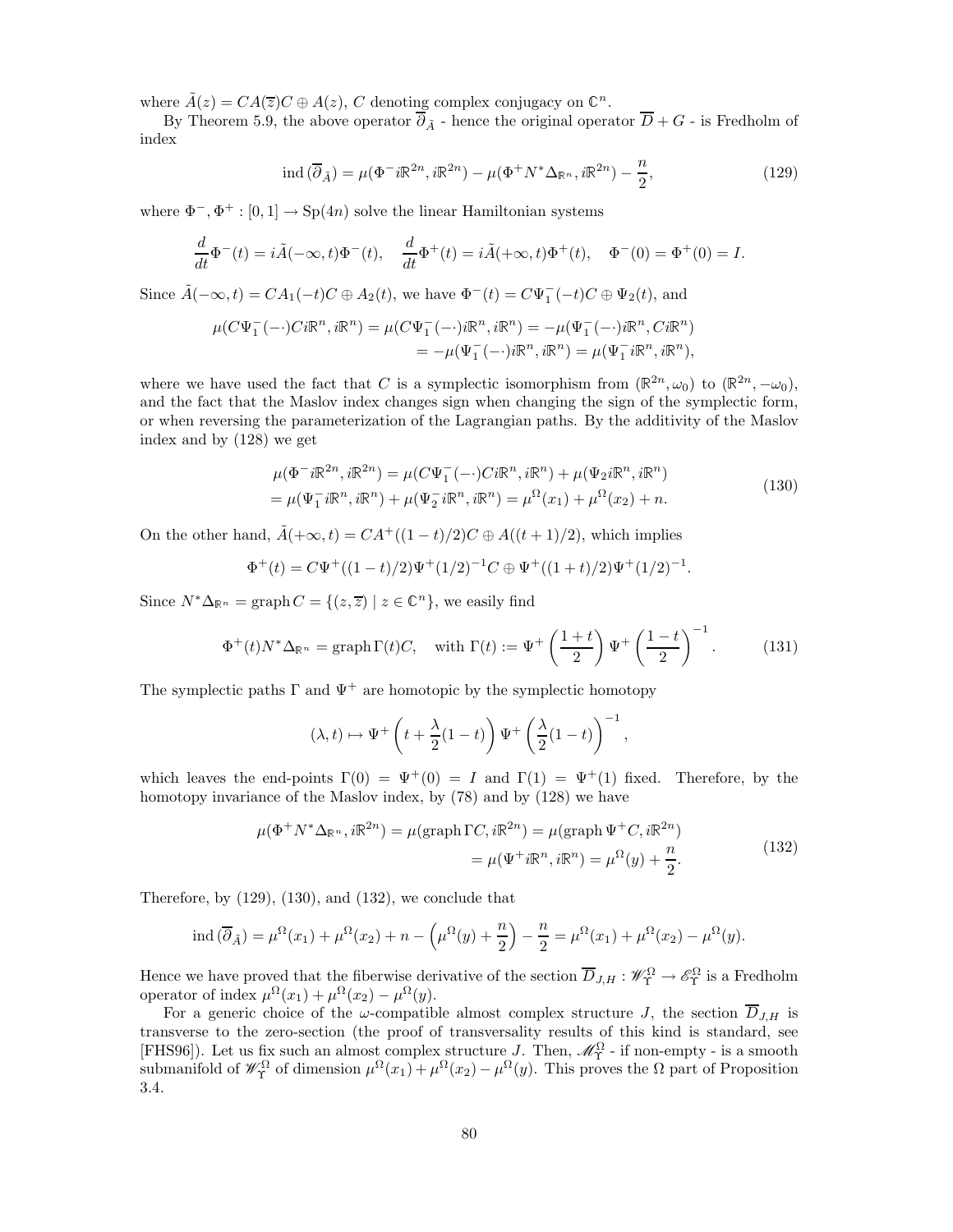The space  $\mathcal{M}_{\Upsilon}^{\Lambda}$ . Let us study the space of solutions  $\mathcal{M}_{\Upsilon}^{\Lambda}(x_1, x_2; y)$ , where  $x_1 \in \mathcal{P}^{\Lambda}(H_1)$ ,  $x_2 \in \mathcal{M}$  $\mathscr{P}^{\Lambda}(H_2)$ , and  $y \in \mathscr{P}^{\Lambda}(H_1 \# H_2)$  (see section 3.3). It is a space of solutions of the Floer equation on the pair-of-pants Riemann surface  $\Sigma_{\Upsilon}^{\Lambda}$ , described as a quotient of a strip with a slit in section 3.2.

Arguing as in the case of  $\mathscr{M}_{\Upsilon}^{\Omega}$ , it is easily seen that the space  $\mathscr{M}_{\Upsilon}^{\Lambda}$  is the set of zeroes of a smooth section of a Banach bundle, whose fiberwise derivative at some  $u \in \mathcal{M}_{\Upsilon}^{\Lambda}$  is conjugated to an operator of the form

$$
\overline{D} + G: W^{1,p}(\Sigma_\Upsilon^{\Lambda}, \mathbb{C}^n) \to \Omega_{L^p}^{0,1}(\Sigma_\Upsilon^{\Lambda}, \mathbb{C}^n), \quad v \mapsto \frac{1}{2}(Dv + iDv \circ j) + Gv,
$$

where

$$
(Gv)(z) = \frac{1}{2}A(z)v(z) ds - \frac{i}{2}A(z)v(z) dt.
$$

The smooth map  $A: \Sigma^{\Lambda}_{\Upsilon} \to L(\mathbb{R}^{2n}, \mathbb{R}^{2n})$  has the following asymptotics

$$
A(s + (t-1)i) \to A_1^-(t)
$$
,  $A(s + ti) \to A_2^-(t)$  for  $s \to -\infty$ ,  $A(s + (2t-1)i) \to A^+(t)$ , for  $s \to +\infty$ ,

for any  $t \in [0,1]$ , where  $A_1^{-}(t)$ ,  $A_2^{-}(t)$ , and  $A^{+}(t)$  are symmetric matrices such that the solutions of the linear Hamiltonian systems

$$
\frac{d}{dt}\Psi_1^-(t) = iA_1^-(t)\Psi_1^-(t), \quad \frac{d}{dt}\Psi_2^-(t) = iA_2^-(t)\Psi_2^-(t),
$$
  

$$
\frac{d}{dt}\Psi^+(t) = 2iA^+(t)\Psi^+(t), \quad \Psi_1^-(0) = \Psi_2^-(0) = \Psi^+(0) = I,
$$

are conjugated to the differential of the Hamiltonian flows along  $x_1, x_2, x_3$  and y:

$$
\Psi_1^-(t) \sim D_x \phi^{H_1}(1, x_1(0)) \quad \Psi_2^-(t) \sim D_x \phi^{H_2}(1, x_2(0)) \quad \Psi^+(t) \sim D_x \phi^{H_1 \# H_2}(1, y(0)).
$$

Then, by the relationship (79) between the Conley-Zehnder index and the relative Maslov index, we have

$$
\mu^{\Lambda}(x_1) = \mu_{CZ}(\Psi_1^-) = \mu(N^* \Delta, \text{graph } C \Psi_1^-), \quad \mu^{\Lambda}(x_2) = \mu_{CZ}(\Psi_2^-) = \mu(N^* \Delta, \text{graph } C \Psi_2^-), \tag{133}
$$

$$
\mu^{\Lambda}(y) = \mu_{CZ}(\Psi^+) = \mu(N^* \Delta, \text{graph } C \Psi^+). \tag{134}
$$

Using again the transformation  $\tilde{v}(z) := (\overline{v}(\overline{z}), v(z))$ , the operator  $\overline{D} + G$  is easily seen to be conjugated to the operator

$$
\overline{\partial}_{\tilde{A}}: X^{1,p}_{\mathscr{S},\mathscr{W}}(\Sigma,\mathbb{C}^{2n}) \to X^{p}_{\mathscr{S}}(\Sigma,\mathbb{C}^{2n}), \quad u \mapsto \overline{\partial}u + \tilde{A}u,
$$

where

$$
\mathscr{S} = \{0, i\}, \quad \mathscr{W} = (W_0, W_1) = (\Delta_{\mathbb{R}^{2n}}, \Delta_{\mathbb{R}^n} \times \Delta_{\mathbb{R}^n}), \quad \tilde{A}(z) = CA(\overline{z})C \oplus A(z).
$$

Notice that the intersection

$$
W_0 \cap W_1 = \{ (\xi, \xi, \xi, \xi) \mid \xi \in \mathbb{R}^n \}
$$

is an *n*-dimensional linear subspace of  $\mathbb{R}^{4n}$ . Then by Theorem 5.23, the operator  $\overline{\partial}_{\tilde{A}}$  is Fredholm of index

$$
\operatorname{ind} \overline{\partial}_{\tilde{A}} = \mu(N^*W_0, \operatorname{graph} C\Phi^-) - \mu(N^*W_1, \operatorname{graph} C\Psi^+) - n,\tag{135}
$$

where the symplectic paths  $\Phi^-$ ,  $\Phi^+$ : [0, 1] → Sp(4n) are related to  $\Psi^-_1$ ,  $\Psi^-_2$ ,  $\Psi^+$  by the identities

$$
\Phi^-(t) = C\Psi_1^-(-t)C \oplus \Psi_2^-(t), \quad \Phi^+(t) = C\Psi^+((1-t)/2)\Psi^+(1/2)^{-1}C \oplus \Psi^+((1+t)/2)\Psi^+(1/2)^{-1}.
$$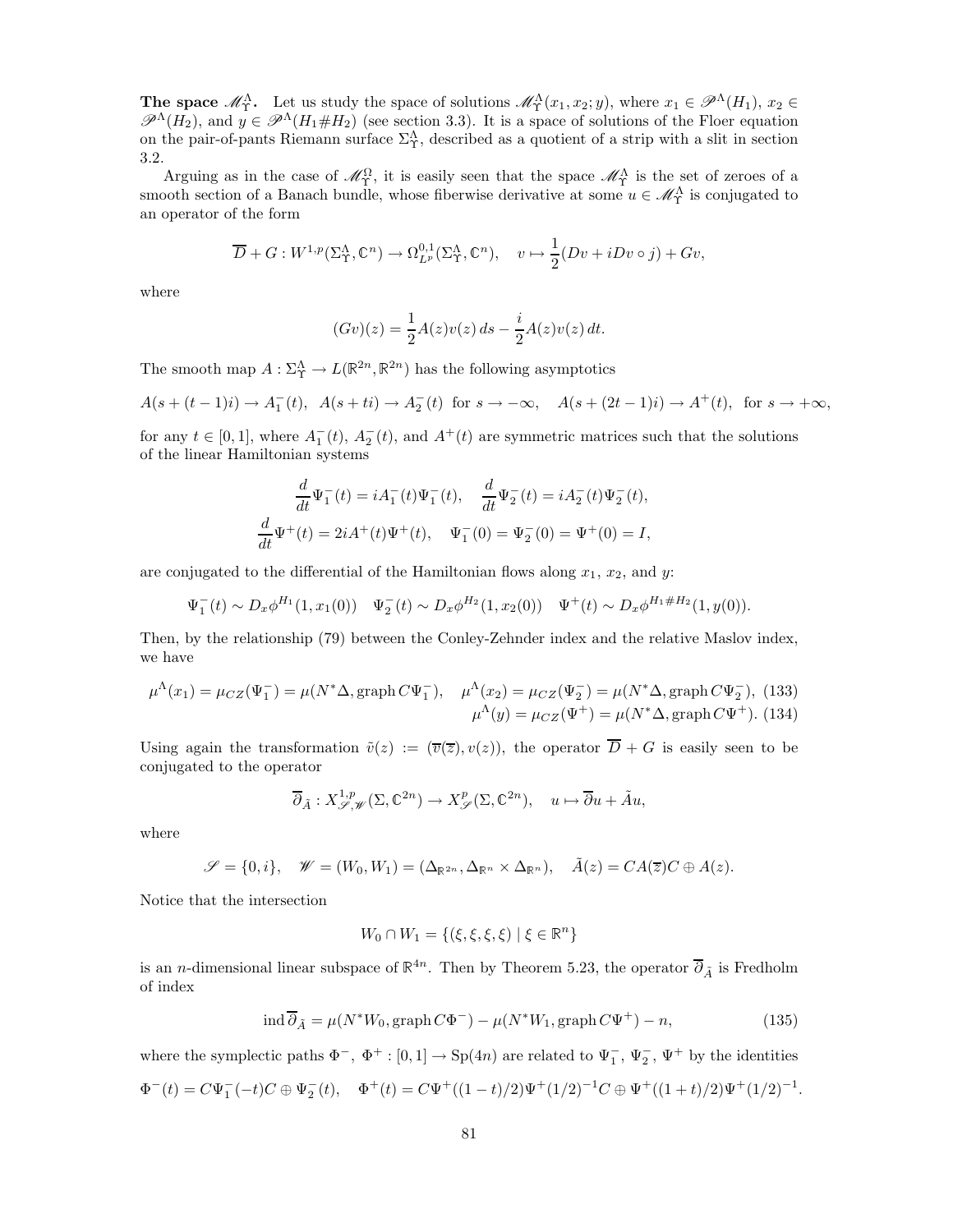By the additivity property of the Maslov index with respect to the symplectic splitting of  $\mathbb{C}^{4n}$ given by  $\mathbb{C}^n \times (0) \times \mathbb{C}^n \times (0)$  times  $(0) \times \mathbb{C}^n \times (0) \times \mathbb{C}^n$ , by the fact that the action of C changes the sign of the Maslov index and leaves any conormal space invariant, and by (133), we have

$$
\mu(N^*W_0, \text{graph}\,C\Phi^-) = \mu(N^*\Delta_{\mathbb{R}^{2n}}, \text{graph}\,C\Phi^-) = \mu(N^*\Delta_{\mathbb{R}^n}, \text{graph}\,\Psi_1^-(-\cdot)C)
$$

$$
+\mu(N^*\Delta_{\mathbb{R}^n}, \text{graph}\,C\Psi_2^-) = \mu(N^*\Delta_{\mathbb{R}^n}, \text{graph}\,C\Psi_1^-) + \mu(N^*\Delta_{\mathbb{R}^n}, \text{graph}\,C\Psi_2^-)
$$

$$
= \mu^{\Lambda}(x_1) + \mu^{\Lambda}(x_2).
$$
(136)

We recall from (131) that  $\Phi^+(t)N_{\mathbb{R}^n}^*$  is the graph of  $\Gamma(t)C$ , where the symplectic path  $\Gamma$  is homotopic to  $\Psi^+$  by a symplectic homotopy which fixes the end-points. Together with the skewsymmetry of the Maslov index, and identities  $(78)$ ,  $(79)$ ,  $(134)$ , this implies

$$
\mu(N^*W_1, \text{graph}\,C\Phi^+) = \mu(N^*\Delta_{\mathbb{R}^n} \times N^*\Delta_{\mathbb{R}^n}, \text{graph}\,C\Phi^+) = -\mu(\text{graph}\,C\Phi^+, N^*\Delta_{\mathbb{R}^n} \times N^*\Delta_{\mathbb{R}^n})
$$

$$
= \mu(\Phi^+N^*\Delta_{\mathbb{R}^n}, N^*\Delta_{\mathbb{R}^n}) = \mu(\text{graph}\,\Gamma C, N^*\Delta_{\mathbb{R}^n}) = \mu(\text{graph}\,\Psi^+C, N^*\Delta_{\mathbb{R}^n}) = \mu^{\Lambda}(y).
$$
(137)

Identities (135), (136), and (137), allow to conclude that

$$
\operatorname{ind} \overline{\partial}_{\tilde{A}} = \mu^{\Lambda}(x_1) + \mu^{\Lambda}(x_2) - \mu^{\Lambda}(y) - n.
$$

A standard transversality argument then shows that for a generic choice of  $J$  the set  $\mathscr{M}^{\Lambda}_{\Upsilon}(x_1, x_2; y)$ - if non-empty - is a smooth manifold of dimension  $\mu^{\Lambda}(x_1) + \mu^{\Lambda}(x_2) - \mu^{\Lambda}(y) - n$ , concluding the proof of Proposition 3.4.

The space  $\mathcal{M}_{\partial}^{\Theta}$ . Let  $x^-$  and  $x^+$  be elements of  $\mathscr{P}^{\Theta}(H_1 \oplus H_2)$  (see section 3.4). The space  $\mathscr{M}_{\partial}^{\Theta}(x^-,x^+)$  is easily seen to be the set of zeroes of a section of a Banach bundle whose fiberwise derivative at some  $u \in \mathcal{M}_{\partial}^{\Theta}$  is conjugated to the operator

$$
\overline{\partial}_A: W^{1,p}_{N^*\Delta_{\mathbb{R}^n}}(\Sigma,\mathbb{C}^{2n}) = \left\{ v \in W^{1,p}(\Sigma,\mathbb{C}^{2n}) \mid (u(s),\overline{u}(s+i)) \in N^*\Delta_{\mathbb{R}^n}^{\Theta} \,\forall s \in \mathbb{R} \right\} \to L^p(\Sigma,\mathbb{C}^{2n}),
$$

where

$$
\Delta_{\mathbb{R}^n}^{\Theta} = \Delta_{\mathbb{R}^n}^{\Theta} = \{ (\xi, \xi, \xi, \xi) \mid \xi \in \mathbb{R}^n \} \subset \mathbb{R}^{4n},\tag{138}
$$

and the smooth map  $A : \Sigma \to L(\mathbb{R}^{4n}, \mathbb{R}^{4n})$  has asymptotics

$$
A(s,t) \to A^-(t) \in \text{Sym}(4n) \quad \text{for } s \to -\infty, \quad A(s,t) \to A^+(t) \in \text{Sym}(4n) \quad \text{for } s \to +\infty,
$$

such that the symplectic paths  $\Phi^-$ ,  $\Phi^+$  solving

$$
\frac{d}{dt}\Phi^{\pm}(t) = iA^{\pm}(t)\Phi^{\pm}(t), \quad \Phi^{\pm}(0) = I,
$$

are conjugated to the differential of the flow  $\phi^{H_1 \oplus H_2}$  along  $x^-$  and  $x^+$ ,

$$
\Phi^-(t) \sim D_x \phi^{H_1 \oplus H_2}(t, x^-(0)), \quad \Phi^-(t) \sim D_x \phi^{H_1 \oplus H_2}(t, x^-(0)).
$$

In particular,

$$
\mu(N^* \Delta_{\mathbb{R}^n}^{\Theta}, \operatorname{graph} C\Phi^{-}) = \mu^{\Theta}(x^{-}) + \frac{n}{2}, \quad \mu(N^* \Delta_{\mathbb{R}^n}^{\Theta}, \operatorname{graph} C\Phi^{+}) = \mu^{\Theta}(x^{+}) + \frac{n}{2}.
$$
 (139)

Theorem 7.1 in [RS95] (or Theorem 5.23 in the special case of no jumps) implies that  $\overline{\partial}_A$  is a Fredholm operator of index

$$
\operatorname{ind} \overline{\partial}_A = \mu(N^* \Delta^{\Theta}_{\mathbb{R}^n}, \operatorname{graph} C\Phi^-) - \mu(N^* \Delta^{\Theta}_{\mathbb{R}^n}, \operatorname{graph} C\Phi^+) = \mu^{\Theta}(x^-) - \mu^{\Theta}(x^+).
$$

Together with a standard transversality argument, this implies Proposition 3.7.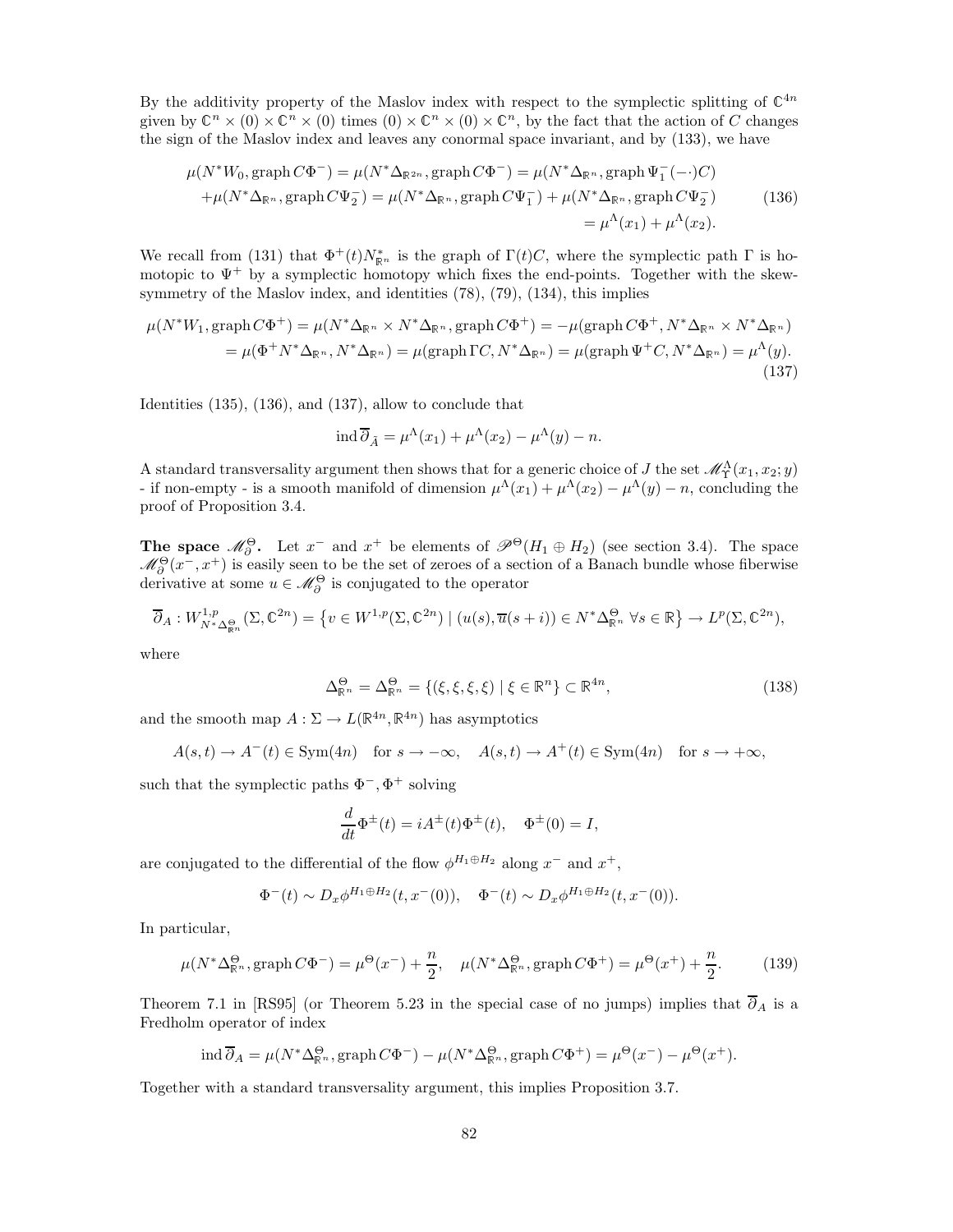**The space**  $\mathscr{M}_E$ . Let  $(x_1, x_2) \in \mathscr{P}^{\Lambda}(H_1) \times \mathscr{P}^{\Lambda}(H_2)$  and  $y \in \mathscr{P}^{\Theta}(H_1 \oplus H_2)$  (see section 3.5). The study of the space of solutions  $\mathscr{M}_E(x_1, x_2; y)$  reduces to the study of an operator of the form

$$
\overline{\partial}_A: X^{1,p}_{\mathscr{S},\mathscr{W}}(\Sigma,\mathbb{C}^{2n}) \to X^p_{\mathscr{S}}(\Sigma,\mathbb{C}^{2n}),
$$

where

$$
\mathscr{S} = \{0, i\}, \quad \mathscr{W} = (\Delta_{\mathbb{R}^{2n}}, \Delta_{\mathbb{R}^n}^{\Theta}),
$$

the space  $\Delta_{\mathbb{R}^n}^{\Theta}$  being defined in (138). Theorem 5.23 implies that this operator is Fredholm of index

$$
\operatorname{ind} \overline{\partial}_A = \mu(N^* \Delta_{\mathbb{R}^{2n}}, \operatorname{graph} C\Phi^-) - \mu(N^* \Delta_{\mathbb{R}^n}^{\Theta}, \operatorname{graph} C\Phi^+) - \frac{n}{2}.
$$
 (140)

Arguing as in the study of  $\mathcal{M}_{\Upsilon}^{\Lambda}$  (identity (136)), we see that

$$
\mu(N^*\Delta_{\mathbb{R}^{2n}},\mathrm{graph}\,C\Phi^-)=\mu^{\Lambda}(x_1)+\mu^{\Lambda}(x_1).
$$

Arguing as in the study of  $\mathcal{M}_{\partial}^{\Theta}$  (identities (139), we get

$$
\mu(N^* \Delta^{\Theta}_{\mathbb{R}^n}, \mathrm{graph}\, C\Phi^+) = \mu^{\Theta}(y) + \frac{n}{2}.
$$

We conclude that

$$
\operatorname{ind} \overline{\partial}_A = \mu^{\Lambda}(x_1) + \mu^{\Lambda}(x_1) - \mu^{\Theta}(y) - n.
$$

The  $\mathcal{M}_E$  part of Proposition 3.9 follows.

**The space**  $\mathcal{M}_G$ . Let  $y \in \mathcal{P}^{\Theta}(H_1 \oplus H_2)$  and  $z \in \mathcal{P}^{\Lambda}(H_1 \# H_2)$  (see section 3.5). The study of the space of solutions  $\mathcal{M}_G(y, z)$  reduces to the study of an operator of the form

$$
\overline{\partial}_A: X^{1,p}_{\mathscr{S},\mathscr{W}}(\Sigma,\mathbb{C}^{2n}) \to X^p_{\mathscr{S}}(\Sigma,\mathbb{C}^{2n}),
$$

where

$$
\mathscr{S} = \{0, i\}, \quad \mathscr{W} = (\Delta^{\Theta}_{\mathbb{R}^n}, \Delta_{\mathbb{R}^n} \times \Delta_{\mathbb{R}^n}).
$$

By Theorem 5.23 this operator is Fredholm of index

$$
\operatorname{ind} \overline{\partial}_A = \mu(N^* \Delta_{\mathbb{R}^n}^{\Theta}, \operatorname{graph} C\Phi^-) - \mu(N^* (\Delta_{\mathbb{R}^n} \times \Delta_{\mathbb{R}^n}), \operatorname{graph} C\Phi^+) - \frac{n}{2}.
$$
 (141)

As in the study of  $\mathscr{M}_{\partial}^{\Theta}$ , we have

$$
\mu(N^* \Delta^{\Theta}_{\mathbb{R}^n}, \mathrm{graph}\, C\Phi^-) = \mu^{\Theta}(y) + \frac{n}{2}.
$$

As in the study of  $\mathcal{M}_{\Upsilon}^{\Lambda}$  (identity (137)), we see that

$$
\mu(N^*(\Delta_{\mathbb{R}^n} \times \Delta_{\mathbb{R}^n}), \text{graph}\, C\Phi^+) = \mu^{\Lambda}(z),\tag{142}
$$

and (141) gives us

$$
\operatorname{ind} \overline{\partial}_A = \mu^{\Theta}(y) - \mu^{\Lambda}(z).
$$

This concludes the proof of Proposition 3.9.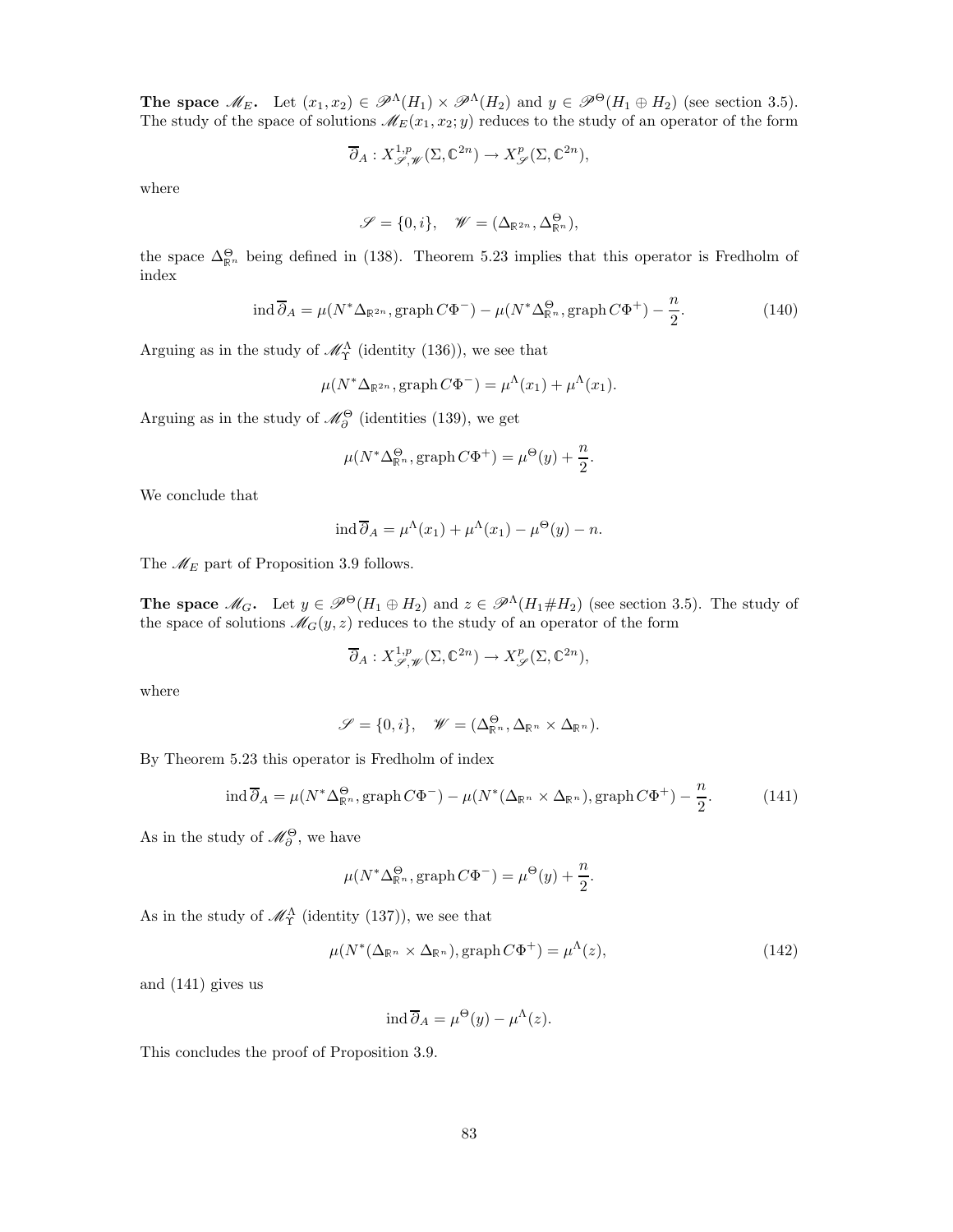The space  $\mathcal{M}_{GE}^{\Upsilon}$ . Let  $x_1 \in \mathcal{P}(H_1)$ ,  $x_2 \in \mathcal{P}(H_2)$ , and  $z \in \mathcal{P}^{\Lambda}(H_1 \# H_2)$  (see the proof of Theorem 3.11). The space  $\mathscr{M}_{GE}^{\Upsilon}(x_1, x_2; z)$  is the set of pairs  $(\alpha, u)$  where  $\alpha$  is a real positive parameter and u is a solution of the Floer equation on the Riemann surface  $\Sigma_{GE}^{\Upsilon(\alpha)}$  with suitable asymptotics and suitable non-local boundary conditions. Linearizing this Floer equation for a fixed  $\alpha \in ]0, +\infty[$  yields an operator of the form

$$
\overline{\partial}_A: X^{1,p}_{\mathscr{S},\mathscr{W}}(\Sigma,\mathbb{C}^{2n}) \to X^p_{\mathscr{S}}(\Sigma,\mathbb{C}^{2n}),
$$

where

$$
\mathscr{S} = \{-\alpha, \alpha, -\alpha + i, \alpha + i\}, \quad \mathscr{W} = (\Delta_{\mathbb{R}^{2n}}, \Delta_{\mathbb{R}^n}, \Delta_{\mathbb{R}^n} \times \Delta_{\mathbb{R}^n}).
$$

By Theorem 5.23 this operator is Fredholm of index

$$
\operatorname{ind} \overline{\partial}_A = \mu(N^* \Delta_{\mathbb{R}^{2n}}, \operatorname{graph} C\Phi^-) - \mu(N^* (\Delta_{\mathbb{R}^n} \times \Delta_{\mathbb{R}^n}), \operatorname{graph} C\Phi^+) - n.
$$

As in the discussion of  $\mathcal{M}_{\Upsilon}^{\Lambda}$  (identities (136) and (137)),

$$
\mu(N^*\Delta_{\mathbb{R}^{2n}},\mathrm{graph}\,C\Phi^-)=\mu^{\Lambda}(x_1)+\mu^{\Lambda}(x_2), \quad \mu(N^*(\Delta_{\mathbb{R}^n}\times\Delta_{\mathbb{R}^n}),\mathrm{graph}\,C\Phi^+)=\mu^{\Lambda}(z).
$$

Therefore,

$$
\operatorname{ind} \overline{\partial}_A = \mu^{\Lambda}(x_1) + \mu^{\Lambda}(x_2) - \mu^{\Lambda}(z) - n.
$$

Considering also the parameter  $\alpha$ , we see that for a generic choice of J the space  $\mathscr{M}_{GE}^{\Upsilon}(x_1, x_2; z)$ is a smooth manifold of dimension  $\mu^{\Lambda}(x_1) + \mu^{\Lambda}(x_2) - \mu^{\Lambda}(z) - n + 1$ . This proves Proposition 3.12.

**The spaces**  $\mathcal{M}_C$  and  $\mathcal{M}_{Ev}$ . Let f be a Morse function on M, let x be a critical point of f, and let  $y \in \mathscr{P}(\Lambda)(H)$ . Given  $q \in M$ , let

$$
\widetilde{\mathcal{M}}_C(x, y, q) := \left\{ u \in C^{\infty}([0, +\infty[\times \mathbb{T}, T^*M)] \, \middle| \, u \text{ solves (32), } \pi \circ u(0, t) \equiv q \,\forall t \in \mathbb{T}, \atop s \to +\infty} \lim_{(s, t) \to +\infty} u(s, t) = y(t) \text{ uniformly in } t \in \mathbb{T} \right\}.
$$

The study of such a space involves the study of an operator of the form

$$
\overline{\partial}_A: X^{1,p}_{\emptyset,(0),(\Delta_{\mathbb{R}^n})}(\Sigma^+,\mathbb{C}^n)\to X^p_{\emptyset}(\Sigma^+,\mathbb{C}^n).
$$

By Theorem 5.24, the Fredholm index of the above operator is

$$
\operatorname{ind} \overline{\partial}_A = \frac{n}{2} - \mu(N^* \Delta_{\mathbb{R}^n}, \operatorname{graph} C\Phi^+) - \frac{n}{2} = -\mu^{\Lambda}(y).
$$

Therefore, the space

$$
\mathscr{M}_C(x,y) = \bigcup_{q \in W^u(x)} \widetilde{\mathscr{M}}_C(x,y,q),
$$

has dimension

$$
\dim \mathcal{M}_C(x, y) = \dim W^u(x) - \mu^{\Lambda}(y) = m(x) - \mu^{\Lambda}(y),
$$

for a generic choice of  $J$  and  $g$ , proving the first part of Proposition 3.14.

Consider the space of maps

$$
\widetilde{\mathscr{M}}_{\text{Ev}}(y) := \left\{ u \in C^{\infty}([-\infty, 0] \times \mathbb{T}, T^*M) \, \middle| \, u \text{ solves (32), } u(0, t) \in \mathbb{O}_M \,\forall t \in \mathbb{T}, \atop s \to -\infty} u(s, t) = y(t) \text{ uniformly in } t \in \mathbb{T} \right\}.
$$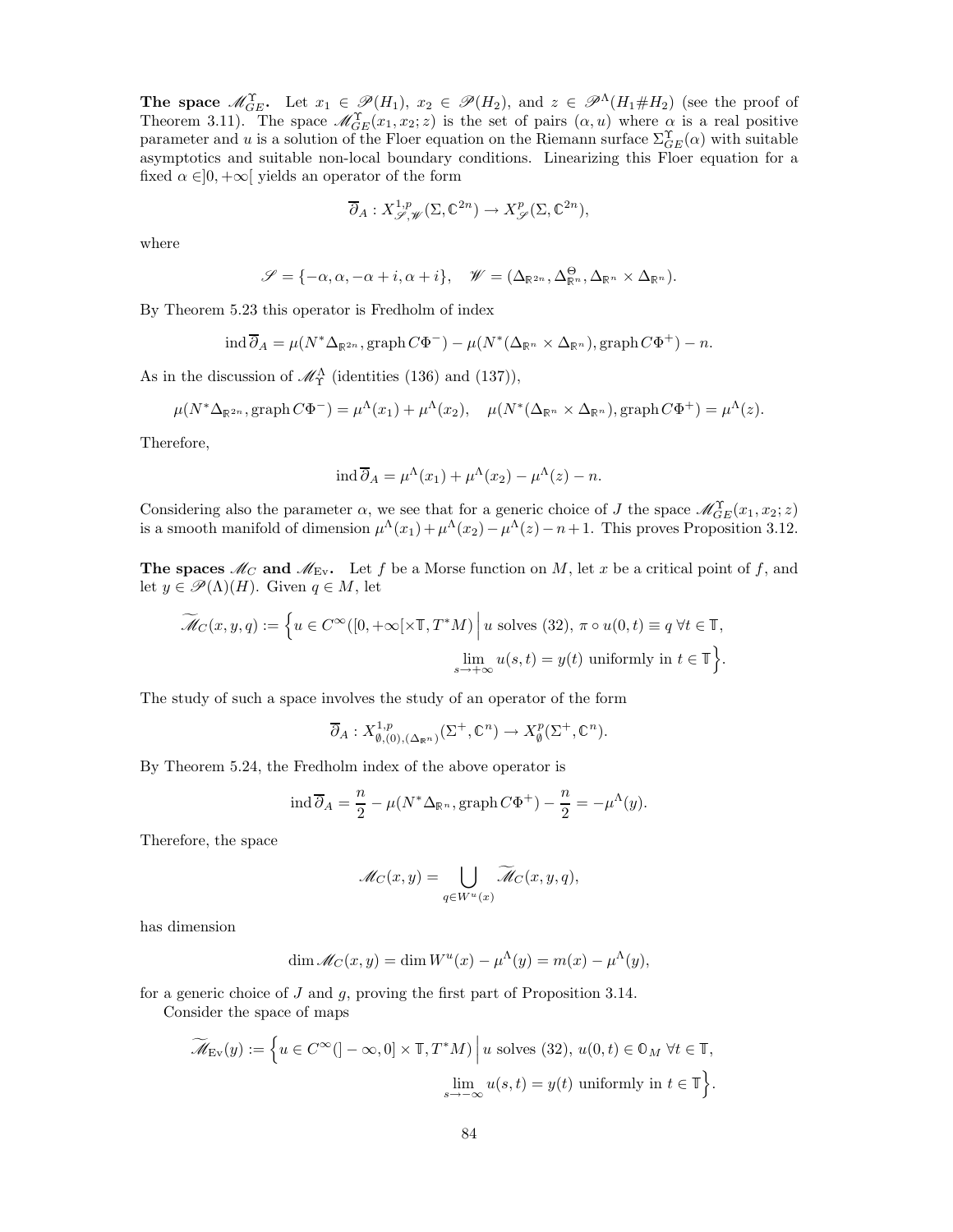The study of the this space reduces to the study of an operator of the form

$$
\overline{\partial}_A: X^{1,p}_{\emptyset,\mathbb{R}^n,(\Delta_{\mathbb{R}^n})}(\Sigma^-,\mathbb{C}^n)\to X^p_{\emptyset}(\Sigma^-,\mathbb{C}^n),
$$

which has index

$$
\operatorname{ind} \overline{\partial}_A = \frac{n}{2} + \mu(N^* \Delta_{\mathbb{R}^n}, \operatorname{graph} C\Phi^-) - \frac{1}{2}(n + 2n - 2n) = \mu^{\Lambda}(y),
$$

by Theorem 5.25. For a generic choice of J,  $\widetilde{\mathcal{M}}_{E_V}(y)$  is then a manifold of dimension

$$
\dim \widetilde{\mathscr{M}}_{\text{Ev}}(y) = \mu^{\Lambda}(y).
$$

For a generic choice of the Riemannian metric  $g$  on  $M$ , the map

$$
\widetilde{\mathscr{M}}_{\text{Ev}}(y) \to M, \quad u \mapsto \pi \circ u(0,0),
$$

is transverse to the submanifold  $W<sup>s</sup>(x)$ . For these choices of J and g, the space

$$
\mathscr{M}_{\text{Ev}}(y,x) = \left\{ u \in \widetilde{\mathscr{M}}_{\text{Ev}}(y) \mid \pi \circ u(0,0) \in W^s(x) \right\}
$$

is a manifold of dimension

$$
\dim \mathscr{M}_{\mathrm{Ev}}(y,x) = \dim \widetilde{\mathscr{M}}_{\mathrm{Ev}}(y) - \mathrm{codim} W^s(x) = \mu^{\Lambda}(y) - m(x),
$$

proving the second part of Proposition 3.14.

**The space**  $\mathcal{M}_{I_1}$ . Let  $x \in \mathcal{P}^{\Lambda}(H)$  and  $y \in \mathcal{P}^{\Omega}(H)$  (see section 3.6). The study of the space  $\mathcal{M}_{I_1}(x, y)$  involves the study of an operator of the form

$$
\overline{\partial}_A: X^{1,p}_{\mathscr{S},\mathscr{W}}(\Sigma,\mathbb{C}^n)\to X^p_{\mathscr{S}}(\Sigma,\mathbb{C}^n),
$$

where

$$
\mathscr{S}=\{0,i\},\quad \mathscr{W}=(\Delta_{\mathbb{R}^n},(0)).
$$

By Theorem 5.23 this operator is Fredholm of index

$$
\operatorname{ind} \overline{\partial}_A = \mu(N^* \Delta_{\mathbb{R}^n}, \operatorname{graph} C\Phi^-) - \mu(i\mathbb{R}^{2n}, \operatorname{graph} C\Phi^+) - \frac{n}{2}.\tag{143}
$$

By (79),

$$
\mu(N^* \Delta_{\mathbb{R}^n}, \text{graph}\, C\Phi^-) = \mu_{CZ}(\Phi^-) = \mu^{\Lambda}(x). \tag{144}
$$

By the skew-symmetry of the Maslov index, by the fact that the action of  $C$  changes the sign of the Maslov index and leaves  $i\mathbb{R}^{2n}$  invariant, and by (78),

$$
\mu(i\mathbb{R}^{2n}, \text{graph}\,C\Phi^+) = -\mu(\text{graph}\,C\Phi^+, i\mathbb{R}^{2n}) = \mu(\text{graph}\,\Phi^+C, i\mathbb{R}^n \times i\mathbb{R}^n)
$$

$$
= \mu(\Phi^+i\mathbb{R}^n, i\mathbb{R}^n) = \mu^{\Omega}(y) + \frac{n}{2}.
$$
(145)

Therefore by (143), (144), and (145),

$$
\operatorname{ind} \overline{\partial}_A = \mu^{\Lambda}(x) - \mu^{\Omega}(y) - n.
$$

This proves Proposition 3.16.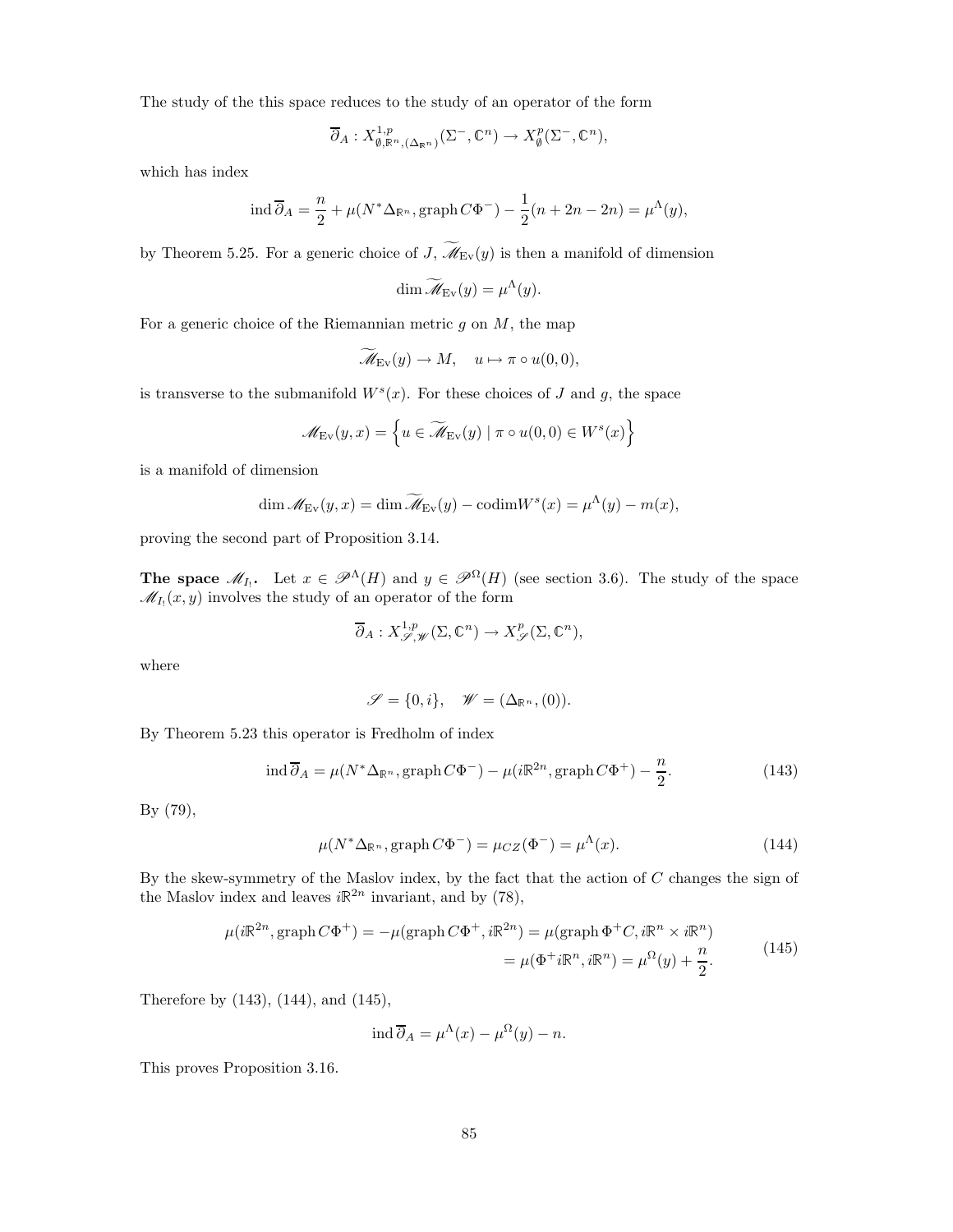**The space**  $\mathcal{M}_{\Phi}^{\Theta}$ . Let  $\gamma \in \mathcal{P}^{\Theta}(L_1 \oplus L_2)$ , and let  $x \in \mathcal{P}^{\Theta}(H_1 \oplus H_2)$ . The study of the space  $\mathscr{M}_{\Phi}^{\Theta}(\gamma,x)$  reduces to the study of an operator of the form

$$
\overline{\partial}_A: X^{1,p}_{\emptyset,(0),(\Delta^{\Theta}_{\mathbb{R}^n})}(\Sigma^+,\mathbb{C}^{2n}) \to X^p_{\emptyset}(\Sigma^+,\mathbb{C}^{2n}).
$$

Indeed, for a generic choice of  $J$ ,  $\mathscr{M}_{\Phi}^{\Theta}(\gamma, x)$  is a manifold of dimension  $m^{\Theta}(\gamma)$  plus the Fredholm index of the above operator. By Theorem 5.24, the index of this operator is

$$
\operatorname{ind} \overline{\partial}_A = n - \mu(N^* \Delta_{\mathbb{R}^n}^{\Theta}, \operatorname{graph} C\Phi^+) - \frac{1}{2} \operatorname{dim} \Delta_{\mathbb{R}^n}^{\Theta} = \frac{n}{2} - \mu(N^* \Delta_{\mathbb{R}^n}^{\Theta}, \operatorname{graph} C\Phi^+).
$$

Since  $\mu(N^*\Delta_{\mathbb{R}^n}^{\Theta},\mathrm{graph}\,C\Phi^+) = \mu^{\Theta}(x) + n/2$ , we conclude that

$$
\dim \mathcal{M}_{\Phi}^{\Theta}(\gamma, x) = m^{\Theta}(\gamma) - \mu^{\Theta}(x),
$$

proving Proposition 4.2.

**The space**  $\mathscr{M}_{\Upsilon}^K$ . Let  $\gamma_1 \in \mathscr{P}^{\Omega}(L_1)$ ,  $\gamma_2 \in \mathscr{P}^{\Omega}(L_2)$ , and  $x \in \mathscr{P}^{\Omega}(H_1 \# H_2)$  (see section 4.2). The space  $\mathscr{M}_{\Upsilon}^{K}(\gamma_{1}, \gamma_{2}; x)$  consists of pairs  $(\alpha, u)$  where  $\alpha$  is a positive number and  $u(s, t)$  is a solution of the Floer equation on the Riemann surface  $\Sigma^K_{\Upsilon}(\alpha)$ , which is asymptotic to x for  $s \to +\infty$ , lies above some element in the unstable manifold of  $\gamma_1$  (resp.  $\gamma_2$ ) for  $s = 0$  and  $-1 \le t \le 0^-$  (resp.  $0^+ \le t \le 1$ , and lies above  $q_0$  at the other boundary points. Linearizing the Floer equation for a fixed positive  $\alpha$  and for fixed elements in the unstable manifolds of  $\gamma_1$  and  $\gamma_2$  yields an operator of the form

$$
\overline{\partial}_A: X^{1,p}_{\mathscr{S},W,\mathscr{V},\mathscr{V}'}(\Sigma^+,\mathbb{C}^{2n}) \to X^p_{\mathscr{S}}(\Sigma^+,\mathbb{C}^{2n}),
$$

where

$$
\mathscr{S} = \{\alpha\}, \quad W = (0), \quad \mathscr{V} = ((0), \Delta_{\mathbb{R}^n}), \quad \mathscr{V}' = (0).
$$

See the analysis for  $\mathcal{M}_{\Upsilon}^{\Omega}$ . By Theorem 5.21, the above operator is Fredholm of index

$$
\operatorname{ind} \overline{\partial}_A = n - \mu(\Phi^+ N^* \Delta_{\mathbb{R}^n}, i\mathbb{R}^{2n}) - \frac{n}{2} = \frac{n}{2} - \mu(\Phi^+ N^* \Delta_{\mathbb{R}^n}, i\mathbb{R}^{2n}).
$$

Hence, by (132), we have

$$
\operatorname{ind} \overline{\partial}_A = -\mu^{\Omega}(x; H_1 \# H_2).
$$

Letting the elements of the unstable manifolds of  $\gamma_1$  and  $\gamma_2$  vary, we increase the index by  $m^{\Omega}(\gamma_1;L_1) + m^{\Omega}(\gamma_2;L_2)$ . Letting also  $\alpha$  vary we further increase the index by 1, and we find the formula

$$
\dim \mathcal{M}_{\Upsilon}^{K}(\gamma_{1}, \gamma_{2}; x) = m^{\Omega}(\gamma_{1}; L_{1}) + m^{\Omega}(\gamma_{2}; L_{2}) - \mu^{\Omega}(x; H_{1} \# H_{2}) + 1.
$$

See [AS06b], section 3.1, for more details on how to deal with this kind of boundary data. This proves Proposition 4.3.

The space  $\mathcal{M}_{\alpha_0}^K$ . Let  $\gamma_1 \in \mathcal{P}^{\Lambda}(L_1)$ ,  $\gamma_2 \in \mathcal{P}^{\Lambda}(L_2)$ , and  $x \in \mathcal{P}^{\Theta}(H_1 \oplus H_2)$  (see section 4.4). The space  $\mathscr{M}_{\alpha_0}^{K}(\gamma_1, \gamma_2; x)$  consists of solutions  $u = (u_1, u_2)$  of the Floer equation on the Riemann surface  $\Sigma_{\alpha_0}^K$ , which is asymptotic to x for  $s \to +\infty$ ,  $u_1$  and  $u_2$  lie above some elements in the unstable manifolds of  $\gamma_1$  and  $\gamma_2$  for  $s = 0$ , and u satisfies the figure-8 boundary condition for  $s \geq \alpha_0$ . Linearizing the Floer for a fixed pair of curves in the unstable manifolds of  $\gamma_1$  and  $\gamma_2$ yields an operator of the form

$$
\overline{\partial}_A: X^{1,p}_{\mathscr{S}, V_0, \mathscr{W}}(\Sigma^+, \mathbb{C}^{2n}) \to X^p_{\mathscr{S}}(\Sigma^+, \mathbb{C}^{2n}),
$$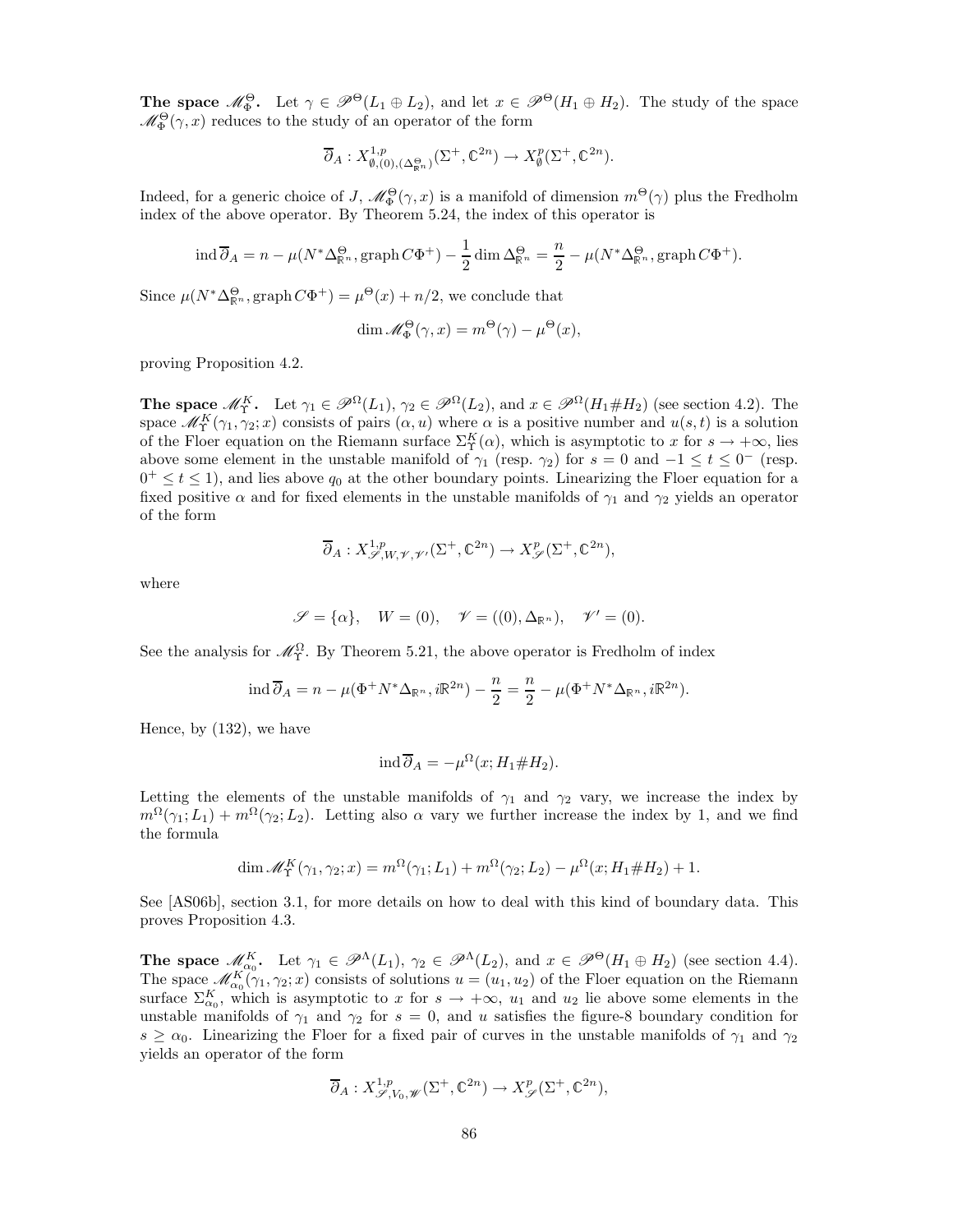where

$$
\mathscr{S} = \{\alpha_0, \alpha_0 + i\}, \quad V_0 = (0), \quad \mathscr{W} = (\Delta_{\mathbb{R}^{2n}}, \Delta_{\mathbb{R}^n}^\Theta).
$$

See the analysis for  $\mathscr{M}_E$ . By Theorem 5.24, the above operator is Fredholm of index

$$
\operatorname{ind} \overline{\partial}_A = n - \mu(N^* \Delta_{\mathbb{R}^n}^{\Theta}, \operatorname{graph} C\Phi^+) - n - \frac{n}{2} = -\mu(N^* \Delta_{\mathbb{R}^n}^{\Theta}, \operatorname{graph} C\Phi^+) - \frac{n}{2}.
$$

Then, by (139), we have

$$
\operatorname{ind} \overline{\partial}_A = -\mu^{\Theta}(x) - n.
$$

Letting the elements of the unstable manifolds of  $\gamma_1$  and  $\gamma_2$  vary, we increase the index by  $m^{\Lambda}(\gamma_1;L_1) + m^{\Lambda}(\gamma_2;L_2)$ , and we find the formula

$$
\dim \mathcal{M}_{\alpha_0}^K(\gamma_1, \gamma_2; x) = m^{\Lambda}(\gamma_1; L_1) + m^{\Lambda}(\gamma_2; L_2) - \mu^{\Theta}(x) - n.
$$

This proves Proposition 4.5.

**The space**  $\mathcal{M}_G^K$ . Let  $\gamma \in \mathcal{P}^{\Theta}(L_1 \oplus L_2)$  and  $x \in \mathcal{P}^{\Lambda}(H_1 \# H_2)$  (see section 4.5). The space  $\mathcal{M}_G^K(\gamma, x)$  consists of pairs  $(\alpha, u)$  where  $\alpha$  is a positive number and  $u(s, t)$  is a solution of the Floer equation on the Riemann surface  $\Sigma_G^K(\alpha)$ , which is asymptotic to x for  $s \to +\infty$ , lies above some element in the unstable manifold of  $\gamma$  for  $s = 0$ , and satisfies the figure-8 boundary condition for  $s \in [0, \alpha]$ . Linearizing the Floer equation for a fixed positive  $\alpha$  and for a fixed curve in the unstable manifold of  $\gamma$  yields an operator of the form

$$
\overline{\partial}_A: X^{1,p}_{\mathscr{S}, V_0, \mathscr{W}}(\Sigma^+, \mathbb{C}^{2n}) \to X^p_{\mathscr{S}}(\Sigma^+, \mathbb{C}^{2n}),
$$

where

$$
\mathscr{S} = \{\alpha, \alpha + i\}, \quad V_0 = (0), \quad \mathscr{W} = (\Delta_{\mathbb{R}^n}^{\Theta}, \Delta_{\mathbb{R}^n} \times \Delta_{\mathbb{R}^n}).
$$

See the analysis for  $\mathcal{M}_G$ . By Theorem 5.24, the above operator is Fredholm of index

$$
\operatorname{ind} \overline{\partial}_A = n - \mu(N^*(\Delta_{\mathbb{R}^n} \times \Delta_{\mathbb{R}^n}), \operatorname{graph} C\Phi^+) - \frac{n}{2} - \frac{n}{2} = -\mu(N^*(\Delta_{\mathbb{R}^n} \times \Delta_{\mathbb{R}^n}), \operatorname{graph} C\Phi^+).
$$

Hence, by (142), we have

$$
\operatorname{ind} \overline{\partial}_A = -\mu^{\Lambda}(x; H_1 \# H_2).
$$

Letting the elements of the unstable manifold of  $\gamma$  vary, we increase the index by  $m^{\Theta}(\gamma;L_1 \oplus L_2)$ . Letting also  $\alpha$  vary we further increase the index by 1, and we find the formula

$$
\dim \mathcal{M}_G^K(\gamma, x) = m^{\Theta}(\gamma; L_1 \oplus L_2) - \mu^{\Lambda}(x; H_1 \# H_2) + 1.
$$

This proves Proposition 4.8.

## 6 Compactness and cobordism

#### 6.1 Compactness in the case of jumping conormal boundary conditons

Compactness in the  $C^{\infty}_{loc}$  topology of all the spaces of solutions of the Floer equation considered in this paper can be proved within the following general setting. Let  $Q$  be a compact Riemannian manifold, and let  $Q_0, Q_1, \ldots, Q_k$  be submanifolds of  $Q \times Q$ . We assume that there is an isometric embedding  $Q \hookrightarrow \mathbb{R}^N$  and linear subspaces  $V_0, V_1, \ldots, V_k$  of  $\mathbb{R}^N \times \mathbb{R}^N$ , such that  $V_{j-1}$  is partially orthogonal to  $V_i$ , for every  $j = 1, \ldots, k$ , and

$$
Q_j = V_j \cap (Q \times Q).
$$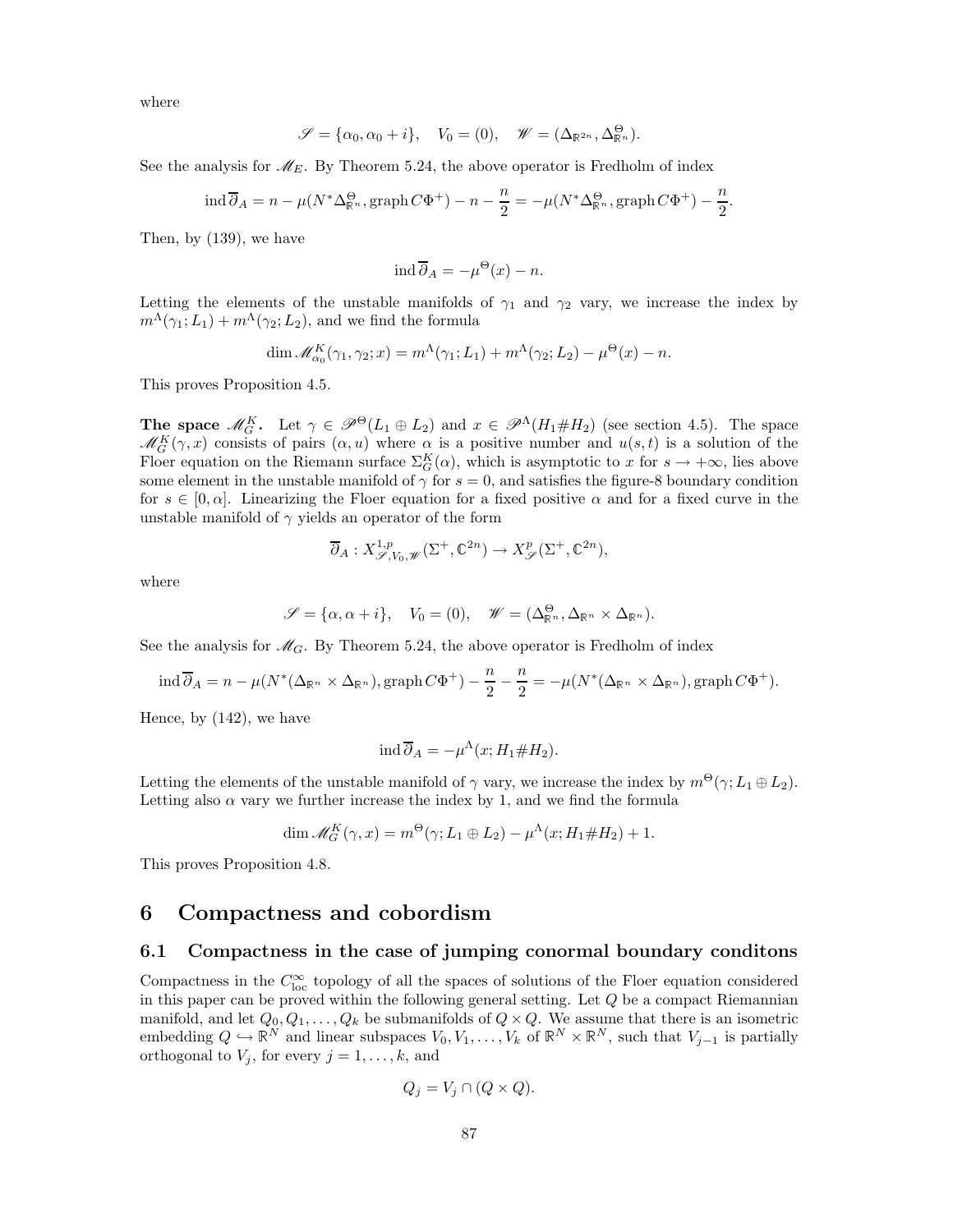The embedding  $Q \hookrightarrow \mathbb{R}^N$  induces an embedding  $T^*Q \hookrightarrow T^*\mathbb{R}^N \cong \mathbb{R}^{2N} \cong \mathbb{C}^N$ . Since the embedding  $Q \hookrightarrow \mathbb{R}^N$  is isometric, the standard complex structure  $J_0$  of  $\mathbb{R}^{2N}$  restricts to the metric almost complex structure J on  $T^*Q$ . If  $z = (q, p)$  is an element of  $T^*Q$ , we denote by  $\overline{z}$  the element  $(q, -p)$ . This notation is justified by the fact that in the embedding  $T^*Q \subset \mathbb{R}^{2N} \cong \mathbb{C}^N$  the map  $z\mapsto \overline{z}$  is the complex conjugacy.

Let  $H \in C^{\infty}([0,1] \times T^*Q)$  be a Hamiltonian satisfying (H1) and (H2). Fix real numbers

$$
-\infty = s_0 < s_1 < \dots < s_k < s_{k+1} = +\infty,
$$

and let  $u : \mathbb{R} \times [0,1] \to T^*Q$  be a solution of the Floer equation

$$
\partial_s u + J(u)(\partial_t u - X_H(t, u)) = 0,\t(146)
$$

satisfying the non-local boundary conditions

$$
(u(s,0), u(s,1)) \in N^*Q_j \quad \forall s \in [s_{j-1}, s_j],
$$
\n(147)

for every  $j = 0, \ldots, k$ .

The map  $u$  satisfies the energy identity

$$
\int_{a}^{b} \int_{0}^{1} |\partial_{s}u(s,t)|^{2} dt ds = \mathbb{A}_{H}(u(a,\cdot)) - \mathbb{A}_{H}(u(b,\cdot)) + \int_{[a,b]} (u(\cdot,1)^{*}\eta - u(\cdot,0)^{*}\eta)
$$
  
=  $\mathbb{A}_{H}(u(a,\cdot)) - \mathbb{A}_{H}(u(b,\cdot)),$  (148)

for every  $a < b$ , where the integral over [a, b] vanishes because  $\eta \oplus (-\eta)$  vanishes on  $N^*Q_i$ . The following result is proven in [AS06b, Lemma 1.12] (in that lemma different boundary conditions are considered, but the proof makes use only of the energy identity (148) coming from those boundary conditions).

**6.1.** LEMMA. For every  $a > 0$  there exists  $c > 0$  such that for every solution  $u : \mathbb{R} \times [0,1] \to T^*Q$ of (146), (147), and

$$
\int\int_{\mathbb{R}\times ]0,1[} |\partial_s u(s,t)|^2 \, ds\, dt\leq a,
$$

we have the following estimates:

$$
||u||_{L^2(I\times]0,1[)} \le c|I|^{1/2}, \quad ||\nabla u||_{L^2(I\times]0,1[)} \le c(1+|I|^{1/2}),
$$

for every interval I.

The proof of the following result follows the argument of [AS06b, Theorem 1.14], using the above lemma together with the elliptic estimates of Proposition 5.10.

**6.2.** PROPOSITION. For every  $a > 0$  there is  $c > 0$  such that for every solution  $u : \mathbb{R} \times [0, 1] \to T^*Q$ of  $(146)$ ,  $(147)$ , with energy bound

$$
\int\int_{\mathbb{R}\times ]0,1[} |\partial_s u(s,t)|^2 ds dt \leq a,
$$

we have the following uniform estimate:

$$
||u||_{L^{\infty}(\mathbb{R}\times]0,1[)} \leq c.
$$

*Proof.* By using the above embedding, the Floer equation  $(146)$  can be rewritten as

$$
\overline{\partial}u = J_0 X_H(t, u). \tag{149}
$$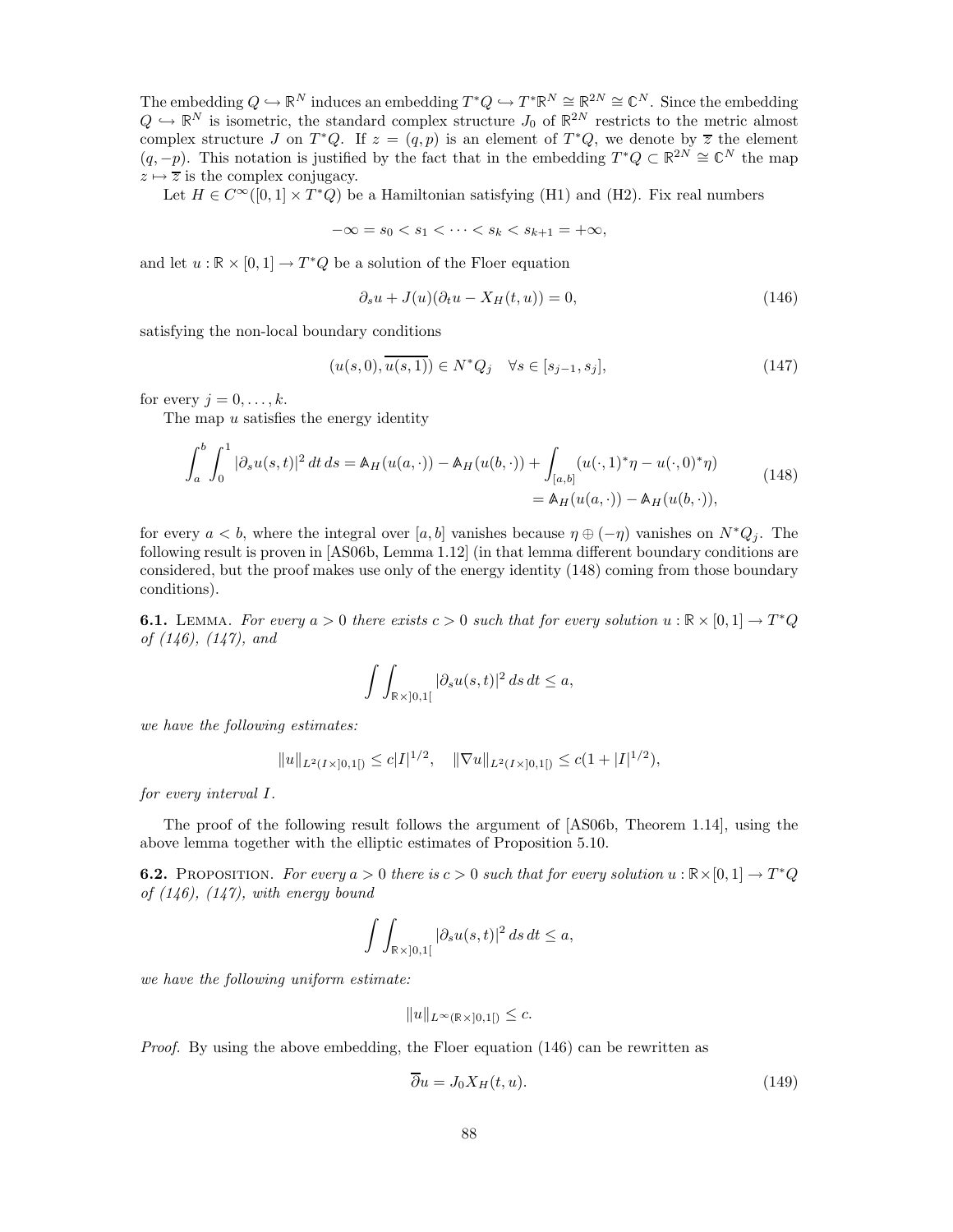We can pass to local boundary conditions by considering the map

$$
v : \mathbb{R} \times [0,1] \to T^*(Q \times Q) \subset \mathbb{C}^{2N}, \quad v(z) := (u(z/2), \overline{u}(\overline{z}/2 + i)).
$$

The map  $v$  satisfies the boundary conditions

$$
v(s,0) \in N^*Q_j \subset N^*V_j, \text{ if } s \in [2s_{j-1}, 2s_j], \quad v(s,1) \in N^*\Delta_Q \subset N^*\Delta_{\mathbb{R}^N}, \ \forall s \in \mathbb{R}.\tag{150}
$$

Moreover,

$$
\overline{\partial}v(z) = \frac{1}{2} \left( \overline{\partial}u(z/2), \overline{\overline{\partial}(\overline{z}/2 + i)} \right),
$$

so by (149) and by the fact that  $X_H(t, q, p)$  has quadratic growth in |p| by (29), there is a constant c such that

$$
|\overline{\partial}v(z)| \le c(1+|v(z)|^2). \tag{151}
$$

Let  $\chi$  be a smooth function such that  $\chi(s) = 1$  for  $s \in [0,1], \chi(s) = 0$  outside  $[-1,2],$  and  $0 \leq \chi \leq 1$ . Given  $h \in \mathbb{Z}$  set

$$
w(s,t) := \chi(s-h)v(s,t).
$$

Fix some  $p > 2$ , and consider the norm  $\|\cdot\|_{X^p}$  introduced in section 5.3, with  $\mathscr{S} = \{2s_1, \ldots, 2s_k\}.$ The map  $w$  has compact support and satisfies the boundary conditions (150), so by Proposition 5.10 we have the elliptic estimate

$$
\|\nabla w\|_{X^p}\leq c_0\|w\|_{X^p}+c_1\|\overline{\partial} w\|_{X^p}.
$$

Since

$$
\overline{\partial}w = \chi'(s-h)v + \chi(s-h)\overline{\partial}v = \frac{\chi'}{\chi}w + \chi(s-h)\overline{\partial}v,
$$

we obtain, together with (151),

$$
\|\nabla w\|_{X^p} \le (c_0 + c_1 \|\chi'/\chi\|_{\infty}) \|w\|_{X^p} + c_1 \|\chi(\cdot - h)\overline{\partial}v\|_{X^p} \le (c_0 + c_1 \|\chi'/\chi\|_{\infty}) \|w\|_{X^p} + c_1 c \|\chi(\cdot - h)(1 + |v|^2)\|_{X^p}.
$$

Therefore, we have an estimate of the form

$$
\|\nabla w\|_{X^p} \le a \|w\|_{X^p} + b \|\chi(\cdot - h)(1 + |v|^2)\|_{X^p}.
$$
\n(152)

Since w has support in the set  $[h-1, h+2] \times [0,1]$ , we can estimate its  $X^p$  norm in terms of its  $X^{1,2}$  norm, by Proposition 5.13. The  $X^{1,2}$  norm is equivalent to the  $W^{1,2}$  norm, and the latter norm is bounded by Lemma 6.1. We conclude that  $\|\hat{w}\|_{X^p}$  is uniformly bounded. Similarly, the  $X^p$  norm of  $\chi(\cdot - h)(1 + |v|^2)$  is controlled by its  $W^{1,2}$  norm, which is also bounded because of Lemma 6.1. Therefore, (152) implies that w is uniformly bounded in  $X^{1,p}$ . Since  $p > 2$ , we deduce that w is uniformly bounded in  $L^{\infty}$ . The integer h was arbitrary, hence we conclude that v is uniformly bounded in  $L^{\infty}$ , and so is u.  $\Box$ 

Let us explain how all the solution spaces  $\mathcal M$  considered in this paper can be viewed in terms of the above general setting. We describe explicitly the reduction in the case of the spaces  $\mathcal{M}_{\Upsilon}^{\Lambda}$ associated to the pair-of-pants product as described in sections 3.2 and 3.3, the argument being analogous for all the other solution spaces. The pair-of-pants Riemann surface  $\Sigma^{\Lambda}_{\Upsilon}$  is described as the quotient of the disjoint union of two strips  $\mathbb{R} \cup [-1,0]$  and  $\mathbb{R} \times [0,1]$  with respect to the identifications

$$
(s, -1) \sim (s, 0-), \quad (s, 0+) \sim (s, 1) \quad \forall s \le 0,
$$
\n
$$
(153)
$$

$$
(s, -1) \sim (s, 1), \quad (s, 0-) \sim (s, 0+) \quad \forall s \ge 0. \tag{154}
$$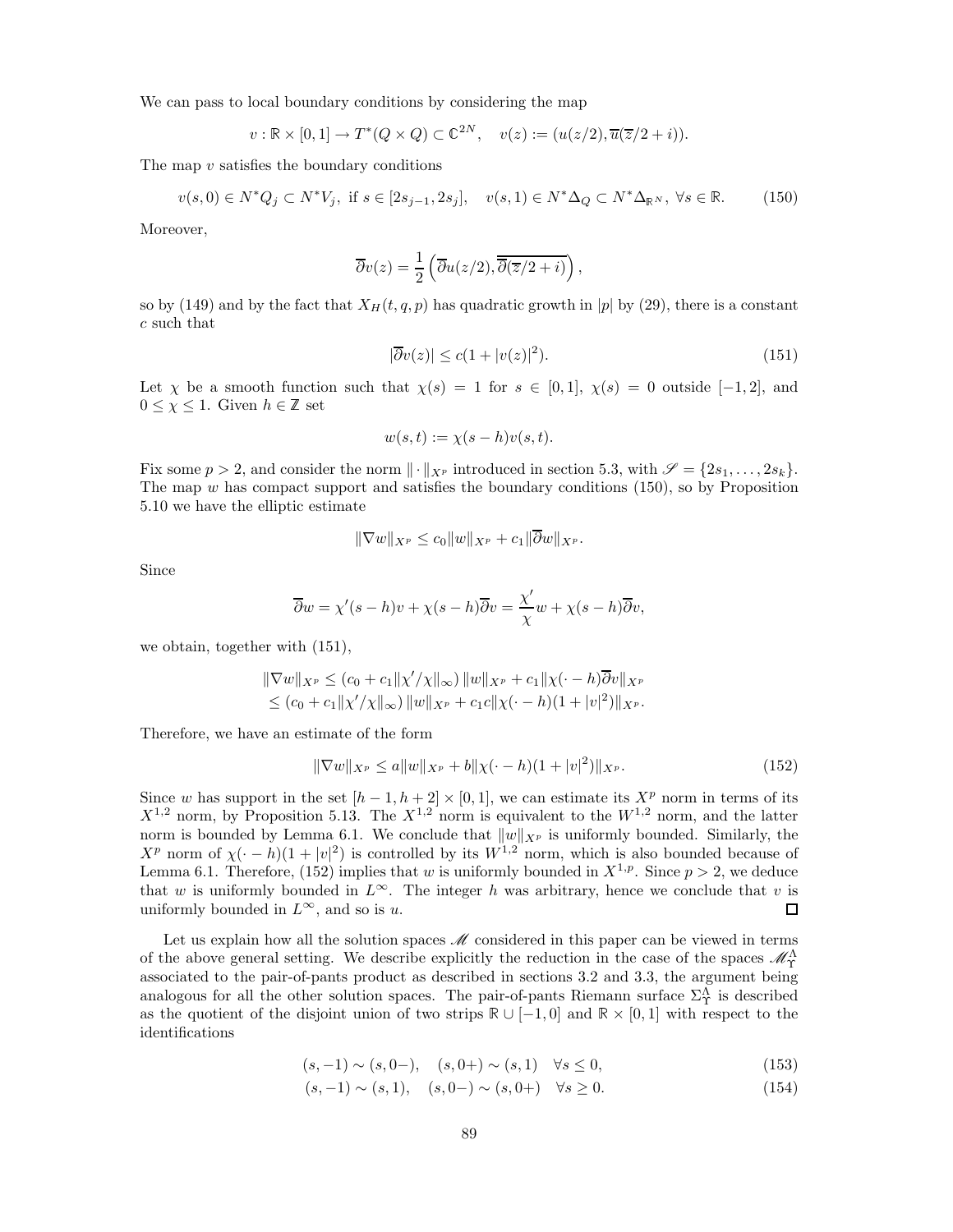Given periodic orbits  $x_1 \in \mathscr{P}(H_1)$ ,  $x_2 \in \mathscr{P}(H_2)$ , and  $y \in \mathscr{P}(H_1 \# H_2)$ , the space  $\mathscr{M}_{\Upsilon}^{\Lambda}(x_1, x_2; y)$ consists of maps

$$
u: \Sigma^{\Lambda}_{\Upsilon} \to T^*M,
$$

solving the Floer equation  $\overline{\partial}_{J,H}(u) = 0$ , with asymptotics

$$
\lim_{s \to -\infty} u(s, t - 1) = x_1(t), \quad \lim_{s \to -\infty} u(s, t) = x_2(t), \quad \lim_{s \to +\infty} u(s, 2t - 1) = y(t).
$$

We can associate to a map  $u : \Sigma^{\Lambda}_{\Upsilon} \to T^*M$  the map  $v : \Sigma := \mathbb{R} \times [0, 1] \to T^*M^2$  by setting

$$
v(s,t):=\bigl(-u(s,-t),u(s,t)\bigr).
$$

The identifications  $(153)$  on the left-hand side of the domain of u are translated into the fact that  $v(s,t)$  is 1 periodic in t for  $s \leq 0$ , or equivalently into the nonlocal boundary condition

$$
(v(s,0), -v(s,1)) \in N^* \Delta_{M^2} \quad \forall s \le 0,
$$
\n
$$
(155)
$$

where  $\Delta_{M^2}$  denotes the diagonal in  $M^4 = M^2 \times M^2$ . The identifications (154) on the right-hand side of the domain of  $u$  are translated into the local boundary conditions

$$
v(s,0) \in N^* \Delta_M, \quad v(s,1) \in N^* \Delta_M \quad \forall s \ge 0.
$$
 (156)

The map u solves the Floer equation  $\overline{\partial}_{J,H}(u) = 0$  if and only if v solves the Floer equation  $\overline{\partial}_{J,K}(v) = 0$ , where  $K : \mathbb{T} \times T^*M^2 \to \mathbb{R}$  is the Hamiltonian

$$
K(t, x_1, x_2) := H_1(-t, -x_1) + H_2(t, x_2) \quad \forall (t, x_1, x_2) \in \mathbb{T} \times T^*M^2,
$$

which satisfies the growth conditions  $(H1)$  and  $(H2)$ . The asymptotic conditions for u are equivalent to

$$
\lim_{s \to -\infty} v(s,t) = (-x_1(-t), x_2(t)), \quad \lim_{s \to +\infty} v(s,t) = (-y((1-t)/2), y((1+t)/2)). \tag{157}
$$

Finally, since

$$
|\nabla v(s,t)|^2 = |\nabla u(s,-t)|^2 + |\nabla u(s,t)|^2,
$$

the energy of  $u$  equals the energy of  $v$ ,

$$
E(u) := \int_{\Sigma_{\Upsilon}^{\Lambda}} |\nabla u|^2 \, ds dt = \int_{\Sigma} |\nabla v|^2 \, ds dt =: E(v).
$$

We conclude that  $\mathcal{M}_{\Upsilon}^{\Lambda}(x_1, x_2; y)$  can be identified with the space of maps  $v : \Sigma \to T^*M^2$  which solve the Floer equation for the Hamiltonian  $K$ , satisfy the boundary conditions (155), (156), and the asymptotic conditons (157).

By Nash theorem, we can find an isometric embedding  $M \hookrightarrow \mathbb{R}^N$  for N large enough. The induced embedding  $M^2 \hookrightarrow \mathbb{R}^{2N}$  is such that

$$
\Delta_{M^2}=M^2\cap \Delta_{\mathbb R^{2N}},\quad \Delta_M\times \Delta_M=M^2\cap \big(\Delta_{\mathbb R^N}\times \Delta_{\mathbb R^N}\big).
$$

Note that the linear subspaces  $\Delta_{\mathbb{R}^{2N}}$  and  $\Delta_{\mathbb{R}^N} \times \Delta_{\mathbb{R}^N}$  are partially orthogonal in  $\mathbb{R}^{4N}$ . Therefore, the problem  $\mathcal{M}_{\Upsilon}^{\Lambda}$  reduces to the above setting, with  $Q = M^2$ ,  $k = 1$ ,  $s_1 = 0$ ,  $Q_0 = \Delta_{M^2}$ ,  $Q_1 = \Delta_M \times \Delta_M$ ,  $V_0 = \Delta_{\mathbb{R}^{2N}}$ , and  $V_1 = \Delta_{\mathbb{R}^N} \times \Delta_{\mathbb{R}^N}$ .

The energy of solutions in  $\mathcal{M}_{\Upsilon}^{\Lambda}(x_1, x_2; y)$  is bounded above from

$$
\mathbb{A}_{H_1}(x_1) + \mathbb{A}_{H_2}(x_2) - \mathbb{A}_{H_1 \# H_2}(y),
$$

so Proposition 6.2 implies that these solutions have a uniform  $L^{\infty}$  bound.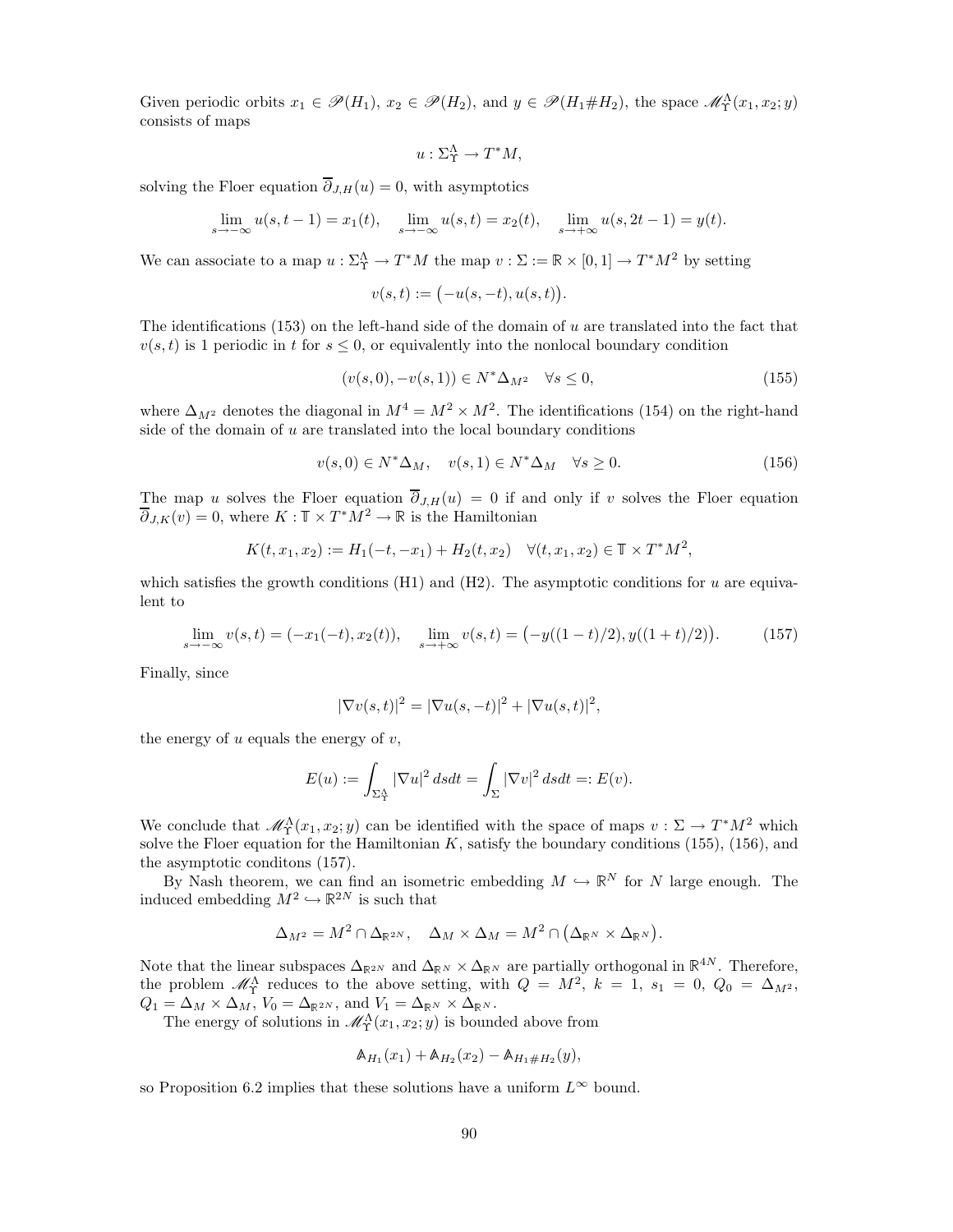For the remaining part of the argument leading to  $C^{\infty}_{loc}$  compactness of  $\mathscr{M}^{\Lambda}_{\Upsilon}(x_1, x_2; y)$  it is more convenient to use the original definition of this solutions space and the smooth structure of  $\Sigma^{\Lambda}_{\Upsilon}$ . Then the argument is absolutely standard: If by contradiction there is no uniform  $C<sup>1</sup>$  bound, a concentration argument (see e.g. [HZ94, Theorem 6.8]) produces a non-constant J-holomorphic sphere. However, there are no non-constant J-holomorphic spheres on cotangent bundles, because the symplectic form  $\omega$  is exact. This contradiction proves the  $C^1$  bound. Then the  $C^k$  bounds for arbitrary k follow from elliptic bootstrap, as in [HZ94, section 6.4].

Other solutions spaces, such as the space  $\mathcal{M}_{\Upsilon}^{\Omega}$  for the traingle products, involve Riemann surfaces with boundary, and the solutions take value on some conormal subbundle of  $T^*M$ . In this case the concentration argument for proving the  $C<sup>1</sup>$  bound could produce a non-constant J-holomorphic disk with boundary on the given conormal subbundle. However, the Liouville oneform vanishes on conormal subbundles, so such J-holomorphic disks do not exist. Again we find a contradition, leading to  $C^1$  bounds and - by elliptic bootstrap - to  $C^k$  bounds for every k.

## 6.2 Removal of singularities

Removal of singularities results state that isolated singularities of a J-holomorphic map with bounded energy can be removed (see for instance [MS04, section 4.5]). In Proposition 6.4 below, we prove a result of this sort for corner singularities. The fact that we are dealing with cotangent bundles, which can be isometrically embedded into  $\mathbb{C}^N$ , allows to reduce such a statement to the following easy linear result, where  $\mathbb{D}_r$  is the open disk of radius r in  $\mathbb{C}$ , and  $\mathbb{H}^+$  is the quarter plane  $\{Re\ z > 0, Im\ z > 0\}.$ 

**6.3.** LEMMA. Let  $V_0$  and  $V_1$  be partially orthogonal linear subspaces of  $\mathbb{R}^n$ . Let  $u : \mathrm{Cl}(\mathbb{D}_1 \cap \mathbb{H}^+) \setminus \mathbb{R}$  $\{0\} \to \mathbb{C}^n$  be a smooth map such that

$$
u \in L^p(\mathbb{D}_1 \cap \mathbb{H}^+, \mathbb{C}^n), \quad \overline{\partial}u \in L^p(\mathbb{D}_1 \cap \mathbb{H}^+, \mathbb{C}^n),
$$

for some  $p > 2$ , and

$$
u(s) \in N^*V_0 \quad \forall \ s > 0, \quad u(it) \in N^*V_1 \quad \forall \ t > 0.
$$

Then u extends to a continuous map on  $Cl(\mathbb{D}_1 \cap \mathbb{H}^+).$ 

*Proof.* Since  $V_0$  and  $V_1$  are partially orthogonal, by applying twice the Schwarz reflection argument of the proof of Lemma  $5.6$  we can extend  $u$  to a continuous map

$$
u:\mathbb{D}_1\setminus\{0\}\to\mathbb{C}^n,
$$

which is smooth on  $\mathbb{D}_1 \setminus (\mathbb{R} \cup i\mathbb{R})$ , has finite  $L^p$  norm on  $\mathbb{D}_1$ , and satisfies

$$
\overline{\partial} u \in L^p(\mathbb{D}_1).
$$

Since  $p > 2$ , the  $L^2$  norm of u on  $\mathbb{D}_1$  is also finite, and by the conformal change of variables  $z = s + it = e^{\zeta} = e^{\rho + i\theta}$ , this norm can be written as

$$
\int_{\mathbb{D}_1} |u(z)|^2 ds dt = \int_{-\infty}^0 \int_0^{2\pi} |u(e^{\rho + i\theta})|^2 e^{2\rho} d\theta d\rho.
$$

The fact that this quantity is finite implies that there is a sequence  $\rho_h \to -\infty$  such that, setting  $\epsilon_h := e^{\rho_h}$ , we have

$$
\lim_{h \to \infty} \epsilon_h^2 \int_0^{2\pi} |u(\epsilon_h e^{i\theta})|^2 d\theta = \lim_{h \to \infty} e^{2\rho_h} \int_0^{2\pi} |u(e^{\rho_h + i\theta})|^2 d\theta = 0.
$$
 (158)

If  $\varphi \in C_c^{\infty}(\mathbb{D}_1, \mathbb{C}^N)$ , an integration by parts using the Gauss formula leads to

$$
\int_{\mathbb{D}_1} \langle u, \partial \varphi \rangle \, dsdt = \int_{\mathbb{D}_{\epsilon_h}} \langle u, \partial \varphi \rangle \, dsdt + \int_{\mathbb{D}_1 \backslash \mathbb{D}_{\epsilon_h}} \langle u, \partial \varphi \rangle \, dsdt
$$
\n
$$
= \int_{\mathbb{D}_{\epsilon_h}} \langle u, \partial \varphi \rangle \, dsdt - \int_{\mathbb{D}_1 \backslash \mathbb{D}_{\epsilon_h}} \langle \overline{\partial} u, \varphi \rangle \, dsdt + i \int_{\partial \mathbb{D}_{\epsilon_h}} \langle u, \varphi \rangle \, dz.
$$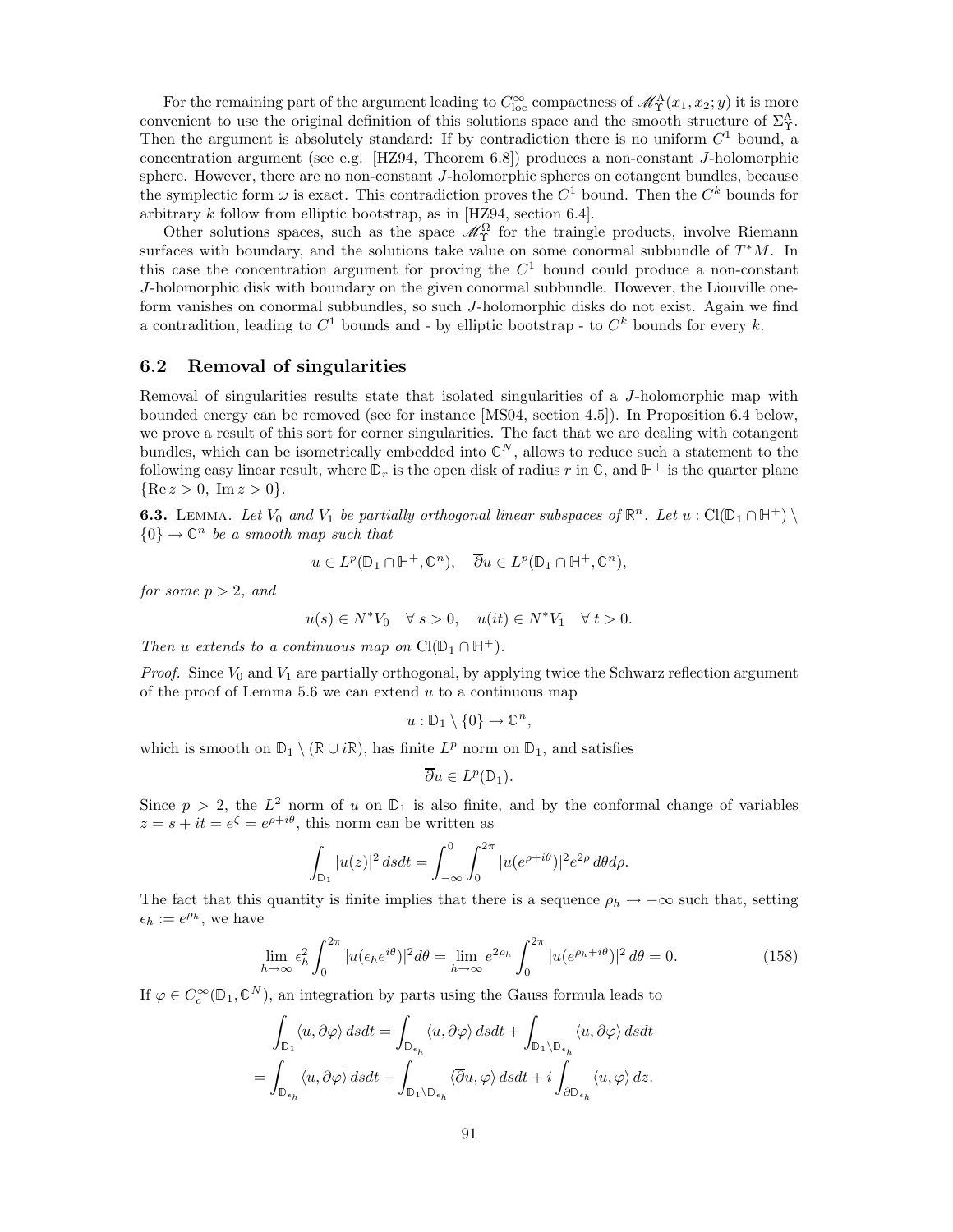Since u and  $\overline{\partial}u$  are integrable over  $\mathbb{D}_1$ , the the first integral in the latter expression tends to zero, while the second one tends to

$$
-\int_{{\mathbb D}_1} \langle \overline{\partial} u, \varphi \rangle \, dsdt.
$$

As for the last integral, we have

$$
\int_{\partial \mathbb{D}_{\epsilon_h}} \langle u, \varphi \rangle dz = i\epsilon_h \int_0^{2\pi} \langle u(\epsilon_h e^{i\theta}), \varphi(\epsilon_h e^{i\theta}) \rangle e^{i\theta} d\theta,
$$

so by the Cauchy-Schwarz inequality,

$$
\left| \int_{\partial \mathbb{D}_{\epsilon_h}} \langle u, \varphi \rangle dz \right| \le \epsilon_h \left( \int_0^{2\pi} |u(\epsilon_h e^{i\theta})|^2 d\theta \right)^{1/2} \left( \int_0^{2\pi} |\varphi(\epsilon_h e^{i\theta})|^2 d\theta \right)^{1/2} \le \sqrt{2\pi} \epsilon_h \left( \int_0^{2\pi} |u(\epsilon_h e^{i\theta})|^2 d\theta \right)^{1/2} ||\varphi||_{\infty}.
$$

Then (158) implies that the latter quantity tends to zero for  $h \to \infty$ . Therefore,

$$
\int_{\mathbb{D}_1} \langle u, \partial \varphi \rangle \, dsdt = - \int_{\mathbb{D}_1} \langle \overline{\partial} u, \varphi \rangle \, dsdt,
$$

for every test function  $\varphi \in C_c^{\infty}(\mathbb{D}_1, \mathbb{C}^n)$ . Since  $\overline{\partial} u \in L^p$ , by the regularity theory of the weak solutions of  $\overline{\partial}$  (see Theorem 5.4 (i)), u belongs to  $W^{1,p}(\mathbb{D}_1, \mathbb{C}^n)$ . Since  $p > 2$ , we conclude that u is continuous at 0. □

Let  $Q_0$  and  $Q_1$  be closed submanifolds of  $Q$ , and assume that there is an isometric embedding  $Q \hookrightarrow \mathbb{R}^N$  such that

$$
Q_0 = Q \cap V_0, \quad Q_1 \cap V_1,
$$

where  $V_0$  and  $V_1$  are partially orthogonal linear subspaces of  $\mathbb{R}^N$ .

**6.4.** PROPOSITION. Let  $X : \mathbb{D}_1 \cap \mathbb{H}^+ \times T^*Q \to TT^*Q$  be a smooth vector field such that  $X(z,q,p)$ grows at most polynomially in p, uniformly in  $(z, q)$ . Let  $u : \mathrm{Cl}(\mathbb{D}_1 \cap \mathbb{H}^+) \setminus \{0\} \to T^*Q$  be a smooth solution of the equation

$$
\overline{\partial}_J u(z) = X(z, u(z)) \quad \forall z \in \text{Cl}(\mathbb{D}_1 \cap \mathbb{H}^+) \setminus \{0\},\tag{159}
$$

such that

 $u(s) \in N^*Q_0 \quad \forall s > 0, \quad u(it) \in N^*Q_1 \quad \forall t > 0.$ 

If u has finite energy,

$$
\int_{\mathbb{D}_1 \cap \mathbb{H}^+} |\nabla u|^2 \, ds dt < +\infty,\tag{160}
$$

then u extends to a continuous map on  $Cl(\mathbb{D}_1 \cap \mathbb{H}^+)$ .

*Proof.* By means of the above isometric embedding, we may regard u as a  $\mathbb{C}^N$ -valued map, satisfying the equation (159) with  $\overline{\partial}_J = \overline{\partial}$ , the energy estimate (160), and the boundary condition

$$
u(s) \in N^*V_0 \quad \forall \ s > 0, \quad u(it) \in N^*V_1 \quad \forall \ t > 0.
$$

By the energy estimate (160), u belongs to  $L^p(\mathbb{D}_1 \cap \mathbb{H}^+, \mathbb{C}^N)$  for every  $p < +\infty$ : for instance, this follows from the Poincaré inequality and the Sobolev embedding theorem on  $\mathbb{D}_1$ , after applying a Schwarz reflection twice and after multiplying by a cut-off function vanishing on  $\partial D_1$  and equal to 1 on a neighborhood of 0. The polynomial growth of  $X$  then implies that

$$
X(\cdot, u(\cdot)) \in L^p(\mathbb{D}_1 \cap \mathbb{H}^+, \mathbb{C}^N) \quad \forall p < +\infty.
$$
 (161)

 $\Box$ 

Therefore, Lemma 6.3 implies that u extends to a continuous map on  $Cl(\mathbb{D}_1 \cap \mathbb{H}^+)$ .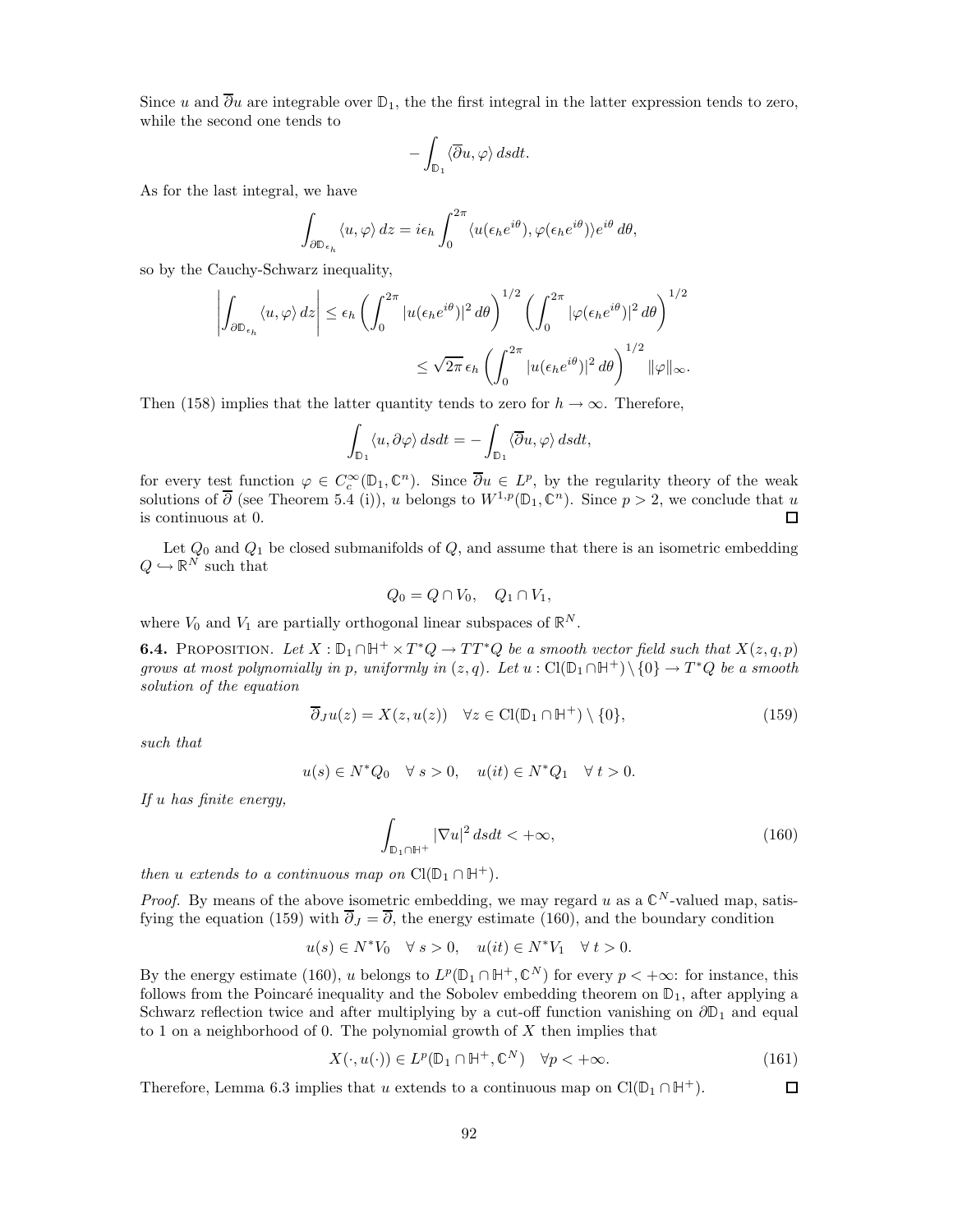The corresponding statement for jumping conormal boundary conditions is the following:

**6.5.** PROPOSITION. Let  $X : \mathbb{D}_1 \cap \mathbb{H} \times T^*Q \to TT^*Q$  be a smooth vector field such that  $X(z,q,p)$ grows at most polynomially in p, uniformly in  $(z, q)$ . Let  $u : \mathrm{Cl}(\mathbb{D}_1 \cap \mathbb{H}) \setminus \{0\} \to T^*Q$  be a smooth solution of the equation

$$
\overline{\partial}_J u(z)=X(z,u(z))\quad \forall z\in \mathrm{Cl}(\mathbb{D}_1\cap \mathbb{H})\setminus\{0\},
$$

such that

$$
u(s) \in N^*Q_0 \quad \forall \ s > 0, \quad u(s) \in N^*Q_1 \quad \forall \ s < 0.
$$

If u has finite energy,

$$
\int_{\mathbb{D}_1\cap\mathbb{H}}|\nabla u|^2\,dsdt<+\infty,
$$

then u extends to a continuous map on the closed half-disk  $Cl(\mathbb{D}_1 \cap \mathbb{H})$ .

Proof. The energy is invariant with respect to conformal changes of variable. Therefore, it is enough to apply Proposition 6.4 to the map  $v(z) = u(z^2)$ , with  $z \in \mathbb{D}_1 \cap \mathbb{H}^+$ .  $\Box$ 

#### 6.3 Proof of Proposition 3.13

Let  $x_1 \in \mathscr{P}(H_1)$ ,  $x_2 \in \mathscr{P}(H_2)$ , and  $z \in \mathscr{P}(H_1 \# H_2)$  be such that

$$
\mu^{\Lambda}(x_1) + \mu^{\Lambda}(x_2) - \mu^{\Lambda}(z) = n,
$$
\n(162)

so that the manifold  $\mathcal{M}_{GE}^{\Upsilon}(x_1, x_2; z)$  is one-dimensional. By standard arguments, Proposition 3.13 is implied by the following two statements:

(i) for every  $y \in \mathscr{P}^{\Theta}(H_1 \oplus H_2)$  such that

$$
\mu^{\Theta}(y) = \mu^{\Lambda}(z) = \mu^{\Lambda}(x_1) + \mu^{\Lambda}(x_2) - n,
$$

and every pair  $(u_1, u_2)$  with  $u_1 \in \mathcal{M}_E(x_1, x_2; y)$  and  $u_2 \in \mathcal{M}_G(y, z)$ , there is a unique connected component of  $\mathcal{M}_{GE}^{\Upsilon}(x_1, x_2; z)$  containing a curve  $\alpha \mapsto (\alpha, u_\alpha)$  which - modulo translations in the s variable - converges to  $(+\infty, u_1)$  and to  $(+\infty, u_2)$ ;

(ii) for every  $u \in \mathcal{M}_{\Upsilon}^{\Lambda}(x_1, x_2; z)$ , there is a unique connected component of  $\mathcal{M}_{GE}^{\Upsilon}(x_1, x_2; z)$ containing a curve  $\alpha \mapsto (\alpha, u_{\alpha})$  which converges to  $(0, u)$ .

The first statement follows from standard gluing arguments. Here we prove the second statement, by reducing it to an implicit function type argument. At first the difficulty consists in a parameter dependence of the underlying domain for the elliptic PDE. Using the special form of the occuring conormal type boundary conditions and a suitable localization argument we equivalently translate this parameter dependence into a continuous family of elliptic operators with fixed boundary conditions.

If 
$$
(\alpha, v) \in \mathcal{M}_{GE}^{\Upsilon}(x_1, x_2; z)
$$
, we define  $u : \Sigma = \mathbb{R} \times [0, 1] \to T^*M^2$  as

$$
u(s,t) := (-v(s,-t), v(s,t)),
$$

and the Hamiltonian  $K$  on  $\mathbb{T} \times T^*M^2$  by

$$
K(t, x_1, x_2) := H_1(-t, -x_1) + H_2(t, x_2).
$$

By this identification, we can view the space  $\mathscr{M}_{GE}^{\Upsilon}(x_1, x_2; z)$  as the space of pairs  $(\alpha, u)$ , where  $\alpha > 0$  and  $u : \Sigma \to T^*M^2$  solves the Floer equation

$$
\overline{\partial}_{J,K}(u) = 0,\tag{163}
$$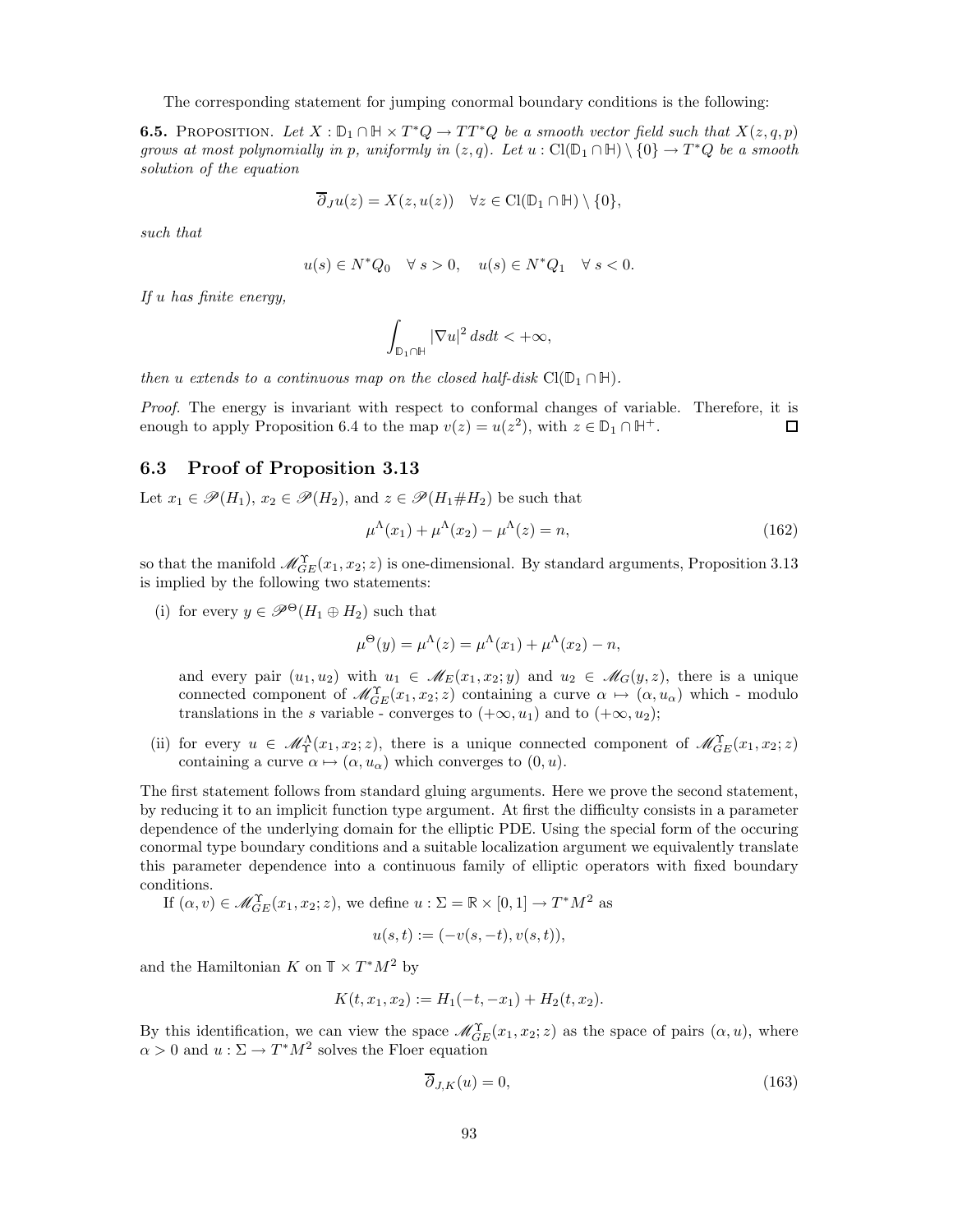with non-local boundary conditions

$$
(u(s,0), -u(s,1)) \in \begin{cases} N^* \Delta_{M^2} & \text{if } s \le 0, \\ N^* \Delta_M^{\Theta} & \text{if } 0 \le s \le \alpha, \\ N^*(\Delta_M \times \Delta_M) & \text{if } s \ge \alpha, \end{cases}
$$
(164)

and asymptotics

$$
\lim_{s \to -\infty} u(s,t) = \bigl(-x_1(-t), x_2(t)\bigr), \quad \lim_{s \to +\infty} u(s,t) = \bigl(-z((1-t)/2), z((1+t)/2)\bigr). \tag{165}
$$

Similarly, we can view the space  $\mathscr{M}^{\Lambda}_{\Upsilon}(x_1, x_2; z)$  as the space of maps  $u : \Sigma \to T^*M^2$  solving the equation (163) with asymptotics (165) and non-local boundary conditions

$$
(u(s,0), -u(s,1)) \in \begin{cases} N^* \Delta_{M^2} & \text{if } s \le 0, \\ N^* (\Delta_M \times \Delta_M) & \text{if } s \ge 0. \end{cases} \tag{166}
$$

Compactness. We start with the following compactness results, which also clarifies the sense of the convergence in (ii):

**6.6.** LEMMA. Let  $(\alpha_h, u_h)$  be a sequence in  $\mathscr{M}_{GE}^{\Upsilon}(x_1, x_2; z)$  with  $\alpha_h \to 0$ . Then there exists  $u_0 \in \mathscr{M}_{\Upsilon}^{\Lambda}(x_1,x_2;z)$  such that up to a subsequence  $u_h$  converges to  $u_0$  in  $C_{\text{loc}}^{\infty}(\Sigma \setminus \{0,i\}),$  in  $C^{\infty}(\Sigma \cap {\rm{Re}} z > 1)$ , and uniformly on  $\Sigma$ .

*Proof.* Since the sequence of maps  $(u_h)$  has uniformly bounded energy, Proposition 6.2 implies a uniform  $L^{\infty}$  bound. Then, the usual non-bubbling-off analysis for interior points and boundary points away from the jumps in the boundary condition implies that, modulo subsequence, we have

$$
u_h \to u_0
$$
 in  $C_{loc}^{\infty}(\Sigma \setminus \{0, i\}, T^*M^2)$ ,

where  $u_0$  is a smooth solution of equation (163) on  $\Sigma \setminus \{0, i\}$  with bounded energy and satisfying the boundary condions  $(166)$ , except possibly at 0 and i. By Proposition 6.5, the singularities 0 and i are removable, and  $u_0$  satisfies the boundary condition also at 0 and i. By the index formula (162) and transversality, the sequence  $u<sub>h</sub>$  cannot split, so  $u<sub>0</sub>$  satisfies also the asymptotic conditions (165), and  $u_h \to u_0$  in  $C^{\infty}(\Sigma \cap {\{|\text{Re } z| > 1\}})$ . Therefore,  $u_0$  belongs to  $\mathcal{M}_{\Upsilon}^{\Lambda}(x_1, x_2; z)$ , and there remain to prove that  $u_h \to u$  uniformly on  $\Sigma$ .

We assume by contraposition that  $(u_h)$  does not converge uniformly on  $\Sigma$ . By Ascoli-Arzelà theorem, there must be some blow-up of the gradient. That is, modulo subsequence, we can find  $z_h \in \Sigma$  converging either to 0 or to *i* such that

$$
R_h := |\nabla u_h(z_h)| = ||\nabla u_h||_{\infty} \to \infty.
$$

For sake of simplicity, we only consider the case where  $z_h = (s_h, 0) \rightarrow 0, 0 < s_h < \alpha_h \rightarrow 0$ . The general case follows along analogous arguments using additional standard bubbling-off arguments. For more details, see e.g. [HZ94, section 6.4].

We now have to make a case distinction concerning the behaviour of the quantity  $0 < R_h \cdot \alpha_h <$ ∞:

- (a) The case of a diverging subsequence  $R_{h_j} \cdot \alpha_{h_j} \to \infty$  can be handled by conformal rescaling  $v_j(s,t) := u_{h_j}(s_{h_j} + s/R_{h_j}, t/R_{h_j})$  which provides us with a finite energy disk with boundary on a single Lagrangian submanifold of conormal type. This has to be constant due to the vanishing of the Liouville 1-form on conormals, contradicting the convergence of  $|\nabla v_i(0)| = 1$ .
- (b) The case of convergence of a subsequence  $R_{h_j} \cdot \alpha_{h_j} \to 0$  can be dealt with by rescaling  $v_j(s,t) := u_{h_j}(s_{h_j} + \alpha_{h_j}, \alpha_{h_j}t)$ . Now  $v_k$  has to converge uniformly on compact subsets towards a constant map, since  $\|\nabla v_j\|_{\infty} = |\nabla v_j(0)| = R_{h_j} \cdot \alpha_{h_j} \to 0$ . This in particular implies that  $u_{h_j}(\cdot,0)_{|[0,\alpha_{h_j}]}$  converges uniformly to a point contradicting the contraposition assumption.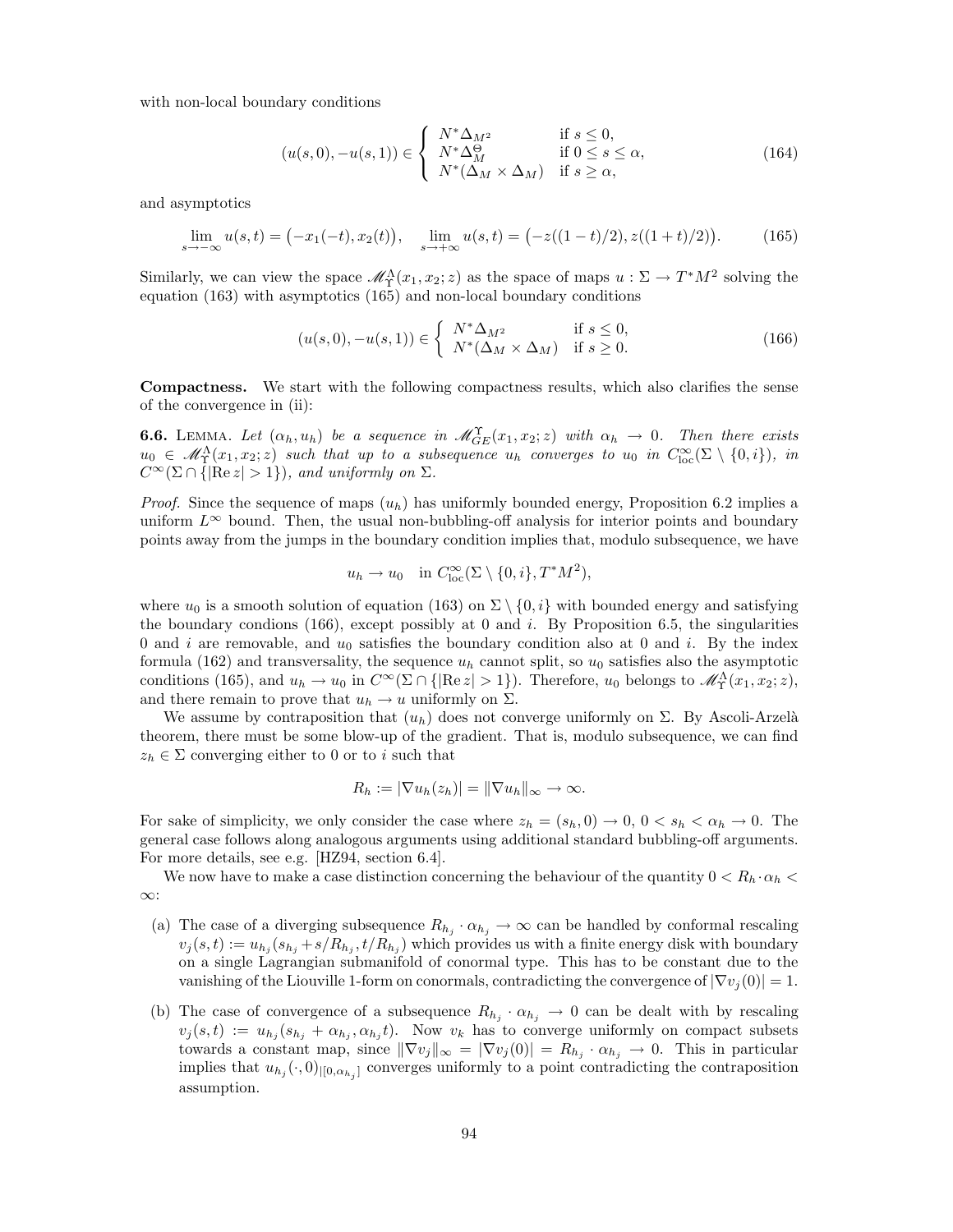(c) There remains to study the case  $R_h \cdot \alpha_h \to c > 0$ . Again we rescale  $v_h(s, t) = u_h(\alpha_h s, \alpha_h t)$ , which now has to converge to a non-constant  $J$ -holomorphic map  $v$  on the upper half plane. After applying a suitable conformal coordinate change and transforming the non-local boundary conditions into local ones, we can view v as a map on the half strip  $v: \Sigma^+ \to T^*M^4$ , satisfying the boundary conditions

$$
v(0,t) \in N^* \Delta_M^{\Theta} \quad \text{for } t \in [0,1],
$$
  
\n
$$
v(s,0) \in N^* (\Delta_M \times \Delta_M) \quad \text{for } s \ge 0,
$$
  
\n
$$
v(s,1) \in N^* \Delta_{M^2} \quad \text{for } s \ge 0.
$$

Applying again the removal of singularities for  $s \to \infty$  we obtain v as a J-holomorphic triangle with boundary on three conormals. Hence,  $v$  would have to be constant, contradicting again the rescaling procedure.

This shows the uniform convergence of a subsequence of  $(u_h)$ .

Localization. It is convenient to transform the nonlocal boundary conditions (164) and (166) into local boundary conditions, by the usual method of doubling the space: given  $u : \Sigma \to T^*M^2$ we define  $\tilde{u} : \Sigma \to T^*M^4$  as

$$
\tilde{u}(s,t) := \big(u(s/2,t/2), -u(s/2,1-t/2)\big).
$$

Then u solves (163) if and only if  $\tilde{u}$  solves the equation

$$
\overline{\partial}_{J,\tilde{K}}(\tilde{u}) = 0,\tag{167}
$$

with upper boundary condition

$$
\tilde{u}(s,1) \in N^* \Delta_{M^2} \quad \forall s \in \mathbb{R},\tag{168}
$$

where the Hamiltonian  $\tilde{K} : [0,1] \times T^*M^4 \to \mathbb{R}$  is defined by

$$
\tilde{K}(t, x_1, x_2, x_3, x_4) := \frac{1}{2} K(t/2, x_1, x_2) + \frac{1}{2} K(1 - t/2, -x_3, -x_4).
$$

Moreover, u satisfies (164) if and only if  $\tilde{u}$  satisfies

$$
\tilde{u}(s,0) \in \begin{cases}\nN^* \Delta_{M^2} & \text{if } s \le 0, \\
N^* \Delta_M^{\Theta} & \text{if } 0 \le s \le 2\alpha, \\
N^* (\Delta_M \times \Delta_M) & \text{if } s \ge 2\alpha,\n\end{cases}
$$
\n(169)

whereas u satisfies (166) if and only if  $\tilde{u}$  satisfies

$$
\tilde{u}(s,0) \in \begin{cases}\nN^* \Delta_{M^2} & \text{if } s \le 0, \\
N^* (\Delta_M \times \Delta_M), & \text{if } s \ge 0.\n\end{cases}\n\tag{170}
$$

Finally, the asymptotic condition (165) is translated into

$$
\lim_{s \to -\infty} \tilde{u}(s,t) = \left( -x_1(-t/2), x_2(t/2), x_1(t/2 - 1), -x_2(1 - t/2) \right),
$$
\n
$$
\lim_{s \to +\infty} \tilde{u}(s,t) = \left( -z(1/2 - t/4), z(1/2 + t/4), z(t/4), -z(1 - t/4) \right). \tag{171}
$$

Let  $u_0 \in \mathcal{M}_\Upsilon^\Lambda(x_1, x_2; z)$ . We must prove that there exists a unique connected component of  $\mathscr{M}_{GE}^{\Upsilon}(x_1, x_2; z)$  containing a curve  $\alpha \mapsto (\alpha, u_{\alpha})$  which converges to  $(0, u_0)$ , in the sense of Lemma 6.6.

Let  $\tilde{u}_0$  be the map from  $\Sigma$  to  $T^*M^4$  associated to  $u_0$ :  $\tilde{u}_0$  solves (167) with boundary conditions (168), (170), and asymptotic conditions (171). Since we are looking for solutions which converge

 $\Box$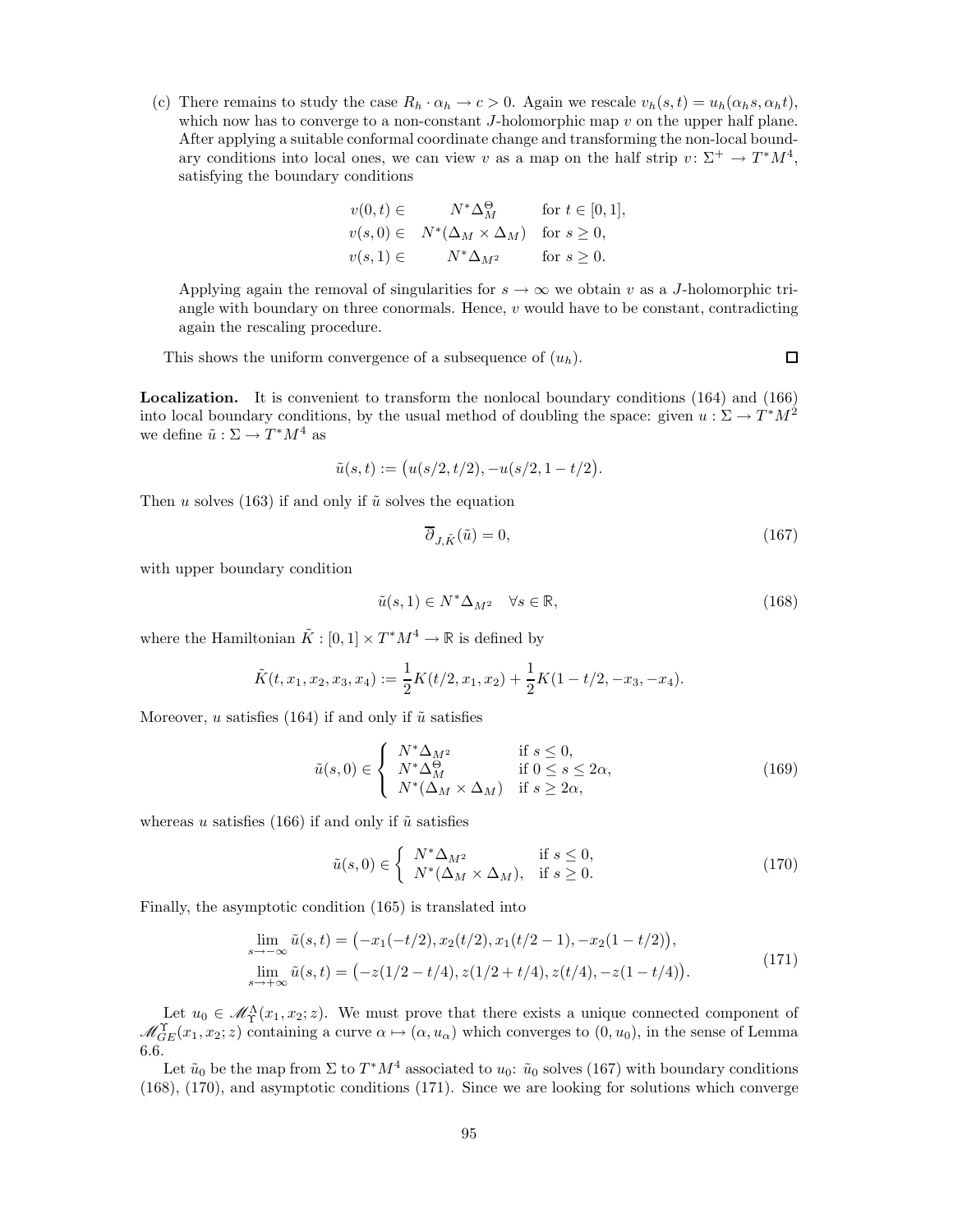to  $\tilde{u}_0$  uniformly on  $\Sigma$ , we may localize the problem and assume that  $M = \mathbb{R}^n$ . More precisely, if the projection of  $\tilde{u}_0(z)$  onto  $M^4$  is  $(q_1, q_2, q_3, q_4)(z)$ , we construct open embeddings

$$
\Sigma \times \mathbb{R}^n \to \Sigma \times M, \quad (z,q) \mapsto (z,\varphi_j(z,q)), \quad j=1,\ldots,4,
$$

such that  $\varphi_j(z,0) = q_j(z)$  and  $D_2\varphi_j(z,0)$  is an isometry, for every  $z \in \Sigma$  (for instance, by composing an isometric trivialization of  $q_j^*(TM)$  by the exponential mapping). The induced open embeddings

$$
\Sigma \times T^* \mathbb{R}^n \to \Sigma \times T^* M, \quad (z,q,p) \mapsto (z,\psi_j(z,q,p)) := (z,\varphi_j(z,q), (D_2 \varphi_j(z,q)^*)^{-1} p), \quad j=1,\ldots,4,
$$

are the components of the open embedding

$$
\Sigma \times T^* \mathbb{R}^{4n} \to \Sigma \times T^* M^4, \quad (z,\xi) \mapsto (z,\psi(z,\xi)) := (z,\psi_1(z,\xi_1),\ldots,\psi_4(z,\xi_4)).
$$

Such an embedding allow us to associate to any  $\tilde{u}: \Sigma \to T^*M^4$  which is  $C^0$ -close to  $\tilde{u}_0$  a map  $w: \Sigma \to T^* \mathbb{R}^{4n} = \mathbb{C}^{4n}$ , by setting

$$
\tilde{u}(z) = \psi(z, w(z)).
$$

Then  $\tilde{u}$  solves (167) if and only if w solves an equation of the form

$$
\mathscr{D}(w) := \partial_s w(z) + J(z, w(z))\partial_t w(z) + G(z, w(z)) = 0,
$$
\n(172)

where J is an almost complex structure on  $\mathbb{C}^{4n}$  parametrized on  $\Sigma$  and such that  $J(z, 0) = J_0$ for any  $z \in \Sigma$ , whereas  $G : \Sigma \times \mathbb{C}^{4n} \to \mathbb{C}^{4n}$  is such that  $G(z, 0) = 0$  for any  $z \in \Sigma$ . Moreover,  $\tilde{u}$ solves the asymptotic conditions (171) if and only if  $w(s,t)$  tends to 0 for  $s \to \pm \infty$ . The maps  $\psi_i(z, \cdot)$  preserve the Liouville form, so they map conormals into conormals. It easily follows that the boundary condition (168) on  $\tilde{u}$  is translated into

$$
w(s,1) \in N^* \Delta_{\mathbb{R}^{2n}} \quad \forall s \in \mathbb{R}.\tag{173}
$$

Moreover,  $\tilde{u}$  satisfies the boundary condition (169) if and only if w satisfies

$$
w(s,0) \in \begin{cases} N^* \Delta_{\mathbb{R}^{2n}} & \text{if } s \le 0, \\ N^* \Delta_{\mathbb{R}^n}^{\Theta} & \text{if } 0 \le s \le 2\alpha, \\ N^* (\Delta_{\mathbb{R}^n} \times \Delta_{\mathbb{R}^n}) & \text{if } s \ge 2\alpha. \end{cases}
$$
(174)

Similarly,  $\tilde{u}$  satisfies the boundary condition (170) if and only if w satisfies

$$
w(s,0) \in \begin{cases} N^* \Delta_{\mathbb{R}^{2n}} & \text{if } s \le 0, \\ N^* (\Delta_{\mathbb{R}^n} \times \Delta_{\mathbb{R}^n}) & \text{if } s \ge 0. \end{cases}
$$
 (175)

The element  $u_0 \in \mathcal{M}_{\Upsilon}^{\Lambda}(x_1, x_2; z)$  corresponds to the solution  $w_0 = 0$  of (172)-(175). By using the functional setting introduced in section 5, we can view the nonlinear operator  $\mathscr D$  defined in (172) as a continuously differentiable operator

$$
\mathscr{D}: X^{1,p}_{\mathscr{S},\mathscr{V},\mathscr{V}'}(\Sigma,\mathbb{C}^{4n}) \to X^{p}_{\mathscr{S}}(\Sigma,\mathbb{C}^{4n})
$$

where  $\mathscr{S} := \{0\}, \ \mathscr{V} := (\Delta_{\mathbb{R}^{2n}}, \Delta_{\mathbb{R}^n} \times \Delta_{\mathbb{R}^n}), \ \mathscr{V}' := (\Delta_{\mathbb{R}^{2n}})$ , and p is some number larger than 2. Since  $J(z, 0) = J_0$ , the differential of  $\mathscr{D}$  at  $w_0 = 0$  is a linear operator of the kind studied in section 5, and by the transversality assumption it is an isomorphism.

Consider the orthogonal decomposition

$$
\mathbb{R}^{4n} = W_1 \oplus W_2 \oplus W_3 \oplus W_4,
$$

where

$$
W_1 := \Delta_{\mathbb{R}^n}^{\Theta} = \Delta_{\mathbb{R}^{2n}} \cap (\Delta_{\mathbb{R}^n} \times \Delta_{\mathbb{R}^n}), \quad \Delta_{\mathbb{R}^{2n}} = W_1 \oplus W_2, \quad \Delta_{\mathbb{R}^n} \times \Delta_{\mathbb{R}^n} = W_1 \oplus W_3,
$$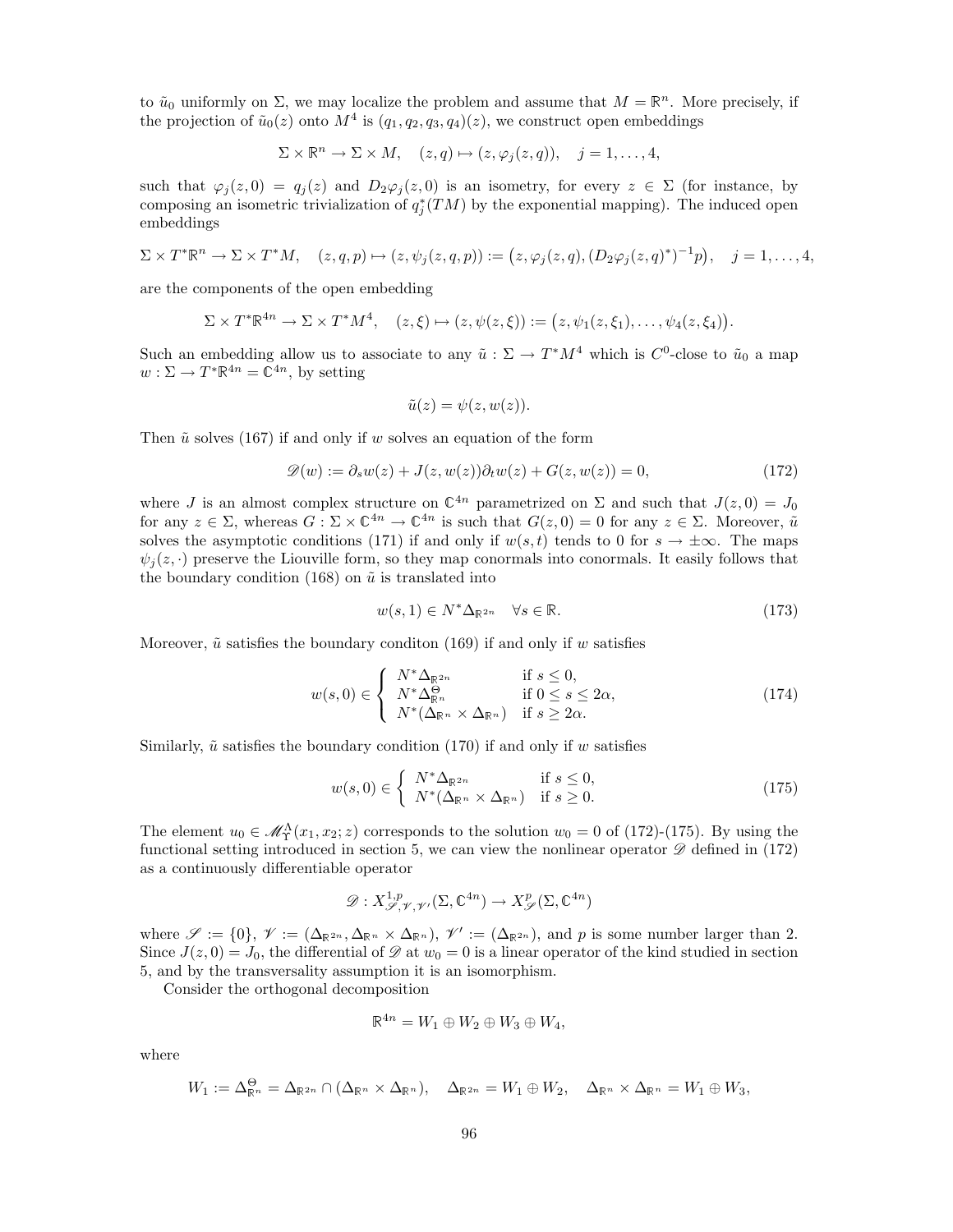and denote by  $P_j$  the the orthogonal projection of  $\mathbb{C}^{4n}$  onto  $N^*W_j = W_j \oplus iW_j^{\perp}$ . If  $\mathscr{T}_{\alpha}$  is the translation operator mapping some  $w : \Sigma \to \mathbb{C}^{4n}$  into

$$
(\mathscr{T}_{\alpha}w)(s,t):=\big(P_1w(s,t),P_2w(s,t),P_3w(s-2\alpha,t),P_4w(s,t)\big),
$$

we easily see that w satisfies the boundary condions (175) if and only if  $\mathscr{T}_{\alpha}w$  satisfies the boundary conditions (174). Therefore, if we define the operator

$$
\mathscr{D}_{\alpha}: X^{1,p}_{\mathscr{S},\mathscr{V},\mathscr{V}'}(\Sigma,\mathbb{C}^{4n}) \to X^{p}_{\mathscr{S}}(\Sigma,\mathbb{C}^{4n}), \quad \mathscr{D}_{\alpha} = \mathscr{D} \circ \mathscr{T}_{\alpha},
$$

we have that  $w \in X^{1,p}_{\mathscr{S},\mathscr{V},\mathscr{V}}(\Sigma,\mathbb{C}^{4n})$  solves  $\mathscr{D}_{\alpha}(w) = 0$  if and only if  $\mathscr{T}_{\alpha}w$  is a solution of (172) satisfying the boundary conditions (173) and (174). The operator

$$
[0, +\infty[\times X^{1,p}_{\mathscr{S}, \mathscr{V}, \mathscr{V}'}(\Sigma, \mathbb{C}^{4n}) \to X^{p}_{\mathscr{S}}(\Sigma, \mathbb{C}^{4n}), \quad (\alpha, w) \mapsto \mathscr{D}_{\alpha}(w),
$$

is continuous on the product, it is continuously differentiable with respect to the second variable, and this partial differential is continuous on the product. Moreover,  $D\mathscr{D}_0(0) = D\mathscr{D}(0)$  is an isomorphism, so the parametric inverse mapping theorem implies that there are a number  $\alpha_0 > 0$ and a neighborhood U of 0 in  $X^{1,p}_{\mathscr{S},\mathscr{V},\mathscr{V}'}(\Sigma,\mathbb{C}^{4n})$ , such that the set of zeroes in  $[0,\alpha_0[\times\mathscr{U}$  of the above operator consists of a continuous curve  $[0, \alpha_0] \ni \alpha \to (\alpha, w_\alpha)$  starting at  $w_0 = 0$ . Then  $\alpha \to (\alpha, \mathscr{T}_{\alpha} w_{\alpha})$  provides us with the unique curve in  $\mathscr{M}_{GE}^{\Upsilon}(x_1, x_2; z)$  converging to  $(0, u_0)$ . This concludes the proof of Proposition 3.13.

# 6.4 Proof of Proposition 4.4

Fix some  $\gamma_1 \in \mathscr{P}^{\Omega}(L_1)$ ,  $\gamma_2 \in \mathscr{P}^{\Omega}(L_2)$ , and  $x \in \mathscr{P}^{\Omega}(H_1 \# H_2)$  such that

$$
m^{\Omega}(\gamma_1; L_1) + m^{\Omega}(\gamma_2; L_2) - \mu^{\Omega}(x; H_1 \# H_2) = 0.
$$

By a standard argument in Floer homology, the claim that  $P_{\Upsilon}^{K}$  is a chain homotopy between  $K^{\Omega}$ and  $\Upsilon^{\Omega} \circ (\Phi_{L_1}^{\Omega} \otimes \Phi_{L_2}^{\Omega})$  is implied by the following statements:

(i) For every  $(u_1, u_2) \in \mathcal{M}_{\Phi}^{\Omega}(\gamma_1, y_1) \times \mathcal{M}_{\Phi}^{\Omega}(\gamma_2, y_2)$  and every  $u \in \mathcal{M}_{\Upsilon}^{\Omega}(y_1, y_2; x)$ , where  $(y_1, y_2) \in$  $\mathscr{P}^{\Omega}(H_1) \times \mathscr{P}^{\Omega}(H_2)$  is such that

$$
\mu^{\Omega}(y_1; H_1) + \mu^{\Omega}(y_2; H_2) = \mu^{\Omega}(x; H_1 \# H_2),
$$

there exists a unique connected component of  $\mathscr{M}_{\Upsilon}^{K}(\gamma_{1},\gamma_{2};x)$  containing a curve  $(\alpha, u_{\alpha})$  such that  $\alpha \to +\infty$ ,  $u_{\alpha}(\cdot, -1)$  and  $u_{\alpha}$  converge to  $u_1$  and  $u_2$  in  $C_{\text{loc}}^{\infty}([0, +\infty[\times[0, 1], T^*M])$ , while  $u_{\alpha}(\cdot+\sigma(\alpha),2\cdot-1)$  converges to u in  $C_{\text{loc}}^{\infty}(\mathbb{R}\times[0,1],T^*M)$ , for a suitable function  $\sigma$  diverging at  $+\infty$ .

(ii) For every  $u \in \mathcal{M}_K^{\Omega}(\gamma_1, \gamma_2; x)$  there exists a unique connected component of  $\mathcal{M}_\Upsilon^K(\gamma_1, \gamma_2; x)$ containing a curve  $\alpha \mapsto (\alpha, u_{\alpha})$  which converges to  $(0, u)$ .

Statement (i) can be proved by the standard gluing arguments in Floer theory. Here we prove statement (ii).

Given  $u : [0, +\infty[\times[-1, 1] \to T^*M$ , we define  $\tilde{u} : \Sigma^+ \to T^*M^2$  by

$$
\tilde{u}(s,t):=(-u(s,-t),u(s,t)).
$$

If we define  $\tilde{x} : [0,1] \to T^*M^2$  and  $\tilde{H} \in C^{\infty}([0,1] \times T^*M^2)$  by

$$
\tilde{x}(t) := (-x((1-t)/2), x((1+t)/2)), \quad \tilde{H}(t, x_1, x_2) := H_1(1-t, x_1) + H_2(t, x_2),
$$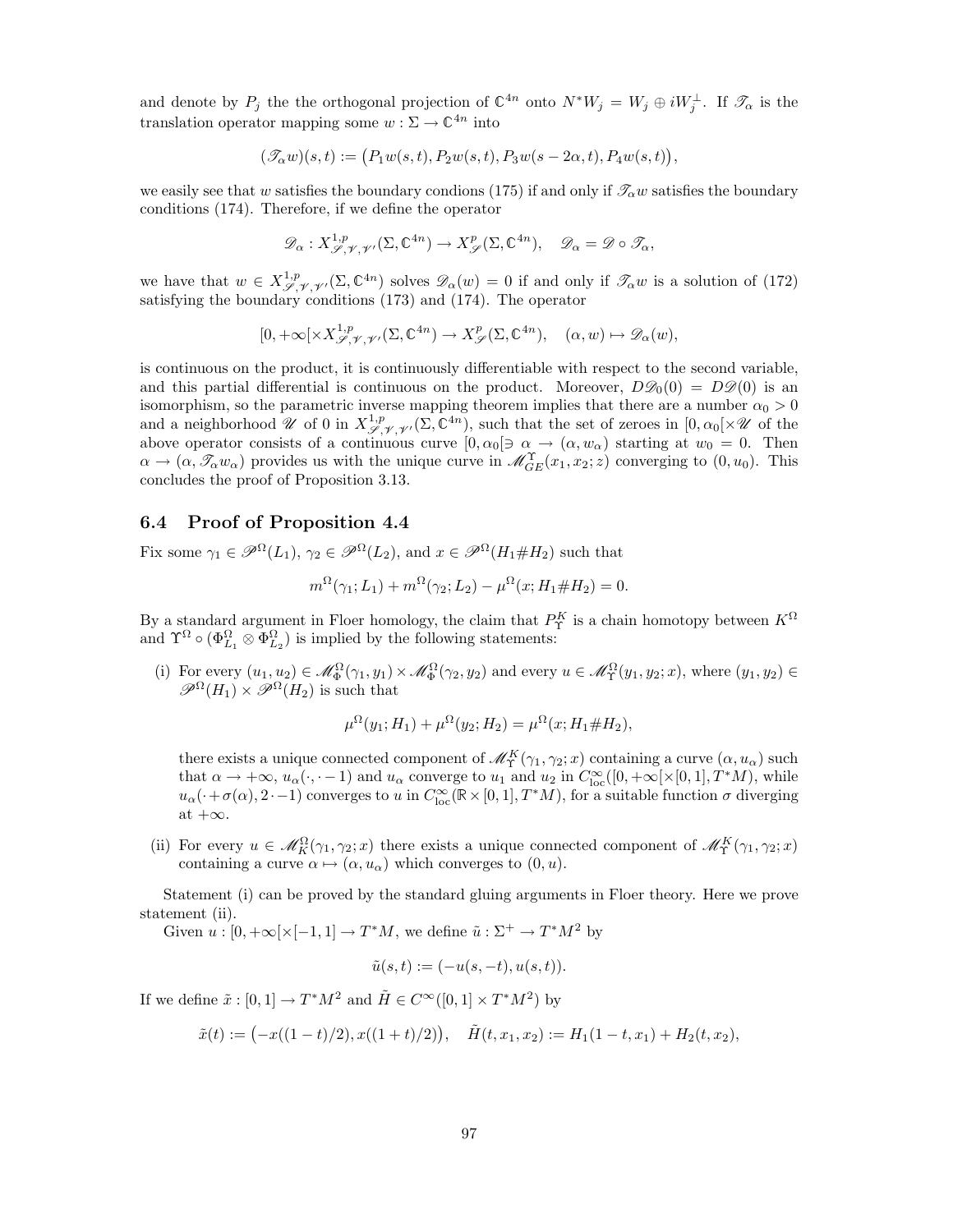we see that associating  $\tilde{u}$  to u produces a one-to-one correspondence between  $\mathscr{M}_{K}^{\Omega}(\gamma_{1},\gamma_{2};x)$  and the space  $\widetilde{\mathcal{M}}_K^{\Omega}(\gamma_1, \gamma_2; x)$  consisting of the maps  $\tilde{u}: [0, \infty[\times [0, 1] \to T^*M^2]$  solving  $\overline{\partial}_{J, \tilde{H}}(\tilde{u}) = 0$  with boundary conditions

$$
\tilde{u}(s,0) \in N^* \Delta_M \quad \forall s \ge 0,\tag{176}
$$

$$
\tilde{u}(s,1) \in T_{q_0}^* M \times T_{q_0}^* M \quad \forall s \ge 0,
$$
\n
$$
(177)
$$

$$
\pi \circ \tilde{u}_1(0, 1 - \cdot) \in W^u(\gamma_1), \quad \pi \circ \tilde{u}_2(0, \cdot) \in W^u(\gamma_2), \tag{178}
$$

$$
\lim_{s \to +\infty} \tilde{u}(s, \cdot) = \tilde{x}.\tag{179}
$$

Similarly, we have a one-to-one correspondence between  $\mathscr{M}_{\Upsilon}^{K}(\gamma_{1},\gamma_{2};x)$  and the space  $\mathscr{M}_{\Upsilon}^{K}(\gamma_{1},\gamma_{2};x)$ consisting of pairs  $(\alpha, \tilde{u})$  where  $\alpha$  is a positive number and  $\tilde{u}: \Sigma^+ \to T^*M^2$  is a solution of the problem above, with (176) replaced by

$$
\tilde{u}(s,0) \in T_{q_0}^* M \times T_{q_0}^* M \quad \forall s \in [0,\alpha], \quad \tilde{u}(s,0) \in N^* \Delta_M \quad \forall s \ge \alpha.
$$
\n(180)

Fix some  $\tilde{u}^0 \in \mathcal{M}_K^{\Omega}(\gamma_1, \gamma_2; x)$ . Since we are looking for solutions near  $\tilde{u}^0$ , we can localize the problem as follows. Let  $k = m^{\Omega}(\gamma_1; L_1) + m^{\Omega}(\gamma_2; L_2)$ . Let  $q : \mathbb{R}^k \times \Sigma^+ \to M^2$  be a map such that

$$
q(0, s, t) = \pi \circ \tilde{u}^0(s, t) \ \forall (s, t) \in \Sigma^+, \quad q(\lambda, s, \cdot) \to \pi \circ \tilde{x} \text{ for } s \to +\infty, \ \forall \lambda \in \mathbb{R}^k,
$$

and such that the map

$$
\mathbb{R}^k \ni \lambda \mapsto (q_1(\lambda, 0, 1 - \cdot), q_2(\lambda, 0, \cdot)) \in \Omega^1(M^2)
$$

is a diffeomorphism onto a neighborhood of  $\pi \circ (\tilde{x}_1(-), \tilde{x}_2)$  in  $W^u(\gamma_1) \times W^u(\gamma_2)$ . By means of a suitable trivialization of  $q^*(TM^2)$  and using the usual  $W^{1,p}$  Sobolev setting with  $p > 2$ , we can transform the problem of finding mas  $\tilde{u}$  solving  $\overline{\partial}_{J,\tilde{H}}(\tilde{u}) = 0$  together with (177), (178) and (179) and being close to  $\tilde{u}^0$ , into the problem of finding pairs  $(\lambda, u) \in \mathbb{R}^k \times W^{1,p}(\Sigma^+, T^*\mathbb{R}^{2n})$ , solving an equation of the form

$$
\overline{\partial}u(z) + f(\lambda, z, u(z)) = 0 \quad \forall z \in \Sigma^+, \tag{181}
$$

with boundary conditions

$$
u(0,t) \in N^*(0) \ \forall t \in [0,1], \quad u(s,1) \in N^*(0) \ \forall s \ge 0. \tag{182}
$$

Then the boundary conditon (176) is translated into

$$
u(s,0) \in N^* \Delta_{\mathbb{R}^n} \quad \forall s \ge 0,
$$
\n<sup>(183)</sup>

and the solution  $\tilde{u}^0$  corresponds to the solution  $\lambda = 0$  and  $u \equiv 0$  of (181), (182), and (183). On the other hand, the problem  $\widetilde{\mathcal{M}}_T^K(\gamma_1, \gamma_2; x)$  of finding  $(\alpha, \tilde{u}^\alpha)$  solving  $\overline{\partial}_{J, \tilde{H}}(\tilde{u}^\alpha) = 0$  together with (177), (178), (179) and (180) corresponds to the problem of finding  $(\lambda, u) \in \mathbb{R}^k \times W^{1,p}(\Sigma^+, T^*\mathbb{R}^{2n})$ solving (181) with boundary conditions (182) and

$$
u(s,0) \in N^*(0) \quad \forall s \in [0,\alpha], \quad u(s,0) \in N^* \Delta_{\mathbb{R}^n} \quad \forall s \ge \alpha.
$$
 (184)

In order to find a common functional setting, it is convenient to turn the boundary condition (184) into (183) by means of a suitable conformal change of variables on the half-strip  $\Sigma^+$ .

The holomorphic function  $z \mapsto \cos z$  maps the half strip  $\{0 \le \text{Re } z \le \pi, \text{ Im } z > 0\}$  biholomorphically onto the upper half-plane  $H = \{Im z > 0\}$ . It is also a homeomorphism between the closure of these domains. We denote by arccos the determination of the arc-cosine which is the inverse of this function. Then the function  $z \mapsto (1 + \cos(i\pi z))/2$  is a biholomorphism from the interior of  $\Sigma^+$  to H, mapping 0 into 1 and i into 0. Let  $\epsilon > 0$ . If we conjugate the linear automorphism  $z \mapsto (1 + \epsilon)z$  of H by the latter biholomorphism, we obtain the following map:

$$
\varphi_{\epsilon}(z) = \frac{i}{\pi} \arccos((1+\epsilon)\cos(i\pi z) + \epsilon).
$$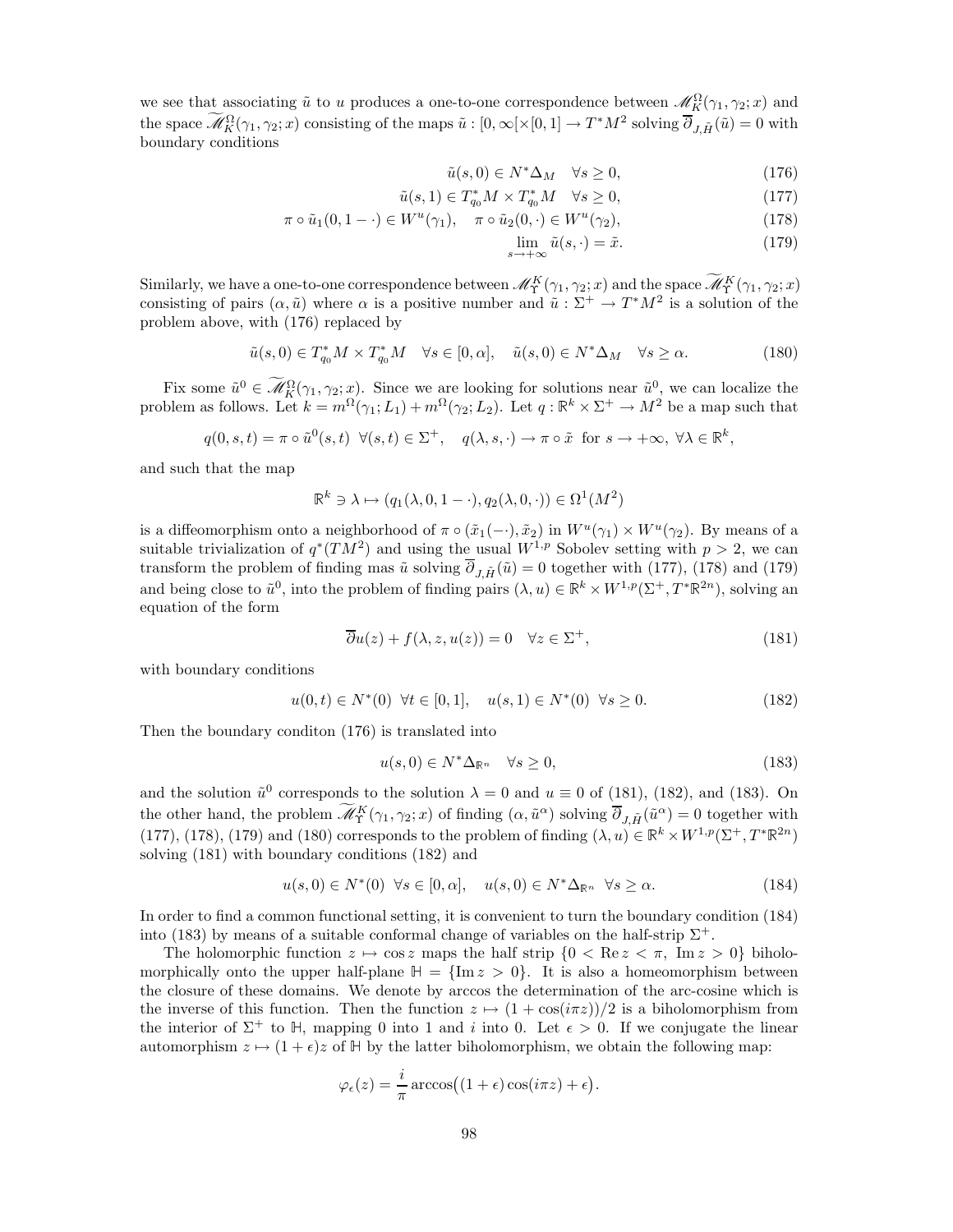The map  $\varphi_{\epsilon}$  is a homeomorphism of  $\Sigma^{+}$  onto itself, it is biholomophic in the interior, it preserves the upper part of the boundary  $i + \mathbb{R}^+$ , while it slides the left part  $i[0, 1]$  and the lower part  $\mathbb{R}^+$ by moving the corner point 0 into the real positive number

$$
\alpha(\epsilon) := -\frac{i}{\pi} \arccos(1 + 2\epsilon).
$$

The function  $\epsilon \mapsto \alpha(\epsilon)$  is invertible, and we denote by  $\alpha \mapsto \epsilon(\alpha)$  its inverse. Moreover,  $\varphi_{\epsilon}$  converges to the identity uniformly on compact subsets of  $\Sigma^+$  for  $\epsilon \to 0$ . An explicit computation shows that

$$
\varphi'_{\epsilon} - 1 \to 0 \quad \text{in } L^p(\Sigma^+), \quad \text{if } 1 < p < 4. \tag{185}
$$

If  $u : \Sigma^+ \to T^* \mathbb{R}^{2n}$  and  $\alpha > 0$ , we define

$$
v(z) := u(\varphi_{\epsilon(\alpha)}(z)).
$$

Since  $\varphi_{\epsilon}$  is holomorphic,  $\partial(u \circ \varphi_{\epsilon}) = \varphi'_{\epsilon} \cdot \partial u \circ \varphi_{\epsilon}$ . Therefore, u solves the equation (181) if and only if v solves the equation

$$
\overline{\partial}v(z) + \varphi'_{\epsilon(\alpha)}(z)f(\lambda, \varphi_{\epsilon(\alpha)}(z), v(z)) = 0.
$$
\n(186)

Given  $2 < p < 4$ , we set

$$
W_*^{1,p}(\Sigma^+, T^*\mathbb{R}^{2n}) = \left\{ v \in W^{1,p}(\Sigma^+, T^*\mathbb{R}^{2n}) \, | \, v(s,0) \in N^*\Delta_{\mathbb{R}^n} \, \forall s \ge 0, v(s,1) \in N^*(0) \, \forall s \ge 0, \, v(0,t) \in N^*(0) \, \forall t \in [0,1] \right\},
$$

and we consider the operator

$$
F: [0, +\infty[\times \mathbb{R}^k \times W^{1,p}_*(\Sigma^+, T^*\mathbb{R}^{2n}) \to L^p(\Sigma^+, T^*\mathbb{R}^{2n}), \quad F(\alpha, \lambda, v) = \overline{\partial}v + \varphi'_{\epsilon(\alpha)}f(\lambda, \varphi_{\epsilon(\alpha)}(\cdot), v),
$$

where  $\varphi_0 = id$ . The problem of finding  $(\alpha, \tilde{u})$  in  $\widetilde{\mathcal{M}}_1^K(\gamma_1, \gamma_2; x)$  with  $\tilde{u}$  close to  $\tilde{u}^0$  is equivalent to finding zeroes of the operator F of the form  $(\alpha, \lambda, v)$  with  $\alpha > 0$ . By (185), the operator F is continuous, and its differential  $D_{(\lambda,v)}F$  with respect to the variables  $(\lambda, v)$  is continuous. The transversality assumption that  $\tilde{u}^0$  is a non-degenerate solution of problem  $\widetilde{\mathcal{M}}_K^{\Omega}(\gamma_1, \gamma_2; x)$  is translated into the fact that  $D_{(\lambda,v)}F(0,0,0)$  is an isomorphism. Then the parametric inverse maping theorem implies that there is a unique curve  $\alpha \mapsto (\lambda(\alpha), v(\alpha)), 0 < \alpha < \alpha_0$ , converging to  $(0,0)$  for  $\alpha \to 0$ , and such that  $(\lambda(\alpha), v(\alpha))$  is the unique zero of  $F(\alpha, \cdot, \cdot)$  in a neighborhood of  $(0, 0)$ . This concludes the proof of statement (ii).

## 6.5 Proof of Proposition 4.7

The setting. We recall the setting of section 4.4. Let  $\gamma_1 \in \mathscr{P}(L_1)$ ,  $\gamma_2 \in \mathscr{P}(L_2)$ , and  $x \in$  $\mathscr{P}^{\Theta}(H_1 \oplus H_2)$ . If  $\alpha \geq 0$ ,  $\mathscr{M}_\alpha^K(\gamma_1, \gamma_2; x)$  is the space of solutions  $u : [0, +\infty[\times[0,1] \to T^*M^2]$  of the equation

$$
\overline{\partial}_{H_1 \oplus H_2, J}(u) = 0,\t\t(187)
$$

satisfying the boundary conditions

$$
\pi \circ u(0, \cdot) \in W^u(\gamma_1; -\text{grad }_{g_1} \mathbb{S}_{L_1}^{\Lambda}) \times W^u(\gamma_2; -\text{grad }_{g_2} \mathbb{S}_{L_2}^{\Lambda}), \tag{188}
$$

- $(u(s, 0), -u(s, 1)) \in N^* \Delta_{M \times M}$  if  $0 \le s < \alpha$ , (189)
	- $(u(s, 0), -u(s, 1)) \in N^* \Delta_M^{\Theta}$  if  $s \ge \alpha$ , (190)

$$
\lim_{s \to +\infty} u(s, \cdot) = x. \tag{191}
$$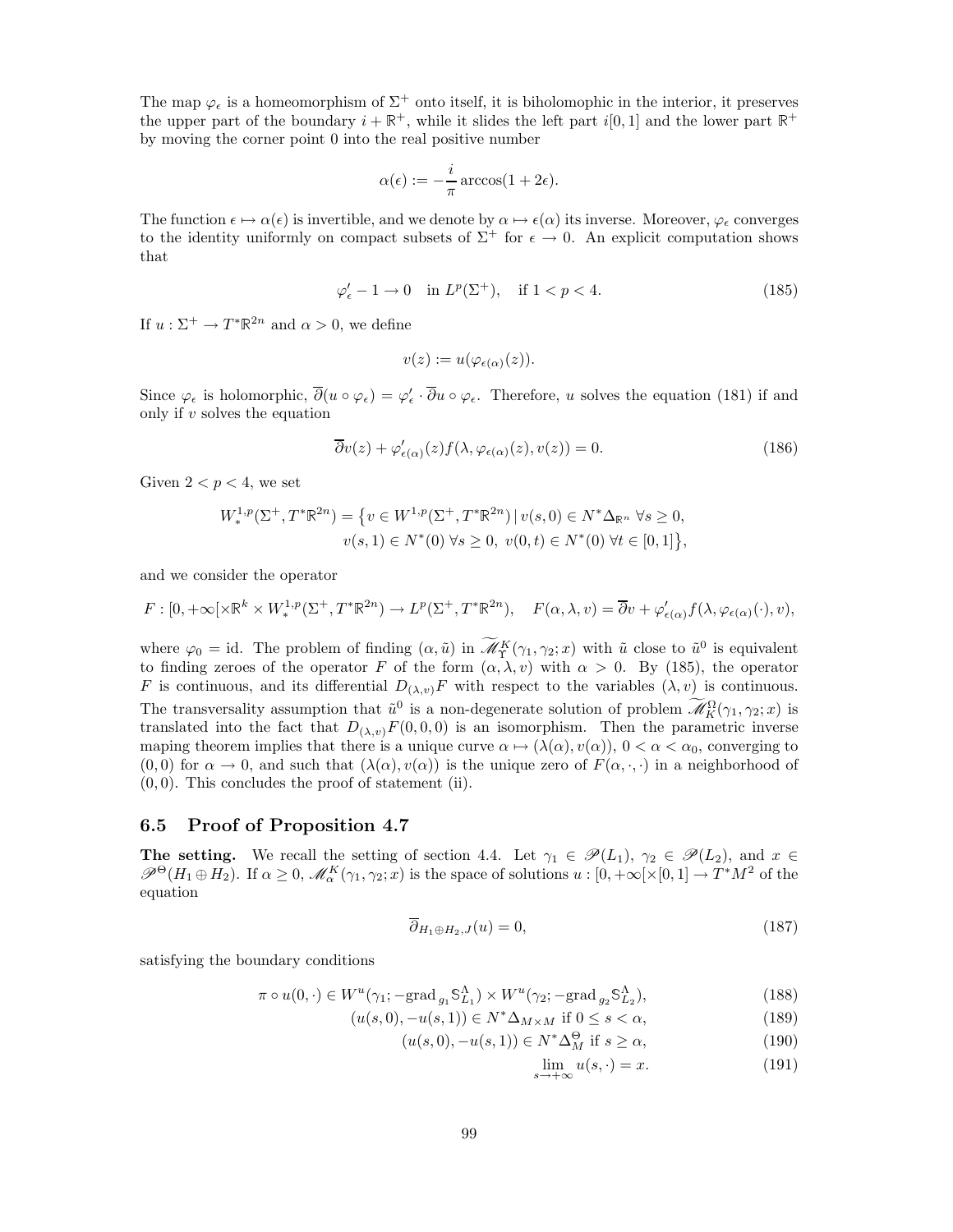The energy of a solution  $u \in \mathcal{M}_\alpha^K(\gamma_1, \gamma_2; x)$  is uniformly bounded:

$$
E(u) := \int_{]0, +\infty[\times]0, 1[} |\partial_s u|^2 ds dt \leq \mathfrak{S}_{L_1}(\gamma_1) + \mathfrak{S}_{L_2}(\gamma_2) - \mathbb{A}_{H_1 \oplus H_2}(x). \tag{192}
$$

Let  $\alpha_0 > 0$ . For a generic choice of  $g_1, g_2, J_1$ , and  $J_2$ , both  $\mathscr{M}_0^K(\gamma_1, \gamma_2; x)$  and  $\mathscr{M}_{\alpha_0}^K(\gamma_1, \gamma_2; x)$  are smooth oriented manifolds of dimension

$$
m^{\Lambda}(\gamma_1, L_1) + m^{\Lambda}(\gamma_2, L_2) - \mu^{\Theta}(x) - n,
$$

for every  $\gamma_1 \in \mathscr{P}^{\Lambda}(L_1)$ ,  $\gamma_2 \in \mathscr{P}^{\Lambda}(L_2)$ ,  $x \in \mathscr{P}^{\Theta}(H_1 \oplus H_2)$  (see Proposition 4.5). The usual counting process defines the chain maps

$$
K_0^{\Lambda}, K_{\alpha_0}^{\Lambda}: (M(\mathbb{S}_{L_1}^{\Lambda}, g_1) \otimes M(\mathbb{S}_{L_2}^{\Lambda}, g_2))_{*} \longrightarrow F_{*-n}^{\Theta}(H_1 \oplus H_2, J_1 \oplus J_2),
$$

and we wish to prove that  $K_0^{\Lambda} \otimes K_{\alpha_0}^{\Lambda}$  is chain homotopic to  $K_{\alpha_0}^{\Lambda} \otimes K_0^{\Lambda}$ . Since  $K_{\alpha_0}^{\Lambda}$  is homotopic to  $K^{\Lambda}_{\alpha_1}$  for  $\alpha_0, \alpha_1 \in ]0, +\infty[$ , we may as well assume that  $\alpha_0$  is small. Moreover, since the chain maps  $K_0^{\Lambda}$  and  $K_{\alpha_0}^{\Lambda}$  preserve the filtrations of the Morse and Floer complexes given by the action sublevels

$$
\mathbb{S}_{L_1}^{\Lambda}(\gamma_1) + \mathbb{S}_{L_2}^{\Lambda}(\gamma_2) \leq A, \quad \mathbb{A}_{H_1 \oplus H_2}(x) \leq A,
$$

we can work with the subcomplexes corresponding to a fixed (but arbitrary) action bound  $A$ . We also choose the Lagrangians  $L_1$  and  $L_2$  to be non-negative, so that every orbit has non-negative action.

**Convergence.** Fix some  $\gamma_1 \in \mathcal{P}(L_1)$ ,  $\gamma_2 \in \mathcal{P}(L_2)$ , and  $x \in \mathcal{P}^{\Theta}(H_1 \oplus H_2)$ , such that  $m^{\Lambda}(\gamma_1) + m^{\Lambda}(\gamma_2) - \mu^{\Theta}(x) = n.$  (193)

Let  $(\alpha_h)$  be an infinitesimal sequence of positive numbers, let  $u_h$  be an element of  $\mathscr{M}_{\alpha_h}^K(\gamma_1, \gamma_2; x)$ , and let  $c_h$  be the projection onto  $M \times M$  of the closed curve  $u(0, \cdot)$ . By (188),  $c_h$  is an element of  $W^u(\gamma_1; -\text{grad}_{g_1} \mathbb{S}_{L_1}^{\Lambda}) \times W^u(\gamma_2; -\text{grad}_{g_2} \mathbb{S}_{L_2}^{\Lambda}).$  The latter space is pre-compact in  $W^{1,2}([0,1], M \times$ M). By the argument of breaking gradient flow lines, up to a subsequence we may assume that  $(c_h)$  converges in  $W^{1,2}$  to a curve c in  $W^u(\tilde{\gamma}_1; -\text{grad}_{g_1} \mathbb{S}_{L_1}^{\Lambda}) \times W^u(\tilde{\gamma}_2; -\text{grad}_{g_2} \mathbb{S}_{L_2}^{\Lambda})$ , for some  $\tilde{\gamma}_1 \in \mathscr{P}(L_1)$  and  $\tilde{\gamma}_2 \in \mathscr{P}(L_1)$  such that

either 
$$
m^{\Lambda}(\tilde{\gamma}_1) + m^{\Lambda}(\tilde{\gamma}_2) < m^{\Lambda}(\gamma_1) + m^{\Lambda}(\gamma_2)
$$
 or  $(\tilde{\gamma}_1, \tilde{\gamma}_2) = (\gamma_1, \gamma_2)$ . (194)

Similarly, the upper bound (192) on the energy  $E(u_h)$  implies that  $(u_h)$  converges in  $C_{\text{loc}}^{\infty}$  on  $[0, +\infty[\times[0, 1] \setminus \{(0, 0), (0, 1)\}]$ , using the standard argument excluding bubbling off of spheres and disks. In particular,

$$
(u(s,0), -u(s,1)) \in N^* \Delta_M^{\Theta}, \quad \forall s > 0,
$$
\n
$$
(195)
$$

and

$$
\pi \circ u(0, t) = c(t), \quad \forall t \in ]0, 1[.
$$
\n
$$
(196)
$$

The limit  $u$  satisfies equation (187), and

$$
\lim_{s \to +\infty} u(s, \cdot) = \tilde{x},
$$

with  $\tilde{x}$  in  $\mathscr{P}^{\Theta}(H_1 \oplus H_2)$  such that

either 
$$
\mu^{\Theta}(\tilde{x}) > \mu^{\Theta}(x)
$$
 or  $\tilde{x} = x$ , (197)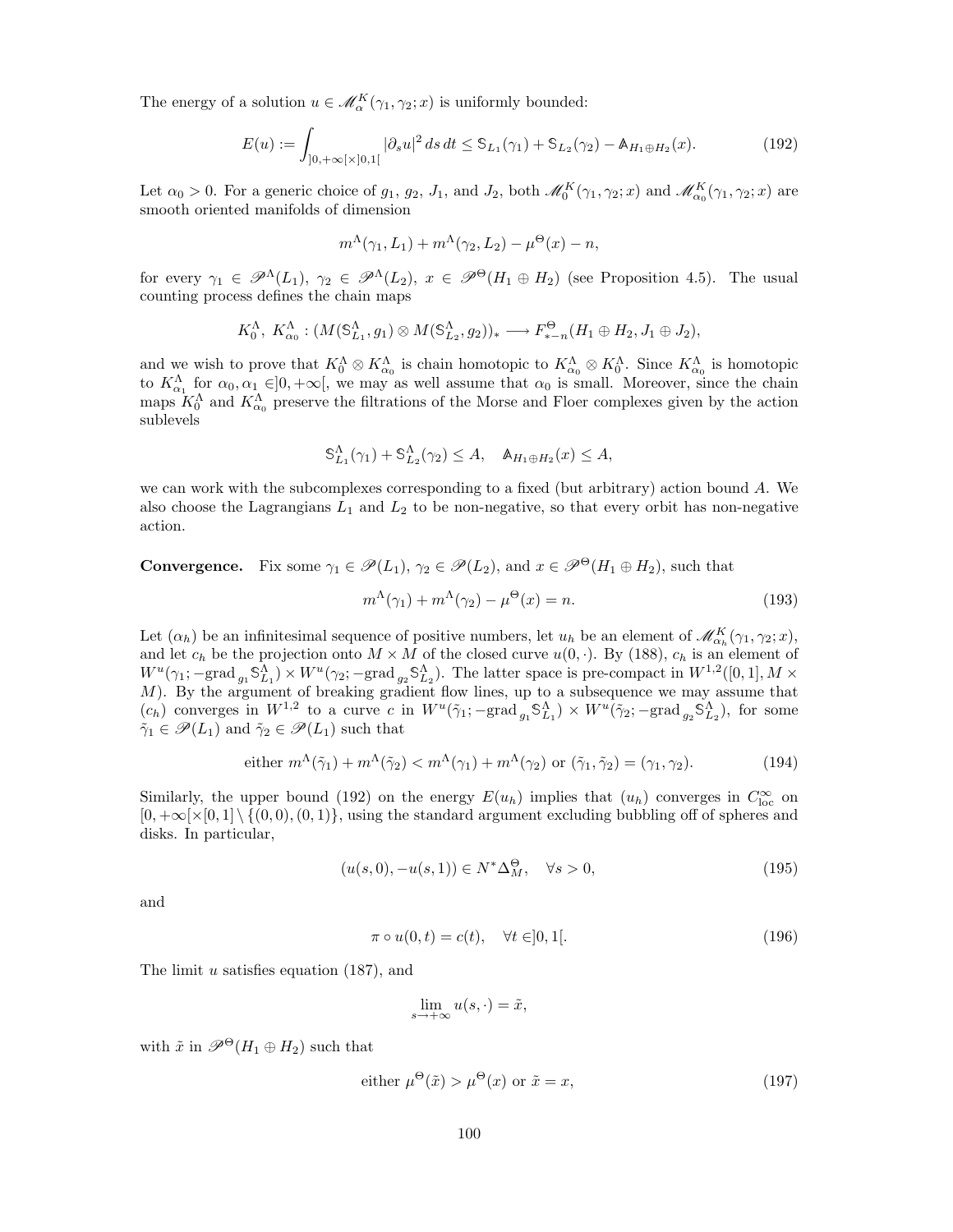by the argument of breaking Floer trajectories. Due to finite energy,

$$
E(u) \leq \liminf_{h \to +\infty} E(u_h) \leq \mathbb{S}_{L_1}(\gamma_1) + \mathbb{S}_{L_2}(\gamma_2) - \mathbb{A}_{H_1 \oplus H_2}(x),
$$

we find by removal singularities (Proposition 6.4) a continuous extension of  $u$  to the corner points  $(0, 0)$  and  $(0, 1)$ . By  $(195)$  and  $(196)$  we have

$$
(u(0,0), -u(0,1)) \in N^* \Delta_M^{\Theta}, \quad \pi \circ u(0,0) = \pi \circ u(0,1) = c(0) = c(1).
$$

It follows that the two components of the closed curve  $c$  coincide at the starting point, so they describe a figure-eight loop, and u belongs to  $\mathscr{M}_0^K(\tilde{\gamma}_1, \tilde{\gamma}_2; \tilde{x})$ . Since the latter space is empty whenever

$$
m^{\Lambda}(\tilde{\gamma}_1) + m^{\Lambda}(\tilde{\gamma}_2)) - \mu^{\Theta}(\tilde{x}) < n,
$$

the index assumption (193) together with (194) and (197) implies that  $\tilde{\gamma}_1 = \gamma_1$ ,  $\tilde{\gamma}_2 = \gamma_2$ , and  $\tilde{x} = x$ . We conclude that

$$
u \in \mathscr{M}_0^K(\gamma_1, \gamma_2; x).
$$

We can also say a bit more about the convergence of  $(u_h)$  towards u:

**6.7.** LEMMA. Let  $d_h: [0,1] \rightarrow M \times M$  be the curve

$$
d_h(s) := \pi \circ u_h(\alpha_h s, 0) = \pi \circ u_h(\alpha s, 1).
$$

Then  $(d_h)$  converges uniformly to the constant curve  $c(0) = c(1)$ .

Proof. It is convenient to replace the non-local boundary conditions (189), (190) by local ones, by setting

$$
\tilde{u}_h : [0, +\infty[\times[0, 1/2] \to T^*M^4, \quad u_h(s, t) := (u_h(s, t), -u_h(s, 1-t)).
$$

Then  $\tilde{u}_h$  solves an equation of the form

$$
\overline{\partial}_{J,\tilde{H}}(\tilde{u}_h)=0,
$$

for a suitable Hamiltonian  $\tilde{H}$  on  $[0, 1/2] \times T^*M^4$ , and boundary conditions

$$
\pi \circ \tilde{u}_h(0, t) = (c_h(t), c_h(1-t)) \text{ for } 0 \le t \le 1/2,
$$
\n(198)

$$
\tilde{u}_h(s,0) \in N^* \Delta_{M \times M} \text{ for } 0 \le s \le \alpha_h,\tag{199}
$$

$$
\tilde{u}_h(s,0) \in N^* \Delta_M^{\Theta} \text{ for } s \ge \alpha_h,\tag{200}
$$

$$
\tilde{u}_h(s, 1/2) \in N^* \Delta_{M \times M} \text{ for } s \ge 0,
$$
\n(201)

$$
\lim_{s \to +\infty} \tilde{u}_h(s, t) = (x(t), -x(1-t)).
$$
\n(202)

Then the rescaled map

$$
v_h: [0, +\infty[\times[0, 1/(2\alpha_h)] \to T^*M^4, \quad v_h(s, t) = \tilde{u}_h(\alpha_h s, \alpha_h t),
$$

solves the equation

$$
\overline{\partial}_J v_h = \alpha_h J X_{\tilde{H}} = O(\alpha_h) \quad \text{for } h \to 0,
$$

with boundary conditions

$$
\pi \circ v_h(0, t) = (c_h(\alpha_h t), c_h(1 - \alpha_h t)) \text{ for } 0 \le t \le 1/(2\alpha_h),
$$
\n(203)

- $v_h(s, 0) \in N^* \Delta_{M \times M}$  for  $0 \le s \le 1$ , (204)
	- $v_h(s,0) \in N^* \Delta_M^{\Theta}$  for  $s \ge 1$ , (205)
- $v_h(s, 1/(2\alpha_h)) \in N^* \Delta_{M \times M}$  for  $s \ge 0$ , (206)

$$
\lim_{s \to +\infty} v_h(s, t) = (x(\alpha_h t), -x(1 - \alpha_h t)). \tag{207}
$$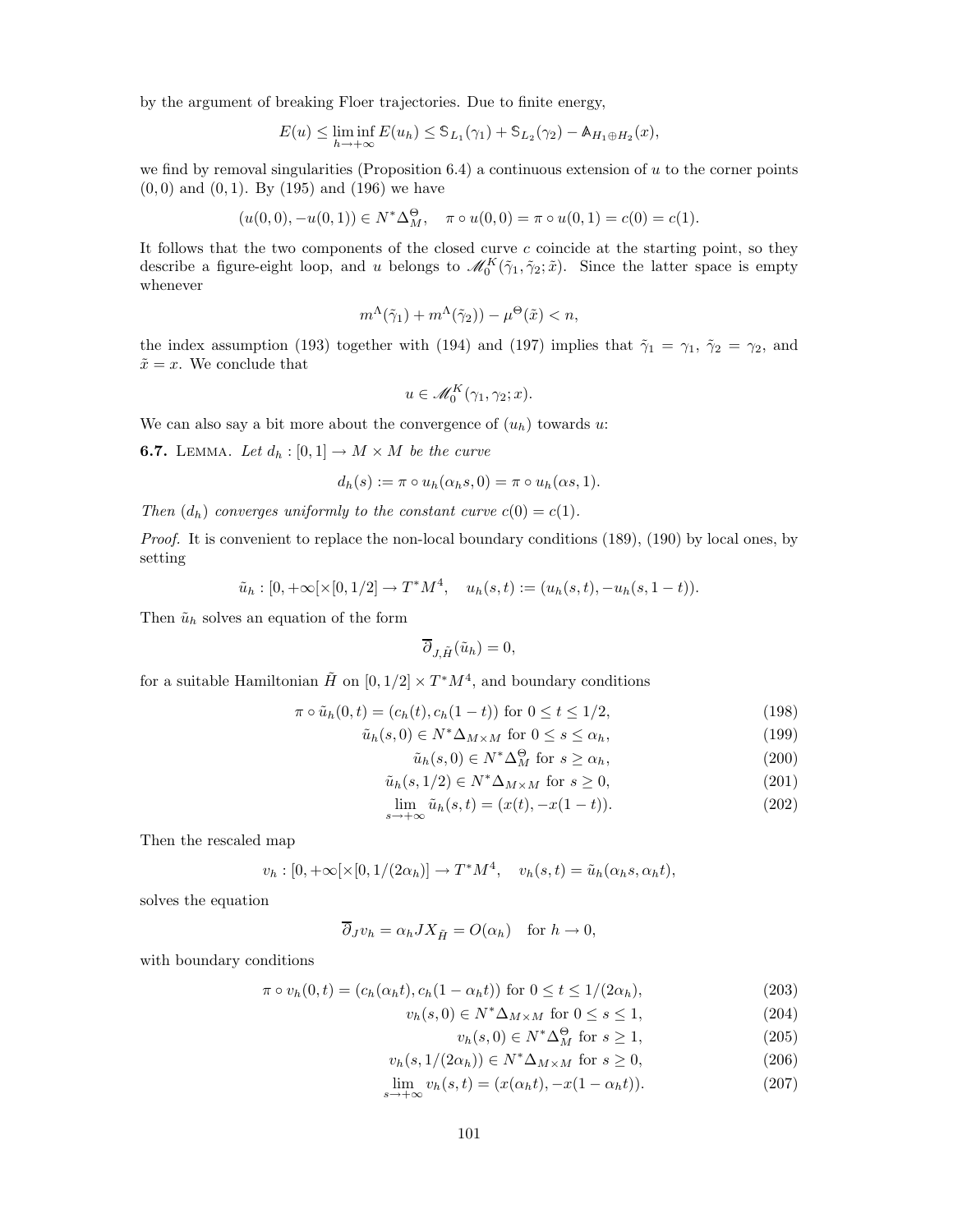Since we have applied a conformal rescaling, the energy of  $v_h$  is uniformly bounded, so  $(v_h)$  converges up to a subsequence to some J-holomorphic map v in the  $C^0_{loc}([0, +\infty[\times[0, +\infty[, T^*M^4$ topology (more precisely, we have  $C_{\text{loc}}^{\infty}$  convergence once the domain  $[0, +\infty[\times[0, +\infty[$  is transformed by a conformal mapping turning the portion near the boundary point  $(1,0)$  into a neighborhood of  $(0,0)$  in the upper-right quarter  $H^+ = [0, +\infty[\times]0, +\infty]$ . The *J*-holomorphic map has finite energy, so by removal singularities it has a continuous extension at  $\infty$  (again, by Proposition 6.4 together with a suitable conformal change of variables). By (203), (204), and (205) it satisfies the boundary conditions

$$
\pi \circ v(0, t) = (c(0), c(0)) \text{ for } t \ge 0,
$$
\n(208)

$$
v(s,0) \in N^* \Delta_{M \times M} \text{ for } 0 \le s \le 1,
$$
\n
$$
(209)
$$

$$
v(s,0) \in N^* \Delta_M^{\Theta} \text{ for } s \ge 1. \tag{210}
$$

Since the boundary conditions are of conormal type and the Liouville one-form  $\eta$  vanishes on conormals, we have

$$
\int_{\mathbb{H}^+} |\nabla v|^2 \, ds \, dt = \int_{\mathbb{H}^+} v^*(\omega) = \int_{\mathbb{H}^+} v^*(d\eta) = \int_{\mathbb{H}^+} dv^*(\eta) = \int_{\partial \mathbb{H}^+} v^*(\eta) = 0,
$$

so v is constant. By  $(208)$ ,  $\pi \circ v = (c(0), c(0))$ . In particular,

$$
\lim_{h \to +\infty} \pi \circ v_h(s,0) = (c(0), c(0)) \quad \text{uniformly in } s \in [0,1].
$$

Since

$$
\pi \circ v_h(s,0) = \pi \circ \tilde{u}_h(\alpha_h s,0) = (\pi \circ u_h(\alpha_h s,0), \pi \circ u_h(s,1)) = (d_h(s),d_h(s)),
$$

the thesis follows.

Localization. We fix a positive number A, playing the role of the upper bound for the action. Then the union of all spaces of solution  $\mathcal{M}_0^K(\gamma_1, \gamma_2; x)$ , where  $\gamma_1 \in \mathcal{P}^{\Lambda}(L_1)$ ,  $\gamma_2 \in \mathcal{P}^{\Lambda}(L_2)$ , and  $x \in \mathscr{P}^{\Theta}(H_1 \oplus H_2)$  satisfy the index identity (193) and the action estimates

$$
S_{L_1}(\gamma_1) + S_{L_2}(\gamma_2) \le A, \quad A_{H_1 \oplus H_2}(x) \le A,
$$
\n(211)

is a finite set. Let us denote by  $q_i, i \in \{1, ..., m\}$ , the points in M such that  $\pi \circ u_i(0, 0) =$  $\pi \circ u_i(0,1) = (q_i, q_i)$  for some u in the above finite set. We choose the indexing in such a way that the points  $q_i$  are pair-wise distinct, and we fix a positive number  $\delta$  such that

$$
B_{\delta}(q_i) \cap B_{\delta}(q_j) = \emptyset, \quad \forall \ i \neq j.
$$

We may assume that the positive constant  $\delta$  chosen above is so small that  $B_{\delta}(q_i) \subset M$  is diffeomorphic to  $\mathbb{R}^n$ . Lemma 6.7 implies the following localization result:

**6.8.** LEMMA. There exists a positive number  $\alpha(A)$  such that for every  $\alpha \in ]0, \alpha(A)]$ , every  $\gamma_1 \in$  $\mathscr{P}^{\Lambda}(L_1), \gamma_2 \in \mathscr{P}^{\Lambda}(L_2), x \in \mathscr{P}^{\Theta}(H_1 \oplus H_2)$  satisfying the index identity (193) and the action bounds (195), each solution  $u \in \mathcal{M}_\alpha^K(\gamma_1, \gamma_2; x)$  satisfies

$$
\pi \circ u([0,\alpha] \times \{0\}) = \pi \circ u([0,\alpha] \times \{1\}) \subset B_{\delta/2}(q_i) \times B_{\delta/2}(q_i),
$$

for some  $i \in \{1, \ldots, m\}$ .

**The chain homotopy.** Since the Grassmannian of subspaces of some given dimension in  $\mathbb{R}^n$  is connected and since the  $\delta$ -ball around each  $q_i$  is diffeomorphic to  $\mathbb{R}^n$ , there exist smooth isotopies

$$
\varphi_{ij}:[0,1]\times\mathbb{R}^{3n}\to B_{\delta}(q_i)^4\times B_{\delta}(q_j)^4\subset M^8, \quad \forall i,j\in\{1,\ldots,m\},\
$$

 $\Box$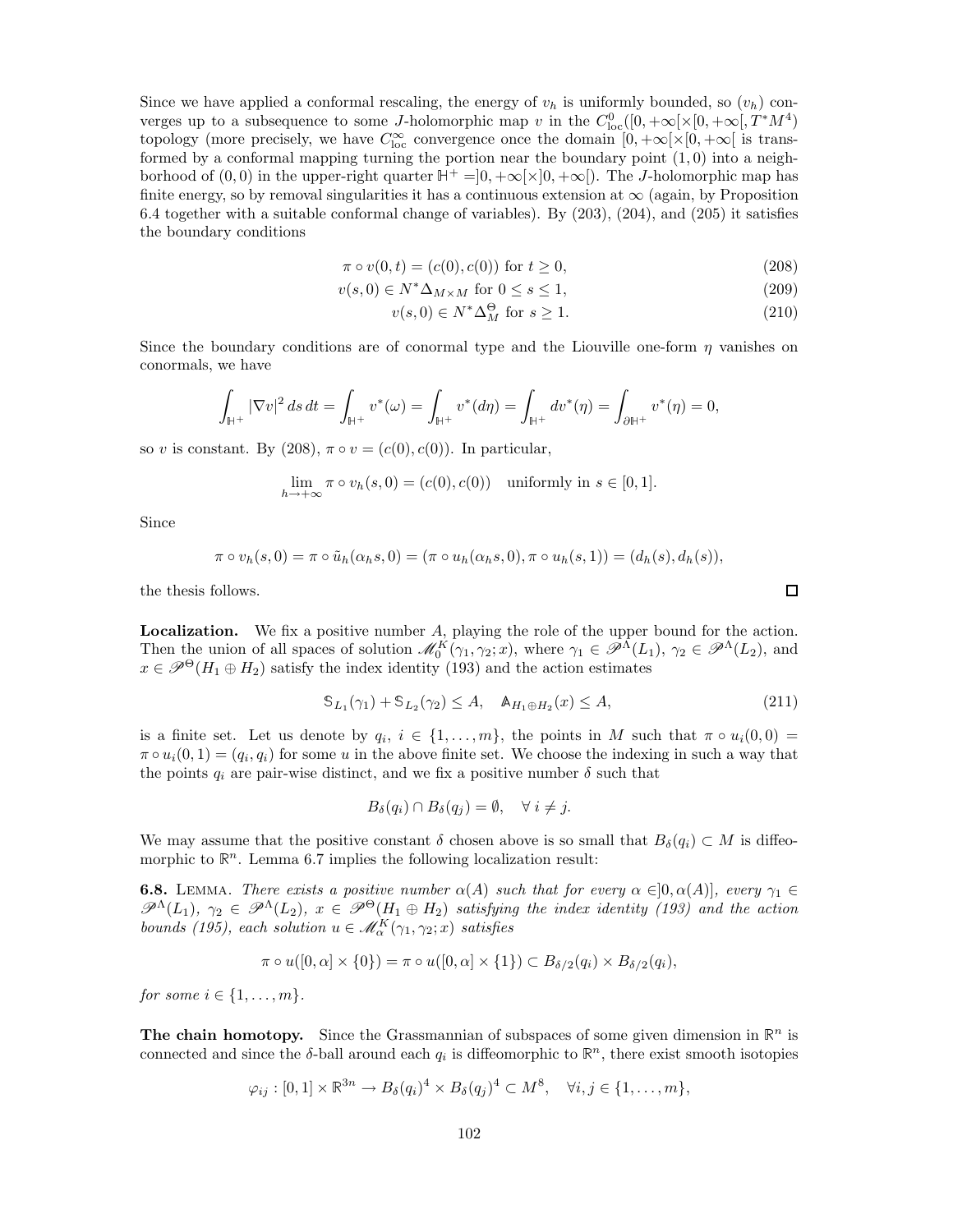such that, setting  $V_{ij}^{\lambda} := \varphi_{ij}(\{\lambda\} \times \mathbb{R}^{3n})$ , we have that each  $V_{ij}^{\lambda}$  is relatively closed in  $B_{\delta}(q_i)^4 \times$  $B_{\delta}(q_j)^4$  and

$$
(\Delta_M^{\Theta} \times \Delta_M^{\Theta}) \cap (B_{\delta}(q_i) \times B_{\delta}(q_j)) \subset V_{ij}^{\lambda}, \quad \forall \lambda \in [0,1],
$$
\n(212)

$$
V_{ij}^{\lambda} \subset (\Delta_{M \times M} \times \Delta_{M \times M}) \cap (B_{\delta}(q_i) \times B_{\delta}(q_j)), \quad \forall \lambda \in [0, 1],
$$
\n(213)

$$
V_{ij}^0 = (\Delta_M^{\Theta} \times \Delta_{M \times M}) \cap (B_{\delta}(q_i) \times B_{\delta}(q_j)), \tag{214}
$$

$$
V_{ij}^1 = (\Delta_{M \times M} \times \Delta_M^{\Theta}) \cap (B_{\delta}(q_i) \times B_{\delta}(q_j)).
$$
\n(215)

Let  $\gamma_1, \gamma_3 \in \mathscr{P}^{\Lambda}(L_1), \gamma_2, \gamma_4 \in \mathscr{P}^{\Lambda}(L_2)$ , and  $x_1, x_2 \in \mathscr{P}^{\Theta}(H_1 \oplus H_2)$  satisfy the index identity

$$
m^{\Lambda}(\gamma_1) + m^{\Lambda}(\gamma_2) + m^{\Lambda}(\gamma_3) + m^{\Lambda}(\gamma_4) - \mu^{\Theta}(x_1) - \mu^{\Theta}(x_2) = 2n, \qquad (216)
$$

and the action bounds

$$
S_{L_1}(\gamma_1) + S_{L_2}(\gamma_2) + S_{L_1}(\gamma_3) + S_{L_2}(\gamma_4) \le A, \quad \mathbb{A}_{H_1 \oplus H_2}(x_1) + \mathbb{A}_{H_1 \oplus H_2}(x_2) \le A. \tag{217}
$$

Given  $\alpha > 0$ , we define

$$
\mathcal{M}_{\alpha}^{P}(\gamma_1, \gamma_2, \gamma_3, \gamma_4; x_1, x_2)
$$

to be the set of pairs  $(\lambda, u)$  where  $\lambda \in [0, 1]$  and  $u : [0, +\infty[\times[0, 1] \to T^*M^4]$  is a solution of the equation

$$
\overline{\partial}_{H_1 \oplus H_2 \oplus H_1 \oplus H_2, J}(u) = 0, \tag{218}
$$

satisfying the boundary conditions

$$
\pi \circ u(0, \cdot) \in W^u(\gamma_1) \times W^u(\gamma_2) \times W^u(\gamma_3) \times W^u(\gamma_4), \tag{219}
$$

$$
(u(s,0), -u(s,1)) \in \bigcup_{i,j=1} N^* V_{ij}^{\lambda} \text{ if } 0 \le s \le \alpha,
$$
\n
$$
(220)
$$

$$
(u(s,0), -u(s,1)) \in N^*(\Delta_M^{\Theta} \times \Delta_M^{\Theta}) \text{ if } s \ge \alpha,
$$
\n(221)

$$
\lim_{s \to +\infty} u(s, \cdot) = (x_1, x_2). \tag{222}
$$

Notice that if  $(0, u)$  belongs to  $\mathcal{M}_{\alpha}^{P}(\gamma_1, \gamma_2, \gamma_3, \gamma_4; x_1, x_2)$ , then writing  $u = (u_1, u_2)$  where  $u_1$  and  $u_2$  take values into  $T^*M^2$ , we have

$$
u_1 \in \mathcal{M}_0^K(\gamma_1, \gamma_2; x_1), \quad u_2 \in \mathcal{M}_\alpha^K(\gamma_3, \gamma_4; x_2).
$$

If transversality holds, we deduce the index estimates

$$
m^{\Lambda}(\gamma_1) + m^{\Lambda}(\gamma_2) - \mu^{\Theta}(x_1) \ge n, \quad m^{\Lambda}(\gamma_3) + m^{\Lambda}(\gamma_4) - \mu^{\Theta}(x_2) \ge n.
$$

But then  $(216)$  implies that the above inequalities are indeed identities. Similarly, if  $(1, u)$  belongs to  $\mathscr{M}_{\alpha}^{P}(\gamma_1, \gamma_2, \gamma_3, \gamma_4; x_1, x_2)$ , we deduce that

$$
u_1 \in \mathcal{M}_\alpha^K(\gamma_1, \gamma_2; x_1), \quad u_2 \in \mathcal{M}_0^K(\gamma_3, \gamma_4; x_2).
$$

and

$$
m^{\Lambda}(\gamma_1) + m^{\Lambda}(\gamma_2) - \mu^{\Theta}(x_1) = n, \quad m^{\Lambda}(\gamma_3) + m^{\Lambda}(\gamma_4) - \mu^{\Theta}(x_2) = n.
$$

Conversly, we would like to show that pairs of solutions in  $\mathcal{M}_{0}^{K}\times\mathcal{M}_{\alpha}^{K}$  (or  $\mathcal{M}_{\alpha}^{K}\times\mathcal{M}_{0}^{K}$ ) correspond to elements of  $\mathscr{M}_{\alpha}^P$  of the form  $(0, u)$  (or  $(1, u)$ ), at least if  $\alpha$  is small. The key step is the following: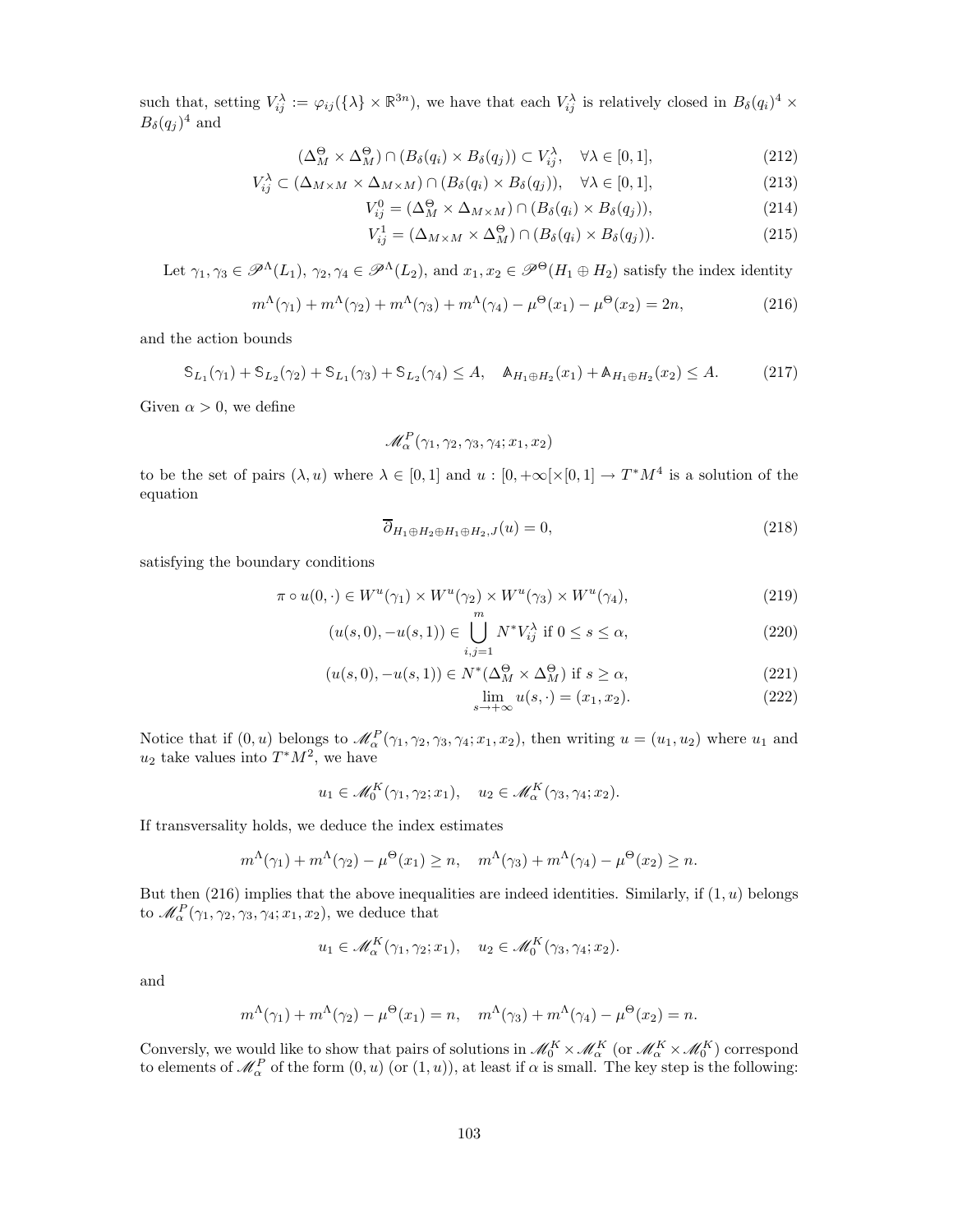**6.9.** LEMMA. There exists a positive number  $\alpha(A)$  such that for every  $\alpha \in ]0, \alpha(A)]$ , for every  $\gamma_1, \gamma_3 \in \mathscr{P}^{\Lambda}(L_1), \gamma_2, \gamma_4 \in \mathscr{P}^{\Lambda}(L_2), x_1, x_2 \in \mathscr{P}^{\Theta}(H_1 \oplus H_2)$  satisfying (216) and (217) and for every  $u \in \mathcal{M}_\alpha^P(\gamma_1, \gamma_2, \gamma_3, \gamma_4; x_1, x_2)$  there holds

$$
\pi \circ u([0,\alpha] \times \{0\}) = \pi \circ u([0,\alpha] \times \{1\}) \in B_{\delta/2}(q_i)^2 \times B_{\delta/2}(q_j)^2,
$$

for suitable  $i, j \in \{1, \ldots, m\}$ .

Proof. By contradiction, we assume that there are an infinitesimal sequence of positive numbers  $(\alpha_h)$  and elements  $(\lambda_h, u_h) \in \mathcal{M}_{\alpha_h}^P(\gamma_1, \gamma_2, \gamma_3, \gamma_4; x_1, x_2)$  where  $\gamma_1, \gamma_2, \gamma_3, \gamma_4, x_1, x_2$  satisfy (216) and (217), and

$$
\pi \circ u_h(s_h \alpha_h, 0) = \pi \circ u_h(s_h \alpha_h, 1) \notin \bigcup_{i,j=1}^m B_{\delta/2}(q_i)^2 \times B_{\delta/2}(q_j)^2,
$$
\n(223)

for some  $s_h \in [0,1]$ . Let  $c_h : [0,1] \to M^4$  be the closed curve defined by  $c_h(t) = \pi \circ u_h(0,t)$ . Arguing as in the Convergence paragraph above, we see that up to subsequences

$$
\lambda_h \to \lambda \in [0, 1],
$$
  
\n
$$
c_h \to c \in W^u(\gamma_1) \times W^u(\gamma_2) \times W^u(\gamma_3) \times W^u(\gamma_4) \text{ in } W^{1,2}([0, 1], M^4)
$$
  
\n
$$
u_h \to u \in \mathcal{M}_0^K(\gamma_1, \gamma_2; x_1) \times \mathcal{M}_0^K(\gamma_3, \gamma_4; x_2) \text{ in } C^{\infty}_{\text{loc}}([0, +\infty[\times[0, 1] \setminus \{(0, 0), (0, 1)\}, T^*M^4).
$$

Since the space  $\mathcal{M}_0^K(\gamma_1, \gamma_2; x_1) \times \mathcal{M}_0^K(\gamma_3, \gamma_4; x_2)$  is not empty, we have the index estimates

$$
m^{\Lambda}(\gamma_1) + m^{\Lambda}(\gamma_2) - \mu^{\Theta}(x_1) \ge n, \quad m^{\Lambda}(\gamma_3) + m^{\Lambda}(\gamma_4) - \mu^{\Theta}(x_2) \ge n.
$$

Together with (216) this implies that

$$
m^{\Lambda}(\gamma_1) + m^{\Lambda}(\gamma_2) - \mu^{\Theta}(x_1) = n, \quad m^{\Lambda}(\gamma_3) + m^{\Lambda}(\gamma_4) - \mu^{\Theta}(x_2) = n. \tag{224}
$$

Moreover, (217) and the fact that the action of every orbit is non-negative implies that

$$
S_{L_1}(\gamma_1) + S_{L_2}(\gamma_2) \le A, \quad A_{H_1 \oplus H_2}(x_1) \le A,\tag{225}
$$

$$
S_{L_1}(\gamma_3) + S_{L_2}(\gamma_4) \le A, \quad A_{H_1 \oplus H_2}(x_2) \le A.
$$
 (226)

Furthermore, arguing as in the proof of Lemma 6.7, we find that the curve

$$
d_h: [0,1] \times M^4, \quad d_h(s) = \pi \circ u_h(\alpha_h s, 0) = \pi \circ u_h(\alpha_h s, 1),
$$

converges uniformly to the constant  $c(0) = c(1)$ . By (224), (225) and (226),

$$
c(0) = c(1) = \pi \circ u(0,0) = \pi \circ u(0,1)
$$

is of the form  $(q_i, q_i, q_j, q_j)$ , for some  $i, j \in \{1, ..., m\}$ . But then the uniform convergence of  $(d_h)$ to  $c(0)$  contradicts (223).

We fix some  $\alpha_0 \in ]0, \alpha(A)]$ , and we choose the generic data  $g_1, g_2, H_1, H_2$  in such a way that transversality holds for the problems  $\mathcal{M}_0^K$ ,  $\mathcal{M}_{\alpha_0}^K$ , and  $\mathcal{M}_{\alpha_0}^P$ . Then each  $\mathcal{M}_{\alpha_0}^P(\gamma_1, \gamma_2, \gamma_3, \gamma_4; x_1, x_2)$ is a smooth manifold whose boundary - if non-empty - is precisely the intersection with the regions  $\{\lambda = 0\}$  and  $\{\lambda = 1\}$ . In particular, when (216) and (217) hold,  $\mathcal{M}_{\alpha_0}^K(\gamma_1, \gamma_2, \gamma_3, \gamma_4; x_1, x_2)$  is a one-dimensional manifold with possible boundary points at  $\lambda = 0$  and  $\lambda = 1$ , and Lemma 6.9 implies that

$$
\mathcal{M}_{\alpha_0}^P(\gamma_1, \gamma_2, \gamma_3, \gamma_4; x_1, x_2) \cap \{\lambda = 0\} = \mathcal{M}_0^K(\gamma_1, \gamma_2; x_1) \times \mathcal{M}_{\alpha_0}^K(\gamma_3, \gamma_4; x_2),
$$
\n(227)

$$
\mathcal{M}_{\alpha_0}^P(\gamma_1, \gamma_2, \gamma_3, \gamma_4; x_1, x_2) \cap \{\lambda = 1\} = \mathcal{M}_{\alpha_0}^K(\gamma_1, \gamma_2; x_1) \times \mathcal{M}_0^K(\gamma_3, \gamma_4; x_2).
$$
 (228)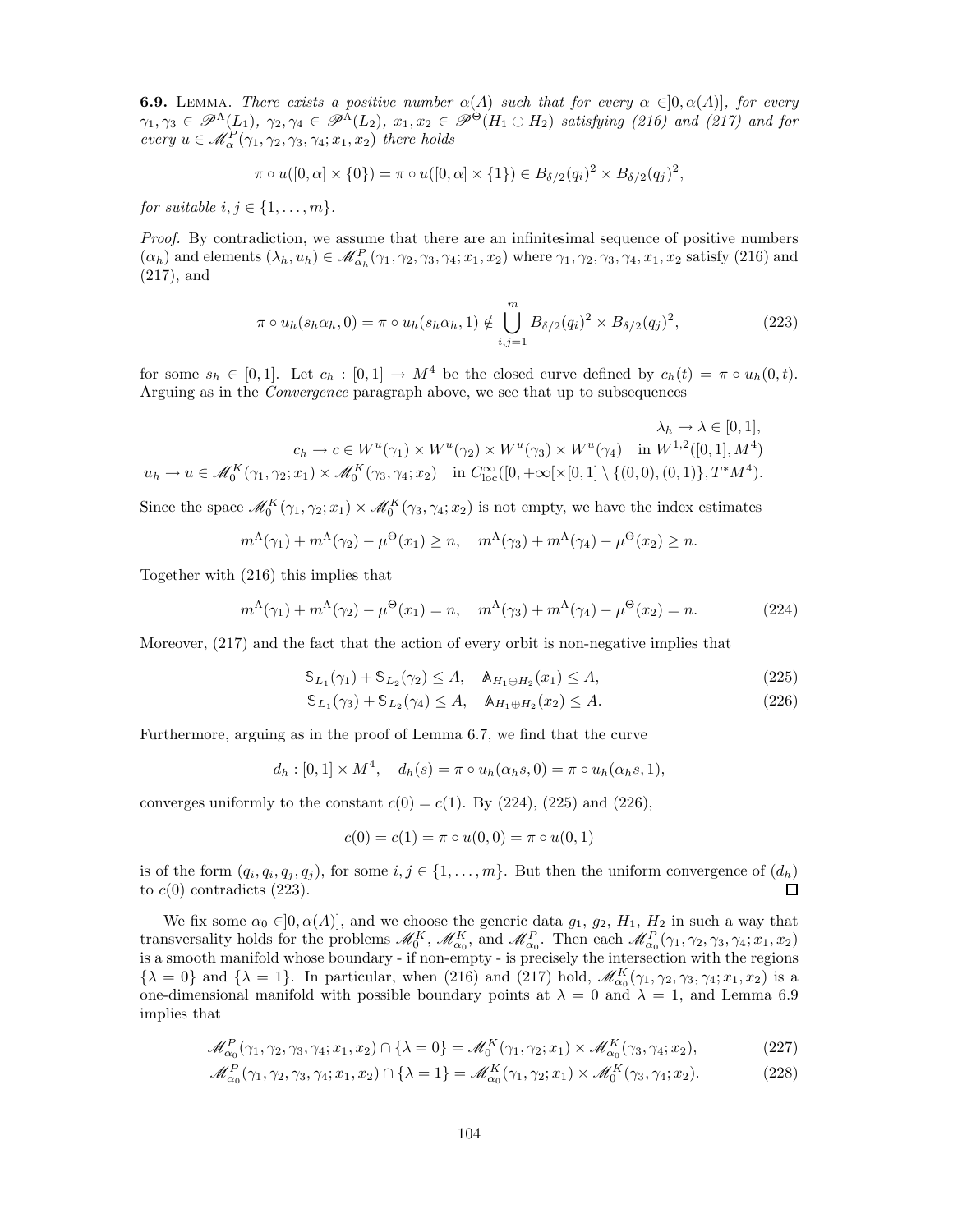We denote by  $M^A$  the subcomplex of

$$
M(\mathbb{S}^{\Lambda}_{L_1},g_1)\otimes M(\mathbb{S}^{\Lambda}_{L_2},g_2)\otimes M(\mathbb{S}^{\Lambda}_{L_1},g_1)\otimes M(\mathbb{S}^{\Lambda}_{L_2},g_2)
$$

spanned by generators  $\gamma_1 \otimes \gamma_2 \otimes \gamma_3 \otimes \gamma_4$  with

$$
S_{L_1}(\gamma_1) + S_{L_2}(\gamma_2) + S_{L_1}(\gamma_3) + S_{L_2}(\gamma_4) \le A.
$$

Similarly, we denote by  $F^A$  the subcomplex of

$$
F^{\Theta}(H_1 \oplus H_2, J) \otimes F^{\Theta}(H_1 \oplus H_2, J)
$$

spanned by generators  $x_1 \otimes x_2$  with

$$
\mathbb{A}_{H_1\oplus H_2}(x_1)+\mathbb{A}_{H_1\oplus H_2}(x_2)\leq A.
$$

We define a homomorphism

$$
P: M_*^A \to F_{*-2n+1}^A
$$

by counting the elements of  $\mathcal{M}_{\alpha_0}^P(\gamma_1, \gamma_2, \gamma_3, \gamma_4; x_1, x_2)$  in the zero-dimensional case:

$$
m^{\Lambda}(\gamma_1) + m^{\Lambda}(\gamma_2) + m^{\Lambda}(\gamma_3) + m^{\Lambda}(\gamma_4) - \mu^{\Theta}(x_1) - \mu^{\Theta}(x_2) = 2n - 1.
$$

Using the identities  $(227)$  and  $(228)$  we see that P is a chain homotopy between the restrictions of  $K_0^{\Lambda} \otimes K_{\alpha_0}^{\Lambda}$  and  $K_{\alpha_0}^{\Lambda} \otimes K_{\alpha}^{\Lambda}$  to the above subcomplexes. This concludes the proof of Proposition 4.7.

# References

- [AF07] A. Abbondandolo and A. Figalli, High action orbits for Tonelli Lagrangians and superlinear Hamiltonians on compact configuration spaces, J. Differential Equations 234 (2007), 626–653.
- [AM06] A. Abbondandolo and P. Majer, Lectures on the Morse complex for infinite dimensional manifolds, Morse theoretic methods in nonlinear analysis and in symplectic topology (Montreal) (P. Biran, O. Cornea, and F. Lalonde, eds.), Springer, 2006, pp. 1–74.
- [APS08] A. Abbondandolo, A. Portaluri, and M. Schwarz, The homology of path spaces and Floer homology with conormal boundary conditions, in preparation, 2008.
- [AS06a] A. Abbondandolo and M. Schwarz, Notes on Floer homology and loop space homology, Morse theoretic methods in nonlinear analysis and in symplectic topology (Montreal) (P. Biran, O. Cornea, and F. Lalonde, eds.), Springer, 2006, pp. 75–108.
- [AS06b] A. Abbondandolo and M. Schwarz, On the Floer homology of cotangent bundles, Comm. Pure Appl. Math. 59 (2006), 254–316.
- [AS08] A. Abbondandolo and M. Schwarz, Product structures in Floer homology for cotangent bundles, in preparation, 2008.
- [BCR06] N. A. Baas, R. L. Cohen, and A. Ramírez, The topology of the category of open and closed strings, Recent developments in algebraic topology, Contemp. Math., vol. 407, Amer. Math. Soc., Providence, RI, 2006, pp. 11–26.
- [BC94] M. Betz and R. L. Cohen, Moduli spaces of graphs and cohomology operations, Turkish J. Math. 18 (1994), 23–41.
- [ChS99] M. Chas and D. Sullivan, String topology, arXiv:math.GT/9911159, 1999.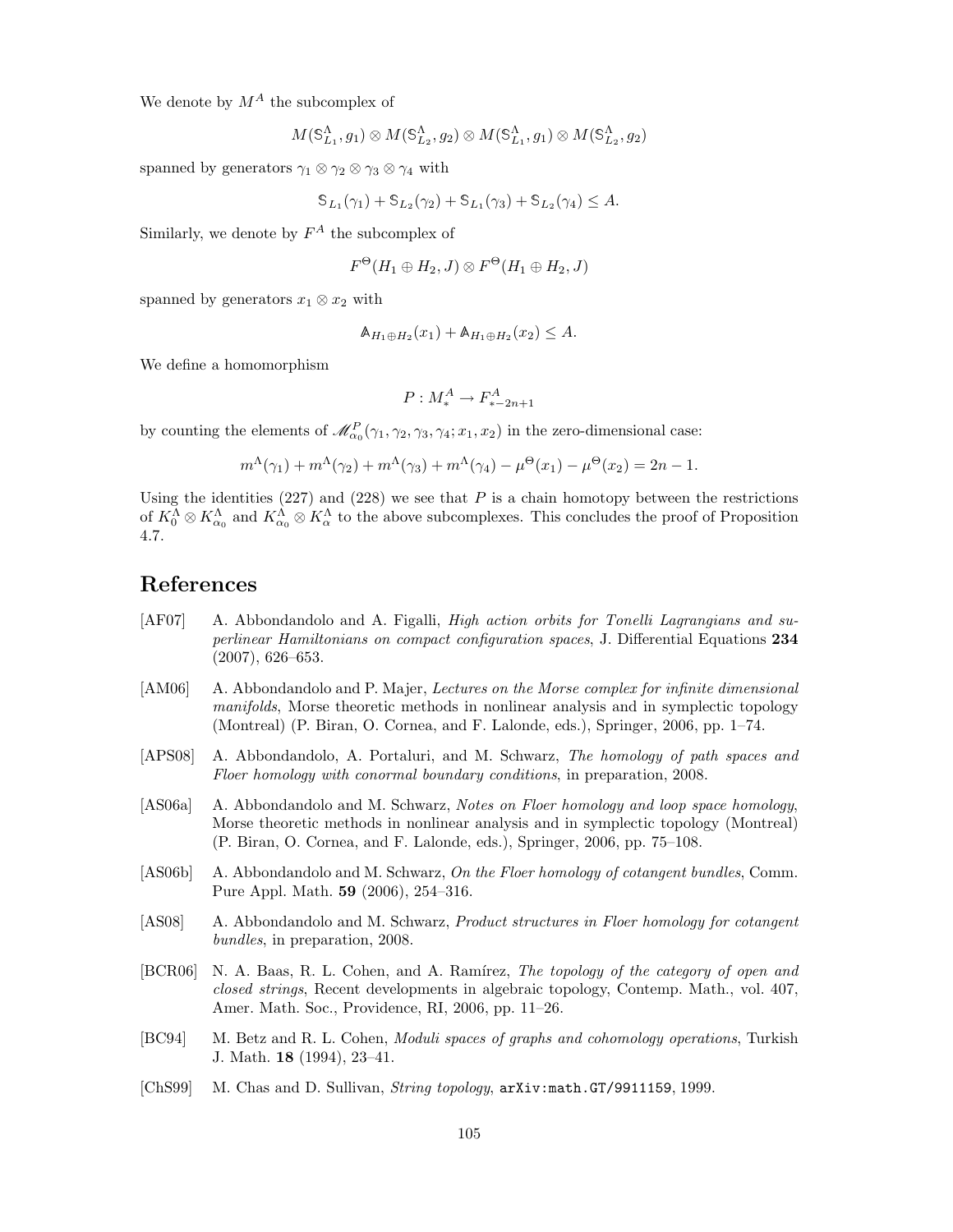- [ChS04] M. Chas and D. Sullivan, Closed string operators in topology leading to Lie bialgebras and higher string algebra, The legacy of Niels Henrik Abel, Springer, 2004, pp. 771–788.
- [CL07] K. Cieliebak and J. Latschev, The role of string topology in symplectic field theory, arXiv:0706.3284v2 [math.SG] (2007).
- [Coh06] R. L. Cohen, Morse theory, graphs, and string topology, Morse theoretical methods in nonlinear analysis and symplectic topology (Montreal) (P. Biran, O. Cornea, and F. Lalonde, eds.), Springer, 2006, pp. 149–184.
- [CHV06] R. L. Cohen, K. Hess, and A. A. Voronov, String topology and cyclic homology, Birkhäuser, 2006.
- [CJ02] R. L. Cohen and J. D. S. Jones, A homotopy theoretic realization of string topology, Math. Ann. 324 (2002), 773–798.
- [CJY03] R. L. Cohen, J. D. S. Jones, and J. Yan, The loop homology algebra of spheres and projective spaces, Categorical decomposition techniques in algebraic topology (Isle of Skye, 2001), Birkhäuser, 2003, pp. 77–92.
- [CS08] R. L. Cohen and M. Schwarz, A Morse theoretic description of string topology, in preparation, 2008.
- [Dol80] A. Dold, Lectures on algebraic topology, Springer, Berlin, 1980.
- [Dui76] J. J. Duistermaat, On the Morse index in variational calculus, Advances in Math. 21 (1976), 173–195.
- [Flo88a] A. Floer, A relative Morse index for the symplectic action, Comm. Pure Appl. Math. 41 (1988), 393–407.
- [Flo88b] A. Floer, The unregularized gradient flow of the symplectic action, Comm. Pure Appl. Math. 41 (1988), 775–813.
- [Flo89a] A. Floer, Symplectic fixed points and holomorphic spheres, Comm. Math. Phys. 120 (1989), 575–611.
- [Flo89b] A. Floer, Witten's complex and infinite-dimensional Morse theory, J. Differential Geom. 30 (1989), 207–221.
- [FH93] A. Floer and H. Hofer, Coherent orientations for periodic orbit problems in symplectic geometry, Math. Z. 212 (1993), 13–38.
- [FHS96] A. Floer, H. Hofer, and D. Salamon, Transversality in elliptic Morse theory for the symplectic action, Duke Math. J. 80 (1996), 251–292.
- [Fuk93] K. Fukaya, Morse homotopy,  $A^{\infty}$ -category, and Floer homologies, Proceedings of GARC Workshop on Geometry and Topology '93 (Seoul, 1993) (Seoul), Lecture Notes Ser., vol. 18, Seoul Nat. Univ., 1993, pp. 1–102.
- [Fuk97] K. Fukaya, Morse homotopy and its quantization, Geometric topology (Athens, GA, 1993), AMS/IP Stud. Adv. Math., vol. 2, Amer. Math. Soc., Providence, RI, 1997, pp. 409–440.
- [FO99] K. Fukaya and K. Ono, Arnold conjecture and Gromov-Witten invariant, Topology 38 (1999), 933–1048.
- [GH07] M. Goresky and N. Hingston, Loop products and closed geodesics, arXiv:0707.3486v1 [math.AT]  $(2007)$ .